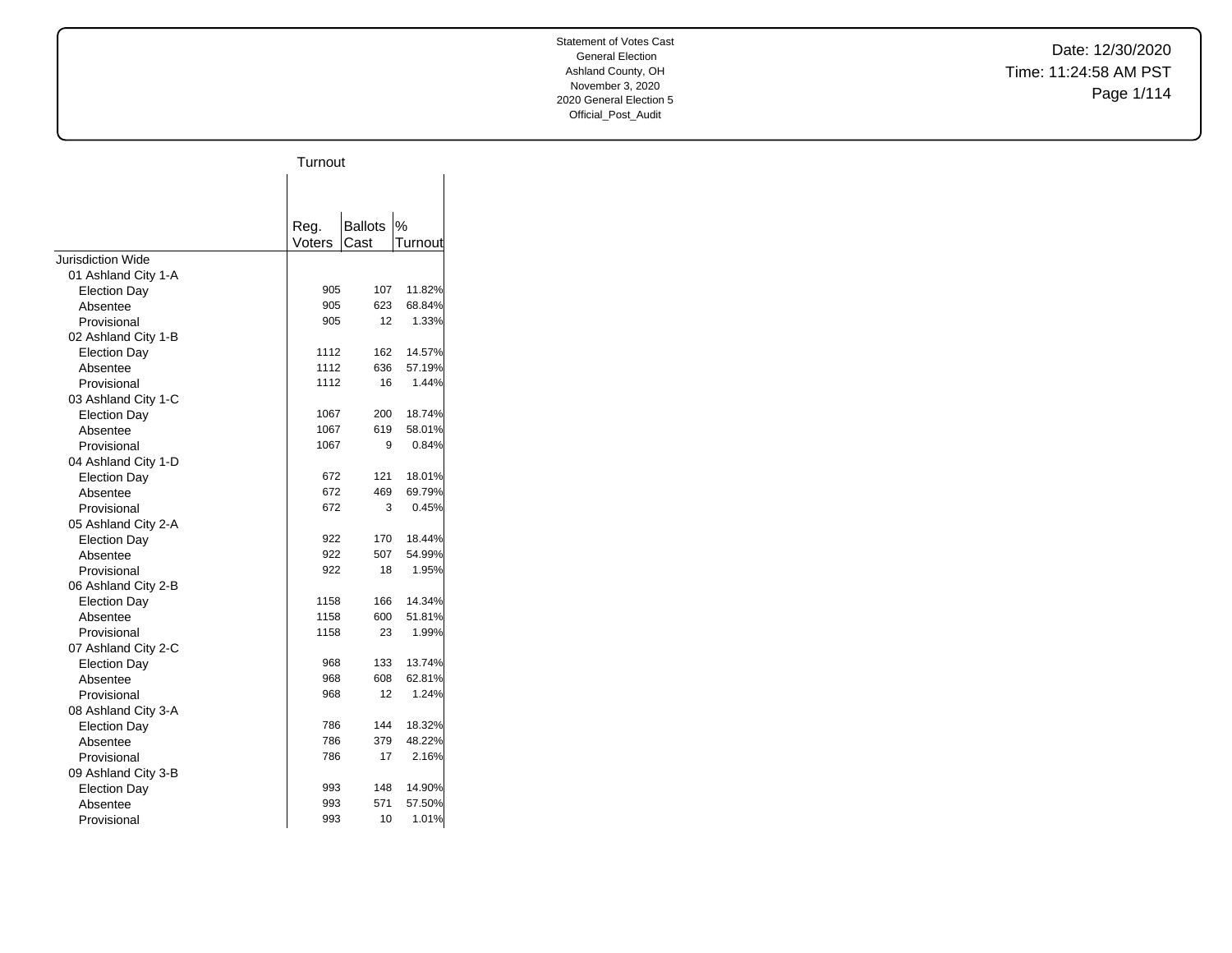Date: 12/30/2020 Time: 11:24:58 AM PST Page 2/114

|                     | Turnout |                |         |
|---------------------|---------|----------------|---------|
|                     |         |                |         |
|                     |         |                |         |
|                     |         |                |         |
|                     | Reg.    | <b>Ballots</b> | %       |
|                     | Voters  | Cast           | Turnout |
| 10 Ashland City 3-C |         |                |         |
| <b>Election Day</b> | 917     | 116            | 12.65%  |
| Absentee            | 917     | 607            | 66.19%  |
| Provisional         | 917     | 12             | 1.31%   |
| 11 Ashland City 3-D |         |                |         |
| Election Day        | 693     | 132            | 19.05%  |
| Absentee            | 693     | 245            | 35.35%  |
| Provisional         | 693     | 12             | 1.73%   |
| 12 Ashland City 4-A |         |                |         |
| <b>Election Day</b> | 857     | 158            | 18.44%  |
| Absentee            | 857     | 363            | 42.36%  |
| Provisional         | 857     | 30             | 3.50%   |
| 13 Ashland City 4-B |         |                |         |
| <b>Election Day</b> | 637     | 115            | 18.05%  |
| Absentee            | 637     | 227            | 35.64%  |
| Provisional         | 637     | 14             | 2.20%   |
| 14 Ashland City 4-C |         |                |         |
| <b>Election Day</b> | 939     | 193            | 20.55%  |
| Absentee            | 939     | 364            | 38.76%  |
| Provisional         | 939     | 21             | 2.24%   |
| 15 Clear Creek      |         |                |         |
| <b>Election Day</b> | 1294    | 424            | 32.77%  |
| Absentee            | 1294    | 573            | 44.28%  |
| Provisional         | 1294    | 15             | 1.16%   |
| 16 Loudonville 1    |         |                |         |
| <b>Election Day</b> | 1349    | 528            | 39.14%  |
| Absentee            | 1349    | 490            | 36.32%  |
| Provisional         | 1349    | 21             | 1.56%   |
| 17 Green 1          |         |                |         |
| <b>Election Day</b> | 1139    | 435            | 38.19%  |
| Absentee            | 1139    | 408            | 35.82%  |
| Provisional         | 1139    | 18             | 1.58%   |
| 18 Green 2          |         |                |         |
| <b>Election Day</b> | 589     | 217            | 36.84%  |
| Absentee            | 589     | 271            | 46.01%  |
| Provisional         | 589     | 7              | 1.19%   |
| 19 Loudonville 2    |         |                |         |
| <b>Election Day</b> | 1131    | 440            | 38.90%  |
| Absentee            | 1131    | 427            | 37.75%  |
| Provisional         | 1131    | 19             | 1.68%   |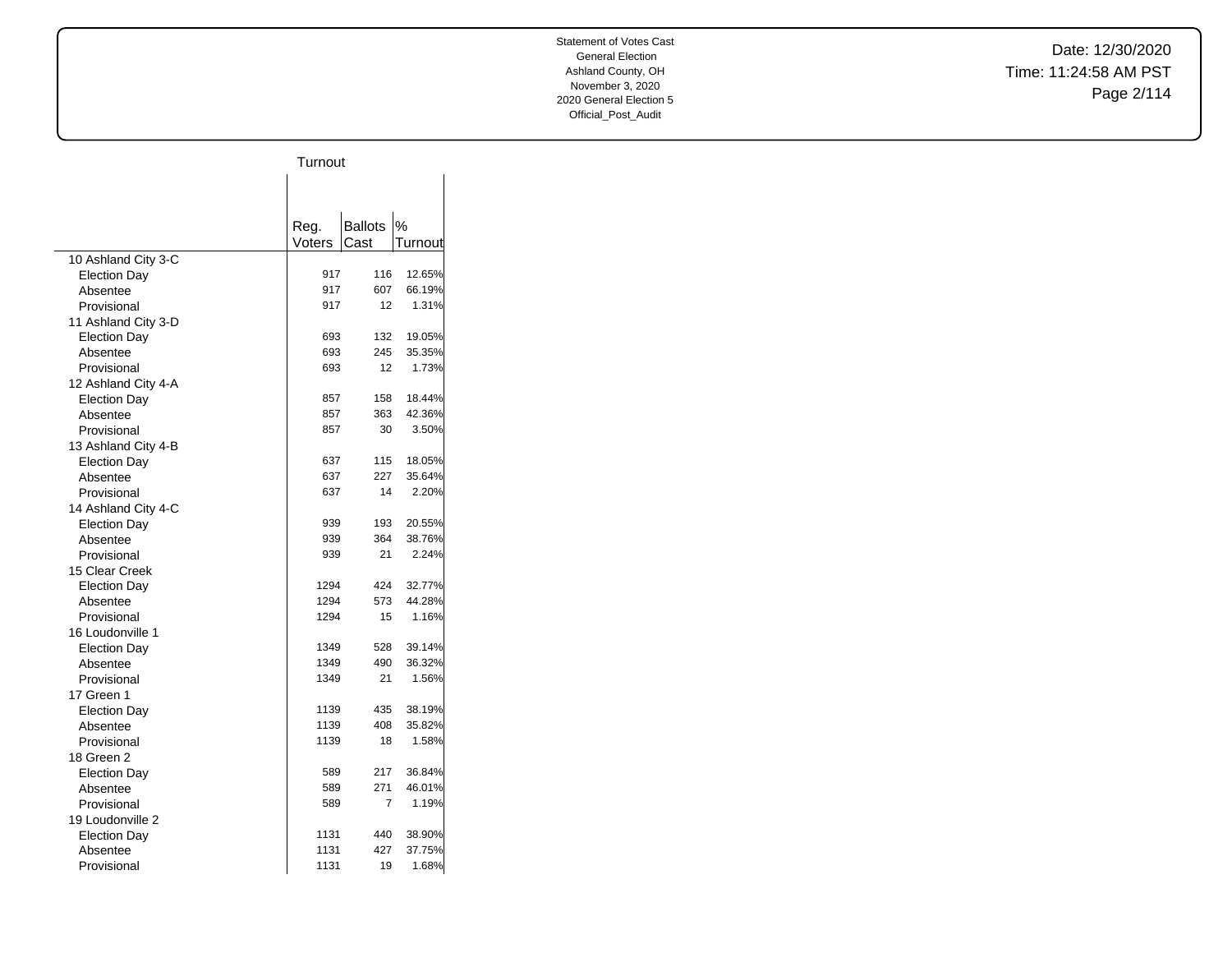Date: 12/30/2020 Time: 11:24:58 AM PST Page 3/114

|                     | Turnout |                |         |
|---------------------|---------|----------------|---------|
|                     |         |                |         |
|                     |         |                |         |
|                     |         |                |         |
|                     | Reg.    | <b>Ballots</b> | %       |
|                     | Voters  | Cast           | Turnout |
| 20 Jackson 1        |         |                |         |
| <b>Election Day</b> | 1066    | 415            | 38.93%  |
| Absentee            | 1066    | 369            | 34.62%  |
| Provisional         | 1066    | 12             | 1.13%   |
| 21 Jackson 2        |         |                |         |
| <b>Election Day</b> | 1286    | 461            | 35.85%  |
| Absentee            | 1286    | 535            | 41.60%  |
| Provisional         | 1286    | 13             | 1.01%   |
| 22 Lake             |         |                |         |
| <b>Election Day</b> | 414     | 193            | 46.62%  |
| Absentee            | 414     | 155            | 37.44%  |
| Provisional         | 414     | 6              | 1.45%   |
| 23 Mifflin          |         |                |         |
| <b>Election Day</b> | 934     | 369            | 39.51%  |
| Absentee            | 934     | 369            | 39.51%  |
| Provisional         | 934     | 13             | 1.39%   |
| 24 Milton 1         |         |                |         |
| <b>Election Day</b> | 1066    | 291            | 27.30%  |
| Absentee            | 1066    | 577            | 54.13%  |
| Provisional         | 1066    | 16             | 1.50%   |
| 25 Milton 3         |         |                |         |
| <b>Election Day</b> | 509     | 112            | 22.00%  |
| Absentee            | 509     | 297            | 58.35%  |
| Provisional         | 509     | 5              | 0.98%   |
| 26 Jeromesville     |         |                |         |
| <b>Election Day</b> | 331     | 142            | 42.90%  |
| Absentee            | 331     | 90             | 27.19%  |
| Provisional         | 331     | 9              | 2.72%   |
| 27 Mohican          |         |                |         |
| <b>Election Day</b> | 1043    | 434            | 41.61%  |
| Absentee            | 1043    | 436            | 41.80%  |
| Provisional         | 1043    | 12             | 1.15%   |
| 28 Montgomery 1     |         |                |         |
| <b>Election Day</b> | 623     | 114            | 18.30%  |
| Absentee            | 623     | 387            | 62.12%  |
| Provisional         | 623     | 11             | 1.77%   |
| 29 Montgomery 2     |         |                |         |
| <b>Election Day</b> | 838     | 193            | 23.03%  |
| Absentee            | 838     | 480            | 57.28%  |
| Provisional         | 838     | 7              | 0.84%   |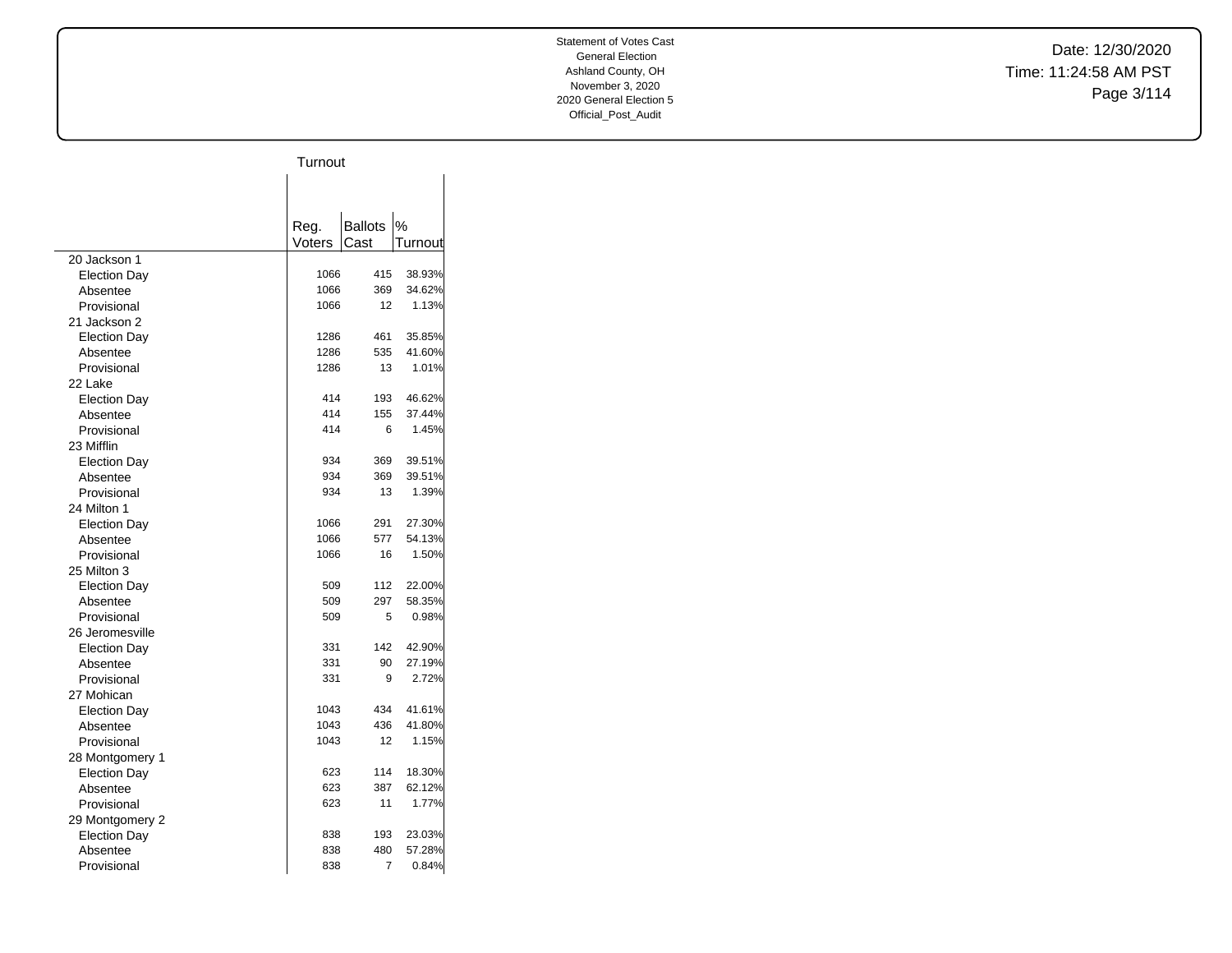Date: 12/30/2020 Time: 11:24:58 AM PST Page 4/114

Turnout

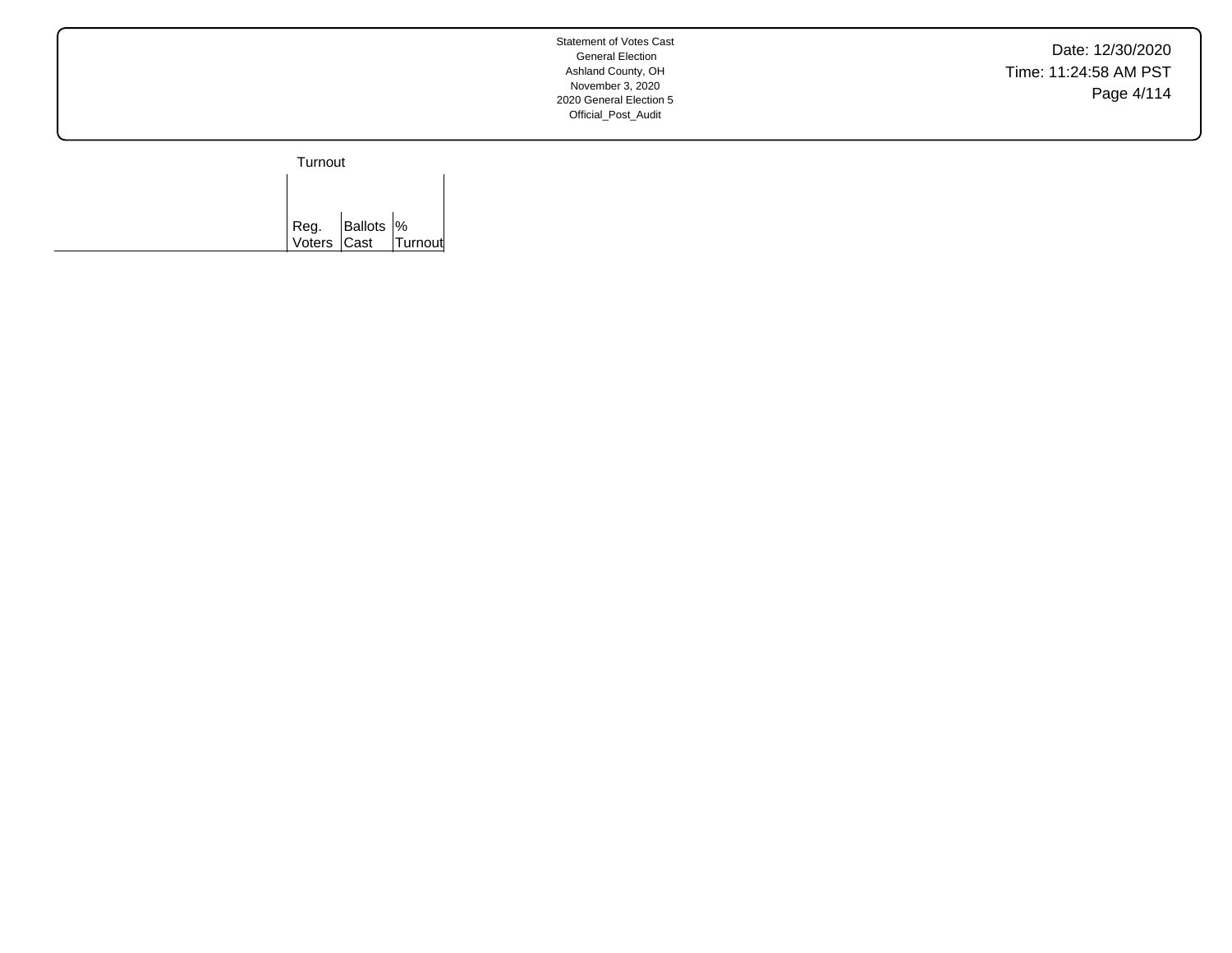Date: 12/30/2020 Time: 11:24:58 AM PST Page 5/114

| 30 Montgomery 3     |       |       |        |
|---------------------|-------|-------|--------|
| <b>Election Day</b> | 594   | 122   | 20.54% |
| Absentee            | 594   | 359   | 60.44% |
| Provisional         | 594   | 7     | 1.18%  |
| 31 Orange 1         |       |       |        |
| <b>Election Day</b> | 1061  | 340   | 32.05% |
| Absentee            | 1061  | 483   | 45.52% |
| Provisional         | 1061  | 15    | 1.41%  |
| 32 Orange 2         |       |       |        |
| <b>Election Day</b> | 619   | 203   | 32.79% |
| Absentee            | 619   | 295   | 47.66% |
| Provisional         | 619   | 10    | 1.62%  |
| 33 Perry            |       |       |        |
| <b>Election Day</b> | 1285  | 369   | 28.72% |
| Absentee            | 1285  | 634   | 49.34% |
| Provisional         | 1285  | 16    | 1.25%  |
| 34 Ruggles          |       |       |        |
| <b>Election Day</b> | 649   | 262   | 40.37% |
| Absentee            | 649   | 254   | 39.14% |
| Provisional         | 649   | 7     | 1.08%  |
| 35 Sullivan 1       |       |       |        |
| <b>Election Day</b> | 903   | 386   | 42.75% |
| Absentee            | 903   | 301   | 33.33% |
| Provisional         | 903   | 12    | 1.33%  |
| 36 Sullivan 2       |       |       |        |
| <b>Election Day</b> | 789   | 303   | 38.40% |
| Absentee            | 789   | 285   | 36.12% |
| Provisional         | 789   | 6     | 0.76%  |
| 37 Troy             |       |       |        |
| <b>Election Day</b> | 769   | 348   | 45.25% |
| Absentee            | 769   | 263   | 34.20% |
| Provisional         | 769   | 13    | 1.69%  |
| 38 Vermillion 1     |       |       |        |
| <b>Election Day</b> | 858   | 241   | 28.09% |
| Absentee            | 858   | 422   | 49.18% |
| Provisional         | 858   | 13    | 1.52%  |
| 39 Vermillion 2     |       |       |        |
| <b>Election Day</b> | 1072  | 284   | 26.49% |
| Absentee            | 1072  | 604   | 56.34% |
| Provisional         | 1072  | 6     | 0.56%  |
| Total               |       |       |        |
| <b>Election Day</b> | 34837 | 9691  | 27.82% |
| Absentee            | 34837 | 16582 | 47.60% |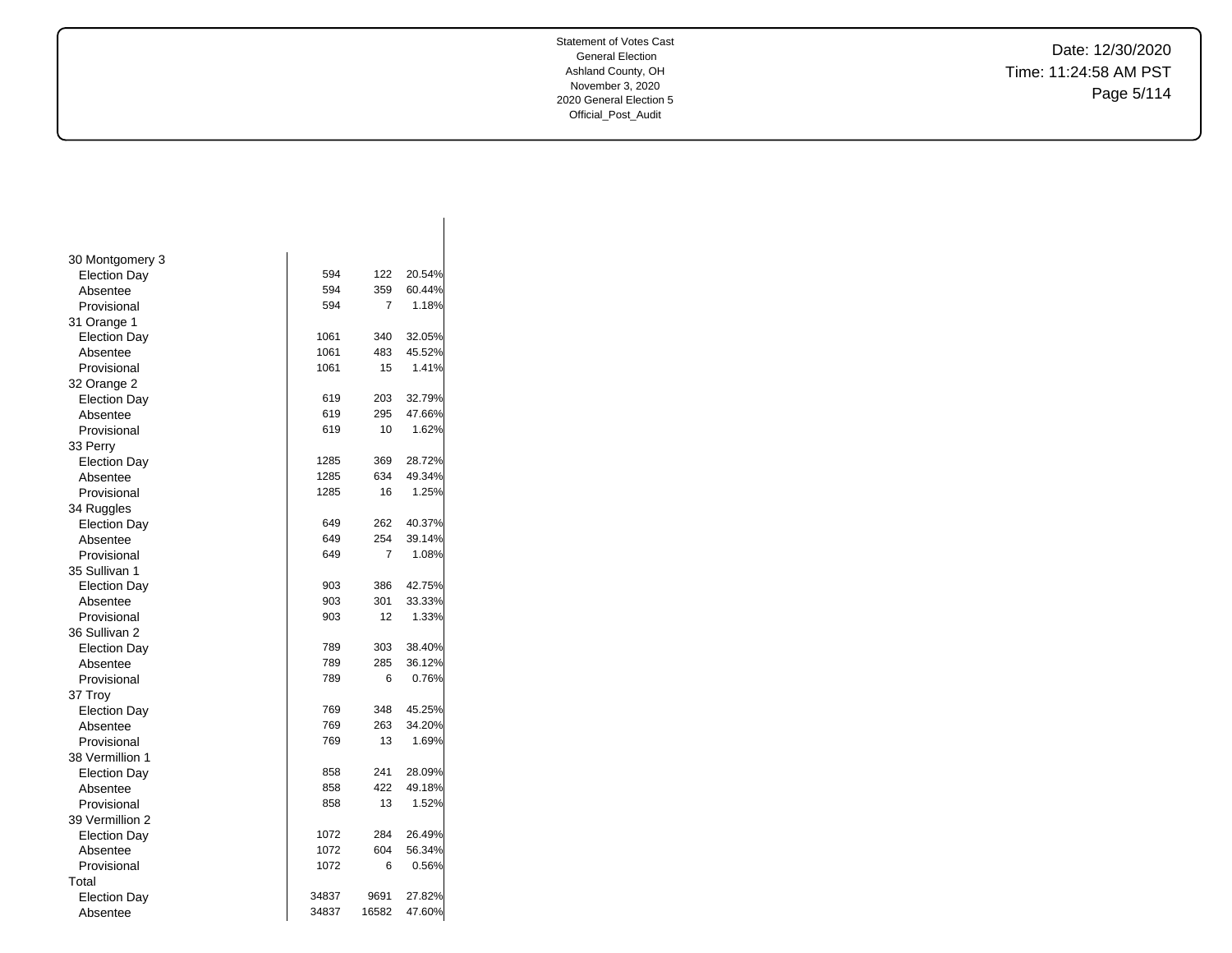Date: 12/30/2020 Time: 11:24:58 AM PST Page 6/114

| Provisional | 34837 | 498   | 1.43%  |
|-------------|-------|-------|--------|
| Total       | 34837 | 26771 | 76.85% |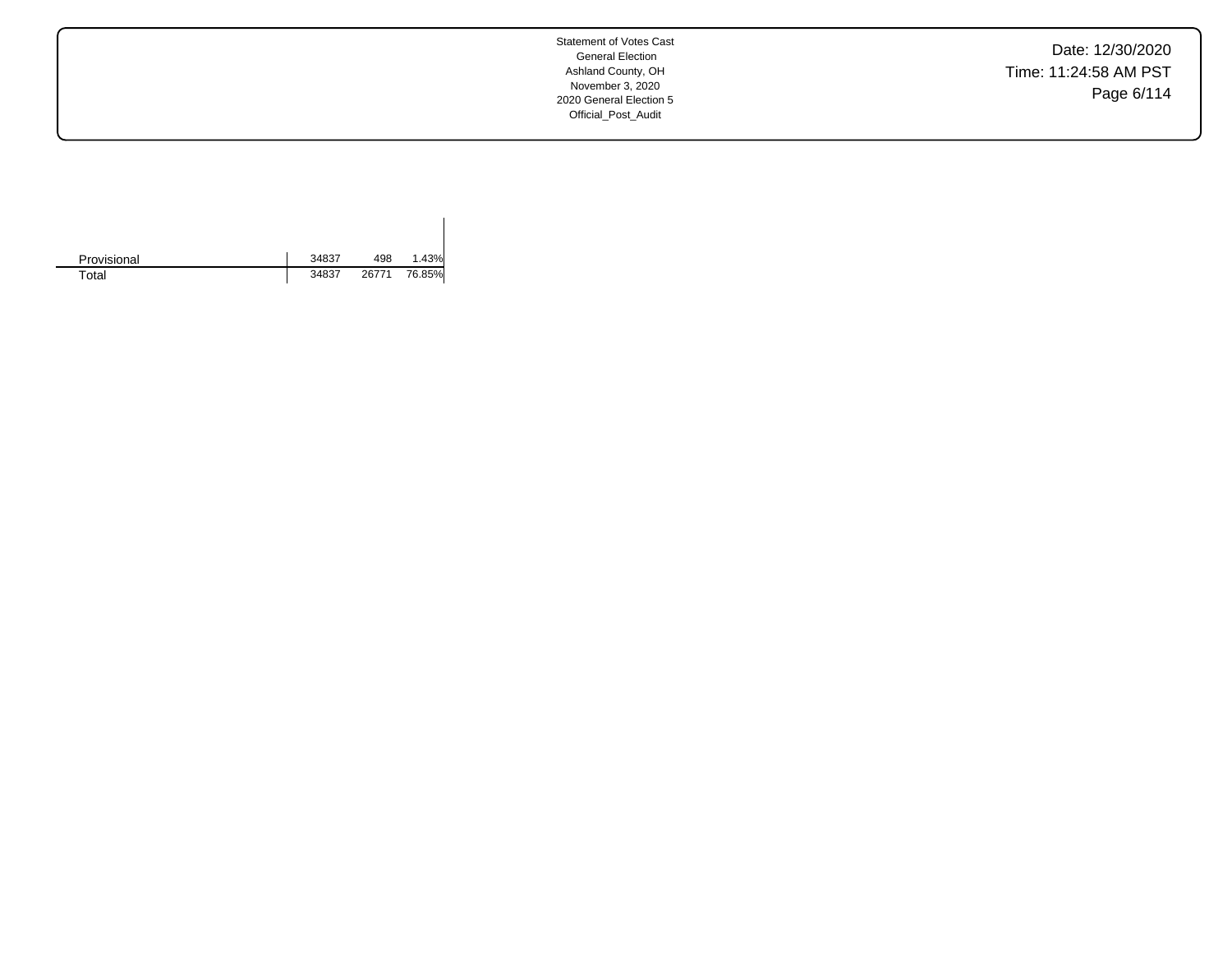# Date: 12/30/2020 Time: 11:24:58 AM PST Page 7/114

For President and Vice President

|                     | Reg.<br>Voters | Total<br>Votes | Joseph R.<br>Biden (DEM) |        | Howie Hawkins (LIB) |                          | Jo Jorgensen   |                          | Donald J.<br>Trump (REP) |        | Brian<br>Carroll/Amar<br>Patel (W) |       | <b>Tom</b><br>Hoefling/Andy<br>Prior (W) |  | Dario<br>Hunter/Dawn<br>Neptune |                | <b>Jade</b><br>Simmons/Clau<br>deliah J. Roze |          |  |
|---------------------|----------------|----------------|--------------------------|--------|---------------------|--------------------------|----------------|--------------------------|--------------------------|--------|------------------------------------|-------|------------------------------------------|--|---------------------------------|----------------|-----------------------------------------------|----------|--|
| Jurisdiction Wide   |                |                |                          |        |                     |                          |                |                          |                          |        |                                    |       |                                          |  |                                 |                |                                               |          |  |
| 01 Ashland City 1-A |                |                |                          |        |                     |                          |                |                          |                          |        |                                    |       |                                          |  |                                 |                |                                               |          |  |
| <b>Election Day</b> | 905            | 107            | 21                       | 19.63% | -1                  | 0.93%                    | $\overline{2}$ | 1.87%                    | 83                       | 77.57% | $\mathbf 0$                        |       | $\Omega$                                 |  |                                 | $\mathbf 0$    |                                               | $\Omega$ |  |
| Absentee            | 905            | 607            | 230                      | 37.89% | 3                   | 0.49%                    | 5              | 0.82%                    | 369                      | 60.79% | 0                                  |       | $\mathbf 0$                              |  |                                 | $\mathbf 0$    |                                               | $\Omega$ |  |
| Provisional         | 905            | 10             | 4                        | 40.00% | $\Omega$            |                          | $\mathbf 0$    | $\overline{a}$           | 6                        | 60.00% | $\mathbf 0$                        |       | $\Omega$                                 |  |                                 | $\mathbf 0$    |                                               | $\Omega$ |  |
| 02 Ashland City 1-B |                |                |                          |        |                     |                          |                |                          |                          |        |                                    |       |                                          |  |                                 |                |                                               |          |  |
| <b>Election Day</b> | 1112           | 157            | 39                       | 24.84% | $\mathbf 1$         | 0.64%                    | 5              | 3.18%                    | 111                      | 70.70% | $\overline{1}$                     | 0.64% | $\Omega$                                 |  |                                 | $\overline{0}$ |                                               | $\Omega$ |  |
| Absentee            | 1112           | 615            | 255                      | 41.46% | 3                   | 0.49%                    | 7              | 1.14%                    | 350                      | 56.91% | 0                                  |       | $\Omega$                                 |  |                                 | $\mathbf 0$    |                                               | $\Omega$ |  |
| Provisional         | 1112           | 15             | 5                        | 33.33% | $\Omega$            |                          | $\overline{1}$ | 6.67%                    | 9                        | 60.00% | $\mathbf 0$                        |       | $\mathbf 0$                              |  |                                 | $\mathbf 0$    |                                               | $\Omega$ |  |
| 03 Ashland City 1-C |                |                |                          |        |                     |                          |                |                          |                          |        |                                    |       |                                          |  |                                 |                |                                               |          |  |
| <b>Election Day</b> | 1067           | 199            | 24                       | 12.06% | 0                   |                          | $\overline{4}$ | 2.01%                    | 171                      | 85.93% | 0                                  |       | 0                                        |  |                                 | $\overline{0}$ |                                               | $\Omega$ |  |
| Absentee            | 1067           | 614            | 216                      | 35.18% | 5                   | 0.81%                    | 8              | 1.30%                    | 385                      | 62.70% | $\Omega$                           |       | $\mathbf 0$                              |  |                                 | $\mathbf 0$    |                                               | $\Omega$ |  |
| Provisional         | 1067           | 9              | $\overline{2}$           | 22.22% | $\Omega$            | $\sim$                   | $\mathsf 0$    | $\sim$                   | $\overline{7}$           | 77.78% | $\mathbf 0$                        |       | $\Omega$                                 |  |                                 | $\Omega$       |                                               | $\Omega$ |  |
| 04 Ashland City 1-D |                |                |                          |        |                     |                          |                |                          |                          |        |                                    |       |                                          |  |                                 |                |                                               |          |  |
| <b>Election Day</b> | 672            | 120            | 30                       | 25.00% | $\Omega$            | ÷,                       | 3              | 2.50%                    | 86                       | 71.67% | $\overline{1}$                     | 0.83% | $\Omega$                                 |  |                                 | $\overline{0}$ |                                               | $\Omega$ |  |
| Absentee            | 672            | 454            | 133                      | 29.30% | $\overline{2}$      | 0.44%                    | 4              | 0.88%                    | 315                      | 69.38% | $\Omega$                           |       | $\Omega$                                 |  |                                 | $\mathbf 0$    |                                               | $\Omega$ |  |
| Provisional         | 672            | 3              | $\mathbf 0$              |        | $\Omega$            |                          | -1             | 33.33%                   | 2                        | 66.67% | $\Omega$                           |       | $\Omega$                                 |  |                                 | $\mathbf 0$    |                                               | $\Omega$ |  |
| 05 Ashland City 2-A |                |                |                          |        |                     |                          |                |                          |                          |        |                                    |       |                                          |  |                                 |                |                                               |          |  |
| <b>Election Day</b> | 922            | 169            | 17                       | 10.06% | $\Omega$            | $\blacksquare$           | $\overline{4}$ | 2.37%                    | 148                      | 87.57% | $\mathbf 0$                        |       | $\mathbf 0$                              |  |                                 | $\mathbf 0$    |                                               | $\Omega$ |  |
| Absentee            | 922            | 500            | 157                      | 31.40% | $\Omega$            | $\ddot{\phantom{1}}$     | 13             | 2.60%                    | 330                      | 66.00% | 0                                  |       | $\Omega$                                 |  |                                 | $\mathbf 0$    |                                               | $\Omega$ |  |
| Provisional         | 922            | 18             | 3                        | 16.67% | $\Omega$            | $\blacksquare$           | $\Omega$       | $\overline{\phantom{a}}$ | 15                       | 83.33% | $\Omega$                           |       | $\Omega$                                 |  |                                 | $\Omega$       |                                               | $\Omega$ |  |
| 06 Ashland City 2-B |                |                |                          |        |                     |                          |                |                          |                          |        |                                    |       |                                          |  |                                 |                |                                               |          |  |
| <b>Election Day</b> | 1158           | 165            | 37                       | 22.42% | -1                  | 0.61%                    | 6              | 3.64%                    | 121                      | 73.33% | $\Omega$                           |       | $\mathbf 0$                              |  |                                 | $\Omega$       |                                               | $\Omega$ |  |
| Absentee            | 1158           | 590            | 210                      | 35.59% | 5                   | 0.85%                    | 5              | 0.85%                    | 370                      | 62.71% | $\Omega$                           |       | $\mathbf 0$                              |  |                                 | $\mathbf 0$    |                                               | $\Omega$ |  |
| Provisional         | 1158           | 22             | 6                        | 27.27% | $\Omega$            | ٠                        | 2              | 9.09%                    | 14                       | 63.64% | $\mathbf 0$                        |       | $\Omega$                                 |  |                                 | $\Omega$       |                                               | $\Omega$ |  |
| 07 Ashland City 2-C |                |                |                          |        |                     |                          |                |                          |                          |        |                                    |       |                                          |  |                                 |                |                                               |          |  |
| <b>Election Day</b> | 968            | 133            | 32                       | 24.06% | $\Omega$            |                          | 3              | 2.26%                    | 96                       | 72.18% | 2                                  | 1.50% | $\Omega$                                 |  |                                 | $\mathbf 0$    |                                               | $\Omega$ |  |
| Absentee            | 968            | 596            | 201                      | 33.72% | 2                   | 0.34%                    | 6              | 1.01%                    | 387                      | 64.93% | $\mathbf 0$                        |       | $\Omega$                                 |  |                                 | $\mathbf 0$    |                                               | $\Omega$ |  |
| Provisional         | 968            | 12             | $\mathbf 0$              |        | $\Omega$            |                          |                | 8.33%                    | 11                       | 91.67% | $\mathbf 0$                        |       | $\Omega$                                 |  |                                 | $\mathbf 0$    |                                               | $\Omega$ |  |
| 08 Ashland City 3-A |                |                |                          |        |                     |                          |                |                          |                          |        |                                    |       |                                          |  |                                 |                |                                               |          |  |
| <b>Election Day</b> | 786            | 143            | 34                       | 23.78% | $\Omega$            |                          | 5              | 3.50%                    | 104                      | 72.73% | $\mathbf 0$                        |       | $\mathbf 0$                              |  |                                 | $\mathbf 0$    |                                               | $\Omega$ |  |
| Absentee            | 786            | 373            | 173                      | 46.38% | $\Omega$            | $\overline{\phantom{a}}$ | 7              | 1.88%                    | 193                      | 51.74% | 0                                  |       | $\mathbf 0$                              |  | $\overline{\phantom{a}}$        | $\mathbf 0$    |                                               | $\Omega$ |  |
| Provisional         | 786            | 17             | 6                        | 35.29% | $\Omega$            | $\ddot{\phantom{1}}$     | $\Omega$       | $\overline{\phantom{a}}$ | 11                       | 64.71% | 0                                  |       | $\Omega$                                 |  |                                 | $\overline{0}$ |                                               | $\Omega$ |  |
| 09 Ashland City 3-B |                |                |                          |        |                     |                          |                |                          |                          |        |                                    |       |                                          |  |                                 |                |                                               |          |  |
| <b>Election Day</b> | 993            | 146            | 23                       | 15.75% | -1                  | 0.68%                    | 5              | 3.42%                    | 117                      | 80.14% | $\Omega$                           |       | $\Omega$                                 |  |                                 | $\Omega$       |                                               | $\Omega$ |  |
| Absentee            | 993            | 560            | 247                      | 44.11% | $\overline{2}$      | 0.36%                    | 8              | 1.43%                    | 303                      | 54.11% | 0                                  |       | $\Omega$                                 |  |                                 | $\Omega$       |                                               | $\Omega$ |  |
| Provisional         | 993            | 9              | 3                        | 33.33% | $\Omega$            |                          | $\mathbf 0$    |                          | 6                        | 66.67% | $\Omega$                           |       | $\Omega$                                 |  |                                 | $\overline{0}$ |                                               | $\Omega$ |  |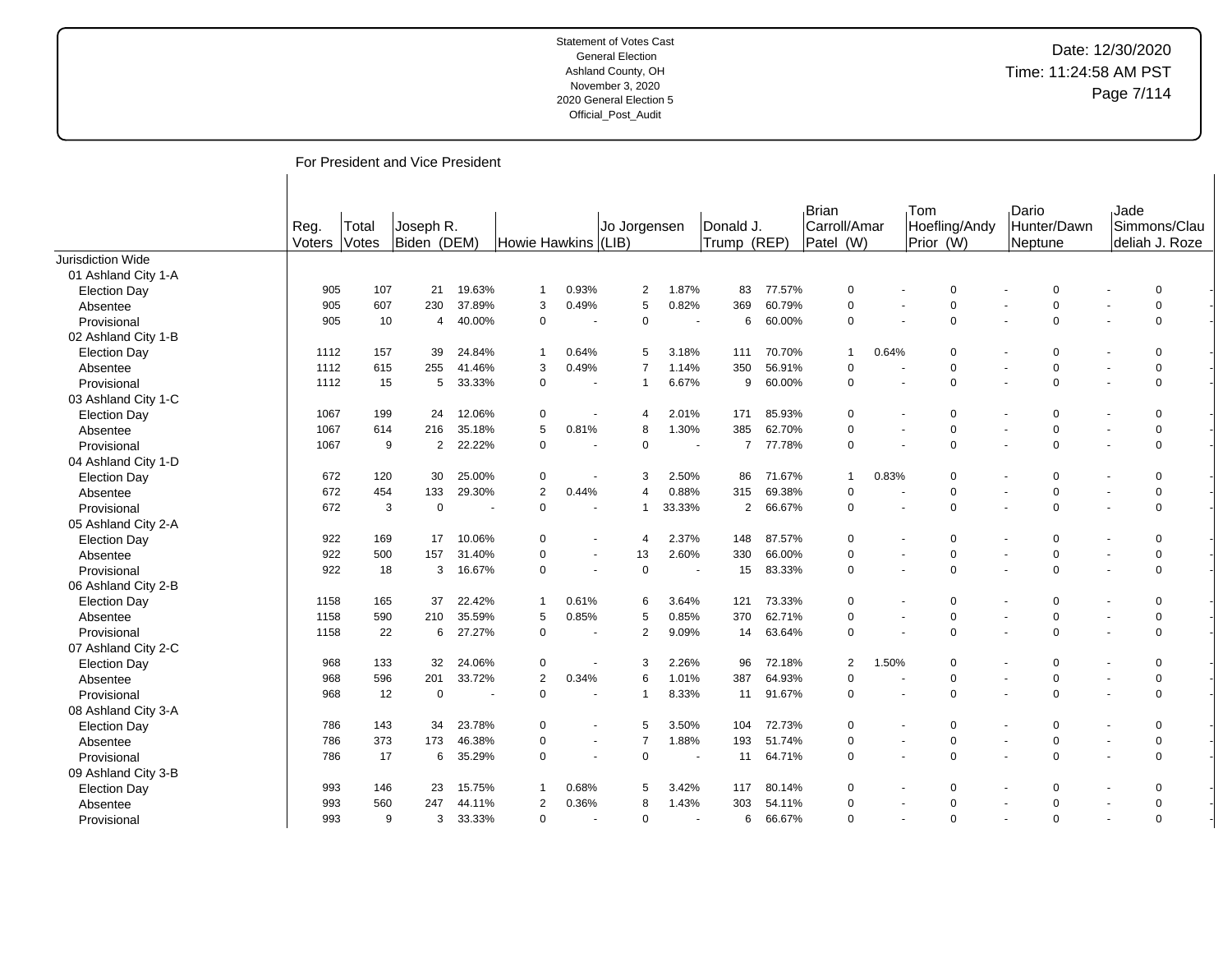# Date: 12/30/2020 Time: 11:24:58 AM PST Page 8/114

For President and Vice President

|                     | Reg.   | Total | Joseph R.                        |        |                     |                          | Jo Jorgensen   |                      | Donald J.   |         | Brian<br>Carroll/Amar |                          | Tom<br>Hoefling/Andy | Dario | Hunter/Dawn    | Jade | Simmons/Clau    |  |
|---------------------|--------|-------|----------------------------------|--------|---------------------|--------------------------|----------------|----------------------|-------------|---------|-----------------------|--------------------------|----------------------|-------|----------------|------|-----------------|--|
|                     | Voters | Votes | Biden (DEM)                      |        | Howie Hawkins (LIB) |                          |                |                      | Trump (REP) |         | Patel (W)             |                          | Prior (W)            |       | Neptune        |      | Ideliah J. Roze |  |
| 10 Ashland City 3-C |        |       |                                  |        |                     |                          |                |                      |             |         |                       |                          |                      |       |                |      |                 |  |
| <b>Election Day</b> | 917    | 115   | 26                               | 22.61% | $\mathbf 0$         |                          | 5              | 4.35%                | 83          | 72.17%  | $\mathbf{1}$          | 0.87%                    | $\mathbf 0$          |       | $\mathbf 0$    |      | $\mathbf 0$     |  |
| Absentee            | 917    | 591   | 214                              | 36.21% | $\mathbf 0$         |                          | 1              | 0.17%                | 376         | 63.62%  | $\Omega$              |                          | 0                    |       | $\mathbf 0$    |      | $\Omega$        |  |
| Provisional         | 917    | 11    | 0                                |        | $\mathbf 0$         |                          | $\mathbf 0$    | $\blacksquare$       | 11          | 100.00% | $\mathbf 0$           | $\overline{a}$           | 0                    |       | $\mathbf 0$    |      | $\Omega$        |  |
| 11 Ashland City 3-D |        |       |                                  |        |                     |                          |                |                      |             |         |                       |                          |                      |       |                |      |                 |  |
| <b>Election Day</b> | 693    | 130   | 25                               | 19.23% |                     | 0.77%                    | 6              | 4.62%                | 98          | 75.38%  | $\Omega$              |                          | 0                    |       | 0              |      | $\Omega$        |  |
| Absentee            | 693    | 243   | 84                               | 34.57% | -1                  | 0.41%                    | 5              | 2.06%                | 153         | 62.96%  | $\Omega$              |                          | $\mathbf 0$          |       | $\mathbf 0$    |      | $\Omega$        |  |
| Provisional         | 693    | 12    | 3                                | 25.00% | $\mathbf 0$         |                          | $\pmb{0}$      | ٠                    | 9           | 75.00%  | $\Omega$              |                          | 0                    |       | $\Omega$       |      | $\mathbf 0$     |  |
| 12 Ashland City 4-A |        |       |                                  |        |                     |                          |                |                      |             |         |                       |                          |                      |       |                |      |                 |  |
| <b>Election Day</b> | 857    | 157   | 26                               | 16.56% | $\overline{1}$      | 0.64%                    | $\Omega$       |                      | 130         | 82.80%  | $\Omega$              |                          | 0                    |       | $\overline{0}$ |      | $\Omega$        |  |
| Absentee            | 857    | 361   | 99                               | 27.42% | $\overline{4}$      | 1.11%                    | $\pmb{0}$      | $\blacksquare$       | 258         | 71.47%  | $\Omega$              |                          | 0                    |       | $\pmb{0}$      |      | $\Omega$        |  |
| Provisional         | 857    | 30    | 5                                | 16.67% | $\mathbf 0$         |                          | $\pmb{0}$      | $\ddot{\phantom{1}}$ | 25          | 83.33%  | $\Omega$              | $\ddot{\phantom{1}}$     | $\mathbf 0$          |       | $\Omega$       |      | $\Omega$        |  |
| 13 Ashland City 4-B |        |       |                                  |        |                     |                          |                |                      |             |         |                       |                          |                      |       |                |      |                 |  |
| <b>Election Day</b> | 637    | 115   | 23                               | 20.00% | $\overline{2}$      | 1.74%                    | 1              | 0.87%                | 89          | 77.39%  | $\Omega$              | $\blacksquare$           | $\Omega$             |       | $\overline{0}$ |      | $\Omega$        |  |
| Absentee            | 637    | 223   | 91                               | 40.81% | $\overline{1}$      | 0.45%                    | 5              | 2.24%                | 126         | 56.50%  | $\Omega$              |                          | 0                    |       | $\mathbf 0$    |      | $\Omega$        |  |
| Provisional         | 637    | 14    | 5                                | 35.71% | $\mathbf 0$         |                          | $\mathbf 0$    | $\blacksquare$       | 9           | 64.29%  | $\Omega$              |                          | $\mathbf 0$          |       | $\mathbf 0$    |      | $\Omega$        |  |
| 14 Ashland City 4-C |        |       |                                  |        |                     |                          |                |                      |             |         |                       |                          |                      |       |                |      |                 |  |
| <b>Election Day</b> | 939    | 190   | 25                               | 13.16% | $\mathbf 0$         |                          | $\overline{2}$ | 1.05%                | 163         | 85.79%  | $\Omega$              |                          | 0                    |       | $\mathbf 0$    |      | $\Omega$        |  |
| Absentee            | 939    | 360   | 105                              | 29.17% | $\Omega$            | $\overline{\phantom{a}}$ | $\overline{2}$ | 0.56%                | 253         | 70.28%  | $\Omega$              | $\overline{\phantom{a}}$ | 0                    |       | $\mathbf 0$    |      | $\mathbf 0$     |  |
| Provisional         | 939    | 21    | $\overline{1}$                   | 4.76%  | $\mathbf 0$         |                          | $\pmb{0}$      |                      | 20          | 95.24%  | $\Omega$              |                          | 0                    |       | $\mathbf 0$    |      | $\mathbf 0$     |  |
| 15 Clear Creek      |        |       |                                  |        |                     |                          |                |                      |             |         |                       |                          |                      |       |                |      |                 |  |
| <b>Election Day</b> | 1294   | 418   | 40                               | 9.57%  | 3                   | 0.72%                    | 8              | 1.91%                | 366         | 87.56%  | $\overline{1}$        | 0.24%                    | 0                    |       | $\mathbf 0$    |      | $\Omega$        |  |
| Absentee            | 1294   | 566   | 125                              | 22.08% | $\overline{2}$      | 0.35%                    | 8              | 1.41%                | 431         | 76.15%  | $\Omega$              |                          | 0                    |       | $\mathbf 0$    |      | $\Omega$        |  |
| Provisional         | 1294   | 15    | 5                                | 33.33% | $\mathbf 0$         |                          | $\pmb{0}$      | ÷                    | 10          | 66.67%  | $\mathbf 0$           |                          | 0                    |       | $\mathbf 0$    |      | $\Omega$        |  |
| 16 Loudonville 1    |        |       |                                  |        |                     |                          |                |                      |             |         |                       |                          |                      |       |                |      |                 |  |
| <b>Election Day</b> | 1349   | 523   | 98                               | 18.74% | $\mathbf 0$         |                          | 14             | 2.68%                | 411         | 78.59%  | $\Omega$              |                          | 0                    |       | $\mathbf 0$    |      | $\Omega$        |  |
| Absentee            | 1349   | 483   | 205                              | 42.44% | $\mathbf 0$         |                          | $\overline{7}$ | 1.45%                | 271         | 56.11%  | $\Omega$              |                          | 0                    |       | $\pmb{0}$      |      | $\Omega$        |  |
| Provisional         | 1349   | 21    | 0                                |        | $\mathbf 0$         |                          | $\Omega$       | $\sim$               | 21          | 100.00% | $\Omega$              |                          | $\Omega$             |       | $\mathbf 0$    |      | $\Omega$        |  |
| 17 Green 1          |        |       |                                  |        |                     |                          |                |                      |             |         |                       |                          |                      |       |                |      |                 |  |
| <b>Election Day</b> | 1139   | 433   | 57                               | 13.16% | 0                   |                          | 5              | 1.15%                | 370         | 85.45%  | $\mathbf{1}$          | 0.23%                    | 0                    |       | $\mathbf 0$    |      | $\Omega$        |  |
| Absentee            | 1139   | 398   | 141                              | 35.43% | $\overline{2}$      | 0.50%                    | 3              | 0.75%                | 252         | 63.32%  | $\Omega$              |                          | $\mathbf 0$          |       | $\mathbf 0$    |      | $\Omega$        |  |
| Provisional         | 1139   | 18    | 3                                | 16.67% | $\mathbf 0$         |                          | 1              | 5.56%                | 14          | 77.78%  | $\Omega$              |                          | $\mathbf 0$          |       | $\Omega$       |      | $\Omega$        |  |
| 18 Green 2          |        |       |                                  |        |                     |                          |                |                      |             |         |                       |                          |                      |       |                |      |                 |  |
| <b>Election Day</b> | 589    | 214   | 24                               | 11.21% | 2                   | 0.93%                    | 4              | 1.87%                | 184         | 85.98%  | $\Omega$              |                          | 0                    |       | $\mathbf 0$    |      | $\Omega$        |  |
| Absentee            | 589    | 267   | 85                               | 31.84% | $\overline{1}$      | 0.37%                    | 3              | 1.12%                | 178         | 66.67%  | $\Omega$              |                          | $\mathbf 0$          |       | $\mathbf 0$    |      | $\Omega$        |  |
| Provisional         | 589    |       | $\overline{7}$<br>$\overline{2}$ | 28.57% | $\mathbf 0$         |                          | $\mathbf 0$    | ÷,                   | 5           | 71.43%  | $\Omega$              |                          | 0                    |       | $\overline{0}$ |      | $\mathbf 0$     |  |
| 19 Loudonville 2    |        |       |                                  |        |                     |                          |                |                      |             |         |                       |                          |                      |       |                |      |                 |  |
| <b>Election Day</b> | 1131   | 434   | 64                               | 14.75% | 4                   | 0.92%                    | 7              | 1.61%                | 359         | 82.72%  | $\Omega$              |                          | 0                    |       | 0              |      | $\Omega$        |  |
| Absentee            | 1131   | 423   | 162                              | 38.30% | $\overline{2}$      | 0.47%                    | 3              | 0.71%                | 256         | 60.52%  | $\Omega$              |                          | 0                    |       | $\pmb{0}$      |      | $\mathbf 0$     |  |
| Provisional         | 1131   | 19    | 3                                | 15.79% | $\mathbf 1$         | 5.26%                    | 4              | 21.05%               | 11          | 57.89%  | $\Omega$              |                          | $\Omega$             |       | $\Omega$       |      | $\mathbf 0$     |  |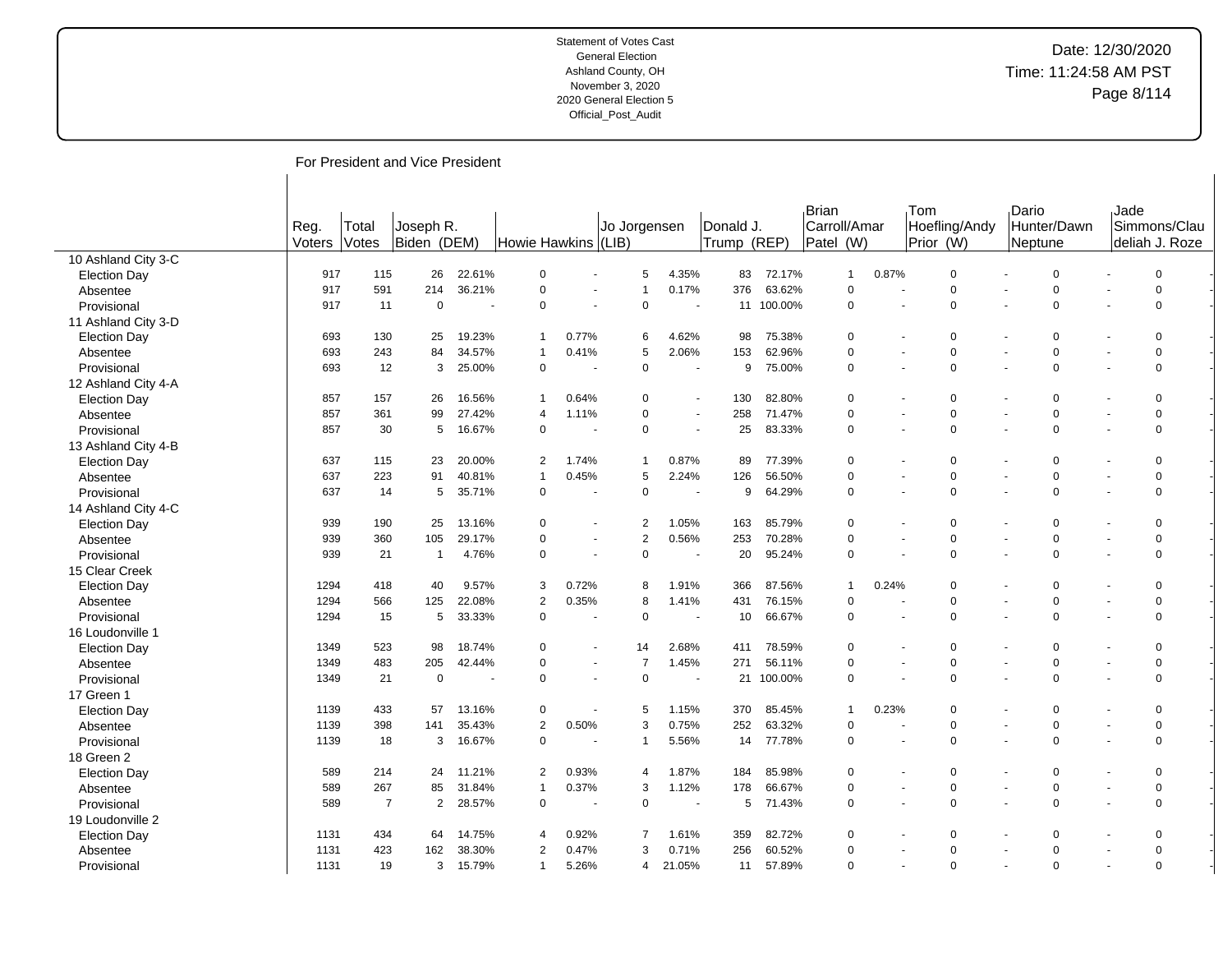# Date: 12/30/2020 Time: 11:24:58 AM PST Page 9/114

For President and Vice President

|                     |                |                       |                          |        |                     |                          |              |                |                          |                          |            | Brian                     | Tom                      |                            | Dario   |                | Jade |                                 |  |
|---------------------|----------------|-----------------------|--------------------------|--------|---------------------|--------------------------|--------------|----------------|--------------------------|--------------------------|------------|---------------------------|--------------------------|----------------------------|---------|----------------|------|---------------------------------|--|
|                     | Reg.<br>Voters | Total<br><b>Votes</b> | Joseph R.<br>Biden (DEM) |        | Howie Hawkins (LIB) |                          | Jo Jorgensen |                |                          | Donald J.<br>Trump (REP) |            | Carroll/Amar<br>Patel (W) |                          | Hoefling/Andy<br>Prior (W) | Neptune | Hunter/Dawn    |      | Simmons/Clau<br>Ideliah J. Roze |  |
| 20 Jackson 1        |                |                       |                          |        |                     |                          |              |                |                          |                          |            |                           |                          |                            |         |                |      |                                 |  |
| <b>Election Day</b> | 1066           | 410                   | 90                       | 21.95% | $\mathbf{1}$        | 0.24%                    |              | 6              | 1.46%                    | 313                      | 76.34%     | $\Omega$                  |                          | $\Omega$                   |         | $\Omega$       |      | $\mathbf 0$                     |  |
| Absentee            | 1066           | 366                   | 150                      | 40.98% | $\mathbf{1}$        | 0.27%                    |              | 1              | 0.27%                    | 214                      | 58.47%     | $\Omega$                  |                          | $\Omega$                   |         | $\Omega$       |      | $\Omega$                        |  |
| Provisional         | 1066           | 12                    | $\overline{2}$           | 16.67% | $\mathbf 0$         |                          |              | $\overline{2}$ | 16.67%                   | 8                        | 66.67%     | $\mathbf 0$               |                          | 0                          |         | $\overline{0}$ |      | $\Omega$                        |  |
| 21 Jackson 2        |                |                       |                          |        |                     |                          |              |                |                          |                          |            |                           |                          |                            |         |                |      |                                 |  |
| <b>Election Day</b> | 1286           | 456                   | 53                       | 11.62% | $\overline{4}$      | 0.88%                    |              | 4              | 0.88%                    | 395                      | 86.62%     | $\Omega$                  |                          | $\Omega$                   |         | $\Omega$       |      | $\Omega$                        |  |
| Absentee            | 1286           | 521                   | 150                      | 28.79% | $\overline{2}$      | 0.38%                    |              | 6              | 1.15%                    | 363                      | 69.67%     | $\Omega$                  |                          | 0                          |         | $\mathbf 0$    |      | $\Omega$                        |  |
| Provisional         | 1286           | 13                    | 3                        | 23.08% | $\mathbf 0$         |                          |              | 0              | $\overline{\phantom{a}}$ | 10                       | 76.92%     | $\Omega$                  |                          | $\Omega$                   |         | $\Omega$       |      | $\Omega$                        |  |
| 22 Lake             |                |                       |                          |        |                     |                          |              |                |                          |                          |            |                           |                          |                            |         |                |      |                                 |  |
| <b>Election Day</b> | 414            | 189                   | 23                       | 12.17% | $\mathbf{1}$        | 0.53%                    |              | $\overline{2}$ | 1.06%                    | 163                      | 86.24%     | $\Omega$                  |                          | 0                          |         | $\overline{0}$ |      | $\Omega$                        |  |
| Absentee            | 414            | 154                   | 50                       | 32.47% | 3                   | 1.95%                    |              | $\overline{1}$ | 0.65%                    | 100                      | 64.94%     | $\Omega$                  |                          | 0                          |         | $\mathbf 0$    |      | $\Omega$                        |  |
| Provisional         | 414            | 6                     | $\mathbf 0$              |        | $\mathbf 0$         |                          |              | $\mathbf 1$    | 16.67%                   | 5                        | 83.33%     | $\Omega$                  |                          | $\Omega$                   |         | $\Omega$       |      | $\Omega$                        |  |
| 23 Mifflin          |                |                       |                          |        |                     |                          |              |                |                          |                          |            |                           |                          |                            |         |                |      |                                 |  |
| <b>Election Day</b> | 934            | 364                   | 35                       | 9.62%  | $\Omega$            | $\blacksquare$           |              | 10             | 2.75%                    | 319                      | 87.64%     | $\Omega$                  |                          | $\Omega$                   |         | $\Omega$       |      | $\Omega$                        |  |
| Absentee            | 934            | 368                   | 112                      | 30.43% | $\Omega$            |                          |              | $\mathbf{2}$   | 0.54%                    | 254                      | 69.02%     | $\Omega$                  |                          | 0                          |         | $\Omega$       |      | $\Omega$                        |  |
| Provisional         | 934            | 12                    | 2                        | 16.67% | $\mathbf 0$         | $\blacksquare$           |              | 0              | $\blacksquare$           | 10                       | 83.33%     | $\Omega$                  |                          | $\Omega$                   |         | $\Omega$       |      | $\mathbf 0$                     |  |
| 24 Milton 1         |                |                       |                          |        |                     |                          |              |                |                          |                          |            |                           |                          |                            |         |                |      |                                 |  |
| <b>Election Day</b> | 1066           | 289                   | 47                       | 16.26% | $\mathbf{1}$        | 0.35%                    |              | $\overline{7}$ | 2.42%                    | 234                      | 80.97%     | $\Omega$                  |                          | $\Omega$                   |         | $\Omega$       |      | $\Omega$                        |  |
| Absentee            | 1066           | 573                   | 128                      | 22.34% | $\overline{2}$      | 0.35%                    |              | 3              | 0.52%                    | 440                      | 76.79%     | $\Omega$                  |                          | 0                          |         | $\mathbf 0$    |      | $\mathbf 0$                     |  |
| Provisional         | 1066           | 15                    | $\overline{2}$           | 13.33% | $\mathbf 0$         |                          |              | 0              |                          | 13                       | 86.67%     | $\Omega$                  |                          | $\Omega$                   |         | $\mathbf 0$    |      | $\Omega$                        |  |
| 25 Milton 3         |                |                       |                          |        |                     |                          |              |                |                          |                          |            |                           |                          |                            |         |                |      |                                 |  |
| <b>Election Day</b> | 509            | 112                   | 14                       | 12.50% | $\Omega$            |                          |              | 3              | 2.68%                    | 95                       | 84.82%     | $\Omega$                  |                          | 0                          |         | $\overline{0}$ |      | $\Omega$                        |  |
| Absentee            | 509            | 293                   | 62                       | 21.16% | $\Omega$            | $\ddot{\phantom{1}}$     |              | 0              | $\blacksquare$           | 231                      | 78.84%     | $\Omega$                  |                          | 0                          |         | $\mathbf 0$    |      | $\Omega$                        |  |
| Provisional         | 509            | 5                     | $\mathbf 0$              |        | $\mathbf 0$         | $\blacksquare$           |              | $\mathbf 0$    | $\blacksquare$           | 5                        | 100.00%    | 0                         | $\ddot{\phantom{1}}$     | 0                          |         | $\mathbf 0$    |      | $\Omega$                        |  |
| 26 Jeromesville     |                |                       |                          |        |                     |                          |              |                |                          |                          |            |                           |                          |                            |         |                |      |                                 |  |
| <b>Election Day</b> | 331            | 140                   | 25                       | 17.86% | 2                   | 1.43%                    |              |                | 0.71%                    | 112                      | 80.00%     | $\Omega$                  |                          | $\Omega$                   |         | $\Omega$       |      | $\Omega$                        |  |
| Absentee            | 331            | 87                    | 39                       | 44.83% | $\Omega$            |                          |              | -1             | 1.15%                    | 47                       | 54.02%     | $\Omega$                  |                          | 0                          |         | $\overline{0}$ |      | $\Omega$                        |  |
| Provisional         | 331            | 9                     | $\overline{1}$           | 11.11% | $\mathbf 0$         | $\overline{\phantom{a}}$ |              | $\mathbf 0$    | $\sim$                   | 8                        | 88.89%     | $\Omega$                  | $\blacksquare$           | $\Omega$                   |         | $\Omega$       |      | $\Omega$                        |  |
| 27 Mohican          |                |                       |                          |        |                     |                          |              |                |                          |                          |            |                           |                          |                            |         |                |      |                                 |  |
| <b>Election Day</b> | 1043           | 432                   | 52                       | 12.04% | 2                   | 0.46%                    |              | 8              | 1.85%                    | 370                      | 85.65%     | $\Omega$                  |                          | 0                          |         | $\overline{0}$ |      | $\Omega$                        |  |
| Absentee            | 1043           | 429                   | 112                      | 26.11% | $\overline{2}$      | 0.47%                    |              | 4              | 0.93%                    | 311                      | 72.49%     | $\Omega$                  | $\ddot{\phantom{1}}$     | 0                          |         | $\mathbf 0$    |      | $\Omega$                        |  |
| Provisional         | 1043           | 12                    | $\overline{1}$           | 8.33%  | $\mathbf{1}$        | 8.33%                    |              | 0              |                          | 10                       | 83.33%     | $\Omega$                  |                          | $\Omega$                   |         | $\Omega$       |      | $\Omega$                        |  |
| 28 Montgomery 1     |                |                       |                          |        |                     |                          |              |                |                          |                          |            |                           |                          |                            |         |                |      |                                 |  |
| <b>Election Day</b> | 623            | 112                   | 17                       | 15.18% | $\mathbf 0$         |                          |              | 0              | $\blacksquare$           | 95                       | 84.82%     | $\Omega$                  |                          | 0                          |         | $\overline{0}$ |      | $\Omega$                        |  |
| Absentee            | 623            | 383                   | 95                       | 24.80% | 2                   | 0.52%                    |              | 3              | 0.78%                    | 283                      | 73.89%     | $\Omega$                  |                          | 0                          |         | $\mathbf 0$    |      | $\Omega$                        |  |
| Provisional         | 623            | 11                    | $\mathbf 0$              |        | $\mathbf 0$         |                          |              | 0              | $\blacksquare$           |                          | 11 100.00% | $\Omega$                  | $\overline{\phantom{a}}$ | 0                          |         | $\Omega$       |      | $\Omega$                        |  |
| 29 Montgomery 2     |                |                       |                          |        |                     |                          |              |                |                          |                          |            |                           |                          |                            |         |                |      |                                 |  |
| <b>Election Day</b> | 838            | 190                   | 17                       | 8.95%  |                     | 0.53%                    |              | 2              | 1.05%                    | 170                      | 89.47%     | $\Omega$                  |                          | 0                          |         | $\Omega$       |      | $\Omega$                        |  |
| Absentee            | 838            | 475                   | 117                      | 24.63% | -1                  | 0.21%                    |              | 8              | 1.68%                    | 349                      | 73.47%     | $\Omega$                  |                          | 0                          |         | $\mathbf 0$    |      | $\mathbf 0$                     |  |
| Provisional         | 838            | $\overline{7}$        | $\mathbf 1$              | 14.29% | $\mathbf 0$         |                          |              | $\mathbf 0$    | $\overline{a}$           | 6                        | 85.71%     | $\Omega$                  |                          | $\Omega$                   |         | $\Omega$       |      | $\mathbf 0$                     |  |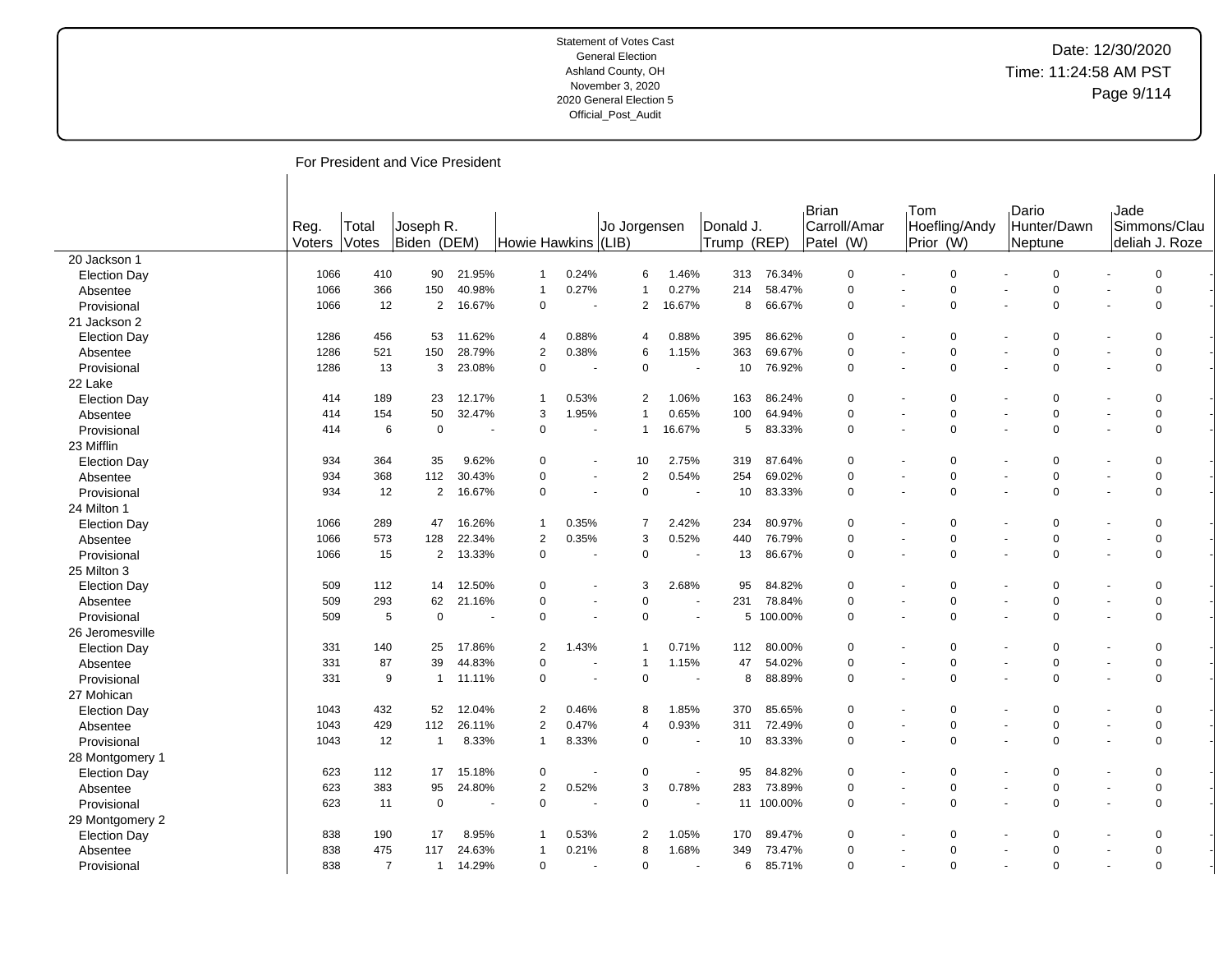| <b>Statement of Votes Cast</b><br><b>General Election</b><br>Ashland County, OH<br>November 3, 2020<br>2020 General Election 5<br>Official_Post_Audit | Date: 12/30/2020<br>Time: 11:24:58 AM PST<br>Page 10/114 |
|-------------------------------------------------------------------------------------------------------------------------------------------------------|----------------------------------------------------------|
|-------------------------------------------------------------------------------------------------------------------------------------------------------|----------------------------------------------------------|

# For President and Vice President

 $\overline{1}$ 

|              |       |             |                     |                     |              | <b>Brian</b> | Tom           | Dario                    | Jade            |
|--------------|-------|-------------|---------------------|---------------------|--------------|--------------|---------------|--------------------------|-----------------|
| Reg.         | Total | Joseph R.   |                     | <b>Jo Jorgensen</b> | IDonald J.   | Carroll/Amar | Hoefling/Andy | <sup>I</sup> Hunter/Dawn | Simmons/Clau    |
| Voters Votes |       | Biden (DEM) | Howie Hawkins (LIB) |                     | 'Trump (REP) | Patel (W)    | Prior (W)     | Neptune                  | Ideliah J. Roze |

 $\overline{\phantom{a}}$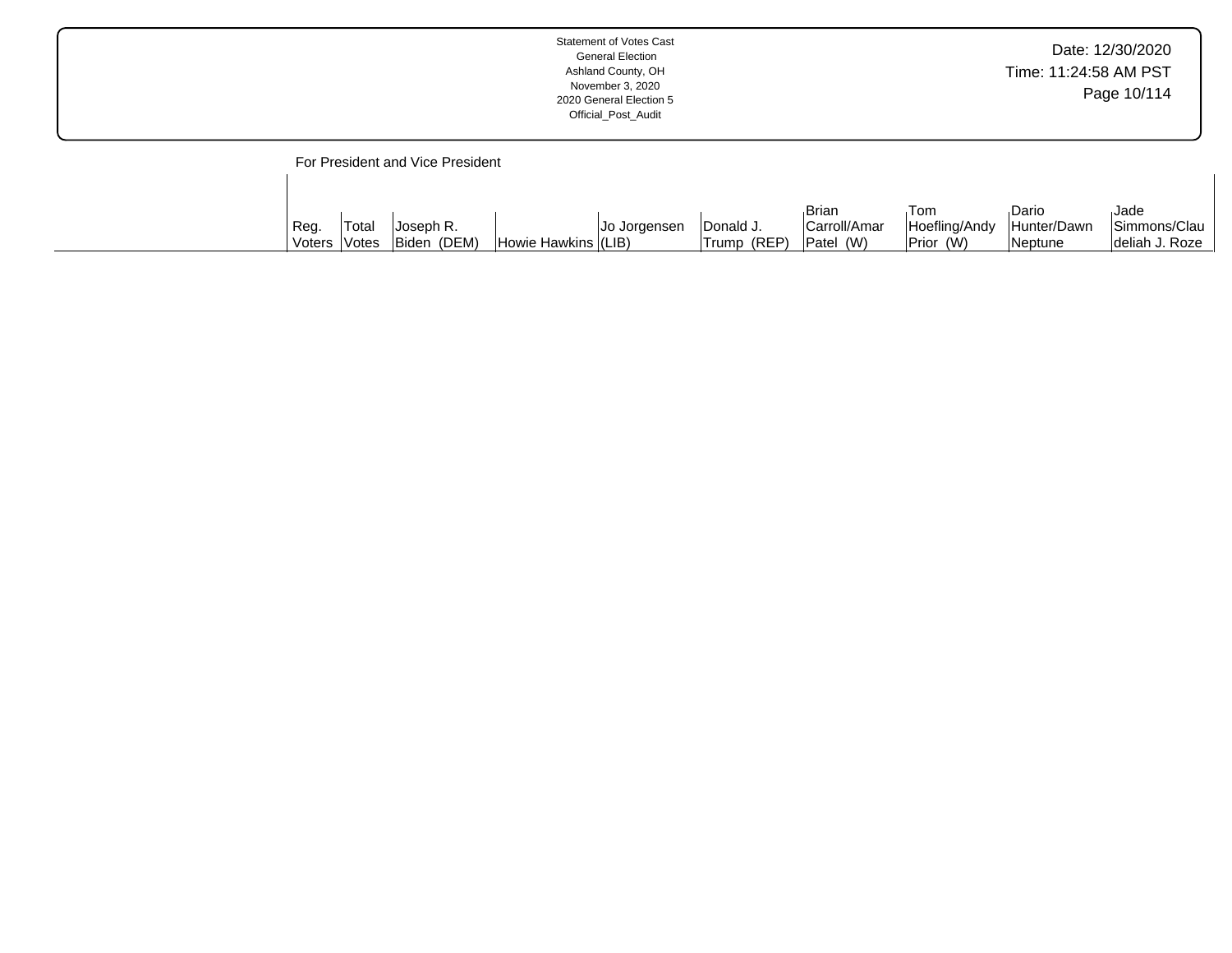-

-

-

-

-

-

-

-

-

-

-

-

-

-

-

-

-

-

-

-

-

-

-

-

-

-

-

-

-

-

-

-

| 30 Montgomery 3     |       |                |                |                          |                |                          |                |                          |       |            |                |                |             |                          |             |                          |             |  |
|---------------------|-------|----------------|----------------|--------------------------|----------------|--------------------------|----------------|--------------------------|-------|------------|----------------|----------------|-------------|--------------------------|-------------|--------------------------|-------------|--|
| <b>Election Day</b> | 594   | 122            | 23             | 18.85%                   | 0              |                          | 1              | 0.82%                    | 98    | 80.33%     | 0              |                | 0           |                          | 0           | ٠                        | 0           |  |
| Absentee            | 594   | 358            | 70             | 19.55%                   | 3              | 0.84%                    | $\Omega$       | $\overline{\phantom{a}}$ | 285   | 79.61%     | 0              |                | 0           | $\overline{a}$           | $\mathbf 0$ | $\overline{a}$           | $\mathbf 0$ |  |
| Provisional         | 594   | $\overline{7}$ | $\mathbf{1}$   | 14.29%                   | 0              |                          | 0              | $\overline{\phantom{a}}$ | 6     | 85.71%     | 0              | ٠              | 0           | $\overline{\phantom{a}}$ | 0           | $\blacksquare$           | 0           |  |
| 31 Orange 1         |       |                |                |                          |                |                          |                |                          |       |            |                |                |             |                          |             |                          |             |  |
| <b>Election Day</b> | 1061  | 336            | 50             | 14.88%                   | 2              | 0.60%                    | 9              | 2.68%                    | 275   | 81.85%     | 0              |                | 0           |                          | 0           | $\blacksquare$           | 0           |  |
| Absentee            | 1061  | 479            | 111            | 23.17%                   | 5              | 1.04%                    | 3              | 0.63%                    | 360   | 75.16%     | 0              |                | 0           | $\overline{\phantom{a}}$ | 0           | $\overline{\phantom{a}}$ | 0           |  |
| Provisional         | 1061  | 15             | 3              | 20.00%                   | 0              | $\blacksquare$           | $\mathbf 0$    | $\sim$                   | 12    | 80.00%     | 0              | $\blacksquare$ | 0           | $\overline{a}$           | $\mathbf 0$ | $\blacksquare$           | 0           |  |
| 32 Orange 2         |       |                |                |                          |                |                          |                |                          |       |            |                |                |             |                          |             |                          |             |  |
| <b>Election Day</b> | 619   | 202            | 34             | 16.83%                   | 1              | 0.50%                    | 3              | 1.49%                    | 164   | 81.19%     | 0              |                | 0           | $\blacksquare$           | $\Omega$    | $\overline{a}$           | 0           |  |
| Absentee            | 619   | 293            | 72             | 24.57%                   | $\mathbf 0$    |                          | 5              | 1.71%                    | 216   | 73.72%     | 0              |                | 0           |                          | $\mathbf 0$ | ÷,                       | 0           |  |
| Provisional         | 619   | 10             | $\mathbf 0$    | $\blacksquare$           | $\mathbf 0$    | $\blacksquare$           | $\mathbf 0$    | $\blacksquare$           |       | 10 100.00% | 0              |                | 0           | $\blacksquare$           | $\mathbf 0$ | $\blacksquare$           | 0           |  |
| 33 Perry            |       |                |                |                          |                |                          |                |                          |       |            |                |                |             |                          |             |                          |             |  |
| <b>Election Day</b> | 1285  | 366            | 31             | 8.47%                    | $\mathbf 0$    | $\overline{\phantom{a}}$ | 8              | 2.19%                    | 327   | 89.34%     | 0              |                | 0           | $\blacksquare$           | $\Omega$    | $\blacksquare$           | 0           |  |
| Absentee            | 1285  | 622            | 119            | 19.13%                   | $\overline{1}$ | 0.16%                    | 5              | 0.80%                    | 497   | 79.90%     | 0              |                | 0           |                          | 0           | $\blacksquare$           | 0           |  |
| Provisional         | 1285  | 16             | 3              | 18.75%                   | $\mathbf 0$    | $\blacksquare$           | $\mathbf 0$    | $\overline{\phantom{a}}$ | 13    | 81.25%     | 0              |                | 0           | $\blacksquare$           | $\mathbf 0$ | $\blacksquare$           | 0           |  |
| 34 Ruggles          |       |                |                |                          |                |                          |                |                          |       |            |                |                |             |                          |             |                          |             |  |
| <b>Election Day</b> | 649   | 259            | 25             | 9.65%                    | 2              | 0.77%                    | 4              | 1.54%                    | 228   | 88.03%     | 0              |                | 0           | $\blacksquare$           | 0           | ٠                        | 0           |  |
| Absentee            | 649   | 252            | 63             | 25.00%                   | 0              | ÷,                       | 4              | 1.59%                    | 185   | 73.41%     | 0              | ÷              | 0           | $\blacksquare$           | 0           | $\sim$                   | 0           |  |
| Provisional         | 649   | $\overline{7}$ | $\overline{2}$ | 28.57%                   | 0              |                          | 1              | 14.29%                   | 4     | 57.14%     | 0              |                | 0           |                          | $\Omega$    |                          | 0           |  |
| 35 Sullivan 1       |       |                |                |                          |                |                          |                |                          |       |            |                |                |             |                          |             |                          |             |  |
| <b>Election Day</b> | 903   | 382            | 35             | 9.16%                    | $\overline{1}$ | 0.26%                    | $\overline{2}$ | 0.52%                    | 344   | 90.05%     | $\mathbf 0$    |                | 0           |                          | $\Omega$    |                          | 0           |  |
| Absentee            | 903   | 297            | 100            | 33.67%                   | $\overline{2}$ | 0.67%                    | $\overline{2}$ | 0.67%                    | 193   | 64.98%     | $\Omega$       |                | 0           | $\blacksquare$           | $\mathbf 0$ | $\sim$                   | 0           |  |
| Provisional         | 903   | 11             | $\overline{1}$ | 9.09%                    | $\Omega$       | $\overline{a}$           | $\mathbf{1}$   | 9.09%                    | 9     | 81.82%     | $\Omega$       |                | 0           | $\overline{\phantom{a}}$ | 0           | $\blacksquare$           | 0           |  |
| 36 Sullivan 2       |       |                |                |                          |                |                          |                |                          |       |            |                |                |             |                          |             |                          |             |  |
| <b>Election Day</b> | 789   | 301            | 37             | 12.29%                   | 1              | 0.33%                    | 2              | 0.66%                    | 261   | 86.71%     | $\Omega$       |                | 0           |                          | 0           | $\overline{\phantom{a}}$ | 0           |  |
| Absentee            | 789   | 284            | 90             | 31.69%                   | $\overline{1}$ | 0.35%                    | $\overline{2}$ | 0.70%                    | 191   | 67.25%     | $\Omega$       |                | 0           | $\blacksquare$           | 0           | $\blacksquare$           | 0           |  |
| Provisional         | 789   | 6              | $\overline{0}$ | $\overline{\phantom{a}}$ | $\mathbf 0$    |                          | $\mathbf 0$    | $\sim$                   | 6     | 100.00%    | 0              | ÷              | 0           |                          | $\mathbf 0$ | $\sim$                   | 0           |  |
| 37 Troy             |       |                |                |                          |                |                          |                |                          |       |            |                |                |             |                          |             |                          |             |  |
| <b>Election Day</b> | 769   | 344            | 36             | 10.47%                   | 3              | 0.87%                    | 5              | 1.45%                    | 300   | 87.21%     | $\mathbf 0$    |                | $\mathbf 0$ | ÷,                       | $\Omega$    | $\sim$                   | 0           |  |
| Absentee            | 769   | 258            | 61             | 23.64%                   | $\mathbf{1}$   | 0.39%                    | $\mathbf{1}$   | 0.39%                    | 195   | 75.58%     | $\Omega$       |                | 0           |                          | 0           | $\overline{\phantom{a}}$ | 0           |  |
| Provisional         | 769   | 13             | $\overline{1}$ | 7.69%                    | $\mathbf 0$    | $\overline{a}$           | $\mathbf 0$    | $\sim$                   | 12    | 92.31%     | $\Omega$       |                | $\mathbf 0$ | $\overline{a}$           | $\Omega$    | $\blacksquare$           | $\mathbf 0$ |  |
| 38 Vermillion 1     |       |                |                |                          |                |                          |                |                          |       |            |                |                |             |                          |             |                          |             |  |
| <b>Election Day</b> | 858   | 238            | 22             | 9.24%                    | $\mathbf 0$    | $\overline{\phantom{a}}$ | $\overline{4}$ | 1.68%                    | 212   | 89.08%     | 0              |                | 0           | ÷,                       | $\mathbf 0$ | $\blacksquare$           | 0           |  |
| Absentee            | 858   | 417            | 114            | 27.34%                   | 0              | $\overline{\phantom{a}}$ | 3              | 0.72%                    | 300   | 71.94%     | 0              | ٠              | 0           | $\blacksquare$           | 0           | $\blacksquare$           | 0           |  |
| Provisional         | 858   | 12             | $\overline{4}$ | 33.33%                   | $\mathbf 0$    | $\overline{\phantom{a}}$ | $\mathbf 0$    | $\overline{\phantom{a}}$ | 8     | 66.67%     | 0              | $\blacksquare$ | 0           | $\blacksquare$           | 0           | $\blacksquare$           | 0           |  |
| 39 Vermillion 2     |       |                |                |                          |                |                          |                |                          |       |            |                |                |             |                          |             |                          |             |  |
| <b>Election Day</b> | 1072  | 281            | 25             | 8.90%                    | 2              | 0.71%                    | 3              | 1.07%                    | 251   | 89.32%     | 0              |                | 0           | $\blacksquare$           | 0           | $\blacksquare$           | 0           |  |
| Absentee            | 1072  | 596            | 155            | 26.01%                   | $\overline{1}$ | 0.17%                    | 3              | 0.50%                    | 437   | 73.32%     | 0              | ÷.             | 0           | $\blacksquare$           | 0           | $\sim$                   | 0           |  |
| Provisional         | 1072  | 5              | $\mathbf 0$    |                          | $\mathbf 0$    | $\blacksquare$           | $\mathbf 0$    | $\overline{\phantom{a}}$ |       | 5 100.00%  | 0              | ÷.             | 0           | $\blacksquare$           | $\mathbf 0$ | $\sim$                   | 0           |  |
| Total               |       |                |                |                          |                |                          |                |                          |       |            |                |                |             |                          |             |                          |             |  |
| <b>Election Day</b> | 34837 | 9593           | 1356           | 14.14%                   | 41             | 0.43%                    | 173            | 1.80%                    | 8016  | 83.56%     | $\overline{7}$ | 0.07%          | 0           |                          | 0           |                          | 0           |  |
| Absentee            | 34837 | 16329          | 5103           | 31.25%                   | 62             | 0.38%                    | 157            | 0.96%                    | 11007 | 67.41%     | $\Omega$       |                | $\mathbf 0$ |                          | $\mathbf 0$ | $\sim$                   | $\mathbf 0$ |  |
|                     |       |                |                |                          |                |                          |                |                          |       |            |                |                |             |                          |             |                          |             |  |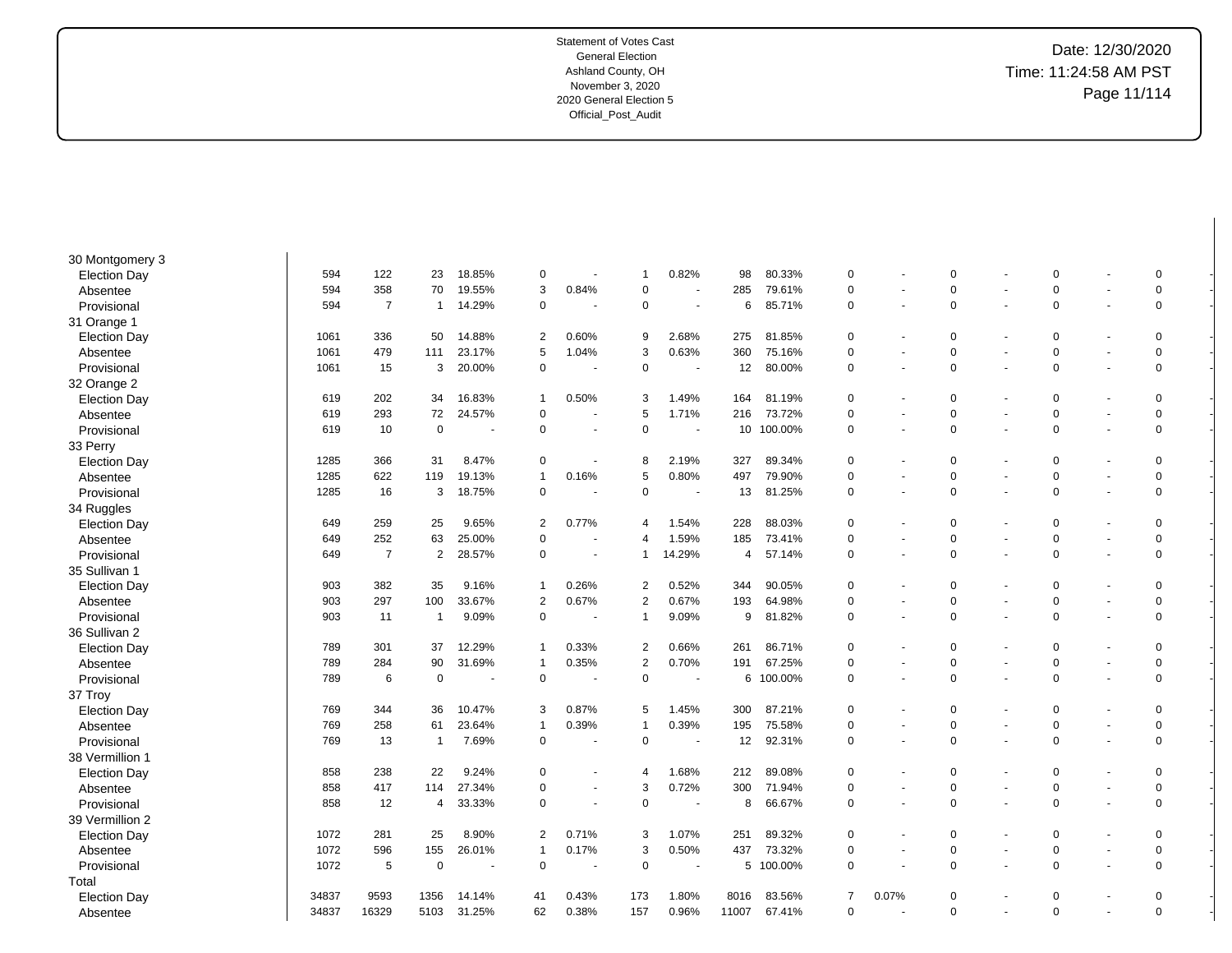| Date: 12/30/2020      |  |
|-----------------------|--|
| Time: 11:24:58 AM PST |  |
| Page 12/114           |  |
|                       |  |

| Provisional | 34837 | 487   | oc   | 17.04% |     | 0.41%<br>- 70 |     | 3.08% | 387   | 79.47% |       |  |  |  |
|-------------|-------|-------|------|--------|-----|---------------|-----|-------|-------|--------|-------|--|--|--|
| Total       | 34837 | 26409 | 6542 | 24 77% | 105 | 0.40%         | 345 | .31%  | 19410 | 73.50% | 0.03% |  |  |  |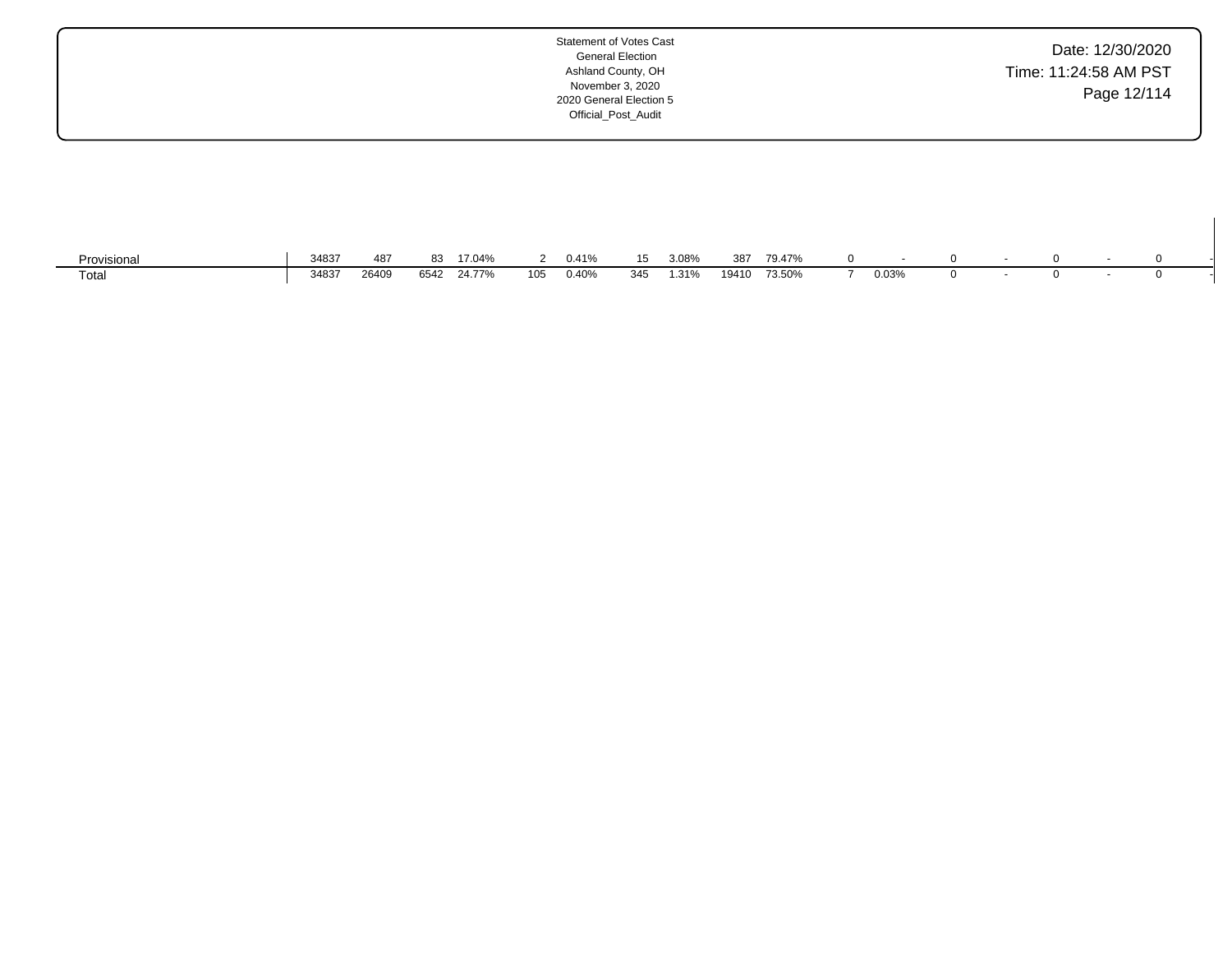|                          |                |                | For President and Vice President   |                          |                                              |      |        |                |                           |           | For Representative to Congress (7th District) |        |                                |        |
|--------------------------|----------------|----------------|------------------------------------|--------------------------|----------------------------------------------|------|--------|----------------|---------------------------|-----------|-----------------------------------------------|--------|--------------------------------|--------|
|                          | Reg.<br>Voters | Total<br>Votes | Kasey<br>Wells/Rachel<br>Wells (W) |                          | President R19<br>Boddie/Eric<br>Stoneham (W) | Reg. | Voters | Total<br>Votes | <b>Bob Gibbs</b><br>(REP) |           | <b>Brandon Lape</b><br>(LIB)                  |        | <b>Quentin Potter</b><br>(DEM) |        |
| <b>Jurisdiction Wide</b> |                |                |                                    |                          |                                              |      |        |                |                           |           |                                               |        |                                |        |
| 01 Ashland City 1-A      |                |                |                                    |                          |                                              |      |        |                |                           |           |                                               |        |                                |        |
| <b>Election Day</b>      | 905            | 107            | $\mathbf 0$                        |                          | 0                                            |      | 905    | 103            | 91                        | 88.35%    | 3                                             | 2.91%  | 9                              | 8.74%  |
| Absentee                 | 905            | 607            | 0                                  |                          | $\mathbf 0$                                  |      | 905    | 604            | 419                       | 69.37%    | 7                                             | 1.16%  | 178                            | 29.47% |
| Provisional              | 905            | 10             | $\Omega$                           |                          | $\Omega$                                     |      | 905    | 10             | $\overline{7}$            | 70.00%    | $\mathbf{1}$                                  | 10.00% | $\overline{2}$                 | 20.00% |
| 02 Ashland City 1-B      |                |                |                                    |                          |                                              |      |        |                |                           |           |                                               |        |                                |        |
| <b>Election Day</b>      | 1112           | 157            | 0                                  |                          | 0                                            |      | 1112   | 157            | 125                       | 79.62%    | 9                                             | 5.73%  | 23                             | 14.65% |
| Absentee                 | 1112           | 615            | 0                                  |                          | 0                                            |      | 1112   | 607            | 395                       | 65.07%    | 23                                            | 3.79%  | 189                            | 31.14% |
| Provisional              | 1112           | 15             | 0                                  | $\sim$                   | $\mathbf 0$                                  |      | 1112   | 15             | 10                        | 66.67%    | $\mathbf 0$                                   | ÷.     | 5                              | 33.33% |
| 03 Ashland City 1-C      |                |                |                                    |                          |                                              |      |        |                |                           |           |                                               |        |                                |        |
| <b>Election Day</b>      | 1067           | 199            | 0                                  |                          | 0                                            |      | 1067   | 196            | 175                       | 89.29%    | 7                                             | 3.57%  | 14                             | 7.14%  |
| Absentee                 | 1067           | 614            | 0                                  |                          | $\mathbf 0$                                  |      | 1067   | 603            | 417                       | 69.15%    | 10                                            | 1.66%  | 176                            | 29.19% |
| Provisional              | 1067           | 9              | $\mathbf 0$                        |                          | $\mathbf 0$                                  |      | 1067   | 9              | 6                         | 66.67%    | 1                                             | 11.11% | $\overline{2}$                 | 22.22% |
| 04 Ashland City 1-D      |                |                |                                    |                          |                                              |      |        |                |                           |           |                                               |        |                                |        |
| <b>Election Day</b>      | 672            | 120            | $\mathbf 0$                        |                          | $\mathbf 0$                                  |      | 672    | 120            | 93                        | 77.50%    | 9                                             | 7.50%  | 18                             | 15.00% |
| Absentee                 | 672            | 454            | $\pmb{0}$                          |                          | $\pmb{0}$                                    |      | 672    | 452            | 343                       | 75.88%    | 14                                            | 3.10%  | 95                             | 21.02% |
| Provisional              | 672            | 3              | 0                                  | $\overline{\phantom{a}}$ | 0                                            |      | 672    | 3              |                           | 3 100.00% | $\pmb{0}$                                     | $\sim$ | $\mathbf 0$                    |        |
| 05 Ashland City 2-A      |                |                |                                    |                          |                                              |      |        |                |                           |           |                                               |        |                                |        |
| <b>Election Day</b>      | 922            | 169            | 0                                  |                          | 0                                            |      | 922    | 166            | 138                       | 83.13%    | 9                                             | 5.42%  | 19                             | 11.45% |
| Absentee                 | 922            | 500            | 0                                  |                          | $\pmb{0}$                                    |      | 922    | 483            | 339                       | 70.19%    | 22                                            | 4.55%  | 122                            | 25.26% |
| Provisional              | 922            | 18             | $\mathbf 0$                        |                          | $\mathbf 0$                                  |      | 922    | 16             | 12                        | 75.00%    | $\mathbf 0$                                   |        | 4                              | 25.00% |
| 06 Ashland City 2-B      |                |                |                                    |                          |                                              |      |        |                |                           |           |                                               |        |                                |        |
| <b>Election Day</b>      | 1158           | 165            | 0                                  |                          | $\mathbf 0$                                  |      | 1158   | 165            | 129                       | 78.18%    | 9                                             | 5.45%  | 27                             | 16.36% |
| Absentee                 | 1158           | 590            | $\mathbf 0$                        |                          | $\mathbf 0$                                  |      | 1158   | 577            | 390                       | 67.59%    | 11                                            | 1.91%  | 176                            | 30.50% |
| Provisional              | 1158           | 22             | $\Omega$                           |                          | $\Omega$                                     |      | 1158   | 23             | 17                        | 73.91%    | $\overline{2}$                                | 8.70%  | 4                              | 17.39% |
| 07 Ashland City 2-C      |                |                |                                    |                          |                                              |      |        |                |                           |           |                                               |        |                                |        |
| <b>Election Day</b>      | 968            | 133            | 0                                  |                          | 0                                            |      | 968    | 129            | 103                       | 79.84%    | 4                                             | 3.10%  | 22                             | 17.05% |
| Absentee                 | 968            | 596            | 0                                  | $\sim$                   | 0                                            |      | 968    | 585            | 407                       | 69.57%    | 17                                            | 2.91%  | 161                            | 27.52% |
| Provisional              | 968            | 12             | $\mathbf 0$                        |                          | $\mathbf 0$                                  |      | 968    | 12             | 10                        | 83.33%    | $\overline{2}$                                | 16.67% | $\mathbf 0$                    |        |
| 08 Ashland City 3-A      |                |                |                                    |                          |                                              |      |        |                |                           |           |                                               |        |                                |        |
| <b>Election Day</b>      | 786            | 143            | $\mathbf 0$                        |                          | 0                                            |      | 786    | 140            | 101                       | 72.14%    | 8                                             | 5.71%  | 31                             | 22.14% |
| Absentee                 | 786            | 373            | $\mathbf 0$                        |                          | $\mathbf 0$                                  |      | 786    | 365            | 211                       | 57.81%    | 13                                            | 3.56%  | 141                            | 38.63% |
| Provisional              | 786            | 17             | $\Omega$                           |                          | $\mathbf 0$                                  |      | 786    | 16             | 9                         | 56.25%    | 1                                             | 6.25%  | 6                              | 37.50% |
| 09 Ashland City 3-B      |                |                |                                    |                          |                                              |      |        |                |                           |           |                                               |        |                                |        |
| <b>Election Day</b>      | 993            | 146            | 0                                  |                          | 0                                            |      | 993    | 144            | 118                       | 81.94%    | 8                                             | 5.56%  | 18                             | 12.50% |
| Absentee                 | 993            | 560            | 0                                  |                          | 0                                            |      | 993    | 534            | 315                       | 58.99%    | 16                                            | 3.00%  | 203                            | 38.01% |
| Provisional              | 993            | 9              | 0                                  |                          | $\mathbf 0$                                  |      | 993    | 9              | $\overline{7}$            | 77.78%    | $\mathbf 0$                                   |        | $\overline{2}$                 | 22.22% |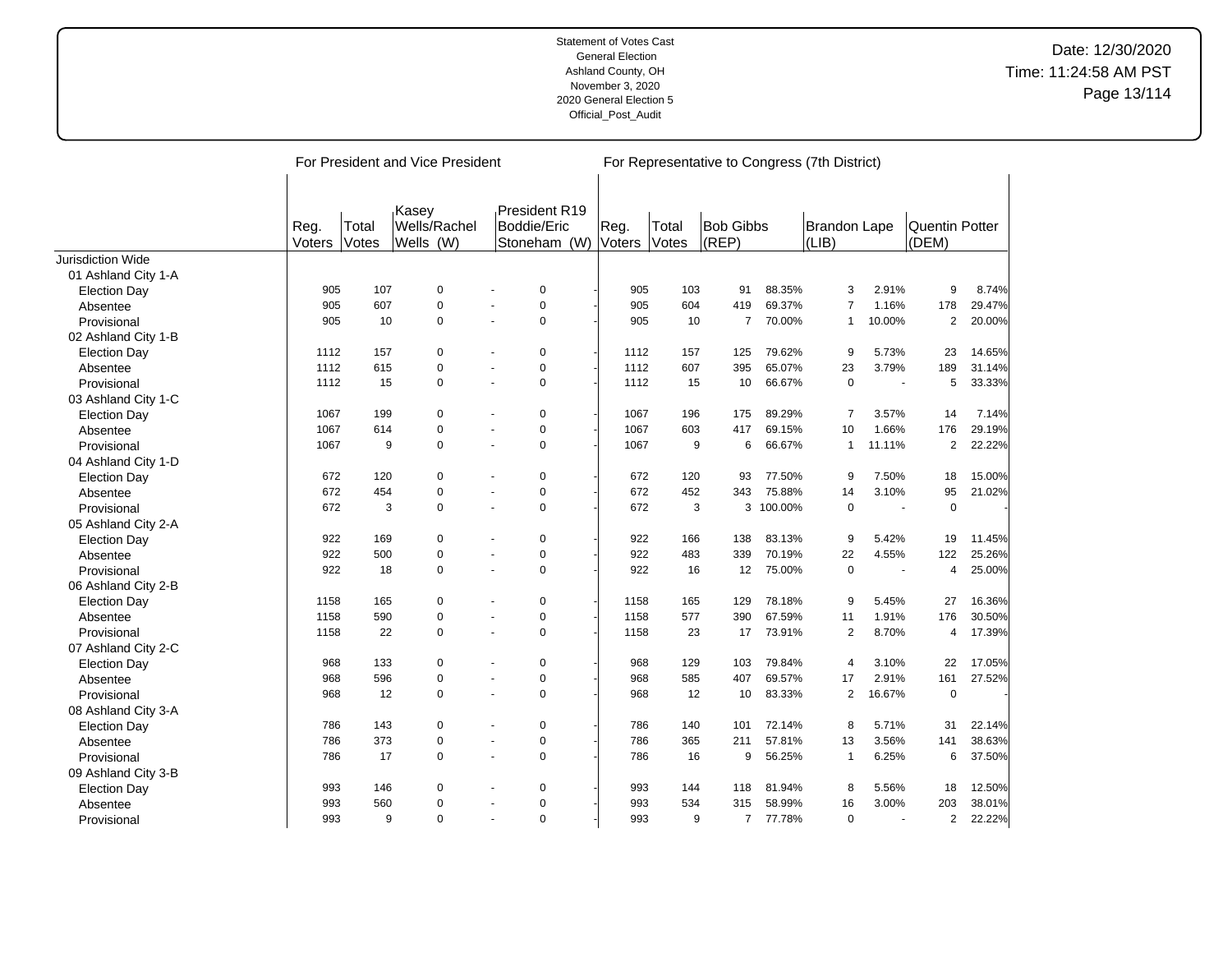|                     |        |                | For President and Vice President |                |               |        |                |                  |         | For Representative to Congress (7th District) |        |                       |        |
|---------------------|--------|----------------|----------------------------------|----------------|---------------|--------|----------------|------------------|---------|-----------------------------------------------|--------|-----------------------|--------|
|                     |        |                |                                  |                |               |        |                |                  |         |                                               |        |                       |        |
|                     |        |                | Kasev                            |                | President R19 |        |                |                  |         |                                               |        |                       |        |
|                     | Reg.   | Total          | Wells/Rachel                     |                | Boddie/Eric   | Reg.   | Total          | <b>Bob Gibbs</b> |         | <b>Brandon Lape</b>                           |        | <b>Quentin Potter</b> |        |
|                     | Voters | Votes          | Wells (W)                        |                | Stoneham (W)  | Voters | Votes          | (REP)            |         | (LIB)                                         |        | (DEM)                 |        |
| 10 Ashland City 3-C |        |                |                                  |                |               |        |                |                  |         |                                               |        |                       |        |
| <b>Election Day</b> | 917    | 115            | $\mathbf 0$                      |                | $\mathbf 0$   | 917    | 113            | 89               | 78.76%  | 9                                             | 7.96%  | 15                    | 13.27% |
| Absentee            | 917    | 591            | $\mathbf 0$                      |                | $\mathbf 0$   | 917    | 583            | 411              | 70.50%  | 17                                            | 2.92%  | 155                   | 26.59% |
| Provisional         | 917    | 11             | $\mathbf 0$                      |                | $\pmb{0}$     | 917    | 11             | 11               | 100.00% | $\mathbf 0$                                   | ÷.     | $\mathbf 0$           |        |
| 11 Ashland City 3-D |        |                |                                  |                |               |        |                |                  |         |                                               |        |                       |        |
| <b>Election Day</b> | 693    | 130            | 0                                |                | 0             | 693    | 126            | 94               | 74.60%  | 10                                            | 7.94%  | 22                    | 17.46% |
| Absentee            | 693    | 243            | $\mathbf 0$                      | $\overline{a}$ | $\mathbf 0$   | 693    | 239            | 160              | 66.95%  | 9                                             | 3.77%  | 70                    | 29.29% |
| Provisional         | 693    | 12             | $\mathbf 0$                      |                | $\mathbf 0$   | 693    | 11             | 7                | 63.64%  | -1                                            | 9.09%  | 3                     | 27.27% |
| 12 Ashland City 4-A |        |                |                                  |                |               |        |                |                  |         |                                               |        |                       |        |
| <b>Election Day</b> | 857    | 157            | $\mathbf 0$                      |                | $\mathbf 0$   | 857    | 154            | 126              | 81.82%  | 6                                             | 3.90%  | 22                    | 14.29% |
| Absentee            | 857    | 361            | $\mathbf 0$                      |                | $\pmb{0}$     | 857    | 350            | 253              | 72.29%  | 11                                            | 3.14%  | 86                    | 24.57% |
| Provisional         | 857    | 30             | $\mathbf 0$                      |                | $\mathbf 0$   | 857    | 28             | 23               | 82.14%  | $\overline{0}$                                |        | 5                     | 17.86% |
| 13 Ashland City 4-B |        |                |                                  |                |               |        |                |                  |         |                                               |        |                       |        |
| <b>Election Day</b> | 637    | 115            | $\mathbf 0$                      |                | $\mathbf 0$   | 637    | 114            | 92               | 80.70%  | 9                                             | 7.89%  | 13                    | 11.40% |
| Absentee            | 637    | 223            | $\mathbf 0$                      |                | $\mathbf 0$   | 637    | 223            | 135              | 60.54%  | 17                                            | 7.62%  | 71                    | 31.84% |
| Provisional         | 637    | 14             | $\mathbf 0$                      |                | $\mathbf 0$   | 637    | 14             | 10               | 71.43%  | $\mathbf{1}$                                  | 7.14%  | 3                     | 21.43% |
| 14 Ashland City 4-C |        |                |                                  |                |               |        |                |                  |         |                                               |        |                       |        |
| <b>Election Day</b> | 939    | 190            | $\mathbf 0$                      |                | $\mathbf 0$   | 939    | 186            | 153              | 82.26%  | 8                                             | 4.30%  | 25                    | 13.44% |
| Absentee            | 939    | 360            | $\mathbf 0$                      |                | $\pmb{0}$     | 939    | 356            | 249              | 69.94%  | 10                                            | 2.81%  | 97                    | 27.25% |
| Provisional         | 939    | 21             | $\mathbf 0$                      |                | $\pmb{0}$     | 939    | 21             | 19               | 90.48%  | $\mathbf{1}$                                  | 4.76%  | $\mathbf{1}$          | 4.76%  |
| 15 Clear Creek      |        |                |                                  |                |               |        |                |                  |         |                                               |        |                       |        |
| <b>Election Day</b> | 1294   | 418            | $\mathbf 0$                      |                | $\mathbf 0$   | 1294   | 409            | 368              | 89.98%  | 13                                            | 3.18%  | 28                    | 6.85%  |
| Absentee            | 1294   | 566            | $\mathbf 0$                      |                | $\mathbf 0$   | 1294   | 552            | 429              | 77.72%  | 20                                            | 3.62%  | 103                   | 18.66% |
| Provisional         | 1294   | 15             | $\mathbf 0$                      |                | $\mathbf 0$   | 1294   | 15             | 9                | 60.00%  | $\mathbf 0$                                   | ÷,     | 6                     | 40.00% |
| 16 Loudonville 1    |        |                |                                  |                |               |        |                |                  |         |                                               |        |                       |        |
| <b>Election Day</b> | 1349   | 523            | $\mathbf 0$                      |                | $\mathbf 0$   | 1349   | 513            | 393              | 76.61%  | 56                                            | 10.92% | 64                    | 12.48% |
| Absentee            | 1349   | 483            | $\mathbf 0$                      |                | $\pmb{0}$     | 1349   | 480            | 303              | 63.12%  | 30                                            | 6.25%  | 147                   | 30.62% |
| Provisional         | 1349   | 21             | $\mathbf 0$                      |                | $\mathbf 0$   | 1349   | 18             | 18               | 100.00% | $\mathbf 0$                                   |        | $\pmb{0}$             |        |
| 17 Green 1          |        |                |                                  |                |               |        |                |                  |         |                                               |        |                       |        |
| <b>Election Day</b> | 1139   | 433            | $\mathbf 0$                      |                | $\mathbf 0$   | 1139   | 425            | 353              | 83.06%  | 33                                            | 7.76%  | 39                    | 9.18%  |
| Absentee            | 1139   | 398            | $\mathbf 0$                      |                | $\mathbf 0$   | 1139   | 396            | 257              | 64.90%  | 25                                            | 6.31%  | 114                   | 28.79% |
| Provisional         | 1139   | 18             | $\mathbf 0$                      |                | $\mathbf 0$   | 1139   | 16             | 12               | 75.00%  | $\mathbf{1}$                                  | 6.25%  | 3                     | 18.75% |
| 18 Green 2          |        |                |                                  |                |               |        |                |                  |         |                                               |        |                       |        |
| <b>Election Day</b> | 589    | 214            | $\mathbf 0$                      |                | $\mathbf 0$   | 589    | 211            | 185              | 87.68%  | 13                                            | 6.16%  | 13                    | 6.16%  |
| Absentee            | 589    | 267            | $\mathbf 0$                      |                | $\pmb{0}$     | 589    | 256            | 166              | 64.84%  | 23                                            | 8.98%  | 67                    | 26.17% |
| Provisional         | 589    | $\overline{7}$ | $\mathbf 0$                      | $\sim$         | $\mathbf 0$   | 589    | $\overline{7}$ | 4                | 57.14%  | $\mathbf{1}$                                  | 14.29% | $\overline{2}$        | 28.57% |
| 19 Loudonville 2    |        |                |                                  |                |               |        |                |                  |         |                                               |        |                       |        |
| <b>Election Day</b> | 1131   | 434            | 0                                |                | $\mathbf 0$   | 1131   | 427            | 345              | 80.80%  | 36                                            | 8.43%  | 46                    | 10.77% |
| Absentee            | 1131   | 423            | $\Omega$                         |                | $\mathbf 0$   | 1131   | 414            | 270              | 65.22%  | 27                                            | 6.52%  | 117                   | 28.26% |
| Provisional         | 1131   | 19             | $\Omega$                         |                | $\Omega$      | 1131   | 18             | 12               | 66.67%  | 5                                             | 27.78% | $\mathbf{1}$          | 5.56%  |

 $\overline{a}$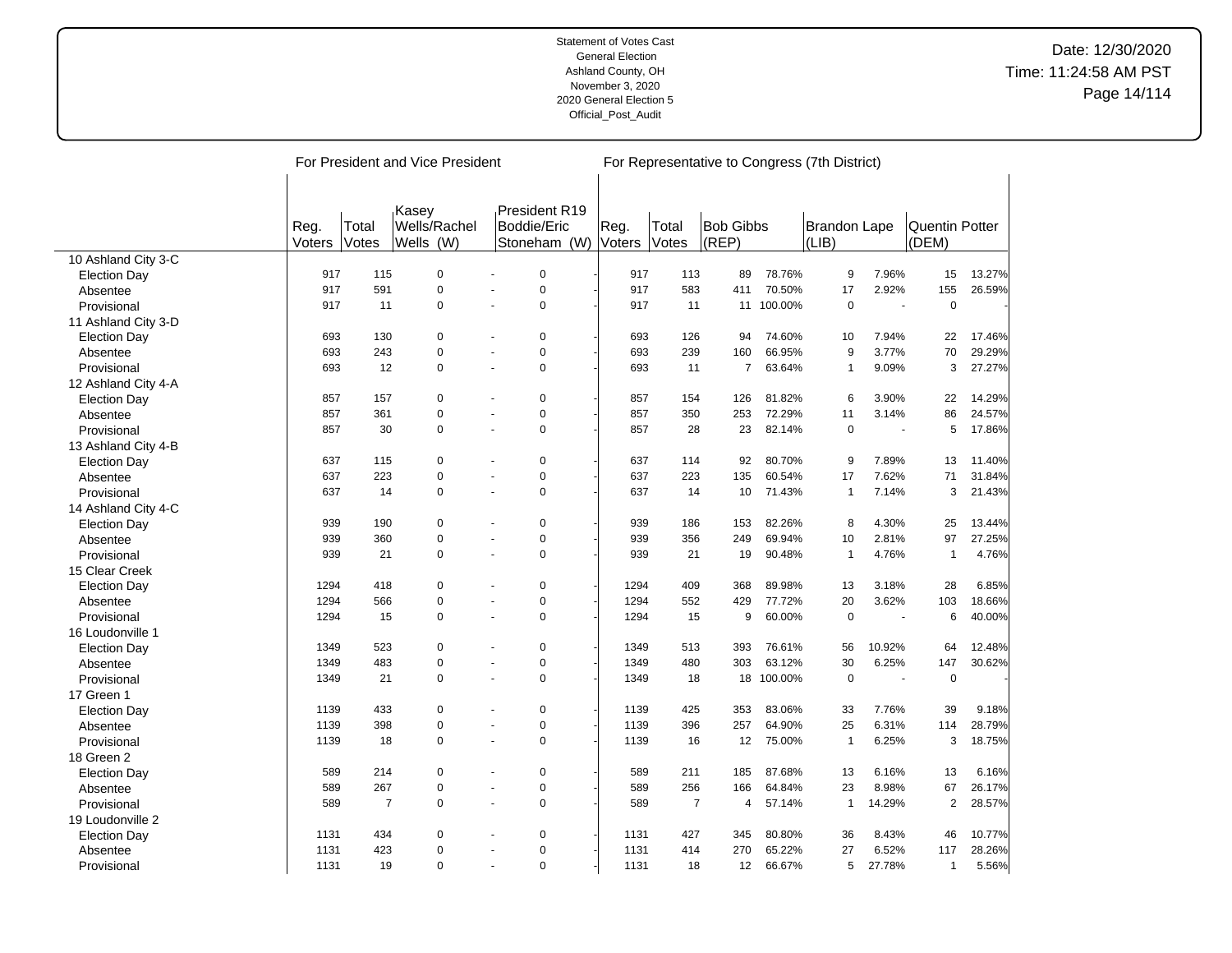|                     |        |                | For President and Vice President   |                       |                              |        |                |                  |            | For Representative to Congress (7th District) |                |                |        |
|---------------------|--------|----------------|------------------------------------|-----------------------|------------------------------|--------|----------------|------------------|------------|-----------------------------------------------|----------------|----------------|--------|
|                     |        |                |                                    |                       |                              |        |                |                  |            |                                               |                |                |        |
|                     | Reg.   | Total          | <sub>ı</sub> Kasey<br>Wells/Rachel |                       | President R19<br>Boddie/Eric | Reg.   | Total          | <b>Bob Gibbs</b> |            | Brandon Lape                                  |                | Quentin Potter |        |
|                     | Voters | Votes          | Wells (W)                          |                       | Stoneham (W)                 | Voters | Votes          | (REP)            |            | (LIB)                                         |                | (DEM)          |        |
| 20 Jackson 1        |        |                |                                    |                       |                              |        |                |                  |            |                                               |                |                |        |
| <b>Election Day</b> | 1066   | 410            | 0                                  |                       | 0                            | 1066   | 397            | 310              | 78.09%     | 18                                            | 4.53%          | 69             | 17.38% |
| Absentee            | 1066   | 366            | $\Omega$                           |                       | $\Omega$                     | 1066   | 357            | 221              | 61.90%     | 5                                             | 1.40%          | 131            | 36.69% |
| Provisional         | 1066   | 12             | 0                                  | $\sim$                | 0                            | 1066   | 12             | $\overline{7}$   | 58.33%     | 3                                             | 25.00%         | $\overline{2}$ | 16.67% |
| 21 Jackson 2        |        |                |                                    |                       |                              |        |                |                  |            |                                               |                |                |        |
| <b>Election Day</b> | 1286   | 456            | 0                                  |                       | 0                            | 1286   | 442            | 385              | 87.10%     | 16                                            | 3.62%          | 41             | 9.28%  |
| Absentee            | 1286   | 521            | 0                                  | $\sim$                | 0                            | 1286   | 521            | 379              | 72.74%     | 14                                            | 2.69%          | 128            | 24.57% |
| Provisional         | 1286   | 13             | 0                                  | $\tilde{\phantom{a}}$ | 0                            | 1286   | 11             | 8                | 72.73%     | $\overline{1}$                                | 9.09%          | $\overline{c}$ | 18.18% |
| 22 Lake             |        |                |                                    |                       |                              |        |                |                  |            |                                               |                |                |        |
| <b>Election Day</b> | 414    | 189            | 0                                  |                       | 0                            | 414    | 190            | 161              | 84.74%     | 11                                            | 5.79%          | 18             | 9.47%  |
| Absentee            | 414    | 154            | 0                                  | $\overline{a}$        | 0                            | 414    | 148            | 97               | 65.54%     | $\overline{7}$                                | 4.73%          | 44             | 29.73% |
| Provisional         | 414    | 6              | 0                                  |                       | $\Omega$                     | 414    | 6              | 5                | 83.33%     | $\mathbf 0$                                   |                | $\mathbf{1}$   | 16.67% |
| 23 Mifflin          |        |                |                                    |                       |                              |        |                |                  |            |                                               |                |                |        |
| <b>Election Day</b> | 934    | 364            | 0                                  | $\ddot{\phantom{1}}$  | 0                            | 934    | 360            | 317              | 88.06%     | 8                                             | 2.22%          | 35             | 9.72%  |
| Absentee            | 934    | 368            | 0                                  |                       | 0                            | 934    | 353            | 257              | 72.80%     | $\overline{4}$                                | 1.13%          | 92             | 26.06% |
| Provisional         | 934    | 12             | 0                                  | $\sim$                | 0                            | 934    | 12             | 11               | 91.67%     | $\mathbf 0$                                   |                | $\mathbf{1}$   | 8.33%  |
| 24 Milton 1         |        |                |                                    |                       |                              |        |                |                  |            |                                               |                |                |        |
| <b>Election Day</b> | 1066   | 289            | 0                                  | $\ddot{\phantom{1}}$  | 0                            | 1066   | 287            | 236              | 82.23%     | 13                                            | 4.53%          | 38             | 13.24% |
| Absentee            | 1066   | 573            | 0                                  | ÷.                    | 0                            | 1066   | 559            | 449              | 80.32%     | 5                                             | 0.89%          | 105            | 18.78% |
| Provisional         | 1066   | 15             | 0                                  | $\overline{a}$        | 0                            | 1066   | 15             | 14               | 93.33%     | $\mathbf 0$                                   | $\blacksquare$ | $\mathbf{1}$   | 6.67%  |
| 25 Milton 3         |        |                |                                    |                       |                              |        |                |                  |            |                                               |                |                |        |
| <b>Election Day</b> | 509    | 112            | 0                                  | ÷.                    | 0                            | 509    | 107            | 88               | 82.24%     | 8                                             | 7.48%          | 11             | 10.28% |
| Absentee            | 509    | 293            | 0                                  | $\sim$                | 0                            | 509    | 287            | 230              | 80.14%     | $\overline{4}$                                | 1.39%          | 53             | 18.47% |
| Provisional         | 509    | 5              | 0                                  | ÷.                    | 0                            | 509    | 5              | 5                | 100.00%    | $\mathbf 0$                                   |                | $\mathbf 0$    |        |
| 26 Jeromesville     |        |                |                                    |                       |                              |        |                |                  |            |                                               |                |                |        |
| <b>Election Day</b> | 331    | 140            | 0                                  |                       | 0                            | 331    | 140            | 114              | 81.43%     | 8                                             | 5.71%          | 18             | 12.86% |
| Absentee            | 331    | 87             | 0                                  | ÷.                    | 0                            | 331    | 87             | 50               | 57.47%     | $\overline{4}$                                | 4.60%          | 33             | 37.93% |
| Provisional         | 331    | 9              | 0                                  | ÷.                    | 0                            | 331    | $\overline{7}$ | 6                | 85.71%     | $\mathbf{1}$                                  | 14.29%         | $\mathbf 0$    |        |
| 27 Mohican          |        |                |                                    |                       |                              |        |                |                  |            |                                               |                |                |        |
| <b>Election Day</b> | 1043   | 432            | 0                                  |                       | 0                            | 1043   | 422            | 362              | 85.78%     | 18                                            | 4.27%          | 42             | 9.95%  |
| Absentee            | 1043   | 429            | 0                                  | ÷.                    | 0                            | 1043   | 427            | 334              | 78.22%     | $\overline{7}$                                | 1.64%          | 86             | 20.14% |
| Provisional         | 1043   | 12             | 0                                  | ÷.                    | 0                            | 1043   | 11             | 8                | 72.73%     | $\mathbf{1}$                                  | 9.09%          | $\overline{2}$ | 18.18% |
| 28 Montgomery 1     |        |                |                                    |                       |                              |        |                |                  |            |                                               |                |                |        |
| <b>Election Day</b> | 623    | 112            | 0                                  |                       | 0                            | 623    | 112            | 101              | 90.18%     | 3                                             | 2.68%          | 8              | 7.14%  |
| Absentee            | 623    | 383            | 0                                  | ÷.                    | 0                            | 623    | 378            | 291              | 76.98%     | 8                                             | 2.12%          | 79             | 20.90% |
| Provisional         | 623    | 11             | 0                                  | ÷,                    | 0                            | 623    | 11             |                  | 11 100.00% | $\mathbf 0$                                   |                | $\mathbf 0$    |        |
| 29 Montgomery 2     |        |                |                                    |                       |                              |        |                |                  |            |                                               |                |                |        |
| <b>Election Day</b> | 838    | 190            | 0                                  |                       | 0                            | 838    | 184            | 163              | 88.59%     | $\overline{7}$                                | 3.80%          | 14             | 7.61%  |
| Absentee            | 838    | 475            | $\Omega$                           |                       | $\Omega$                     | 838    | 460            | 350              | 76.09%     | 12                                            | 2.61%          | 98             | 21.30% |
| Provisional         | 838    | $\overline{7}$ | $\Omega$                           | $\sim$                | $\Omega$                     | 838    | $\overline{7}$ | 5                | 71.43%     | $\mathbf{1}$                                  | 14.29%         | $\mathbf{1}$   | 14.29% |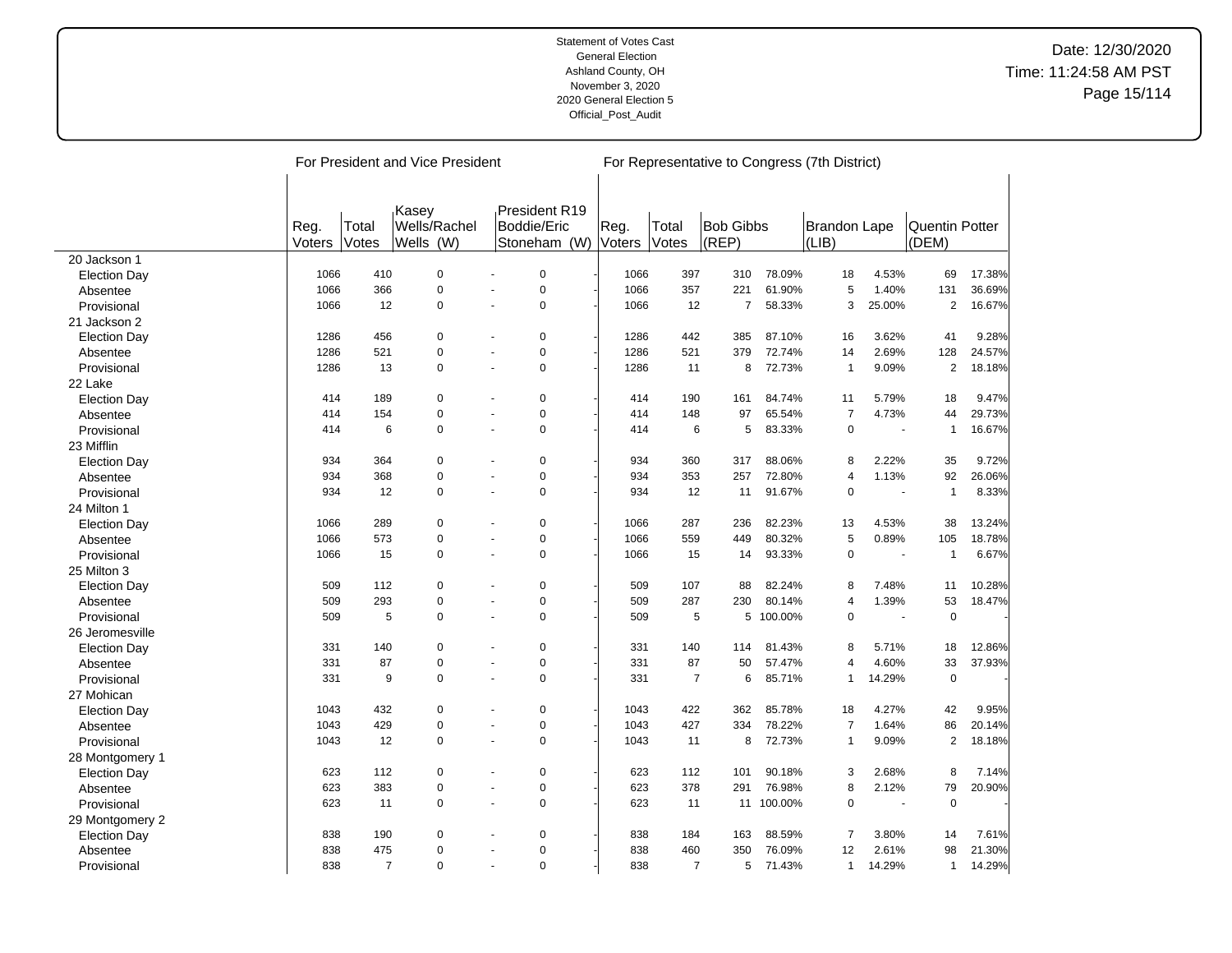|  |      |       |                                  |                              | <b>Statement of Votes Cast</b><br><b>General Election</b><br>Ashland County, OH<br>November 3, 2020<br>2020 General Election 5<br>Official Post Audit |              |           |                                               |                       | Date: 12/30/2020<br>Time: 11:24:58 AM PST<br>Page 16/114 |
|--|------|-------|----------------------------------|------------------------------|-------------------------------------------------------------------------------------------------------------------------------------------------------|--------------|-----------|-----------------------------------------------|-----------------------|----------------------------------------------------------|
|  |      |       | For President and Vice President |                              |                                                                                                                                                       |              |           | For Representative to Congress (7th District) |                       |                                                          |
|  | Reg. | Total | <b>Kasev</b><br>Wells/Rachel     | President R19<br>Boddie/Eric | ∣Reg.                                                                                                                                                 | <b>Total</b> | Bob Gibbs | Brandon Lape                                  | <b>Quentin Potter</b> |                                                          |

Voters

Votes

(REP)

(LIB)

(DEM)

Stoneham (W)

Voters

Votes

Wells (W)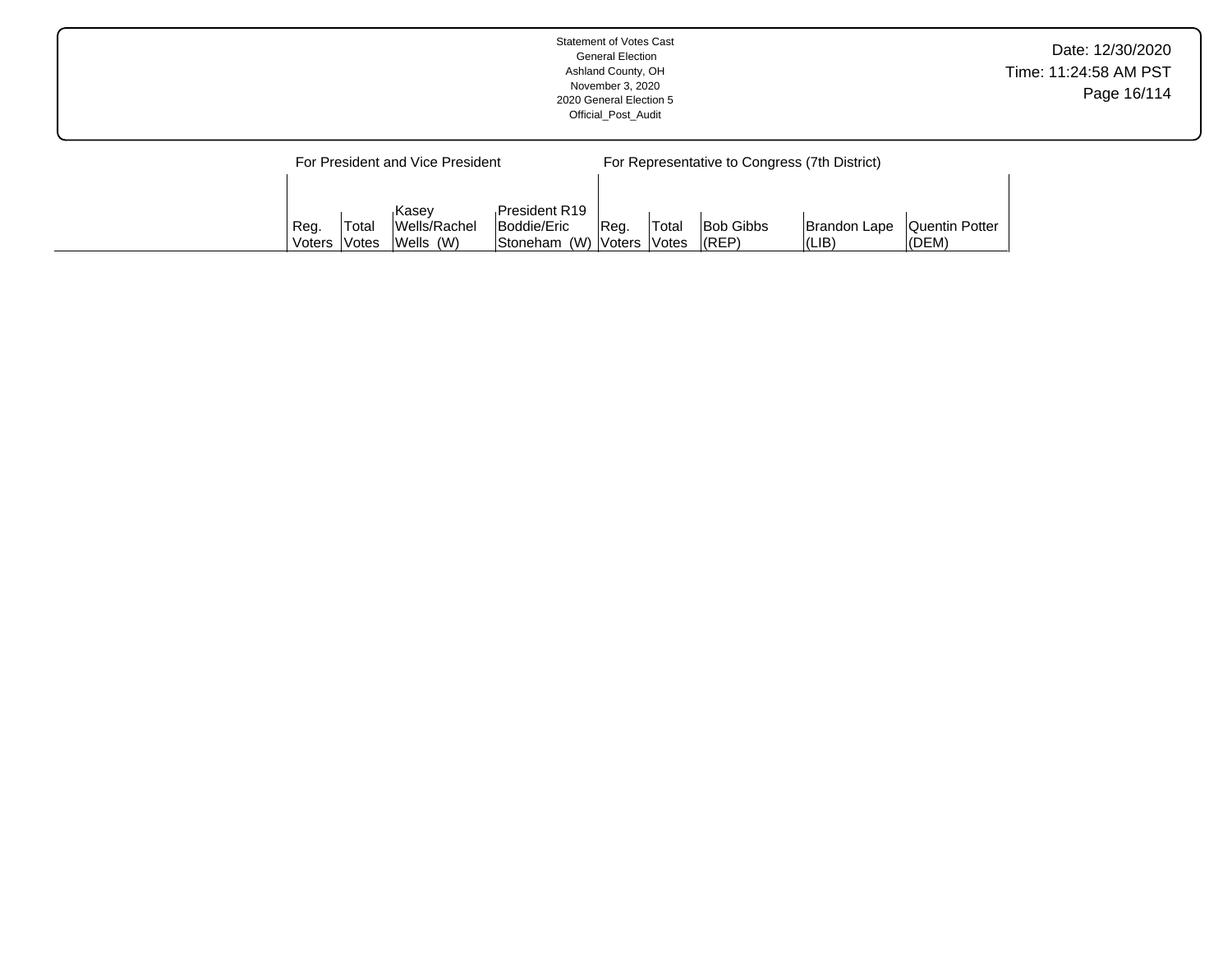Date: 12/30/2020 Time: 11:24:58 AM PST Page 17/114

| 30 Montgomery 3     |       |                |                |                          |             |       |                |                |           |                |        |                |        |
|---------------------|-------|----------------|----------------|--------------------------|-------------|-------|----------------|----------------|-----------|----------------|--------|----------------|--------|
| <b>Election Day</b> | 594   | 122            | $\pmb{0}$      | $\blacksquare$           | 0           | 594   | 119            | 97             | 81.51%    | -1             | 0.84%  | 21             | 17.65% |
| Absentee            | 594   | 358            | $\mathbf 0$    | ÷.                       | $\mathbf 0$ | 594   | 348            | 289            | 83.05%    | 7              | 2.01%  | 52             | 14.94% |
| Provisional         | 594   | $\overline{7}$ | $\mathbf 0$    | $\sim$                   | $\mathbf 0$ | 594   | 6              | 5              | 83.33%    | $\mathbf 0$    | $\sim$ | $\overline{1}$ | 16.67% |
| 31 Orange 1         |       |                |                |                          |             |       |                |                |           |                |        |                |        |
| <b>Election Day</b> | 1061  | 336            | $\mathbf 0$    |                          | $\mathbf 0$ | 1061  | 328            | 279            | 85.06%    | 11             | 3.35%  | 38             | 11.59% |
| Absentee            | 1061  | 479            | $\mathbf 0$    |                          | $\pmb{0}$   | 1061  | 471            | 370            | 78.56%    | 15             | 3.18%  | 86             | 18.26% |
| Provisional         | 1061  | 15             | $\mathbf 0$    | $\sim$                   | $\mathbf 0$ | 1061  | 13             | 9              | 69.23%    | $\overline{1}$ | 7.69%  | 3              | 23.08% |
| 32 Orange 2         |       |                |                |                          |             |       |                |                |           |                |        |                |        |
| <b>Election Day</b> | 619   | 202            | $\mathbf 0$    |                          | $\mathbf 0$ | 619   | 201            | 170            | 84.58%    | 4              | 1.99%  | 27             | 13.43% |
| Absentee            | 619   | 293            | $\mathbf 0$    | $\overline{a}$           | $\mathbf 0$ | 619   | 285            | 220            | 77.19%    | 10             | 3.51%  | 55             | 19.30% |
| Provisional         | 619   | 10             | $\mathbf 0$    | ÷,                       | $\mathbf 0$ | 619   | 10             | 9              | 90.00%    | $\mathbf 0$    |        | -1             | 10.00% |
| 33 Perry            |       |                |                |                          |             |       |                |                |           |                |        |                |        |
| <b>Election Day</b> | 1285  | 366            | $\mathbf 0$    |                          | $\mathbf 0$ | 1285  | 360            | 322            | 89.44%    | 18             | 5.00%  | 20             | 5.56%  |
| Absentee            | 1285  | 622            | $\mathbf 0$    | ÷,                       | $\mathbf 0$ | 1285  | 622            | 514            | 82.64%    | 13             | 2.09%  | 95             | 15.27% |
| Provisional         | 1285  | 16             | $\mathbf 0$    | $\blacksquare$           | $\mathbf 0$ | 1285  | 16             | 13             | 81.25%    | $\mathbf 0$    | $\sim$ | 3              | 18.75% |
| 34 Ruggles          |       |                |                |                          |             |       |                |                |           |                |        |                |        |
| <b>Election Day</b> | 649   | 259            | $\overline{0}$ |                          | $\mathbf 0$ | 649   | 253            | 222            | 87.75%    | 11             | 4.35%  | 20             | 7.91%  |
| Absentee            | 649   | 252            | $\mathbf 0$    | $\blacksquare$           | $\pmb{0}$   | 649   | 245            | 187            | 76.33%    | 6              | 2.45%  | 52             | 21.22% |
| Provisional         | 649   | $\overline{7}$ | $\mathbf 0$    | $\ddot{\phantom{1}}$     | $\mathbf 0$ | 649   | $\overline{7}$ | 4              | 57.14%    | $\mathbf 0$    | ÷.     | 3              | 42.86% |
| 35 Sullivan 1       |       |                |                |                          |             |       |                |                |           |                |        |                |        |
| <b>Election Day</b> | 903   | 382            | $\mathbf 0$    | $\overline{\phantom{a}}$ | $\mathbf 0$ | 903   | 363            | 325            | 89.53%    | 12             | 3.31%  | 26             | 7.16%  |
| Absentee            | 903   | 297            | $\mathbf 0$    |                          | $\mathbf 0$ | 903   | 288            | 187            | 64.93%    | 9              | 3.12%  | 92             | 31.94% |
| Provisional         | 903   | 11             | $\mathbf 0$    | ÷.                       | $\mathbf 0$ | 903   | 12             | 11             | 91.67%    | $\mathbf{1}$   | 8.33%  | $\mathbf 0$    |        |
| 36 Sullivan 2       |       |                |                |                          |             |       |                |                |           |                |        |                |        |
| <b>Election Day</b> | 789   | 301            | $\mathbf 0$    |                          | $\pmb{0}$   | 789   | 290            | 254            | 87.59%    | 9              | 3.10%  | 27             | 9.31%  |
| Absentee            | 789   | 284            | $\mathbf 0$    | $\blacksquare$           | $\mathbf 0$ | 789   | 273            | 183            | 67.03%    | 11             | 4.03%  | 79             | 28.94% |
| Provisional         | 789   | 6              | $\mathbf 0$    | $\blacksquare$           | $\mathbf 0$ | 789   | 5              |                | 5 100.00% | $\mathbf 0$    | $\sim$ | $\mathbf 0$    |        |
| 37 Troy             |       |                |                |                          |             |       |                |                |           |                |        |                |        |
| <b>Election Day</b> | 769   | 344            | $\mathbf 0$    |                          | $\mathbf 0$ | 769   | 331            | 289            | 87.31%    | 9              | 2.72%  | 33             | 9.97%  |
| Absentee            | 769   | 258            | $\mathbf 0$    | $\blacksquare$           | $\mathbf 0$ | 769   | 254            | 193            | 75.98%    | 6              | 2.36%  | 55             | 21.65% |
| Provisional         | 769   | 13             | $\mathbf 0$    | ÷,                       | $\mathbf 0$ | 769   | 13             | 11             | 84.62%    |                | 7.69%  | 1              | 7.69%  |
| 38 Vermillion 1     |       |                |                |                          |             |       |                |                |           |                |        |                |        |
| <b>Election Day</b> | 858   | 238            | $\mathbf 0$    |                          | 0           | 858   | 231            | 198            | 85.71%    | 16             | 6.93%  | 17             | 7.36%  |
| Absentee            | 858   | 417            | $\mathbf 0$    | $\sim$                   | $\mathbf 0$ | 858   | 416            | 304            | 73.08%    | 9              | 2.16%  | 103            | 24.76% |
| Provisional         | 858   | 12             | $\mathbf 0$    | $\overline{a}$           | $\mathbf 0$ | 858   | 11             | $\overline{7}$ | 63.64%    | -1             | 9.09%  | 3              | 27.27% |
| 39 Vermillion 2     |       |                |                |                          |             |       |                |                |           |                |        |                |        |
| <b>Election Day</b> | 1072  | 281            | $\mathbf 0$    |                          | 0           | 1072  | 276            | 247            | 89.49%    | 6              | 2.17%  | 23             | 8.33%  |
| Absentee            | 1072  | 596            | $\mathbf 0$    | $\blacksquare$           | $\mathbf 0$ | 1072  | 585            | 450            | 76.92%    | 13             | 2.22%  | 122            | 20.85% |
| Provisional         | 1072  | 5              | $\mathbf 0$    |                          | $\mathbf 0$ | 1072  | 6              | 6              | 100.00%   | $\mathbf 0$    | ä,     | $\mathbf 0$    |        |
| Total               |       |                |                |                          |             |       |                |                |           |                |        |                |        |
| <b>Election Day</b> | 34837 | 9593           | $\overline{0}$ |                          | $\mathbf 0$ | 34837 | 9391           | 7911           | 84.24%    | 466            | 4.96%  | 1014           | 10.80% |
| Absentee            | 34837 | 16329          | $\Omega$       |                          | $\Omega$    | 34837 | 16023          | 11424          | 71.30%    | 491            | 3.06%  | 4108           | 25.64% |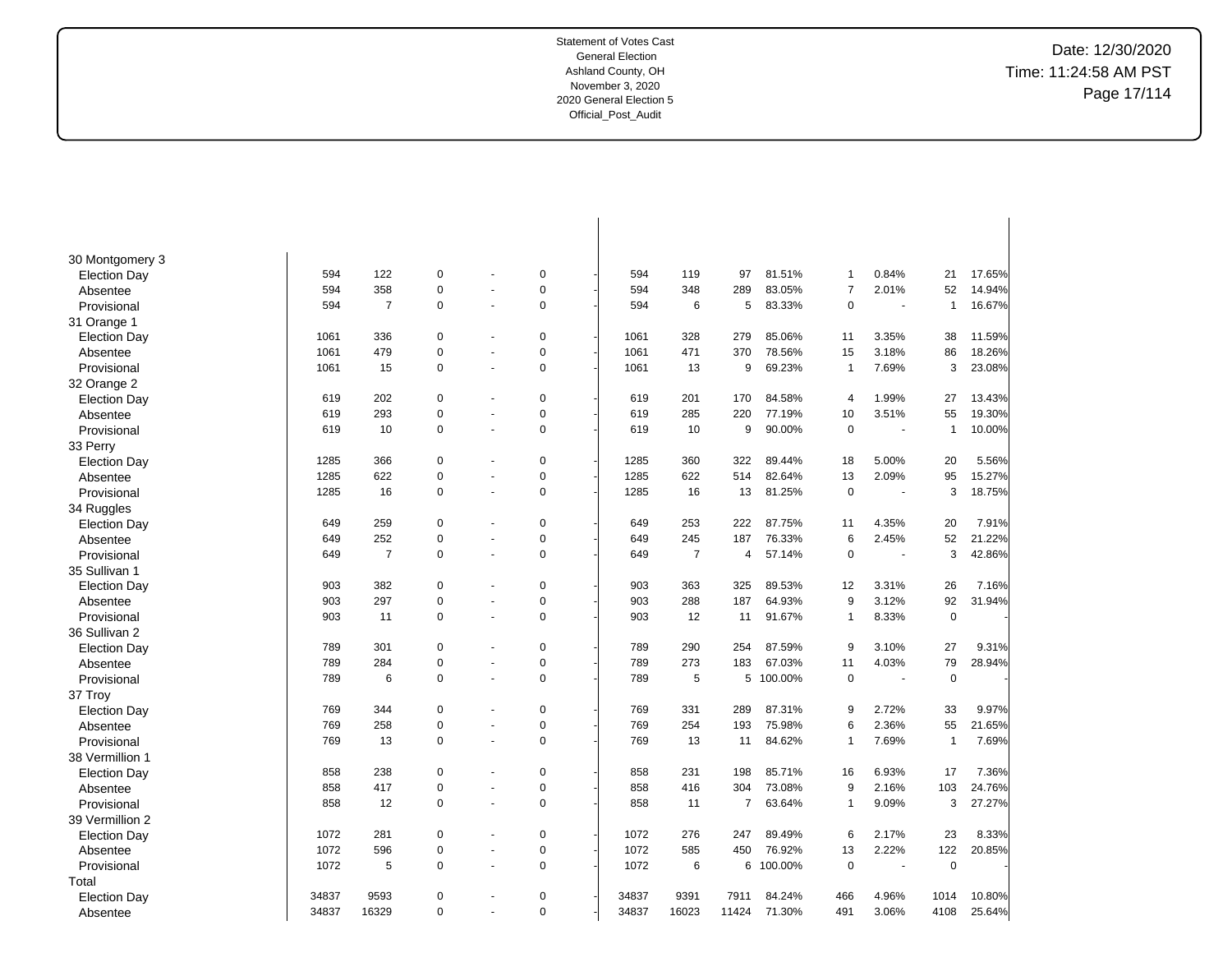| Date: 12/30/2020      |
|-----------------------|
| Time: 11:24:58 AM PST |
| Page 18/114           |

| Provisional | 34837 | 487   |  |  | 34837 | 468   | 366   | 78.21% | 28  | 5.98% | 74   | 15.81% |
|-------------|-------|-------|--|--|-------|-------|-------|--------|-----|-------|------|--------|
| Total       | 34837 | 26409 |  |  | 34837 | 25882 | 19701 | 76.12% | 985 | 3.81% | 5196 | 20.08% |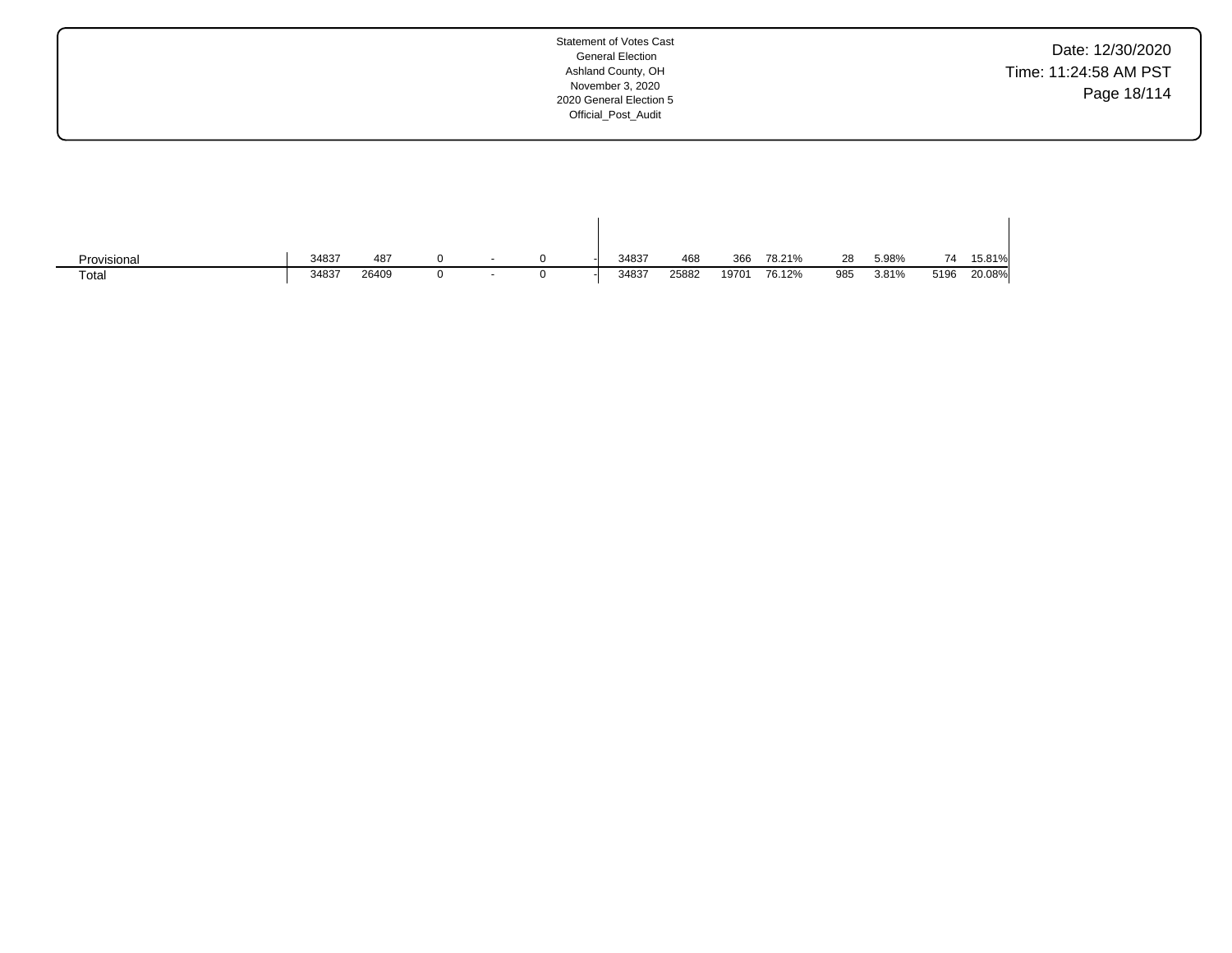|                          |               |       | For State Senator (22nd District) |        |                |         |        |              | For State Representative (70th District) |        |                 |         |        | For County Commissioner (Full<br>term commencing 1-2-2021) |                     |             |
|--------------------------|---------------|-------|-----------------------------------|--------|----------------|---------|--------|--------------|------------------------------------------|--------|-----------------|---------|--------|------------------------------------------------------------|---------------------|-------------|
|                          |               |       |                                   |        | Mark           |         |        |              |                                          |        |                 |         |        |                                                            |                     |             |
|                          | Reg.          | Total | Ryan Hunger                       |        | Romanchuk      |         | Reg.   | Total        | Kevin Barnet                             |        | Darrell D. Kick |         | Reg.   | Total                                                      | <b>James Emmett</b> |             |
|                          | <b>Voters</b> | Votes | (DEM)                             |        | (REP)          |         | Voters | <b>Votes</b> | (DEM)                                    |        | (REP)           |         | Voters | Votes                                                      | Justice (REP)       |             |
| <b>Jurisdiction Wide</b> |               |       |                                   |        |                |         |        |              |                                          |        |                 |         |        |                                                            |                     |             |
| 01 Ashland City 1-A      |               |       |                                   |        |                |         |        |              |                                          |        |                 |         |        |                                                            |                     |             |
| <b>Election Day</b>      | 905           | 102   | 14                                | 13.73% | 88             | 86.27%  | 905    | 102          | 14                                       | 13.73% | 88              | 86.27%  | 905    | 90                                                         |                     | 90 100.00%  |
| Absentee                 | 905           | 603   | 194                               | 32.17% | 409            | 67.83%  | 905    | 602          | 189                                      | 31.40% | 413             | 68.60%  | 905    | 484                                                        |                     | 484 100.00% |
| Provisional              | 905           | 9     | 2                                 | 22.22% | $\overline{7}$ | 77.78%  | 905    | 9            | 4                                        | 44.44% | 5               | 55.56%  | 905    | $\overline{7}$                                             |                     | 7 100.00%   |
| 02 Ashland City 1-B      |               |       |                                   |        |                |         |        |              |                                          |        |                 |         |        |                                                            |                     |             |
| <b>Election Day</b>      | 1112          | 155   | 32                                | 20.65% | 123            | 79.35%  | 1112   | 157          | 31                                       | 19.75% | 126             | 80.25%  | 1112   | 134                                                        |                     | 134 100.00% |
| Absentee                 | 1112          | 588   | 208                               | 35.37% | 380            | 64.63%  | 1112   | 591          | 213                                      | 36.04% | 378             | 63.96%  | 1112   | 457                                                        |                     | 457 100.00% |
| Provisional              | 1112          | 14    | 5                                 | 35.71% | 9              | 64.29%  | 1112   | 13           | 5                                        | 38.46% | 8               | 61.54%  | 1112   | 5                                                          | 5                   | 100.00%     |
| 03 Ashland City 1-C      |               |       |                                   |        |                |         |        |              |                                          |        |                 |         |        |                                                            |                     |             |
| <b>Election Day</b>      | 1067          | 194   | 16                                | 8.25%  | 178            | 91.75%  | 1067   | 194          | 16                                       | 8.25%  | 178             | 91.75%  | 1067   | 170                                                        |                     | 170 100.00% |
| Absentee                 | 1067          | 606   | 195                               | 32.18% | 411            | 67.82%  | 1067   | 600          | 189                                      | 31.50% | 411             | 68.50%  | 1067   | 481                                                        |                     | 481 100.00% |
| Provisional              | 1067          | 9     | 2                                 | 22.22% | $\overline{7}$ | 77.78%  | 1067   | 9            | 2                                        | 22.22% | $\overline{7}$  | 77.78%  | 1067   | 9                                                          |                     | 9 100.00%   |
| 04 Ashland City 1-D      |               |       |                                   |        |                |         |        |              |                                          |        |                 |         |        |                                                            |                     |             |
| <b>Election Day</b>      | 672           | 120   | 24                                | 20.00% | 96             | 80.00%  | 672    | 120          | 26                                       | 21.67% | 94              | 78.33%  | 672    | 97                                                         |                     | 97 100.00%  |
| Absentee                 | 672           | 443   | 104                               | 23.48% | 339            | 76.52%  | 672    | 445          | 104                                      | 23.37% | 341             | 76.63%  | 672    | 381                                                        |                     | 381 100.00% |
| Provisional              | 672           | 3     | $\mathbf 0$                       |        | 3              | 100.00% | 672    | 3            | $\mathbf 0$                              | $\sim$ | 3               | 100.00% | 672    | 3                                                          |                     | 3 100.00%   |
| 05 Ashland City 2-A      |               |       |                                   |        |                |         |        |              |                                          |        |                 |         |        |                                                            |                     |             |
| <b>Election Day</b>      | 922           | 162   | 24                                | 14.81% | 138            | 85.19%  | 922    | 162          | 23                                       | 14.20% | 139             | 85.80%  | 922    | 139                                                        |                     | 139 100.00% |
| Absentee                 | 922           | 480   | 139                               | 28.96% | 341            | 71.04%  | 922    | 491          | 152                                      | 30.96% | 339             | 69.04%  | 922    | 402                                                        | 402                 | 100.00%     |
| Provisional              | 922           | 16    | 5                                 | 31.25% | 11             | 68.75%  | 922    | 16           | 4                                        | 25.00% | 12              | 75.00%  | 922    | 13                                                         |                     | 13 100.00%  |
| 06 Ashland City 2-B      |               |       |                                   |        |                |         |        |              |                                          |        |                 |         |        |                                                            |                     |             |
| <b>Election Day</b>      | 1158          | 161   | 37                                | 22.98% | 124            | 77.02%  | 1158   | 156          | 40                                       | 25.64% | 116             | 74.36%  | 1158   | 129                                                        |                     | 129 100.00% |
| Absentee                 | 1158          | 569   | 191                               | 33.57% | 378            | 66.43%  | 1158   | 576          | 195                                      | 33.85% | 381             | 66.15%  | 1158   | 464                                                        |                     | 464 100.00% |
| Provisional              | 1158          | 22    | 6                                 | 27.27% | 16             | 72.73%  | 1158   | 20           | 5                                        | 25.00% | 15              | 75.00%  | 1158   | 16                                                         |                     | 16 100.00%  |
| 07 Ashland City 2-C      |               |       |                                   |        |                |         |        |              |                                          |        |                 |         |        |                                                            |                     |             |
| <b>Election Day</b>      | 968           | 127   | 28                                | 22.05% | 99             | 77.95%  | 968    | 126          | 28                                       | 22.22% | 98              | 77.78%  | 968    | 97                                                         |                     | 97 100.00%  |
| Absentee                 | 968           | 573   | 164                               | 28.62% | 409            | 71.38%  | 968    | 581          | 179                                      | 30.81% | 402             | 69.19%  | 968    | 464                                                        |                     | 464 100.00% |
| Provisional              | 968           | 10    | $\mathbf{1}$                      | 10.00% | 9              | 90.00%  | 968    | 11           | $\mathbf{1}$                             | 9.09%  | 10              | 90.91%  | 968    | 12                                                         |                     | 12 100.00%  |
| 08 Ashland City 3-A      |               |       |                                   |        |                |         |        |              |                                          |        |                 |         |        |                                                            |                     |             |
| <b>Election Day</b>      | 786           | 140   | 34                                | 24.29% | 106            | 75.71%  | 786    | 139          | 35                                       | 25.18% | 104             | 74.82%  | 786    | 119                                                        |                     | 119 100.00% |
| Absentee                 | 786           | 366   | 154                               | 42.08% | 212            | 57.92%  | 786    | 367          | 154                                      | 41.96% | 213             | 58.04%  | 786    | 268                                                        | 268                 | 100.00%     |
| Provisional              | 786           | 16    | $\overline{7}$                    | 43.75% | 9              | 56.25%  | 786    | 16           | $\overline{7}$                           | 43.75% | 9               | 56.25%  | 786    | 14                                                         |                     | 14 100.00%  |
| 09 Ashland City 3-B      |               |       |                                   |        |                |         |        |              |                                          |        |                 |         |        |                                                            |                     |             |
| <b>Election Day</b>      | 993           | 142   | 24                                | 16.90% | 118            | 83.10%  | 993    | 142          | 25                                       | 17.61% | 117             | 82.39%  | 993    | 106                                                        |                     | 106 100.00% |
| Absentee                 | 993           | 531   | 214                               | 40.30% | 317            | 59.70%  | 993    | 531          | 218                                      | 41.05% | 313             | 58.95%  | 993    | 400                                                        | 400                 | 100.00%     |
| Provisional              | 993           | 9     | 3                                 | 33.33% | 6              | 66.67%  | 993    | 9            | 3                                        | 33.33% | 6               | 66.67%  | 993    | 5                                                          |                     | 5 100.00%   |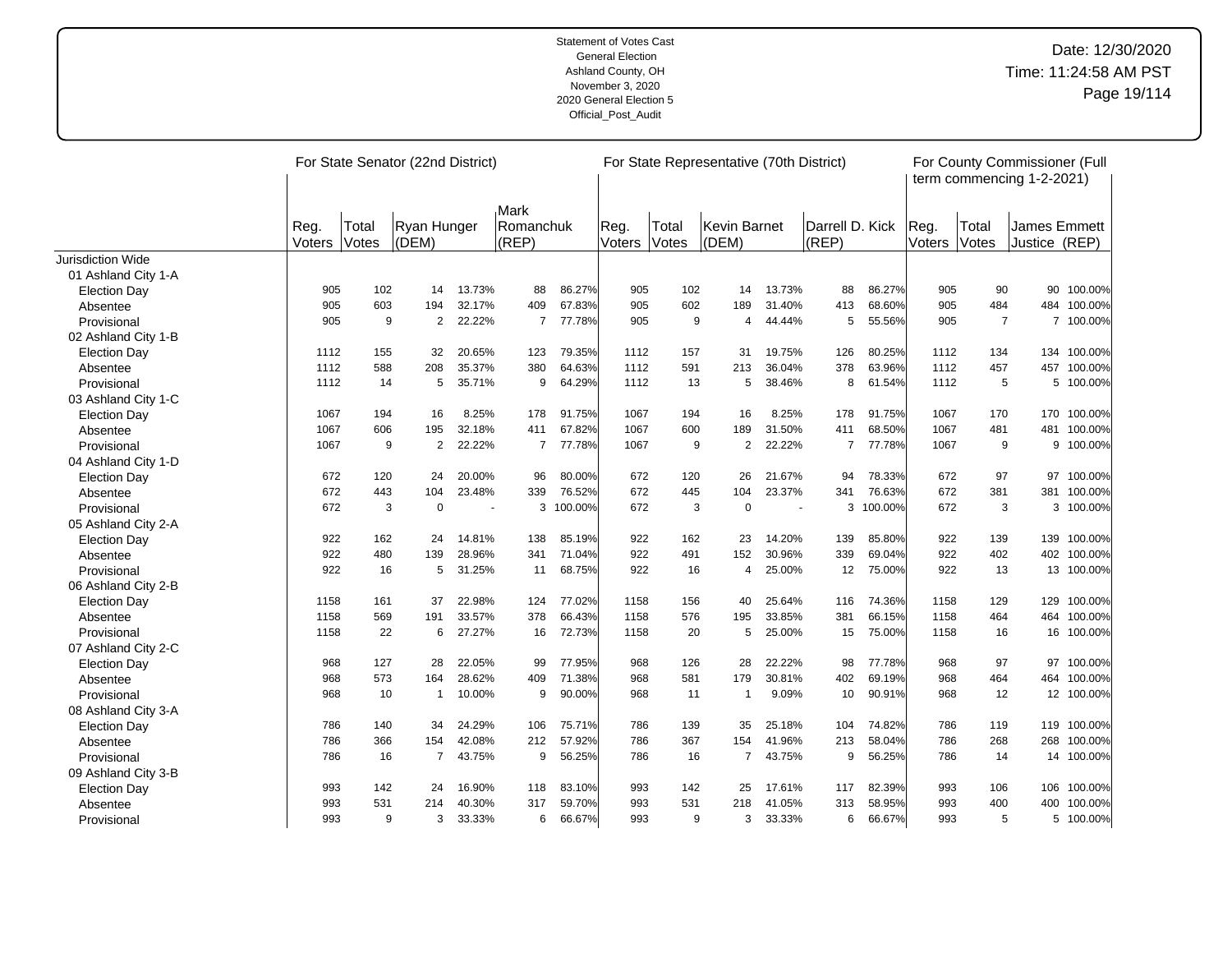|                     |        |                | For State Senator (22nd District) |        |                   |        |        |                | For State Representative (70th District) |                          |                 |         |        |                | For County Commissioner (Full<br>term commencing 1-2-2021) |             |
|---------------------|--------|----------------|-----------------------------------|--------|-------------------|--------|--------|----------------|------------------------------------------|--------------------------|-----------------|---------|--------|----------------|------------------------------------------------------------|-------------|
|                     | Reg.   | Total          | Ryan Hunger                       |        | Mark<br>Romanchuk |        | Reg.   | Total          | Kevin Barnet                             |                          | Darrell D. Kick |         | Reg.   | Total          | James Emmett                                               |             |
|                     | Voters | Votes          | (DEM)                             |        | (REP)             |        | Voters | Votes          | (DEM)                                    |                          | $ $ (REP)       |         | Voters | Votes          | Justice (REP)                                              |             |
| 10 Ashland City 3-C |        |                |                                   |        |                   |        |        |                |                                          |                          |                 |         |        |                |                                                            |             |
| <b>Election Day</b> | 917    | 113            | 20                                | 17.70% | 93                | 82.30% | 917    | 112            | 21                                       | 18.75%                   | 91              | 81.25%  | 917    | 93             |                                                            | 93 100.00%  |
| Absentee            | 917    | 578            | 168                               | 29.07% | 410               | 70.93% | 917    | 577            | 167                                      | 28.94%                   | 410             | 71.06%  | 917    | 449            | 449                                                        | 100.00%     |
| Provisional         | 917    | 11             | $\overline{1}$                    | 9.09%  | 10                | 90.91% | 917    | 11             | -1                                       | 9.09%                    | 10              | 90.91%  | 917    | 10             | 10                                                         | 100.00%     |
| 11 Ashland City 3-D |        |                |                                   |        |                   |        |        |                |                                          |                          |                 |         |        |                |                                                            |             |
| <b>Election Day</b> | 693    | 124            | 27                                | 21.77% | 97                | 78.23% | 693    | 125            | 26                                       | 20.80%                   | 99              | 79.20%  | 693    | 106            |                                                            | 106 100.00% |
| Absentee            | 693    | 237            | 81                                | 34.18% | 156               | 65.82% | 693    | 239            | 83                                       | 34.73%                   | 156             | 65.27%  | 693    | 194            | 194                                                        | 100.00%     |
| Provisional         | 693    | 12             | 3                                 | 25.00% | 9                 | 75.00% | 693    | 11             | 3                                        | 27.27%                   | 8               | 72.73%  | 693    | 8              |                                                            | 8 100.00%   |
| 12 Ashland City 4-A |        |                |                                   |        |                   |        |        |                |                                          |                          |                 |         |        |                |                                                            |             |
| <b>Election Day</b> | 857    | 156            | 30                                | 19.23% | 126               | 80.77% | 857    | 155            | 29                                       | 18.71%                   | 126             | 81.29%  | 857    | 121            |                                                            | 121 100.00% |
| Absentee            | 857    | 350            | 97                                | 27.71% | 253               | 72.29% | 857    | 348            | 100                                      | 28.74%                   | 248             | 71.26%  | 857    | 292            | 292                                                        | 100.00%     |
| Provisional         | 857    | 29             | 5                                 | 17.24% | 24                | 82.76% | 857    | 29             | 5                                        | 17.24%                   | 24              | 82.76%  | 857    | 22             |                                                            | 22 100.00%  |
| 13 Ashland City 4-B |        |                |                                   |        |                   |        |        |                |                                          |                          |                 |         |        |                |                                                            |             |
| <b>Election Day</b> | 637    | 112            | 26                                | 23.21% | 86                | 76.79% | 637    | 109            | 25                                       | 22.94%                   | 84              | 77.06%  | 637    | 92             |                                                            | 92 100.00%  |
| Absentee            | 637    | 217            | 86                                | 39.63% | 131               | 60.37% | 637    | 222            | 90                                       | 40.54%                   | 132             | 59.46%  | 637    | 177            |                                                            | 177 100.00% |
| Provisional         | 637    | 14             | 5                                 | 35.71% | 9                 | 64.29% | 637    | 14             | 5                                        | 35.71%                   | 9               | 64.29%  | 637    | 9              |                                                            | 9 100.00%   |
| 14 Ashland City 4-C |        |                |                                   |        |                   |        |        |                |                                          |                          |                 |         |        |                |                                                            |             |
| <b>Election Day</b> | 939    | 185            | 33                                | 17.84% | 152               | 82.16% | 939    | 189            | 32                                       | 16.93%                   | 157             | 83.07%  | 939    | 155            |                                                            | 155 100.00% |
| Absentee            | 939    | 354            | 103                               | 29.10% | 251               | 70.90% | 939    | 355            | 106                                      | 29.86%                   | 249             | 70.14%  | 939    | 299            | 299                                                        | 100.00%     |
| Provisional         | 939    | 21             | $\mathbf{1}$                      | 4.76%  | 20                | 95.24% | 939    | 21             | $\overline{2}$                           | 9.52%                    | 19              | 90.48%  | 939    | 18             |                                                            | 18 100.00%  |
| 15 Clear Creek      |        |                |                                   |        |                   |        |        |                |                                          |                          |                 |         |        |                |                                                            |             |
| <b>Election Day</b> | 1294   | 406            | 39                                | 9.61%  | 367               | 90.39% | 1294   | 402            | 37                                       | 9.20%                    | 365             | 90.80%  | 1294   | 347            | 347                                                        | 100.00%     |
| Absentee            | 1294   | 551            | 122                               | 22.14% | 429               | 77.86% | 1294   | 547            | 118                                      | 21.57%                   | 429             | 78.43%  | 1294   | 473            | 473                                                        | 100.00%     |
| Provisional         | 1294   | 14             | 4                                 | 28.57% | 10                | 71.43% | 1294   | 14             | 5                                        | 35.71%                   | 9               | 64.29%  | 1294   | 13             | 13                                                         | 100.00%     |
| 16 Loudonville 1    |        |                |                                   |        |                   |        |        |                |                                          |                          |                 |         |        |                |                                                            |             |
| <b>Election Day</b> | 1349   | 498            | 93                                | 18.67% | 405               | 81.33% | 1349   | 509            | 78                                       | 15.32%                   | 431             | 84.68%  | 1349   | 411            |                                                            | 411 100.00% |
| Absentee            | 1349   | 469            | 186                               | 39.66% | 283               | 60.34% | 1349   | 479            | 153                                      | 31.94%                   | 326             | 68.06%  | 1349   | 347            | 347                                                        | 100.00%     |
| Provisional         | 1349   | 18             | $\overline{1}$                    | 5.56%  | 17                | 94.44% | 1349   | 19             | $\mathbf 0$                              | $\overline{\phantom{a}}$ | 19              | 100.00% | 1349   | 12             |                                                            | 12 100.00%  |
| 17 Green 1          |        |                |                                   |        |                   |        |        |                |                                          |                          |                 |         |        |                |                                                            |             |
| <b>Election Day</b> | 1139   | 420            | 62                                | 14.76% | 358               | 85.24% | 1139   | 426            | 45                                       | 10.56%                   | 381             | 89.44%  | 1139   | 364            |                                                            | 364 100.00% |
| Absentee            | 1139   | 386            | 131                               | 33.94% | 255               | 66.06% | 1139   | 396            | 121                                      | 30.56%                   | 275             | 69.44%  | 1139   | 295            | 295                                                        | 100.00%     |
| Provisional         | 1139   | 15             | 4                                 | 26.67% | 11                | 73.33% | 1139   | 17             | 4                                        | 23.53%                   | 13              | 76.47%  | 1139   | 15             |                                                            | 15 100.00%  |
| 18 Green 2          |        |                |                                   |        |                   |        |        |                |                                          |                          |                 |         |        |                |                                                            |             |
| <b>Election Day</b> | 589    | 208            | 21                                | 10.10% | 187               | 89.90% | 589    | 212            | 25                                       | 11.79%                   | 187             | 88.21%  | 589    | 173            | 173                                                        | 100.00%     |
| Absentee            | 589    | 253            | 80                                | 31.62% | 173               | 68.38% | 589    | 258            | 72                                       | 27.91%                   | 186             | 72.09%  | 589    | 195            |                                                            | 195 100.00% |
| Provisional         | 589    | $\overline{7}$ | $\overline{2}$                    | 28.57% | 5                 | 71.43% | 589    | $\overline{7}$ | $\overline{2}$                           | 28.57%                   | 5               | 71.43%  | 589    | $\overline{4}$ |                                                            | 4 100.00%   |
| 19 Loudonville 2    |        |                |                                   |        |                   |        |        |                |                                          |                          |                 |         |        |                |                                                            |             |
| <b>Election Day</b> | 1131   | 420            | 72                                | 17.14% | 348               | 82.86% | 1131   | 423            | 53                                       | 12.53%                   | 370             | 87.47%  | 1131   | 346            |                                                            | 346 100.00% |
| Absentee            | 1131   | 399            | 143                               | 35.84% | 256               | 64.16% | 1131   | 417            | 116                                      | 27.82%                   | 301             | 72.18%  | 1131   | 306            | 306                                                        | 100.00%     |
| Provisional         | 1131   | 18             | 4                                 | 22.22% | 14                | 77.78% | 1131   | 18             | 3                                        | 16.67%                   | 15              | 83.33%  | 1131   | 14             |                                                            | 14 100.00%  |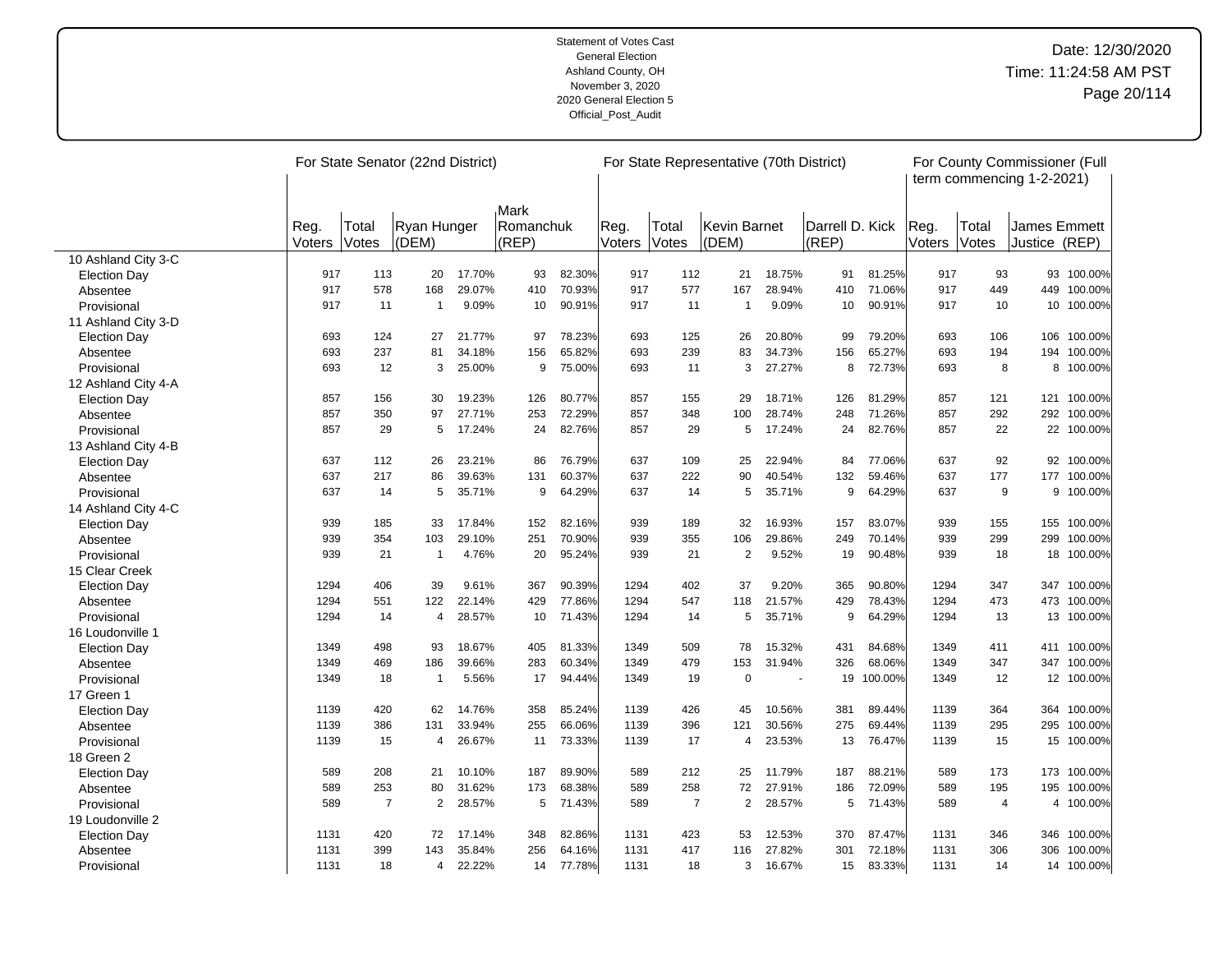|                     |                |                | For State Senator (22nd District) |                |                    |         |                |                | For State Representative (70th District) |                |                          |         |                |                | For County Commissioner (Full<br>term commencing 1-2-2021) |             |
|---------------------|----------------|----------------|-----------------------------------|----------------|--------------------|---------|----------------|----------------|------------------------------------------|----------------|--------------------------|---------|----------------|----------------|------------------------------------------------------------|-------------|
|                     |                |                |                                   |                | Mark               |         |                |                |                                          |                |                          |         |                |                |                                                            |             |
|                     | Reg.<br>Voters | Total<br>Votes | Ryan Hunger<br>(DEM)              |                | Romanchuk<br>(REP) |         | Reg.<br>Voters | Total<br>Votes | Kevin Barnet<br>(DEM)                    |                | Darrell D. Kick<br>(REP) |         | Reg.<br>Voters | Total<br>Votes | James Emmett<br>Justice (REP)                              |             |
| 20 Jackson 1        |                |                |                                   |                |                    |         |                |                |                                          |                |                          |         |                |                |                                                            |             |
| <b>Election Day</b> | 1066           | 393            | 84                                | 21.37%         | 309                | 78.63%  | 1066           | 393            | 88                                       | 22.39%         | 305                      | 77.61%  | 1066           | 323            |                                                            | 323 100.00% |
| Absentee            | 1066           | 357            | 144                               | 40.34%         | 213                | 59.66%  | 1066           | 356            | 141                                      | 39.61%         | 215                      | 60.39%  | 1066           | 253            |                                                            | 253 100.00% |
| Provisional         | 1066           | 10             | $\overline{2}$                    | 20.00%         | 8                  | 80.00%  | 1066           | 11             | $\overline{2}$                           | 18.18%         | 9                        | 81.82%  | 1066           | 9              | 9                                                          | 100.00%     |
| 21 Jackson 2        |                |                |                                   |                |                    |         |                |                |                                          |                |                          |         |                |                |                                                            |             |
| <b>Election Day</b> | 1286           | 430            | 54                                | 12.56%         | 376                | 87.44%  | 1286           | 429            | 49                                       | 11.42%         | 380                      | 88.58%  | 1286           | 353            |                                                            | 353 100.00% |
| Absentee            | 1286           | 514            | 143                               | 27.82%         | 371                | 72.18%  | 1286           | 517            | 145                                      | 28.05%         | 372                      | 71.95%  | 1286           | 415            | 415                                                        | 100.00%     |
| Provisional         | 1286           | 11             | $\overline{2}$                    | 18.18%         | 9                  | 81.82%  | 1286           | 12             | 4                                        | 33.33%         | 8                        | 66.67%  | 1286           | 10             |                                                            | 10 100.00%  |
| 22 Lake             |                |                |                                   |                |                    |         |                |                |                                          |                |                          |         |                |                |                                                            |             |
| <b>Election Day</b> | 414            | 188            | 26                                | 13.83%         | 162                | 86.17%  | 414            | 191            | 24                                       | 12.57%         | 167                      | 87.43%  | 414            | 171            | 171                                                        | 100.00%     |
| Absentee            | 414            | 149            | 46                                | 30.87%         | 103                | 69.13%  | 414            | 150            | 48                                       | 32.00%         | 102                      | 68.00%  | 414            | 109            | 109                                                        | 100.00%     |
| Provisional         | 414            | 6              | $\mathbf 0$                       | $\blacksquare$ | 6                  | 100.00% | 414            | 6              | $\mathbf 0$                              | $\sim$         | 6                        | 100.00% | 414            | 5              | 5                                                          | 100.00%     |
| 23 Mifflin          |                |                |                                   |                |                    |         |                |                |                                          |                |                          |         |                |                |                                                            |             |
| <b>Election Day</b> | 934            | 357            | 38                                | 10.64%         | 319                | 89.36%  | 934            | 352            | 42                                       | 11.93%         | 310                      | 88.07%  | 934            | 313            |                                                            | 313 100.00% |
| Absentee            | 934            | 355            | 94                                | 26.48%         | 261                | 73.52%  | 934            | 353            | 97                                       | 27.48%         | 256                      | 72.52%  | 934            | 284            | 284                                                        | 100.00%     |
| Provisional         | 934            | 12             | $\mathbf{1}$                      | 8.33%          | 11                 | 91.67%  | 934            | 12             | $\mathbf{1}$                             | 8.33%          | 11                       | 91.67%  | 934            | 11             |                                                            | 11 100.00%  |
| 24 Milton 1         |                |                |                                   |                |                    |         |                |                |                                          |                |                          |         |                |                |                                                            |             |
| <b>Election Day</b> | 1066           | 283            | 41                                | 14.49%         | 242                | 85.51%  | 1066           | 281            | 42                                       | 14.95%         | 239                      | 85.05%  | 1066           | 238            |                                                            | 238 100.00% |
| Absentee            | 1066           | 555            | 110                               | 19.82%         | 445                | 80.18%  | 1066           | 556            | 117                                      | 21.04%         | 439                      | 78.96%  | 1066           | 468            | 468                                                        | 100.00%     |
| Provisional         | 1066           | 15             | $\overline{2}$                    | 13.33%         | 13                 | 86.67%  | 1066           | 15             | 3                                        | 20.00%         | 12                       | 80.00%  | 1066           | 13             |                                                            | 13 100.00%  |
| 25 Milton 3         |                |                |                                   |                |                    |         |                |                |                                          |                |                          |         |                |                |                                                            |             |
| <b>Election Day</b> | 509            | 108            | 16                                | 14.81%         | 92                 | 85.19%  | 509            | 106            | 16                                       | 15.09%         | 90                       | 84.91%  | 509            | 91             | 91                                                         | 100.00%     |
| Absentee            | 509            | 282            | 58                                | 20.57%         | 224                | 79.43%  | 509            | 286            | 57                                       | 19.93%         | 229                      | 80.07%  | 509            | 244            |                                                            | 244 100.00% |
| Provisional         | 509            | $\overline{4}$ | $\mathbf 0$                       |                | 4                  | 100.00% | 509            | 5              | $\mathbf 0$                              | $\overline{a}$ | 5                        | 100.00% | 509            | 3              |                                                            | 3 100.00%   |
| 26 Jeromesville     |                |                |                                   |                |                    |         |                |                |                                          |                |                          |         |                |                |                                                            |             |
| <b>Election Day</b> | 331            | 135            | 25                                | 18.52%         | 110                | 81.48%  | 331            | 133            | 22                                       | 16.54%         | 111                      | 83.46%  | 331            | 118            |                                                            | 118 100.00% |
| Absentee            | 331            | 86             | 38                                | 44.19%         | 48                 | 55.81%  | 331            | 85             | 39                                       | 45.88%         | 46                       | 54.12%  | 331            | 61             | 61                                                         | 100.00%     |
| Provisional         | 331            | $\overline{7}$ | $\mathbf{1}$                      | 14.29%         | 6                  | 85.71%  | 331            | $\overline{7}$ | $\overline{2}$                           | 28.57%         | 5                        | 71.43%  | 331            | $\overline{7}$ |                                                            | 7 100.00%   |
| 27 Mohican          |                |                |                                   |                |                    |         |                |                |                                          |                |                          |         |                |                |                                                            |             |
| <b>Election Day</b> | 1043           | 407            | 54                                | 13.27%         | 353                | 86.73%  | 1043           | 415            | 48                                       | 11.57%         | 367                      | 88.43%  | 1043           | 369            | 369                                                        | 100.00%     |
| Absentee            | 1043           | 420            | 93                                | 22.14%         | 327                | 77.86%  | 1043           | 423            | 96                                       | 22.70%         | 327                      | 77.30%  | 1043           | 342            | 342                                                        | 100.00%     |
| Provisional         | 1043           | 11             | $\overline{2}$                    | 18.18%         | 9                  | 81.82%  | 1043           | 11             | 3                                        | 27.27%         | 8                        | 72.73%  | 1043           | 9              |                                                            | 9 100.00%   |
| 28 Montgomery 1     |                |                |                                   |                |                    |         |                |                |                                          |                |                          |         |                |                |                                                            |             |
| <b>Election Day</b> | 623            | 108            | 13                                | 12.04%         | 95                 | 87.96%  | 623            | 107            | 13                                       | 12.15%         | 94                       | 87.85%  | 623            | 95             | 95                                                         | 100.00%     |
| Absentee            | 623            | 364            | 74                                | 20.33%         | 290                | 79.67%  | 623            | 364            | 72                                       | 19.78%         | 292                      | 80.22%  | 623            | 327            | 327                                                        | 100.00%     |
| Provisional         | 623            | 10             | $\mathbf 0$                       |                | 10                 | 100.00% | 623            | 11             | $\overline{1}$                           | 9.09%          | 10                       | 90.91%  | 623            | 9              |                                                            | 9 100.00%   |
| 29 Montgomery 2     |                |                |                                   |                |                    |         |                |                |                                          |                |                          |         |                |                |                                                            |             |
| <b>Election Day</b> | 838            | 185            | 15                                | 8.11%          | 170                | 91.89%  | 838            | 183            | 14                                       | 7.65%          | 169                      | 92.35%  | 838            | 146            |                                                            | 146 100.00% |
| Absentee            | 838            | 458            | 106                               | 23.14%         | 352                | 76.86%  | 838            | 456            | 102                                      | 22.37%         | 354                      | 77.63%  | 838            | 381            | 381                                                        | 100.00%     |
| Provisional         | 838            | 6              | $\mathbf{1}$                      | 16.67%         | 5                  | 83.33%  | 838            | 6              | $\mathbf{1}$                             | 16.67%         | 5                        | 83.33%  | 838            | 5              |                                                            | 5 100.00%   |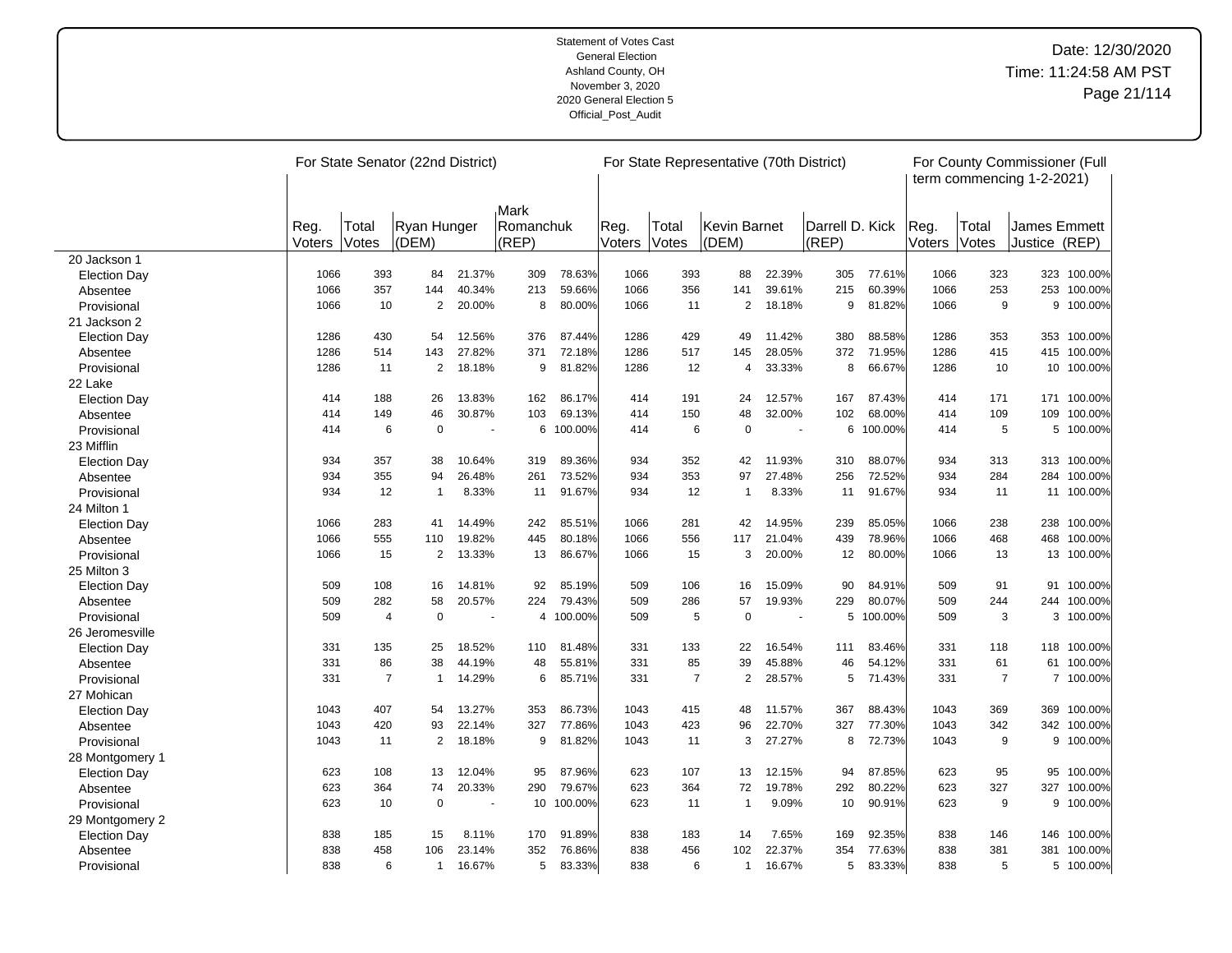|  |                                           |                                                                    |                    |                                                                             | <b>Statement of Votes Cast</b><br><b>General Election</b><br>Ashland County, OH<br>November 3, 2020<br>2020 General Election 5<br>Official Post Audit |  |  |  |  | Date: 12/30/2020<br>Time: 11:24:58 AM PST | Page 22/114 |
|--|-------------------------------------------|--------------------------------------------------------------------|--------------------|-----------------------------------------------------------------------------|-------------------------------------------------------------------------------------------------------------------------------------------------------|--|--|--|--|-------------------------------------------|-------------|
|  | For State Senator (22nd District)<br>Reg. | For State Representative (70th District)<br>Darrell D. Kick   Reg. | <sup>1</sup> Total | For County Commissioner (Full<br>term commencing 1-2-2021)<br> James Emmett |                                                                                                                                                       |  |  |  |  |                                           |             |

Voters

Votes

(DEM)

(REP)

Voters

Votes

Justice (REP)

Voters

Votes

(DEM)

(REP)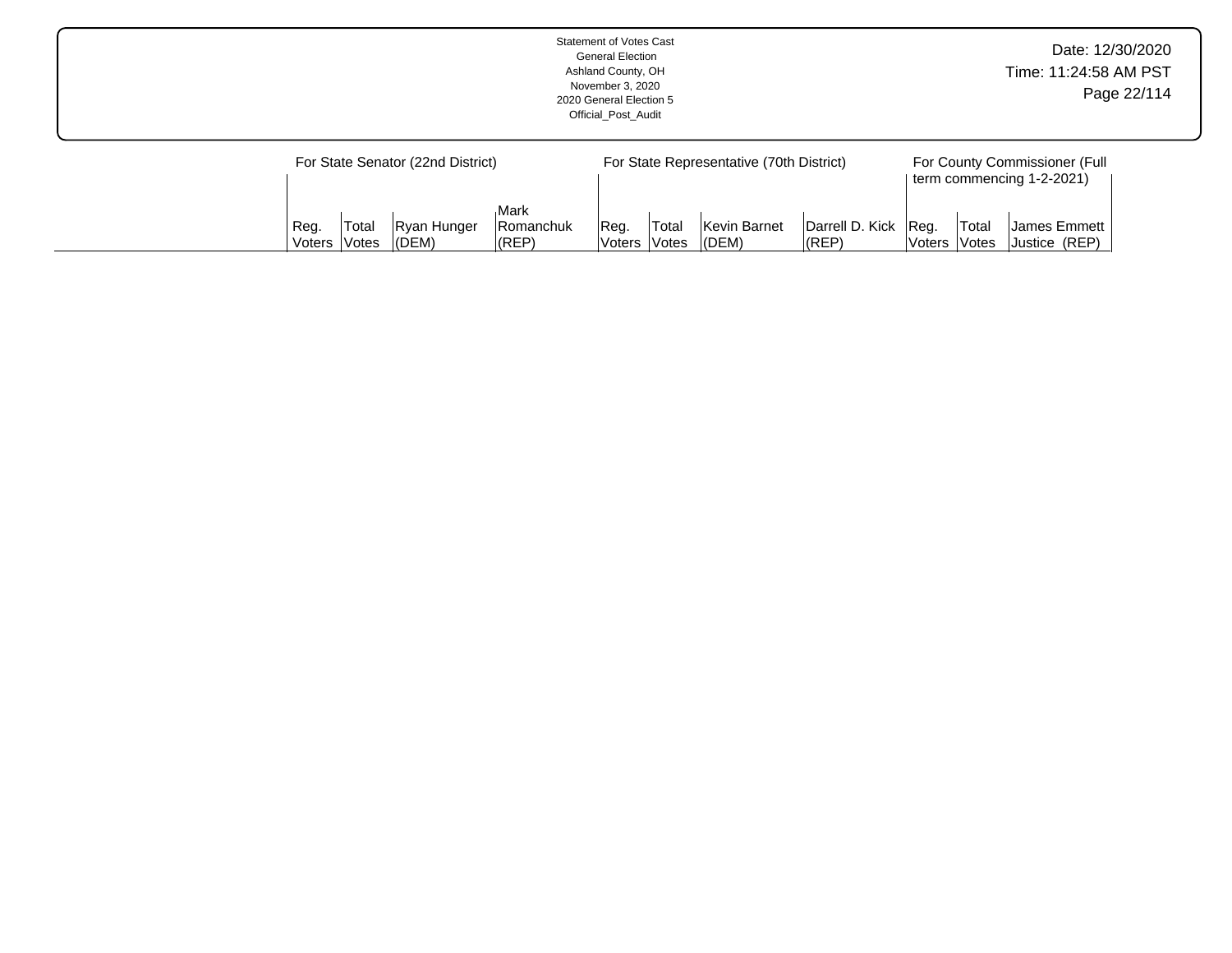| 30 Montgomery 3     |       |       |                |        |       |         |       |                |             |        |                |         |       |                |       |            |
|---------------------|-------|-------|----------------|--------|-------|---------|-------|----------------|-------------|--------|----------------|---------|-------|----------------|-------|------------|
| <b>Election Day</b> | 594   | 118   | 21             | 17.80% | 97    | 82.20%  | 594   | 117            | 21          | 17.95% | 96             | 82.05%  | 594   | 108            | 108   | 100.00%    |
| Absentee            | 594   | 344   | 55             | 15.99% | 289   | 84.01%  | 594   | 342            | 59          | 17.25% | 283            | 82.75%  | 594   | 296            | 296   | 100.00%    |
| Provisional         | 594   | 6     | -1             | 16.67% | 5     | 83.33%  | 594   | 6              | 1           | 16.67% | 5              | 83.33%  | 594   | 5              | 5     | 100.00%    |
| 31 Orange 1         |       |       |                |        |       |         |       |                |             |        |                |         |       |                |       |            |
| <b>Election Day</b> | 1061  | 320   | 52             | 16.25% | 268   | 83.75%  | 1061  | 317            | 56          | 17.67% | 261            | 82.33%  | 1061  | 259            | 259   | 100.00%    |
| Absentee            | 1061  | 461   | 100            | 21.69% | 361   | 78.31%  | 1061  | 466            | 98          | 21.03% | 368            | 78.97%  | 1061  | 393            | 393   | 100.00%    |
| Provisional         | 1061  | 12    | $\overline{4}$ | 33.33% | 8     | 66.67%  | 1061  | 12             | 4           | 33.33% | 8              | 66.67%  | 1061  | 11             | 11    | 100.00%    |
| 32 Orange 2         |       |       |                |        |       |         |       |                |             |        |                |         |       |                |       |            |
| <b>Election Day</b> | 619   | 194   | 33             | 17.01% | 161   | 82.99%  | 619   | 193            | 34          | 17.62% | 159            | 82.38%  | 619   | 165            | 165   | 100.00%    |
| Absentee            | 619   | 280   | 69             | 24.64% | 211   | 75.36%  | 619   | 282            | 63          | 22.34% | 219            | 77.66%  | 619   | 237            | 237   | 100.00%    |
| Provisional         | 619   | 10    | $\overline{1}$ | 10.00% | 9     | 90.00%  | 619   | 8              | $\mathbf 0$ | ÷.     | 8              | 100.00% | 619   | $\overline{4}$ | 4     | 100.00%    |
| 33 Perry            |       |       |                |        |       |         |       |                |             |        |                |         |       |                |       |            |
| <b>Election Day</b> | 1285  | 345   | 28             | 8.12%  | 317   | 91.88%  | 1285  | 349            | 29          | 8.31%  | 320            | 91.69%  | 1285  | 305            | 305   | 100.00%    |
| Absentee            | 1285  | 610   | 112            | 18.36% | 498   | 81.64%  | 1285  | 609            | 113         | 18.56% | 496            | 81.44%  | 1285  | 527            | 527   | 100.00%    |
| Provisional         | 1285  | 16    | 3              | 18.75% | 13    | 81.25%  | 1285  | 15             | 3           | 20.00% | 12             | 80.00%  | 1285  | 12             |       | 12 100.00% |
| 34 Ruggles          |       |       |                |        |       |         |       |                |             |        |                |         |       |                |       |            |
| Election Day        | 649   | 244   | 28             | 11.48% | 216   | 88.52%  | 649   | 241            | 28          | 11.62% | 213            | 88.38%  | 649   | 193            | 193   | 100.00%    |
| Absentee            | 649   | 242   | 54             | 22.31% | 188   | 77.69%  | 649   | 245            | 55          | 22.45% | 190            | 77.55%  | 649   | 211            | 211   | 100.00%    |
| Provisional         | 649   | 6     | 3              | 50.00% | 3     | 50.00%  | 649   | $\overline{7}$ | 3           | 42.86% | 4              | 57.14%  | 649   | 4              | 4     | 100.00%    |
| 35 Sullivan 1       |       |       |                |        |       |         |       |                |             |        |                |         |       |                |       |            |
| <b>Election Day</b> | 903   | 356   | 40             | 11.24% | 316   | 88.76%  | 903   | 354            | 39          | 11.02% | 315            | 88.98%  | 903   | 313            | 313   | 100.00%    |
| Absentee            | 903   | 285   | 96             | 33.68% | 189   | 66.32%  | 903   | 279            | 94          | 33.69% | 185            | 66.31%  | 903   | 224            | 224   | 100.00%    |
| Provisional         | 903   | 12    | $\overline{1}$ | 8.33%  | 11    | 91.67%  | 903   | 12             | $\mathbf 0$ |        | 12             | 100.00% | 903   | 9              | 9     | 100.00%    |
| 36 Sullivan 2       |       |       |                |        |       |         |       |                |             |        |                |         |       |                |       |            |
| <b>Election Day</b> | 789   | 284   | 40             | 14.08% | 244   | 85.92%  | 789   | 287            | 39          | 13.59% | 248            | 86.41%  | 789   | 233            | 233   | 100.00%    |
| Absentee            | 789   | 271   | 85             | 31.37% | 186   | 68.63%  | 789   | 272            | 88          | 32.35% | 184            | 67.65%  | 789   | 216            | 216   | 100.00%    |
| Provisional         | 789   | 5     | $\mathbf 0$    |        | 5     | 100.00% | 789   | 5              | 0           |        | 5              | 100.00% | 789   | 5              | 5     | 100.00%    |
| 37 Troy             |       |       |                |        |       |         |       |                |             |        |                |         |       |                |       |            |
| <b>Election Day</b> | 769   | 318   | 42             | 13.21% | 276   | 86.79%  | 769   | 325            | 41          | 12.62% | 284            | 87.38%  | 769   | 277            | 277   | 100.00%    |
| Absentee            | 769   | 254   | 58             | 22.83% | 196   | 77.17%  | 769   | 254            | 66          | 25.98% | 188            | 74.02%  | 769   | 205            | 205   | 100.00%    |
| Provisional         | 769   | 13    | 2              | 15.38% | 11    | 84.62%  | 769   | 13             | 2           | 15.38% | 11             | 84.62%  | 769   | 10             | 10    | 100.00%    |
| 38 Vermillion 1     |       |       |                |        |       |         |       |                |             |        |                |         |       |                |       |            |
| <b>Election Day</b> | 858   | 228   | 28             | 12.28% | 200   | 87.72%  | 858   | 229            | 26          | 11.35% | 203            | 88.65%  | 858   | 216            | 216   | 100.00%    |
| Absentee            | 858   | 416   | 112            | 26.92% | 304   | 73.08%  | 858   | 417            | 109         | 26.14% | 308            | 73.86%  | 858   | 341            | 341   | 100.00%    |
| Provisional         | 858   | 10    | $\overline{4}$ | 40.00% | 6     | 60.00%  | 858   | 10             | 3           | 30.00% | $\overline{7}$ | 70.00%  | 858   | 8              | 8     | 100.00%    |
| 39 Vermillion 2     |       |       |                |        |       |         |       |                |             |        |                |         |       |                |       |            |
| <b>Election Day</b> | 1072  | 272   | 26             | 9.56%  | 246   | 90.44%  | 1072  | 266            | 25          | 9.40%  | 241            | 90.60%  | 1072  | 236            | 236   | 100.00%    |
| Absentee            | 1072  | 582   | 134            | 23.02% | 448   | 76.98%  | 1072  | 580            | 134         | 23.10% | 446            | 76.90%  | 1072  | 500            | 500   | 100.00%    |
| Provisional         | 1072  | 6     | $\mathbf 0$    |        | 6     | 100.00% | 1072  | 6              | $\mathbf 0$ |        | 6              | 100.00% | 1072  | $\overline{4}$ | 4     | 100.00%    |
| Total               |       |       |                |        |       |         |       |                |             |        |                |         |       |                |       |            |
| <b>Election Day</b> | 34837 | 9218  | 1360           | 14.75% | 7858  | 85.25%  | 34837 | 9228           | 1305        | 14.14% | 7923           | 85.86%  | 34837 | 7811           | 7811  | 100.00%    |
| Absentee            | 34837 | 15838 | 4541           | 28.67% | 11297 | 71.33%  | 34837 | 15914          | 4512        | 28.35% | 11402          | 71.65%  | 34837 | 12862          | 12862 | 100.00%    |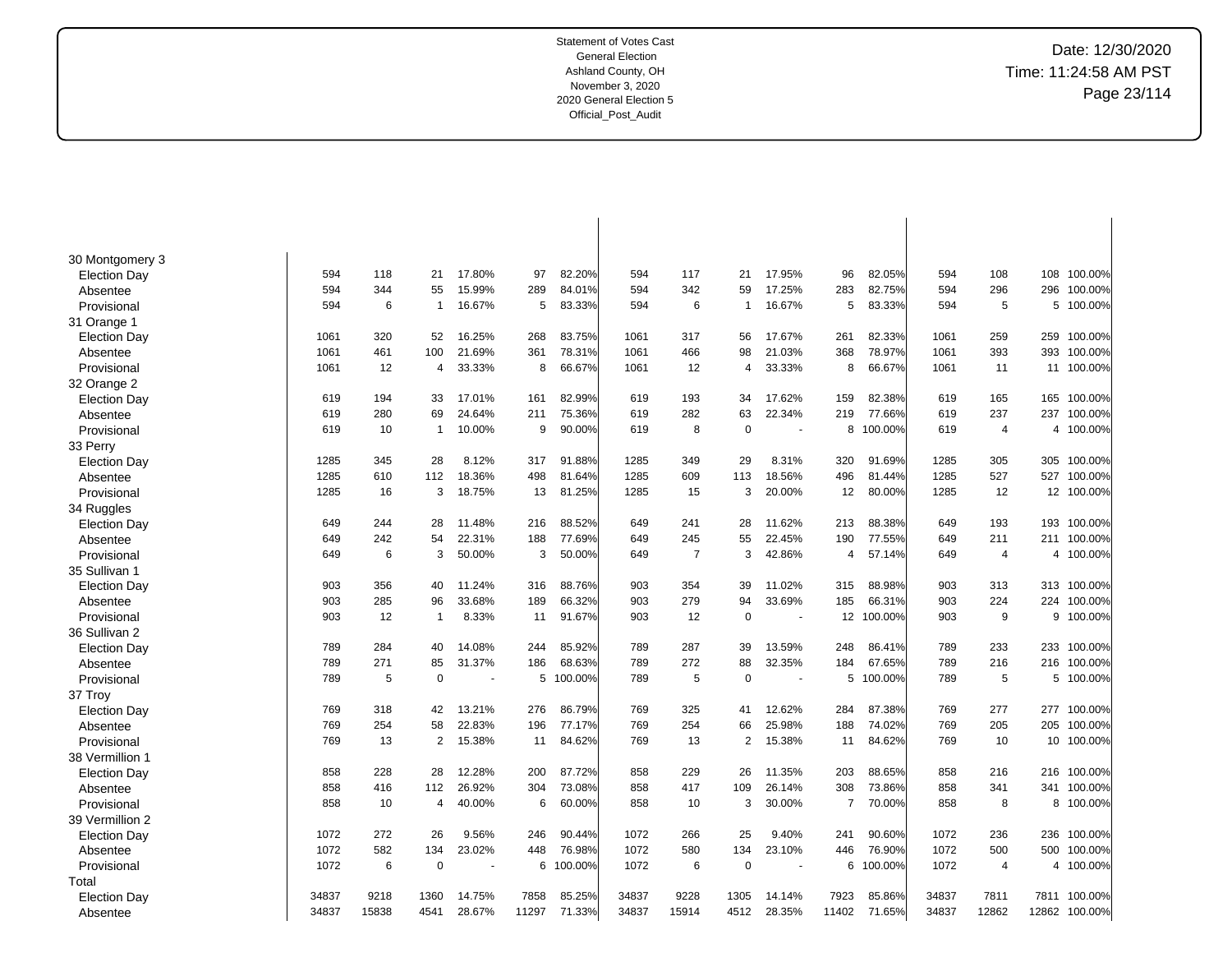| Date: 12/30/2020      |
|-----------------------|
| Time: 11:24:58 AM PST |
| Page 24/114           |

| Provisional       | 34837 | 455   | -91  | 20.00% | 364   | 80.00% | 34837 | 457   | 94   | 20.57% | 363   | 79.43% | 34837 | 362   | 362   | 100.00% |
|-------------------|-------|-------|------|--------|-------|--------|-------|-------|------|--------|-------|--------|-------|-------|-------|---------|
| Tota <sub>i</sub> | 34837 | 25511 | 5992 | 23.49% | 19519 | 76.51% | 34837 | 25599 | 5911 | 23.09% | 19688 | 76.91% | 34837 | 21035 | 21035 | 100.00% |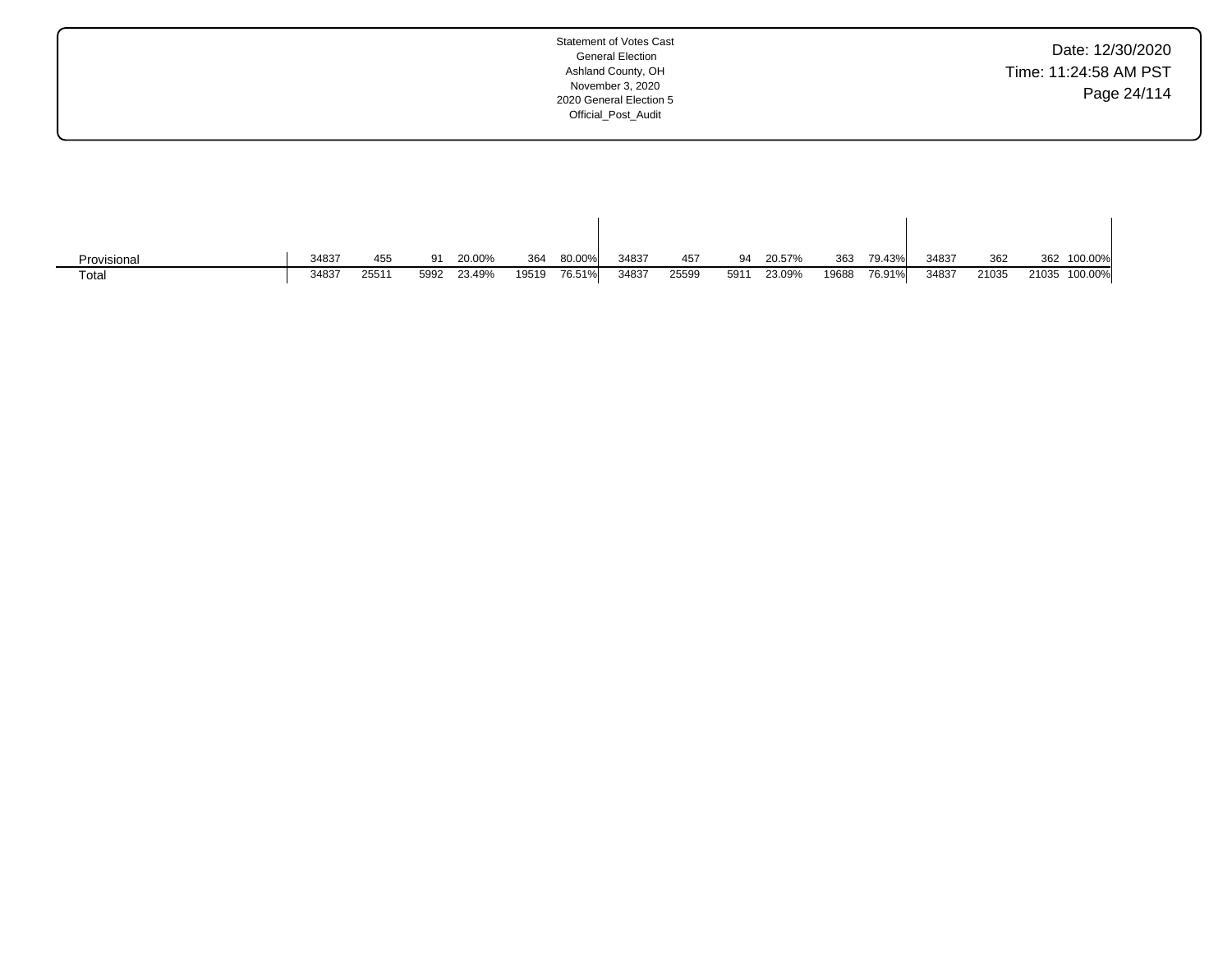|                     | For County Commissioner (Full For Prosecuting Attorney<br>term commencing 1-3-2021) |                       |                           |             |                |                |                                  |             |                | <b>Common Pleas</b> | For Clerk of the Court of |             | For Sheriff    |                |                          |             |
|---------------------|-------------------------------------------------------------------------------------|-----------------------|---------------------------|-------------|----------------|----------------|----------------------------------|-------------|----------------|---------------------|---------------------------|-------------|----------------|----------------|--------------------------|-------------|
|                     | Reg.<br>Voters                                                                      | Total<br><b>Votes</b> | Michael E.<br>Welch (REP) |             | Reg.<br>Voters | Total<br>Votes | Christopher R.<br> Tunnell (REP) |             | Reg.<br>Voters | Total<br>Votes      | Deborah A.<br>Myers (REP) |             | Reg.<br>Voters | Total<br>Votes | E. Wayne<br>Risner (REP) |             |
| Jurisdiction Wide   |                                                                                     |                       |                           |             |                |                |                                  |             |                |                     |                           |             |                |                |                          |             |
| 01 Ashland City 1-A |                                                                                     |                       |                           |             |                |                |                                  |             |                |                     |                           |             |                |                |                          |             |
| <b>Election Day</b> | 905                                                                                 | 93                    |                           | 93 100.00%  | 905            | 94             | 94                               | 100.00%     | 905            | 95                  |                           | 95 100.00%  | 905            | 94             |                          | 94 100.00%  |
| Absentee            | 905                                                                                 | 488                   | 488                       | 100.00%     | 905            | 489            | 489                              | 100.00%     | 905            | 490                 | 490                       | 100.00%     | 905            | 501            |                          | 501 100.00% |
| Provisional         | 905                                                                                 | $\overline{7}$        |                           | 7 100.00%   | 905            | 6              | 6                                | 100.00%     | 905            | 6                   | 6                         | 100.00%     | 905            |                | 8                        | 8 100.00%   |
| 02 Ashland City 1-B |                                                                                     |                       |                           |             |                |                |                                  |             |                |                     |                           |             |                |                |                          |             |
| <b>Election Day</b> | 1112                                                                                | 129                   |                           | 129 100.00% | 1112           | 133            |                                  | 133 100.00% | 1112           | 133                 |                           | 133 100.00% | 1112           | 135            |                          | 135 100.00% |
| Absentee            | 1112                                                                                | 463                   | 463                       | 100.00%     | 1112           | 470            | 470                              | 100.00%     | 1112           | 475                 | 475                       | 100.00%     | 1112           | 472            |                          | 472 100.00% |
| Provisional         | 1112                                                                                | $\overline{7}$        |                           | 7 100.00%   | 1112           | $\overline{7}$ | $\overline{7}$                   | 100.00%     | 1112           | 6                   | 6                         | 100.00%     | 1112           |                | 9                        | 9 100.00%   |
| 03 Ashland City 1-C |                                                                                     |                       |                           |             |                |                |                                  |             |                |                     |                           |             |                |                |                          |             |
| <b>Election Day</b> | 1067                                                                                | 164                   |                           | 164 100.00% | 1067           | 178            | 178                              | 100.00%     | 1067           | 178                 |                           | 178 100.00% | 1067           | 176            |                          | 176 100.00% |
| Absentee            | 1067                                                                                | 473                   | 473                       | 100.00%     | 1067           | 481            | 481                              | 100.00%     | 1067           | 476                 | 476                       | 100.00%     | 1067           | 496            |                          | 496 100.00% |
| Provisional         | 1067                                                                                | 6                     |                           | 6 100.00%   | 1067           | 8              | 8                                | 100.00%     | 1067           | $\overline{7}$      |                           | 7 100.00%   | 1067           | $\overline{7}$ |                          | 7 100.00%   |
| 04 Ashland City 1-D |                                                                                     |                       |                           |             |                |                |                                  |             |                |                     |                           |             |                |                |                          |             |
| <b>Election Day</b> | 672                                                                                 | 97                    |                           | 97 100.00%  | 672            | 102            | 102                              | 100.00%     | 672            | 105                 | 105                       | 100.00%     | 672            | 99             |                          | 99 100.00%  |
| Absentee            | 672                                                                                 | 376                   |                           | 376 100.00% | 672            | 387            | 387                              | 100.00%     | 672            | 386                 | 386                       | 100.00%     | 672            | 390            |                          | 390 100.00% |
| Provisional         | 672                                                                                 | 3                     |                           | 3 100.00%   | 672            | 3              |                                  | 3 100.00%   | 672            | 3                   |                           | 3 100.00%   | 672            |                | 3                        | 3 100.00%   |
| 05 Ashland City 2-A |                                                                                     |                       |                           |             |                |                |                                  |             |                |                     |                           |             |                |                |                          |             |
| <b>Election Day</b> | 922                                                                                 | 144                   | 144                       | 100.00%     | 922            | 144            | 144                              | 100.00%     | 922            | 146                 | 146                       | 100.00%     | 922            | 147            |                          | 147 100.00% |
| Absentee            | 922                                                                                 | 404                   | 404                       | 100.00%     | 922            | 395            | 395                              | 100.00%     | 922            | 398                 | 398                       | 100.00%     | 922            | 397            | 397                      | 100.00%     |
| Provisional         | 922                                                                                 | 14                    |                           | 14 100.00%  | 922            | 15             |                                  | 15 100.00%  | 922            | 15                  |                           | 15 100.00%  | 922            | 15             |                          | 15 100.00%  |
| 06 Ashland City 2-B |                                                                                     |                       |                           |             |                |                |                                  |             |                |                     |                           |             |                |                |                          |             |
| <b>Election Day</b> | 1158                                                                                | 127                   | 127                       | 100.00%     | 1158           | 131            | 131                              | 100.00%     | 1158           | 135                 | 135                       | 100.00%     | 1158           | 137            | 137                      | 100.00%     |
| Absentee            | 1158                                                                                | 456                   | 456                       | 100.00%     | 1158           | 456            | 456                              | 100.00%     | 1158           | 464                 | 464                       | 100.00%     | 1158           | 471            | 471                      | 100.00%     |
| Provisional         | 1158                                                                                | 9                     |                           | 9 100.00%   | 1158           | 14             |                                  | 14 100.00%  | 1158           | 15                  |                           | 15 100.00%  | 1158           | 16             |                          | 16 100.00%  |
| 07 Ashland City 2-C |                                                                                     |                       |                           |             |                |                |                                  |             |                |                     |                           |             |                |                |                          |             |
| <b>Election Day</b> | 968                                                                                 | 97                    |                           | 97 100.00%  | 968            | 101            | 101                              | 100.00%     | 968            | 101                 | 101                       | 100.00%     | 968            | 104            |                          | 104 100.00% |
| Absentee            | 968                                                                                 | 474                   |                           | 474 100.00% | 968            | 481            | 481                              | 100.00%     | 968            | 480                 | 480                       | 100.00%     | 968            | 490            |                          | 490 100.00% |
| Provisional         | 968                                                                                 | 12                    |                           | 12 100.00%  | 968            | 11             |                                  | 11 100.00%  | 968            | 12                  |                           | 12 100.00%  | 968            | 12             |                          | 12 100.00%  |
| 08 Ashland City 3-A |                                                                                     |                       |                           |             |                |                |                                  |             |                |                     |                           |             |                |                |                          |             |
| <b>Election Day</b> | 786                                                                                 | 114                   |                           | 114 100.00% | 786            | 118            | 118                              | 100.00%     | 786            | 121                 | 121                       | 100.00%     | 786            | 123            |                          | 123 100.00% |
| Absentee            | 786                                                                                 | 276                   |                           | 276 100.00% | 786            | 284            | 284                              | 100.00%     | 786            | 276                 | 276                       | 100.00%     | 786            | 284            | 284                      | 100.00%     |
| Provisional         | 786                                                                                 | 14                    |                           | 14 100.00%  | 786            | 14             | 14                               | 100.00%     | 786            | 14                  | 14                        | 100.00%     | 786            | 14             |                          | 14 100.00%  |
| 09 Ashland City 3-B |                                                                                     |                       |                           |             |                |                |                                  |             |                |                     |                           |             |                |                |                          |             |
| <b>Election Day</b> | 993                                                                                 | 105                   |                           | 105 100.00% | 993            | 112            |                                  | 112 100.00% | 993            | 111                 |                           | 111 100.00% | 993            | 114            |                          | 114 100.00% |
| Absentee            | 993                                                                                 | 405                   | 405                       | 100.00%     | 993            | 400            | 400                              | 100.00%     | 993            | 411                 | 411                       | 100.00%     | 993            | 417            |                          | 417 100.00% |
| Provisional         | 993                                                                                 | 8                     |                           | 8 100.00%   | 993            | 8              | 8                                | 100.00%     | 993            | 8                   |                           | 8 100.00%   | 993            |                | 8                        | 8 100.00%   |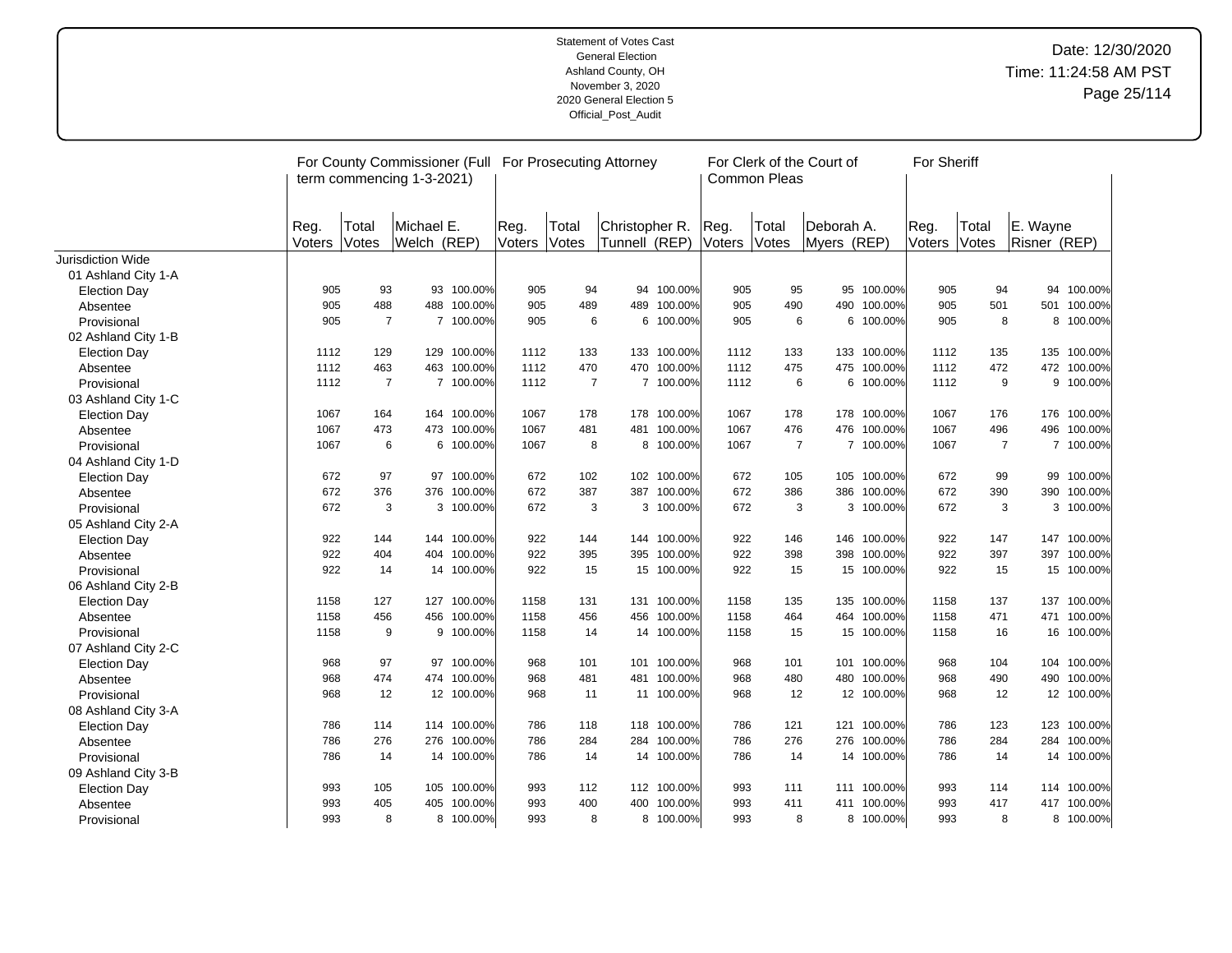|                     |                |                | For County Commissioner (Full For Prosecuting Attorney<br>term commencing 1-3-2021) |             |                |                |                                 |             |                | Common Pleas   | For Clerk of the Court of  |             | For Sheriff    |                |                          |             |
|---------------------|----------------|----------------|-------------------------------------------------------------------------------------|-------------|----------------|----------------|---------------------------------|-------------|----------------|----------------|----------------------------|-------------|----------------|----------------|--------------------------|-------------|
|                     | Reg.<br>Voters | Total<br>Votes | Michael E.<br>Welch (REP)                                                           |             | Reg.<br>Voters | Total<br>Votes | Christopher R.<br>Tunnell (REP) |             | Reg.<br>Voters | Total<br>Votes | lDeborah A.<br>Myers (REP) |             | Reg.<br>Voters | Total<br>Votes | E. Wayne<br>Risner (REP) |             |
| 10 Ashland City 3-C |                |                |                                                                                     |             |                |                |                                 |             |                |                |                            |             |                |                |                          |             |
| <b>Election Day</b> | 917            | 96             |                                                                                     | 96 100.00%  | 917            | 99             | 99                              | 100.00%     | 917            | 96             | 96                         | 100.00%     | 917            | 103            |                          | 103 100.00% |
| Absentee            | 917            | 450            |                                                                                     | 450 100.00% | 917            | 444            | 444                             | 100.00%     | 917            | 455            | 455                        | 100.00%     | 917            | 457            |                          | 457 100.00% |
| Provisional         | 917            | 10             |                                                                                     | 10 100.00%  | 917            | 11             | 11                              | 100.00%     | 917            | 10             | 10                         | 100.00%     | 917            | 11             |                          | 11 100.00%  |
| 11 Ashland City 3-D |                |                |                                                                                     |             |                |                |                                 |             |                |                |                            |             |                |                |                          |             |
| <b>Election Day</b> | 693            | 103            |                                                                                     | 103 100.00% | 693            | 109            | 109                             | 100.00%     | 693            | 105            | 105                        | 100.00%     | 693            | 110            |                          | 110 100.00% |
| Absentee            | 693            | 190            | 190                                                                                 | 100.00%     | 693            | 195            | 195                             | 100.00%     | 693            | 199            | 199                        | 100.00%     | 693            | 203            |                          | 203 100.00% |
| Provisional         | 693            | 8              |                                                                                     | 8 100.00%   | 693            | 8              |                                 | 8 100.00%   | 693            | 9              | 9                          | 100.00%     | 693            | 8              |                          | 8 100.00%   |
| 12 Ashland City 4-A |                |                |                                                                                     |             |                |                |                                 |             |                |                |                            |             |                |                |                          |             |
| <b>Election Day</b> | 857            | 127            |                                                                                     | 127 100.00% | 857            | 134            |                                 | 134 100.00% | 857            | 129            | 129                        | 100.00%     | 857            | 137            |                          | 137 100.00% |
| Absentee            | 857            | 293            | 293                                                                                 | 100.00%     | 857            | 299            | 299                             | 100.00%     | 857            | 297            | 297                        | 100.00%     | 857            | 301            |                          | 301 100.00% |
| Provisional         | 857            | 23             |                                                                                     | 23 100.00%  | 857            | 19             | 19                              | 100.00%     | 857            | 22             |                            | 22 100.00%  | 857            | 23             |                          | 23 100.00%  |
| 13 Ashland City 4-B |                |                |                                                                                     |             |                |                |                                 |             |                |                |                            |             |                |                |                          |             |
| <b>Election Day</b> | 637            | 96             |                                                                                     | 96 100.00%  | 637            | 99             | 99                              | 100.00%     | 637            | 98             | 98                         | 100.00%     | 637            | 99             |                          | 99 100.00%  |
| Absentee            | 637            | 173            |                                                                                     | 173 100.00% | 637            | 174            | 174                             | 100.00%     | 637            | 174            | 174                        | 100.00%     | 637            | 174            |                          | 174 100.00% |
| Provisional         | 637            | 11             |                                                                                     | 11 100.00%  | 637            | 11             |                                 | 11 100.00%  | 637            | 11             |                            | 11 100.00%  | 637            | 11             |                          | 11 100.00%  |
| 14 Ashland City 4-C |                |                |                                                                                     |             |                |                |                                 |             |                |                |                            |             |                |                |                          |             |
| <b>Election Day</b> | 939            | 155            |                                                                                     | 155 100.00% | 939            | 161            | 161                             | 100.00%     | 939            | 167            | 167                        | 100.00%     | 939            | 166            |                          | 166 100.00% |
| Absentee            | 939            | 296            | 296                                                                                 | 100.00%     | 939            | 298            | 298                             | 100.00%     | 939            | 302            | 302                        | 100.00%     | 939            | 312            |                          | 312 100.00% |
| Provisional         | 939            | 18             |                                                                                     | 18 100.00%  | 939            | 18             |                                 | 18 100.00%  | 939            | 19             | 19                         | 100.00%     | 939            | 19             |                          | 19 100.00%  |
| 15 Clear Creek      |                |                |                                                                                     |             |                |                |                                 |             |                |                |                            |             |                |                |                          |             |
| <b>Election Day</b> | 1294           | 349            |                                                                                     | 349 100.00% | 1294           | 356            | 356                             | 100.00%     | 1294           | 362            | 362                        | 100.00%     | 1294           | 370            |                          | 370 100.00% |
| Absentee            | 1294           | 473            |                                                                                     | 473 100.00% | 1294           | 475            | 475                             | 100.00%     | 1294           | 477            |                            | 477 100.00% | 1294           | 493            |                          | 493 100.00% |
| Provisional         | 1294           | 10             |                                                                                     | 10 100.00%  | 1294           | 12             | 12 <sup>2</sup>                 | 100.00%     | 1294           | 11             | 11                         | 100.00%     | 1294           | 11             |                          | 11 100.00%  |
| 16 Loudonville 1    |                |                |                                                                                     |             |                |                |                                 |             |                |                |                            |             |                |                |                          |             |
| <b>Election Day</b> | 1349           | 408            |                                                                                     | 408 100.00% | 1349           | 419            |                                 | 419 100.00% | 1349           | 423            |                            | 423 100.00% | 1349           | 435            |                          | 435 100.00% |
| Absentee            | 1349           | 353            |                                                                                     | 353 100.00% | 1349           | 354            | 354                             | 100.00%     | 1349           | 357            | 357                        | 100.00%     | 1349           | 362            |                          | 362 100.00% |
| Provisional         | 1349           | 11             |                                                                                     | 11 100.00%  | 1349           | 15             |                                 | 15 100.00%  | 1349           | 14             |                            | 14 100.00%  | 1349           | 15             |                          | 15 100.00%  |
| 17 Green 1          |                |                |                                                                                     |             |                |                |                                 |             |                |                |                            |             |                |                |                          |             |
| <b>Election Day</b> | 1139           | 365            | 365                                                                                 | 100.00%     | 1139           | 373            | 373                             | 100.00%     | 1139           | 380            | 380                        | 100.00%     | 1139           | 384            |                          | 384 100.00% |
| Absentee            | 1139           | 297            | 297                                                                                 | 100.00%     | 1139           | 308            | 308                             | 100.00%     | 1139           | 302            | 302                        | 100.00%     | 1139           | 321            |                          | 321 100.00% |
| Provisional         | 1139           | 11             |                                                                                     | 11 100.00%  | 1139           | 14             |                                 | 14 100.00%  | 1139           | 15             | 15 <sub>1</sub>            | 100.00%     | 1139           | 16             |                          | 16 100.00%  |
| 18 Green 2          |                |                |                                                                                     |             |                |                |                                 |             |                |                |                            |             |                |                |                          |             |
| <b>Election Day</b> | 589            | 179            |                                                                                     | 179 100.00% | 589            | 185            | 185                             | 100.00%     | 589            | 184            | 184                        | 100.00%     | 589            | 188            |                          | 188 100.00% |
| Absentee            | 589            | 193            | 193                                                                                 | 100.00%     | 589            | 197            | 197                             | 100.00%     | 589            | 197            | 197                        | 100.00%     | 589            | 200            |                          | 200 100.00% |
| Provisional         | 589            | 5              |                                                                                     | 5 100.00%   | 589            | 6              |                                 | 6 100.00%   | 589            | 5              |                            | 5 100.00%   | 589            | 6              |                          | 6 100.00%   |
| 19 Loudonville 2    |                |                |                                                                                     |             |                |                |                                 |             |                |                |                            |             |                |                |                          |             |
| <b>Election Day</b> | 1131           | 350            |                                                                                     | 350 100.00% | 1131           | 364            |                                 | 364 100.00% | 1131           | 362            |                            | 362 100.00% | 1131           | 364            |                          | 364 100.00% |
| Absentee            | 1131           | 307            | 307                                                                                 | 100.00%     | 1131           | 311            | 311                             | 100.00%     | 1131           | 315            |                            | 315 100.00% | 1131           | 319            |                          | 319 100.00% |
| Provisional         | 1131           | 15             |                                                                                     | 15 100.00%  | 1131           | 15             |                                 | 15 100.00%  | 1131           | 14             |                            | 14 100.00%  | 1131           | 15             |                          | 15 100.00%  |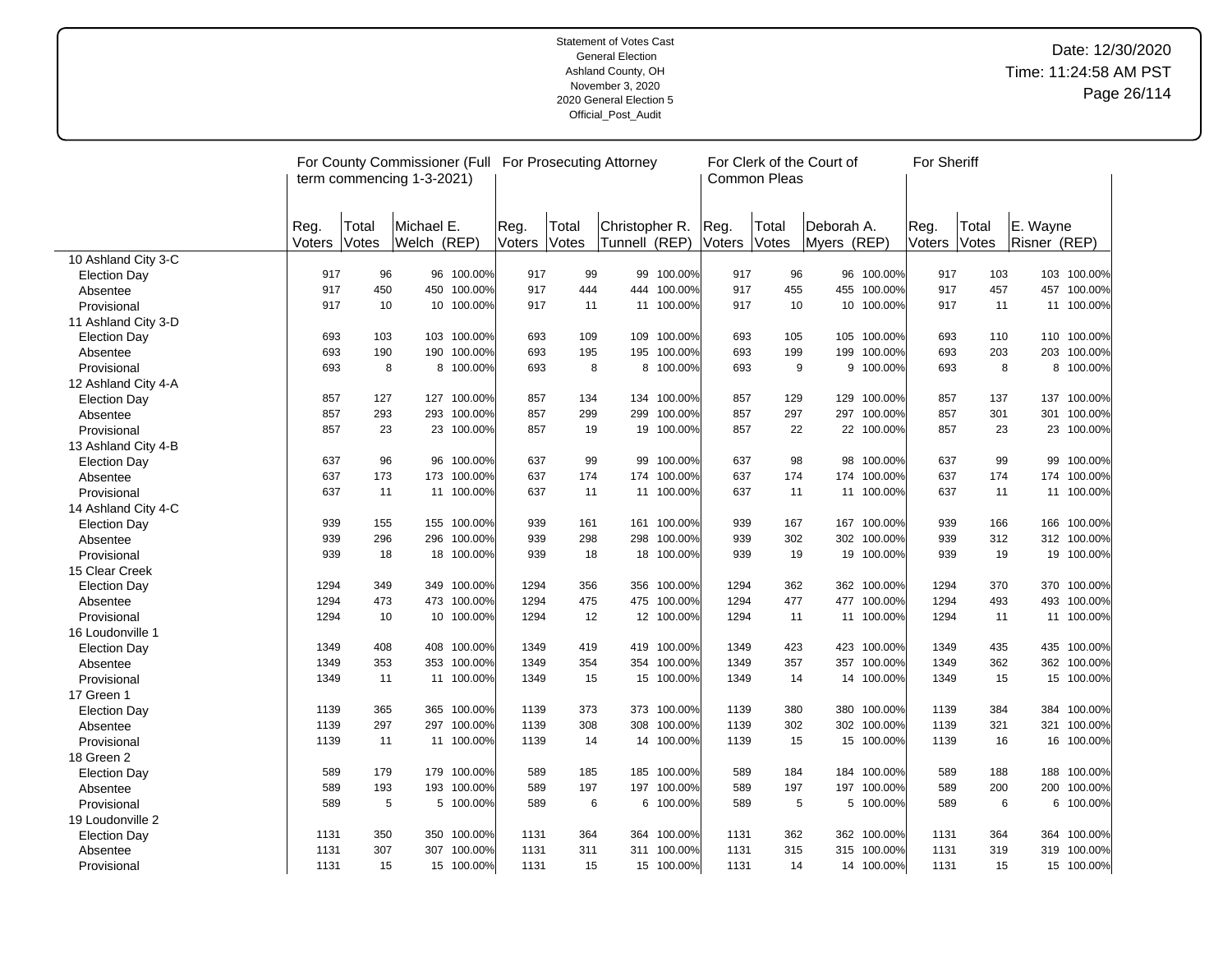|                     |        |                | For County Commissioner (Full For Prosecuting Attorney<br>term commencing 1-3-2021) |             |        |                |                 |             |              | <b>Common Pleas</b> | For Clerk of the Court of |             | For Sheriff |                |              |             |
|---------------------|--------|----------------|-------------------------------------------------------------------------------------|-------------|--------|----------------|-----------------|-------------|--------------|---------------------|---------------------------|-------------|-------------|----------------|--------------|-------------|
|                     |        |                |                                                                                     |             |        |                |                 |             |              |                     |                           |             |             |                |              |             |
|                     | Reg.   | Total          | Michael E.                                                                          |             | Reg.   | Total          | Christopher R.  |             | Reg.         | Total               | Deborah A.                |             | Reg.        | Total          | E. Wayne     |             |
|                     | Voters | Votes          | Welch (REP)                                                                         |             | Voters | Votes          | Tunnell (REP)   |             | Voters Votes |                     | Myers (REP)               |             | Voters      | Votes          | Risner (REP) |             |
| 20 Jackson 1        |        |                |                                                                                     |             |        |                |                 |             |              |                     |                           |             |             |                |              |             |
| <b>Election Day</b> | 1066   | 335            |                                                                                     | 335 100.00% | 1066   | 331            |                 | 331 100.00% | 1066         | 337                 | 337                       | 100.00%     | 1066        | 344            |              | 344 100.00% |
| Absentee            | 1066   | 267            |                                                                                     | 267 100.00% | 1066   | 264            | 264             | 100.00%     | 1066         | 268                 | 268                       | 100.00%     | 1066        | 275            |              | 275 100.00% |
| Provisional         | 1066   | 9              | 9                                                                                   | 100.00%     | 1066   | 10             | 10 <sup>°</sup> | 100.00%     | 1066         | 10                  | 10                        | 100.00%     | 1066        | 9              | 9            | 100.00%     |
| 21 Jackson 2        |        |                |                                                                                     |             |        |                |                 |             |              |                     |                           |             |             |                |              |             |
| Election Day        | 1286   | 367            |                                                                                     | 367 100.00% | 1286   | 373            |                 | 373 100.00% | 1286         | 381                 |                           | 381 100.00% | 1286        | 392            |              | 392 100.00% |
| Absentee            | 1286   | 403            | 403                                                                                 | 100.00%     | 1286   | 419            | 419             | 100.00%     | 1286         | 421                 | 421                       | 100.00%     | 1286        | 427            |              | 427 100.00% |
| Provisional         | 1286   | 8              |                                                                                     | 8 100.00%   | 1286   | 11             |                 | 11 100.00%  | 1286         | 11                  |                           | 11 100.00%  | 1286        | 11             |              | 11 100.00%  |
| 22 Lake             |        |                |                                                                                     |             |        |                |                 |             |              |                     |                           |             |             |                |              |             |
| <b>Election Day</b> | 414    | 169            | 169                                                                                 | 100.00%     | 414    | 172            |                 | 172 100.00% | 414          | 171                 |                           | 171 100.00% | 414         | 177            |              | 177 100.00% |
| Absentee            | 414    | 109            | 109                                                                                 | 100.00%     | 414    | 108            |                 | 108 100.00% | 414          | 110                 | 110                       | 100.00%     | 414         | 113            |              | 113 100.00% |
| Provisional         | 414    | 3              |                                                                                     | 3 100.00%   | 414    | 4              |                 | 4 100.00%   | 414          | 5                   |                           | 5 100.00%   | 414         | 4              |              | 4 100.00%   |
| 23 Mifflin          |        |                |                                                                                     |             |        |                |                 |             |              |                     |                           |             |             |                |              |             |
| <b>Election Day</b> | 934    | 304            |                                                                                     | 304 100.00% | 934    | 312            |                 | 312 100.00% | 934          | 314                 |                           | 314 100.00% | 934         | 313            |              | 313 100.00% |
| Absentee            | 934    | 278            | 278                                                                                 | 100.00%     | 934    | 279            | 279             | 100.00%     | 934          | 281                 | 281                       | 100.00%     | 934         | 292            |              | 292 100.00% |
| Provisional         | 934    | 10             |                                                                                     | 10 100.00%  | 934    | 11             |                 | 11 100.00%  | 934          | 11                  |                           | 11 100.00%  | 934         | 11             |              | 11 100.00%  |
| 24 Milton 1         |        |                |                                                                                     |             |        |                |                 |             |              |                     |                           |             |             |                |              |             |
| <b>Election Day</b> | 1066   | 230            |                                                                                     | 230 100.00% | 1066   | 240            |                 | 240 100.00% | 1066         | 248                 |                           | 248 100.00% | 1066        | 253            |              | 253 100.00% |
| Absentee            | 1066   | 475            | 475                                                                                 | 100.00%     | 1066   | 480            | 480             | 100.00%     | 1066         | 482                 | 482                       | 100.00%     | 1066        | 488            | 488          | 100.00%     |
| Provisional         | 1066   | 13             |                                                                                     | 13 100.00%  | 1066   | 13             |                 | 13 100.00%  | 1066         | 13                  |                           | 13 100.00%  | 1066        | 13             |              | 13 100.00%  |
| 25 Milton 3         |        |                |                                                                                     |             |        |                |                 |             |              |                     |                           |             |             |                |              |             |
| <b>Election Day</b> | 509    | 92             |                                                                                     | 92 100.00%  | 509    | 96             | 96              | 100.00%     | 509          | 95                  | 95                        | 100.00%     | 509         | 95             |              | 95 100.00%  |
| Absentee            | 509    | 246            |                                                                                     | 246 100.00% | 509    | 248            | 248             | 100.00%     | 509          | 250                 | 250                       | 100.00%     | 509         | 249            |              | 249 100.00% |
| Provisional         | 509    | 3              | 3                                                                                   | 100.00%     | 509    | 3              |                 | 3 100.00%   | 509          | 2                   |                           | 2 100.00%   | 509         | 4              | 4            | 100.00%     |
| 26 Jeromesville     |        |                |                                                                                     |             |        |                |                 |             |              |                     |                           |             |             |                |              |             |
| <b>Election Day</b> | 331    | 112            |                                                                                     | 112 100.00% | 331    | 119            |                 | 119 100.00% | 331          | 120                 |                           | 120 100.00% | 331         | 122            |              | 122 100.00% |
| Absentee            | 331    | 61             | 61                                                                                  | 100.00%     | 331    | 59             | 59              | 100.00%     | 331          | 61                  | 61                        | 100.00%     | 331         | 66             | 66           | 100.00%     |
| Provisional         | 331    | $\overline{7}$ |                                                                                     | 7 100.00%   | 331    | $\overline{7}$ |                 | 7 100.00%   | 331          | $\overline{7}$      |                           | 7 100.00%   | 331         | $\overline{7}$ |              | 7 100.00%   |
| 27 Mohican          |        |                |                                                                                     |             |        |                |                 |             |              |                     |                           |             |             |                |              |             |
| <b>Election Day</b> | 1043   | 354            |                                                                                     | 354 100.00% | 1043   | 370            | 370             | 100.00%     | 1043         | 368                 | 368                       | 100.00%     | 1043        | 373            |              | 373 100.00% |
| Absentee            | 1043   | 342            |                                                                                     | 342 100.00% | 1043   | 353            | 353             | 100.00%     | 1043         | 348                 | 348                       | 100.00%     | 1043        | 357            | 357          | 100.00%     |
| Provisional         | 1043   | 10             |                                                                                     | 10 100.00%  | 1043   | 9              |                 | 9 100.00%   | 1043         | 10                  |                           | 10 100.00%  | 1043        | 10             | 10           | 100.00%     |
| 28 Montgomery 1     |        |                |                                                                                     |             |        |                |                 |             |              |                     |                           |             |             |                |              |             |
| <b>Election Day</b> | 623    | 92             |                                                                                     | 92 100.00%  | 623    | 93             | 93              | 100.00%     | 623          | 94                  |                           | 94 100.00%  | 623         | 100            |              | 100 100.00% |
| Absentee            | 623    | 328            | 328                                                                                 | 100.00%     | 623    | 322            | 322             | 100.00%     | 623          | 327                 | 327                       | 100.00%     | 623         | 332            | 332          | 100.00%     |
| Provisional         | 623    | 8              |                                                                                     | 8 100.00%   | 623    | 9              |                 | 9 100.00%   | 623          | 9                   |                           | 9 100.00%   | 623         | 10             |              | 10 100.00%  |
| 29 Montgomery 2     |        |                |                                                                                     |             |        |                |                 |             |              |                     |                           |             |             |                |              |             |
| <b>Election Day</b> | 838    | 163            |                                                                                     | 163 100.00% | 838    | 161            |                 | 161 100.00% | 838          | 161                 | 161                       | 100.00%     | 838         | 162            |              | 162 100.00% |
| Absentee            | 838    | 388            | 388                                                                                 | 100.00%     | 838    | 383            | 383             | 100.00%     | 838          | 388                 | 388                       | 100.00%     | 838         | 400            | 400          | 100.00%     |
| Provisional         | 838    | 5              |                                                                                     | 5 100.00%   | 838    | 6              |                 | 6 100.00%   | 838          | 6                   |                           | 6 100.00%   | 838         | 6              |              | 6 100.00%   |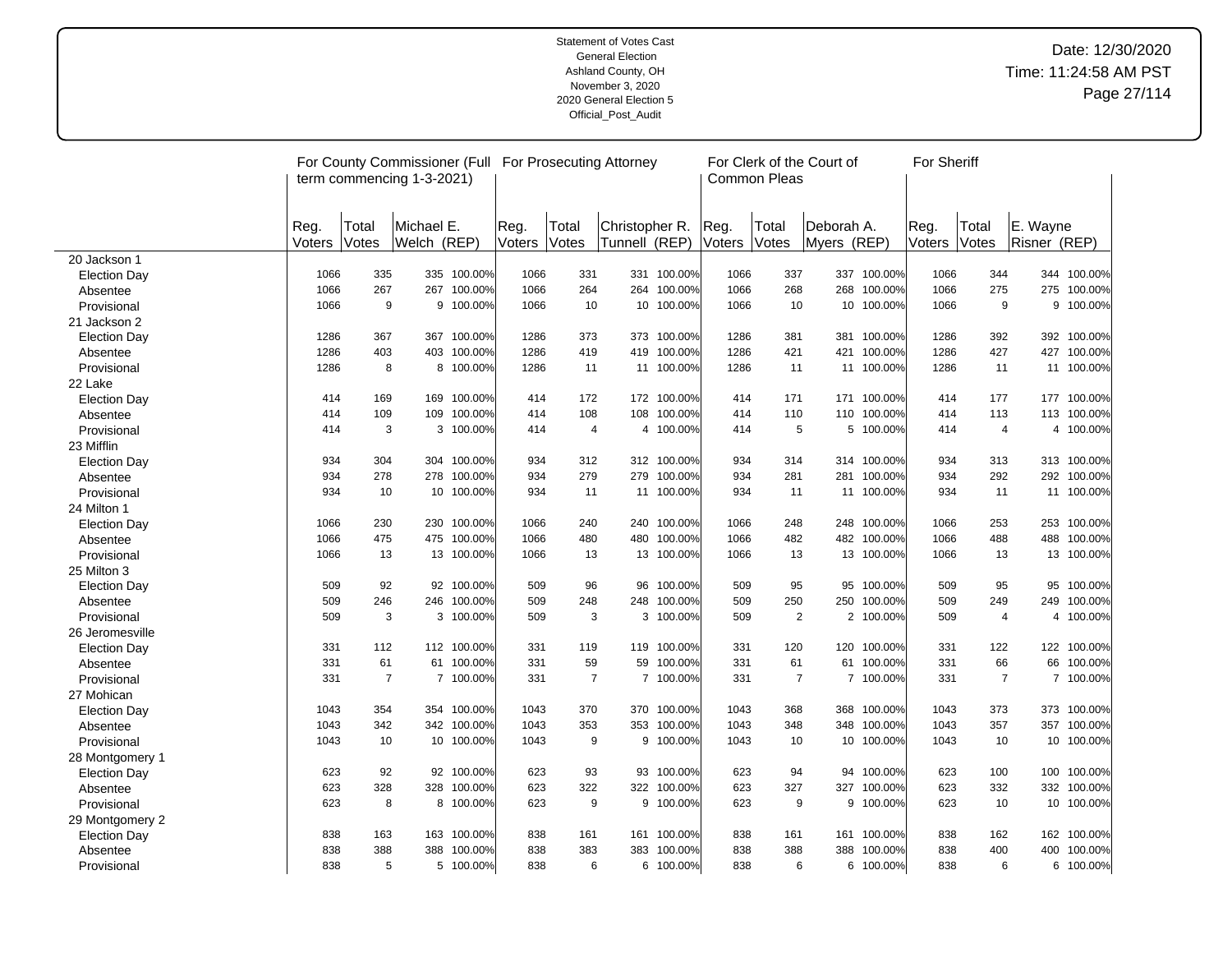| Statement of Votes Cast<br><b>General Election</b><br>Ashland County, OH<br>November 3, 2020<br>2020 General Election 5<br>Official Post Audit         | Date: 12/30/2020<br>Time: 11:24:58 AM PST<br>Page 28/114 |
|--------------------------------------------------------------------------------------------------------------------------------------------------------|----------------------------------------------------------|
| For County Commissioner (Full For Prosecuting Attorney<br>For Clerk of the Court of<br><b>For Sheriff</b><br>term commencing 1-3-2021)<br>Common Pleas |                                                          |
|                                                                                                                                                        |                                                          |

Christopher R. Tunnell (REP) Reg. Voters Total Votes Deborah A. Myers (REP) Reg. Voters Total Votes E. Wayne Risner (REP)

Reg. Voters Total Votes Michael E. Welch (REP) Reg. Voters Total Votes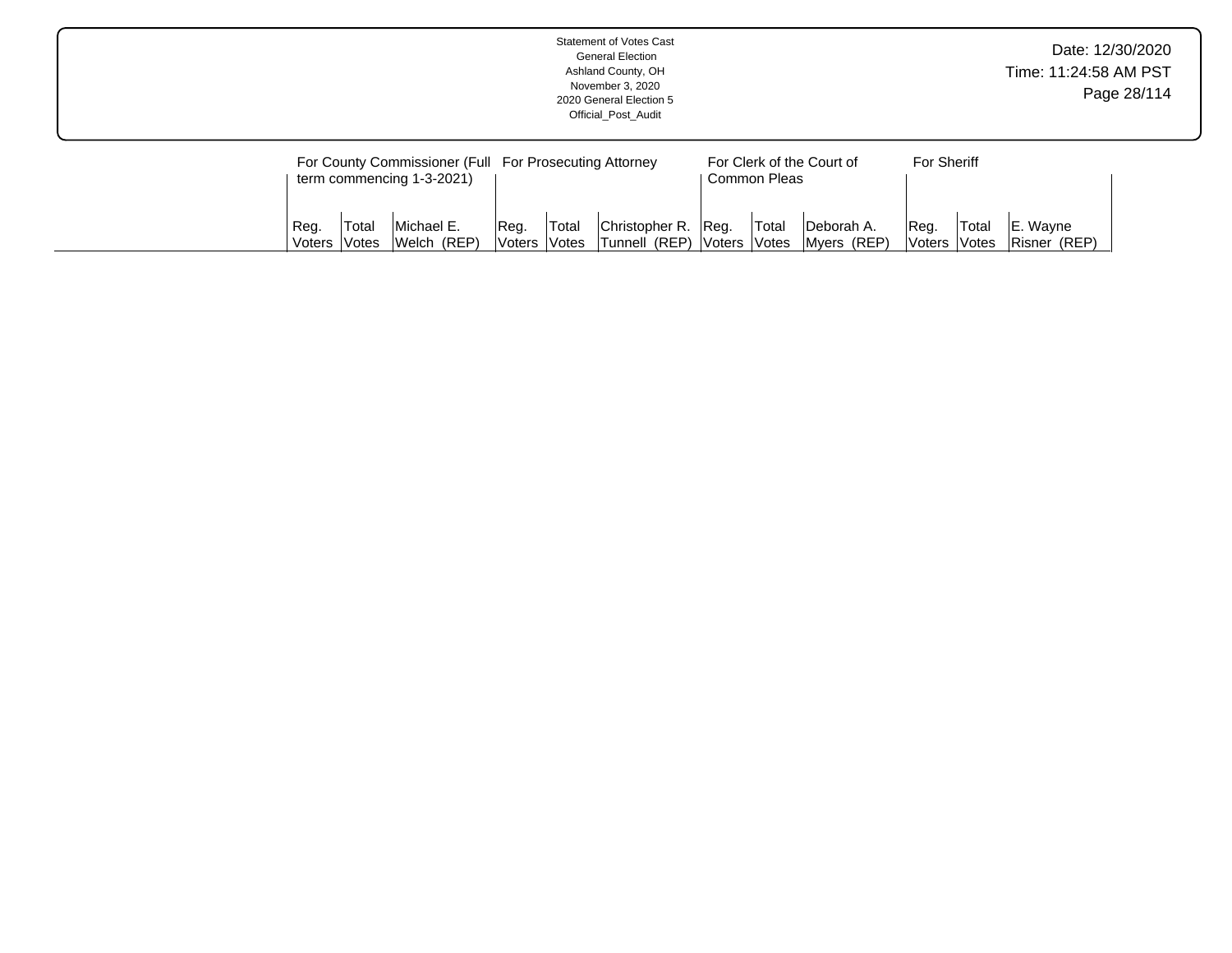Date: 12/30/2020 Time: 11:24:58 AM PST Page 29/114

| 30 Montgomery 3     |       |                |       |             |       |                |       |             |       |                |       |             |       |                |                |         |
|---------------------|-------|----------------|-------|-------------|-------|----------------|-------|-------------|-------|----------------|-------|-------------|-------|----------------|----------------|---------|
| <b>Election Day</b> | 594   | 105            | 105   | 100.00%     | 594   | 109            | 109   | 100.00%     | 594   | 107            | 107   | 100.00%     | 594   | 111            | 111            | 100.00% |
| Absentee            | 594   | 298            | 298   | 100.00%     | 594   | 304            |       | 304 100.00% | 594   | 304            | 304   | 100.00%     | 594   | 309            | 309            | 100.00% |
| Provisional         | 594   | 5              | 5     | 100.00%     | 594   | 5              |       | 5 100.00%   | 594   | 5              | 5     | 100.00%     | 594   | 5              | 5              | 100.00% |
|                     |       |                |       |             |       |                |       |             |       |                |       |             |       |                |                |         |
| 31 Orange 1         |       |                |       |             |       |                |       |             |       |                | 279   |             |       |                |                |         |
| <b>Election Day</b> | 1061  | 283            | 283   | 100.00%     | 1061  | 279            |       | 279 100.00% | 1061  | 279            |       | 100.00%     | 1061  | 287            | 287            | 100.00% |
| Absentee            | 1061  | 398            | 398   | 100.00%     | 1061  | 398            | 398   | 100.00%     | 1061  | 410            | 410   | 100.00%     | 1061  | 415            | 415            | 100.00% |
| Provisional         | 1061  | 11             |       | 11 100.00%  | 1061  | 10             |       | 10 100.00%  | 1061  | 10             | 10    | 100.00%     | 1061  | 11             | 11             | 100.00% |
| 32 Orange 2         |       |                |       |             |       |                |       |             |       |                |       |             |       |                |                |         |
| <b>Election Day</b> | 619   | 176            | 176   | 100.00%     | 619   | 175            | 175   | 100.00%     | 619   | 176            | 176   | 100.00%     | 619   | 181            | 181            | 100.00% |
| Absentee            | 619   | 243            | 243   | 100.00%     | 619   | 241            | 241   | 100.00%     | 619   | 244            | 244   | 100.00%     | 619   | 243            | 243            | 100.00% |
| Provisional         | 619   | $\overline{7}$ |       | 7 100.00%   | 619   | 5              | 5     | 100.00%     | 619   | 6              | 6     | 100.00%     | 619   | 6              | 6              | 100.00% |
| 33 Perry            |       |                |       |             |       |                |       |             |       |                |       |             |       |                |                |         |
| <b>Election Day</b> | 1285  | 313            |       | 313 100.00% | 1285  | 305            | 305   | 100.00%     | 1285  | 313            | 313   | 100.00%     | 1285  | 312            | 312            | 100.00% |
| Absentee            | 1285  | 525            | 525   | 100.00%     | 1285  | 529            | 529   | 100.00%     | 1285  | 536            | 536   | 100.00%     | 1285  | 534            | 534            | 100.00% |
| Provisional         | 1285  | 12             |       | 12 100.00%  | 1285  | 12             |       | 12 100.00%  | 1285  | 12             | 12    | 100.00%     | 1285  | 12             | 12             | 100.00% |
| 34 Ruggles          |       |                |       |             |       |                |       |             |       |                |       |             |       |                |                |         |
| <b>Election Day</b> | 649   | 202            | 202   | 100.00%     | 649   | 201            | 201   | 100.00%     | 649   | 215            | 215   | 100.00%     | 649   | 216            | 216            | 100.00% |
| Absentee            | 649   | 214            | 214   | 100.00%     | 649   | 212            |       | 212 100.00% | 649   | 216            | 216   | 100.00%     | 649   | 216            | 216            | 100.00% |
| Provisional         | 649   | 4              |       | 4 100.00%   | 649   | 5              |       | 5 100.00%   | 649   | $\overline{4}$ |       | 4 100.00%   | 649   | $\overline{4}$ | 4              | 100.00% |
| 35 Sullivan 1       |       |                |       |             |       |                |       |             |       |                |       |             |       |                |                |         |
| <b>Election Day</b> | 903   | 304            | 304   | 100.00%     | 903   | 314            |       | 314 100.00% | 903   | 317            |       | 317 100.00% | 903   | 328            | 328            | 100.00% |
| Absentee            | 903   | 237            | 237   | 100.00%     | 903   | 234            | 234   | 100.00%     | 903   | 234            | 234   | 100.00%     | 903   | 237            | 237            | 100.00% |
| Provisional         | 903   | 7              |       | 7 100.00%   | 903   | 9              |       | 9 100.00%   | 903   | 8              | 8     | 100.00%     | 903   | 10             | 10             | 100.00% |
| 36 Sullivan 2       |       |                |       |             |       |                |       |             |       |                |       |             |       |                |                |         |
| <b>Election Day</b> | 789   | 234            | 234   | 100.00%     | 789   | 244            |       | 244 100.00% | 789   | 247            | 247   | 100.00%     | 789   | 250            | 250            | 100.00% |
| Absentee            | 789   | 205            | 205   | 100.00%     | 789   | 216            | 216   | 100.00%     | 789   | 214            | 214   | 100.00%     | 789   | 221            | 221            | 100.00% |
| Provisional         | 789   | 5              |       | 5 100.00%   | 789   | 5              |       | 5 100.00%   | 789   | $\overline{4}$ |       | 4 100.00%   | 789   | $\overline{4}$ | $\overline{4}$ | 100.00% |
| 37 Troy             |       |                |       |             |       |                |       |             |       |                |       |             |       |                |                |         |
| <b>Election Day</b> | 769   | 285            | 285   | 100.00%     | 769   | 287            | 287   | 100.00%     | 769   | 292            | 292   | 100.00%     | 769   | 301            | 301            | 100.00% |
| Absentee            | 769   | 211            | 211   | 100.00%     | 769   | 206            | 206   | 100.00%     | 769   | 211            | 211   | 100.00%     | 769   | 213            | 213            | 100.00% |
| Provisional         | 769   | 10             | 10    | 100.00%     | 769   | 11             |       | 11 100.00%  | 769   | 10             | 10    | 100.00%     | 769   | 12             | 12             | 100.00% |
| 38 Vermillion 1     |       |                |       |             |       |                |       |             |       |                |       |             |       |                |                |         |
|                     | 858   | 208            | 208   | 100.00%     | 858   | 215            |       | 215 100.00% | 858   | 216            | 216   | 100.00%     | 858   | 212            | 212            | 100.00% |
| <b>Election Day</b> | 858   | 328            | 328   | 100.00%     | 858   | 336            | 336   | 100.00%     | 858   | 336            | 336   | 100.00%     | 858   | 339            | 339            | 100.00% |
| Absentee            | 858   | $\overline{7}$ |       | 7 100.00%   | 858   | $\overline{7}$ |       | 7 100.00%   | 858   | 8              |       | 8 100.00%   | 858   | 9              | 9              | 100.00% |
| Provisional         |       |                |       |             |       |                |       |             |       |                |       |             |       |                |                |         |
| 39 Vermillion 2     |       |                |       |             |       |                |       |             |       |                |       |             |       |                |                |         |
| <b>Election Day</b> | 1072  | 235            | 235   | 100.00%     | 1072  | 235            | 235   | 100.00%     | 1072  | 236            | 236   | 100.00%     | 1072  | 241            | 241            | 100.00% |
| Absentee            | 1072  | 484            | 484   | 100.00%     | 1072  | 491            | 491   | 100.00%     | 1072  | 488            | 488   | 100.00%     | 1072  | 502            | 502            | 100.00% |
| Provisional         | 1072  | 4              | 4     | 100.00%     | 1072  | 5              | 5     | 100.00%     | 1072  | 5              | 5     | 100.00%     | 1072  | 5              | 5              | 100.00% |
| Total               |       |                |       |             |       |                |       |             |       |                |       |             |       |                |                |         |
| <b>Election Day</b> | 34837 | 7861           | 7861  | 100.00%     | 34837 | 8043           | 8043  | 100.00%     | 34837 | 8118           | 8118  | 100.00%     | 34837 | 8255           | 8255           | 100.00% |
| Absentee            | 34837 | 12880          | 12880 | 100.00%     | 34837 | 12980          | 12980 | 100.00%     | 34837 | 13060          | 13060 | 100.00%     | 34837 | 13288          | 13288          | 100.00% |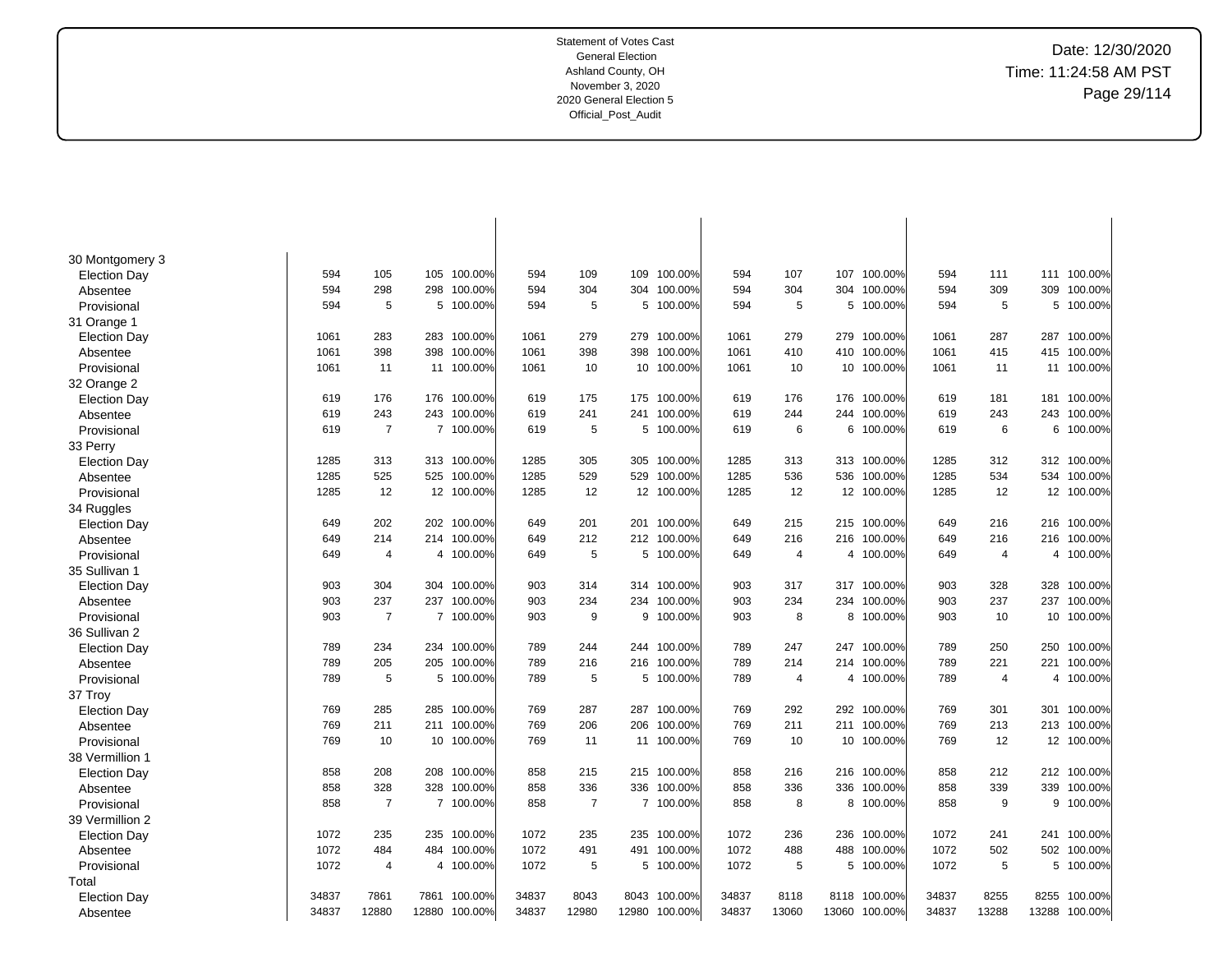| Date: 12/30/2020      |
|-----------------------|
| Time: 11:24:58 AM PST |
| Page 30/114           |

| Provisional | 34837 | 350   | 100.00%<br>350   | 34837 | 372   | 100.00%<br>372   | 34837 | 372   | 372   | 100.00%  | 34837 | 390   | 390   | 100.00% |
|-------------|-------|-------|------------------|-------|-------|------------------|-------|-------|-------|----------|-------|-------|-------|---------|
| Tota.       | 34837 | 21091 | 100.00%<br>21091 | 34837 | 21395 | 100.00%<br>21395 | 34837 | 21550 | 21550 | 100.00%l | 34837 | 21933 | 21933 | 100.00% |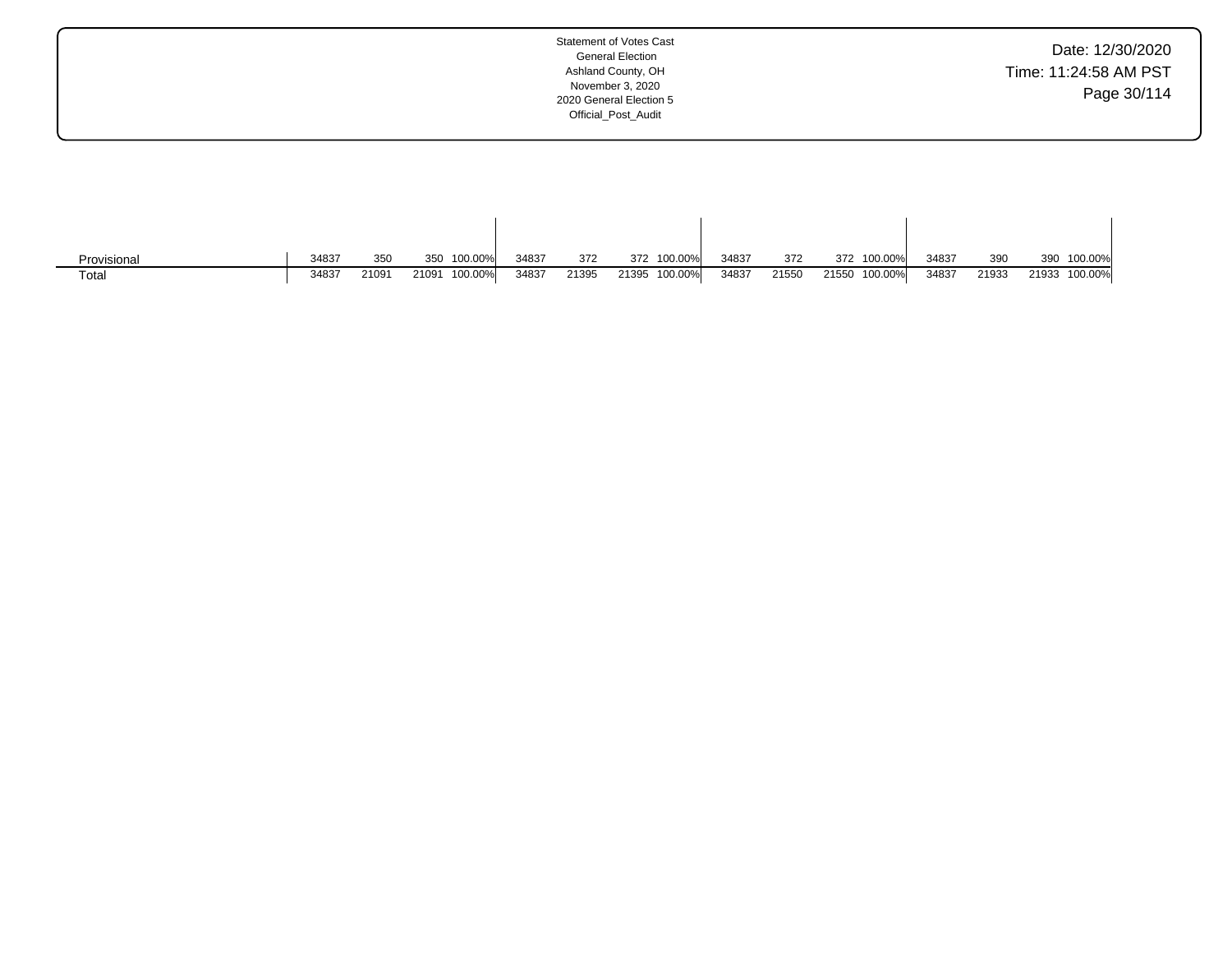|                     | For County Recorder |                |                |             |        | For County Treasurer |           |             |        | For County Engineer |               |             | For Coroner |       |         |             |
|---------------------|---------------------|----------------|----------------|-------------|--------|----------------------|-----------|-------------|--------|---------------------|---------------|-------------|-------------|-------|---------|-------------|
|                     |                     |                |                |             |        |                      |           |             |        |                     |               |             |             |       |         |             |
|                     |                     |                |                |             |        |                      | Angela S. |             |        |                     |               |             |             |       | Dale R. |             |
|                     | Reg.                | Total          | Michal E. Crow |             | Reg.   | Total                | McQuillen |             | Reg.   | Total               | Edward J.     |             | Reg.        | Total | Thomae  |             |
|                     | Voters              | Votes          | $ $ (REP)      |             | Voters | Votes                | (REP)     |             | Voters | Votes               | Meixner (REP) |             | Voters      | Votes | (REP)   |             |
| Jurisdiction Wide   |                     |                |                |             |        |                      |           |             |        |                     |               |             |             |       |         |             |
| 01 Ashland City 1-A |                     |                |                |             |        |                      |           |             |        |                     |               |             |             |       |         |             |
| <b>Election Day</b> | 905                 | 94             |                | 94 100.00%  | 905    | 96                   | 96        | 100.00%     | 905    | 96                  | 96            | 100.00%     | 905         | 95    |         | 95 100.00%  |
| Absentee            | 905                 | 493            |                | 493 100.00% | 905    | 507                  | 507       | 100.00%     | 905    | 493                 | 493           | 100.00%     | 905         | 508   |         | 508 100.00% |
| Provisional         | 905                 | 6              |                | 6 100.00%   | 905    | 8                    |           | 8 100.00%   | 905    | 9                   | 9             | 100.00%     | 905         | 10    |         | 10 100.00%  |
| 02 Ashland City 1-B |                     |                |                |             |        |                      |           |             |        |                     |               |             |             |       |         |             |
| <b>Election Day</b> | 1112                | 131            |                | 131 100.00% | 1112   | 132                  |           | 132 100.00% | 1112   | 132                 |               | 132 100.00% | 1112        | 132   |         | 132 100.00% |
| Absentee            | 1112                | 459            |                | 459 100.00% | 1112   | 473                  | 473       | 100.00%     | 1112   | 462                 | 462           | 100.00%     | 1112        | 485   |         | 485 100.00% |
| Provisional         | 1112                | 6              |                | 6 100.00%   | 1112   | 8                    |           | 8 100.00%   | 1112   | 6                   |               | 6 100.00%   | 1112        | 8     |         | 8 100.00%   |
| 03 Ashland City 1-C |                     |                |                |             |        |                      |           |             |        |                     |               |             |             |       |         |             |
| <b>Election Day</b> | 1067                | 174            |                | 174 100.00% | 1067   | 178                  | 178       | 100.00%     | 1067   | 178                 |               | 178 100.00% | 1067        | 180   |         | 180 100.00% |
| Absentee            | 1067                | 483            |                | 483 100.00% | 1067   | 486                  | 486       | 100.00%     | 1067   | 489                 | 489           | 100.00%     | 1067        | 506   | 506     | 100.00%     |
| Provisional         | 1067                | $\overline{7}$ |                | 7 100.00%   | 1067   | $\overline{7}$       |           | 7 100.00%   | 1067   | 8                   |               | 8 100.00%   | 1067        | 8     |         | 8 100.00%   |
| 04 Ashland City 1-D |                     |                |                |             |        |                      |           |             |        |                     |               |             |             |       |         |             |
| <b>Election Day</b> | 672                 | 101            |                | 101 100.00% | 672    | 101                  | 101       | 100.00%     | 672    | 98                  | 98            | 100.00%     | 672         | 100   |         | 100 100.00% |
| Absentee            | 672                 | 389            | 389            | 100.00%     | 672    | 397                  | 397       | 100.00%     | 672    | 392                 | 392           | 100.00%     | 672         | 401   | 401     | 100.00%     |
| Provisional         | 672                 | 3              |                | 3 100.00%   | 672    | 3                    |           | 3 100.00%   | 672    | 3                   |               | 3 100.00%   | 672         | 3     |         | 3 100.00%   |
| 05 Ashland City 2-A |                     |                |                |             |        |                      |           |             |        |                     |               |             |             |       |         |             |
| <b>Election Day</b> | 922                 | 143            |                | 143 100.00% | 922    | 144                  | 144       | 100.00%     | 922    | 143                 | 143           | 100.00%     | 922         | 145   |         | 145 100.00% |
| Absentee            | 922                 | 394            |                | 394 100.00% | 922    | 406                  | 406       | 100.00%     | 922    | 397                 | 397           | 100.00%     | 922         | 417   |         | 417 100.00% |
| Provisional         | 922                 | 15             |                | 15 100.00%  | 922    | 15                   |           | 15 100.00%  | 922    | 14                  |               | 14 100.00%  | 922         | 15    |         | 15 100.00%  |
| 06 Ashland City 2-B |                     |                |                |             |        |                      |           |             |        |                     |               |             |             |       |         |             |
| <b>Election Day</b> | 1158                | 129            |                | 129 100.00% | 1158   | 135                  | 135       | 100.00%     | 1158   | 132                 |               | 132 100.00% | 1158        | 136   |         | 136 100.00% |
| Absentee            | 1158                | 464            |                | 464 100.00% | 1158   | 476                  | 476       | 100.00%     | 1158   | 471                 | 471           | 100.00%     | 1158        | 484   | 484     | 100.00%     |
| Provisional         | 1158                | 14             |                | 14 100.00%  | 1158   | 16                   |           | 16 100.00%  | 1158   | 16                  |               | 16 100.00%  | 1158        | 18    |         | 18 100.00%  |
| 07 Ashland City 2-C |                     |                |                |             |        |                      |           |             |        |                     |               |             |             |       |         |             |
| <b>Election Day</b> | 968                 | 97             |                | 97 100.00%  | 968    | 100                  | 100       | 100.00%     | 968    | 101                 | 101           | 100.00%     | 968         | 105   |         | 105 100.00% |
| Absentee            | 968                 | 472            |                | 472 100.00% | 968    | 484                  | 484       | 100.00%     | 968    | 475                 | 475           | 100.00%     | 968         | 496   | 496     | 100.00%     |
| Provisional         | 968                 | 11             |                | 11 100.00%  | 968    | 11                   | 11        | 100.00%     | 968    | 11                  | 11            | 100.00%     | 968         | 12    |         | 12 100.00%  |
| 08 Ashland City 3-A |                     |                |                |             |        |                      |           |             |        |                     |               |             |             |       |         |             |
| <b>Election Day</b> | 786                 | 119            |                | 119 100.00% | 786    | 121                  | 121       | 100.00%     | 786    | 121                 | 121           | 100.00%     | 786         | 126   |         | 126 100.00% |
| Absentee            | 786                 | 274            |                | 274 100.00% | 786    | 276                  | 276       | 100.00%     | 786    | 279                 | 279           | 100.00%     | 786         | 287   | 287     | 100.00%     |
| Provisional         | 786                 | 13             |                | 13 100.00%  | 786    | 14                   | 14        | 100.00%     | 786    | 14                  | 14            | 100.00%     | 786         | 14    |         | 14 100.00%  |
| 09 Ashland City 3-B |                     |                |                |             |        |                      |           |             |        |                     |               |             |             |       |         |             |
| <b>Election Day</b> | 993                 | 108            |                | 108 100.00% | 993    | 113                  |           | 113 100.00% | 993    | 110                 |               | 110 100.00% | 993         | 113   |         | 113 100.00% |
| Absentee            | 993                 | 403            |                | 403 100.00% | 993    | 407                  | 407       | 100.00%     | 993    | 410                 | 410           | 100.00%     | 993         | 430   | 430     | 100.00%     |
| Provisional         | 993                 | 8              |                | 8 100.00%   | 993    | $\overline{7}$       |           | 7 100.00%   | 993    | 8                   |               | 8 100.00%   | 993         | 8     |         | 8 100.00%   |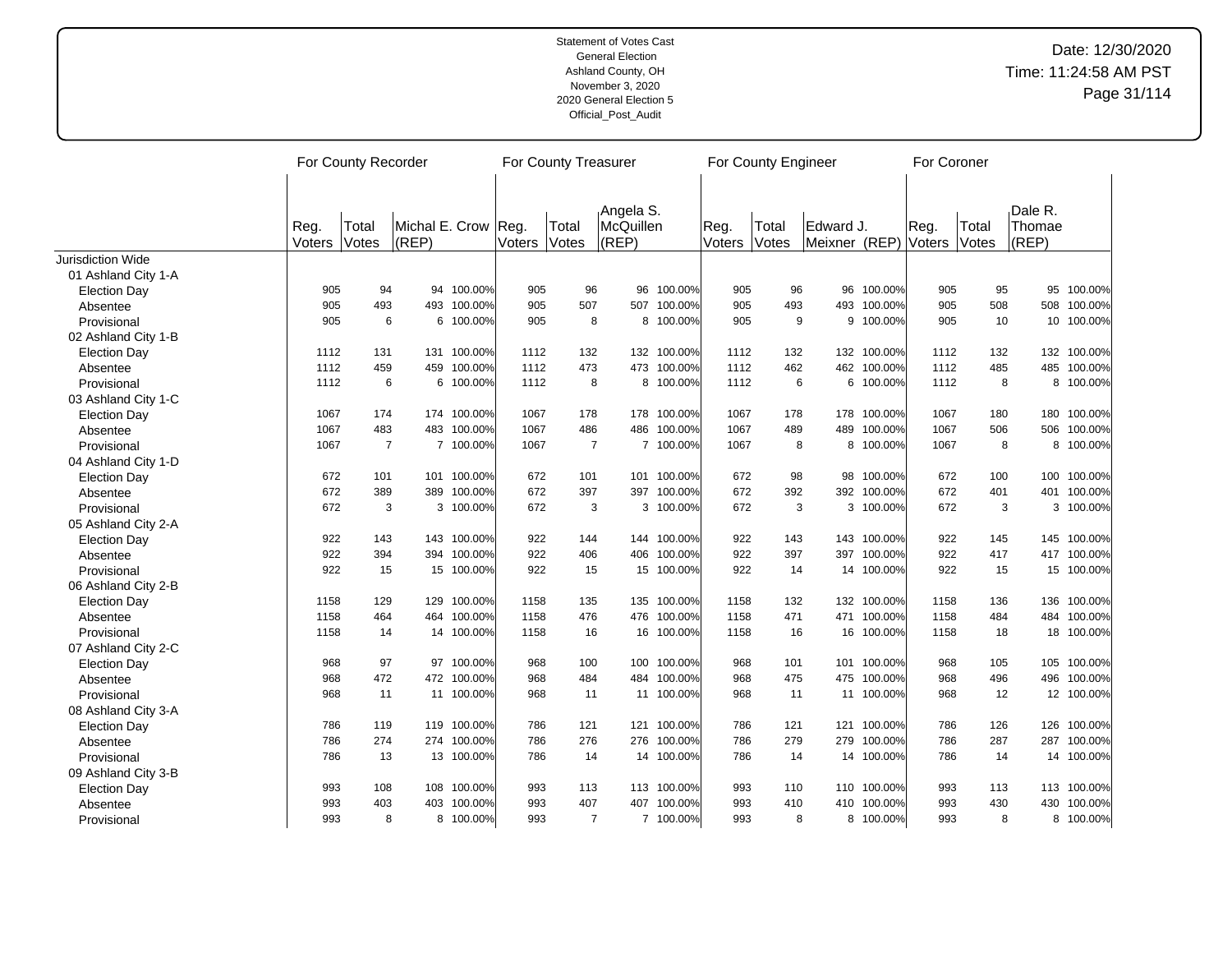|                     | For County Recorder |                |                              |             |        | For County Treasurer |                                     |             |                | For County Engineer |                                   |             | For Coroner |                |                            |             |
|---------------------|---------------------|----------------|------------------------------|-------------|--------|----------------------|-------------------------------------|-------------|----------------|---------------------|-----------------------------------|-------------|-------------|----------------|----------------------------|-------------|
|                     | Reg.<br>Voters      | Total<br>Votes | Michal E. Crow Reg.<br>(REP) |             | Voters | Total<br>Votes       | Angela S.<br>McQuillen<br>$ $ (REP) |             | Reg.<br>Voters | Total<br>Votes      | Edward J.<br>Meixner (REP) Voters |             | Reg.        | Total<br>Votes | Dale R.<br>Thomae<br>(REP) |             |
| 10 Ashland City 3-C |                     |                |                              |             |        |                      |                                     |             |                |                     |                                   |             |             |                |                            |             |
| <b>Election Day</b> | 917                 | 97             |                              | 97 100.00%  | 917    | 100                  |                                     | 100 100.00% | 917            | 99                  | 99                                | 100.00%     | 917         | 101            |                            | 101 100.00% |
| Absentee            | 917                 | 447            |                              | 447 100.00% | 917    | 456                  |                                     | 456 100.00% | 917            | 457                 | 457                               | 100.00%     | 917         | 473            |                            | 473 100.00% |
| Provisional         | 917                 | 11             |                              | 11 100.00%  | 917    | 11                   |                                     | 11 100.00%  | 917            | 11                  |                                   | 11 100.00%  | 917         | 11             |                            | 11 100.00%  |
| 11 Ashland City 3-D |                     |                |                              |             |        |                      |                                     |             |                |                     |                                   |             |             |                |                            |             |
| <b>Election Day</b> | 693                 | 110            |                              | 110 100.00% | 693    | 106                  |                                     | 106 100.00% | 693            | 106                 | 106                               | 100.00%     | 693         | 111            |                            | 111 100.00% |
| Absentee            | 693                 | 195            |                              | 195 100.00% | 693    | 197                  |                                     | 197 100.00% | 693            | 198                 | 198                               | 100.00%     | 693         | 203            | 203                        | 100.00%     |
| Provisional         | 693                 | 8              |                              | 8 100.00%   | 693    | 8                    |                                     | 8 100.00%   | 693            | 8                   |                                   | 8 100.00%   | 693         | 9              |                            | 9 100.00%   |
| 12 Ashland City 4-A |                     |                |                              |             |        |                      |                                     |             |                |                     |                                   |             |             |                |                            |             |
| <b>Election Day</b> | 857                 | 126            |                              | 126 100.00% | 857    | 130                  |                                     | 130 100.00% | 857            | 127                 |                                   | 127 100.00% | 857         | 131            |                            | 131 100.00% |
| Absentee            | 857                 | 299            |                              | 299 100.00% | 857    | 306                  |                                     | 306 100.00% | 857            | 292                 | 292                               | 100.00%     | 857         | 309            | 309                        | 100.00%     |
| Provisional         | 857                 | 19             |                              | 19 100.00%  | 857    | 22                   |                                     | 22 100.00%  | 857            | 20                  |                                   | 20 100.00%  | 857         | 21             | 21                         | 100.00%     |
| 13 Ashland City 4-B |                     |                |                              |             |        |                      |                                     |             |                |                     |                                   |             |             |                |                            |             |
| <b>Election Day</b> | 637                 | 96             |                              | 96 100.00%  | 637    | 98                   | 98                                  | 100.00%     | 637            | 97                  | 97                                | 100.00%     | 637         | 101            |                            | 101 100.00% |
| Absentee            | 637                 | 171            |                              | 171 100.00% | 637    | 174                  |                                     | 174 100.00% | 637            | 175                 | 175                               | 100.00%     | 637         | 174            |                            | 174 100.00% |
| Provisional         | 637                 | 11             |                              | 11 100.00%  | 637    | 11                   |                                     | 11 100.00%  | 637            | 11                  |                                   | 11 100.00%  | 637         | 11             |                            | 11 100.00%  |
| 14 Ashland City 4-C |                     |                |                              |             |        |                      |                                     |             |                |                     |                                   |             |             |                |                            |             |
| <b>Election Day</b> | 939                 | 162            |                              | 162 100.00% | 939    | 164                  |                                     | 164 100.00% | 939            | 163                 |                                   | 163 100.00% | 939         | 165            |                            | 165 100.00% |
| Absentee            | 939                 | 308            |                              | 308 100.00% | 939    | 311                  |                                     | 311 100.00% | 939            | 305                 | 305                               | 100.00%     | 939         | 316            |                            | 316 100.00% |
| Provisional         | 939                 | 19             |                              | 19 100.00%  | 939    | 20                   |                                     | 20 100.00%  | 939            | 20                  |                                   | 20 100.00%  | 939         | 20             |                            | 20 100.00%  |
| 15 Clear Creek      |                     |                |                              |             |        |                      |                                     |             |                |                     |                                   |             |             |                |                            |             |
| <b>Election Day</b> | 1294                | 359            |                              | 359 100.00% | 1294   | 358                  |                                     | 358 100.00% | 1294           | 350                 | 350                               | 100.00%     | 1294        | 360            |                            | 360 100.00% |
| Absentee            | 1294                | 479            |                              | 479 100.00% | 1294   | 489                  | 489                                 | 100.00%     | 1294           | 482                 | 482                               | 100.00%     | 1294        | 492            |                            | 492 100.00% |
| Provisional         | 1294                | 12             |                              | 12 100.00%  | 1294   | 12                   |                                     | 12 100.00%  | 1294           | 12                  |                                   | 12 100.00%  | 1294        | 12             |                            | 12 100.00%  |
| 16 Loudonville 1    |                     |                |                              |             |        |                      |                                     |             |                |                     |                                   |             |             |                |                            |             |
| <b>Election Day</b> | 1349                | 410            |                              | 410 100.00% | 1349   | 434                  |                                     | 434 100.00% | 1349           | 416                 |                                   | 416 100.00% | 1349        | 421            |                            | 421 100.00% |
| Absentee            | 1349                | 356            |                              | 356 100.00% | 1349   | 362                  |                                     | 362 100.00% | 1349           | 352                 | 352                               | 100.00%     | 1349        | 356            | 356                        | 100.00%     |
| Provisional         | 1349                | 14             |                              | 14 100.00%  | 1349   | 14                   |                                     | 14 100.00%  | 1349           | 13                  |                                   | 13 100.00%  | 1349        | 14             |                            | 14 100.00%  |
| 17 Green 1          |                     |                |                              |             |        |                      |                                     |             |                |                     |                                   |             |             |                |                            |             |
| <b>Election Day</b> | 1139                | 374            |                              | 374 100.00% | 1139   | 385                  |                                     | 385 100.00% | 1139           | 370                 | 370                               | 100.00%     | 1139        | 371            |                            | 371 100.00% |
| Absentee            | 1139                | 305            |                              | 305 100.00% | 1139   | 317                  |                                     | 317 100.00% | 1139           | 300                 | 300                               | 100.00%     | 1139        | 316            |                            | 316 100.00% |
| Provisional         | 1139                | 15             |                              | 15 100.00%  | 1139   | 16                   |                                     | 16 100.00%  | 1139           | 15                  |                                   | 15 100.00%  | 1139        | 14             |                            | 14 100.00%  |
|                     |                     |                |                              |             |        |                      |                                     |             |                |                     |                                   |             |             |                |                            |             |
| 18 Green 2          | 589                 | 183            |                              | 183 100.00% | 589    | 187                  |                                     | 187 100.00% | 589            | 185                 | 185                               | 100.00%     | 589         | 185            |                            | 185 100.00% |
| <b>Election Day</b> | 589                 | 200            |                              | 200 100.00% | 589    | 201                  |                                     | 201 100.00% | 589            | 195                 | 195                               | 100.00%     | 589         | 204            |                            | 204 100.00% |
| Absentee            |                     |                |                              |             |        |                      |                                     |             |                |                     |                                   |             |             |                |                            |             |
| Provisional         | 589                 | 5              |                              | 5 100.00%   | 589    | $\overline{4}$       |                                     | 4 100.00%   | 589            | 5                   |                                   | 5 100.00%   | 589         | 5              |                            | 5 100.00%   |
| 19 Loudonville 2    |                     |                |                              |             |        |                      |                                     |             |                |                     |                                   |             |             |                |                            |             |
| <b>Election Day</b> | 1131                | 357            |                              | 357 100.00% | 1131   | 364                  |                                     | 364 100.00% | 1131           | 360                 |                                   | 360 100.00% | 1131        | 362            |                            | 362 100.00% |
| Absentee            | 1131                | 315            |                              | 315 100.00% | 1131   | 325                  |                                     | 325 100.00% | 1131           | 310                 | 310                               | 100.00%     | 1131        | 318            |                            | 318 100.00% |
| Provisional         | 1131                | 14             |                              | 14 100.00%  | 1131   | 15                   |                                     | 15 100.00%  | 1131           | 14                  |                                   | 14 100.00%  | 1131        | 14             |                            | 14 100.00%  |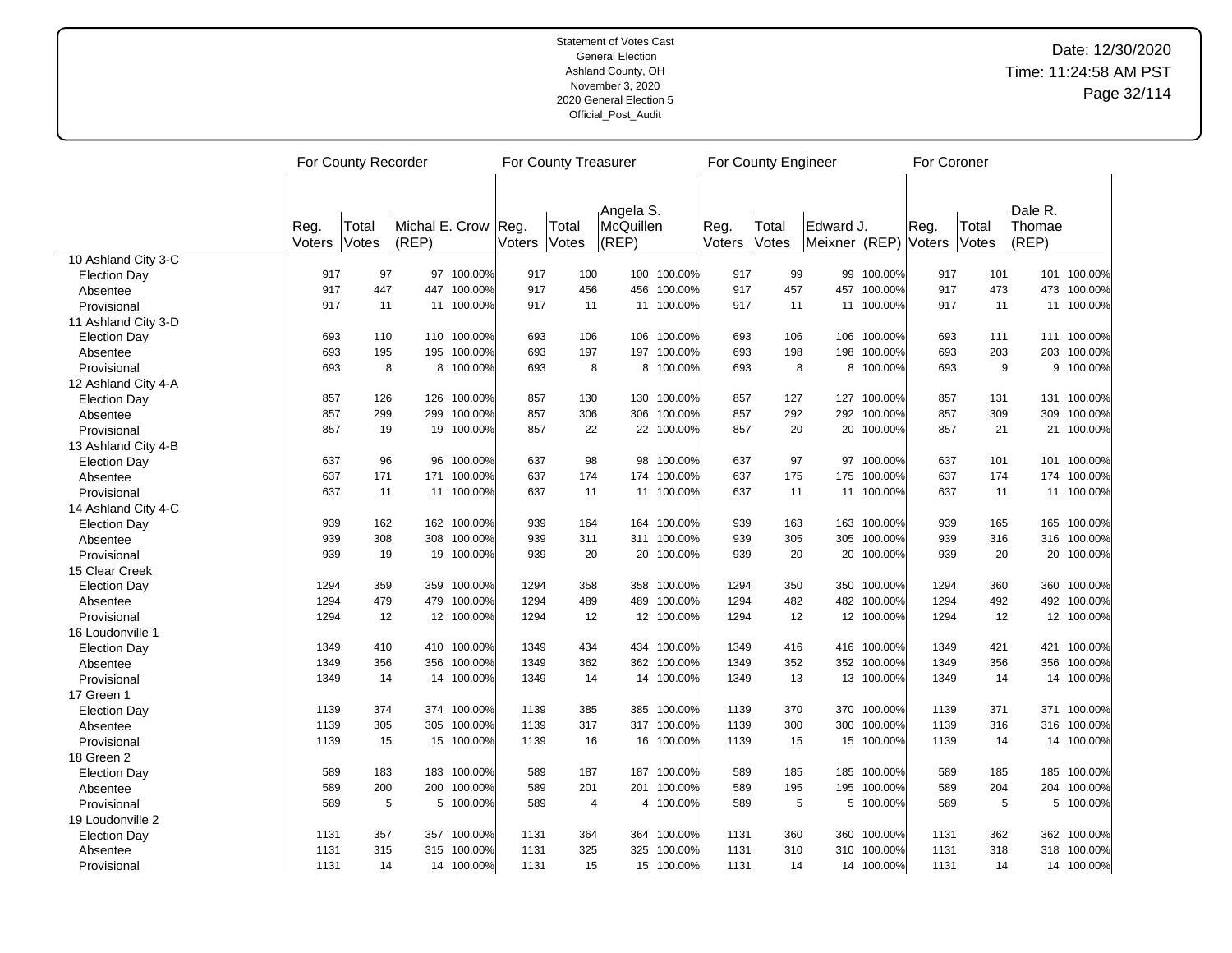|                     |                | For County Recorder |                                  |             | For County Treasurer |                |                                 |             | For County Engineer |                |                            | For Coroner |                |                |                            |             |  |
|---------------------|----------------|---------------------|----------------------------------|-------------|----------------------|----------------|---------------------------------|-------------|---------------------|----------------|----------------------------|-------------|----------------|----------------|----------------------------|-------------|--|
|                     | Reg.<br>Voters | Total<br>Votes      | Michal E. Crow Reg.<br>$ $ (REP) |             | Voters               | Total<br>Votes | Angela S.<br>McQuillen<br>(REP) |             | Reg.<br>Voters      | Total<br>Votes | Edward J.<br>Meixner (REP) |             | Reg.<br>Voters | Total<br>Votes | Dale R.<br>Thomae<br>(REP) |             |  |
| 20 Jackson 1        |                |                     |                                  |             |                      |                |                                 |             |                     |                |                            |             |                |                |                            |             |  |
| <b>Election Day</b> | 1066           | 335                 |                                  | 335 100.00% | 1066                 | 346            |                                 | 346 100.00% | 1066                | 334            |                            | 334 100.00% | 1066           | 343            |                            | 343 100.00% |  |
| Absentee            | 1066           | 266                 |                                  | 266 100.00% | 1066                 | 272            |                                 | 272 100.00% | 1066                | 267            | 267                        | 100.00%     | 1066           | 274            |                            | 274 100.00% |  |
| Provisional         | 1066           | 8                   |                                  | 8 100.00%   | 1066                 | 9              | 9                               | 100.00%     | 1066                | 9              | 9                          | 100.00%     | 1066           | 9              | 9                          | 100.00%     |  |
| 21 Jackson 2        |                |                     |                                  |             |                      |                |                                 |             |                     |                |                            |             |                |                |                            |             |  |
| <b>Election Day</b> | 1286           | 385                 |                                  | 385 100.00% | 1286                 | 388            |                                 | 388 100.00% | 1286                | 376            | 376                        | 100.00%     | 1286           | 378            |                            | 378 100.00% |  |
| Absentee            | 1286           | 416                 |                                  | 416 100.00% | 1286                 | 425            | 425                             | 100.00%     | 1286                | 421            | 421                        | 100.00%     | 1286           | 425            |                            | 425 100.00% |  |
| Provisional         | 1286           | 10                  |                                  | 10 100.00%  | 1286                 | 11             |                                 | 11 100.00%  | 1286                | 11             |                            | 11 100.00%  | 1286           | 11             |                            | 11 100.00%  |  |
| 22 Lake             |                |                     |                                  |             |                      |                |                                 |             |                     |                |                            |             |                |                |                            |             |  |
| <b>Election Day</b> | 414            | 169                 |                                  | 169 100.00% | 414                  | 173            |                                 | 173 100.00% | 414                 | 164            |                            | 164 100.00% | 414            | 170            |                            | 170 100.00% |  |
| Absentee            | 414            | 109                 |                                  | 109 100.00% | 414                  | 115            |                                 | 115 100.00% | 414                 | 110            | 110                        | 100.00%     | 414            | 112            |                            | 112 100.00% |  |
| Provisional         | 414            | 4                   |                                  | 4 100.00%   | 414                  | 4              |                                 | 4 100.00%   | 414                 | 4              |                            | 4 100.00%   | 414            | $\overline{4}$ |                            | 4 100.00%   |  |
| 23 Mifflin          |                |                     |                                  |             |                      |                |                                 |             |                     |                |                            |             |                |                |                            |             |  |
| <b>Election Day</b> | 934            | 304                 |                                  | 304 100.00% | 934                  | 314            |                                 | 314 100.00% | 934                 | 306            | 306                        | 100.00%     | 934            | 311            |                            | 311 100.00% |  |
| Absentee            | 934            | 279                 |                                  | 279 100.00% | 934                  | 298            | 298                             | 100.00%     | 934                 | 281            | 281                        | 100.00%     | 934            | 288            | 288                        | 100.00%     |  |
| Provisional         | 934            | 11                  |                                  | 11 100.00%  | 934                  | 11             |                                 | 11 100.00%  | 934                 | 11             |                            | 11 100.00%  | 934            | 11             |                            | 11 100.00%  |  |
| 24 Milton 1         |                |                     |                                  |             |                      |                |                                 |             |                     |                |                            |             |                |                |                            |             |  |
| <b>Election Day</b> | 1066           | 241                 |                                  | 241 100.00% | 1066                 | 250            |                                 | 250 100.00% | 1066                | 244            | 244                        | 100.00%     | 1066           | 250            |                            | 250 100.00% |  |
| Absentee            | 1066           | 484                 |                                  | 484 100.00% | 1066                 | 484            | 484                             | 100.00%     | 1066                | 475            | 475                        | 100.00%     | 1066           | 489            | 489                        | 100.00%     |  |
| Provisional         | 1066           | 13                  |                                  | 13 100.00%  | 1066                 | 13             |                                 | 13 100.00%  | 1066                | 13             |                            | 13 100.00%  | 1066           | 12             |                            | 12 100.00%  |  |
| 25 Milton 3         |                |                     |                                  |             |                      |                |                                 |             |                     |                |                            |             |                |                |                            |             |  |
| <b>Election Day</b> | 509            | 91                  |                                  | 91 100.00%  | 509                  | 95             | 95                              | 100.00%     | 509                 | 91             | 91                         | 100.00%     | 509            | 91             |                            | 91 100.00%  |  |
| Absentee            | 509            | 244                 |                                  | 244 100.00% | 509                  | 245            | 245                             | 100.00%     | 509                 | 245            | 245                        | 100.00%     | 509            | 250            | 250                        | 100.00%     |  |
| Provisional         | 509            | 3                   |                                  | 3 100.00%   | 509                  | 3              | 3                               | 100.00%     | 509                 | $\sqrt{2}$     |                            | 2 100.00%   | 509            | $\overline{4}$ |                            | 4 100.00%   |  |
| 26 Jeromesville     |                |                     |                                  |             |                      |                |                                 |             |                     |                |                            |             |                |                |                            |             |  |
| <b>Election Day</b> | 331            | 120                 |                                  | 120 100.00% | 331                  | 125            |                                 | 125 100.00% | 331                 | 120            |                            | 120 100.00% | 331            | 120            |                            | 120 100.00% |  |
| Absentee            | 331            | 62                  |                                  | 62 100.00%  | 331                  | 65             | 65                              | 100.00%     | 331                 | 64             | 64                         | 100.00%     | 331            | 65             |                            | 65 100.00%  |  |
| Provisional         | 331            | $\overline{7}$      |                                  | 7 100.00%   | 331                  | $\overline{7}$ |                                 | 7 100.00%   | 331                 | $\overline{7}$ |                            | 7 100.00%   | 331            | $\overline{7}$ |                            | 7 100.00%   |  |
| 27 Mohican          |                |                     |                                  |             |                      |                |                                 |             |                     |                |                            |             |                |                |                            |             |  |
| <b>Election Day</b> | 1043           | 366                 |                                  | 366 100.00% | 1043                 | 376            |                                 | 376 100.00% | 1043                | 361            | 361                        | 100.00%     | 1043           | 364            |                            | 364 100.00% |  |
| Absentee            | 1043           | 352                 |                                  | 352 100.00% | 1043                 | 358            | 358                             | 100.00%     | 1043                | 354            | 354                        | 100.00%     | 1043           | 350            | 350                        | 100.00%     |  |
| Provisional         | 1043           | 9                   |                                  | 9 100.00%   | 1043                 | 10             |                                 | 10 100.00%  | 1043                | 10             | 10 <sup>°</sup>            | 100.00%     | 1043           | 10             |                            | 10 100.00%  |  |
| 28 Montgomery 1     |                |                     |                                  |             |                      |                |                                 |             |                     |                |                            |             |                |                |                            |             |  |
| <b>Election Day</b> | 623            | 93                  |                                  | 93 100.00%  | 623                  | 96             | 96                              | 100.00%     | 623                 | 93             | 93                         | 100.00%     | 623            | 95             |                            | 95 100.00%  |  |
| Absentee            | 623            | 322                 |                                  | 322 100.00% | 623                  | 327            | 327                             | 100.00%     | 623                 | 324            | 324                        | 100.00%     | 623            | 337            | 337                        | 100.00%     |  |
| Provisional         | 623            | 8                   |                                  | 8 100.00%   | 623                  | 9              |                                 | 9 100.00%   | 623                 | 9              |                            | 9 100.00%   | 623            | 9              |                            | 9 100.00%   |  |
| 29 Montgomery 2     |                |                     |                                  |             |                      |                |                                 |             |                     |                |                            |             |                |                |                            |             |  |
| <b>Election Day</b> | 838            | 163                 |                                  | 163 100.00% | 838                  | 164            |                                 | 164 100.00% | 838                 | 161            | 161                        | 100.00%     | 838            | 159            |                            | 159 100.00% |  |
| Absentee            | 838            | 384                 |                                  | 384 100.00% | 838                  | 391            | 391                             | 100.00%     | 838                 | 383            | 383                        | 100.00%     | 838            | 400            | 400                        | 100.00%     |  |
| Provisional         | 838            | 6                   |                                  | 6 100.00%   | 838                  | 6              |                                 | 6 100.00%   | 838                 | 6              |                            | 6 100.00%   | 838            | 6              |                            | 6 100.00%   |  |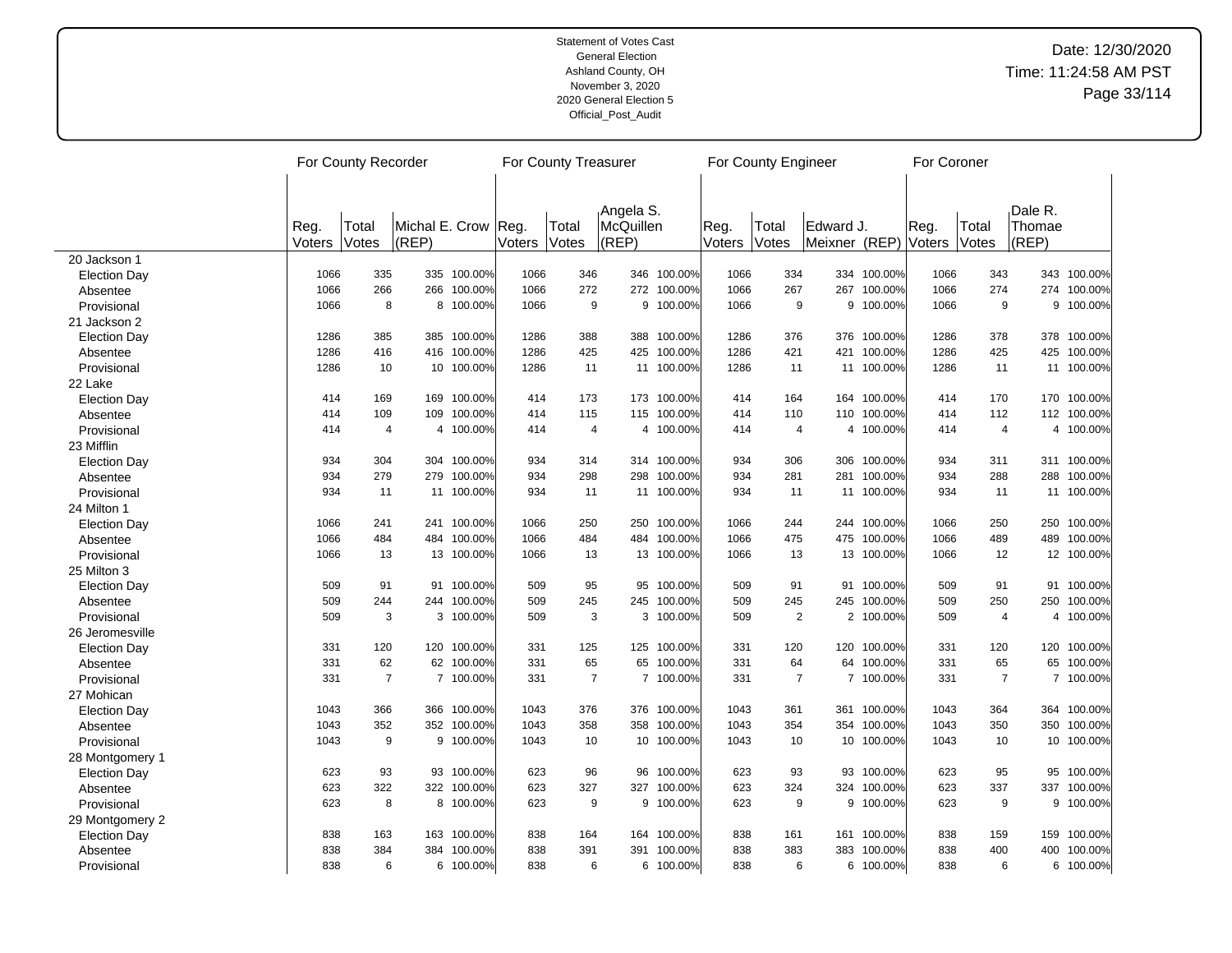| <b>Statement of Votes Cast</b><br><b>General Election</b><br>Ashland County, OH<br>November 3, 2020<br>2020 General Election 5<br>Official Post Audit |                                                                            |                                                                        |                                                                    |  |  |  |  |  |  |  |  |  |
|-------------------------------------------------------------------------------------------------------------------------------------------------------|----------------------------------------------------------------------------|------------------------------------------------------------------------|--------------------------------------------------------------------|--|--|--|--|--|--|--|--|--|
| For County Recorder                                                                                                                                   | For County Treasurer                                                       | For County Engineer                                                    | For Coroner<br>Dale R.                                             |  |  |  |  |  |  |  |  |  |
| Total<br>Michal E. Crow Reg.<br>Reg.<br>$ $ (REP)<br>Votes<br>Voters                                                                                  | Angela S.<br>Total<br>McQuillen<br>(REP)<br><i><b>Notes</b></i><br> Voters | Reg.<br>Edward J.<br>Total<br>Meixner (REP) Voters<br> Voters<br>Votes | Total<br><b>Thomae</b><br>Reg.<br>$ $ (REP)<br><i><b>Notes</b></i> |  |  |  |  |  |  |  |  |  |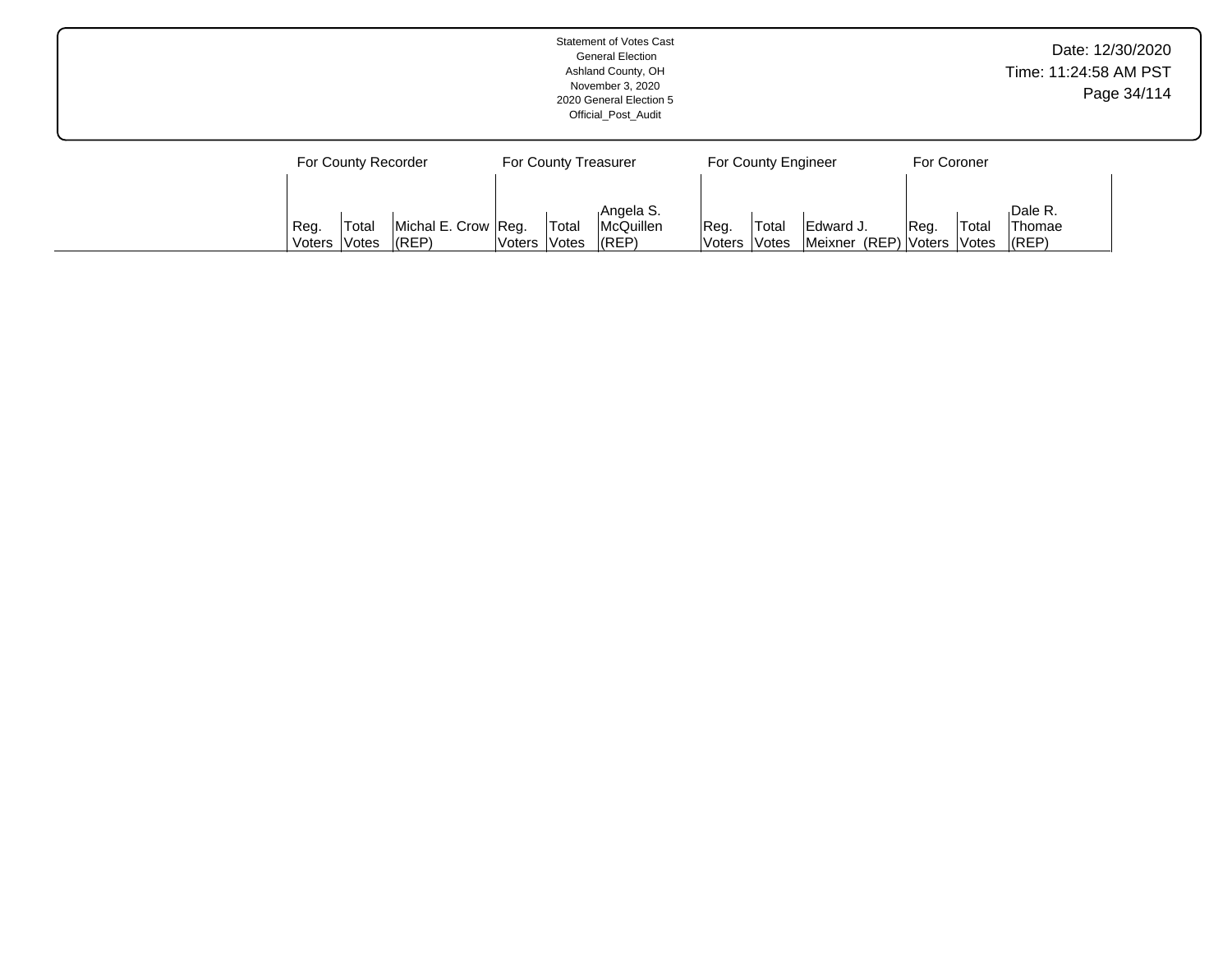Date: 12/30/2020 Time: 11:24:58 AM PST Page 35/114

| 30 Montgomery 3     | 594   | 107   | 107   | 100.00%    | 594   | 107            | 107 | 100.00%       | 594   | 106            | 106   | 100.00%     | 594   | 110            | 110   | 100.00% |
|---------------------|-------|-------|-------|------------|-------|----------------|-----|---------------|-------|----------------|-------|-------------|-------|----------------|-------|---------|
| <b>Election Day</b> | 594   | 299   | 299   | 100.00%    | 594   | 301            |     | 301 100.00%   | 594   | 298            | 298   | 100.00%     | 594   | 307            | 307   | 100.00% |
| Absentee            |       |       |       |            |       |                |     |               |       |                |       |             |       |                |       |         |
| Provisional         | 594   | 5     | 5     | 100.00%    | 594   | 5              |     | 5 100.00%     | 594   | 5              | 5     | 100.00%     | 594   | 6              | 6     | 100.00% |
| 31 Orange 1         |       |       |       |            |       |                |     |               |       |                |       |             |       |                |       |         |
| <b>Election Day</b> | 1061  | 281   | 281   | 100.00%    | 1061  | 281            |     | 281 100.00%   | 1061  | 268            | 268   | 100.00%     | 1061  | 274            | 274   | 100.00% |
| Absentee            | 1061  | 410   | 410   | 100.00%    | 1061  | 407            | 407 | 100.00%       | 1061  | 393            | 393   | 100.00%     | 1061  | 411            | 411   | 100.00% |
| Provisional         | 1061  | 10    |       | 10 100.00% | 1061  | 10             |     | 10 100.00%    | 1061  | 10             | 10    | 100.00%     | 1061  | 10             | 10    | 100.00% |
| 32 Orange 2         |       |       |       |            |       |                |     |               |       |                |       |             |       |                |       |         |
| <b>Election Day</b> | 619   | 172   | 172   | 100.00%    | 619   | 173            | 173 | 100.00%       | 619   | 166            | 166   | 100.00%     | 619   | 173            | 173   | 100.00% |
| Absentee            | 619   | 240   | 240   | 100.00%    | 619   | 238            | 238 | 100.00%       | 619   | 232            | 232   | 100.00%     | 619   | 238            | 238   | 100.00% |
| Provisional         | 619   | 6     | 6     | 100.00%    | 619   | 6              | 6   | 100.00%       | 619   | 5              | 5     | 100.00%     | 619   | 5              | 5     | 100.00% |
| 33 Perry            |       |       |       |            |       |                |     |               |       |                |       |             |       |                |       |         |
| <b>Election Day</b> | 1285  | 307   | 307   | 100.00%    | 1285  | 316            |     | 316 100.00%   | 1285  | 305            | 305   | 100.00%     | 1285  | 312            | 312   | 100.00% |
| Absentee            | 1285  | 535   | 535   | 100.00%    | 1285  | 543            | 543 | 100.00%       | 1285  | 533            | 533   | 100.00%     | 1285  | 538            | 538   | 100.00% |
| Provisional         | 1285  | 11    |       | 11 100.00% | 1285  | 11             |     | 11 100.00%    | 1285  | 10             | 10    | 100.00%     | 1285  | 11             | 11    | 100.00% |
| 34 Ruggles          |       |       |       |            |       |                |     |               |       |                |       |             |       |                |       |         |
| <b>Election Day</b> | 649   | 203   | 203   | 100.00%    | 649   | 210            | 210 | 100.00%       | 649   | 200            | 200   | 100.00%     | 649   | 203            | 203   | 100.00% |
| Absentee            | 649   | 214   | 214   | 100.00%    | 649   | 213            |     | 213 100.00%   | 649   | 215            | 215   | 100.00%     | 649   | 214            | 214   | 100.00% |
| Provisional         | 649   | 4     |       | 4 100.00%  | 649   | $\overline{4}$ |     | 4 100.00%     | 649   | $\overline{4}$ |       | 4 100.00%   | 649   | 5              | 5     | 100.00% |
| 35 Sullivan 1       |       |       |       |            |       |                |     |               |       |                |       |             |       |                |       |         |
| <b>Election Day</b> | 903   | 309   | 309   | 100.00%    | 903   | 322            |     | 322 100.00%   | 903   | 313            |       | 313 100.00% | 903   | 315            | 315   | 100.00% |
| Absentee            | 903   | 232   | 232   | 100.00%    | 903   | 236            | 236 | 100.00%       | 903   | 229            | 229   | 100.00%     | 903   | 231            | 231   | 100.00% |
| Provisional         | 903   | 6     | 6     | 100.00%    | 903   | 9              | 9   | 100.00%       | 903   | $\overline{7}$ |       | 7 100.00%   | 903   | 10             | 10    | 100.00% |
| 36 Sullivan 2       |       |       |       |            |       |                |     |               |       |                |       |             |       |                |       |         |
|                     | 789   | 237   | 237   | 100.00%    | 789   | 243            | 243 | 100.00%       | 789   | 241            | 241   | 100.00%     | 789   | 240            | 240   | 100.00% |
| <b>Election Day</b> | 789   | 215   | 215   | 100.00%    | 789   | 218            | 218 | 100.00%       | 789   | 210            | 210   | 100.00%     | 789   | 215            | 215   | 100.00% |
| Absentee            | 789   | 5     |       | 5 100.00%  | 789   | $\overline{4}$ |     | 4 100.00%     | 789   | 5              |       | 5 100.00%   | 789   | $\overline{4}$ | 4     | 100.00% |
| Provisional         |       |       |       |            |       |                |     |               |       |                |       |             |       |                |       |         |
| 37 Troy             |       |       |       |            |       |                |     |               |       |                |       |             |       |                |       |         |
| <b>Election Day</b> | 769   | 293   | 293   | 100.00%    | 769   | 295            | 295 | 100.00%       | 769   | 284            | 284   | 100.00%     | 769   | 291            | 291   | 100.00% |
| Absentee            | 769   | 207   | 207   | 100.00%    | 769   | 212            |     | 212 100.00%   | 769   | 205            | 205   | 100.00%     | 769   | 214            | 214   | 100.00% |
| Provisional         | 769   | 10    | 10    | 100.00%    | 769   | 11             |     | 11 100.00%    | 769   | 10             | 10    | 100.00%     | 769   | 10             | 10    | 100.00% |
| 38 Vermillion 1     |       |       |       |            |       |                |     |               |       |                |       |             |       |                |       |         |
| <b>Election Day</b> | 858   | 215   | 215   | 100.00%    | 858   | 223            | 223 | 100.00%       | 858   | 210            | 210   | 100.00%     | 858   | 212            | 212   | 100.00% |
| Absentee            | 858   | 334   | 334   | 100.00%    | 858   | 354            | 354 | 100.00%       | 858   | 335            | 335   | 100.00%     | 858   | 349            | 349   | 100.00% |
| Provisional         | 858   | 8     |       | 8 100.00%  | 858   | 8              |     | 8 100.00%     | 858   | 8              |       | 8 100.00%   | 858   | 6              | 6     | 100.00% |
| 39 Vermillion 2     |       |       |       |            |       |                |     |               |       |                |       |             |       |                |       |         |
| <b>Election Day</b> | 1072  | 240   | 240   | 100.00%    | 1072  | 239            | 239 | 100.00%       | 1072  | 234            | 234   | 100.00%     | 1072  | 242            | 242   | 100.00% |
| Absentee            | 1072  | 498   | 498   | 100.00%    | 1072  | 515            |     | 515 100.00%   | 1072  | 496            | 496   | 100.00%     | 1072  | 501            | 501   | 100.00% |
| Provisional         | 1072  | 5     | 5     | 100.00%    | 1072  | $\overline{4}$ |     | 4 100.00%     | 1072  | 5              | 5     | 100.00%     | 1072  | 5              | 5     | 100.00% |
| Total               |       |       |       |            |       |                |     |               |       |                |       |             |       |                |       |         |
| <b>Election Day</b> | 34837 | 8001  | 8001  | 100.00%    | 34837 | 8182           |     | 8182 100.00%  | 34837 | 7961           | 7961  | 100.00%     | 34837 | 8093           | 8093  | 100.00% |
| Absentee            | 34837 | 13008 | 13008 | 100.00%    | 34837 | 13267          |     | 13267 100.00% | 34837 | 13004          | 13004 | 100.00%     | 34837 | 13383          | 13383 | 100.00% |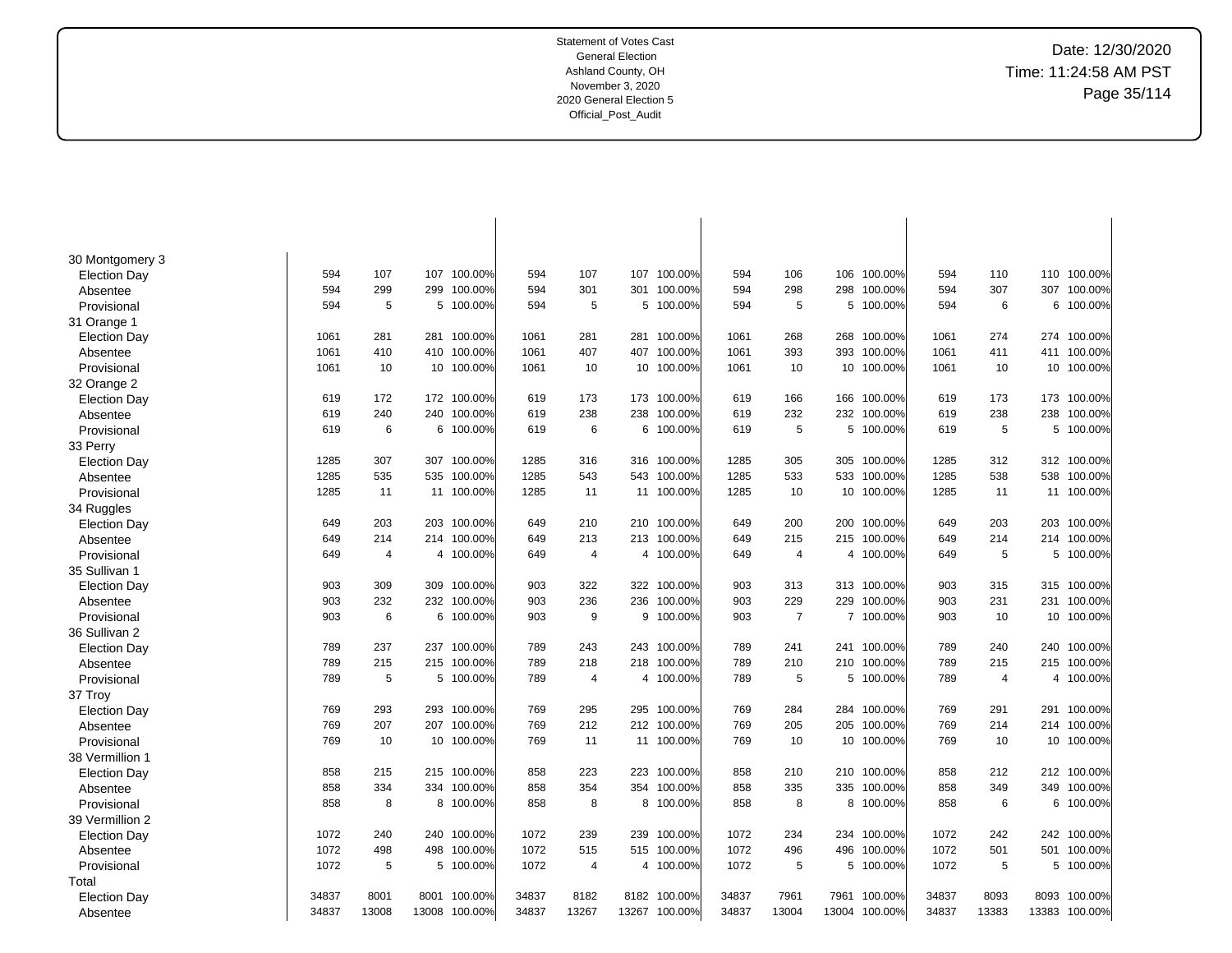| Date: 12/30/2020      |
|-----------------------|
| Time: 11:24:58 AM PST |
| Page 36/114           |

| Provisional | 34837 | 360   | 100.00%<br>360   | 34837 | 377   | 100.00%<br>377   | 34837 | 369   | 369   | 100.00% | 34837 | 382   | 382   | 100.00% |
|-------------|-------|-------|------------------|-------|-------|------------------|-------|-------|-------|---------|-------|-------|-------|---------|
| Total       | 34837 | 21369 | 100.00%<br>21369 | 34837 | 21826 | 100.00%<br>21826 | 34837 | 21334 | 21334 | 100.00% | 34837 | 21858 | 21858 | 100.00% |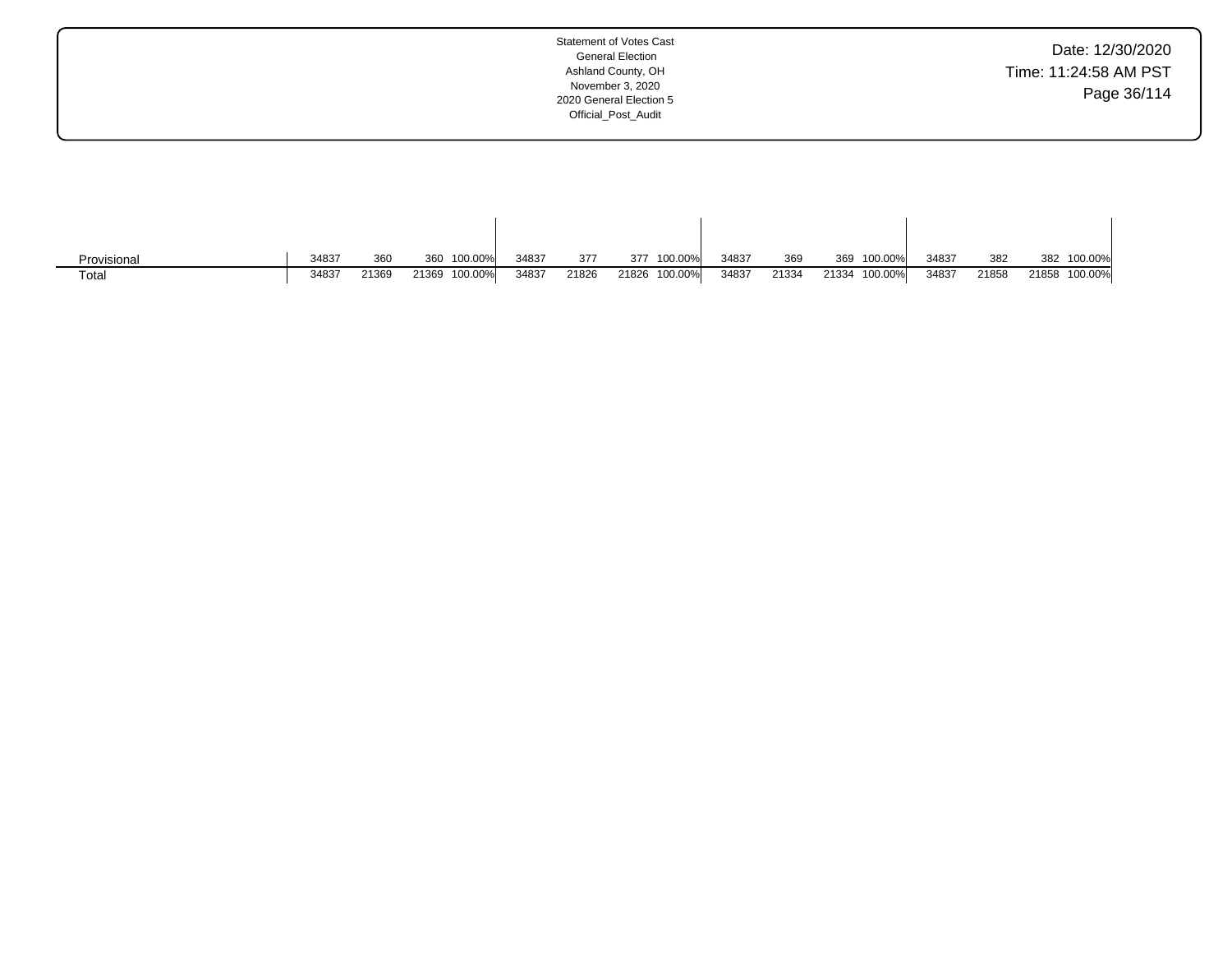|                          | (5th District) |                | For Member of the State Board of Education |           |            |        |                | commencing 1-1-2021) |                      |        | For Justice of the Supreme Court (Full term |        |
|--------------------------|----------------|----------------|--------------------------------------------|-----------|------------|--------|----------------|----------------------|----------------------|--------|---------------------------------------------|--------|
|                          | Reg.<br>Voters | Total<br>Votes | Christina<br>Collins                       |           | Lisa Woods |        | Reg.<br>Voters | Total<br>Votes       | Sharon L.<br>Kennedy |        | John P.<br>O'Donnell                        |        |
| <b>Jurisdiction Wide</b> |                |                |                                            |           |            |        |                |                      |                      |        |                                             |        |
| 01 Ashland City 1-A      |                |                |                                            |           |            |        |                |                      |                      |        |                                             |        |
| <b>Election Day</b>      | 905            | 73             | 24                                         | 32.88%    | 49         | 67.12% | 905            | 87                   | 55                   | 63.22% | 32                                          | 36.78% |
| Absentee                 | 905            | 466            | 232                                        | 49.79%    | 234        | 50.21% | 905            | 529                  | 338                  | 63.89% | 191                                         | 36.11% |
| Provisional              | 905            | $\overline{7}$ | 2                                          | 28.57%    | 5          | 71.43% | 905            | 9                    | 3                    | 33.33% | 6                                           | 66.67% |
| 02 Ashland City 1-B      |                |                |                                            |           |            |        |                |                      |                      |        |                                             |        |
| <b>Election Day</b>      | 1112           | 104            | 48                                         | 46.15%    | 56         | 53.85% | 1112           | 128                  | 80                   | 62.50% | 48                                          | 37.50% |
| Absentee                 | 1112           | 446            | 223                                        | 50.00%    | 223        | 50.00% | 1112           | 507                  | 290                  | 57.20% | 217                                         | 42.80% |
| Provisional              | 1112           | $\overline{7}$ | $\mathbf{1}$                               | 14.29%    | 6          | 85.71% | 1112           | 11                   | $\overline{7}$       | 63.64% | 4                                           | 36.36% |
| 03 Ashland City 1-C      |                |                |                                            |           |            |        |                |                      |                      |        |                                             |        |
| <b>Election Day</b>      | 1067           | 141            | 60                                         | 42.55%    | 81         | 57.45% | 1067           | 165                  | 113                  | 68.48% | 52                                          | 31.52% |
| Absentee                 | 1067           | 454            | 213                                        | 46.92%    | 241        | 53.08% | 1067           | 526                  | 331                  | 62.93% | 195                                         | 37.07% |
| Provisional              | 1067           | 8              | 4                                          | 50.00%    | 4          | 50.00% | 1067           | 8                    | 2                    | 25.00% | 6                                           | 75.00% |
| 04 Ashland City 1-D      |                |                |                                            |           |            |        |                |                      |                      |        |                                             |        |
| <b>Election Day</b>      | 672            | 85             | 33                                         | 38.82%    | 52         | 61.18% | 672            | 102                  | 69                   | 67.65% | 33                                          | 32.35% |
| Absentee                 | 672            | 343            | 137                                        | 39.94%    | 206        | 60.06% | 672            | 387                  | 263                  | 67.96% | 124                                         | 32.04% |
| Provisional              | 672            | 3              |                                            | 3 100.00% | $\pmb{0}$  |        | 672            | 3                    | $\overline{2}$       | 66.67% | 1                                           | 33.33% |
| 05 Ashland City 2-A      |                |                |                                            |           |            |        |                |                      |                      |        |                                             |        |
| <b>Election Day</b>      | 922            | 129            | 50                                         | 38.76%    | 79         | 61.24% | 922            | 144                  | 91                   | 63.19% | 53                                          | 36.81% |
| Absentee                 | 922            | 358            | 158                                        | 44.13%    | 200        | 55.87% | 922            | 417                  | 259                  | 62.11% | 158                                         | 37.89% |
| Provisional              | 922            | 11             | 3                                          | 27.27%    | 8          | 72.73% | 922            | 13                   | 8                    | 61.54% | 5                                           | 38.46% |
| 06 Ashland City 2-B      |                |                |                                            |           |            |        |                |                      |                      |        |                                             |        |
| <b>Election Day</b>      | 1158           | 118            | 50                                         | 42.37%    | 68         | 57.63% | 1158           | 133                  | 80                   | 60.15% | 53                                          | 39.85% |
| Absentee                 | 1158           | 460            | 219                                        | 47.61%    | 241        | 52.39% | 1158           | 506                  | 268                  | 52.96% | 238                                         | 47.04% |
| Provisional              | 1158           | 18             | 9                                          | 50.00%    | 9          | 50.00% | 1158           | 18                   | 10                   | 55.56% | 8                                           | 44.44% |
| 07 Ashland City 2-C      |                |                |                                            |           |            |        |                |                      |                      |        |                                             |        |
| <b>Election Day</b>      | 968            | 86             | 37                                         | 43.02%    | 49         | 56.98% | 968            | 96                   | 61                   | 63.54% | 35                                          | 36.46% |
| Absentee                 | 968            | 468            | 222                                        | 47.44%    | 246        | 52.56% | 968            | 513                  | 334                  | 65.11% | 179                                         | 34.89% |
| Provisional              | 968            | 10             | 5                                          | 50.00%    | 5          | 50.00% | 968            | 9                    | $\overline{7}$       | 77.78% | $\overline{2}$                              | 22.22% |
| 08 Ashland City 3-A      |                |                |                                            |           |            |        |                |                      |                      |        |                                             |        |
| <b>Election Day</b>      | 786            | 108            | 53                                         | 49.07%    | 55         | 50.93% | 786            | 118                  | 70                   | 59.32% | 48                                          | 40.68% |
| Absentee                 | 786            | 310            | 166                                        | 53.55%    | 144        | 46.45% | 786            | 324                  | 168                  | 51.85% | 156                                         | 48.15% |
| Provisional              | 786            | 13             | 5                                          | 38.46%    | 8          | 61.54% | 786            | 13                   | $\overline{7}$       | 53.85% | 6                                           | 46.15% |
| 09 Ashland City 3-B      |                |                |                                            |           |            |        |                |                      |                      |        |                                             |        |
| <b>Election Day</b>      | 993            | 99             | 38                                         | 38.38%    | 61         | 61.62% | 993            | 123                  | 83                   | 67.48% | 40                                          | 32.52% |
| Absentee                 | 993            | 420            | 216                                        | 51.43%    | 204        | 48.57% | 993            | 457                  | 267                  | 58.42% | 190                                         | 41.58% |
| Provisional              | 993            | 8              | $\overline{4}$                             | 50.00%    | 4          | 50.00% | 993            | 9                    | 6                    | 66.67% | 3                                           | 33.33% |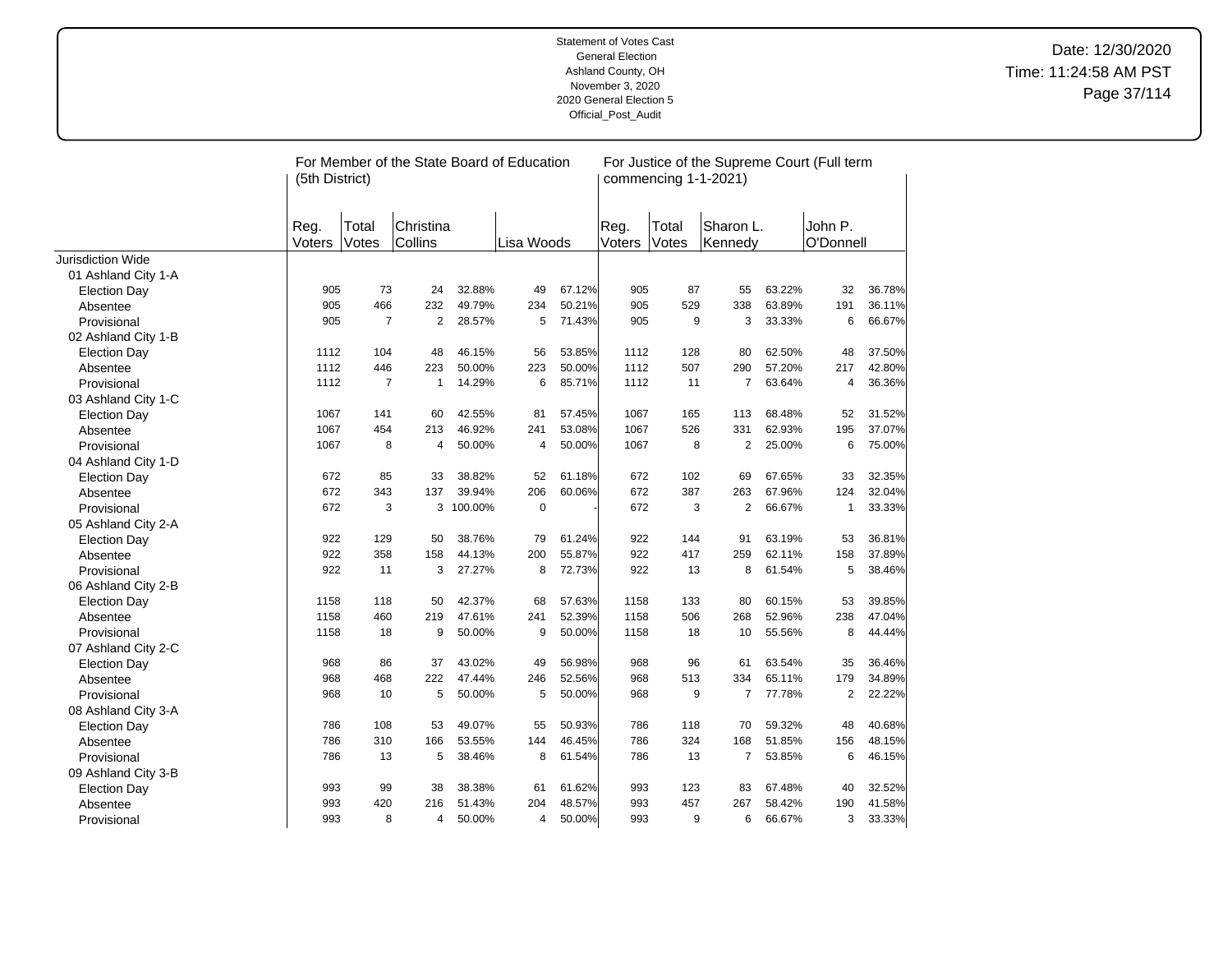|                     | For Member of the State Board of Education<br>For Justice of the Supreme Court (Full term<br>commencing 1-1-2021)<br>(5th District) |                |                      |        |                |        |                |                |                      |        |                      |        |
|---------------------|-------------------------------------------------------------------------------------------------------------------------------------|----------------|----------------------|--------|----------------|--------|----------------|----------------|----------------------|--------|----------------------|--------|
|                     | Reg.<br>Voters                                                                                                                      | Total<br>Votes | Christina<br>Collins |        | Lisa Woods     |        | Reg.<br>Voters | Total<br>Votes | Sharon L.<br>Kennedy |        | John P.<br>O'Donnell |        |
| 10 Ashland City 3-C |                                                                                                                                     |                |                      |        |                |        |                |                |                      |        |                      |        |
| <b>Election Day</b> | 917                                                                                                                                 | 80             | 29                   | 36.25% | 51             | 63.75% | 917            | 96             | 65                   | 67.71% | 31                   | 32.29% |
| Absentee            | 917                                                                                                                                 | 415            | 194                  | 46.75% | 221            | 53.25% | 917            | 488            | 283                  | 57.99% | 205                  | 42.01% |
| Provisional         | 917                                                                                                                                 | $\overline{7}$ | 2                    | 28.57% | 5              | 71.43% | 917            | $\overline{7}$ | 3                    | 42.86% | 4                    | 57.14% |
| 11 Ashland City 3-D |                                                                                                                                     |                |                      |        |                |        |                |                |                      |        |                      |        |
| <b>Election Day</b> | 693                                                                                                                                 | 102            | 47                   | 46.08% | 55             | 53.92% | 693            | 111            | 73                   | 65.77% | 38                   | 34.23% |
| Absentee            | 693                                                                                                                                 | 193            | 89                   | 46.11% | 104            | 53.89% | 693            | 204            | 125                  | 61.27% | 79                   | 38.73% |
| Provisional         | 693                                                                                                                                 | 9              | 2                    | 22.22% | $\overline{7}$ | 77.78% | 693            | 11             | $\overline{7}$       | 63.64% | 4                    | 36.36% |
| 12 Ashland City 4-A |                                                                                                                                     |                |                      |        |                |        |                |                |                      |        |                      |        |
| <b>Election Day</b> | 857                                                                                                                                 | 121            | 47                   | 38.84% | 74             | 61.16% | 857            | 136            | 78                   | 57.35% | 58                   | 42.65% |
| Absentee            | 857                                                                                                                                 | 283            | 130                  | 45.94% | 153            | 54.06% | 857            | 309            | 178                  | 57.61% | 131                  | 42.39% |
| Provisional         | 857                                                                                                                                 | 21             | $\overline{7}$       | 33.33% | 14             | 66.67% | 857            | 21             | 9                    | 42.86% | 12                   | 57.14% |
| 13 Ashland City 4-B |                                                                                                                                     |                |                      |        |                |        |                |                |                      |        |                      |        |
| <b>Election Day</b> | 637                                                                                                                                 | 98             | 46                   | 46.94% | 52             | 53.06% | 637            | 106            | 60                   | 56.60% | 46                   | 43.40% |
| Absentee            | 637                                                                                                                                 | 189            | 102                  | 53.97% | 87             | 46.03% | 637            | 197            | 99                   | 50.25% | 98                   | 49.75% |
| Provisional         | 637                                                                                                                                 | 12             | 8                    | 66.67% | $\overline{4}$ | 33.33% | 637            | 13             | 10                   | 76.92% | 3                    | 23.08% |
| 14 Ashland City 4-C |                                                                                                                                     |                |                      |        |                |        |                |                |                      |        |                      |        |
| <b>Election Day</b> | 939                                                                                                                                 | 158            | 62                   | 39.24% | 96             | 60.76% | 939            | 168            | 96                   | 57.14% | 72                   | 42.86% |
| Absentee            | 939                                                                                                                                 | 286            | 110                  | 38.46% | 176            | 61.54% | 939            | 305            | 168                  | 55.08% | 137                  | 44.92% |
| Provisional         | 939                                                                                                                                 | 15             | 6                    | 40.00% | 9              | 60.00% | 939            | 18             | 10                   | 55.56% | 8                    | 44.44% |
| 15 Clear Creek      |                                                                                                                                     |                |                      |        |                |        |                |                |                      |        |                      |        |
| <b>Election Day</b> | 1294                                                                                                                                | 276            | 119                  | 43.12% | 157            | 56.88% | 1294           | 318            | 207                  | 65.09% | 111                  | 34.91% |
| Absentee            | 1294                                                                                                                                | 425            | 188                  | 44.24% | 237            | 55.76% | 1294           | 464            | 281                  | 60.56% | 183                  | 39.44% |
| Provisional         | 1294                                                                                                                                | 13             | $\overline{7}$       | 53.85% | 6              | 46.15% | 1294           | 13             | $\overline{7}$       | 53.85% | 6                    | 46.15% |
| 16 Loudonville 1    |                                                                                                                                     |                |                      |        |                |        |                |                |                      |        |                      |        |
| <b>Election Day</b> | 1349                                                                                                                                | 362            | 139                  | 38.40% | 223            | 61.60% | 1349           | 421            | 258                  | 61.28% | 163                  | 38.72% |
| Absentee            | 1349                                                                                                                                | 369            | 179                  | 48.51% | 190            | 51.49% | 1349           | 413            | 228                  | 55.21% | 185                  | 44.79% |
| Provisional         | 1349                                                                                                                                | 12             | $\overline{4}$       | 33.33% | 8              | 66.67% | 1349           | 15             | $\overline{7}$       | 46.67% | 8                    | 53.33% |
| 17 Green 1          |                                                                                                                                     |                |                      |        |                |        |                |                |                      |        |                      |        |
| <b>Election Day</b> | 1139                                                                                                                                | 305            | 131                  | 42.95% | 174            | 57.05% | 1139           | 348            | 203                  | 58.33% | 145                  | 41.67% |
| Absentee            | 1139                                                                                                                                | 302            | 131                  | 43.38% | 171            | 56.62% | 1139           | 333            | 208                  | 62.46% | 125                  | 37.54% |
| Provisional         | 1139                                                                                                                                | 12             | $\overline{4}$       | 33.33% | 8              | 66.67% | 1139           | 13             | 10                   | 76.92% | 3                    | 23.08% |
| 18 Green 2          |                                                                                                                                     |                |                      |        |                |        |                |                |                      |        |                      |        |
| <b>Election Day</b> | 589                                                                                                                                 | 139            | 52                   | 37.41% | 87             | 62.59% | 589            | 170            | 106                  | 62.35% | 64                   | 37.65% |
| Absentee            | 589                                                                                                                                 | 182            | 82                   | 45.05% | 100            | 54.95% | 589            | 221            | 124                  | 56.11% | 97                   | 43.89% |
| Provisional         | 589                                                                                                                                 | $\overline{4}$ | $\overline{2}$       | 50.00% | $\overline{2}$ | 50.00% | 589            | $\overline{7}$ | 5                    | 71.43% | $\overline{2}$       | 28.57% |
| 19 Loudonville 2    |                                                                                                                                     |                |                      |        |                |        |                |                |                      |        |                      |        |
| <b>Election Day</b> | 1131                                                                                                                                | 308            | 142                  | 46.10% | 166            | 53.90% | 1131           | 354            | 244                  | 68.93% | 110                  | 31.07% |
| Absentee            | 1131                                                                                                                                | 308            | 149                  | 48.38% | 159            | 51.62% | 1131           | 344            | 199                  | 57.85% | 145                  | 42.15% |
| Provisional         | 1131                                                                                                                                | 13             | 4                    | 30.77% | 9              | 69.23% | 1131           | 15             | 6                    | 40.00% | 9                    | 60.00% |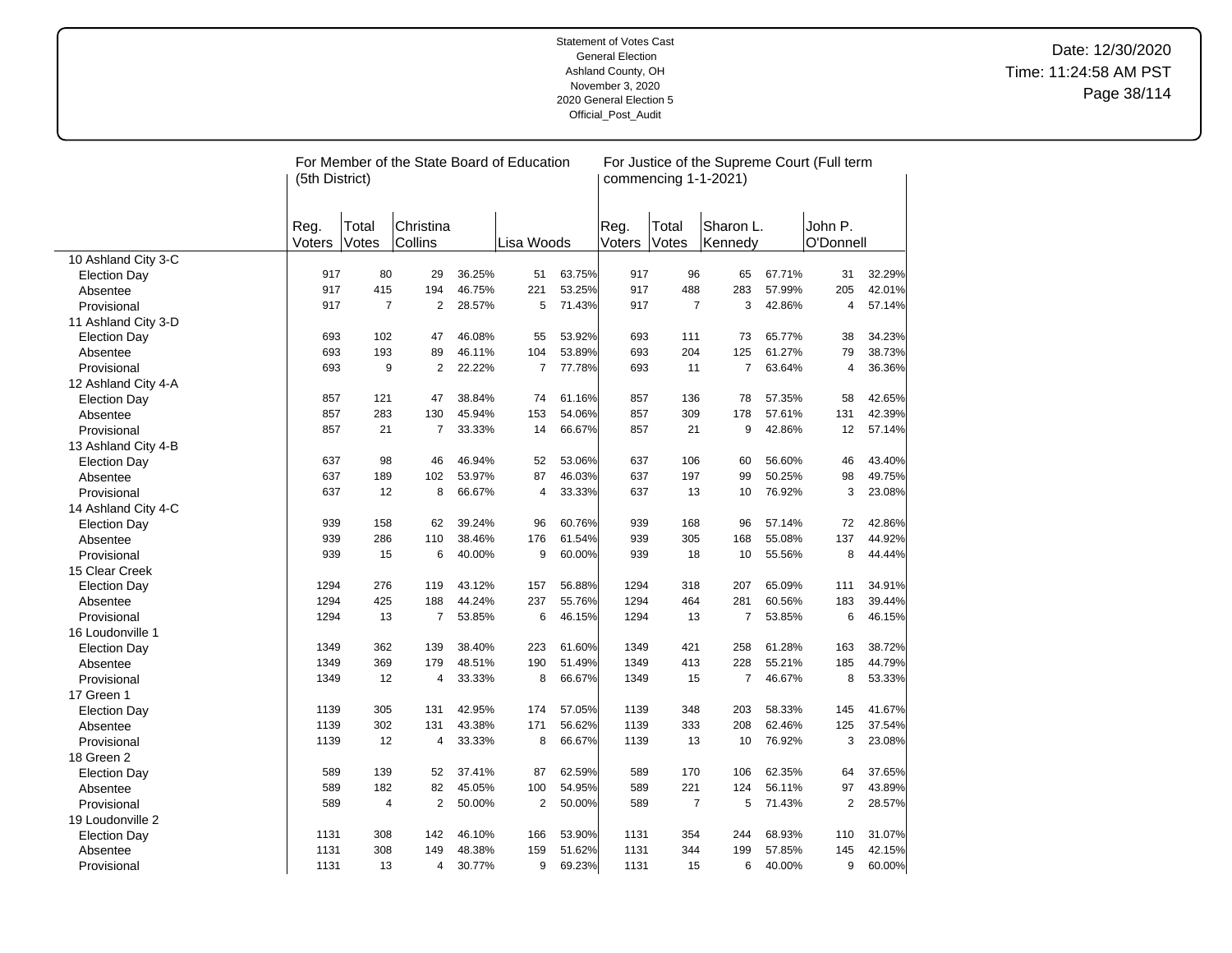|                     | For Member of the State Board of Education<br>For Justice of the Supreme Court (Full term<br>commencing 1-1-2021)<br>(5th District) |                |                      |        |                |           |                |                |                      |        |                      |        |
|---------------------|-------------------------------------------------------------------------------------------------------------------------------------|----------------|----------------------|--------|----------------|-----------|----------------|----------------|----------------------|--------|----------------------|--------|
|                     | Reg.<br>Voters                                                                                                                      | Total<br>Votes | Christina<br>Collins |        | Lisa Woods     |           | Reg.<br>Voters | Total<br>Votes | Sharon L.<br>Kennedy |        | John P.<br>O'Donnell |        |
| 20 Jackson 1        |                                                                                                                                     |                |                      |        |                |           |                |                |                      |        |                      |        |
| <b>Election Day</b> | 1066                                                                                                                                | 291            | 116                  | 39.86% | 175            | 60.14%    | 1066           | 338            | 200                  | 59.17% | 138                  | 40.83% |
| Absentee            | 1066                                                                                                                                | 278            | 150                  | 53.96% | 128            | 46.04%    | 1066           | 310            | 156                  | 50.32% | 154                  | 49.68% |
| Provisional         | 1066                                                                                                                                | $\overline{7}$ | $\overline{2}$       | 28.57% | 5              | 71.43%    | 1066           | $\overline{7}$ | 3                    | 42.86% | 4                    | 57.14% |
| 21 Jackson 2        |                                                                                                                                     |                |                      |        |                |           |                |                |                      |        |                      |        |
| <b>Election Day</b> | 1286                                                                                                                                | 311            | 124                  | 39.87% | 187            | 60.13%    | 1286           | 364            | 237                  | 65.11% | 127                  | 34.89% |
| Absentee            | 1286                                                                                                                                | 396            | 194                  | 48.99% | 202            | 51.01%    | 1286           | 451            | 274                  | 60.75% | 177                  | 39.25% |
| Provisional         | 1286                                                                                                                                | 11             | $\overline{2}$       | 18.18% | 9              | 81.82%    | 1286           | 11             | 6                    | 54.55% | 5                    | 45.45% |
| 22 Lake             |                                                                                                                                     |                |                      |        |                |           |                |                |                      |        |                      |        |
| <b>Election Day</b> | 414                                                                                                                                 | 144            | 51                   | 35.42% | 93             | 64.58%    | 414            | 157            | 91                   | 57.96% | 66                   | 42.04% |
| Absentee            | 414                                                                                                                                 | 122            | 58                   | 47.54% | 64             | 52.46%    | 414            | 133            | 67                   | 50.38% | 66                   | 49.62% |
| Provisional         | 414                                                                                                                                 | $\overline{4}$ | $\mathbf 0$          |        | 4              | 100.00%   | 414            | 4              | $\mathbf{1}$         | 25.00% | 3                    | 75.00% |
| 23 Mifflin          |                                                                                                                                     |                |                      |        |                |           |                |                |                      |        |                      |        |
| <b>Election Day</b> | 934                                                                                                                                 | 239            | 87                   | 36.40% | 152            | 63.60%    | 934            | 284            | 177                  | 62.32% | 107                  | 37.68% |
| Absentee            | 934                                                                                                                                 | 260            | 109                  | 41.92% | 151            | 58.08%    | 934            | 299            | 166                  | 55.52% | 133                  | 44.48% |
| Provisional         | 934                                                                                                                                 | 9              | 5                    | 55.56% | $\overline{4}$ | 44.44%    | 934            | 10             | 8                    | 80.00% | $\overline{2}$       | 20.00% |
| 24 Milton 1         |                                                                                                                                     |                |                      |        |                |           |                |                |                      |        |                      |        |
| <b>Election Day</b> | 1066                                                                                                                                | 211            | 82                   | 38.86% | 129            | 61.14%    | 1066           | 243            | 151                  | 62.14% | 92                   | 37.86% |
| Absentee            | 1066                                                                                                                                | 418            | 163                  | 39.00% | 255            | 61.00%    | 1066           | 481            | 293                  | 60.91% | 188                  | 39.09% |
| Provisional         | 1066                                                                                                                                | 8              | $\mathbf{1}$         | 12.50% | $\overline{7}$ | 87.50%    | 1066           | 11             | $\overline{7}$       | 63.64% | 4                    | 36.36% |
| 25 Milton 3         |                                                                                                                                     |                |                      |        |                |           |                |                |                      |        |                      |        |
| <b>Election Day</b> | 509                                                                                                                                 | 77             | 26                   | 33.77% | 51             | 66.23%    | 509            | 92             | 60                   | 65.22% | 32                   | 34.78% |
| Absentee            | 509                                                                                                                                 | 195            | 74                   | 37.95% | 121            | 62.05%    | 509            | 248            | 174                  | 70.16% | 74                   | 29.84% |
| Provisional         | 509                                                                                                                                 | $\overline{2}$ | $\mathbf 0$          |        | $\overline{2}$ | 100.00%   | 509            | $\overline{4}$ | 3                    | 75.00% | $\mathbf{1}$         | 25.00% |
| 26 Jeromesville     |                                                                                                                                     |                |                      |        |                |           |                |                |                      |        |                      |        |
| <b>Election Day</b> | 331                                                                                                                                 | 92             | 43                   | 46.74% | 49             | 53.26%    | 331            | 112            | 75                   | 66.96% | 37                   | 33.04% |
| Absentee            | 331                                                                                                                                 | 66             | 37                   | 56.06% | 29             | 43.94%    | 331            | 77             | 46                   | 59.74% | 31                   | 40.26% |
| Provisional         | 331                                                                                                                                 | 6              | $\mathbf{1}$         | 16.67% | 5              | 83.33%    | 331            | 6              | $\mathbf{2}$         | 33.33% | 4                    | 66.67% |
| 27 Mohican          |                                                                                                                                     |                |                      |        |                |           |                |                |                      |        |                      |        |
| <b>Election Day</b> | 1043                                                                                                                                | 289            | 119                  | 41.18% | 170            | 58.82%    | 1043           | 350            | 242                  | 69.14% | 108                  | 30.86% |
| Absentee            | 1043                                                                                                                                | 314            | 128                  | 40.76% | 186            | 59.24%    | 1043           | 361            | 231                  | 63.99% | 130                  | 36.01% |
| Provisional         | 1043                                                                                                                                | $\overline{7}$ | 3                    | 42.86% | $\overline{4}$ | 57.14%    | 1043           | 6              | 3                    | 50.00% | 3                    | 50.00% |
| 28 Montgomery 1     |                                                                                                                                     |                |                      |        |                |           |                |                |                      |        |                      |        |
| <b>Election Day</b> | 623                                                                                                                                 | 75             | 23                   | 30.67% | 52             | 69.33%    | 623            | 89             | 46                   | 51.69% | 43                   | 48.31% |
| Absentee            | 623                                                                                                                                 | 261            | 106                  | 40.61% | 155            | 59.39%    | 623            | 316            | 183                  | 57.91% | 133                  | 42.09% |
| Provisional         | 623                                                                                                                                 | 8              | 4                    | 50.00% | 4              | 50.00%    | 623            | 8              | 3                    | 37.50% | 5                    | 62.50% |
| 29 Montgomery 2     |                                                                                                                                     |                |                      |        |                |           |                |                |                      |        |                      |        |
| <b>Election Day</b> | 838                                                                                                                                 | 124            | 63                   | 50.81% | 61             | 49.19%    | 838            | 155            | 105                  | 67.74% | 50                   | 32.26% |
| Absentee            | 838                                                                                                                                 | 314            | 122                  | 38.85% | 192            | 61.15%    | 838            | 366            | 214                  | 58.47% | 152                  | 41.53% |
| Provisional         | 838                                                                                                                                 | 5              | $\Omega$             |        |                | 5 100.00% | 838            | 5              | 3                    | 60.00% | $\overline{2}$       | 40.00% |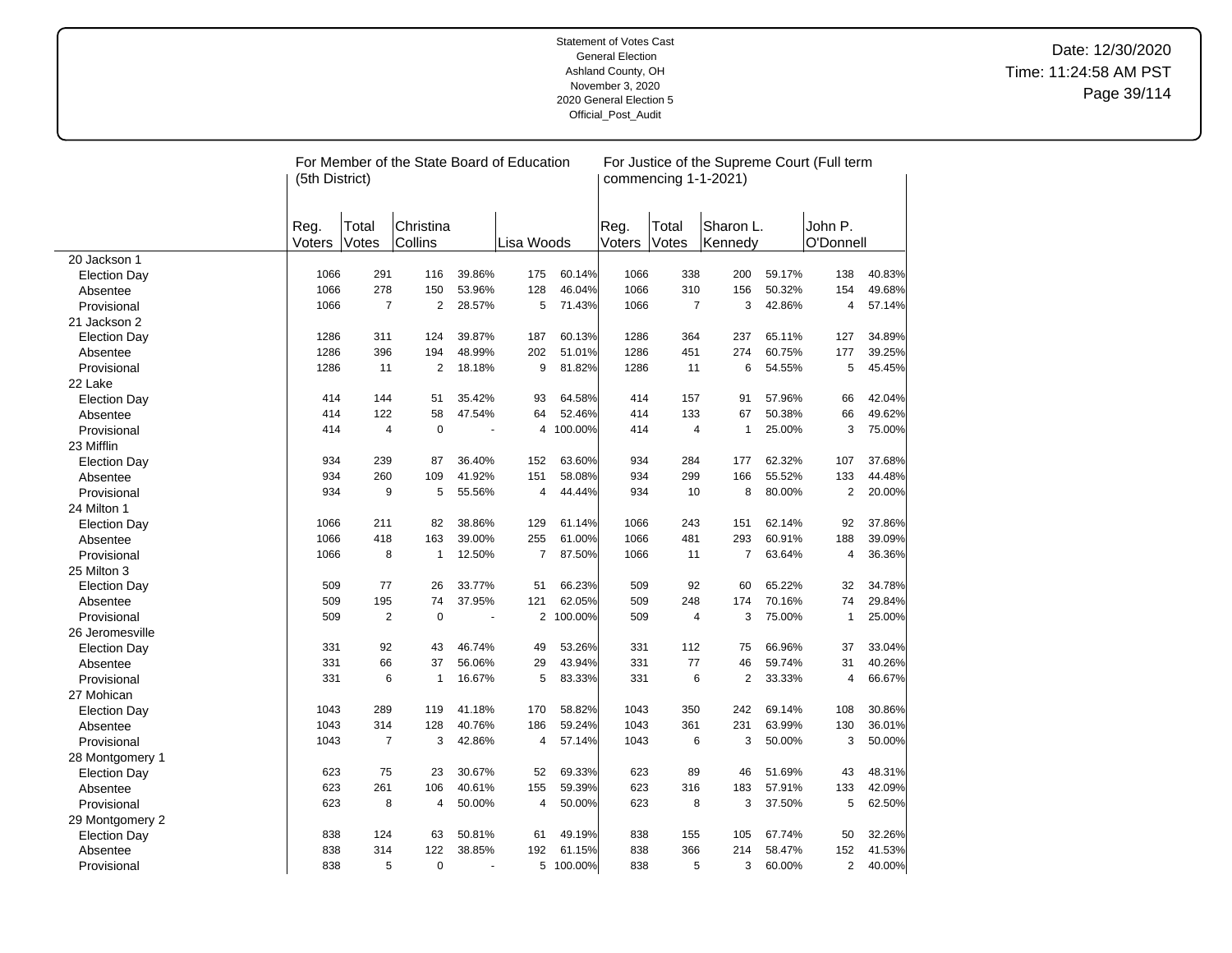|  |                        |              |                                                                |            | <b>Statement of Votes Cast</b><br><b>General Election</b><br>Ashland County, OH<br>November 3, 2020<br>2020 General Election 5<br>Official Post Audit |        |                                   |                                                        | Date: 12/30/2020<br>Time: 11:24:58 AM PST<br>Page 40/114 |
|--|------------------------|--------------|----------------------------------------------------------------|------------|-------------------------------------------------------------------------------------------------------------------------------------------------------|--------|-----------------------------------|--------------------------------------------------------|----------------------------------------------------------|
|  | (5th District)<br>Reg. | Total        | For Member of the State Board of Education<br><b>Christina</b> |            | Reg.                                                                                                                                                  | Total  | commencing 1-1-2021)<br>Sharon L. | For Justice of the Supreme Court (Full term<br>John P. |                                                          |
|  | Voters                 | <b>Votes</b> | <b>Collins</b>                                                 | Lisa Woods | <b>Voters</b>                                                                                                                                         | lVotes | Kennedy                           | O'Donnell                                              |                                                          |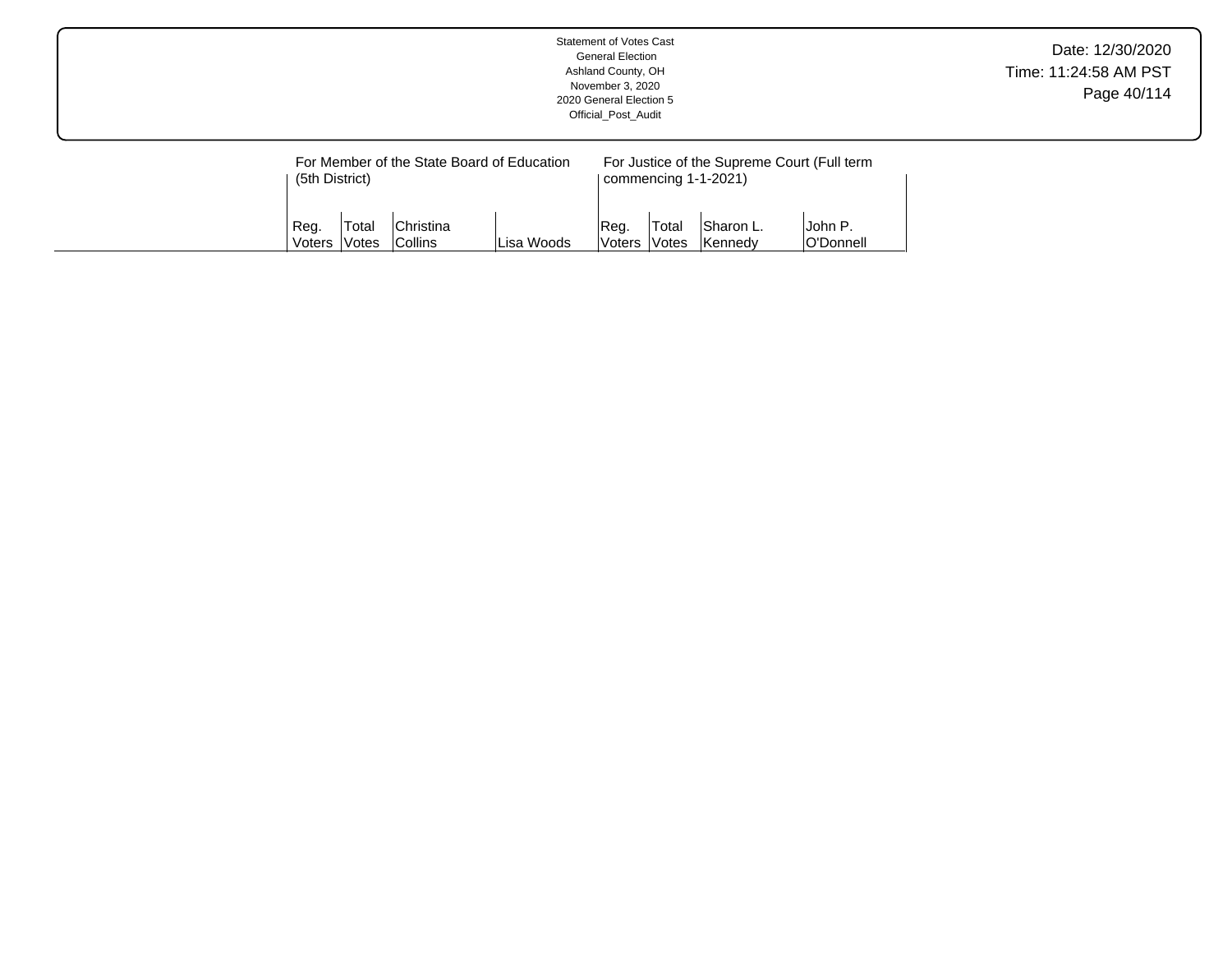Date: 12/30/2020 Time: 11:24:58 AM PST Page 41/114

| 30 Montgomery 3     | 594   | 83             | 33             | 39.76% | 50             | 60.24%  | 594   | 99    | 72             | 72.73% | 27             | 27.27% |
|---------------------|-------|----------------|----------------|--------|----------------|---------|-------|-------|----------------|--------|----------------|--------|
| <b>Election Day</b> | 594   | 247            | 96             | 38.87% |                | 61.13%  | 594   | 290   | 184            | 63.45% | 106            | 36.55% |
| Absentee            | 594   |                |                |        | 151            |         |       |       |                |        |                |        |
| Provisional         |       | 4              | $\overline{2}$ | 50.00% | $\overline{2}$ | 50.00%  | 594   | 4     | $\overline{2}$ | 50.00% | $\overline{2}$ | 50.00% |
| 31 Orange 1         |       |                |                |        |                |         |       |       |                |        |                |        |
| <b>Election Day</b> | 1061  | 210            | 100            | 47.62% | 110            | 52.38%  | 1061  | 250   | 156            | 62.40% | 94             | 37.60% |
| Absentee            | 1061  | 344            | 169            | 49.13% | 175            | 50.87%  | 1061  | 397   | 250            | 62.97% | 147            | 37.03% |
| Provisional         | 1061  | 9              | $\mathbf{1}$   | 11.11% | 8              | 88.89%  | 1061  | 9     | 5              | 55.56% | $\overline{4}$ | 44.44% |
| 32 Orange 2         |       |                |                |        |                |         |       |       |                |        |                |        |
| <b>Election Day</b> | 619   | 142            | 60             | 42.25% | 82             | 57.75%  | 619   | 167   | 101            | 60.48% | 66             | 39.52% |
| Absentee            | 619   | 214            | 94             | 43.93% | 120            | 56.07%  | 619   | 246   | 147            | 59.76% | 99             | 40.24% |
| Provisional         | 619   | 5              | $\overline{2}$ | 40.00% | 3              | 60.00%  | 619   | 5     | 3              | 60.00% | 2              | 40.00% |
| 33 Perry            |       |                |                |        |                |         |       |       |                |        |                |        |
| <b>Election Day</b> | 1285  | 237            | 100            | 42.19% | 137            | 57.81%  | 1285  | 278   | 192            | 69.06% | 86             | 30.94% |
| Absentee            | 1285  | 455            | 196            | 43.08% | 259            | 56.92%  | 1285  | 524   | 332            | 63.36% | 192            | 36.64% |
| Provisional         | 1285  | 10             | 4              | 40.00% | 6              | 60.00%  | 1285  | 10    | 5              | 50.00% | 5              | 50.00% |
| 34 Ruggles          |       |                |                |        |                |         |       |       |                |        |                |        |
| <b>Election Day</b> | 649   | 181            | 97             | 53.59% | 84             | 46.41%  | 649   | 205   | 119            | 58.05% | 86             | 41.95% |
| Absentee            | 649   | 196            | 91             | 46.43% | 105            | 53.57%  | 649   | 219   | 131            | 59.82% | 88             | 40.18% |
| Provisional         | 649   | $\overline{4}$ | $\mathbf 0$    |        | 4              | 100.00% | 649   | 6     | 3              | 50.00% | 3              | 50.00% |
| 35 Sullivan 1       |       |                |                |        |                |         |       |       |                |        |                |        |
| <b>Election Day</b> | 903   | 271            | 107            | 39.48% | 164            | 60.52%  | 903   | 304   | 191            | 62.83% | 113            | 37.17% |
| Absentee            | 903   | 213            | 94             | 44.13% | 119            | 55.87%  | 903   | 235   | 144            | 61.28% | 91             | 38.72% |
| Provisional         | 903   | 9              | 3              | 33.33% | 6              | 66.67%  | 903   | 11    | 9              | 81.82% | 2              | 18.18% |
| 36 Sullivan 2       |       |                |                |        |                |         |       |       |                |        |                |        |
| Election Day        | 789   | 215            | 82             | 38.14% | 133            | 61.86%  | 789   | 234   | 153            | 65.38% | 81             | 34.62% |
| Absentee            | 789   | 202            | 95             | 47.03% | 107            | 52.97%  | 789   | 221   | 111            | 50.23% | 110            | 49.77% |
| Provisional         | 789   | $\overline{4}$ | $\overline{2}$ | 50.00% | $\overline{2}$ | 50.00%  | 789   | 5     | 3              | 60.00% | $\overline{2}$ | 40.00% |
| 37 Troy             |       |                |                |        |                |         |       |       |                |        |                |        |
| <b>Election Day</b> | 769   | 228            | 112            | 49.12% | 116            | 50.88%  | 769   | 273   | 185            | 67.77% | 88             | 32.23% |
| Absentee            | 769   | 190            | 89             | 46.84% | 101            | 53.16%  | 769   | 213   | 125            | 58.69% | 88             | 41.31% |
| Provisional         | 769   | $\overline{7}$ | 3              | 42.86% | 4              | 57.14%  | 769   | 8     | 7              | 87.50% | 1              | 12.50% |
| 38 Vermillion 1     |       |                |                |        |                |         |       |       |                |        |                |        |
| <b>Election Day</b> | 858   | 160            | 72             | 45.00% | 88             | 55.00%  | 858   | 183   | 105            | 57.38% | 78             | 42.62% |
| Absentee            | 858   | 314            | 124            | 39.49% | 190            | 60.51%  | 858   | 349   | 193            | 55.30% | 156            | 44.70% |
| Provisional         | 858   | 8              | 2              | 25.00% | 6              | 75.00%  | 858   | 9     | 3              | 33.33% | 6              | 66.67% |
| 39 Vermillion 2     |       |                |                |        |                |         |       |       |                |        |                |        |
| <b>Election Day</b> | 1072  | 194            | 79             | 40.72% | 115            | 59.28%  | 1072  | 232   | 156            | 67.24% | 76             | 32.76% |
| Absentee            | 1072  | 443            | 184            | 41.53% | 259            | 58.47%  | 1072  | 489   | 305            | 62.37% | 184            | 37.63% |
| Provisional         | 1072  | 6              | $\overline{2}$ | 33.33% | 4              | 66.67%  | 1072  | 6     | $\overline{4}$ | 66.67% | $\overline{2}$ | 33.33% |
| Total               |       |                |                |        |                |         |       |       |                |        |                |        |
| <b>Election Day</b> | 34837 | 6666           | 2783           | 41.75% | 3883           | 58.25%  | 34837 | 7733  | 4906           | 63.44% | 2827           | 36.56% |
| Absentee            | 34837 | 12119          | 5513           | 45.49% | 6606           | 54.51%  | 34837 | 13669 | 8137           | 59.53% | 5532           | 40.47% |
|                     |       |                |                |        |                |         |       |       |                |        |                |        |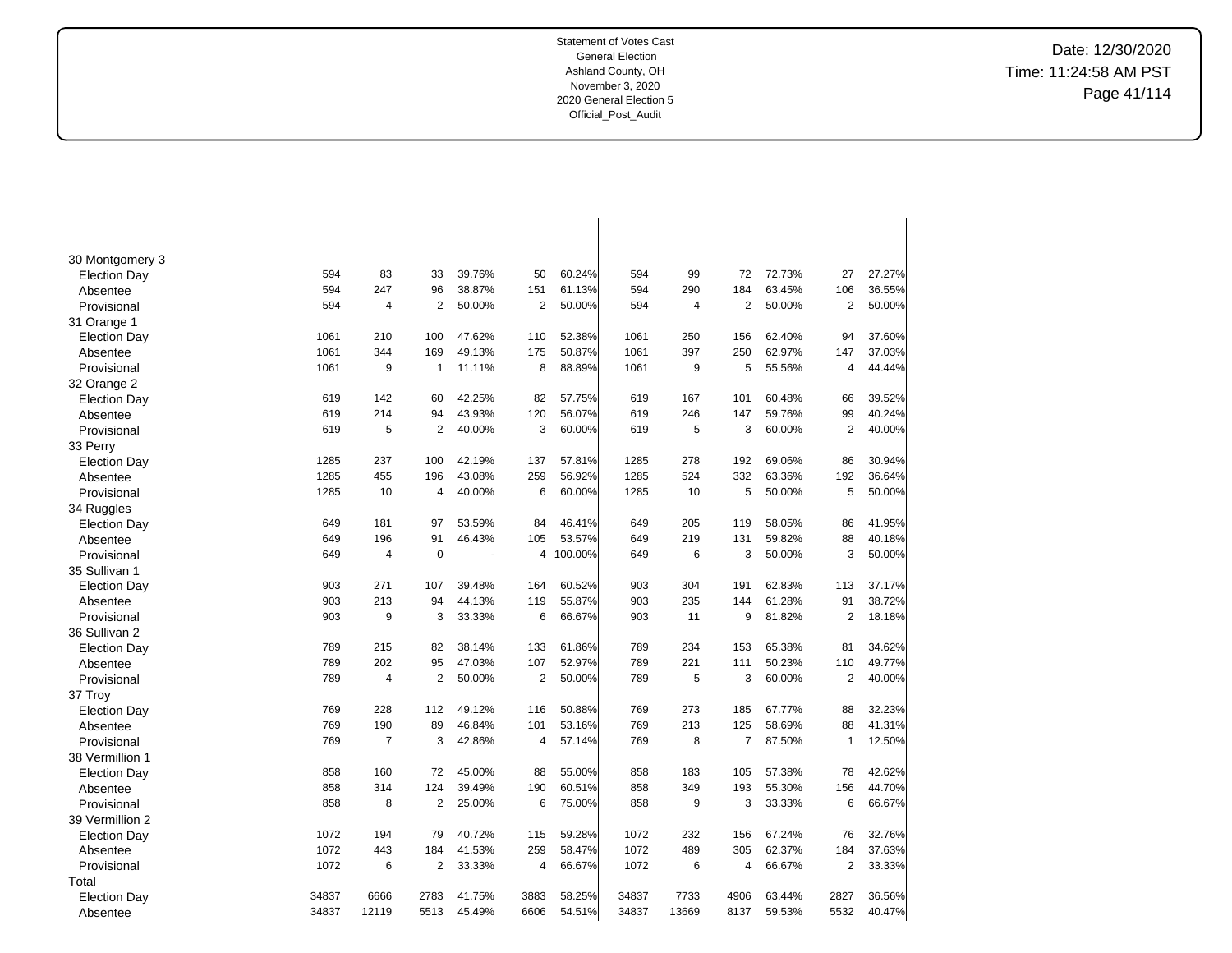Date: 12/30/2020 Time: 11:24:58 AM PST Page 42/114

| Provisional | 34837 | 336   | 121  | 36.01% | 215   | 63.99% | 34837 | 371   | 209   | 56.33% | 162  | 43.67% |
|-------------|-------|-------|------|--------|-------|--------|-------|-------|-------|--------|------|--------|
| Total       | 34837 | 19121 | 8417 | 44.02% | 10704 | 55.98% | 34837 | 21773 | 13252 | 60.86% | 8521 | 39.14% |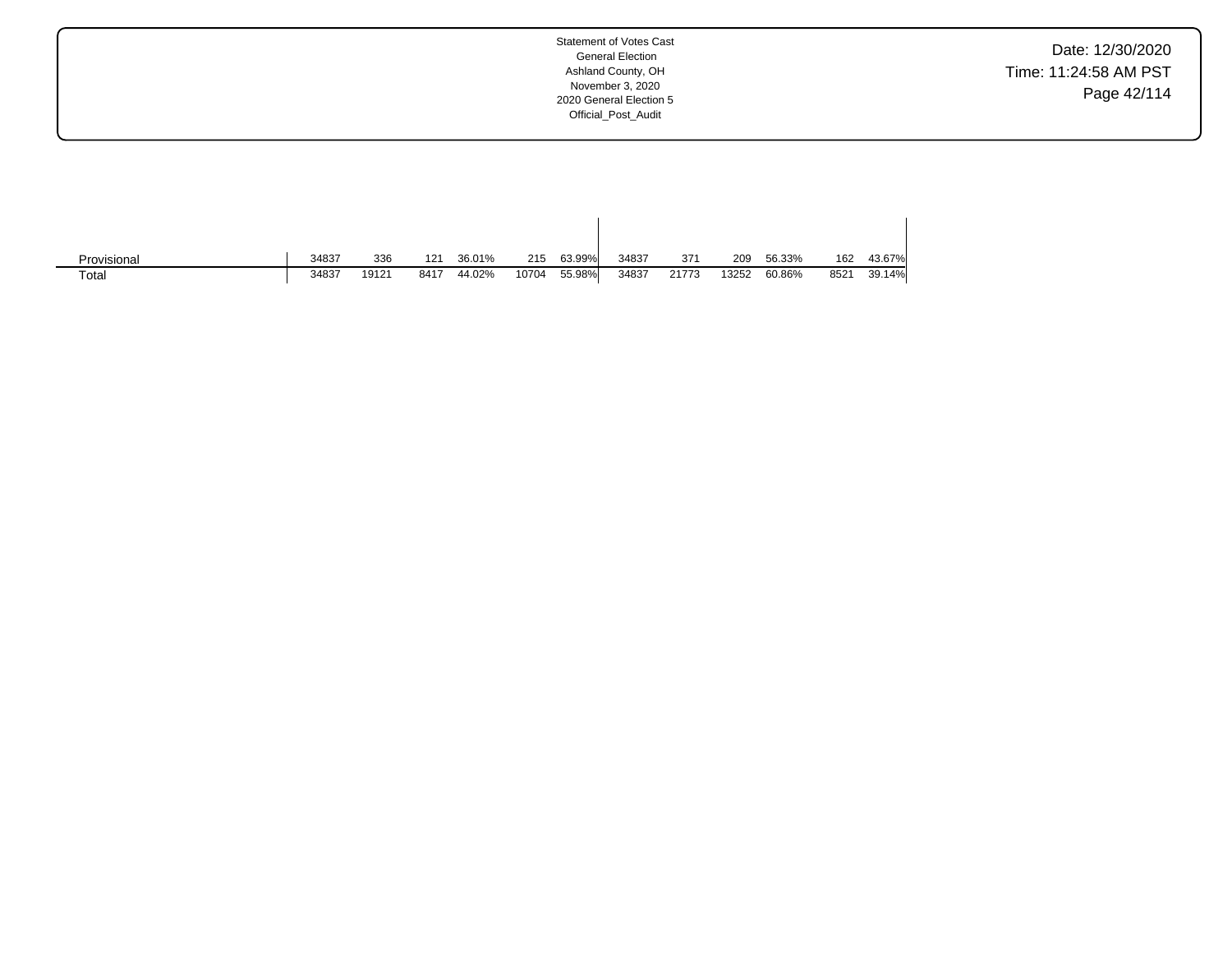|                     |                | commencing 1-2-2021) | For Justice of the Supreme Court (Full term |        |             |           |                |                | Full term commencing 2-9-2021 |        | For Judge of the Court of Appeals - 5th District - |        |                | Common Pleas - | For Judge of the Court of<br>Probate/Juvenile Division - Full |             |
|---------------------|----------------|----------------------|---------------------------------------------|--------|-------------|-----------|----------------|----------------|-------------------------------|--------|----------------------------------------------------|--------|----------------|----------------|---------------------------------------------------------------|-------------|
|                     | Reg.<br>Voters | Total<br>Votes       | Jennifer<br>Brunner                         |        | Judi French |           | Reg.<br>Voters | Total<br>Votes | <b>Jeff Furr</b>              |        | William B.<br>Hoffman                              |        | Reg.<br>Voters | Total<br>Votes | term commencing 2-9-2021<br>Karen DeSanto<br>Kellogg          |             |
| Jurisdiction Wide   |                |                      |                                             |        |             |           |                |                |                               |        |                                                    |        |                |                |                                                               |             |
| 01 Ashland City 1-A |                |                      |                                             |        |             |           |                |                |                               |        |                                                    |        |                |                |                                                               |             |
| <b>Election Day</b> | 905            | 83                   | 40                                          | 48.19% | 43          | 51.81%    | 905            | 81             | 43                            | 53.09% | 38                                                 | 46.91% | 905            | 92             |                                                               | 92 100.00%  |
| Absentee            | 905            | 521                  | 264                                         | 50.67% | 257         | 49.33%    | 905            | 474            | 213                           | 44.94% | 261                                                | 55.06% | 905            | 479            | 479                                                           | 100.00%     |
| Provisional         | 905            | 9                    | 6                                           | 66.67% | 3           | 33.33%    | 905            | 8              | 3                             | 37.50% | 5                                                  | 62.50% | 905            | 6              | 6                                                             | 100.00%     |
| 02 Ashland City 1-B |                |                      |                                             |        |             |           |                |                |                               |        |                                                    |        |                |                |                                                               |             |
| <b>Election Day</b> | 1112           | 123                  | 49                                          | 39.84% | 74          | 60.16%    | 1112           | 111            | 48                            | 43.24% | 63                                                 | 56.76% | 1112           | 126            | 126                                                           | 100.00%     |
| Absentee            | 1112           | 479                  | 230                                         | 48.02% | 249         | 51.98%    | 1112           | 461            | 186                           | 40.35% | 275                                                | 59.65% | 1112           | 462            | 462                                                           | 100.00%     |
| Provisional         | 1112           | 11                   | $\overline{2}$                              | 18.18% | 9           | 81.82%    | 1112           | $\overline{7}$ | 5                             | 71.43% | $\overline{2}$                                     | 28.57% | 1112           | 9              | 9                                                             | 100.00%     |
| 03 Ashland City 1-C |                |                      |                                             |        |             |           |                |                |                               |        |                                                    |        |                |                |                                                               |             |
| <b>Election Day</b> | 1067           | 161                  | 66                                          | 40.99% | 95          | 59.01%    | 1067           | 153            | 70                            | 45.75% | 83                                                 | 54.25% | 1067           | 163            | 163                                                           | 100.00%     |
| Absentee            | 1067           | 498                  | 256                                         | 51.41% | 242         | 48.59%    | 1067           | 469            | 201                           | 42.86% | 268                                                | 57.14% | 1067           | 466            | 466                                                           | 100.00%     |
| Provisional         | 1067           | 8                    | 3                                           | 37.50% | 5           | 62.50%    | 1067           | $\overline{7}$ | 2                             | 28.57% | 5                                                  | 71.43% | 1067           | 6              |                                                               | 6 100.00%   |
| 04 Ashland City 1-D |                |                      |                                             |        |             |           |                |                |                               |        |                                                    |        |                |                |                                                               |             |
| <b>Election Day</b> | 672            | 99                   | 35                                          | 35.35% | 64          | 64.65%    | 672            | 95             | 55                            | 57.89% | 40                                                 | 42.11% | 672            | 95             | 95                                                            | 100.00%     |
| Absentee            | 672            | 378                  | 138                                         | 36.51% | 240         | 63.49%    | 672            | 357            | 158                           | 44.26% | 199                                                | 55.74% | 672            | 372            | 372                                                           | 100.00%     |
| Provisional         | 672            | 3                    | $\mathbf 0$                                 |        |             | 3 100.00% | 672            | 3              | $\mathbf{1}$                  | 33.33% | $\overline{2}$                                     | 66.67% | 672            | 3              |                                                               | 3 100.00%   |
| 05 Ashland City 2-A |                |                      |                                             |        |             |           |                |                |                               |        |                                                    |        |                |                |                                                               |             |
| <b>Election Day</b> | 922            | 141                  | 64                                          | 45.39% | 77          | 54.61%    | 922            | 135            | 55                            | 40.74% | 80                                                 | 59.26% | 922            | 138            | 138                                                           | 100.00%     |
| Absentee            | 922            | 393                  | 186                                         | 47.33% | 207         | 52.67%    | 922            | 375            | 150                           | 40.00% | 225                                                | 60.00% | 922            | 378            | 378                                                           | 100.00%     |
| Provisional         | 922            | 11                   | 6                                           | 54.55% | 5           | 45.45%    | 922            | 12             | $\overline{4}$                | 33.33% | 8                                                  | 66.67% | 922            | 13             |                                                               | 13 100.00%  |
| 06 Ashland City 2-B |                |                      |                                             |        |             |           |                |                |                               |        |                                                    |        |                |                |                                                               |             |
| <b>Election Day</b> | 1158           | 129                  | 67                                          | 51.94% | 62          | 48.06%    | 1158           | 124            | 57                            | 45.97% | 67                                                 | 54.03% | 1158           | 125            | 125                                                           | 100.00%     |
| Absentee            | 1158           | 487                  | 248                                         | 50.92% | 239         | 49.08%    | 1158           | 460            | 153                           | 33.26% | 307                                                | 66.74% | 1158           | 445            | 445                                                           | 100.00%     |
| Provisional         | 1158           | 15                   | $\overline{7}$                              | 46.67% | 8           | 53.33%    | 1158           | 16             | $\overline{7}$                | 43.75% | 9                                                  | 56.25% | 1158           | 15             |                                                               | 15 100.00%  |
| 07 Ashland City 2-C |                |                      |                                             |        |             |           |                |                |                               |        |                                                    |        |                |                |                                                               |             |
| <b>Election Day</b> | 968            | 98                   | 43                                          | 43.88% | 55          | 56.12%    | 968            | 84             | 43                            | 51.19% | 41                                                 | 48.81% | 968            | 94             | 94                                                            | 100.00%     |
| Absentee            | 968            | 490                  | 212                                         | 43.27% | 278         | 56.73%    | 968            | 477            | 211                           | 44.23% | 266                                                | 55.77% | 968            | 466            | 466                                                           | 100.00%     |
| Provisional         | 968            | 9                    | 4                                           | 44.44% | 5           | 55.56%    | 968            | 9              | 4                             | 44.44% | 5                                                  | 55.56% | 968            | 10             | 10                                                            | 100.00%     |
| 08 Ashland City 3-A |                |                      |                                             |        |             |           |                |                |                               |        |                                                    |        |                |                |                                                               |             |
| <b>Election Day</b> | 786            | 113                  | 53                                          | 46.90% | 60          | 53.10%    | 786            | 112            | 49                            | 43.75% | 63                                                 | 56.25% | 786            | 118            |                                                               | 118 100.00% |
| Absentee            | 786            | 314                  | 180                                         | 57.32% | 134         | 42.68%    | 786            | 298            | 93                            | 31.21% | 205                                                | 68.79% | 786            | 271            | 271                                                           | 100.00%     |
| Provisional         | 786            | 13                   | 9                                           | 69.23% | 4           | 30.77%    | 786            | 13             | $\overline{2}$                | 15.38% | 11                                                 | 84.62% | 786            | 11             |                                                               | 11 100.00%  |
| 09 Ashland City 3-B |                |                      |                                             |        |             |           |                |                |                               |        |                                                    |        |                |                |                                                               |             |
| <b>Election Day</b> | 993            | 115                  | 52                                          | 45.22% | 63          | 54.78%    | 993            | 107            | 49                            | 45.79% | 58                                                 | 54.21% | 993            | 105            | 105                                                           | 100.00%     |
| Absentee            | 993            | 435                  | 241                                         | 55.40% | 194         | 44.60%    | 993            | 424            | 163                           | 38.44% | 261                                                | 61.56% | 993            | 406            | 406                                                           | 100.00%     |
| Provisional         | 993            | 9                    | 6                                           | 66.67% | 3           | 33.33%    | 993            | $\overline{7}$ | $\overline{2}$                | 28.57% | 5                                                  | 71.43% | 993            | 8              |                                                               | 8 100.00%   |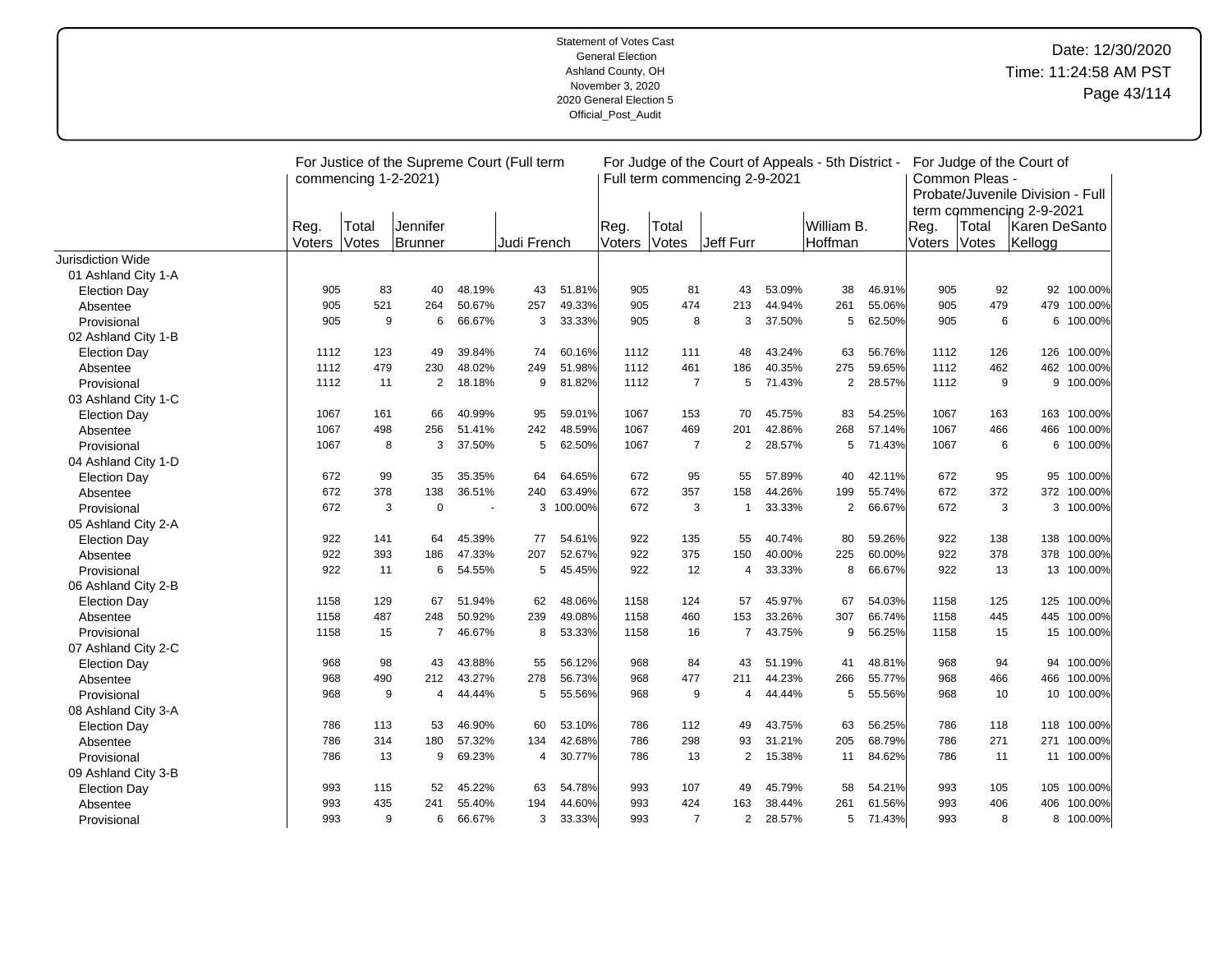|                     |                | commencing 1-2-2021) | For Justice of the Supreme Court (Full term |        |                |        |                |                | Full term commencing 2-9-2021 |         | For Judge of the Court of Appeals - 5th District - |        |                | Common Pleas - | For Judge of the Court of<br>Probate/Juvenile Division - Full<br>term commencing 2-9-2021 |             |
|---------------------|----------------|----------------------|---------------------------------------------|--------|----------------|--------|----------------|----------------|-------------------------------|---------|----------------------------------------------------|--------|----------------|----------------|-------------------------------------------------------------------------------------------|-------------|
|                     | Reg.<br>Voters | Total<br>Votes       | Jennifer<br>Brunner                         |        | Judi French    |        | Reg.<br>Voters | Total<br>Votes | Jeff Furr                     |         | William B.<br><b>Hoffman</b>                       |        | Reg.<br>Voters | Total<br>Votes | lKaren DeSanto<br>Kellogg                                                                 |             |
| 10 Ashland City 3-C |                |                      |                                             |        |                |        |                |                |                               |         |                                                    |        |                |                |                                                                                           |             |
| <b>Election Day</b> | 917            | 92                   | 26                                          | 28.26% | 66             | 71.74% | 917            | 83             | 34                            | 40.96%  | 49                                                 | 59.04% | 917            | 94             |                                                                                           | 94 100.00%  |
| Absentee            | 917            | 470                  | 182                                         | 38.72% | 288            | 61.28% | 917            | 443            | 184                           | 41.53%  | 259                                                | 58.47% | 917            | 428            | 428                                                                                       | 100.00%     |
| Provisional         | 917            | $\overline{7}$       | 4                                           | 57.14% | 3              | 42.86% | 917            | $\overline{7}$ | 1                             | 14.29%  | 6                                                  | 85.71% | 917            | 9              | 9                                                                                         | 100.00%     |
| 11 Ashland City 3-D |                |                      |                                             |        |                |        |                |                |                               |         |                                                    |        |                |                |                                                                                           |             |
| <b>Election Day</b> | 693            | 102                  | 52                                          | 50.98% | 50             | 49.02% | 693            | 98             | 43                            | 43.88%  | 55                                                 | 56.12% | 693            | 97             |                                                                                           | 97 100.00%  |
| Absentee            | 693            | 197                  | 112                                         | 56.85% | 85             | 43.15% | 693            | 199            | 78                            | 39.20%  | 121                                                | 60.80% | 693            | 193            | 193                                                                                       | 100.00%     |
| Provisional         | 693            | 11                   | 8                                           | 72.73% | 3              | 27.27% | 693            | 10             | $\overline{4}$                | 40.00%  | 6                                                  | 60.00% | 693            | 9              |                                                                                           | 9 100.00%   |
| 12 Ashland City 4-A |                |                      |                                             |        |                |        |                |                |                               |         |                                                    |        |                |                |                                                                                           |             |
| <b>Election Day</b> | 857            | 133                  | 54                                          | 40.60% | 79             | 59.40% | 857            | 131            | 45                            | 34.35%  | 86                                                 | 65.65% | 857            | 119            |                                                                                           | 119 100.00% |
| Absentee            | 857            | 297                  | 136                                         | 45.79% | 161            | 54.21% | 857            | 282            | 98                            | 34.75%  | 184                                                | 65.25% | 857            | 281            | 281                                                                                       | 100.00%     |
| Provisional         | 857            | 19                   | 12                                          | 63.16% | $\overline{7}$ | 36.84% | 857            | 19             | 4                             | 21.05%  | 15                                                 | 78.95% | 857            | 18             |                                                                                           | 18 100.00%  |
| 13 Ashland City 4-B |                |                      |                                             |        |                |        |                |                |                               |         |                                                    |        |                |                |                                                                                           |             |
| <b>Election Day</b> | 637            | 101                  | 57                                          | 56.44% | 44             | 43.56% | 637            | 99             | 45                            | 45.45%  | 54                                                 | 54.55% | 637            | 94             | 94                                                                                        | 100.00%     |
| Absentee            | 637            | 193                  | 120                                         | 62.18% | 73             | 37.82% | 637            | 187            | 75                            | 40.11%  | 112                                                | 59.89% | 637            | 171            | 171                                                                                       | 100.00%     |
| Provisional         | 637            | 12                   | 5                                           | 41.67% | $\overline{7}$ | 58.33% | 637            | 12             | 4                             | 33.33%  | 8                                                  | 66.67% | 637            | 9              |                                                                                           | 9 100.00%   |
| 14 Ashland City 4-C |                |                      |                                             |        |                |        |                |                |                               |         |                                                    |        |                |                |                                                                                           |             |
| <b>Election Day</b> | 939            | 160                  | 82                                          | 51.25% | 78             | 48.75% | 939            | 159            | 56                            | 35.22%  | 103                                                | 64.78% | 939            | 157            |                                                                                           | 157 100.00% |
| Absentee            | 939            | 298                  | 164                                         | 55.03% | 134            | 44.97% | 939            | 299            | 100                           | 33.44%  | 199                                                | 66.56% | 939            | 297            | 297                                                                                       | 100.00%     |
| Provisional         | 939            | 17                   | 6                                           | 35.29% | 11             | 64.71% | 939            | 19             | 5                             | 26.32%  | 14                                                 | 73.68% | 939            | 19             |                                                                                           | 19 100.00%  |
| 15 Clear Creek      |                |                      |                                             |        |                |        |                |                |                               |         |                                                    |        |                |                |                                                                                           |             |
| <b>Election Day</b> | 1294           | 310                  | 133                                         | 42.90% | 177            | 57.10% | 1294           | 280            | 144                           | 51.43%  | 136                                                | 48.57% | 1294           | 322            | 322                                                                                       | 100.00%     |
| Absentee            | 1294           | 447                  | 219                                         | 48.99% | 228            | 51.01% | 1294           | 430            | 200                           | 46.51%  | 230                                                | 53.49% | 1294           | 439            | 439                                                                                       | 100.00%     |
| Provisional         | 1294           | 13                   | $\overline{7}$                              | 53.85% | 6              | 46.15% | 1294           | 13             | 6                             | 46.15%  | $\overline{7}$                                     | 53.85% | 1294           | 11             | 11                                                                                        | 100.00%     |
| 16 Loudonville 1    |                |                      |                                             |        |                |        |                |                |                               |         |                                                    |        |                |                |                                                                                           |             |
| <b>Election Day</b> | 1349           | 400                  | 173                                         | 43.25% | 227            | 56.75% | 1349           | 381            | 132                           | 34.65%  | 249                                                | 65.35% | 1349           | 390            |                                                                                           | 390 100.00% |
| Absentee            | 1349           | 402                  | 209                                         | 51.99% | 193            | 48.01% | 1349           | 385            | 111                           | 28.83%  | 274                                                | 71.17% | 1349           | 339            | 339                                                                                       | 100.00%     |
| Provisional         | 1349           | 14                   | 6                                           | 42.86% | 8              | 57.14% | 1349           | 14             | 3                             | 21.43%  | 11                                                 | 78.57% | 1349           | 13             |                                                                                           | 13 100.00%  |
| 17 Green 1          |                |                      |                                             |        |                |        |                |                |                               |         |                                                    |        |                |                |                                                                                           |             |
| <b>Election Day</b> | 1139           | 337                  | 156                                         | 46.29% | 181            | 53.71% | 1139           | 322            | 130                           | 40.37%  | 192                                                | 59.63% | 1139           | 339            |                                                                                           | 339 100.00% |
| Absentee            | 1139           | 319                  | 156                                         | 48.90% | 163            | 51.10% | 1139           | 303            | 125                           | 41.25%  | 178                                                | 58.75% | 1139           | 293            | 293                                                                                       | 100.00%     |
| Provisional         | 1139           | 13                   | 3                                           | 23.08% | 10             | 76.92% | 1139           | 13             | 8                             | 61.54%  | 5                                                  | 38.46% | 1139           | 15             |                                                                                           | 15 100.00%  |
| 18 Green 2          |                |                      |                                             |        |                |        |                |                |                               |         |                                                    |        |                |                |                                                                                           |             |
| <b>Election Day</b> | 589            | 163                  | 54                                          | 33.13% | 109            | 66.87% | 589            | 150            | 59                            | 39.33%  | 91                                                 | 60.67% | 589            | 158            | 158                                                                                       | 100.00%     |
| Absentee            | 589            | 213                  | 103                                         | 48.36% | 110            | 51.64% | 589            | 200            | 76                            | 38.00%  | 124                                                | 62.00% | 589            | 183            | 183                                                                                       | 100.00%     |
| Provisional         | 589            | $\overline{7}$       | 3                                           | 42.86% | 4              | 57.14% | 589            | 5              | 5                             | 100.00% | $\mathbf 0$                                        |        | 589            | 6              |                                                                                           | 6 100.00%   |
| 19 Loudonville 2    |                |                      |                                             |        |                |        |                |                |                               |         |                                                    |        |                |                |                                                                                           |             |
| <b>Election Day</b> | 1131           | 351                  | 164                                         | 46.72% | 187            | 53.28% | 1131           | 329            | 148                           | 44.98%  | 181                                                | 55.02% | 1131           | 340            |                                                                                           | 340 100.00% |
| Absentee            | 1131           | 334                  | 173                                         | 51.80% | 161            | 48.20% | 1131           | 317            | 132                           | 41.64%  | 185                                                | 58.36% | 1131           | 293            | 293                                                                                       | 100.00%     |
| Provisional         | 1131           | 16                   | 8                                           | 50.00% | 8              | 50.00% | 1131           | 15             | $\overline{2}$                | 13.33%  | 13                                                 | 86.67% | 1131           | 14             |                                                                                           | 14 100.00%  |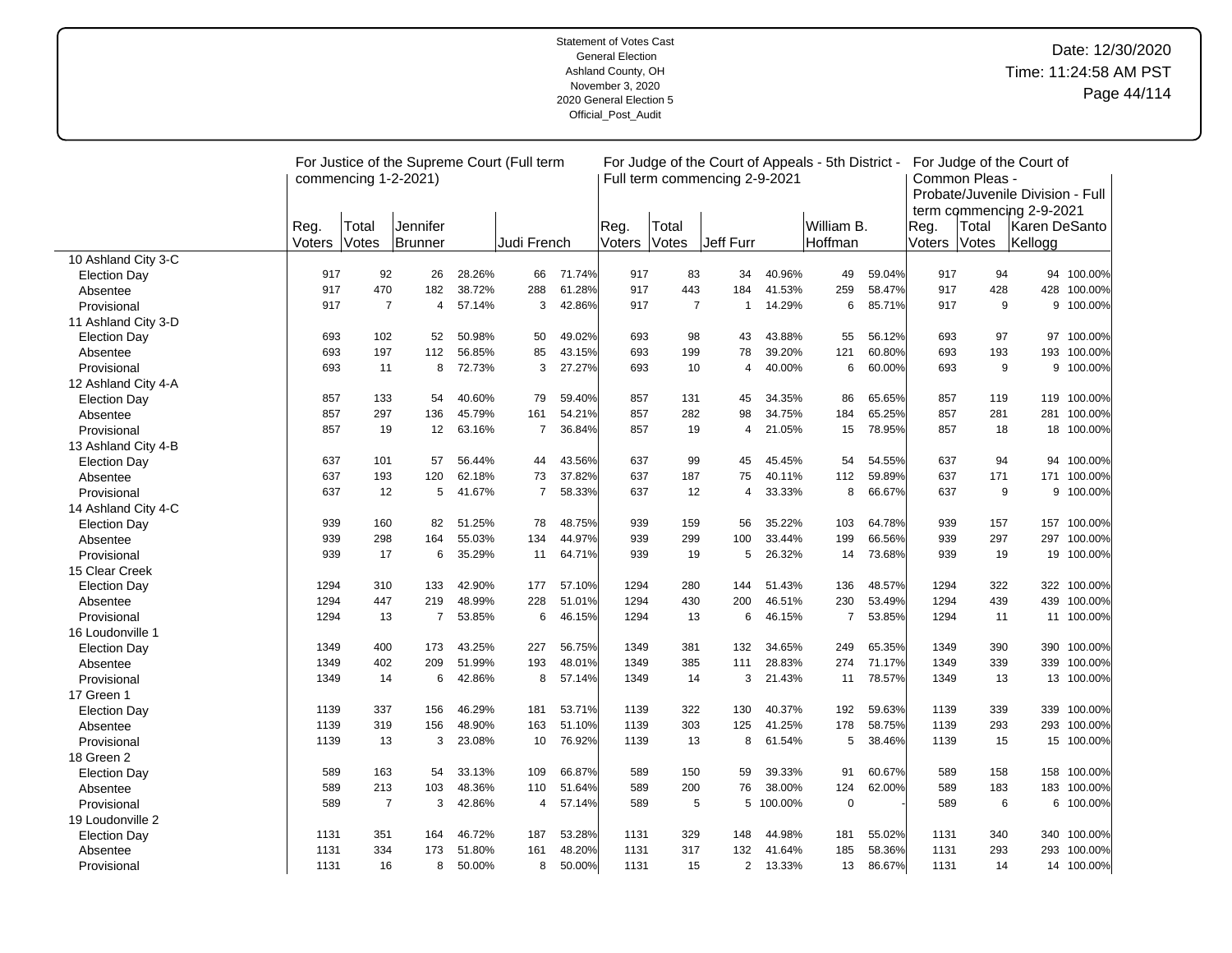|                     |        | commencing 1-2-2021) | For Justice of the Supreme Court (Full term |        |                |        |        |       | For Judge of the Court of Appeals - 5th District -<br>Full term commencing 2-9-2021 |         |                |         |        | Common Pleas - | For Judge of the Court of<br>Probate/Juvenile Division - Full |             |
|---------------------|--------|----------------------|---------------------------------------------|--------|----------------|--------|--------|-------|-------------------------------------------------------------------------------------|---------|----------------|---------|--------|----------------|---------------------------------------------------------------|-------------|
|                     | Reg.   | Total                | Jennifer                                    |        |                |        | Reg.   | Total |                                                                                     |         | William B.     |         | Reg.   | Total          | term commencing 2-9-2021<br>Karen DeSanto                     |             |
|                     | Voters | Votes                | Brunner                                     |        | Judi French    |        | Voters | Votes | Jeff Furr                                                                           |         | Hoffman        |         | Voters | Votes          | Kellogg                                                       |             |
| 20 Jackson 1        |        |                      |                                             |        |                |        |        |       |                                                                                     |         |                |         |        |                |                                                               |             |
| <b>Election Day</b> | 1066   | 332                  | 155                                         | 46.69% | 177            | 53.31% | 1066   | 306   | 147                                                                                 | 48.04%  | 159            | 51.96%  | 1066   | 311            |                                                               | 311 100.00% |
| Absentee            | 1066   | 295                  | 157                                         | 53.22% | 138            | 46.78% | 1066   | 280   | 90                                                                                  | 32.14%  | 190            | 67.86%  | 1066   | 255            |                                                               | 255 100.00% |
| Provisional         | 1066   | $\overline{7}$       | 5                                           | 71.43% | $\overline{2}$ | 28.57% | 1066   | 6     | $\mathbf 0$                                                                         |         | 6              | 100.00% | 1066   | $\overline{7}$ |                                                               | 7 100.00%   |
| 21 Jackson 2        |        |                      |                                             |        |                |        |        |       |                                                                                     |         |                |         |        |                |                                                               |             |
| <b>Election Day</b> | 1286   | 354                  | 152                                         | 42.94% | 202            | 57.06% | 1286   | 330   | 152                                                                                 | 46.06%  | 178            | 53.94%  | 1286   | 340            |                                                               | 340 100.00% |
| Absentee            | 1286   | 426                  | 206                                         | 48.36% | 220            | 51.64% | 1286   | 398   | 169                                                                                 | 42.46%  | 229            | 57.54%  | 1286   | 383            | 383                                                           | 100.00%     |
| Provisional         | 1286   | 8                    | 4                                           | 50.00% | 4              | 50.00% | 1286   | 11    | 4                                                                                   | 36.36%  | $\overline{7}$ | 63.64%  | 1286   | 10             |                                                               | 10 100.00%  |
| 22 Lake             |        |                      |                                             |        |                |        |        |       |                                                                                     |         |                |         |        |                |                                                               |             |
| <b>Election Day</b> | 414    | 153                  | 61                                          | 39.87% | 92             | 60.13% | 414    | 140   | 52                                                                                  | 37.14%  | 88             | 62.86%  | 414    | 159            | 159                                                           | 100.00%     |
| Absentee            | 414    | 128                  | 68                                          | 53.12% | 60             | 46.88% | 414    | 122   | 38                                                                                  | 31.15%  | 84             | 68.85%  | 414    | 110            | 110                                                           | 100.00%     |
| Provisional         | 414    | $\overline{4}$       | $\overline{2}$                              | 50.00% | $\overline{2}$ | 50.00% | 414    | 4     | 2                                                                                   | 50.00%  | 2              | 50.00%  | 414    | 4              | 4                                                             | 100.00%     |
| 23 Mifflin          |        |                      |                                             |        |                |        |        |       |                                                                                     |         |                |         |        |                |                                                               |             |
| <b>Election Day</b> | 934    | 276                  | 121                                         | 43.84% | 155            | 56.16% | 934    | 247   | 134                                                                                 | 54.25%  | 113            | 45.75%  | 934    | 274            |                                                               | 274 100.00% |
| Absentee            | 934    | 282                  | 145                                         | 51.42% | 137            | 48.58% | 934    | 261   | 107                                                                                 | 41.00%  | 154            | 59.00%  | 934    | 252            | 252                                                           | 100.00%     |
| Provisional         | 934    | 9                    | 4                                           | 44.44% | 5              | 55.56% | 934    | 10    | 5                                                                                   | 50.00%  | 5              | 50.00%  | 934    | 9              |                                                               | 9 100.00%   |
| 24 Milton 1         |        |                      |                                             |        |                |        |        |       |                                                                                     |         |                |         |        |                |                                                               |             |
| <b>Election Day</b> | 1066   | 240                  | 91                                          | 37.92% | 149            | 62.08% | 1066   | 221   | 84                                                                                  | 38.01%  | 137            | 61.99%  | 1066   | 234            |                                                               | 234 100.00% |
| Absentee            | 1066   | 441                  | 185                                         | 41.95% | 256            | 58.05% | 1066   | 419   | 175                                                                                 | 41.77%  | 244            | 58.23%  | 1066   | 436            | 436                                                           | 100.00%     |
| Provisional         | 1066   | 11                   | $\overline{4}$                              | 36.36% | $\overline{7}$ | 63.64% | 1066   | 11    | $\overline{2}$                                                                      | 18.18%  | 9              | 81.82%  | 1066   | 11             |                                                               | 11 100.00%  |
| 25 Milton 3         |        |                      |                                             |        |                |        |        |       |                                                                                     |         |                |         |        |                |                                                               |             |
| <b>Election Day</b> | 509    | 85                   | 36                                          | 42.35% | 49             | 57.65% | 509    | 77    | 39                                                                                  | 50.65%  | 38             | 49.35%  | 509    | 88             | 88                                                            | 100.00%     |
| Absentee            | 509    | 225                  | 79                                          | 35.11% | 146            | 64.89% | 509    | 211   | 110                                                                                 | 52.13%  | 101            | 47.87%  | 509    | 219            | 219                                                           | 100.00%     |
| Provisional         | 509    | 5                    | $\overline{2}$                              | 40.00% | 3              | 60.00% | 509    | 5     | 5                                                                                   | 100.00% | $\mathbf 0$    |         | 509    | 4              | 4                                                             | 100.00%     |
| 26 Jeromesville     |        |                      |                                             |        |                |        |        |       |                                                                                     |         |                |         |        |                |                                                               |             |
| <b>Election Day</b> | 331    | 102                  | 43                                          | 42.16% | 59             | 57.84% | 331    | 100   | 33                                                                                  | 33.00%  | 67             | 67.00%  | 331    | 106            |                                                               | 106 100.00% |
| Absentee            | 331    | 74                   | 43                                          | 58.11% | 31             | 41.89% | 331    | 69    | 31                                                                                  | 44.93%  | 38             | 55.07%  | 331    | 66             | 66                                                            | 100.00%     |
| Provisional         | 331    | 5                    | $\overline{4}$                              | 80.00% | $\mathbf{1}$   | 20.00% | 331    | 6     | $\mathbf 0$                                                                         | ÷.      | 6              | 100.00% | 331    | $\overline{7}$ |                                                               | 7 100.00%   |
| 27 Mohican          |        |                      |                                             |        |                |        |        |       |                                                                                     |         |                |         |        |                |                                                               |             |
| <b>Election Day</b> | 1043   | 338                  | 161                                         | 47.63% | 177            | 52.37% | 1043   | 301   | 140                                                                                 | 46.51%  | 161            | 53.49%  | 1043   | 358            |                                                               | 358 100.00% |
| Absentee            | 1043   | 344                  | 139                                         | 40.41% | 205            | 59.59% | 1043   | 320   | 148                                                                                 | 46.25%  | 172            | 53.75%  | 1043   | 326            | 326                                                           | 100.00%     |
| Provisional         | 1043   | 5                    | 1                                           | 20.00% | 4              | 80.00% | 1043   | 4     | 3                                                                                   | 75.00%  | $\overline{1}$ | 25.00%  | 1043   | 9              | 9                                                             | 100.00%     |
| 28 Montgomery 1     |        |                      |                                             |        |                |        |        |       |                                                                                     |         |                |         |        |                |                                                               |             |
| <b>Election Day</b> | 623    | 84                   | 35                                          | 41.67% | 49             | 58.33% | 623    | 80    | 24                                                                                  | 30.00%  | 56             | 70.00%  | 623    | 92             | 92                                                            | 100.00%     |
| Absentee            | 623    | 299                  | 106                                         | 35.45% | 193            | 64.55% | 623    | 284   | 114                                                                                 | 40.14%  | 170            | 59.86%  | 623    | 316            | 316                                                           | 100.00%     |
| Provisional         | 623    | 6                    | $\overline{2}$                              | 33.33% | $\overline{4}$ | 66.67% | 623    | 8     | $\mathbf{1}$                                                                        | 12.50%  | $\overline{7}$ | 87.50%  | 623    | 8              |                                                               | 8 100.00%   |
| 29 Montgomery 2     |        |                      |                                             |        |                |        |        |       |                                                                                     |         |                |         |        |                |                                                               |             |
| <b>Election Day</b> | 838    | 145                  | 58                                          | 40.00% | 87             | 60.00% | 838    | 133   | 65                                                                                  | 48.87%  | 68             | 51.13%  | 838    | 147            |                                                               | 147 100.00% |
| Absentee            | 838    | 348                  | 172                                         | 49.43% | 176            | 50.57% | 838    | 334   | 136                                                                                 | 40.72%  | 198            | 59.28%  | 838    | 363            | 363                                                           | 100.00%     |
| Provisional         | 838    | 5                    | 3                                           | 60.00% | $\overline{2}$ | 40.00% | 838    | 6     | $\mathbf{1}$                                                                        | 16.67%  | 5              | 83.33%  | 838    | 6              |                                                               | 6 100.00%   |

 $\overline{a}$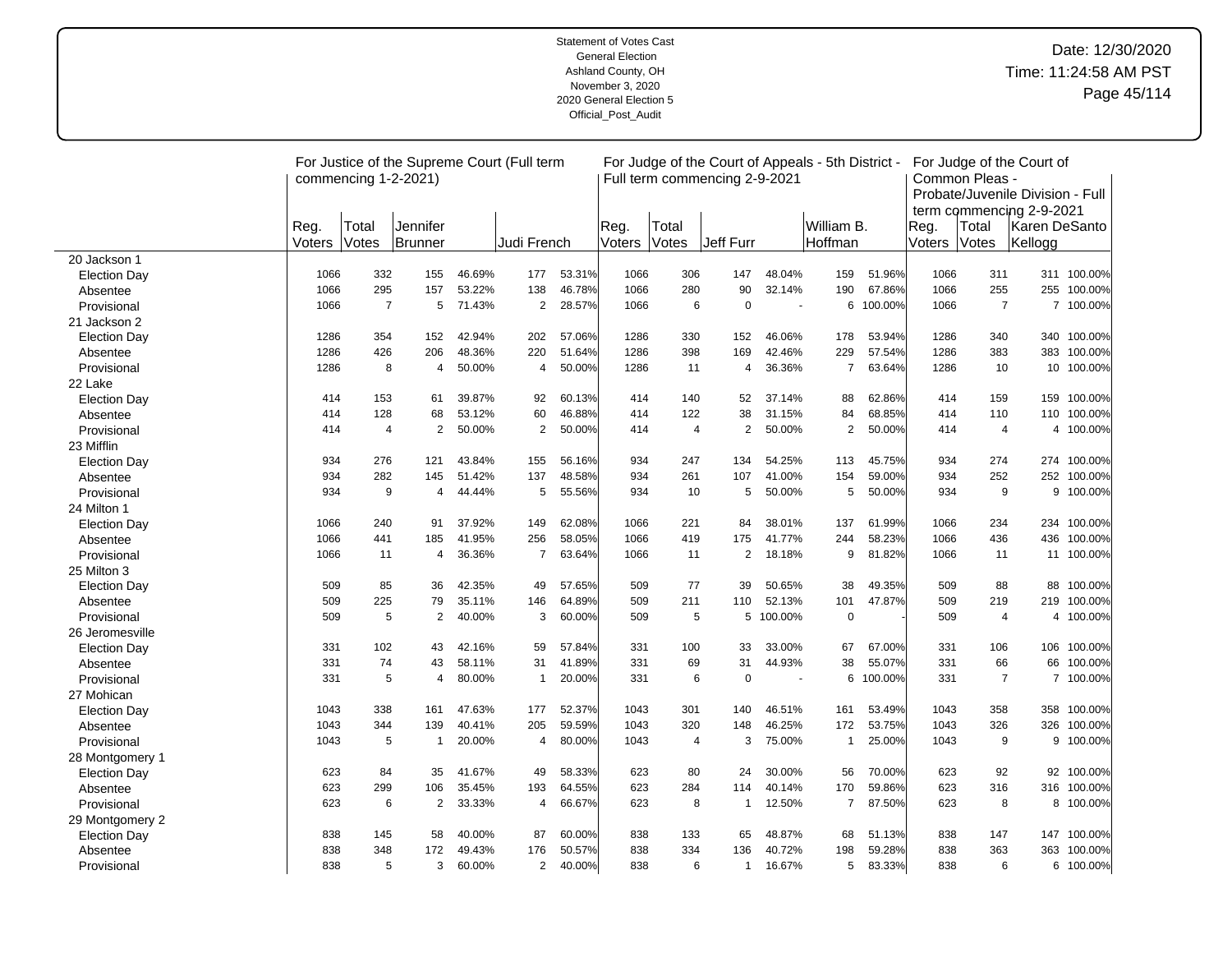|                |                              |                                                     |                                                            | <b>Statement of Votes Cast</b><br><b>General Election</b><br>Ashland County, OH<br>November 3, 2020<br>2020 General Election 5<br>Official Post Audit |                                           |                                            |                                                                             |                |                                                 | Time: 11:24:58 AM PST                                                                                                  | Date: 12/30/2020<br>Page 46/114 |
|----------------|------------------------------|-----------------------------------------------------|------------------------------------------------------------|-------------------------------------------------------------------------------------------------------------------------------------------------------|-------------------------------------------|--------------------------------------------|-----------------------------------------------------------------------------|----------------|-------------------------------------------------|------------------------------------------------------------------------------------------------------------------------|---------------------------------|
| Reg.<br>Voters | Total<br><i><b>Notes</b></i> | commencing 1-2-2021)<br>lJennifer<br><b>Brunner</b> | For Justice of the Supreme Court (Full term<br>Judi French | Reg.<br>lVoters l                                                                                                                                     | <sup>'</sup> Total<br><i><b>Notes</b></i> | Full term commencing 2-9-2021<br>Jeff Furr | For Judge of the Court of Appeals - 5th District -<br>William B.<br>Hoffman | Reg.<br>Voters | Common Pleas -<br>∣Total<br><i><b>Notes</b></i> | For Judge of the Court of<br>Probate/Juvenile Division - Full<br>term commencing 2-9-2021<br>Karen DeSanto<br> Kellogg |                                 |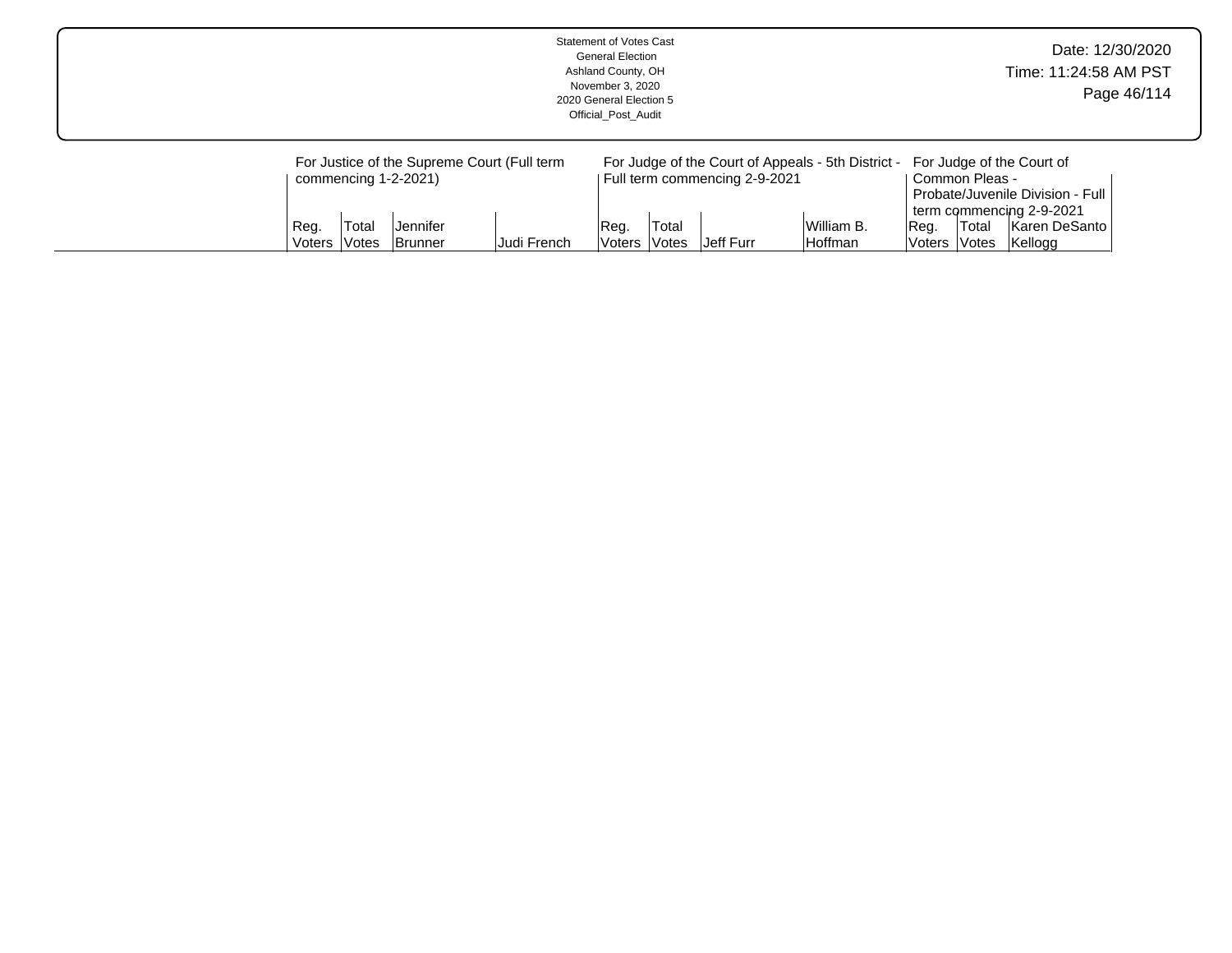| 30 Montgomery 3     |       |                |                |        |                |        |       |                |                |        |                |         |       |                |                |           |
|---------------------|-------|----------------|----------------|--------|----------------|--------|-------|----------------|----------------|--------|----------------|---------|-------|----------------|----------------|-----------|
| <b>Election Day</b> | 594   | 95             | 31             | 32.63% | 64             | 67.37% | 594   | 87             | 41             | 47.13% | 46             | 52.87%  | 594   | 98             | 98             | 100.00%   |
| Absentee            | 594   | 272            | 91             | 33.46% | 181            | 66.54% | 594   | 256            | 118            | 46.09% | 138            | 53.91%  | 594   | 278            | 278            | 100.00%   |
| Provisional         | 594   | 4              | $\overline{2}$ | 50.00% | 2              | 50.00% | 594   | $\overline{4}$ | $\mathbf 0$    |        | 4              | 100.00% | 594   | 5              | 5              | 100.00%   |
| 31 Orange 1         |       |                |                |        |                |        |       |                |                |        |                |         |       |                |                |           |
| <b>Election Day</b> | 1061  | 239            | 130            | 54.39% | 109            | 45.61% | 1061  | 215            | 106            | 49.30% | 109            | 50.70%  | 1061  | 254            | 254            | 100.00%   |
| Absentee            | 1061  | 374            | 201            | 53.74% | 173            | 46.26% | 1061  | 352            | 155            | 44.03% | 197            | 55.97%  | 1061  | 366            | 366            | 100.00%   |
| Provisional         | 1061  | 9              | 3              | 33.33% | 6              | 66.67% | 1061  | 9              | 5              | 55.56% | 4              | 44.44%  | 1061  | $\overline{7}$ |                | 7 100.00% |
| 32 Orange 2         |       |                |                |        |                |        |       |                |                |        |                |         |       |                |                |           |
| <b>Election Day</b> | 619   | 159            | 78             | 49.06% | 81             | 50.94% | 619   | 147            | 50             | 34.01% | 97             | 65.99%  | 619   | 163            | 163            | 100.00%   |
| Absentee            | 619   | 235            | 112            | 47.66% | 123            | 52.34% | 619   | 222            | 87             | 39.19% | 135            | 60.81%  | 619   | 211            | 211            | 100.00%   |
| Provisional         | 619   | 5              | $\mathbf{1}$   | 20.00% | $\overline{4}$ | 80.00% | 619   | $\overline{4}$ | $\mathbf 0$    | ÷.     | 4              | 100.00% | 619   | 6              | 6              | 100.00%   |
| 33 Perry            |       |                |                |        |                |        |       |                |                |        |                |         |       |                |                |           |
| <b>Election Day</b> | 1285  | 276            | 104            | 37.68% | 172            | 62.32% | 1285  | 255            | 120            | 47.06% | 135            | 52.94%  | 1285  | 281            | 281            | 100.00%   |
| Absentee            | 1285  | 502            | 223            | 44.42% | 279            | 55.58% | 1285  | 474            | 216            | 45.57% | 258            | 54.43%  | 1285  | 488            | 488            | 100.00%   |
| Provisional         | 1285  | 9              | 6              | 66.67% | 3              | 33.33% | 1285  | 8              | 3              | 37.50% | 5              | 62.50%  | 1285  | 9              | 9              | 100.00%   |
| 34 Ruggles          |       |                |                |        |                |        |       |                |                |        |                |         |       |                |                |           |
| <b>Election Day</b> | 649   | 201            | 79             | 39.30% | 122            | 60.70% | 649   | 191            | 71             | 37.17% | 120            | 62.83%  | 649   | 187            | 187            | 100.00%   |
| Absentee            | 649   | 207            | 78             | 37.68% | 129            | 62.32% | 649   | 200            | 86             | 43.00% | 114            | 57.00%  | 649   | 194            | 194            | 100.00%   |
| Provisional         | 649   | 6              | 5              | 83.33% | -1             | 16.67% | 649   | 6              | 0              |        | 6              | 100.00% | 649   | 5              | 5              | 100.00%   |
| 35 Sullivan 1       |       |                |                |        |                |        |       |                |                |        |                |         |       |                |                |           |
| <b>Election Day</b> | 903   | 301            | 122            | 40.53% | 179            | 59.47% | 903   | 275            | 128            | 46.55% | 147            | 53.45%  | 903   | 269            | 269            | 100.00%   |
| Absentee            | 903   | 230            | 113            | 49.13% | 117            | 50.87% | 903   | 222            | 99             | 44.59% | 123            | 55.41%  | 903   | 206            | 206            | 100.00%   |
| Provisional         | 903   | 11             | 5              | 45.45% | 6              | 54.55% | 903   | 10             | 3              | 30.00% | $\overline{7}$ | 70.00%  | 903   | 8              | 8              | 100.00%   |
| 36 Sullivan 2       |       |                |                |        |                |        |       |                |                |        |                |         |       |                |                |           |
| <b>Election Day</b> | 789   | 223            | 97             | 43.50% | 126            | 56.50% | 789   | 215            | 84             | 39.07% | 131            | 60.93%  | 789   | 212            | 212            | 100.00%   |
| Absentee            | 789   | 211            | 99             | 46.92% | 112            | 53.08% | 789   | 206            | 74             | 35.92% | 132            | 64.08%  | 789   | 197            | 197            | 100.00%   |
| Provisional         | 789   | 5              | 2              | 40.00% | 3              | 60.00% | 789   | $\overline{4}$ | $\overline{1}$ | 25.00% | 3              | 75.00%  | 789   | 5              | 5              | 100.00%   |
| 37 Troy             |       |                |                |        |                |        |       |                |                |        |                |         |       |                |                |           |
| <b>Election Day</b> | 769   | 253            | 122            | 48.22% | 131            | 51.78% | 769   | 241            | 109            | 45.23% | 132            | 54.77%  | 769   | 248            | 248            | 100.00%   |
| Absentee            | 769   | 210            | 105            | 50.00% | 105            | 50.00% | 769   | 199            | 89             | 44.72% | 110            | 55.28%  | 769   | 191            | 191            | 100.00%   |
| Provisional         | 769   | $\overline{7}$ | 2              | 28.57% | 5              | 71.43% | 769   | $\overline{7}$ | 2              | 28.57% | 5              | 71.43%  | 769   | 6              | 6              | 100.00%   |
| 38 Vermillion 1     |       |                |                |        |                |        |       |                |                |        |                |         |       |                |                |           |
| <b>Election Day</b> | 858   | 175            | 72             | 41.14% | 103            | 58.86% | 858   | 170            | 65             | 38.24% | 105            | 61.76%  | 858   | 188            | 188            | 100.00%   |
| Absentee            | 858   | 335            | 165            | 49.25% | 170            | 50.75% | 858   | 309            | 127            | 41.10% | 182            | 58.90%  | 858   | 320            | 320            | 100.00%   |
| Provisional         | 858   | $\overline{7}$ | 5              | 71.43% | $\overline{2}$ | 28.57% | 858   | 8              | 3              | 37.50% | 5              | 62.50%  | 858   | $\overline{7}$ | $\overline{7}$ | 100.00%   |
| 39 Vermillion 2     |       |                |                |        |                |        |       |                |                |        |                |         |       |                |                |           |
| Election Day        | 1072  | 225            | 88             | 39.11% | 137            | 60.89% | 1072  | 208            | 100            | 48.08% | 108            | 51.92%  | 1072  | 213            | 213            | 100.00%   |
| Absentee            | 1072  | 473            | 253            | 53.49% | 220            | 46.51% | 1072  | 452            | 200            | 44.25% | 252            | 55.75%  | 1072  | 463            | 463            | 100.00%   |
| Provisional         | 1072  | 6              | $\overline{2}$ | 33.33% | $\overline{4}$ | 66.67% | 1072  | $\overline{4}$ | 2              | 50.00% | $\overline{2}$ | 50.00%  | 1072  | 5              | 5              | 100.00%   |
| Total               |       |                |                |        |                |        |       |                |                |        |                |         |       |                |                |           |
| Election Day        | 34837 | 7467           | 3256           | 43.61% | 4211           | 56.39% | 34837 | 6973           | 3049           | 43.73% | 3924           | 56.27%  | 34837 | 7388           | 7388           | 100.00%   |
| Absentee            | 34837 | 13076          | 6269           | 47.94% | 6807           | 52.06% | 34837 | 12430          | 5076           | 40.84% | 7354           | 59.16%  | 34837 | 12302          | 12302          | 100.00%   |
|                     |       |                |                |        |                |        |       |                |                |        |                |         |       |                |                |           |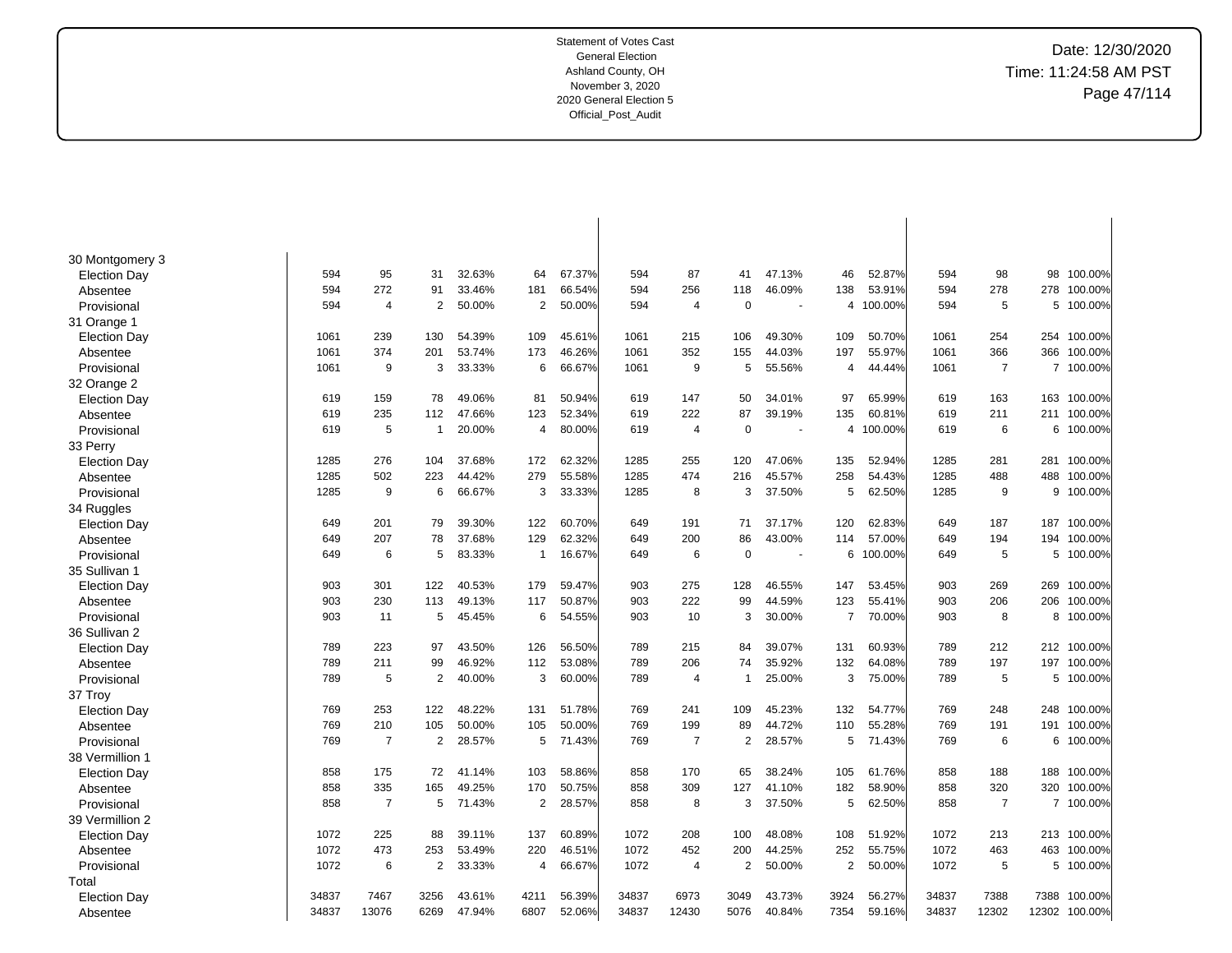| Date: 12/30/2020      |
|-----------------------|
| Time: 11:24:58 AM PST |
| Page 48/114           |

| Provisional       | 34837 | 351   | 169  | 48.15% | 182   | 51.85% | 34837 | 344   | 114  | 33.14% | 230   | 66.86% | 34837 | 342   | 342   | 100.00% |
|-------------------|-------|-------|------|--------|-------|--------|-------|-------|------|--------|-------|--------|-------|-------|-------|---------|
| Tota <sub>i</sub> | 34837 | 20894 | 9694 | 46.40% | 11200 | 53.60% | 34837 | 19747 | 8239 | 41.72% | 11508 | 58.28% | 34837 | 20032 | 20032 | 100.00% |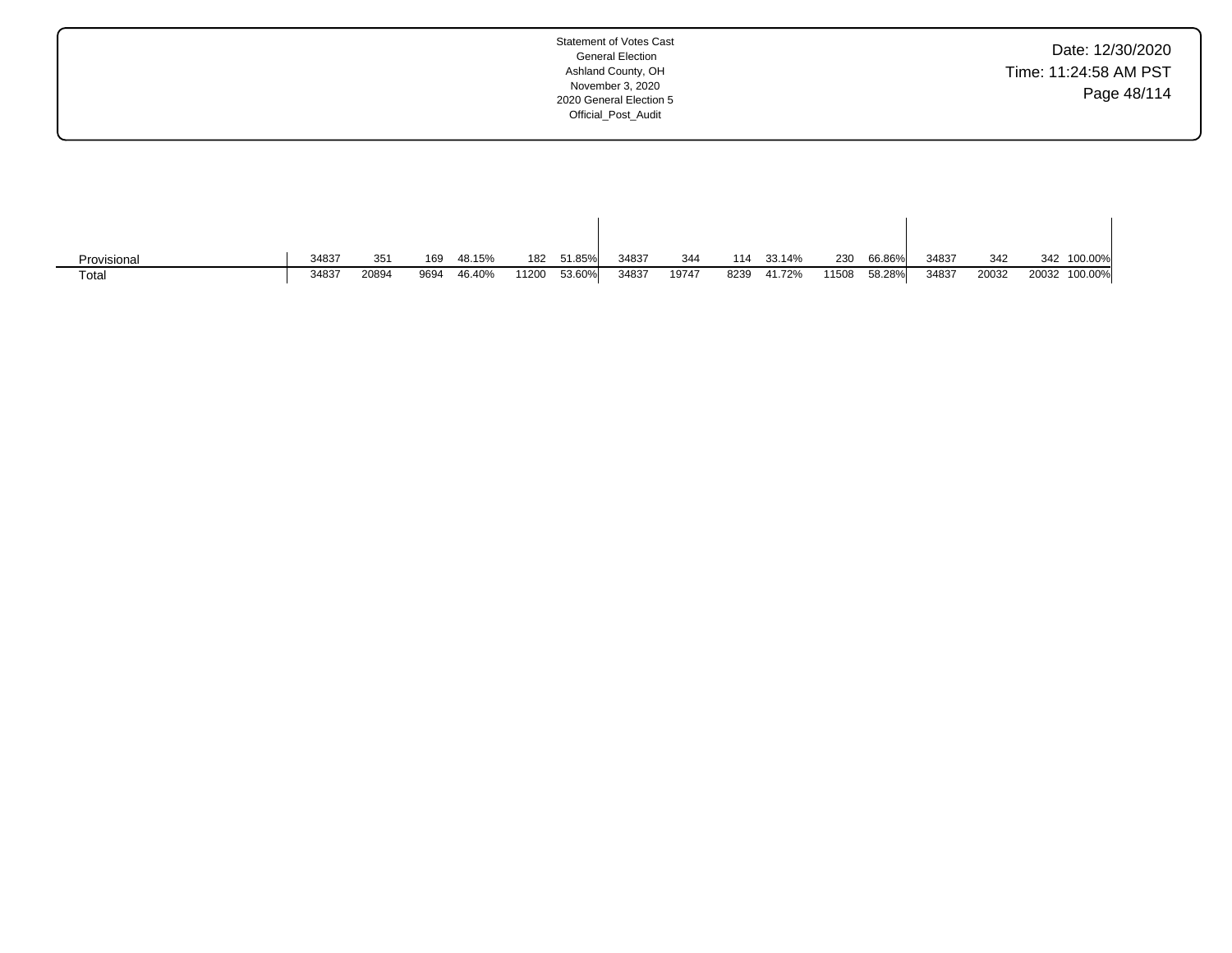|                     |                |                | Ashland City In Tax Police_Fire 0.25% |           |                                          | Liquor Option Ashland ANA, LLC Q1 |                |                |     |  |    |  |  |
|---------------------|----------------|----------------|---------------------------------------|-----------|------------------------------------------|-----------------------------------|----------------|----------------|-----|--|----|--|--|
|                     |                |                |                                       |           |                                          |                                   |                |                |     |  |    |  |  |
|                     | Reg.<br>Voters | Total<br>Votes | Tax                                   |           | For the Income Against the<br>Income Tax |                                   | Reg.<br>Voters | Total<br>Votes | Yes |  | No |  |  |
| Jurisdiction Wide   |                |                |                                       |           |                                          |                                   |                |                |     |  |    |  |  |
| 01 Ashland City 1-A |                |                |                                       |           |                                          |                                   |                |                |     |  |    |  |  |
| <b>Election Day</b> | 905            | 100            | 77                                    | 77.00%    | 23                                       | 23.00%                            |                |                |     |  |    |  |  |
| Absentee            | 905            | 605            | 485                                   | 80.17%    | 120                                      | 19.83%                            |                |                |     |  |    |  |  |
| Provisional         | 905            | 10             | 5                                     | 50.00%    | 5                                        | 50.00%                            |                |                |     |  |    |  |  |
| 02 Ashland City 1-B |                |                |                                       |           |                                          |                                   |                |                |     |  |    |  |  |
| <b>Election Day</b> | 1112           | 156            | 121                                   | 77.56%    | 35                                       | 22.44%                            |                |                |     |  |    |  |  |
| Absentee            | 1112           | 597            | 467                                   | 78.22%    | 130                                      | 21.78%                            |                |                |     |  |    |  |  |
| Provisional         | 1112           | 14             | 8                                     | 57.14%    | 6                                        | 42.86%                            |                |                |     |  |    |  |  |
| 03 Ashland City 1-C |                |                |                                       |           |                                          |                                   |                |                |     |  |    |  |  |
| <b>Election Day</b> | 1067           | 195            | 148                                   | 75.90%    | 47                                       | 24.10%                            |                |                |     |  |    |  |  |
| Absentee            | 1067           | 599            | 443                                   | 73.96%    | 156                                      | 26.04%                            |                |                |     |  |    |  |  |
| Provisional         | 1067           | $\overline{7}$ | 3                                     | 42.86%    | 4                                        | 57.14%                            |                |                |     |  |    |  |  |
| 04 Ashland City 1-D |                |                |                                       |           |                                          |                                   |                |                |     |  |    |  |  |
| <b>Election Day</b> | 672            | 117            | 82                                    | 70.09%    | 35                                       | 29.91%                            |                |                |     |  |    |  |  |
| Absentee            | 672            | 459            | 360                                   | 78.43%    | 99                                       | 21.57%                            |                |                |     |  |    |  |  |
| Provisional         | 672            | 3              |                                       | 3 100.00% | $\mathbf 0$                              |                                   |                |                |     |  |    |  |  |
| 05 Ashland City 2-A |                |                |                                       |           |                                          |                                   |                |                |     |  |    |  |  |
| <b>Election Day</b> | 922            | 162            | 126                                   | 77.78%    | 36                                       | 22.22%                            |                |                |     |  |    |  |  |
| Absentee            | 922            | 491            | 337                                   | 68.64%    | 154                                      | 31.36%                            |                |                |     |  |    |  |  |
| Provisional         | 922            | 16             | 12                                    | 75.00%    | 4                                        | 25.00%                            |                |                |     |  |    |  |  |
| 06 Ashland City 2-B |                |                |                                       |           |                                          |                                   |                |                |     |  |    |  |  |
| <b>Election Day</b> | 1158           | 160            | 105                                   | 65.62%    | 55                                       | 34.38%                            |                |                |     |  |    |  |  |
| Absentee            | 1158           | 576            | 415                                   | 72.05%    | 161                                      | 27.95%                            |                |                |     |  |    |  |  |
| Provisional         | 1158           | 21             | 13                                    | 61.90%    | 8                                        | 38.10%                            |                |                |     |  |    |  |  |
| 07 Ashland City 2-C |                |                |                                       |           |                                          |                                   |                |                |     |  |    |  |  |
| <b>Election Day</b> | 968            | 130            | 86                                    | 66.15%    | 44                                       | 33.85%                            |                |                |     |  |    |  |  |
| Absentee            | 968            | 592            | 440                                   | 74.32%    | 152                                      | 25.68%                            |                |                |     |  |    |  |  |
| Provisional         | 968            | 11             | 10                                    | 90.91%    | $\mathbf{1}$                             | 9.09%                             |                |                |     |  |    |  |  |
| 08 Ashland City 3-A |                |                |                                       |           |                                          |                                   |                |                |     |  |    |  |  |
| <b>Election Day</b> | 786            | 136            | 93                                    | 68.38%    | 43                                       | 31.62%                            |                |                |     |  |    |  |  |
| Absentee            | 786            | 373            | 265                                   | 71.05%    | 108                                      | 28.95%                            |                |                |     |  |    |  |  |
| Provisional         | 786            | 14             | 8                                     | 57.14%    | 6                                        | 42.86%                            |                |                |     |  |    |  |  |
| 09 Ashland City 3-B |                |                |                                       |           |                                          |                                   |                |                |     |  |    |  |  |
| <b>Election Day</b> | 993            | 142            | 95                                    | 66.90%    | 47                                       | 33.10%                            |                |                |     |  |    |  |  |
| Absentee            | 993            | 537            | 404                                   | 75.23%    | 133                                      | 24.77%                            |                |                |     |  |    |  |  |
| Provisional         | 993            | 9              | 6                                     | 66.67%    | 3                                        | 33.33%                            |                |                |     |  |    |  |  |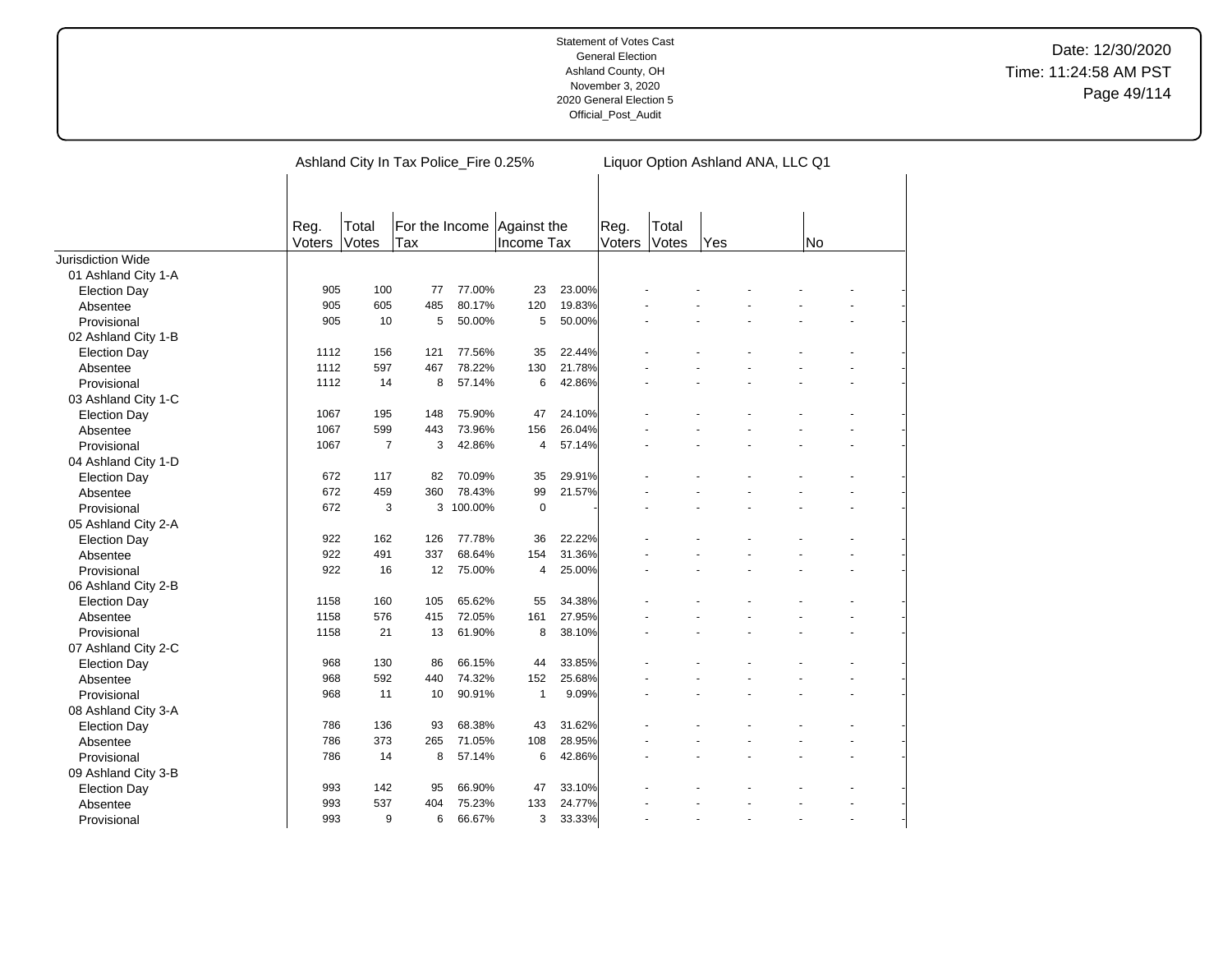|                     |        |       | Ashland City In Tax Police_Fire 0.25% |        |              |        |        |       |     | Liquor Option Ashland ANA, LLC Q1 |                |        |
|---------------------|--------|-------|---------------------------------------|--------|--------------|--------|--------|-------|-----|-----------------------------------|----------------|--------|
|                     |        |       |                                       |        |              |        |        |       |     |                                   |                |        |
|                     |        |       |                                       |        |              |        |        |       |     |                                   |                |        |
|                     | Reg.   | Total | For the Income Against the            |        |              |        | Reg.   | Total |     |                                   |                |        |
|                     | Voters | Votes | Tax                                   |        | Income Tax   |        | Voters | Votes | Yes | No                                |                |        |
| 10 Ashland City 3-C |        |       |                                       |        |              |        |        |       |     |                                   |                |        |
| <b>Election Day</b> | 917    | 110   | 82                                    | 74.55% | 28           | 25.45% | 917    | 110   | 103 | 93.64%                            | $\overline{7}$ | 6.36%  |
| Absentee            | 917    | 575   | 442                                   | 76.87% | 133          | 23.13% | 917    | 571   | 458 | 80.21%                            | 113            | 19.79% |
| Provisional         | 917    | 11    | 9                                     | 81.82% | $\mathbf{2}$ | 18.18% | 917    | 10    | 9   | 90.00%                            | $\mathbf{1}$   | 10.00% |
| 11 Ashland City 3-D |        |       |                                       |        |              |        |        |       |     |                                   |                |        |
| <b>Election Day</b> | 693    | 123   | 80                                    | 65.04% | 43           | 34.96% |        |       |     |                                   |                |        |
| Absentee            | 693    | 240   | 151                                   | 62.92% | 89           | 37.08% |        |       |     |                                   |                |        |
| Provisional         | 693    | 12    | 9                                     | 75.00% | 3            | 25.00% |        |       |     |                                   |                |        |
| 12 Ashland City 4-A |        |       |                                       |        |              |        |        |       |     |                                   |                |        |
| <b>Election Day</b> | 857    | 148   | 94                                    | 63.51% | 54           | 36.49% |        |       |     |                                   |                |        |
| Absentee            | 857    | 352   | 248                                   | 70.45% | 104          | 29.55% |        |       |     |                                   |                |        |
| Provisional         | 857    | 26    | 14                                    | 53.85% | 12           | 46.15% |        |       |     |                                   |                |        |
| 13 Ashland City 4-B |        |       |                                       |        |              |        |        |       |     |                                   |                |        |
| <b>Election Day</b> | 637    | 113   | 74                                    | 65.49% | 39           | 34.51% |        |       |     |                                   |                |        |
| Absentee            | 637    | 222   | 153                                   | 68.92% | 69           | 31.08% |        |       |     |                                   |                |        |
| Provisional         | 637    | 14    | 5                                     | 35.71% | 9            | 64.29% |        |       |     |                                   |                |        |
| 14 Ashland City 4-C |        |       |                                       |        |              |        |        |       |     |                                   |                |        |
|                     | 939    | 189   | 121                                   | 64.02% | 68           | 35.98% |        |       |     |                                   |                |        |
| <b>Election Day</b> | 939    | 353   | 230                                   | 65.16% | 123          | 34.84% |        |       |     |                                   |                |        |
| Absentee            | 939    | 20    | 15                                    | 75.00% | 5            | 25.00% |        |       |     |                                   |                |        |
| Provisional         |        |       |                                       |        |              |        |        |       |     |                                   |                |        |
| 15 Clear Creek      |        |       |                                       |        |              |        |        |       |     |                                   |                |        |
| <b>Election Day</b> |        |       |                                       |        |              |        |        |       |     |                                   |                |        |
| Absentee            |        |       |                                       |        |              |        |        |       |     |                                   |                |        |
| Provisional         |        |       |                                       |        |              |        |        |       |     |                                   |                |        |
| 16 Loudonville 1    |        |       |                                       |        |              |        |        |       |     |                                   |                |        |
| <b>Election Day</b> |        |       |                                       |        |              |        |        |       |     |                                   |                |        |
| Absentee            |        |       |                                       |        |              |        |        |       |     |                                   |                |        |
| Provisional         |        |       |                                       |        |              |        |        |       |     |                                   |                |        |
| 17 Green 1          |        |       |                                       |        |              |        |        |       |     |                                   |                |        |
| <b>Election Day</b> |        |       |                                       |        |              |        |        |       |     |                                   |                |        |
| Absentee            |        |       |                                       |        |              |        |        |       |     |                                   |                |        |
| Provisional         |        |       |                                       |        |              |        |        |       |     |                                   |                |        |
| 18 Green 2          |        |       |                                       |        |              |        |        |       |     |                                   |                |        |
| <b>Election Day</b> |        |       |                                       |        |              |        |        |       |     |                                   |                |        |
| Absentee            |        |       |                                       |        |              |        |        |       |     |                                   |                |        |
| Provisional         |        |       |                                       |        |              |        |        |       |     |                                   |                |        |
| 19 Loudonville 2    |        |       |                                       |        |              |        |        |       |     |                                   |                |        |
| <b>Election Day</b> |        |       |                                       |        |              |        |        |       |     |                                   |                |        |
| Absentee            |        |       |                                       |        |              |        |        |       |     |                                   |                |        |
| Provisional         |        |       |                                       |        | ä,           |        |        |       |     |                                   | ÷.             |        |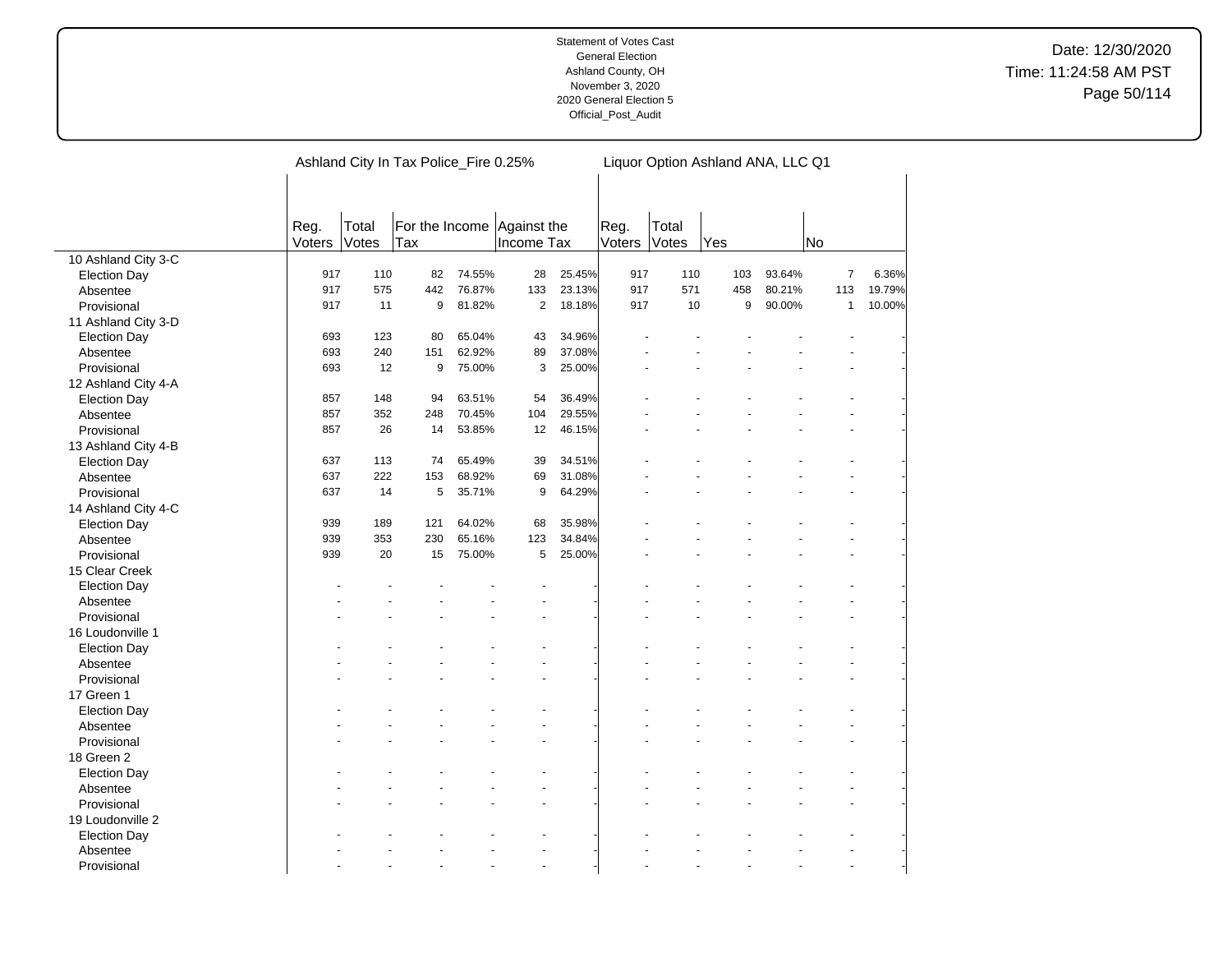|                     |                |                | Ashland City In Tax Police_Fire 0.25% | Liquor Option Ashland ANA, LLC Q1 |                |                |     |  |    |  |  |
|---------------------|----------------|----------------|---------------------------------------|-----------------------------------|----------------|----------------|-----|--|----|--|--|
|                     | Reg.<br>Voters | Total<br>Votes | For the Income Against the<br>Tax     | Income Tax                        | Reg.<br>Voters | Total<br>Votes | Yes |  | No |  |  |
| 20 Jackson 1        |                |                |                                       |                                   |                |                |     |  |    |  |  |
| <b>Election Day</b> |                |                |                                       |                                   |                |                |     |  |    |  |  |
| Absentee            |                |                |                                       |                                   |                |                |     |  |    |  |  |
| Provisional         |                |                |                                       |                                   |                |                |     |  |    |  |  |
| 21 Jackson 2        |                |                |                                       |                                   |                |                |     |  |    |  |  |
| <b>Election Day</b> |                |                |                                       |                                   |                |                |     |  |    |  |  |
| Absentee            |                |                |                                       |                                   |                |                |     |  |    |  |  |
| Provisional         |                |                |                                       |                                   |                |                |     |  |    |  |  |
| 22 Lake             |                |                |                                       |                                   |                |                |     |  |    |  |  |
| <b>Election Day</b> |                |                |                                       |                                   |                |                |     |  |    |  |  |
| Absentee            |                |                |                                       |                                   |                |                |     |  |    |  |  |
| Provisional         |                |                |                                       |                                   |                |                |     |  |    |  |  |
| 23 Mifflin          |                |                |                                       |                                   |                |                |     |  |    |  |  |
| <b>Election Day</b> |                |                |                                       |                                   |                |                |     |  |    |  |  |
| Absentee            |                |                |                                       |                                   |                |                |     |  |    |  |  |
| Provisional         |                |                |                                       |                                   |                |                |     |  |    |  |  |
| 24 Milton 1         |                |                |                                       |                                   |                |                |     |  |    |  |  |
| <b>Election Day</b> |                |                |                                       |                                   |                |                |     |  |    |  |  |
| Absentee            |                |                |                                       |                                   |                |                |     |  |    |  |  |
| Provisional         |                |                |                                       |                                   |                |                |     |  |    |  |  |
| 25 Milton 3         |                |                |                                       |                                   |                |                |     |  |    |  |  |
| <b>Election Day</b> |                |                |                                       |                                   |                |                |     |  |    |  |  |
| Absentee            |                |                |                                       |                                   |                |                |     |  |    |  |  |
| Provisional         |                |                |                                       |                                   |                |                |     |  |    |  |  |
| 26 Jeromesville     |                |                |                                       |                                   |                |                |     |  |    |  |  |
| <b>Election Day</b> |                |                |                                       |                                   |                |                |     |  |    |  |  |
| Absentee            |                |                |                                       |                                   |                |                |     |  |    |  |  |
| Provisional         |                |                |                                       |                                   |                |                |     |  |    |  |  |
| 27 Mohican          |                |                |                                       |                                   |                |                |     |  |    |  |  |
| <b>Election Day</b> |                |                |                                       |                                   |                |                |     |  |    |  |  |
| Absentee            |                |                |                                       |                                   |                |                |     |  |    |  |  |
| Provisional         |                |                |                                       |                                   |                |                |     |  |    |  |  |
| 28 Montgomery 1     |                |                |                                       |                                   |                |                |     |  |    |  |  |
| <b>Election Day</b> |                |                |                                       |                                   |                |                |     |  |    |  |  |
| Absentee            |                |                |                                       |                                   |                |                |     |  |    |  |  |
| Provisional         |                |                |                                       |                                   |                |                |     |  |    |  |  |
| 29 Montgomery 2     |                |                |                                       |                                   |                |                |     |  |    |  |  |
| <b>Election Day</b> |                |                |                                       |                                   |                |                |     |  |    |  |  |
| Absentee            |                |                |                                       |                                   |                |                |     |  |    |  |  |
| Provisional         |                |                |                                       |                                   |                |                |     |  |    |  |  |
|                     |                |                |                                       |                                   |                |                |     |  |    |  |  |

 $\overline{a}$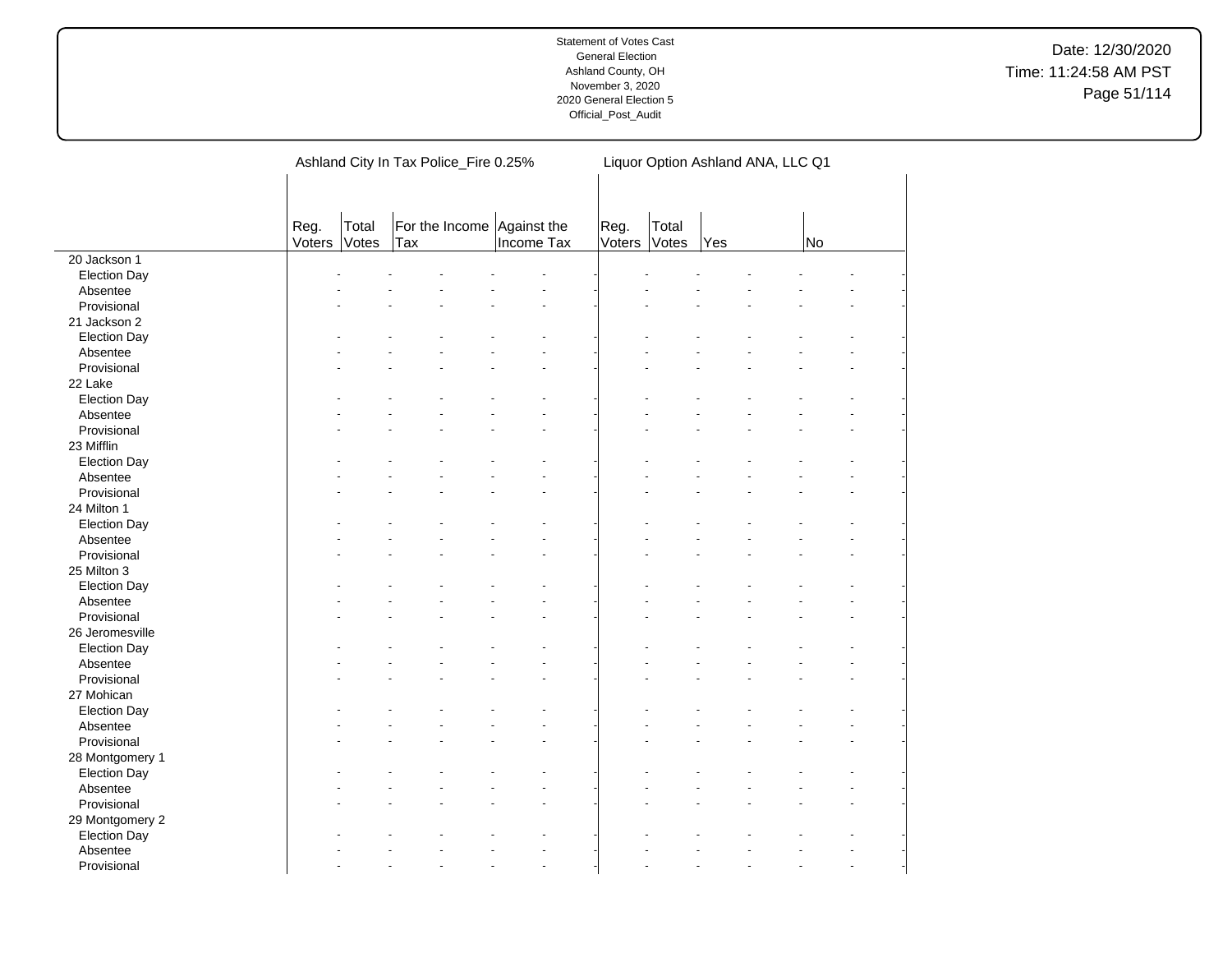| <b>Statement of Votes Cast</b><br><b>General Election</b><br>Ashland County, OH<br>November 3, 2020<br>2020 General Election 5<br>Official Post Audit | Date: 12/30/2020<br>Time: 11:24:58 AM PST<br>Page 52/114 |
|-------------------------------------------------------------------------------------------------------------------------------------------------------|----------------------------------------------------------|
| Ashland City In Tax Police_Fire 0.25%<br>Liquor Option Ashland ANA, LLC Q1                                                                            |                                                          |
| For the Income Against the<br>Total<br>Total<br>Reg.<br>Reg.                                                                                          |                                                          |

Voters

Votes | Yes | No

Income Tax

Voters

Votes

Tax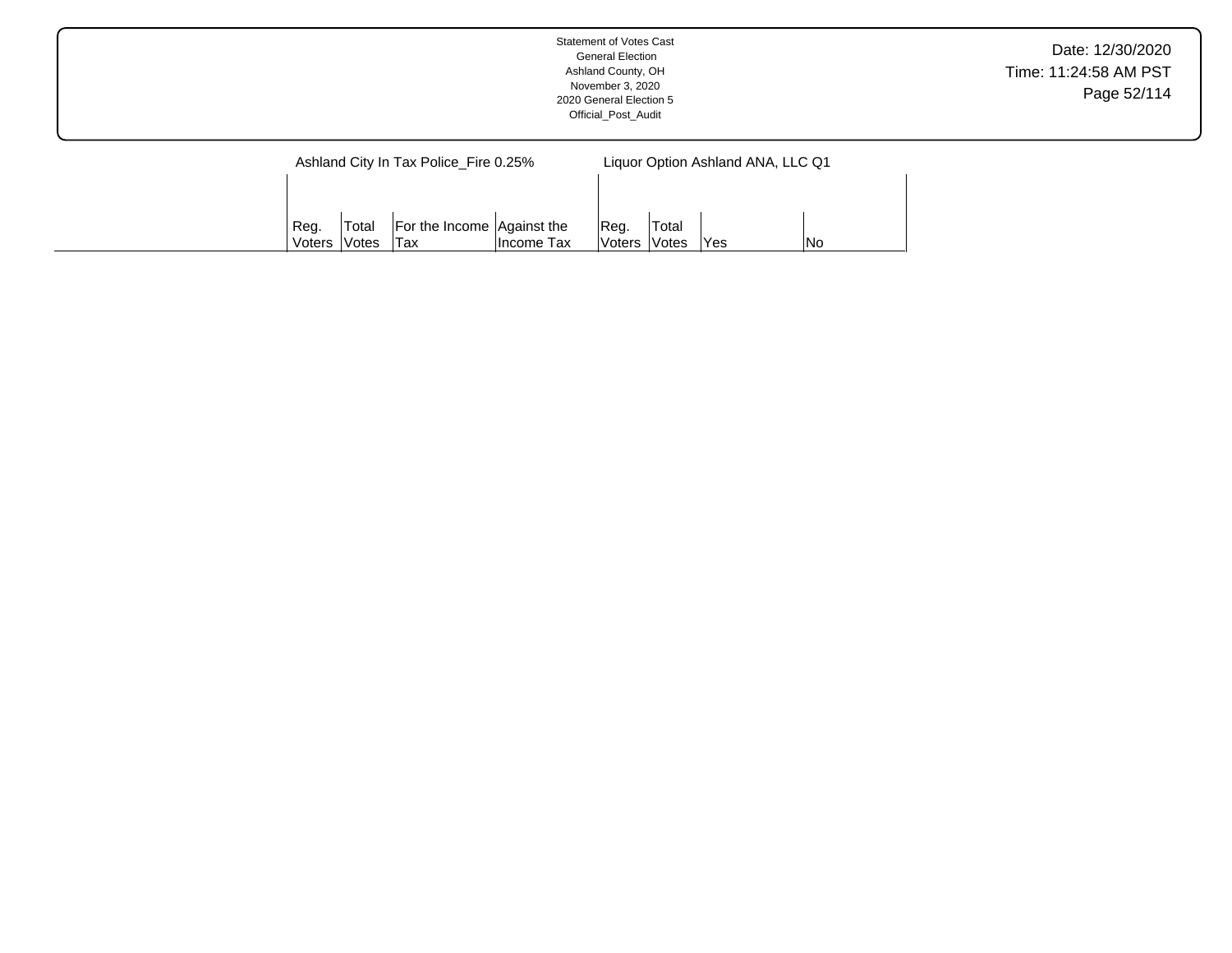Date: 12/30/2020 Time: 11:24:58 AM PST Page 53/114

| 30 Montgomery 3     |       |      |      |        |      |        |     |     |     |        |                |        |
|---------------------|-------|------|------|--------|------|--------|-----|-----|-----|--------|----------------|--------|
| <b>Election Day</b> |       |      |      |        |      |        |     |     |     |        |                |        |
| Absentee            |       |      |      |        |      |        |     |     |     |        |                |        |
| Provisional         |       |      |      |        |      |        |     |     |     |        |                |        |
| 31 Orange 1         |       |      |      |        |      |        |     |     |     |        |                |        |
| <b>Election Day</b> |       |      |      |        |      |        |     |     |     |        |                |        |
| Absentee            |       |      |      |        |      |        |     |     |     |        |                |        |
| Provisional         |       |      |      |        |      |        |     |     |     |        |                |        |
| 32 Orange 2         |       |      |      |        |      |        |     |     |     |        |                |        |
| <b>Election Day</b> |       |      |      |        |      |        |     |     |     |        |                |        |
| Absentee            |       |      |      |        |      |        |     |     |     |        |                |        |
| Provisional         |       |      |      |        |      |        |     |     |     |        |                |        |
| 33 Perry            |       |      |      |        |      |        |     |     |     |        |                |        |
| <b>Election Day</b> |       |      |      |        |      |        |     |     |     |        |                |        |
| Absentee            |       |      |      |        |      |        |     |     |     |        |                |        |
| Provisional         |       |      |      |        |      |        |     |     |     |        |                |        |
| 34 Ruggles          |       |      |      |        |      |        |     |     |     |        |                |        |
| <b>Election Day</b> |       |      |      |        |      |        |     |     |     |        |                |        |
| Absentee            |       |      |      |        |      |        |     |     |     |        |                |        |
| Provisional         |       |      |      |        |      |        |     |     |     |        |                |        |
| 35 Sullivan 1       |       |      |      |        |      |        |     |     |     |        |                |        |
| <b>Election Day</b> |       |      |      |        |      |        |     |     |     |        |                |        |
| Absentee            |       |      |      |        |      |        |     |     |     |        |                |        |
| Provisional         |       |      |      |        |      |        |     |     |     |        |                |        |
| 36 Sullivan 2       |       |      |      |        |      |        |     |     |     |        |                |        |
| <b>Election Day</b> |       |      |      |        |      |        |     |     |     |        |                |        |
| Absentee            |       |      |      |        |      |        |     |     |     |        |                |        |
| Provisional         |       |      |      |        |      |        |     |     |     |        |                |        |
| 37 Troy             |       |      |      |        |      |        |     |     |     |        |                |        |
| <b>Election Day</b> |       |      |      |        |      |        |     |     |     |        |                |        |
| Absentee            |       |      |      |        |      |        |     |     |     |        |                |        |
| Provisional         |       |      |      |        |      |        |     |     |     |        |                |        |
| 38 Vermillion 1     |       |      |      |        |      |        |     |     |     |        |                |        |
| <b>Election Day</b> |       |      |      |        |      |        |     |     |     |        |                |        |
| Absentee            |       |      |      |        |      |        |     |     |     |        |                |        |
| Provisional         |       |      |      |        |      |        |     |     |     |        |                |        |
| 39 Vermillion 2     |       |      |      |        |      |        |     |     |     |        |                |        |
| <b>Election Day</b> |       |      |      |        |      |        |     |     |     |        |                |        |
| Absentee            |       |      |      |        |      |        |     |     |     |        |                |        |
| Provisional         |       |      |      |        |      |        |     |     |     |        |                |        |
| Total               |       |      |      |        |      |        |     |     |     |        |                |        |
| <b>Election Day</b> | 12626 | 1981 | 1384 | 69.86% | 597  | 30.14% | 917 | 110 | 103 | 93.64% | $\overline{7}$ | 6.36%  |
| Absentee            | 12626 | 6571 | 4840 | 73.66% | 1731 | 26.34% | 917 | 571 | 458 | 80.21% | 113            | 19.79% |
|                     |       |      |      |        |      |        |     |     |     |        |                |        |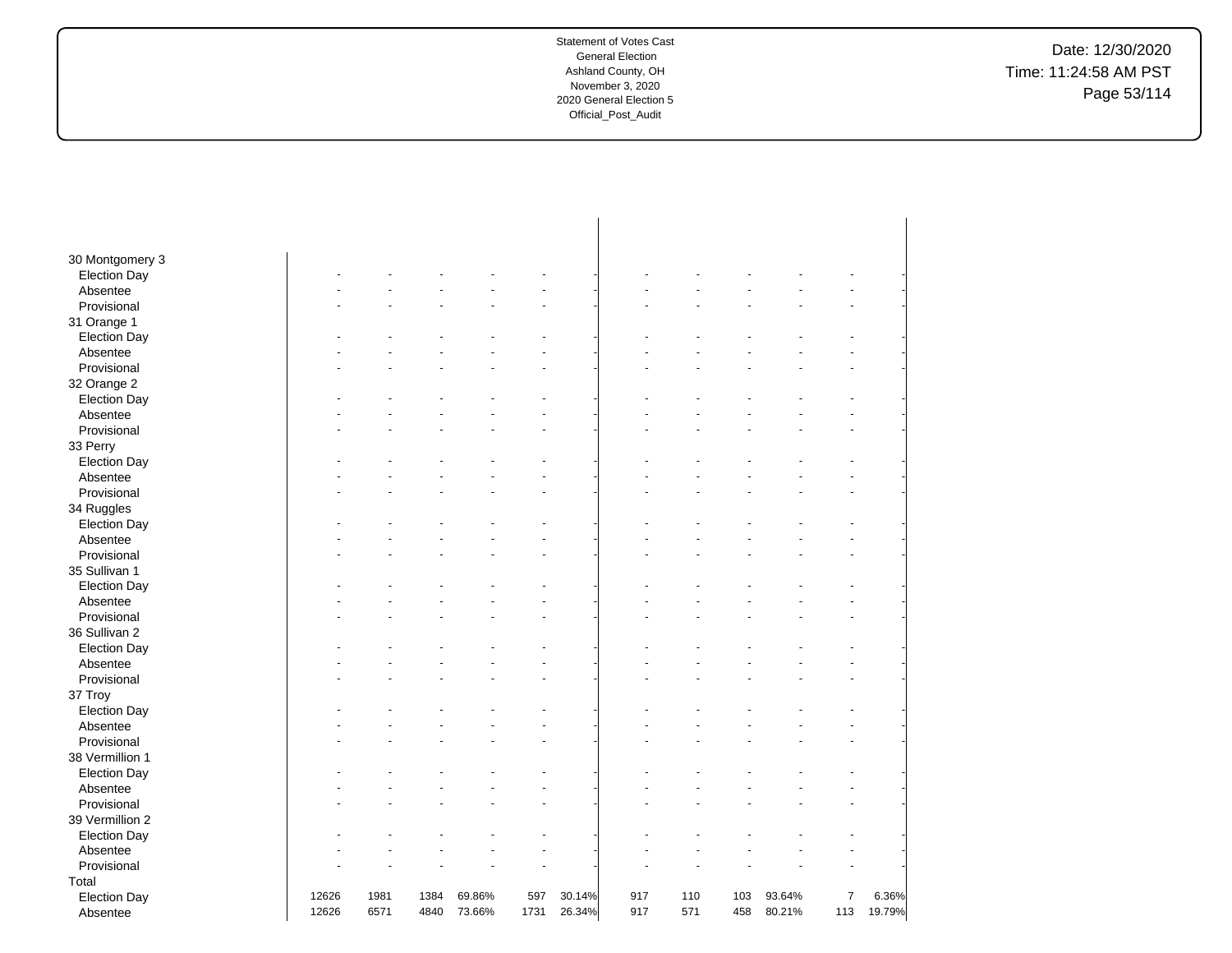Date: 12/30/2020 Time: 11:24:58 AM PST Page 54/114

| Provisional | 12626 | 188  | 120  | 63.83% | 68   | 36.17% | 917 | 10  |     | 90.00% |     | 10.00% |
|-------------|-------|------|------|--------|------|--------|-----|-----|-----|--------|-----|--------|
| Total       | 12626 | 8740 | 6344 | 72.59% | 2396 | 27.41% | 917 | 691 | 570 | 82.49% | 121 | 17.51% |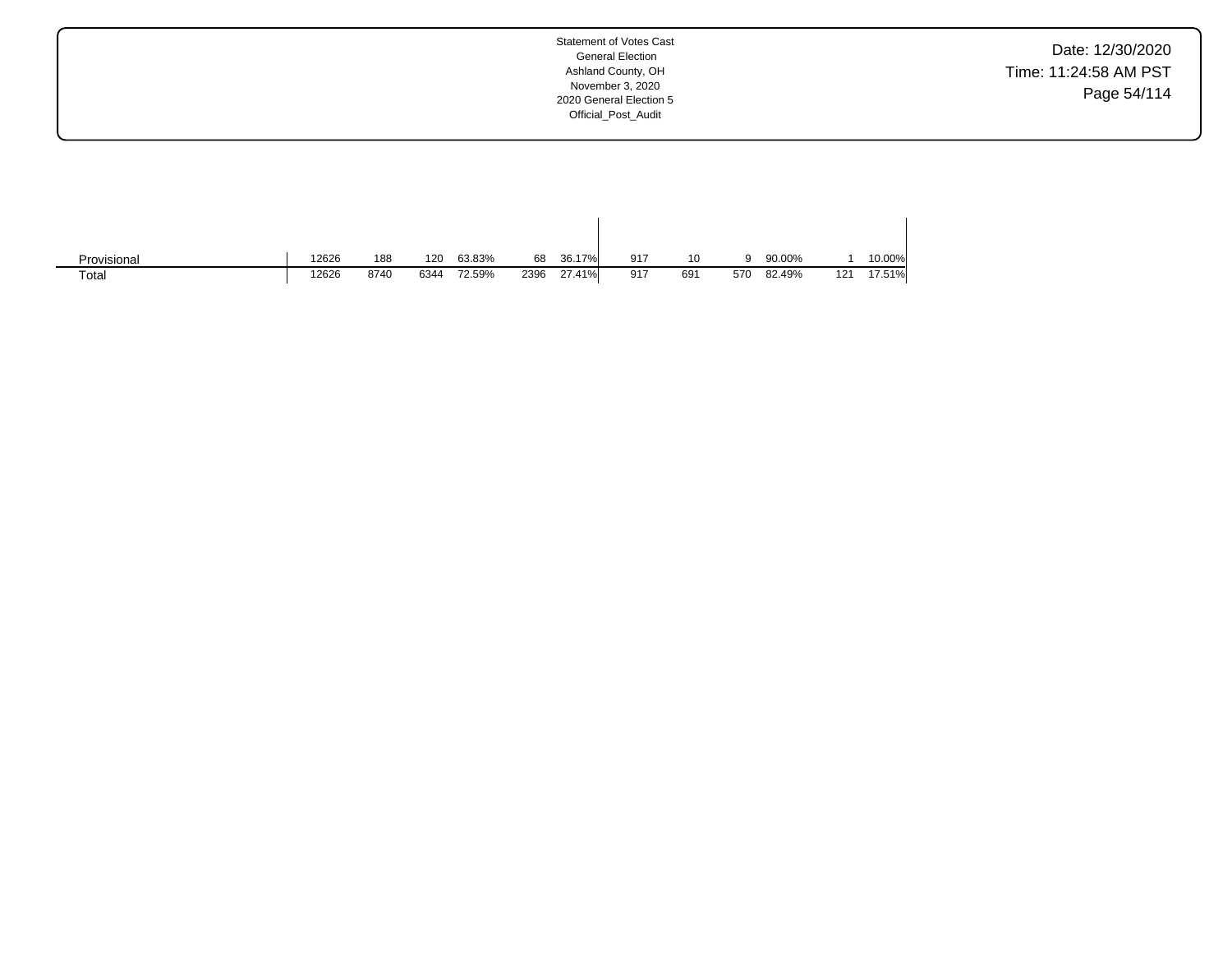|                     |                |                |     |    | Liquor Option Ashland ANA, LLC Sunday Sales Loudonville Village Ren OE 1.7m |                |                |                     |                         |  |
|---------------------|----------------|----------------|-----|----|-----------------------------------------------------------------------------|----------------|----------------|---------------------|-------------------------|--|
|                     | Reg.<br>Voters | Total<br>Votes | Yes | No |                                                                             | Reg.<br>Voters | Total<br>Votes | For the Tax<br>Levy | Against the<br>Tax Levy |  |
| Jurisdiction Wide   |                |                |     |    |                                                                             |                |                |                     |                         |  |
| 01 Ashland City 1-A |                |                |     |    |                                                                             |                |                |                     |                         |  |
| <b>Election Day</b> |                |                |     |    |                                                                             |                |                |                     |                         |  |
| Absentee            |                |                |     |    |                                                                             |                |                |                     |                         |  |
| Provisional         |                |                |     |    |                                                                             |                |                |                     |                         |  |
| 02 Ashland City 1-B |                |                |     |    |                                                                             |                |                |                     |                         |  |
| <b>Election Day</b> |                |                |     |    |                                                                             |                |                |                     |                         |  |
| Absentee            |                |                |     |    |                                                                             |                |                |                     |                         |  |
| Provisional         |                |                |     |    |                                                                             |                |                |                     |                         |  |
| 03 Ashland City 1-C |                |                |     |    |                                                                             |                |                |                     |                         |  |
| <b>Election Day</b> |                |                |     |    |                                                                             |                |                |                     |                         |  |
| Absentee            |                |                |     |    |                                                                             |                |                |                     |                         |  |
| Provisional         |                |                |     |    |                                                                             |                |                |                     |                         |  |
| 04 Ashland City 1-D |                |                |     |    |                                                                             |                |                |                     |                         |  |
| <b>Election Day</b> |                |                |     |    |                                                                             |                |                |                     |                         |  |
| Absentee            |                |                |     |    |                                                                             |                |                |                     |                         |  |
| Provisional         |                |                |     |    |                                                                             |                |                |                     |                         |  |
| 05 Ashland City 2-A |                |                |     |    |                                                                             |                |                |                     |                         |  |
| <b>Election Day</b> |                |                |     |    |                                                                             |                |                |                     |                         |  |
| Absentee            |                |                |     |    |                                                                             |                |                |                     |                         |  |
| Provisional         |                |                |     |    |                                                                             |                |                |                     |                         |  |
| 06 Ashland City 2-B |                |                |     |    |                                                                             |                |                |                     |                         |  |
| <b>Election Day</b> |                |                |     |    |                                                                             |                |                |                     |                         |  |
| Absentee            |                |                |     |    |                                                                             |                |                |                     |                         |  |
| Provisional         |                |                |     |    |                                                                             |                |                |                     |                         |  |
| 07 Ashland City 2-C |                |                |     |    |                                                                             |                |                |                     |                         |  |
| <b>Election Day</b> |                |                |     |    |                                                                             |                |                |                     |                         |  |
| Absentee            |                |                |     |    |                                                                             |                |                |                     |                         |  |
| Provisional         |                |                |     |    |                                                                             |                |                |                     |                         |  |
| 08 Ashland City 3-A |                |                |     |    |                                                                             |                |                |                     |                         |  |
| <b>Election Day</b> |                |                |     |    |                                                                             |                |                |                     |                         |  |
| Absentee            |                |                |     |    |                                                                             |                |                |                     |                         |  |
| Provisional         |                |                |     |    |                                                                             |                |                |                     |                         |  |
| 09 Ashland City 3-B |                |                |     |    |                                                                             |                |                |                     |                         |  |
| <b>Election Day</b> |                |                |     |    |                                                                             |                |                |                     |                         |  |
| Absentee            |                |                |     |    |                                                                             |                |                |                     |                         |  |
| Provisional         |                |                |     |    |                                                                             |                |                |                     |                         |  |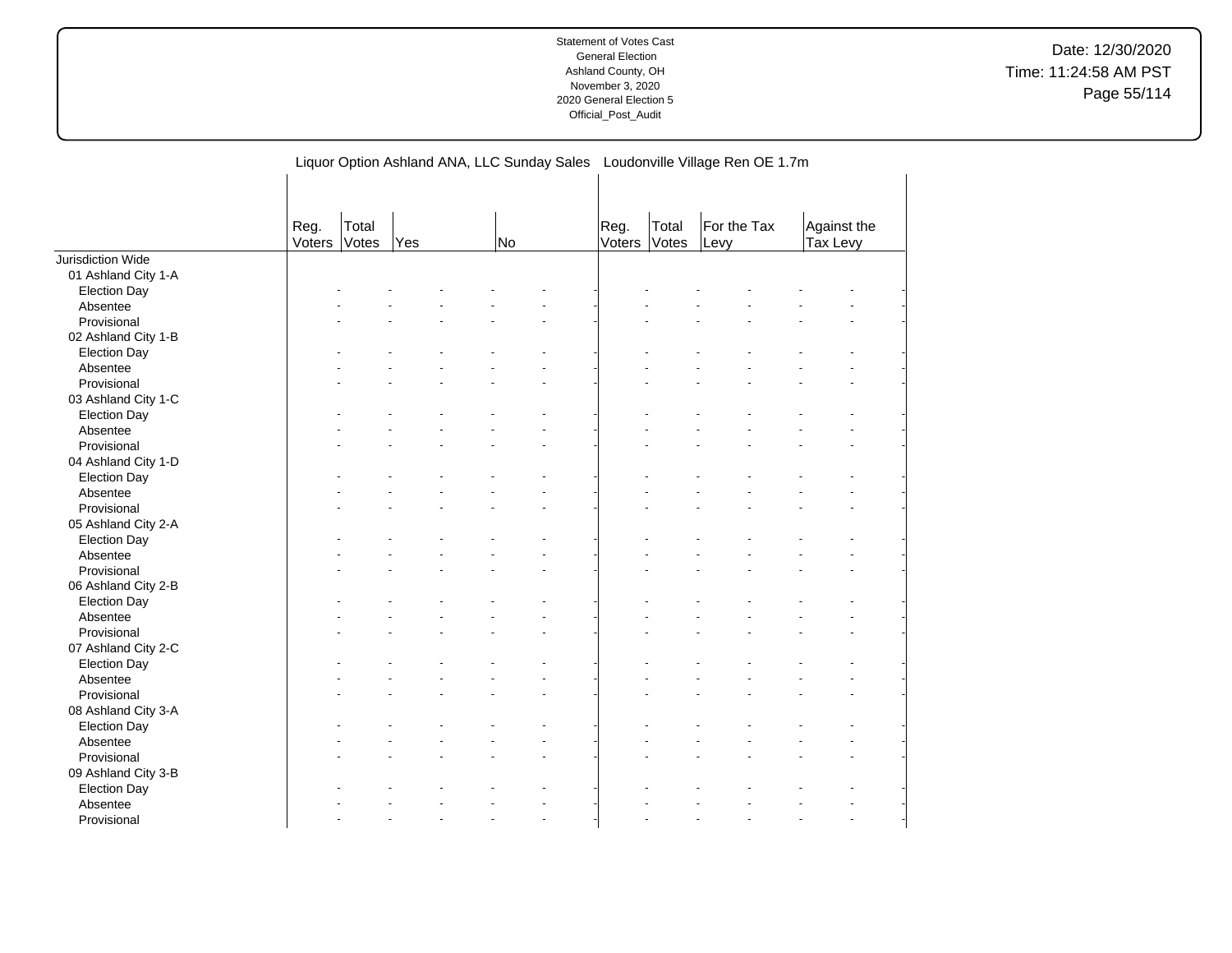|                         |        |       |                |        |                |        |        |       | Liquor Option Ashland ANA, LLC Sunday Sales  Loudonville Village Ren OE 1.7m |        |              |        |
|-------------------------|--------|-------|----------------|--------|----------------|--------|--------|-------|------------------------------------------------------------------------------|--------|--------------|--------|
|                         |        |       |                |        |                |        |        |       |                                                                              |        |              |        |
|                         |        |       |                |        |                |        |        |       |                                                                              |        |              |        |
|                         |        |       |                |        |                |        |        |       |                                                                              |        |              |        |
|                         | Reg.   | Total |                |        | <b>No</b>      |        | Reg.   | Total | For the Tax                                                                  |        | Against the  |        |
| 10 Ashland City 3-C     | Voters | Votes | Yes            |        |                |        | Voters | Votes | Levy                                                                         |        | Tax Levy     |        |
|                         | 917    | 110   | 98             | 89.09% | 12             | 10.91% |        |       |                                                                              |        |              |        |
| <b>Election Day</b>     | 917    | 570   | 420            | 73.68% | 150            | 26.32% |        |       |                                                                              |        |              |        |
| Absentee                |        |       | $\overline{7}$ |        | $\overline{2}$ | 22.22% |        |       |                                                                              |        |              |        |
| Provisional             | 917    | 9     |                | 77.78% |                |        |        |       |                                                                              |        |              |        |
| 11 Ashland City 3-D     |        |       |                |        |                |        |        |       |                                                                              |        |              |        |
| <b>Election Day</b>     |        |       |                |        |                |        |        |       |                                                                              |        |              |        |
| Absentee                |        |       |                |        |                |        |        |       |                                                                              |        |              |        |
| Provisional             |        |       |                |        |                |        |        |       |                                                                              |        |              |        |
| 12 Ashland City 4-A     |        |       |                |        |                |        |        |       |                                                                              |        |              |        |
| <b>Election Day</b>     |        |       |                |        |                |        |        |       |                                                                              |        |              |        |
| Absentee                |        |       |                |        |                |        |        |       |                                                                              |        |              |        |
| Provisional             |        |       |                |        |                |        |        |       |                                                                              |        |              |        |
| 13 Ashland City 4-B     |        |       |                |        |                |        |        |       |                                                                              |        |              |        |
| <b>Election Day</b>     |        |       |                |        |                |        |        |       |                                                                              |        |              |        |
| Absentee                |        |       |                |        |                |        |        |       |                                                                              |        |              |        |
| Provisional             |        |       |                |        |                |        |        |       |                                                                              |        |              |        |
| 14 Ashland City 4-C     |        |       |                |        |                |        |        |       |                                                                              |        |              |        |
| <b>Election Day</b>     |        |       |                |        |                |        |        |       |                                                                              |        |              |        |
| Absentee                |        |       |                |        |                |        |        |       |                                                                              |        |              |        |
| Provisional             |        |       |                |        |                |        |        |       |                                                                              |        |              |        |
| 15 Clear Creek          |        |       |                |        |                |        |        |       |                                                                              |        |              |        |
| <b>Election Day</b>     |        |       |                |        |                |        |        |       |                                                                              |        |              |        |
| Absentee                |        |       |                |        |                |        |        |       |                                                                              |        |              |        |
| Provisional             |        |       |                |        |                |        |        |       |                                                                              |        |              |        |
| 16 Loudonville 1        |        |       |                |        |                |        |        |       |                                                                              |        |              |        |
| Election Day            |        |       |                |        |                |        | 1349   | 495   | 362                                                                          | 73.13% | 133          | 26.87% |
|                         |        |       |                |        |                |        | 1349   | 481   | 382                                                                          | 79.42% | 99           | 20.58% |
| Absentee<br>Provisional |        |       |                |        |                |        | 1349   | 19    | 16                                                                           | 84.21% | 3            | 15.79% |
|                         |        |       |                |        |                |        |        |       |                                                                              |        |              |        |
| 17 Green 1              |        |       |                |        |                |        |        |       |                                                                              |        |              |        |
| Election Day            |        |       |                |        |                |        |        |       |                                                                              |        |              |        |
| Absentee                |        |       |                |        |                |        |        |       |                                                                              |        |              |        |
| Provisional             |        |       |                |        |                |        |        |       |                                                                              |        |              |        |
| 18 Green 2              |        |       |                |        |                |        |        |       |                                                                              |        |              |        |
| <b>Election Day</b>     |        |       |                |        |                |        |        |       |                                                                              |        |              |        |
| Absentee                |        |       |                |        |                |        |        |       |                                                                              |        |              |        |
| Provisional             |        |       |                |        |                |        |        |       |                                                                              |        |              |        |
| 19 Loudonville 2        |        |       |                |        |                |        |        |       |                                                                              |        |              |        |
| <b>Election Day</b>     |        |       |                |        |                |        | 519    | 205   | 142                                                                          | 69.27% | 63           | 30.73% |
| Absentee                |        |       |                |        |                |        | 519    | 157   | 122                                                                          | 77.71% | 35           | 22.29% |
| Provisional             |        |       |                |        |                |        | 519    |       | 6<br>8                                                                       | 75.00% | $\mathbf{2}$ | 25.00% |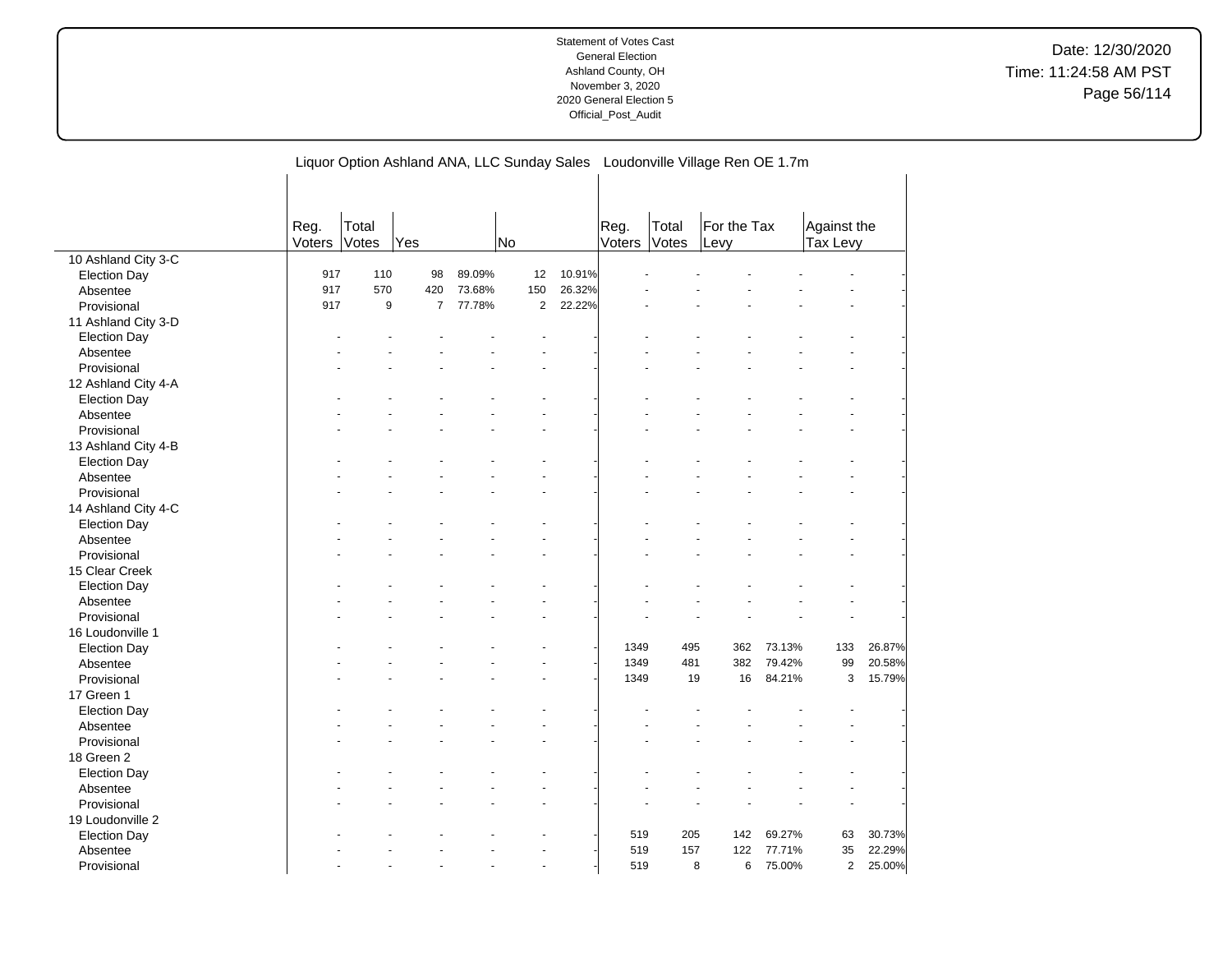|                     |                |                | Liquor Option Ashland ANA, LLC Sunday Sales Loudonville Village Ren OE 1.7m |    |                |                |                     |                                |  |
|---------------------|----------------|----------------|-----------------------------------------------------------------------------|----|----------------|----------------|---------------------|--------------------------------|--|
|                     |                |                |                                                                             |    |                |                |                     |                                |  |
|                     | Reg.<br>Voters | Total<br>Votes | Yes                                                                         | No | Reg.<br>Voters | Total<br>Votes | For the Tax<br>Levy | Against the<br><b>Tax Levy</b> |  |
| 20 Jackson 1        |                |                |                                                                             |    |                |                |                     |                                |  |
| <b>Election Day</b> |                |                |                                                                             |    |                |                |                     |                                |  |
| Absentee            |                |                |                                                                             |    |                |                |                     |                                |  |
| Provisional         |                |                |                                                                             |    |                |                |                     |                                |  |
| 21 Jackson 2        |                |                |                                                                             |    |                |                |                     |                                |  |
| <b>Election Day</b> |                |                |                                                                             |    |                |                |                     |                                |  |
| Absentee            |                |                |                                                                             |    |                |                |                     |                                |  |
| Provisional         |                |                |                                                                             |    |                |                |                     |                                |  |
| 22 Lake             |                |                |                                                                             |    |                |                |                     |                                |  |
| <b>Election Day</b> |                |                |                                                                             |    |                |                |                     |                                |  |
| Absentee            |                |                |                                                                             |    |                |                |                     |                                |  |
| Provisional         |                |                |                                                                             |    |                |                |                     |                                |  |
| 23 Mifflin          |                |                |                                                                             |    |                |                |                     |                                |  |
| <b>Election Day</b> |                |                |                                                                             |    |                |                |                     |                                |  |
| Absentee            |                |                |                                                                             |    |                |                |                     |                                |  |
| Provisional         |                |                |                                                                             |    |                |                |                     |                                |  |
| 24 Milton 1         |                |                |                                                                             |    |                |                |                     |                                |  |
| <b>Election Day</b> |                |                |                                                                             |    |                |                |                     |                                |  |
| Absentee            |                |                |                                                                             |    |                |                |                     |                                |  |
| Provisional         |                |                |                                                                             |    |                |                |                     |                                |  |
| 25 Milton 3         |                |                |                                                                             |    |                |                |                     |                                |  |
| <b>Election Day</b> |                |                |                                                                             |    |                |                |                     |                                |  |
| Absentee            |                |                |                                                                             |    |                |                |                     |                                |  |
| Provisional         |                |                |                                                                             |    |                |                |                     |                                |  |
| 26 Jeromesville     |                |                |                                                                             |    |                |                |                     |                                |  |
| <b>Election Day</b> |                |                |                                                                             |    |                |                |                     |                                |  |
| Absentee            |                |                |                                                                             |    |                |                |                     |                                |  |
| Provisional         |                |                |                                                                             |    |                |                |                     |                                |  |
| 27 Mohican          |                |                |                                                                             |    |                |                |                     |                                |  |
| <b>Election Day</b> |                |                |                                                                             |    |                |                |                     |                                |  |
| Absentee            |                |                |                                                                             |    |                |                |                     |                                |  |
| Provisional         |                |                |                                                                             |    |                |                |                     |                                |  |
| 28 Montgomery 1     |                |                |                                                                             |    |                |                |                     |                                |  |
| <b>Election Day</b> |                |                |                                                                             |    |                |                |                     |                                |  |
| Absentee            |                |                |                                                                             |    |                |                |                     |                                |  |
| Provisional         |                |                |                                                                             |    |                |                |                     |                                |  |
| 29 Montgomery 2     |                |                |                                                                             |    |                |                |                     |                                |  |
| <b>Election Day</b> |                |                |                                                                             |    |                |                |                     |                                |  |
| Absentee            |                |                |                                                                             |    |                |                |                     |                                |  |
| Provisional         |                |                |                                                                             |    |                |                |                     |                                |  |

 $\overline{a}$ 

Liquor Option Ashland ANA, LLC Sunday Sales Loudonville Village Ren OE 1.7m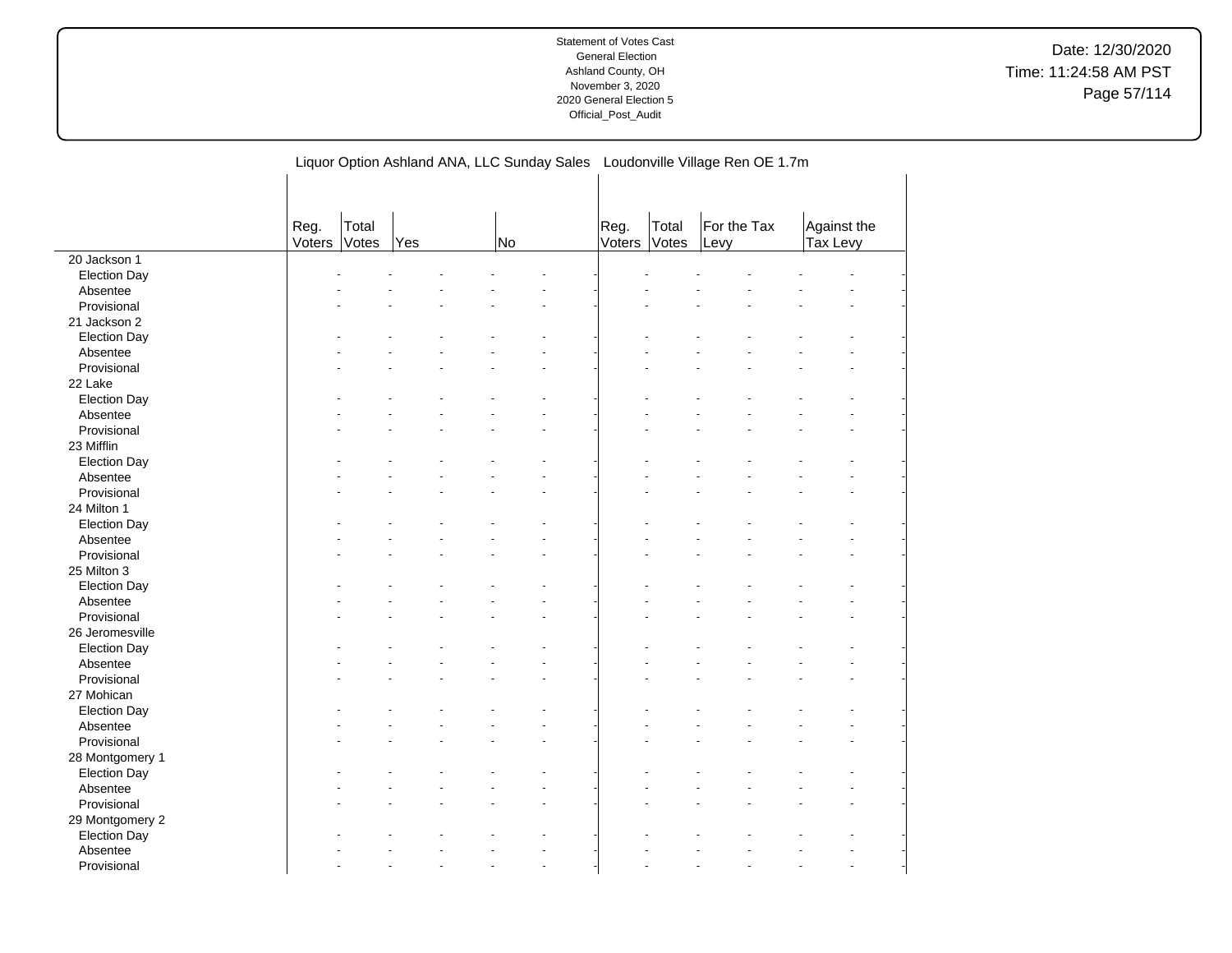|--|

|        |                     |      |            |        |              | Liquor Option Ashland ANA, LLC Sunday Sales Loudonville Village Ren OE 1.7m |             |
|--------|---------------------|------|------------|--------|--------------|-----------------------------------------------------------------------------|-------------|
|        |                     |      |            |        |              |                                                                             |             |
|        |                     |      |            |        |              |                                                                             |             |
| Reg.   | 'Total              |      |            | Req.   | <b>Total</b> | <b>For the Tax</b>                                                          | Against the |
| Voters | <i><b>Votes</b></i> | 'Yes | <b>INo</b> | Voters | <b>Votes</b> | <b>ILevy</b>                                                                | Tax Levy    |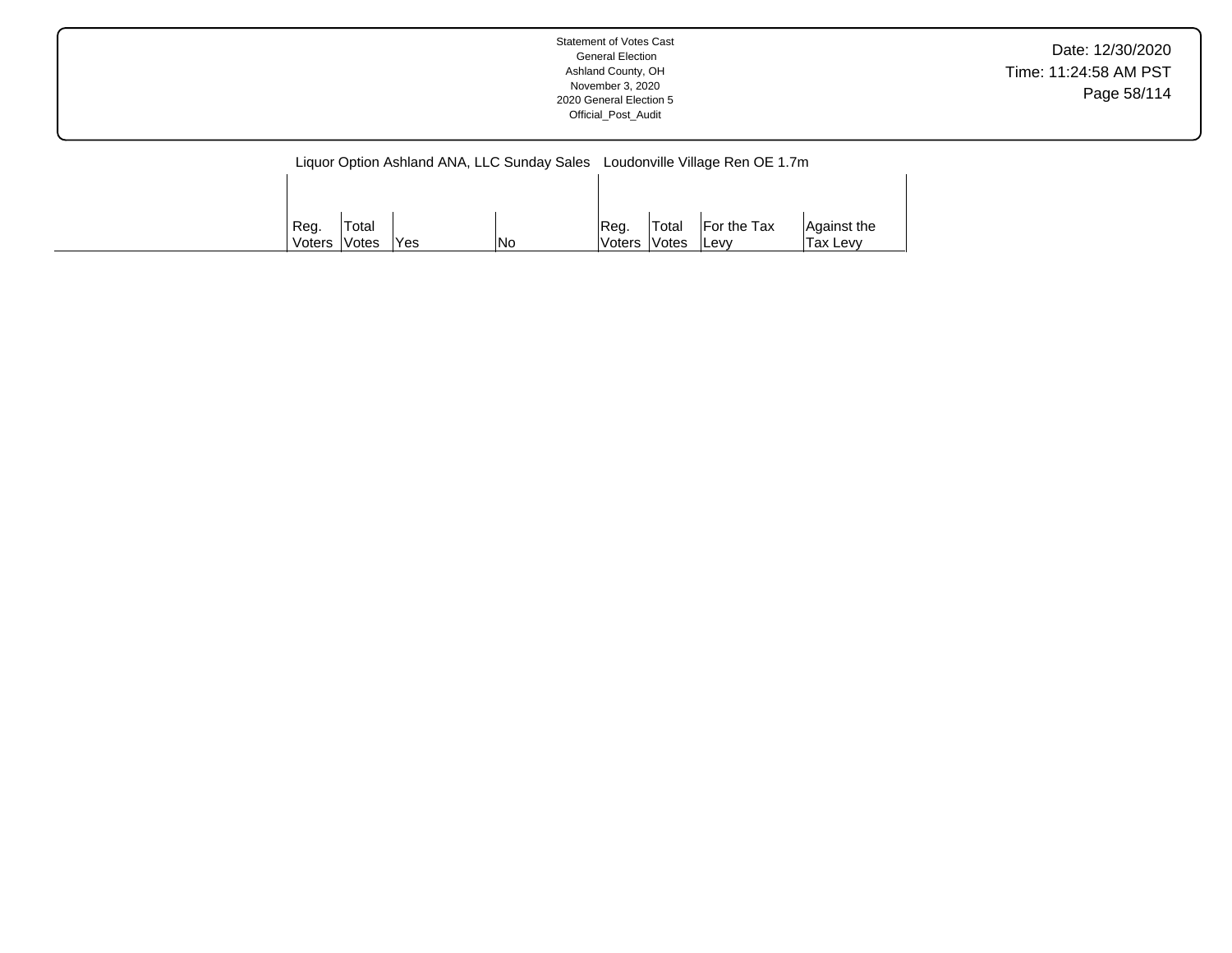Date: 12/30/2020 Time: 11:24:58 AM PST Page 59/114

| 30 Montgomery 3     |     |     |     |        |     |        |      |     |     |        |     |        |
|---------------------|-----|-----|-----|--------|-----|--------|------|-----|-----|--------|-----|--------|
| <b>Election Day</b> |     |     |     |        |     |        |      |     |     |        |     |        |
| Absentee            |     |     |     |        |     |        |      |     |     |        |     |        |
| Provisional         |     |     |     |        |     |        |      |     |     |        |     |        |
| 31 Orange 1         |     |     |     |        |     |        |      |     |     |        |     |        |
| <b>Election Day</b> |     |     |     |        |     |        |      |     |     |        |     |        |
| Absentee            |     |     |     |        |     |        |      |     |     |        |     |        |
| Provisional         |     |     |     |        |     |        |      |     |     |        |     |        |
| 32 Orange 2         |     |     |     |        |     |        |      |     |     |        |     |        |
| <b>Election Day</b> |     |     |     |        |     |        |      |     |     |        |     |        |
| Absentee            |     |     |     |        |     |        |      |     |     |        |     |        |
| Provisional         |     |     |     |        |     |        |      |     |     |        |     |        |
| 33 Perry            |     |     |     |        |     |        |      |     |     |        |     |        |
| <b>Election Day</b> |     |     |     |        |     |        |      |     |     |        |     |        |
| Absentee            |     |     |     |        |     |        |      |     |     |        |     |        |
| Provisional         |     |     |     |        |     |        |      |     |     |        |     |        |
| 34 Ruggles          |     |     |     |        |     |        |      |     |     |        |     |        |
| <b>Election Day</b> |     |     |     |        |     |        |      |     |     |        |     |        |
| Absentee            |     |     |     |        |     |        |      |     |     |        |     |        |
| Provisional         |     |     |     |        |     |        |      |     |     |        |     |        |
| 35 Sullivan 1       |     |     |     |        |     |        |      |     |     |        |     |        |
| <b>Election Day</b> |     |     |     |        |     |        |      |     |     |        |     |        |
| Absentee            |     |     |     |        |     |        |      |     |     |        |     |        |
| Provisional         |     |     |     |        |     |        |      |     |     |        |     |        |
| 36 Sullivan 2       |     |     |     |        |     |        |      |     |     |        |     |        |
| <b>Election Day</b> |     |     |     |        |     |        |      |     |     |        |     |        |
| Absentee            |     |     |     |        |     |        |      |     |     |        |     |        |
| Provisional         |     |     |     |        |     |        |      |     |     |        |     |        |
| 37 Troy             |     |     |     |        |     |        |      |     |     |        |     |        |
| <b>Election Day</b> |     |     |     |        |     |        |      |     |     |        |     |        |
| Absentee            |     |     |     |        |     |        |      |     |     |        |     |        |
| Provisional         |     |     |     |        |     |        |      |     |     |        |     |        |
| 38 Vermillion 1     |     |     |     |        |     |        |      |     |     |        |     |        |
| <b>Election Day</b> |     |     |     |        |     |        |      |     |     |        |     |        |
| Absentee            |     |     |     |        |     |        |      |     |     |        |     |        |
| Provisional         |     |     |     |        |     |        |      |     |     |        |     |        |
| 39 Vermillion 2     |     |     |     |        |     |        |      |     |     |        |     |        |
| <b>Election Day</b> |     |     |     |        |     |        |      |     |     |        |     |        |
| Absentee            |     |     |     |        |     |        |      |     |     |        |     |        |
| Provisional         |     |     |     |        |     |        |      |     |     |        |     |        |
| Total               |     |     |     |        |     |        |      |     |     |        |     |        |
|                     | 917 | 110 | 98  | 89.09% | 12  | 10.91% | 1868 | 700 | 504 | 72.00% | 196 | 28.00% |
| <b>Election Day</b> | 917 | 570 | 420 | 73.68% | 150 | 26.32% | 1868 | 638 | 504 | 79.00% | 134 | 21.00% |
| Absentee            |     |     |     |        |     |        |      |     |     |        |     |        |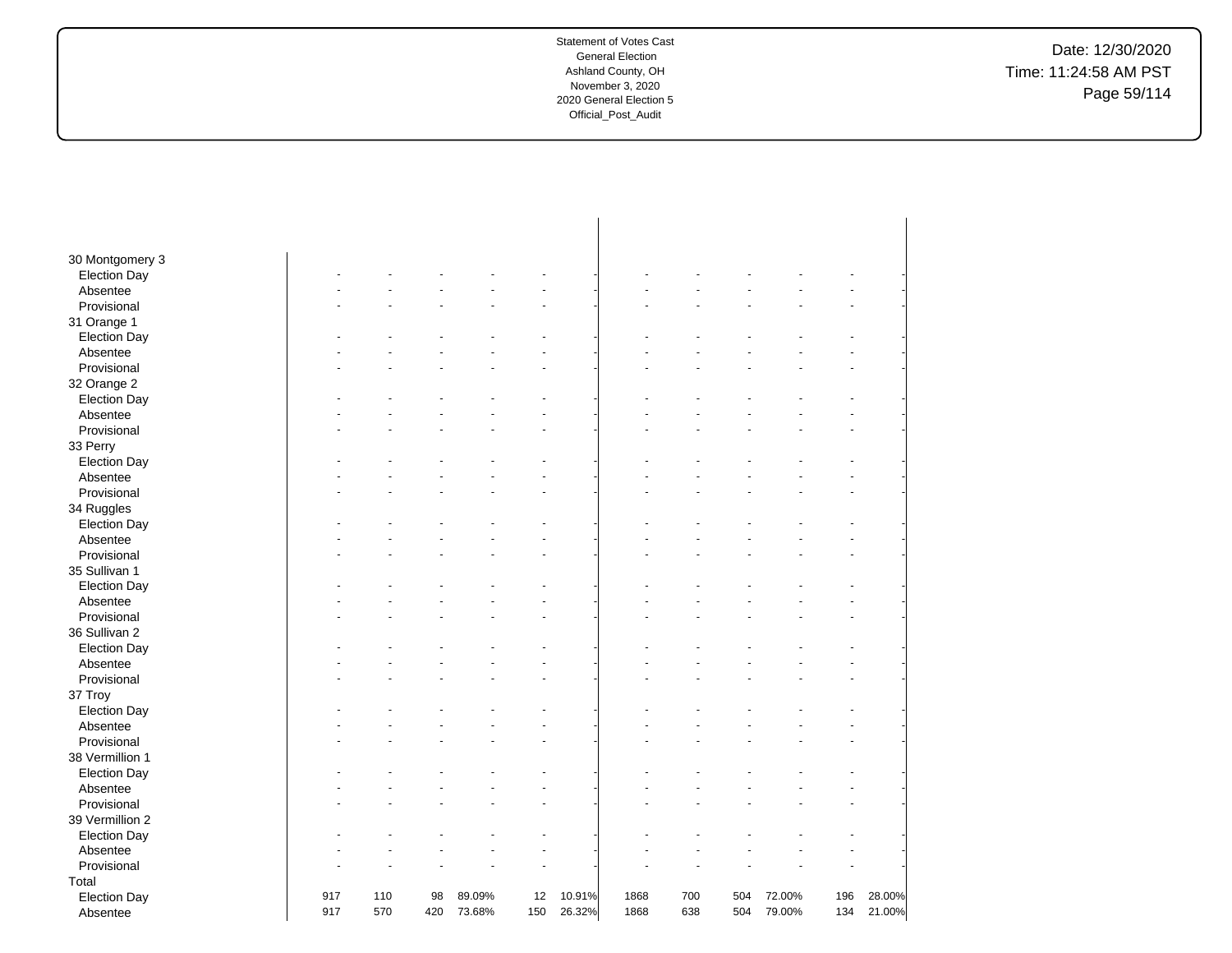Date: 12/30/2020 Time: 11:24:58 AM PST Page 60/114

| Provisional | 917 |     |     | 77.78% |     | 22.22% | 1868 | 27   | 22   | 81.48% |     | 18.52% |
|-------------|-----|-----|-----|--------|-----|--------|------|------|------|--------|-----|--------|
| Total       | 917 | 689 | 525 | 76.20% | 164 | 23.80% | 1868 | 1365 | 1030 | 75.46% | 335 | 24.54% |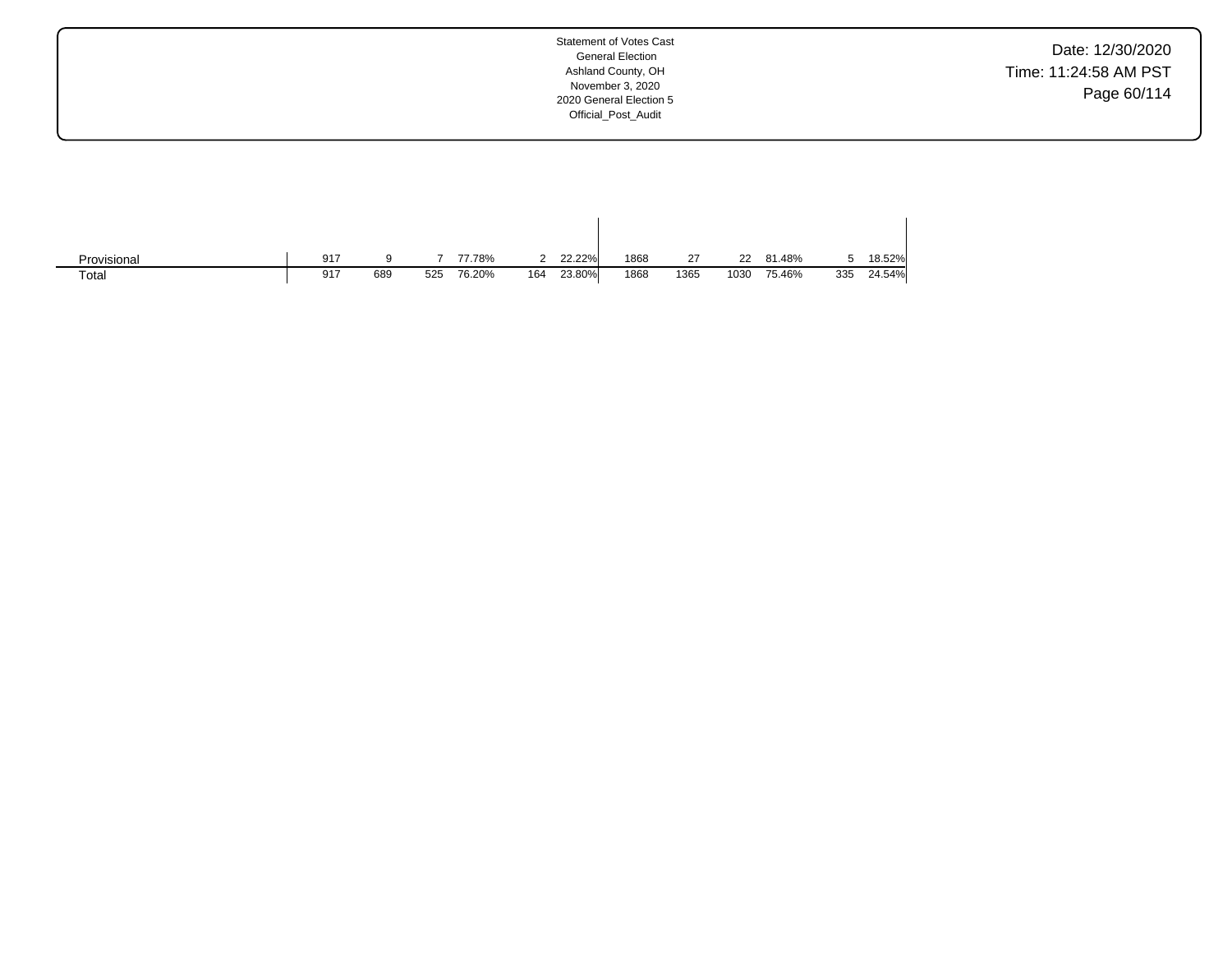|                     |                | Miffin Village Ordinance |     |  |    |                          |                | Hanover Twp Add FP 1.2m |                     |  |                         |  |  |
|---------------------|----------------|--------------------------|-----|--|----|--------------------------|----------------|-------------------------|---------------------|--|-------------------------|--|--|
|                     | Reg.<br>Voters | Total<br>Votes           | Yes |  | No |                          | Reg.<br>Voters | Total<br>Votes          | For the Tax<br>Levy |  | Against the<br>Tax Levy |  |  |
| Jurisdiction Wide   |                |                          |     |  |    |                          |                |                         |                     |  |                         |  |  |
| 01 Ashland City 1-A |                |                          |     |  |    |                          |                |                         |                     |  |                         |  |  |
| <b>Election Day</b> |                |                          |     |  |    |                          |                |                         |                     |  |                         |  |  |
| Absentee            |                |                          |     |  |    |                          |                |                         |                     |  |                         |  |  |
| Provisional         |                |                          |     |  |    |                          |                |                         |                     |  |                         |  |  |
| 02 Ashland City 1-B |                |                          |     |  |    |                          |                |                         |                     |  |                         |  |  |
| <b>Election Day</b> |                |                          |     |  |    |                          |                |                         |                     |  |                         |  |  |
| Absentee            |                |                          |     |  |    |                          |                |                         |                     |  |                         |  |  |
| Provisional         |                |                          |     |  |    |                          |                |                         |                     |  |                         |  |  |
| 03 Ashland City 1-C |                |                          |     |  |    |                          |                |                         |                     |  |                         |  |  |
| <b>Election Day</b> |                |                          |     |  |    |                          |                |                         |                     |  |                         |  |  |
| Absentee            |                |                          |     |  |    |                          |                |                         |                     |  |                         |  |  |
| Provisional         |                |                          |     |  |    |                          |                |                         |                     |  |                         |  |  |
| 04 Ashland City 1-D |                |                          |     |  |    |                          |                |                         |                     |  |                         |  |  |
| <b>Election Day</b> |                |                          |     |  |    |                          |                |                         |                     |  |                         |  |  |
| Absentee            |                |                          |     |  |    |                          |                |                         |                     |  |                         |  |  |
| Provisional         |                |                          |     |  |    |                          |                |                         |                     |  |                         |  |  |
| 05 Ashland City 2-A |                |                          |     |  |    |                          |                |                         |                     |  |                         |  |  |
| <b>Election Day</b> |                |                          |     |  |    |                          |                |                         |                     |  |                         |  |  |
| Absentee            |                |                          |     |  |    |                          |                |                         |                     |  |                         |  |  |
| Provisional         |                |                          |     |  |    |                          |                |                         |                     |  |                         |  |  |
| 06 Ashland City 2-B |                |                          |     |  |    |                          |                |                         |                     |  |                         |  |  |
| <b>Election Day</b> |                |                          |     |  |    |                          |                |                         |                     |  |                         |  |  |
| Absentee            |                |                          |     |  |    |                          |                |                         |                     |  |                         |  |  |
| Provisional         |                |                          |     |  |    |                          |                |                         |                     |  |                         |  |  |
| 07 Ashland City 2-C |                |                          |     |  |    |                          |                |                         |                     |  |                         |  |  |
| <b>Election Day</b> |                |                          |     |  |    |                          |                |                         |                     |  |                         |  |  |
| Absentee            |                |                          |     |  |    |                          |                |                         |                     |  |                         |  |  |
| Provisional         |                |                          |     |  |    |                          |                |                         |                     |  |                         |  |  |
| 08 Ashland City 3-A |                |                          |     |  |    |                          |                |                         |                     |  |                         |  |  |
| <b>Election Day</b> |                |                          |     |  |    |                          |                |                         |                     |  |                         |  |  |
| Absentee            |                |                          |     |  |    |                          |                |                         |                     |  |                         |  |  |
| Provisional         |                |                          |     |  |    |                          |                |                         |                     |  |                         |  |  |
| 09 Ashland City 3-B |                |                          |     |  |    |                          |                |                         |                     |  |                         |  |  |
|                     |                |                          |     |  |    |                          |                |                         |                     |  |                         |  |  |
| <b>Election Day</b> |                |                          |     |  |    |                          |                |                         |                     |  |                         |  |  |
| Absentee            |                |                          |     |  |    | $\overline{\phantom{a}}$ |                |                         |                     |  |                         |  |  |
| Provisional         |                |                          |     |  |    |                          |                |                         |                     |  |                         |  |  |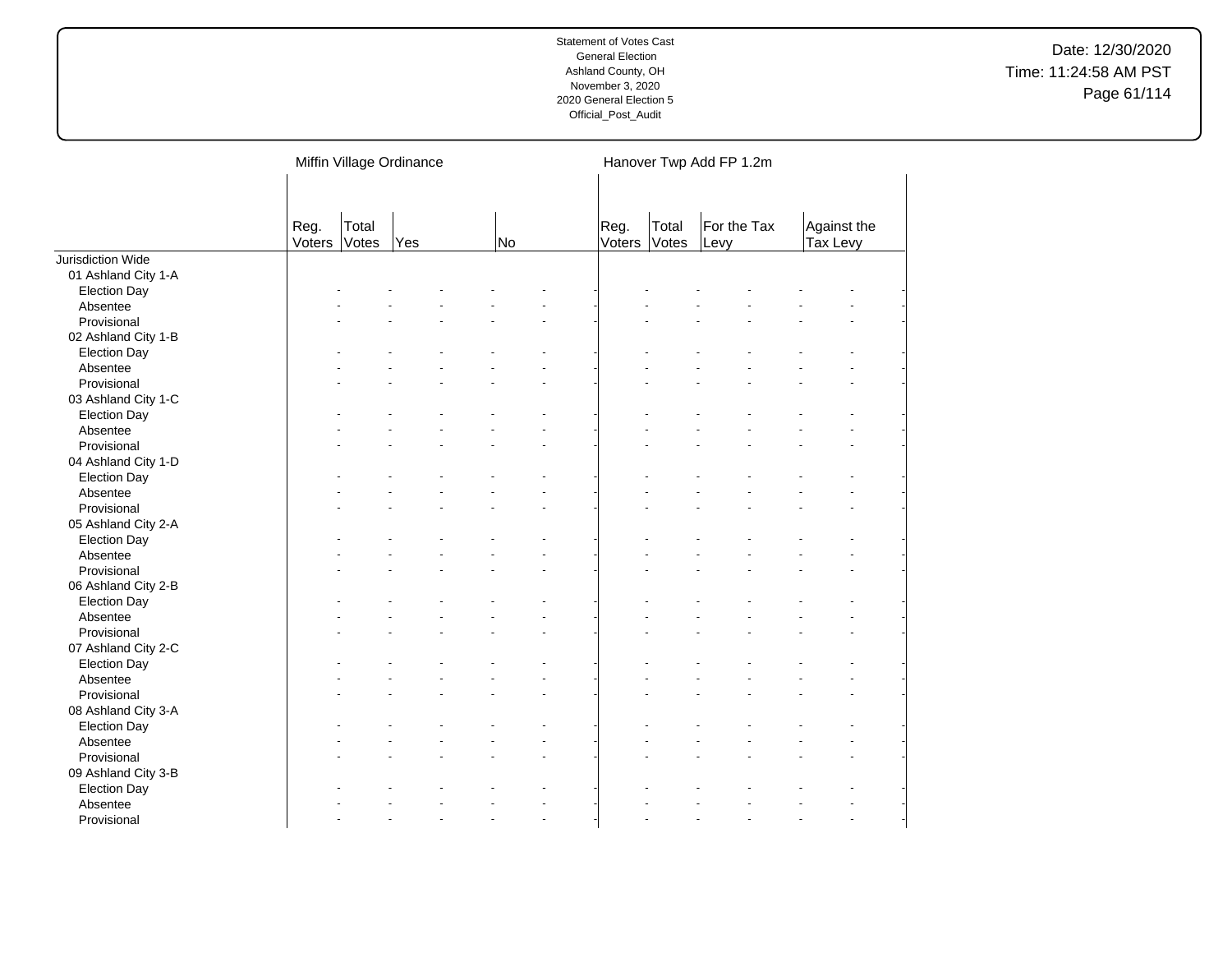|                         |                | Miffin Village Ordinance |     |    |    |                | Hanover Twp Add FP 1.2m |                     |        |                         |        |  |
|-------------------------|----------------|--------------------------|-----|----|----|----------------|-------------------------|---------------------|--------|-------------------------|--------|--|
|                         | Reg.<br>Voters | Total<br>Votes           | Yes | No |    | Reg.<br>Voters | Total<br>Votes          | For the Tax<br>Levy |        | Against the<br>Tax Levy |        |  |
| 10 Ashland City 3-C     |                |                          |     |    |    |                |                         |                     |        |                         |        |  |
| <b>Election Day</b>     |                |                          |     |    |    |                |                         |                     |        |                         |        |  |
| Absentee                |                |                          |     |    |    |                |                         |                     |        |                         |        |  |
| Provisional             |                |                          |     |    |    |                |                         |                     |        |                         |        |  |
| 11 Ashland City 3-D     |                |                          |     |    |    |                |                         |                     |        |                         |        |  |
| <b>Election Day</b>     |                |                          |     |    |    |                |                         |                     |        |                         |        |  |
| Absentee                |                |                          |     |    |    |                |                         |                     |        |                         |        |  |
| Provisional             |                |                          |     |    |    |                |                         |                     |        |                         |        |  |
| 12 Ashland City 4-A     |                |                          |     |    |    |                |                         |                     |        |                         |        |  |
| <b>Election Day</b>     |                |                          |     |    |    |                |                         |                     |        |                         |        |  |
| Absentee                |                |                          |     |    |    |                |                         |                     |        |                         |        |  |
| Provisional             |                |                          |     |    |    |                |                         |                     |        |                         |        |  |
| 13 Ashland City 4-B     |                |                          |     |    |    |                |                         |                     |        |                         |        |  |
| <b>Election Day</b>     |                |                          |     |    |    |                |                         |                     |        |                         |        |  |
| Absentee                |                |                          |     |    |    |                |                         |                     |        |                         |        |  |
| Provisional             |                |                          |     |    |    |                |                         |                     |        |                         |        |  |
| 14 Ashland City 4-C     |                |                          |     |    |    |                |                         |                     |        |                         |        |  |
| <b>Election Day</b>     |                |                          |     |    |    |                |                         |                     |        |                         |        |  |
| Absentee                |                |                          |     |    |    |                |                         |                     |        |                         |        |  |
| Provisional             |                |                          |     |    |    |                |                         |                     |        |                         |        |  |
| 15 Clear Creek          |                |                          |     |    |    |                |                         |                     |        |                         |        |  |
| <b>Election Day</b>     |                |                          |     |    |    |                |                         |                     |        |                         |        |  |
| Absentee                |                |                          |     |    |    |                |                         |                     |        |                         |        |  |
| Provisional             |                |                          |     |    |    |                |                         |                     |        |                         |        |  |
| 16 Loudonville 1        |                |                          |     |    |    |                |                         |                     |        |                         |        |  |
| <b>Election Day</b>     |                |                          |     |    |    |                |                         |                     |        |                         |        |  |
|                         |                |                          |     |    |    |                |                         |                     |        |                         |        |  |
| Absentee<br>Provisional |                |                          |     |    |    |                |                         |                     |        |                         |        |  |
| 17 Green 1              |                |                          |     |    |    |                |                         |                     |        |                         |        |  |
|                         |                |                          |     |    |    |                |                         |                     |        |                         |        |  |
| <b>Election Day</b>     |                |                          |     |    |    |                |                         |                     |        |                         |        |  |
| Absentee                |                |                          |     |    |    |                |                         |                     |        |                         |        |  |
| Provisional             |                |                          |     |    |    |                |                         |                     |        |                         |        |  |
| 18 Green 2              |                |                          |     |    |    |                |                         |                     |        |                         |        |  |
| <b>Election Day</b>     |                |                          |     |    |    |                |                         |                     |        |                         |        |  |
| Absentee                |                |                          |     |    |    |                |                         |                     |        |                         |        |  |
| Provisional             |                |                          |     |    |    |                |                         |                     |        |                         |        |  |
| 19 Loudonville 2        |                |                          |     |    |    |                |                         |                     |        |                         |        |  |
| <b>Election Day</b>     |                |                          |     |    |    | 612            | 213                     | 150                 | 70.42% | 63                      | 29.58% |  |
| Absentee                |                |                          |     |    |    | 612            | 258                     | 173                 | 67.05% | 85                      | 32.95% |  |
| Provisional             |                |                          |     |    | ÷. | 612            |                         | 5<br>9              | 55.56% | $\overline{4}$          | 44.44% |  |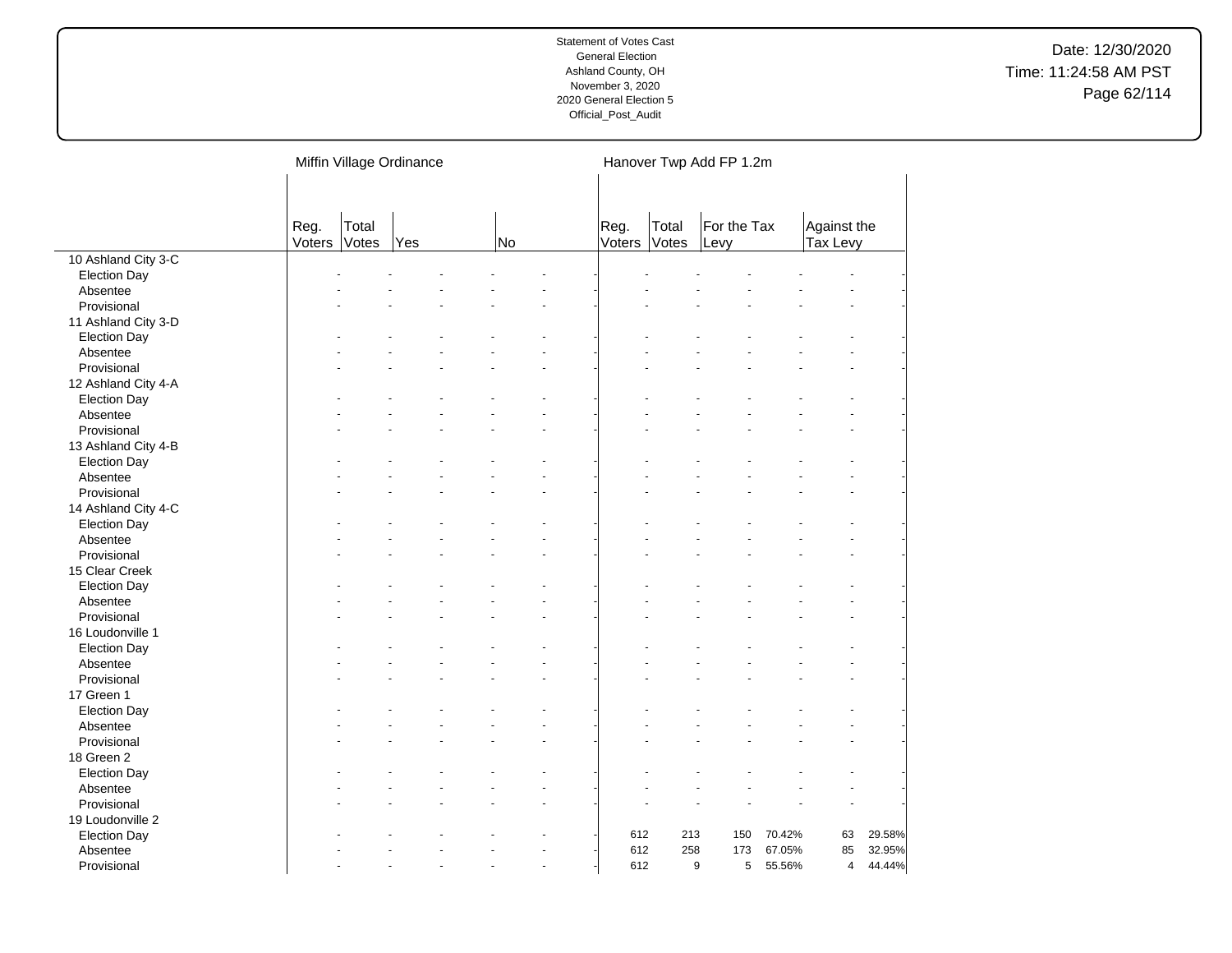|                     |                | Miffin Village Ordinance |           |        |                |           | Hanover Twp Add FP 1.2m |                |                     |  |                         |  |  |
|---------------------|----------------|--------------------------|-----------|--------|----------------|-----------|-------------------------|----------------|---------------------|--|-------------------------|--|--|
|                     | Reg.<br>Voters | Total<br>Votes           | Yes       |        | No             |           | Reg.<br>Voters          | Total<br>Votes | For the Tax<br>Levy |  | Against the<br>Tax Levy |  |  |
| 20 Jackson 1        |                |                          |           |        |                |           |                         |                |                     |  |                         |  |  |
| <b>Election Day</b> |                |                          |           |        |                |           |                         |                |                     |  |                         |  |  |
| Absentee            |                |                          |           |        |                |           |                         |                |                     |  |                         |  |  |
| Provisional         |                |                          |           |        |                |           |                         |                |                     |  |                         |  |  |
| 21 Jackson 2        |                |                          |           |        |                |           |                         |                |                     |  |                         |  |  |
| <b>Election Day</b> |                |                          |           |        |                |           |                         |                |                     |  |                         |  |  |
| Absentee            |                |                          |           |        |                |           |                         |                |                     |  |                         |  |  |
| Provisional         |                |                          |           |        |                |           |                         |                |                     |  |                         |  |  |
| 22 Lake             |                |                          |           |        |                |           |                         |                |                     |  |                         |  |  |
| <b>Election Day</b> |                |                          |           |        |                |           |                         |                |                     |  |                         |  |  |
| Absentee            |                |                          |           |        | $\overline{a}$ |           |                         |                |                     |  |                         |  |  |
| Provisional         |                |                          |           |        |                |           |                         |                |                     |  |                         |  |  |
| 23 Mifflin          |                |                          |           |        |                |           |                         |                |                     |  |                         |  |  |
| <b>Election Day</b> | 108            | 53                       | 29        | 54.72% | 24             | 45.28%    |                         |                |                     |  |                         |  |  |
| Absentee            | 108            | 15                       | 9         | 60.00% | 6              | 40.00%    |                         |                |                     |  |                         |  |  |
| Provisional         | 108            | $\mathbf{1}$             | $\pmb{0}$ | ÷,     |                | 1 100.00% |                         |                |                     |  |                         |  |  |
| 24 Milton 1         |                |                          |           |        |                |           |                         |                |                     |  |                         |  |  |
| <b>Election Day</b> |                |                          |           |        | ÷.             |           |                         |                |                     |  |                         |  |  |
| Absentee            |                |                          |           |        |                |           |                         |                |                     |  |                         |  |  |
| Provisional         |                |                          |           |        |                |           |                         |                |                     |  |                         |  |  |
| 25 Milton 3         |                |                          |           |        |                |           |                         |                |                     |  |                         |  |  |
| <b>Election Day</b> |                |                          |           |        |                |           |                         |                |                     |  |                         |  |  |
| Absentee            |                |                          |           |        |                |           |                         |                |                     |  |                         |  |  |
| Provisional         |                |                          |           |        |                |           |                         |                |                     |  |                         |  |  |
| 26 Jeromesville     |                |                          |           |        |                |           |                         |                |                     |  |                         |  |  |
| <b>Election Day</b> |                |                          |           |        |                |           |                         |                |                     |  |                         |  |  |
| Absentee            |                |                          |           |        |                |           |                         |                |                     |  |                         |  |  |
| Provisional         |                |                          |           |        |                |           |                         |                |                     |  |                         |  |  |
| 27 Mohican          |                |                          |           |        |                |           |                         |                |                     |  |                         |  |  |
| <b>Election Day</b> |                |                          |           |        |                |           |                         |                |                     |  |                         |  |  |
| Absentee            |                |                          |           |        |                |           |                         |                |                     |  |                         |  |  |
| Provisional         |                |                          |           |        |                |           |                         |                |                     |  |                         |  |  |
| 28 Montgomery 1     |                |                          |           |        |                |           |                         |                |                     |  |                         |  |  |
| <b>Election Day</b> |                |                          |           |        |                |           |                         |                |                     |  |                         |  |  |
| Absentee            |                |                          |           |        |                |           |                         |                |                     |  |                         |  |  |
| Provisional         |                |                          |           |        |                |           |                         |                |                     |  |                         |  |  |
| 29 Montgomery 2     |                |                          |           |        |                |           |                         |                |                     |  |                         |  |  |
| <b>Election Day</b> |                |                          |           |        |                |           |                         |                |                     |  |                         |  |  |
| Absentee            |                |                          |           |        |                |           |                         |                |                     |  |                         |  |  |
| Provisional         |                |                          |           |        | $\overline{a}$ |           |                         |                |                     |  |                         |  |  |
|                     |                |                          |           |        |                |           |                         |                |                     |  |                         |  |  |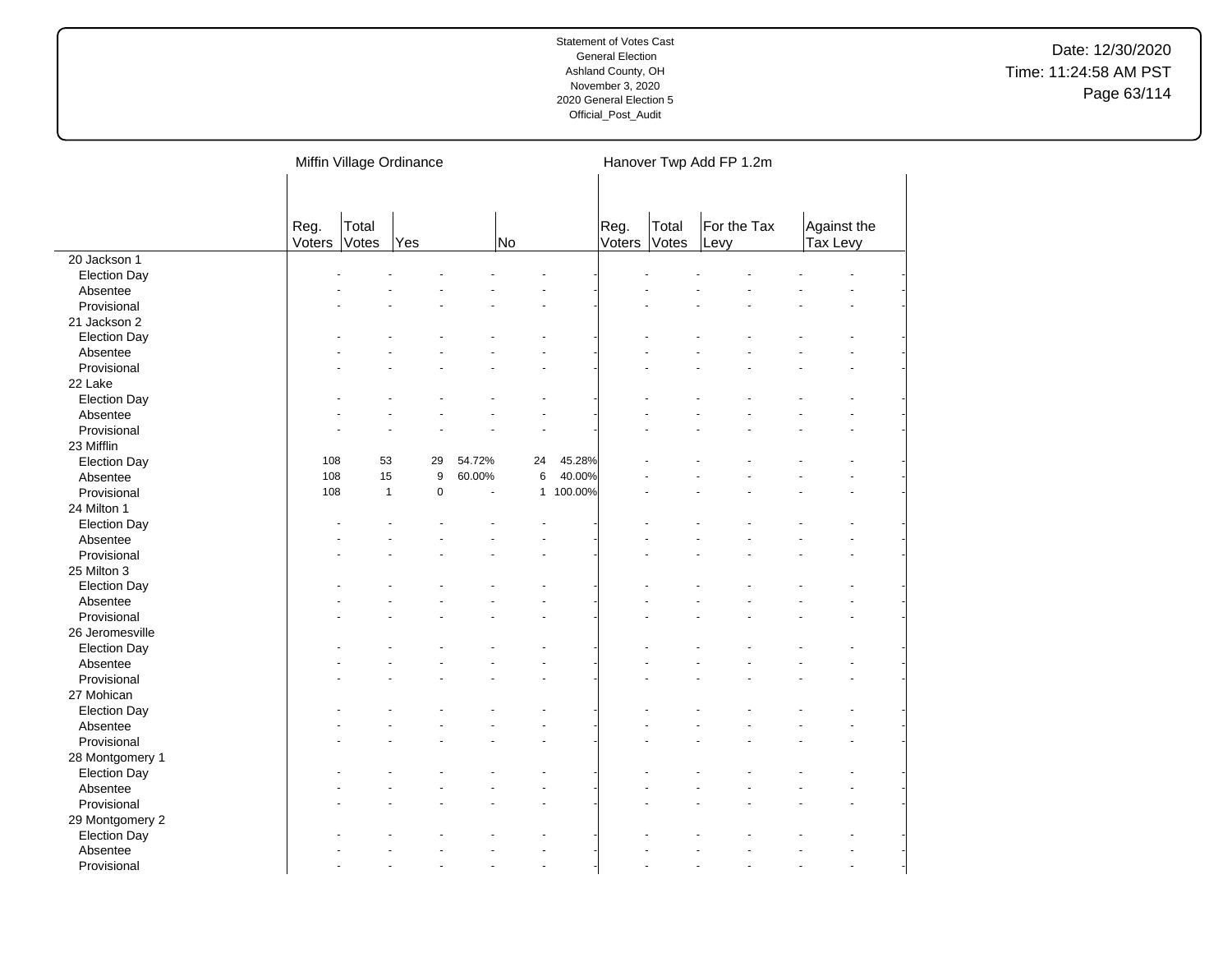|                          | Statement of Votes Cast<br><b>General Election</b><br>Ashland County, OH<br>November 3, 2020<br>2020 General Election 5<br>Official_Post_Audit | Date: 12/30/2020<br>Time: 11:24:58 AM PST<br>Page 64/114 |
|--------------------------|------------------------------------------------------------------------------------------------------------------------------------------------|----------------------------------------------------------|
| Miffin Village Ordinance | Hanover Twp Add FP 1.2m                                                                                                                        |                                                          |
|                          |                                                                                                                                                |                                                          |

Reg. Voters Total Votes For the Tax Levy

Against the Tax Levy

Reg. Voters Total

Votes | Yes | No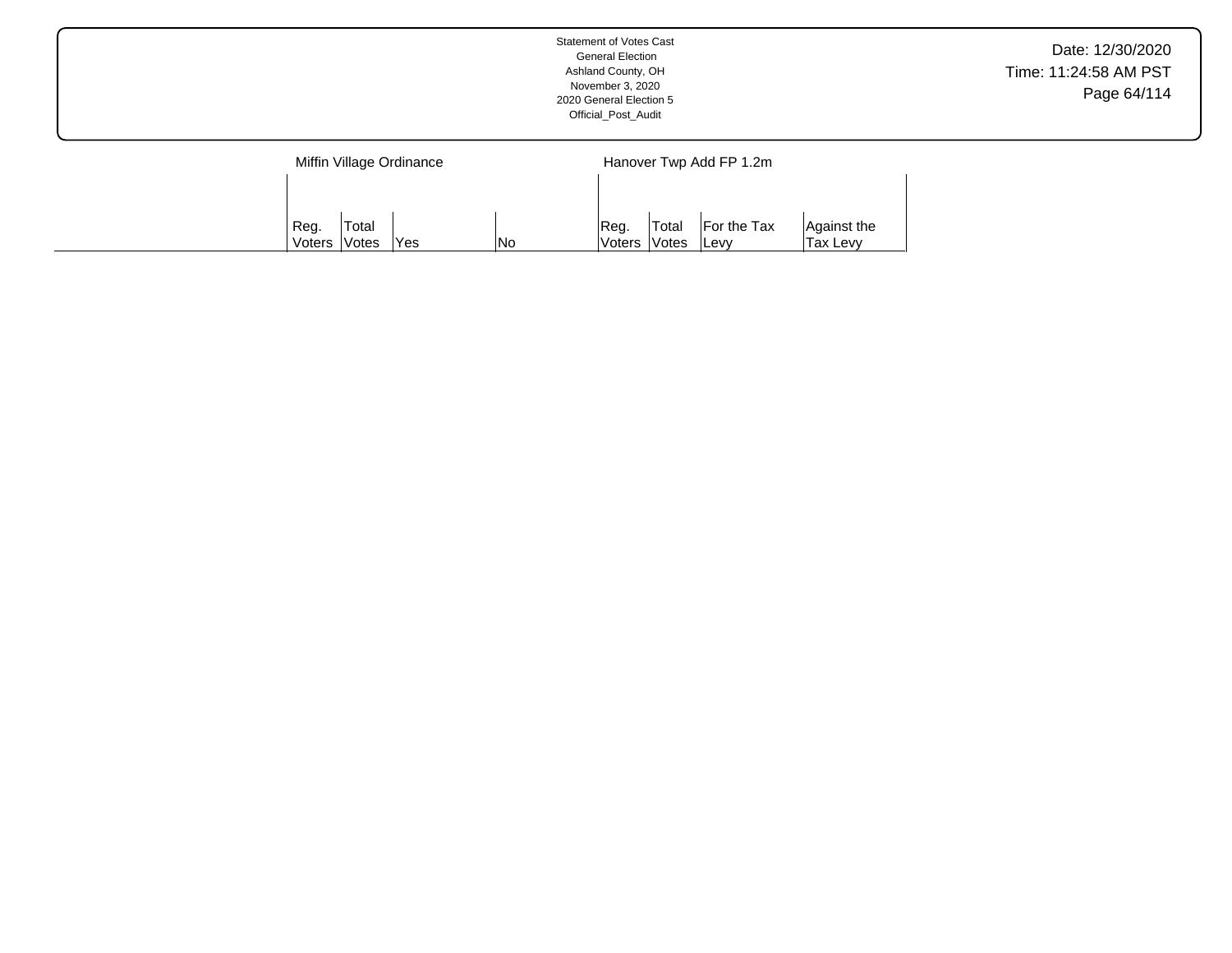Date: 12/30/2020 Time: 11:24:58 AM PST Page 65/114

| 30 Montgomery 3                 |     |    |    |        |    |        |     |     |     |        |    |        |
|---------------------------------|-----|----|----|--------|----|--------|-----|-----|-----|--------|----|--------|
| <b>Election Day</b>             |     |    |    |        |    |        |     |     |     |        |    |        |
| Absentee                        |     |    |    |        |    |        |     |     |     |        |    |        |
| Provisional                     |     |    |    |        |    |        |     |     |     |        |    |        |
| 31 Orange 1                     |     |    |    |        |    |        |     |     |     |        |    |        |
| <b>Election Day</b>             |     |    |    |        |    |        |     |     |     |        |    |        |
| Absentee                        |     |    |    |        |    |        |     |     |     |        |    |        |
| Provisional                     |     |    |    |        |    |        |     |     |     |        |    |        |
| 32 Orange 2                     |     |    |    |        |    |        |     |     |     |        |    |        |
| <b>Election Day</b>             |     |    |    |        |    |        |     |     |     |        |    |        |
| Absentee                        |     |    |    |        |    |        |     |     |     |        |    |        |
| Provisional                     |     |    |    |        |    |        |     |     |     |        |    |        |
| 33 Perry                        |     |    |    |        |    |        |     |     |     |        |    |        |
| <b>Election Day</b>             |     |    |    |        |    |        |     |     |     |        |    |        |
| Absentee                        |     |    |    |        |    |        |     |     |     |        |    |        |
| Provisional                     |     |    |    |        |    |        |     |     |     |        |    |        |
| 34 Ruggles                      |     |    |    |        |    |        |     |     |     |        |    |        |
| <b>Election Day</b>             |     |    |    |        |    |        |     |     |     |        |    |        |
| Absentee                        |     |    |    |        |    |        |     |     |     |        |    |        |
| Provisional                     |     |    |    |        |    |        |     |     |     |        |    |        |
| 35 Sullivan 1                   |     |    |    |        |    |        |     |     |     |        |    |        |
| <b>Election Day</b>             |     |    |    |        |    |        |     |     |     |        |    |        |
| Absentee                        |     |    |    |        |    |        |     |     |     |        |    |        |
| Provisional                     |     |    |    |        |    |        |     |     |     |        |    |        |
| 36 Sullivan 2                   |     |    |    |        |    |        |     |     |     |        |    |        |
| <b>Election Day</b>             |     |    |    |        |    |        |     |     |     |        |    |        |
| Absentee                        |     |    |    |        |    |        |     |     |     |        |    |        |
| Provisional                     |     |    |    |        |    |        |     |     |     |        |    |        |
| 37 Troy                         |     |    |    |        |    |        |     |     |     |        |    |        |
| <b>Election Day</b>             |     |    |    |        |    |        |     |     |     |        |    |        |
| Absentee                        |     |    |    |        |    |        |     |     |     |        |    |        |
| Provisional                     |     |    |    |        |    |        |     |     |     |        |    |        |
| 38 Vermillion 1                 |     |    |    |        |    |        |     |     |     |        |    |        |
| <b>Election Day</b>             |     |    |    |        |    |        |     |     |     |        |    |        |
| Absentee                        |     |    |    |        |    |        |     |     |     |        |    |        |
| Provisional                     |     |    |    |        |    |        |     |     |     |        |    |        |
| 39 Vermillion 2                 |     |    |    |        |    |        |     |     |     |        |    |        |
| <b>Election Day</b>             |     |    |    |        |    |        |     |     |     |        |    |        |
| Absentee                        |     |    |    |        |    |        |     |     |     |        |    |        |
| Provisional                     |     |    |    |        |    |        |     |     |     |        |    |        |
| Total                           |     |    |    |        |    |        |     |     |     |        |    |        |
|                                 | 108 | 53 | 29 | 54.72% | 24 | 45.28% | 612 | 213 | 150 | 70.42% | 63 | 29.58% |
| <b>Election Day</b><br>Absentee | 108 | 15 | 9  | 60.00% | 6  | 40.00% | 612 | 258 | 173 | 67.05% | 85 | 32.95% |
|                                 |     |    |    |        |    |        |     |     |     |        |    |        |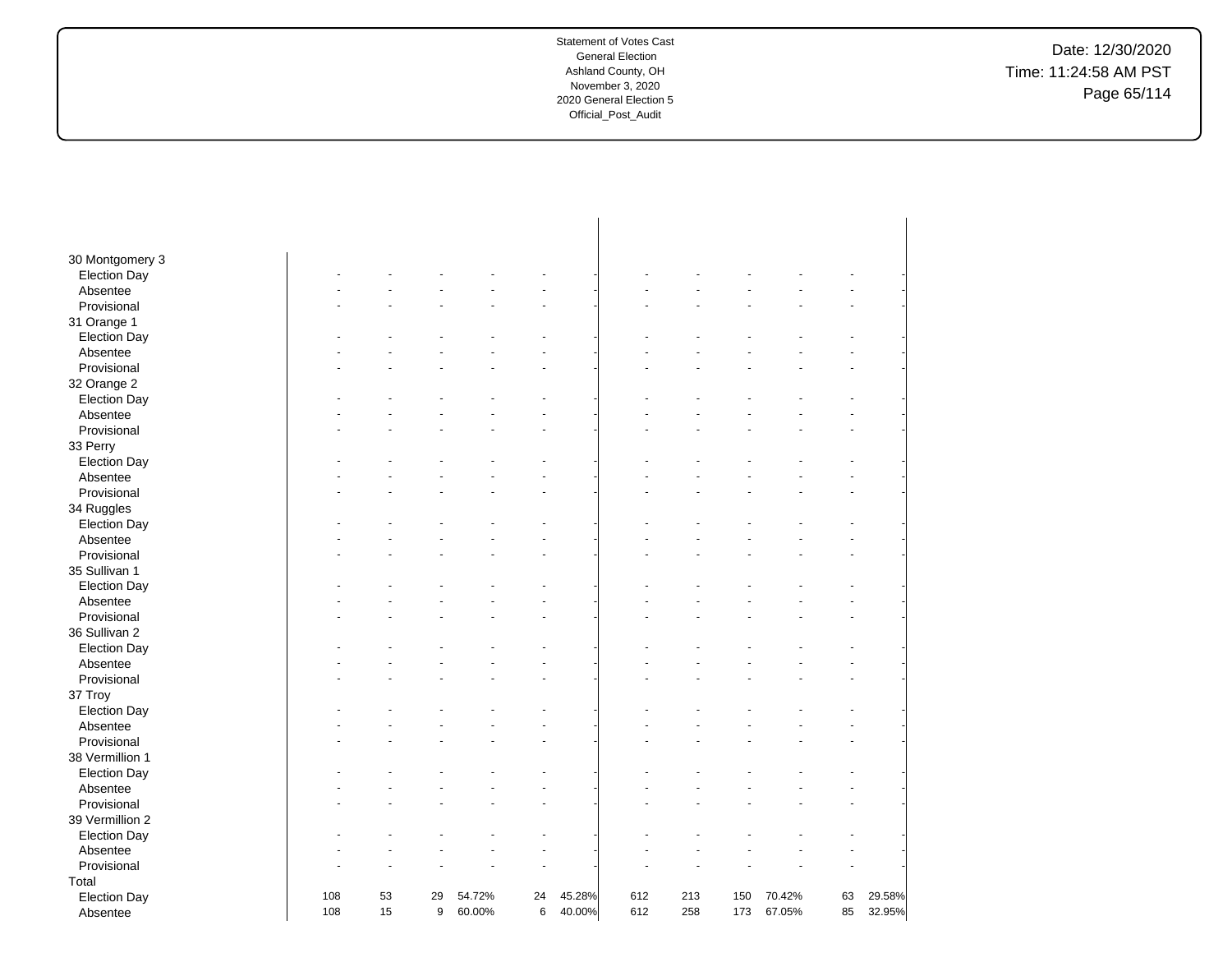Date: 12/30/2020 Time: 11:24:58 AM PST Page 66/114

| Provisional | 108 |    |    | $\overline{\phantom{a}}$ |    | 100.00% | 612 |     | ∽<br>w | 55.56% |     | 44.44% |
|-------------|-----|----|----|--------------------------|----|---------|-----|-----|--------|--------|-----|--------|
| Total       | 108 | 69 | 38 | 55.07%                   | 31 | 44.93%  | 612 | 480 | 328    | 68.33% | 152 | 31.67% |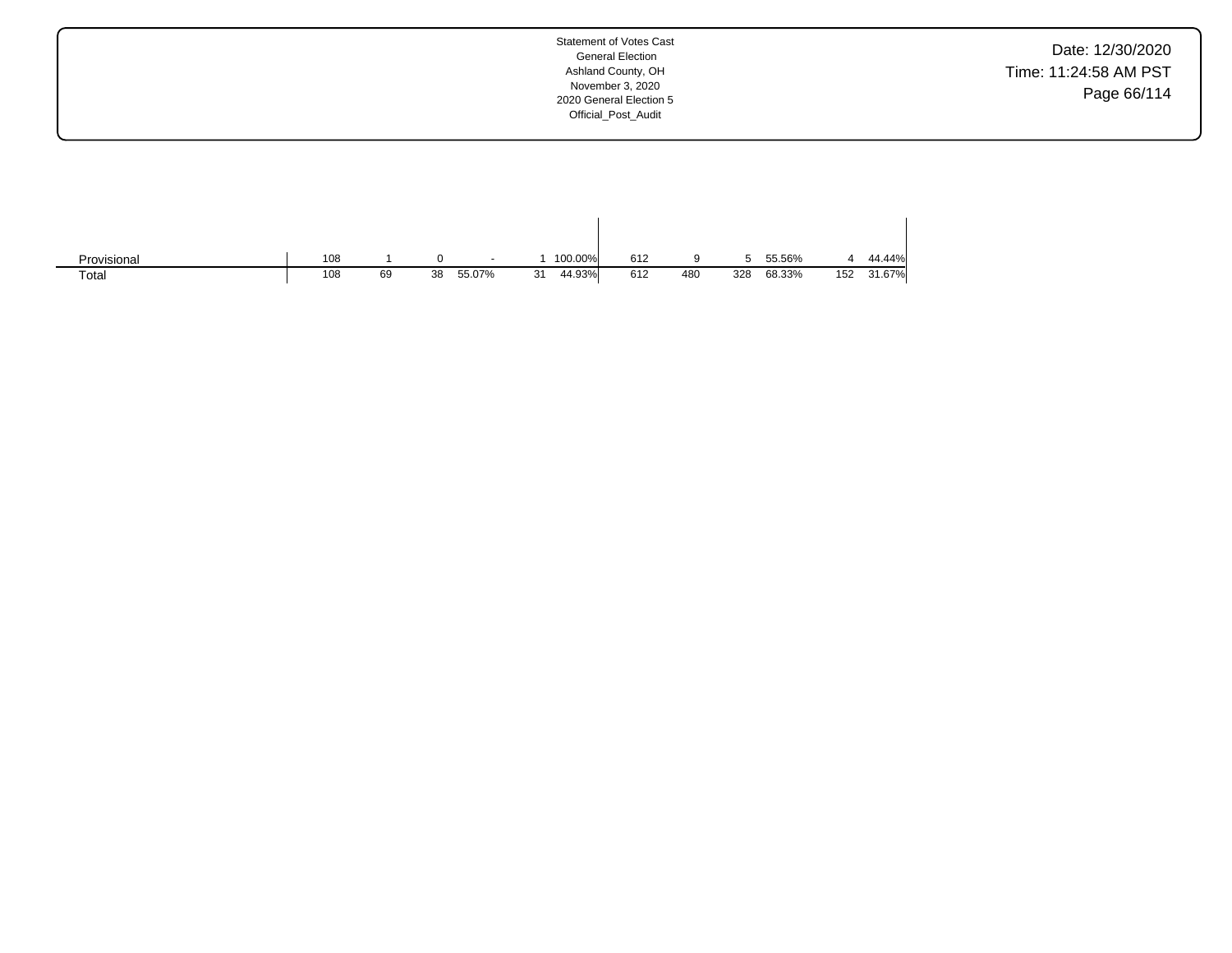| For the Tax<br>For the Tax<br>Total<br>Against the<br>Total<br>Against the<br>Reg.<br>Reg.<br>Votes<br>Tax Levy<br>Voters<br>Votes<br>Tax Levy<br>Voters<br>Levy<br>Levy<br>Jurisdiction Wide<br>01 Ashland City 1-A<br><b>Election Day</b><br>Absentee<br>Provisional<br>02 Ashland City 1-B<br><b>Election Day</b><br>Absentee<br>Provisional<br>03 Ashland City 1-C<br><b>Election Day</b><br>Absentee<br>Provisional<br>04 Ashland City 1-D<br><b>Election Day</b><br>Absentee<br>Provisional<br>05 Ashland City 2-A<br><b>Election Day</b><br>Absentee<br>Provisional<br>06 Ashland City 2-B<br><b>Election Day</b><br>Absentee<br>Provisional<br>07 Ashland City 2-C<br><b>Election Day</b><br>Absentee<br>Provisional<br>08 Ashland City 3-A<br><b>Election Day</b><br>Absentee<br>Provisional<br>09 Ashland City 3-B<br><b>Election Day</b> | Lake Twp Ren CE 0.5m |  | Milton Twp Ren RB 1.4m |  |  |  |  |  |
|-----------------------------------------------------------------------------------------------------------------------------------------------------------------------------------------------------------------------------------------------------------------------------------------------------------------------------------------------------------------------------------------------------------------------------------------------------------------------------------------------------------------------------------------------------------------------------------------------------------------------------------------------------------------------------------------------------------------------------------------------------------------------------------------------------------------------------------------------------|----------------------|--|------------------------|--|--|--|--|--|
|                                                                                                                                                                                                                                                                                                                                                                                                                                                                                                                                                                                                                                                                                                                                                                                                                                                     |                      |  |                        |  |  |  |  |  |
|                                                                                                                                                                                                                                                                                                                                                                                                                                                                                                                                                                                                                                                                                                                                                                                                                                                     |                      |  |                        |  |  |  |  |  |
|                                                                                                                                                                                                                                                                                                                                                                                                                                                                                                                                                                                                                                                                                                                                                                                                                                                     |                      |  |                        |  |  |  |  |  |
|                                                                                                                                                                                                                                                                                                                                                                                                                                                                                                                                                                                                                                                                                                                                                                                                                                                     |                      |  |                        |  |  |  |  |  |
|                                                                                                                                                                                                                                                                                                                                                                                                                                                                                                                                                                                                                                                                                                                                                                                                                                                     |                      |  |                        |  |  |  |  |  |
|                                                                                                                                                                                                                                                                                                                                                                                                                                                                                                                                                                                                                                                                                                                                                                                                                                                     |                      |  |                        |  |  |  |  |  |
|                                                                                                                                                                                                                                                                                                                                                                                                                                                                                                                                                                                                                                                                                                                                                                                                                                                     |                      |  |                        |  |  |  |  |  |
|                                                                                                                                                                                                                                                                                                                                                                                                                                                                                                                                                                                                                                                                                                                                                                                                                                                     |                      |  |                        |  |  |  |  |  |
|                                                                                                                                                                                                                                                                                                                                                                                                                                                                                                                                                                                                                                                                                                                                                                                                                                                     |                      |  |                        |  |  |  |  |  |
|                                                                                                                                                                                                                                                                                                                                                                                                                                                                                                                                                                                                                                                                                                                                                                                                                                                     |                      |  |                        |  |  |  |  |  |
|                                                                                                                                                                                                                                                                                                                                                                                                                                                                                                                                                                                                                                                                                                                                                                                                                                                     |                      |  |                        |  |  |  |  |  |
|                                                                                                                                                                                                                                                                                                                                                                                                                                                                                                                                                                                                                                                                                                                                                                                                                                                     |                      |  |                        |  |  |  |  |  |
|                                                                                                                                                                                                                                                                                                                                                                                                                                                                                                                                                                                                                                                                                                                                                                                                                                                     |                      |  |                        |  |  |  |  |  |
|                                                                                                                                                                                                                                                                                                                                                                                                                                                                                                                                                                                                                                                                                                                                                                                                                                                     |                      |  |                        |  |  |  |  |  |
|                                                                                                                                                                                                                                                                                                                                                                                                                                                                                                                                                                                                                                                                                                                                                                                                                                                     |                      |  |                        |  |  |  |  |  |
|                                                                                                                                                                                                                                                                                                                                                                                                                                                                                                                                                                                                                                                                                                                                                                                                                                                     |                      |  |                        |  |  |  |  |  |
|                                                                                                                                                                                                                                                                                                                                                                                                                                                                                                                                                                                                                                                                                                                                                                                                                                                     |                      |  |                        |  |  |  |  |  |
|                                                                                                                                                                                                                                                                                                                                                                                                                                                                                                                                                                                                                                                                                                                                                                                                                                                     |                      |  |                        |  |  |  |  |  |
|                                                                                                                                                                                                                                                                                                                                                                                                                                                                                                                                                                                                                                                                                                                                                                                                                                                     |                      |  |                        |  |  |  |  |  |
|                                                                                                                                                                                                                                                                                                                                                                                                                                                                                                                                                                                                                                                                                                                                                                                                                                                     |                      |  |                        |  |  |  |  |  |
|                                                                                                                                                                                                                                                                                                                                                                                                                                                                                                                                                                                                                                                                                                                                                                                                                                                     |                      |  |                        |  |  |  |  |  |
|                                                                                                                                                                                                                                                                                                                                                                                                                                                                                                                                                                                                                                                                                                                                                                                                                                                     |                      |  |                        |  |  |  |  |  |
|                                                                                                                                                                                                                                                                                                                                                                                                                                                                                                                                                                                                                                                                                                                                                                                                                                                     |                      |  |                        |  |  |  |  |  |
|                                                                                                                                                                                                                                                                                                                                                                                                                                                                                                                                                                                                                                                                                                                                                                                                                                                     |                      |  |                        |  |  |  |  |  |
|                                                                                                                                                                                                                                                                                                                                                                                                                                                                                                                                                                                                                                                                                                                                                                                                                                                     |                      |  |                        |  |  |  |  |  |
|                                                                                                                                                                                                                                                                                                                                                                                                                                                                                                                                                                                                                                                                                                                                                                                                                                                     |                      |  |                        |  |  |  |  |  |
|                                                                                                                                                                                                                                                                                                                                                                                                                                                                                                                                                                                                                                                                                                                                                                                                                                                     |                      |  |                        |  |  |  |  |  |
|                                                                                                                                                                                                                                                                                                                                                                                                                                                                                                                                                                                                                                                                                                                                                                                                                                                     |                      |  |                        |  |  |  |  |  |
|                                                                                                                                                                                                                                                                                                                                                                                                                                                                                                                                                                                                                                                                                                                                                                                                                                                     |                      |  |                        |  |  |  |  |  |
|                                                                                                                                                                                                                                                                                                                                                                                                                                                                                                                                                                                                                                                                                                                                                                                                                                                     |                      |  |                        |  |  |  |  |  |
|                                                                                                                                                                                                                                                                                                                                                                                                                                                                                                                                                                                                                                                                                                                                                                                                                                                     |                      |  |                        |  |  |  |  |  |
|                                                                                                                                                                                                                                                                                                                                                                                                                                                                                                                                                                                                                                                                                                                                                                                                                                                     |                      |  |                        |  |  |  |  |  |
|                                                                                                                                                                                                                                                                                                                                                                                                                                                                                                                                                                                                                                                                                                                                                                                                                                                     |                      |  |                        |  |  |  |  |  |
|                                                                                                                                                                                                                                                                                                                                                                                                                                                                                                                                                                                                                                                                                                                                                                                                                                                     |                      |  |                        |  |  |  |  |  |
|                                                                                                                                                                                                                                                                                                                                                                                                                                                                                                                                                                                                                                                                                                                                                                                                                                                     |                      |  |                        |  |  |  |  |  |
|                                                                                                                                                                                                                                                                                                                                                                                                                                                                                                                                                                                                                                                                                                                                                                                                                                                     |                      |  |                        |  |  |  |  |  |
| Absentee                                                                                                                                                                                                                                                                                                                                                                                                                                                                                                                                                                                                                                                                                                                                                                                                                                            |                      |  |                        |  |  |  |  |  |
| Provisional<br>$\ddot{\phantom{1}}$<br>$\blacksquare$                                                                                                                                                                                                                                                                                                                                                                                                                                                                                                                                                                                                                                                                                                                                                                                               |                      |  |                        |  |  |  |  |  |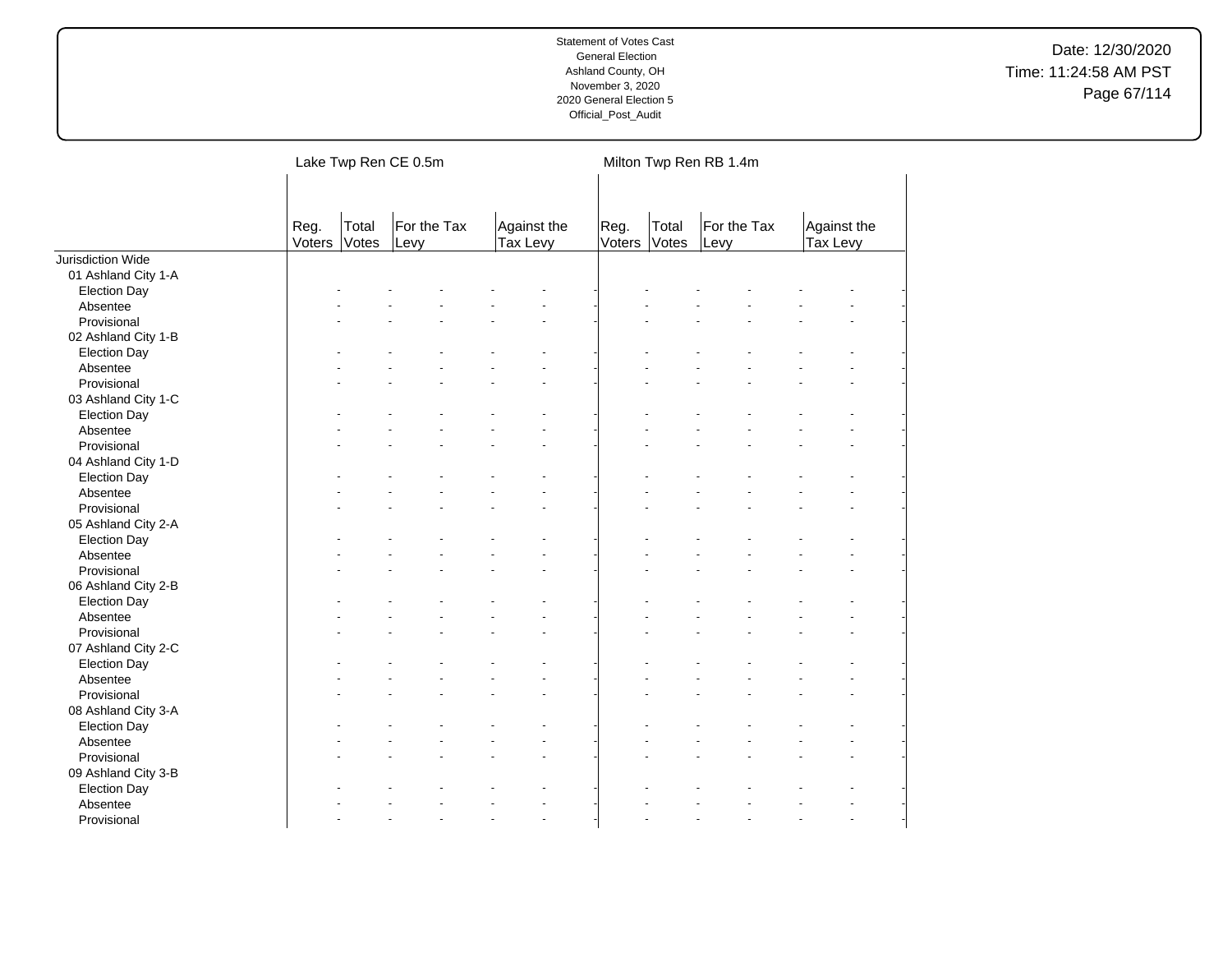|                     |                |                | Lake Twp Ren CE 0.5m |                         | Milton Twp Ren RB 1.4m |                |                     |                         |  |  |
|---------------------|----------------|----------------|----------------------|-------------------------|------------------------|----------------|---------------------|-------------------------|--|--|
|                     | Reg.<br>Voters | Total<br>Votes | For the Tax<br>Levy  | Against the<br>Tax Levy | Reg.<br>Voters         | Total<br>Votes | For the Tax<br>Levy | Against the<br>Tax Levy |  |  |
| 10 Ashland City 3-C |                |                |                      |                         |                        |                |                     |                         |  |  |
| <b>Election Day</b> |                |                |                      |                         |                        |                |                     |                         |  |  |
| Absentee            |                |                |                      |                         |                        |                |                     |                         |  |  |
| Provisional         |                |                |                      |                         |                        |                |                     |                         |  |  |
| 11 Ashland City 3-D |                |                |                      |                         |                        |                |                     |                         |  |  |
| <b>Election Day</b> |                |                |                      |                         |                        |                |                     |                         |  |  |
| Absentee            |                |                |                      |                         |                        |                |                     |                         |  |  |
| Provisional         |                |                |                      |                         |                        |                |                     |                         |  |  |
| 12 Ashland City 4-A |                |                |                      |                         |                        |                |                     |                         |  |  |
| <b>Election Day</b> |                |                |                      |                         |                        |                |                     |                         |  |  |
| Absentee            |                |                |                      |                         |                        |                |                     |                         |  |  |
| Provisional         |                |                |                      |                         |                        |                |                     |                         |  |  |
| 13 Ashland City 4-B |                |                |                      |                         |                        |                |                     |                         |  |  |
| <b>Election Day</b> |                |                |                      |                         |                        |                |                     |                         |  |  |
| Absentee            |                |                |                      |                         |                        |                |                     |                         |  |  |
| Provisional         |                |                |                      |                         |                        |                |                     |                         |  |  |
| 14 Ashland City 4-C |                |                |                      |                         |                        |                |                     |                         |  |  |
| <b>Election Day</b> |                |                |                      |                         |                        |                |                     |                         |  |  |
| Absentee            |                |                |                      |                         |                        |                |                     |                         |  |  |
| Provisional         |                |                |                      |                         |                        |                |                     |                         |  |  |
| 15 Clear Creek      |                |                |                      |                         |                        |                |                     |                         |  |  |
| <b>Election Day</b> |                |                |                      |                         |                        |                |                     |                         |  |  |
| Absentee            |                |                |                      |                         |                        |                |                     |                         |  |  |
| Provisional         |                |                |                      |                         |                        |                |                     |                         |  |  |
| 16 Loudonville 1    |                |                |                      |                         |                        |                |                     |                         |  |  |
| <b>Election Day</b> |                |                |                      |                         |                        |                |                     |                         |  |  |
| Absentee            |                |                |                      |                         |                        |                |                     |                         |  |  |
| Provisional         |                |                |                      |                         |                        |                |                     |                         |  |  |
| 17 Green 1          |                |                |                      |                         |                        |                |                     |                         |  |  |
| <b>Election Day</b> |                |                |                      |                         |                        |                |                     |                         |  |  |
| Absentee            |                |                |                      |                         |                        |                |                     |                         |  |  |
| Provisional         |                |                |                      |                         |                        |                |                     |                         |  |  |
| 18 Green 2          |                |                |                      |                         |                        |                |                     |                         |  |  |
| <b>Election Day</b> |                |                |                      |                         |                        |                |                     |                         |  |  |
| Absentee            |                |                |                      |                         |                        |                |                     |                         |  |  |
| Provisional         |                |                |                      |                         |                        |                |                     |                         |  |  |
| 19 Loudonville 2    |                |                |                      |                         |                        |                |                     |                         |  |  |
| <b>Election Day</b> |                |                |                      |                         |                        |                |                     |                         |  |  |
| Absentee            |                |                |                      |                         |                        |                |                     |                         |  |  |
| Provisional         |                |                |                      | $\overline{a}$          |                        |                |                     |                         |  |  |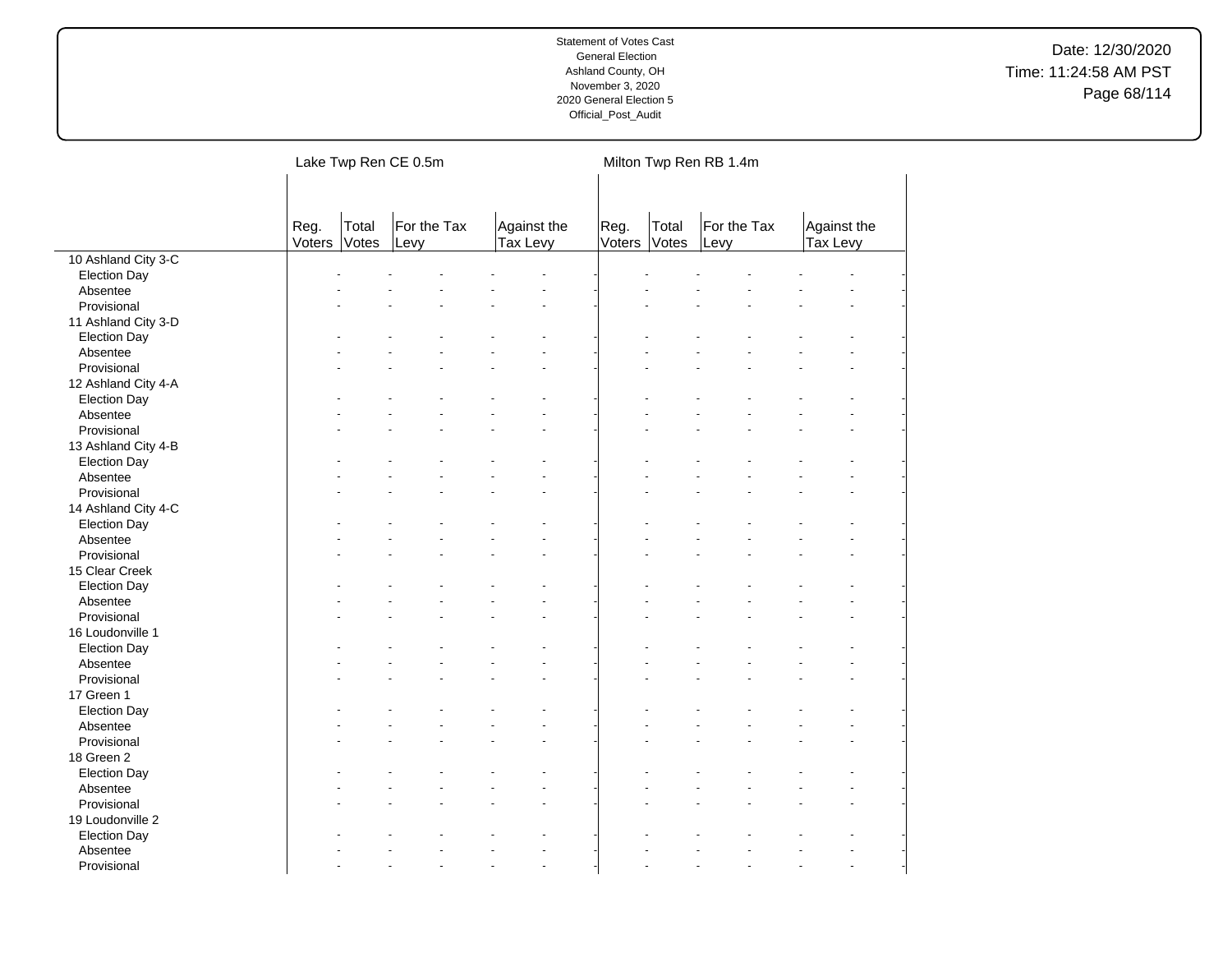|                     |                |                | Lake Twp Ren CE 0.5m |        |                         |        |                |                | Milton Twp Ren RB 1.4m |        |                         |        |
|---------------------|----------------|----------------|----------------------|--------|-------------------------|--------|----------------|----------------|------------------------|--------|-------------------------|--------|
|                     | Reg.<br>Voters | Total<br>Votes | For the Tax<br>Levy  |        | Against the<br>Tax Levy |        | Reg.<br>Voters | Total<br>Votes | For the Tax<br>Levy    |        | Against the<br>Tax Levy |        |
| 20 Jackson 1        |                |                |                      |        |                         |        |                |                |                        |        |                         |        |
| <b>Election Day</b> |                |                |                      |        |                         |        |                |                |                        |        |                         |        |
| Absentee            |                |                |                      |        |                         |        |                |                |                        |        |                         |        |
| Provisional         |                |                |                      |        |                         |        |                |                |                        |        |                         |        |
| 21 Jackson 2        |                |                |                      |        |                         |        |                |                |                        |        |                         |        |
| <b>Election Day</b> |                |                |                      |        |                         |        |                |                |                        |        |                         |        |
| Absentee            |                |                |                      |        |                         |        |                |                |                        |        |                         |        |
| Provisional         |                |                |                      |        |                         |        |                |                |                        |        |                         |        |
| 22 Lake             |                |                |                      |        |                         |        |                |                |                        |        |                         |        |
| <b>Election Day</b> | 414            | 181            | 135                  | 74.59% | 46                      | 25.41% |                |                |                        |        |                         |        |
| Absentee            | 414            | 148            | 113                  | 76.35% | 35                      | 23.65% |                |                |                        |        |                         |        |
| Provisional         | 414            | 6              | 3                    | 50.00% | 3                       | 50.00% |                |                |                        |        |                         |        |
| 23 Mifflin          |                |                |                      |        |                         |        |                |                |                        |        |                         |        |
| <b>Election Day</b> |                |                |                      |        |                         |        |                |                |                        |        |                         |        |
| Absentee            |                |                |                      |        |                         |        |                |                |                        |        |                         |        |
| Provisional         |                |                |                      |        |                         |        |                |                |                        |        |                         |        |
| 24 Milton 1         |                |                |                      |        |                         |        |                |                |                        |        |                         |        |
| <b>Election Day</b> |                |                |                      |        |                         |        | 1066           | 283            | 214                    | 75.62% | 69                      | 24.38% |
| Absentee            |                |                |                      |        |                         |        | 1066           | 553            | 364                    | 65.82% | 189                     | 34.18% |
| Provisional         |                |                |                      |        |                         |        | 1066           | 13             | 10                     | 76.92% | 3                       | 23.08% |
| 25 Milton 3         |                |                |                      |        |                         |        |                |                |                        |        |                         |        |
| <b>Election Day</b> |                |                |                      |        |                         |        | 509            | 108            | 89                     | 82.41% | 19                      | 17.59% |
| Absentee            |                |                |                      |        |                         |        | 509            | 284            | 185                    | 65.14% | 99                      | 34.86% |
| Provisional         |                |                |                      |        |                         |        | 509            | $\overline{4}$ | 3                      | 75.00% | $\mathbf{1}$            | 25.00% |
| 26 Jeromesville     |                |                |                      |        |                         |        |                |                |                        |        |                         |        |
| <b>Election Day</b> |                |                |                      |        |                         |        |                |                |                        |        |                         |        |
| Absentee            |                |                |                      |        |                         |        |                |                |                        |        |                         |        |
| Provisional         |                |                |                      |        |                         |        |                |                |                        |        |                         |        |
| 27 Mohican          |                |                |                      |        |                         |        |                |                |                        |        |                         |        |
| <b>Election Day</b> |                |                |                      |        |                         |        |                |                |                        |        |                         |        |
| Absentee            |                |                |                      |        |                         |        |                |                |                        |        |                         |        |
| Provisional         |                |                |                      |        |                         |        |                |                |                        |        |                         |        |
| 28 Montgomery 1     |                |                |                      |        |                         |        |                |                |                        |        |                         |        |
| <b>Election Day</b> |                |                |                      |        |                         |        |                |                |                        |        |                         |        |
| Absentee            |                |                |                      |        |                         |        |                |                |                        |        |                         |        |
| Provisional         |                |                |                      |        |                         |        |                |                |                        |        |                         |        |
| 29 Montgomery 2     |                |                |                      |        |                         |        |                |                |                        |        |                         |        |
| <b>Election Day</b> |                |                |                      |        |                         |        |                |                |                        |        |                         |        |
| Absentee            |                |                |                      |        |                         |        |                |                |                        |        |                         |        |
| Provisional         |                |                |                      |        | $\overline{a}$          |        |                |                |                        |        |                         |        |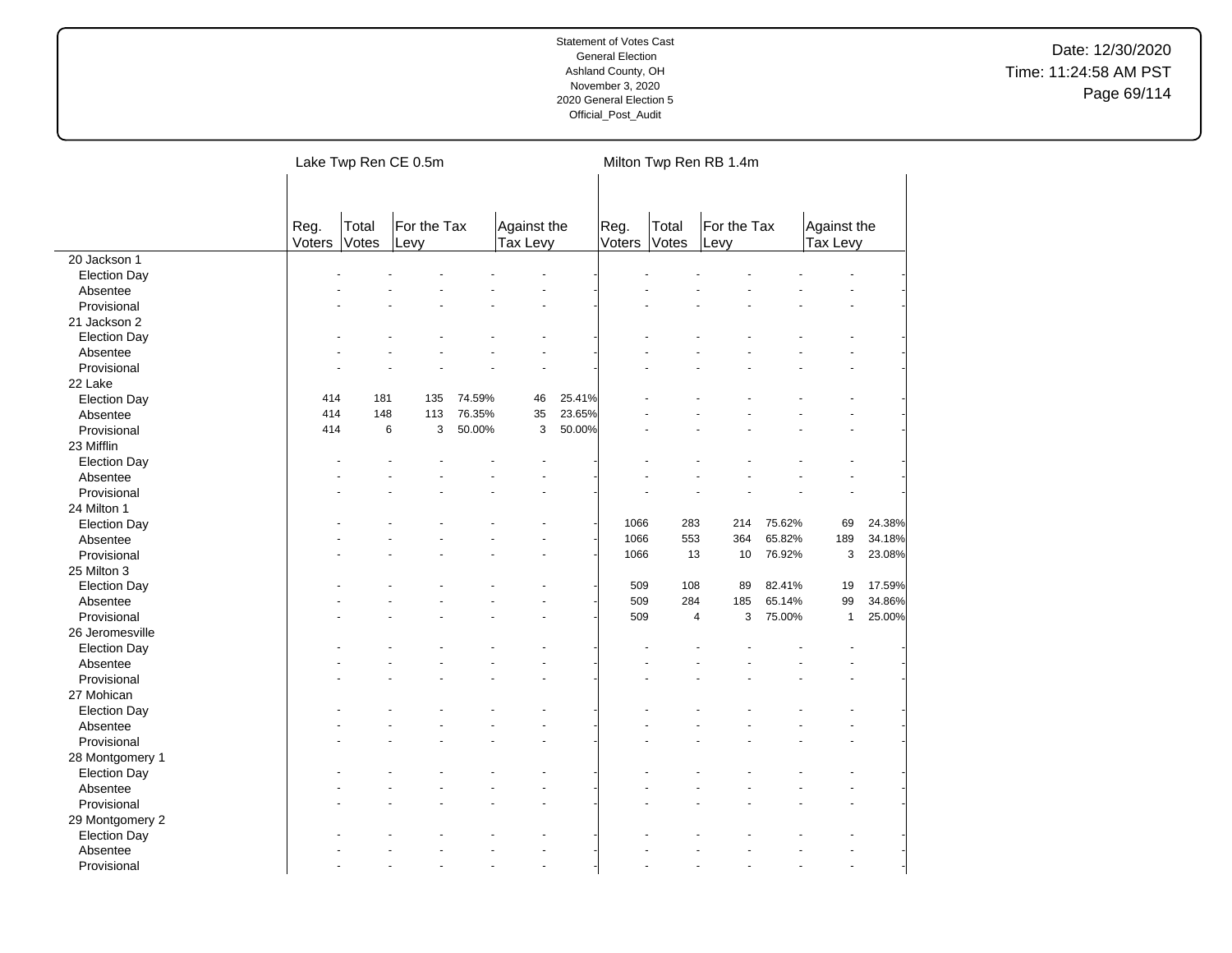|                      | <b>Statement of Votes Cast</b><br><b>General Election</b><br>Ashland County, OH<br>November 3, 2020<br>2020 General Election 5<br>Official_Post_Audit | Date: 12/30/2020<br>Time: 11:24:58 AM PST<br>Page 70/114 |
|----------------------|-------------------------------------------------------------------------------------------------------------------------------------------------------|----------------------------------------------------------|
| Lake Twp Ren CE 0.5m | Milton Twp Ren RB 1.4m                                                                                                                                |                                                          |

Reg. Voters Total Votes For the Tax Levy

Against the Tax Levy

Reg. Voters Total Votes For the Tax Levy

Against the Tax Levy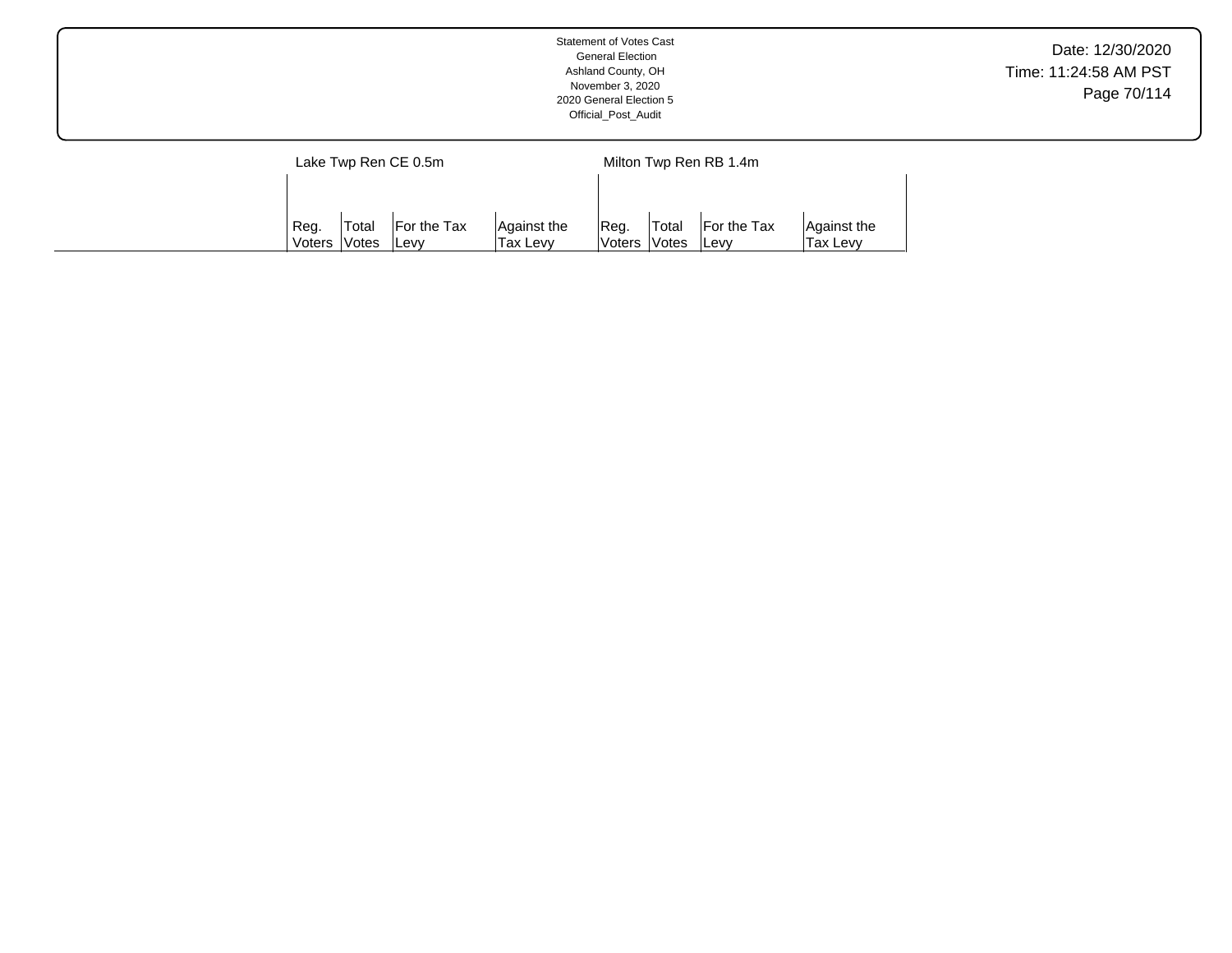Date: 12/30/2020 Time: 11:24:58 AM PST Page 71/114

| 30 Montgomery 3     |     |     |     |        |    |        |      |     |     |        |     |        |
|---------------------|-----|-----|-----|--------|----|--------|------|-----|-----|--------|-----|--------|
| <b>Election Day</b> |     |     |     |        |    |        |      |     |     |        |     |        |
| Absentee            |     |     |     |        |    |        |      |     |     |        |     |        |
| Provisional         |     |     |     |        |    |        |      |     |     |        |     |        |
| 31 Orange 1         |     |     |     |        |    |        |      |     |     |        |     |        |
| <b>Election Day</b> |     |     |     |        |    |        |      |     |     |        |     |        |
| Absentee            |     |     |     |        |    |        |      |     |     |        |     |        |
| Provisional         |     |     |     |        |    |        |      |     |     |        |     |        |
| 32 Orange 2         |     |     |     |        |    |        |      |     |     |        |     |        |
| <b>Election Day</b> |     |     |     |        |    |        |      |     |     |        |     |        |
| Absentee            |     |     |     |        |    |        |      |     |     |        |     |        |
| Provisional         |     |     |     |        |    |        |      |     |     |        |     |        |
| 33 Perry            |     |     |     |        |    |        |      |     |     |        |     |        |
| <b>Election Day</b> |     |     |     |        |    |        |      |     |     |        |     |        |
| Absentee            |     |     |     |        |    |        |      |     |     |        |     |        |
| Provisional         |     |     |     |        |    |        |      |     |     |        |     |        |
| 34 Ruggles          |     |     |     |        |    |        |      |     |     |        |     |        |
| <b>Election Day</b> |     |     |     |        |    |        |      |     |     |        |     |        |
| Absentee            |     |     |     |        |    |        |      |     |     |        |     |        |
| Provisional         |     |     |     |        |    |        |      |     |     |        |     |        |
| 35 Sullivan 1       |     |     |     |        |    |        |      |     |     |        |     |        |
| <b>Election Day</b> |     |     |     |        |    |        |      |     |     |        |     |        |
| Absentee            |     |     |     |        |    |        |      |     |     |        |     |        |
| Provisional         |     |     |     |        |    |        |      |     |     |        |     |        |
| 36 Sullivan 2       |     |     |     |        |    |        |      |     |     |        |     |        |
| <b>Election Day</b> |     |     |     |        |    |        |      |     |     |        |     |        |
| Absentee            |     |     |     |        |    |        |      |     |     |        |     |        |
| Provisional         |     |     |     |        |    |        |      |     |     |        |     |        |
| 37 Troy             |     |     |     |        |    |        |      |     |     |        |     |        |
| <b>Election Day</b> |     |     |     |        |    |        |      |     |     |        |     |        |
| Absentee            |     |     |     |        |    |        |      |     |     |        |     |        |
| Provisional         |     |     |     |        |    |        |      |     |     |        |     |        |
| 38 Vermillion 1     |     |     |     |        |    |        |      |     |     |        |     |        |
| <b>Election Day</b> |     |     |     |        |    |        |      |     |     |        |     |        |
| Absentee            |     |     |     |        |    |        |      |     |     |        |     |        |
| Provisional         |     |     |     |        |    |        |      |     |     |        |     |        |
| 39 Vermillion 2     |     |     |     |        |    |        |      |     |     |        |     |        |
|                     |     |     |     |        |    |        |      |     |     |        |     |        |
| <b>Election Day</b> |     |     |     |        |    |        |      |     |     |        |     |        |
| Absentee            |     |     |     |        |    |        |      |     |     |        |     |        |
| Provisional         |     |     |     |        |    |        |      |     |     |        |     |        |
| Total               |     |     |     |        |    |        |      |     |     |        |     |        |
| <b>Election Day</b> | 414 | 181 | 135 | 74.59% | 46 | 25.41% | 1575 | 391 | 303 | 77.49% | 88  | 22.51% |
| Absentee            | 414 | 148 | 113 | 76.35% | 35 | 23.65% | 1575 | 837 | 549 | 65.59% | 288 | 34.41% |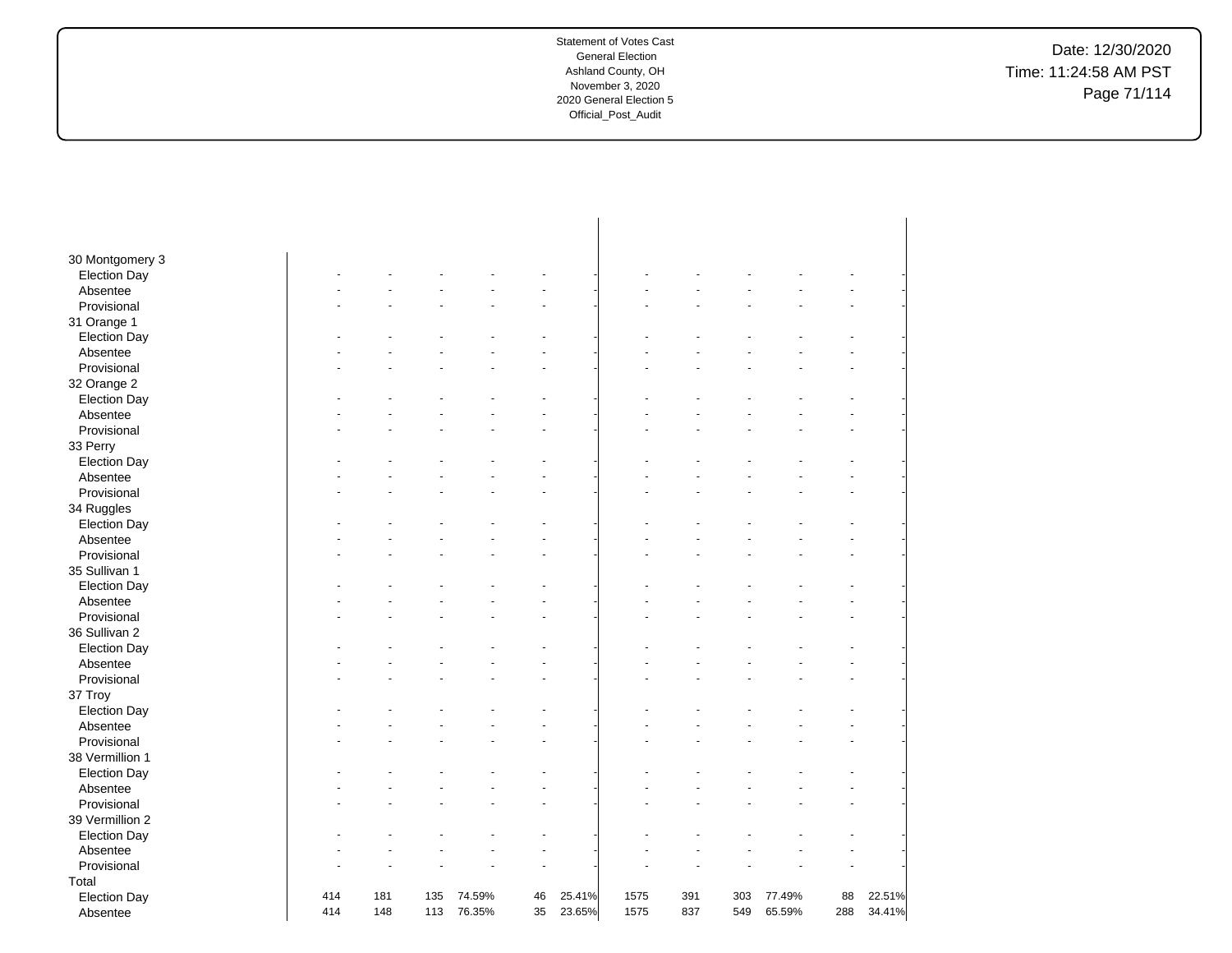Date: 12/30/2020 Time: 11:24:58 AM PST Page 72/114

| Provisional | 414 |     |     | 50.00% |    | 50.00% | 1575 | 17   | 13  | 76.47% |     | 23.53% |
|-------------|-----|-----|-----|--------|----|--------|------|------|-----|--------|-----|--------|
| Totai       | 414 | 335 | 251 | 74.93% | 84 | 25.07% | 1575 | 1245 | 865 | 69.48% | 380 | 30.52% |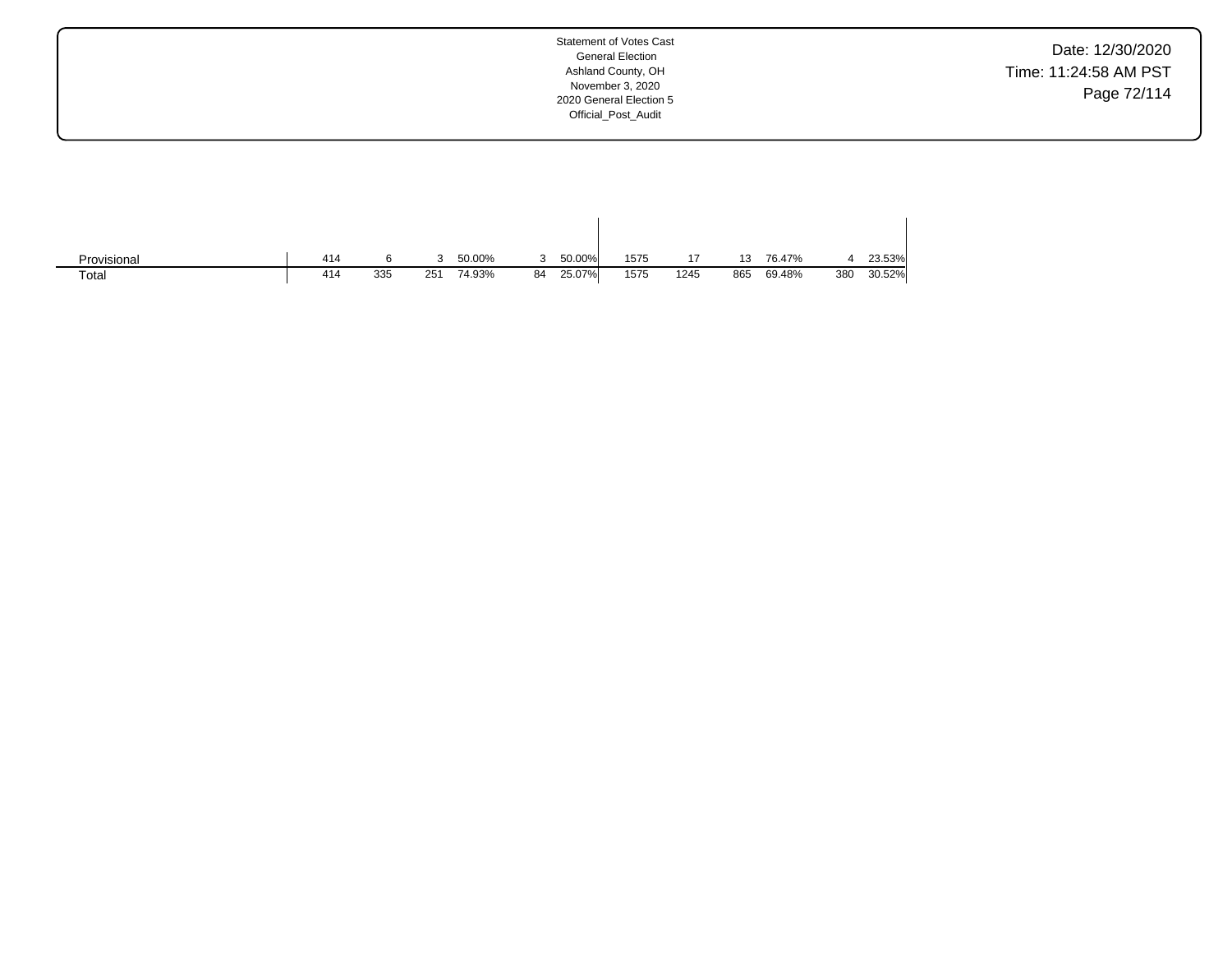|                     |                |                | Milton Twp Ren RB 2.5m |                         |                      | Perry Twp Ren RB 2m |                     |                         |  |
|---------------------|----------------|----------------|------------------------|-------------------------|----------------------|---------------------|---------------------|-------------------------|--|
|                     | Reg.<br>Voters | Total<br>Votes | For the Tax<br>Levy    | Against the<br>Tax Levy | Reg.<br>Voters Votes | Total               | For the Tax<br>Levy | Against the<br>Tax Levy |  |
| Jurisdiction Wide   |                |                |                        |                         |                      |                     |                     |                         |  |
| 01 Ashland City 1-A |                |                |                        |                         |                      |                     |                     |                         |  |
| <b>Election Day</b> |                |                |                        |                         |                      |                     |                     |                         |  |
| Absentee            |                |                |                        |                         |                      |                     |                     |                         |  |
| Provisional         |                |                |                        |                         |                      |                     |                     |                         |  |
| 02 Ashland City 1-B |                |                |                        |                         |                      |                     |                     |                         |  |
| <b>Election Day</b> |                |                |                        |                         |                      |                     |                     |                         |  |
| Absentee            |                |                |                        |                         |                      |                     |                     |                         |  |
| Provisional         |                |                |                        |                         |                      |                     |                     |                         |  |
| 03 Ashland City 1-C |                |                |                        |                         |                      |                     |                     |                         |  |
| <b>Election Day</b> |                |                |                        |                         |                      |                     |                     |                         |  |
| Absentee            |                |                |                        |                         |                      |                     |                     |                         |  |
| Provisional         |                |                |                        |                         |                      |                     |                     |                         |  |
| 04 Ashland City 1-D |                |                |                        |                         |                      |                     |                     |                         |  |
| <b>Election Day</b> |                |                |                        |                         |                      |                     |                     |                         |  |
| Absentee            |                |                |                        |                         |                      |                     |                     |                         |  |
| Provisional         |                |                |                        |                         |                      |                     |                     |                         |  |
| 05 Ashland City 2-A |                |                |                        |                         |                      |                     |                     |                         |  |
| <b>Election Day</b> |                |                |                        |                         |                      |                     |                     |                         |  |
| Absentee            |                |                |                        |                         |                      |                     |                     |                         |  |
| Provisional         |                |                |                        |                         |                      |                     |                     |                         |  |
| 06 Ashland City 2-B |                |                |                        |                         |                      |                     |                     |                         |  |
| <b>Election Day</b> |                |                |                        |                         |                      |                     |                     |                         |  |
| Absentee            |                |                |                        |                         |                      |                     |                     |                         |  |
| Provisional         |                |                |                        |                         |                      |                     |                     |                         |  |
| 07 Ashland City 2-C |                |                |                        |                         |                      |                     |                     |                         |  |
| <b>Election Day</b> |                |                |                        |                         |                      |                     |                     |                         |  |
| Absentee            |                |                |                        |                         |                      |                     |                     |                         |  |
| Provisional         |                |                |                        |                         |                      |                     |                     |                         |  |
| 08 Ashland City 3-A |                |                |                        |                         |                      |                     |                     |                         |  |
| <b>Election Day</b> |                |                |                        |                         |                      |                     |                     |                         |  |
| Absentee            |                |                |                        |                         |                      |                     |                     |                         |  |
| Provisional         |                |                |                        |                         |                      |                     |                     |                         |  |
| 09 Ashland City 3-B |                |                |                        |                         |                      |                     |                     |                         |  |
| <b>Election Day</b> |                |                |                        |                         |                      |                     |                     |                         |  |
| Absentee            |                |                |                        |                         |                      |                     |                     |                         |  |
| Provisional         |                |                |                        | $\ddot{\phantom{1}}$    |                      |                     |                     |                         |  |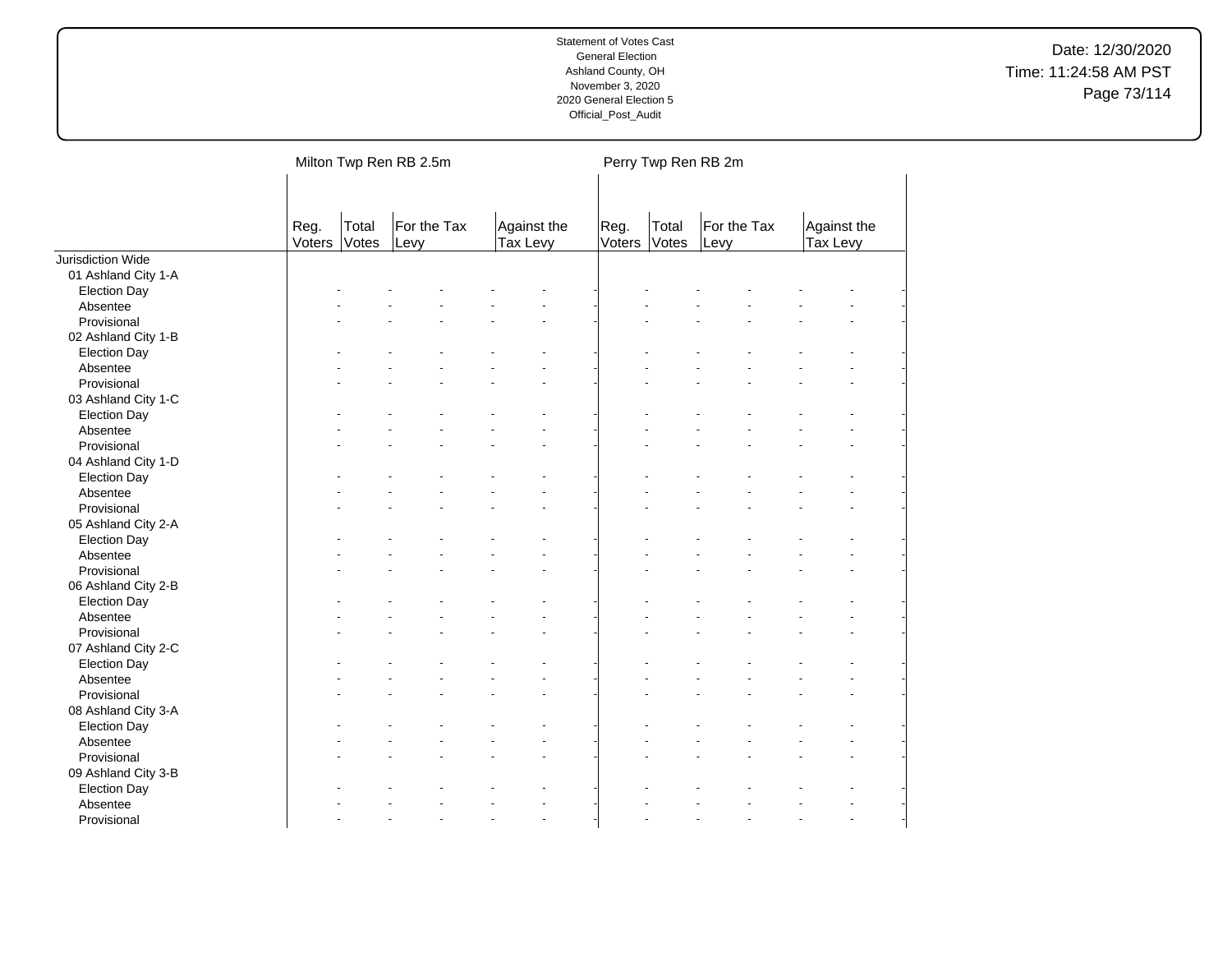|                     |                |                | Milton Twp Ren RB 2.5m |                         |                | Perry Twp Ren RB 2m |                     |                         |  |
|---------------------|----------------|----------------|------------------------|-------------------------|----------------|---------------------|---------------------|-------------------------|--|
|                     | Reg.<br>Voters | Total<br>Votes | For the Tax<br>Levy    | Against the<br>Tax Levy | Reg.<br>Voters | Total<br>Votes      | For the Tax<br>Levy | Against the<br>Tax Levy |  |
| 10 Ashland City 3-C |                |                |                        |                         |                |                     |                     |                         |  |
| <b>Election Day</b> |                |                |                        |                         |                |                     |                     |                         |  |
| Absentee            |                |                |                        |                         |                |                     |                     |                         |  |
| Provisional         |                |                |                        |                         |                |                     |                     |                         |  |
| 11 Ashland City 3-D |                |                |                        |                         |                |                     |                     |                         |  |
| <b>Election Day</b> |                |                |                        |                         |                |                     |                     |                         |  |
| Absentee            |                |                |                        |                         |                |                     |                     |                         |  |
| Provisional         |                |                |                        |                         |                |                     |                     |                         |  |
| 12 Ashland City 4-A |                |                |                        |                         |                |                     |                     |                         |  |
| <b>Election Day</b> |                |                |                        |                         |                |                     |                     |                         |  |
| Absentee            |                |                |                        | L.                      |                |                     |                     |                         |  |
| Provisional         |                |                |                        |                         |                |                     |                     |                         |  |
| 13 Ashland City 4-B |                |                |                        |                         |                |                     |                     |                         |  |
| <b>Election Day</b> |                |                |                        |                         |                |                     |                     |                         |  |
| Absentee            |                |                |                        |                         |                |                     |                     |                         |  |
| Provisional         |                |                |                        |                         |                |                     |                     |                         |  |
| 14 Ashland City 4-C |                |                |                        |                         |                |                     |                     |                         |  |
| <b>Election Day</b> |                |                |                        |                         |                |                     |                     |                         |  |
| Absentee            |                |                |                        |                         |                |                     |                     |                         |  |
| Provisional         |                |                |                        |                         |                |                     |                     |                         |  |
| 15 Clear Creek      |                |                |                        |                         |                |                     |                     |                         |  |
| <b>Election Day</b> |                |                |                        |                         |                |                     |                     |                         |  |
| Absentee            |                |                |                        |                         |                |                     |                     |                         |  |
| Provisional         |                |                |                        |                         |                |                     |                     |                         |  |
| 16 Loudonville 1    |                |                |                        |                         |                |                     |                     |                         |  |
| <b>Election Day</b> |                |                |                        |                         |                |                     |                     |                         |  |
| Absentee            |                |                |                        |                         |                |                     |                     |                         |  |
| Provisional         |                |                |                        |                         |                |                     |                     |                         |  |
| 17 Green 1          |                |                |                        |                         |                |                     |                     |                         |  |
| <b>Election Day</b> |                |                |                        |                         |                |                     |                     |                         |  |
| Absentee            |                |                |                        |                         |                |                     |                     |                         |  |
| Provisional         |                |                |                        |                         |                |                     |                     |                         |  |
| 18 Green 2          |                |                |                        |                         |                |                     |                     |                         |  |
| <b>Election Day</b> |                |                |                        |                         |                |                     |                     |                         |  |
| Absentee            |                |                |                        |                         |                |                     |                     |                         |  |
| Provisional         |                |                |                        |                         |                |                     |                     |                         |  |
| 19 Loudonville 2    |                |                |                        |                         |                |                     |                     |                         |  |
| <b>Election Day</b> |                |                |                        |                         |                |                     |                     |                         |  |
| Absentee            |                |                |                        |                         |                |                     |                     |                         |  |
| Provisional         |                |                |                        | ÷.                      |                |                     |                     |                         |  |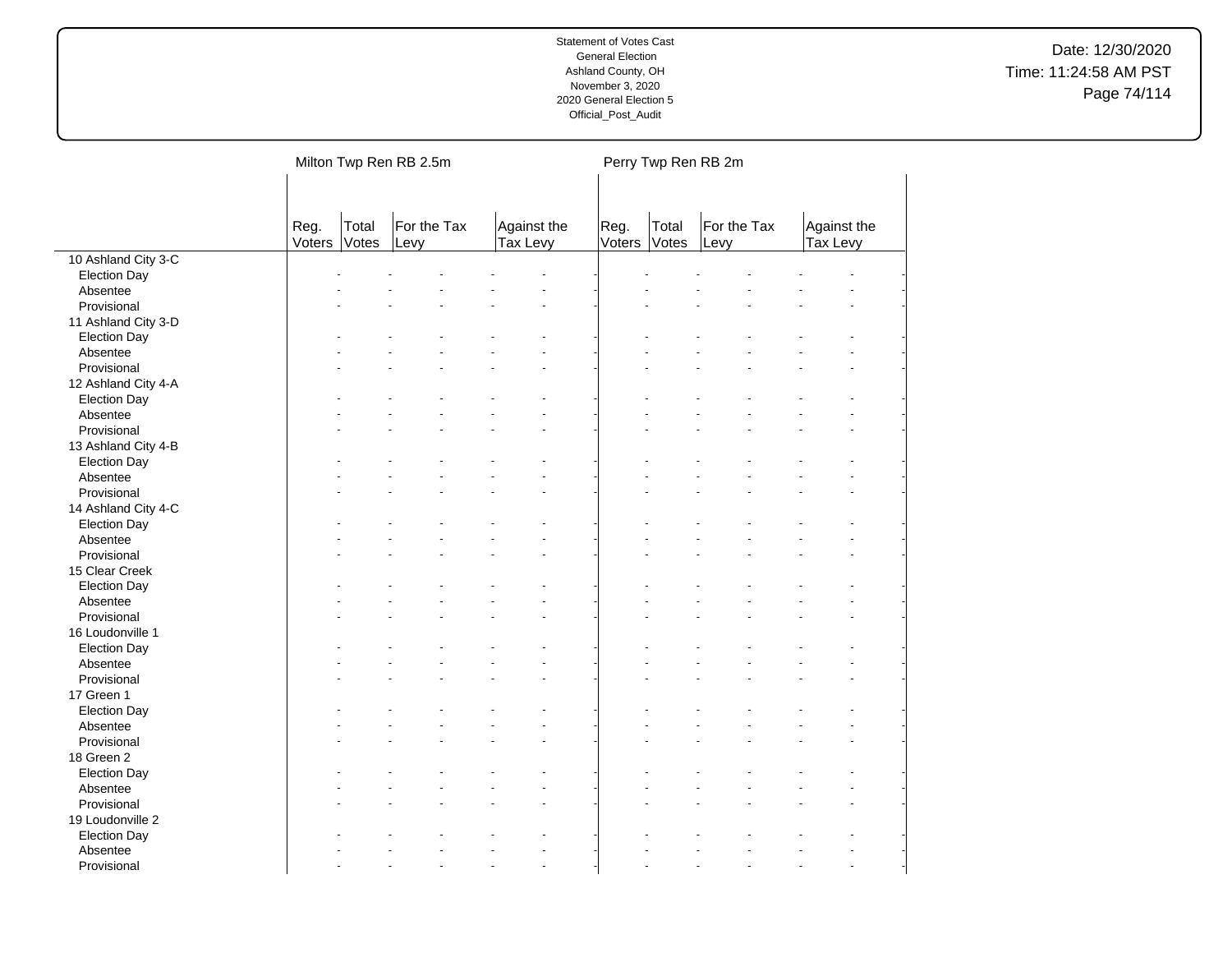|                         |                |                | Milton Twp Ren RB 2.5m |        |                         |        |                | Perry Twp Ren RB 2m |                     |                         |                          |
|-------------------------|----------------|----------------|------------------------|--------|-------------------------|--------|----------------|---------------------|---------------------|-------------------------|--------------------------|
|                         | Reg.<br>Voters | Total<br>Votes | For the Tax<br>Levy    |        | Against the<br>Tax Levy |        | Reg.<br>Voters | Total<br>Votes      | For the Tax<br>Levy | Against the<br>Tax Levy |                          |
| 20 Jackson 1            |                |                |                        |        |                         |        |                |                     |                     |                         |                          |
| <b>Election Day</b>     |                |                |                        |        |                         |        |                |                     |                     |                         |                          |
| Absentee                |                |                |                        |        |                         |        |                |                     |                     |                         |                          |
| Provisional             |                |                |                        |        |                         |        |                |                     |                     |                         |                          |
| 21 Jackson 2            |                |                |                        |        |                         |        |                |                     |                     |                         |                          |
| <b>Election Day</b>     |                |                |                        |        |                         |        |                |                     |                     |                         |                          |
| Absentee                |                |                |                        |        |                         |        |                |                     |                     |                         |                          |
| Provisional             |                |                |                        |        |                         |        |                |                     |                     |                         |                          |
| 22 Lake                 |                |                |                        |        |                         |        |                |                     |                     |                         |                          |
| <b>Election Day</b>     |                |                |                        |        |                         |        |                |                     |                     |                         |                          |
| Absentee                |                |                |                        |        |                         |        |                |                     |                     |                         |                          |
| Provisional             |                |                |                        |        |                         |        |                |                     |                     |                         |                          |
| 23 Mifflin              |                |                |                        |        |                         |        |                |                     |                     |                         |                          |
| <b>Election Day</b>     |                |                |                        |        |                         |        |                |                     |                     |                         |                          |
| Absentee                |                |                |                        |        |                         |        |                |                     |                     |                         |                          |
| Provisional             |                |                |                        |        |                         |        |                |                     |                     |                         |                          |
| 24 Milton 1             |                |                |                        |        |                         |        |                |                     |                     |                         |                          |
| <b>Election Day</b>     | 1066           | 281            | 176                    | 62.63% | 105                     | 37.37% |                |                     |                     |                         |                          |
| Absentee                | 1066           | 545            | 341                    | 62.57% | 204                     | 37.43% |                |                     |                     |                         |                          |
| Provisional             | 1066           | 13             | 8                      | 61.54% | 5                       | 38.46% |                |                     |                     |                         |                          |
| 25 Milton 3             |                |                |                        |        |                         |        |                |                     |                     |                         |                          |
| <b>Election Day</b>     | 509            | 106            | 70                     | 66.04% | 36                      | 33.96% |                |                     |                     |                         |                          |
| Absentee                | 509            | 282            | 175                    | 62.06% | 107                     | 37.94% |                |                     |                     |                         |                          |
| Provisional             | 509            | 4              | 3                      | 75.00% | $\mathbf{1}$            | 25.00% |                |                     |                     |                         |                          |
| 26 Jeromesville         |                |                |                        |        |                         |        |                |                     |                     |                         |                          |
| <b>Election Day</b>     |                |                |                        |        |                         |        |                |                     |                     |                         |                          |
| Absentee                |                |                |                        |        |                         |        |                |                     |                     |                         |                          |
| Provisional             |                |                |                        |        |                         |        |                |                     |                     |                         |                          |
| 27 Mohican              |                |                |                        |        |                         |        |                |                     |                     |                         |                          |
| <b>Election Day</b>     |                |                |                        |        |                         |        |                |                     |                     |                         |                          |
| Absentee                |                |                |                        |        |                         |        |                |                     |                     |                         |                          |
| Provisional             |                |                |                        |        |                         |        |                |                     |                     |                         |                          |
| 28 Montgomery 1         |                |                |                        |        |                         |        |                |                     |                     |                         |                          |
| <b>Election Day</b>     |                |                |                        |        |                         |        |                |                     |                     |                         |                          |
| Absentee                |                |                |                        |        |                         |        |                |                     |                     |                         |                          |
| Provisional             |                |                |                        |        |                         |        |                |                     |                     |                         |                          |
| 29 Montgomery 2         |                |                |                        |        |                         |        |                |                     |                     |                         |                          |
| <b>Election Day</b>     |                |                |                        |        |                         |        |                |                     |                     |                         |                          |
| Absentee<br>Provisional |                |                |                        |        |                         |        |                |                     |                     |                         | $\overline{\phantom{a}}$ |
|                         |                |                |                        |        |                         |        |                |                     |                     |                         |                          |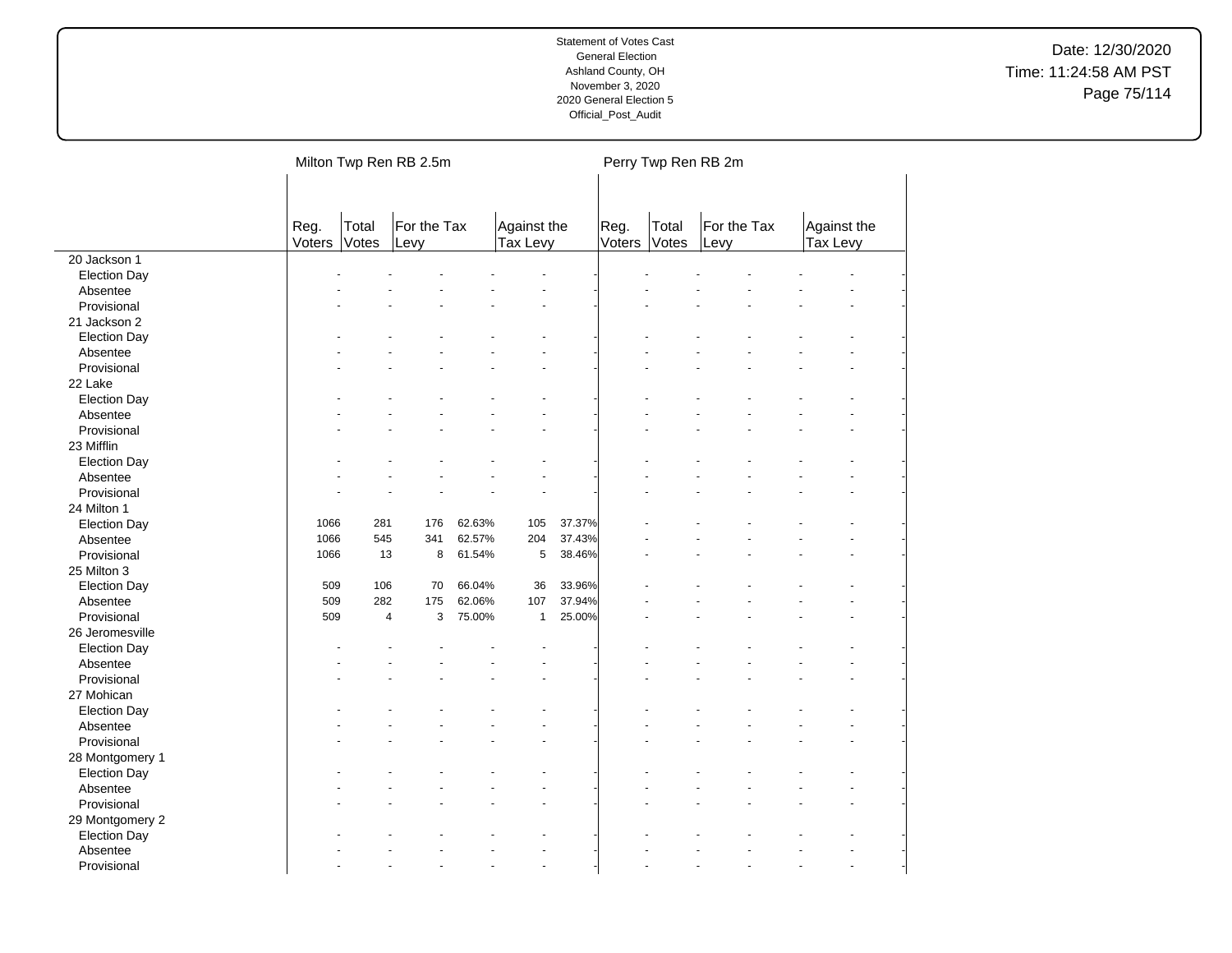|  |      |       |                        |             | <b>Statement of Votes Cast</b><br><b>General Election</b><br>Ashland County, OH<br>November 3, 2020<br>2020 General Election 5<br>Official_Post_Audit |                     |             |             | Date: 12/30/2020<br>Time: 11:24:58 AM PST<br>Page 76/114 |
|--|------|-------|------------------------|-------------|-------------------------------------------------------------------------------------------------------------------------------------------------------|---------------------|-------------|-------------|----------------------------------------------------------|
|  |      |       | Milton Twp Ren RB 2.5m |             |                                                                                                                                                       | Perry Twp Ren RB 2m |             |             |                                                          |
|  | Reg. | Total | For the Tax            | Against the | Reg.                                                                                                                                                  | Total               | For the Tax | Against the |                                                          |

Reg. Voters Total Votes For the Tax Levy

Against the Tax Levy

Against the Tax Levy

Reg. Voters Total Votes

Levy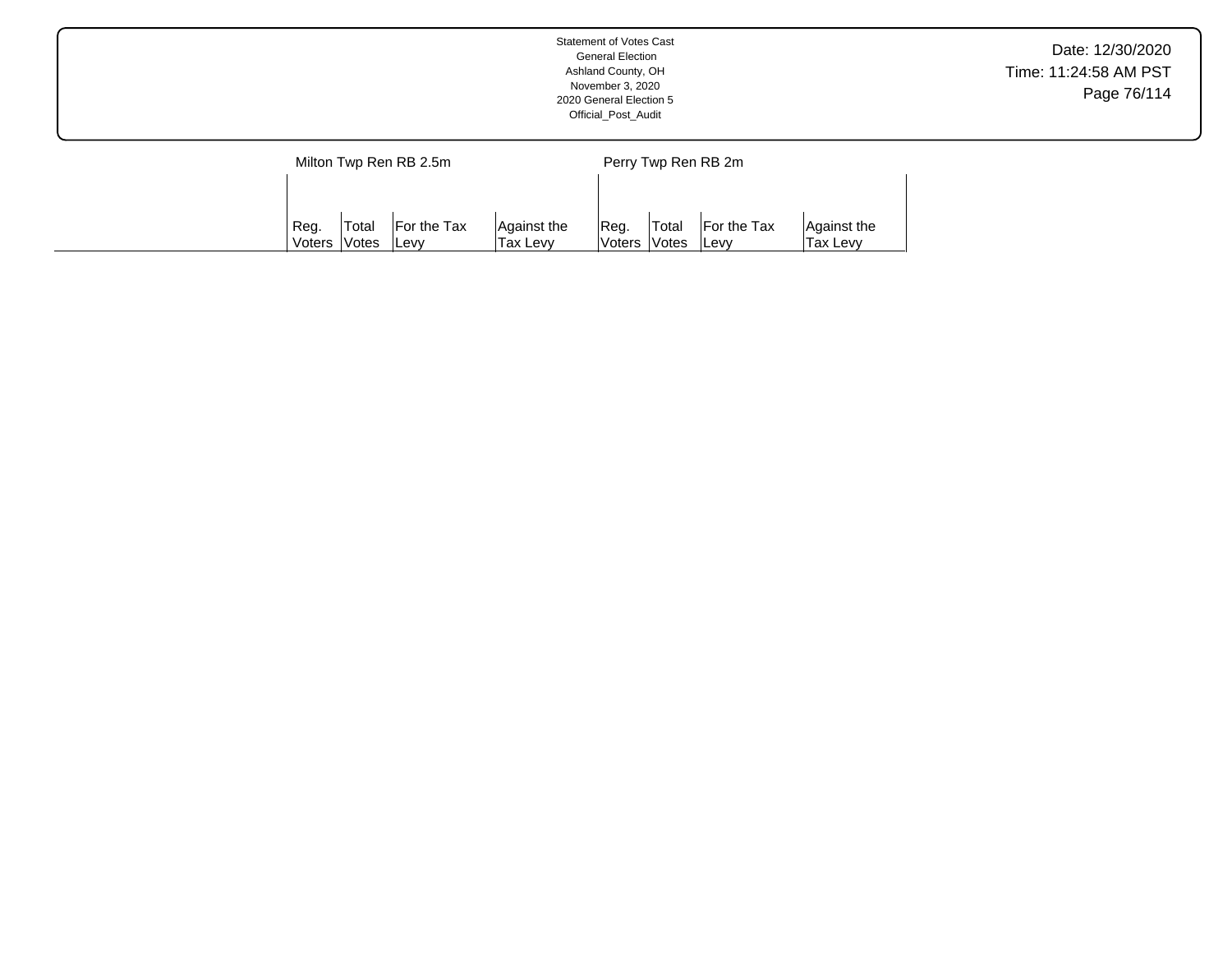Date: 12/30/2020 Time: 11:24:58 AM PST Page 77/114

| 30 Montgomery 3     |      |     |     |        |     |        |      |     |     |        |     |        |
|---------------------|------|-----|-----|--------|-----|--------|------|-----|-----|--------|-----|--------|
| <b>Election Day</b> |      |     |     |        |     |        |      |     |     |        |     |        |
| Absentee            |      |     |     |        |     |        |      |     |     |        |     |        |
| Provisional         |      |     |     |        |     |        |      |     |     |        |     |        |
| 31 Orange 1         |      |     |     |        |     |        |      |     |     |        |     |        |
| <b>Election Day</b> |      |     |     |        |     |        |      |     |     |        |     |        |
| Absentee            |      |     |     |        |     |        |      |     |     |        |     |        |
| Provisional         |      |     |     |        |     |        |      |     |     |        |     |        |
| 32 Orange 2         |      |     |     |        |     |        |      |     |     |        |     |        |
| <b>Election Day</b> |      |     |     |        |     |        |      |     |     |        |     |        |
| Absentee            |      |     |     |        |     |        |      |     |     |        |     |        |
| Provisional         |      |     |     |        |     |        |      |     |     |        |     |        |
| 33 Perry            |      |     |     |        |     |        |      |     |     |        |     |        |
| <b>Election Day</b> |      |     |     |        |     |        | 1285 | 340 | 238 | 70.00% | 102 | 30.00% |
| Absentee            |      |     |     |        |     |        | 1285 | 620 | 434 | 70.00% | 186 | 30.00% |
| Provisional         |      |     |     |        |     |        | 1285 | 15  | 12  | 80.00% | 3   | 20.00% |
| 34 Ruggles          |      |     |     |        |     |        |      |     |     |        |     |        |
| <b>Election Day</b> |      |     |     |        |     |        |      |     |     |        |     |        |
| Absentee            |      |     |     |        |     |        |      |     |     |        |     |        |
| Provisional         |      |     |     |        |     |        |      |     |     |        |     |        |
| 35 Sullivan 1       |      |     |     |        |     |        |      |     |     |        |     |        |
| <b>Election Day</b> |      |     |     |        |     |        |      |     |     |        |     |        |
| Absentee            |      |     |     |        |     |        |      |     |     |        |     |        |
| Provisional         |      |     |     |        |     |        |      |     |     |        |     |        |
| 36 Sullivan 2       |      |     |     |        |     |        |      |     |     |        |     |        |
| <b>Election Day</b> |      |     |     |        |     |        |      |     |     |        |     |        |
| Absentee            |      |     |     |        |     |        |      |     |     |        |     |        |
| Provisional         |      |     |     |        |     |        |      |     |     |        |     |        |
| 37 Troy             |      |     |     |        |     |        |      |     |     |        |     |        |
| <b>Election Day</b> |      |     |     |        |     |        |      |     |     |        |     |        |
| Absentee            |      |     |     |        |     |        |      |     |     |        |     |        |
| Provisional         |      |     |     |        |     |        |      |     |     |        |     |        |
| 38 Vermillion 1     |      |     |     |        |     |        |      |     |     |        |     |        |
| <b>Election Day</b> |      |     |     |        |     |        |      |     |     |        |     |        |
| Absentee            |      |     |     |        |     |        |      |     |     |        |     |        |
| Provisional         |      |     |     |        |     |        |      |     |     |        |     |        |
| 39 Vermillion 2     |      |     |     |        |     |        |      |     |     |        |     |        |
| <b>Election Day</b> |      |     |     |        |     |        |      |     |     |        |     |        |
| Absentee            |      |     |     |        |     |        |      |     |     |        |     |        |
| Provisional         |      |     |     |        |     |        |      |     |     |        |     |        |
| Total               |      |     |     |        |     |        |      |     |     |        |     |        |
| <b>Election Day</b> | 1575 | 387 | 246 | 63.57% | 141 | 36.43% | 1285 | 340 | 238 | 70.00% | 102 | 30.00% |
| Absentee            | 1575 | 827 | 516 | 62.39% | 311 | 37.61% | 1285 | 620 | 434 | 70.00% | 186 | 30.00% |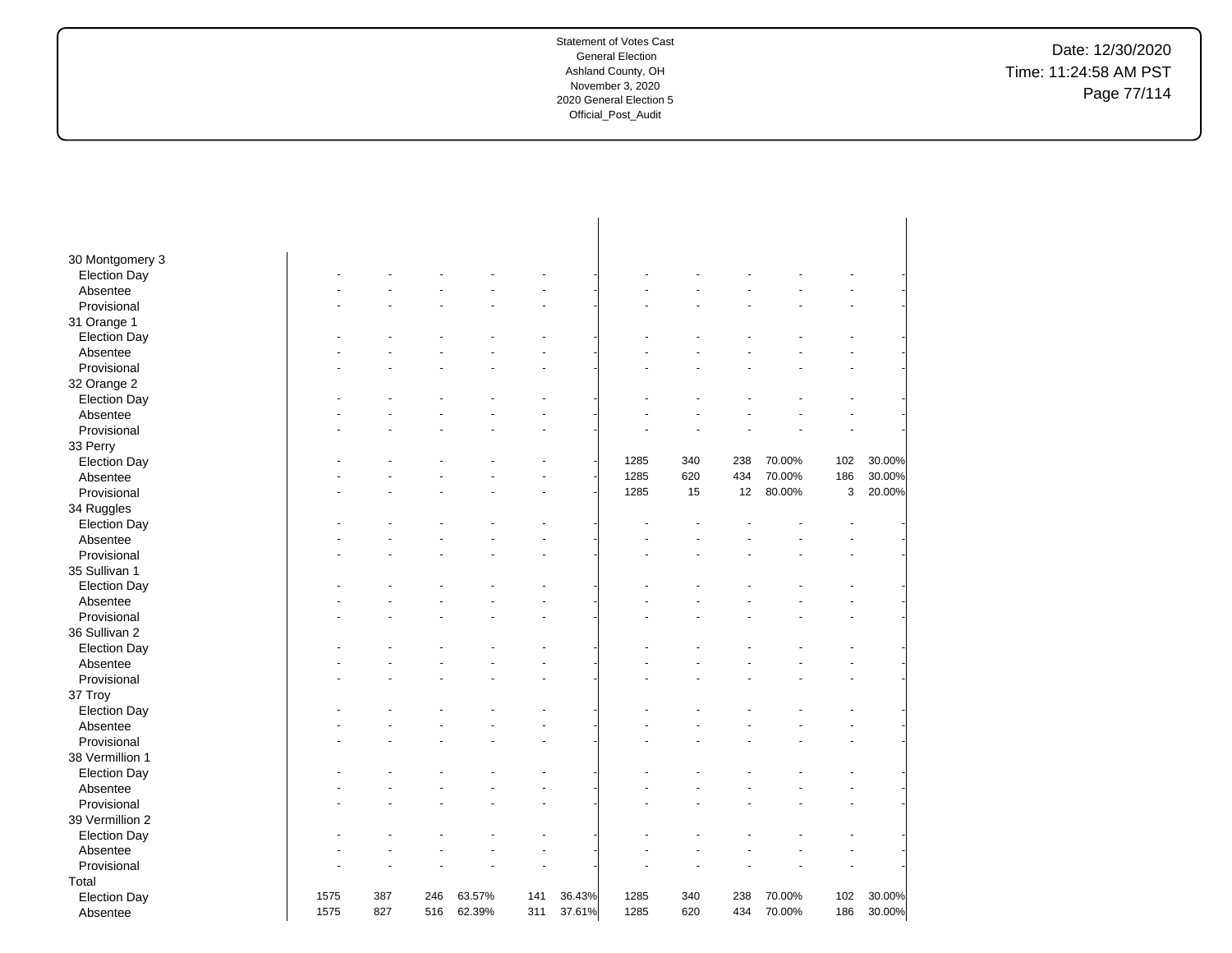Date: 12/30/2020 Time: 11:24:58 AM PST Page 78/114

| Provisional | 1575 | 17   |     | 64.71% |     | 35.29% | 1285 | 15  | 12  | 80.00% |     | 20.00% |
|-------------|------|------|-----|--------|-----|--------|------|-----|-----|--------|-----|--------|
| Total       | 1575 | 1231 | 773 | 62.79% | 458 | 37.21% | 1285 | 975 | 684 | 70.15% | 291 | 29.85% |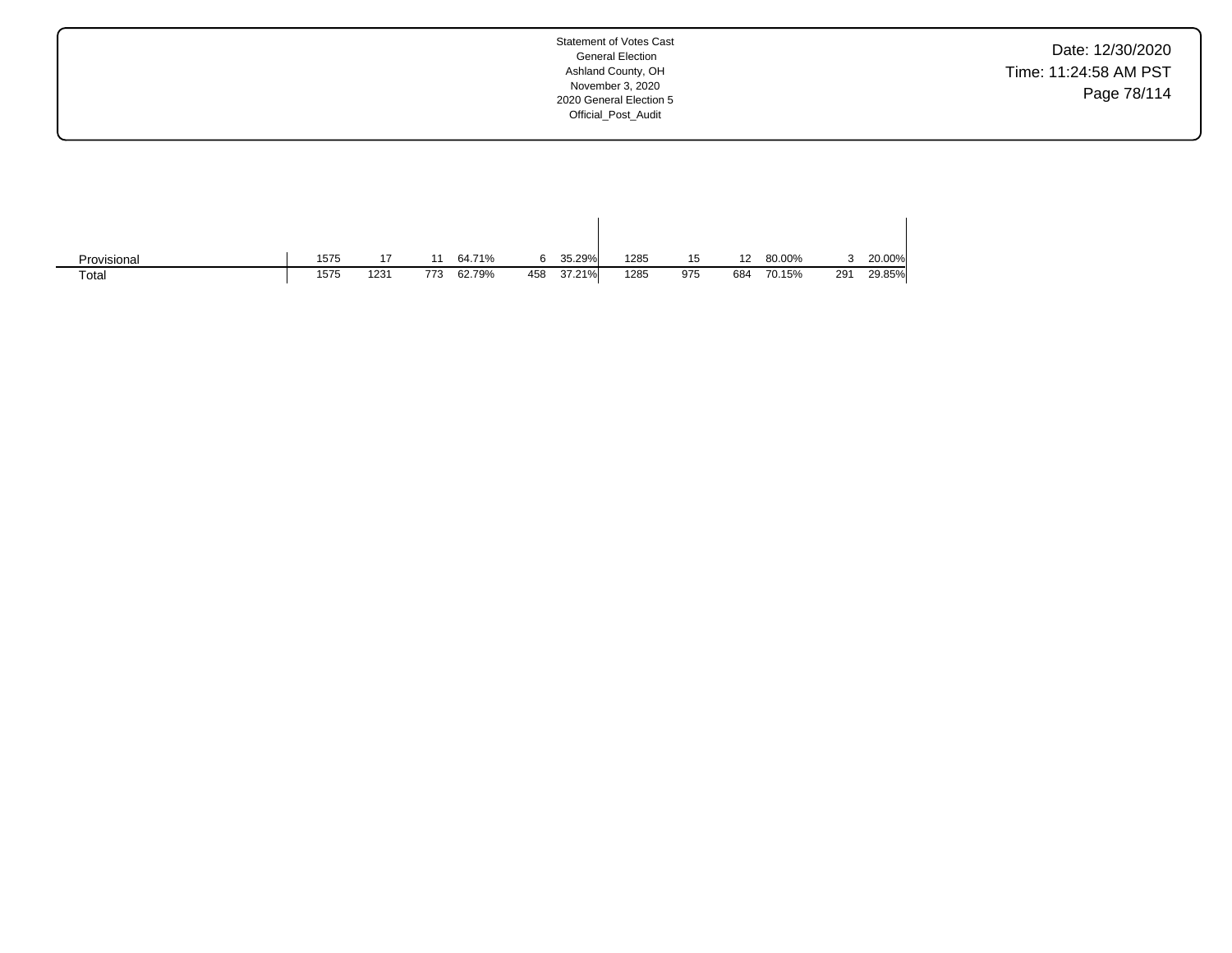|                     |                |                | Sullivan Twp Add Cem 0.5m |                         |                      |       | Troy Twp Ren FP 1.4m |                                |  |
|---------------------|----------------|----------------|---------------------------|-------------------------|----------------------|-------|----------------------|--------------------------------|--|
|                     | Reg.<br>Voters | Total<br>Votes | For the Tax<br>Levy       | Against the<br>Tax Levy | Reg.<br>Voters Votes | Total | For the Tax<br>Levy  | Against the<br><b>Tax Levy</b> |  |
| Jurisdiction Wide   |                |                |                           |                         |                      |       |                      |                                |  |
| 01 Ashland City 1-A |                |                |                           |                         |                      |       |                      |                                |  |
| <b>Election Day</b> |                |                |                           |                         |                      |       |                      |                                |  |
| Absentee            |                |                |                           |                         |                      |       |                      |                                |  |
| Provisional         |                |                |                           |                         |                      |       |                      |                                |  |
| 02 Ashland City 1-B |                |                |                           |                         |                      |       |                      |                                |  |
| <b>Election Day</b> |                |                |                           |                         |                      |       |                      |                                |  |
| Absentee            |                |                |                           |                         |                      |       |                      |                                |  |
| Provisional         |                |                |                           |                         |                      |       |                      |                                |  |
| 03 Ashland City 1-C |                |                |                           |                         |                      |       |                      |                                |  |
| <b>Election Day</b> |                |                |                           |                         |                      |       |                      |                                |  |
| Absentee            |                |                |                           |                         |                      |       |                      |                                |  |
| Provisional         |                |                |                           |                         |                      |       |                      |                                |  |
| 04 Ashland City 1-D |                |                |                           |                         |                      |       |                      |                                |  |
| <b>Election Day</b> |                |                |                           |                         |                      |       |                      |                                |  |
| Absentee            |                |                |                           |                         |                      |       |                      |                                |  |
| Provisional         |                |                |                           |                         |                      |       |                      |                                |  |
| 05 Ashland City 2-A |                |                |                           |                         |                      |       |                      |                                |  |
| <b>Election Day</b> |                |                |                           |                         |                      |       |                      |                                |  |
| Absentee            |                |                |                           |                         |                      |       |                      |                                |  |
| Provisional         |                |                |                           |                         |                      |       |                      |                                |  |
| 06 Ashland City 2-B |                |                |                           |                         |                      |       |                      |                                |  |
| <b>Election Day</b> |                |                |                           |                         |                      |       |                      |                                |  |
| Absentee            |                |                |                           |                         |                      |       |                      |                                |  |
| Provisional         |                |                |                           |                         |                      |       |                      |                                |  |
| 07 Ashland City 2-C |                |                |                           |                         |                      |       |                      |                                |  |
| <b>Election Day</b> |                |                |                           |                         |                      |       |                      |                                |  |
| Absentee            |                |                |                           |                         |                      |       |                      |                                |  |
| Provisional         |                |                |                           |                         |                      |       |                      |                                |  |
| 08 Ashland City 3-A |                |                |                           |                         |                      |       |                      |                                |  |
| <b>Election Day</b> |                |                |                           |                         |                      |       |                      |                                |  |
| Absentee            |                |                |                           |                         |                      |       |                      |                                |  |
| Provisional         |                |                |                           |                         |                      |       |                      |                                |  |
| 09 Ashland City 3-B |                |                |                           |                         |                      |       |                      |                                |  |
|                     |                |                |                           |                         |                      |       |                      |                                |  |
| <b>Election Day</b> |                |                |                           |                         |                      |       |                      |                                |  |
| Absentee            |                |                |                           |                         |                      |       |                      | ÷.                             |  |
| Provisional         |                |                |                           |                         |                      |       |                      |                                |  |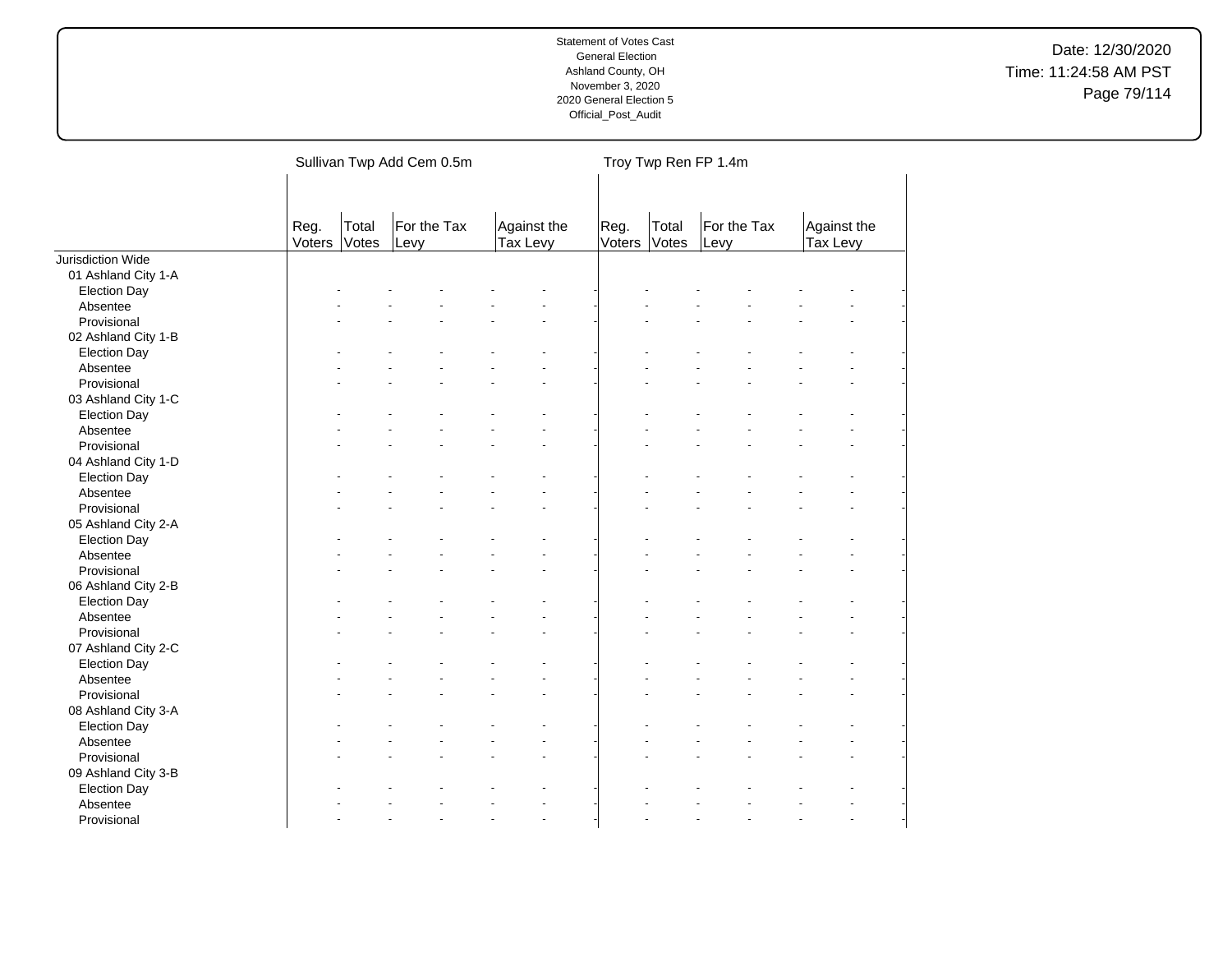|                     |                |                | Sullivan Twp Add Cem 0.5m |                         |                |                | Troy Twp Ren FP 1.4m |                         |
|---------------------|----------------|----------------|---------------------------|-------------------------|----------------|----------------|----------------------|-------------------------|
|                     | Reg.<br>Voters | Total<br>Votes | For the Tax<br>Levy       | Against the<br>Tax Levy | Reg.<br>Voters | Total<br>Votes | For the Tax<br>Levy  | Against the<br>Tax Levy |
| 10 Ashland City 3-C |                |                |                           |                         |                |                |                      |                         |
| <b>Election Day</b> |                |                |                           |                         |                |                |                      |                         |
| Absentee            |                |                |                           |                         |                |                |                      |                         |
| Provisional         |                |                |                           |                         |                |                |                      |                         |
| 11 Ashland City 3-D |                |                |                           |                         |                |                |                      |                         |
| <b>Election Day</b> |                |                |                           |                         |                |                |                      |                         |
| Absentee            |                |                |                           |                         |                |                |                      |                         |
| Provisional         |                |                |                           |                         |                |                |                      |                         |
| 12 Ashland City 4-A |                |                |                           |                         |                |                |                      |                         |
| <b>Election Day</b> |                |                |                           |                         |                |                |                      |                         |
| Absentee            |                |                |                           |                         |                |                |                      |                         |
| Provisional         |                |                |                           |                         |                |                |                      |                         |
| 13 Ashland City 4-B |                |                |                           |                         |                |                |                      |                         |
| <b>Election Day</b> |                |                |                           |                         |                |                |                      |                         |
| Absentee            |                |                |                           |                         |                |                |                      |                         |
| Provisional         |                |                |                           |                         |                |                |                      |                         |
| 14 Ashland City 4-C |                |                |                           |                         |                |                |                      |                         |
| <b>Election Day</b> |                |                |                           |                         |                |                |                      |                         |
| Absentee            |                |                |                           |                         |                |                |                      |                         |
| Provisional         |                |                |                           |                         |                |                |                      |                         |
| 15 Clear Creek      |                |                |                           |                         |                |                |                      |                         |
| <b>Election Day</b> |                |                |                           |                         |                |                |                      |                         |
| Absentee            |                |                |                           |                         |                |                |                      |                         |
| Provisional         |                |                |                           |                         |                |                |                      | ä,                      |
| 16 Loudonville 1    |                |                |                           |                         |                |                |                      |                         |
| <b>Election Day</b> |                |                |                           |                         |                |                |                      |                         |
| Absentee            |                |                |                           |                         |                |                |                      |                         |
| Provisional         |                |                |                           |                         |                |                |                      |                         |
| 17 Green 1          |                |                |                           |                         |                |                |                      |                         |
| <b>Election Day</b> |                |                |                           |                         |                |                |                      |                         |
| Absentee            |                |                |                           |                         |                |                |                      |                         |
| Provisional         |                |                |                           |                         |                |                |                      |                         |
| 18 Green 2          |                |                |                           |                         |                |                |                      |                         |
| <b>Election Day</b> |                |                |                           |                         |                |                |                      |                         |
| Absentee            |                |                |                           |                         |                |                |                      |                         |
| Provisional         |                |                |                           |                         |                |                |                      |                         |
| 19 Loudonville 2    |                |                |                           |                         |                |                |                      |                         |
|                     |                |                |                           |                         |                |                |                      |                         |
| <b>Election Day</b> |                |                |                           |                         |                |                |                      |                         |
| Absentee            |                |                |                           | $\overline{a}$          |                |                |                      | $\overline{a}$          |
| Provisional         |                |                |                           |                         |                |                |                      |                         |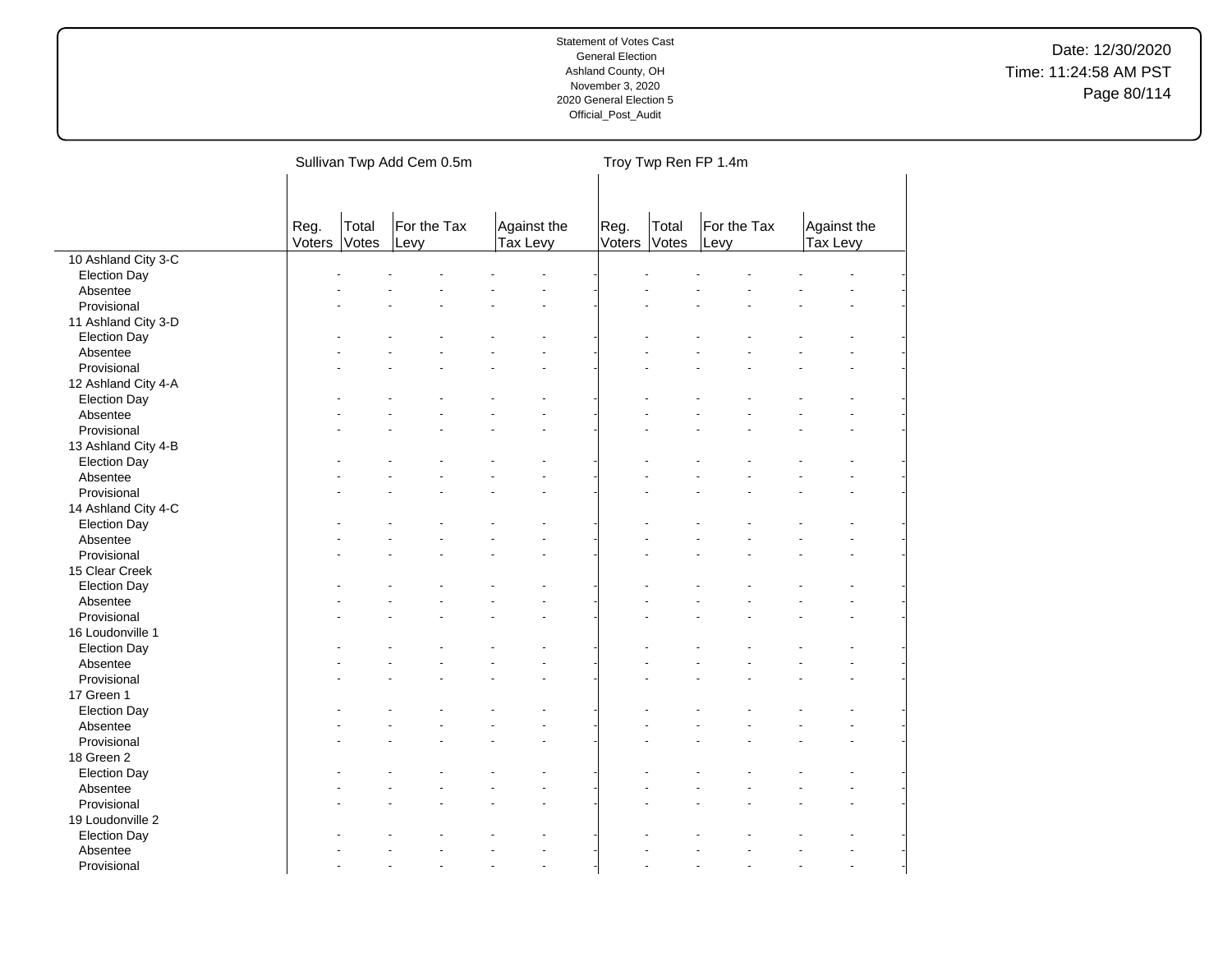|                     |                |                | Sullivan Twp Add Cem 0.5m |                         |                |                | Troy Twp Ren FP 1.4m |                         |                      |
|---------------------|----------------|----------------|---------------------------|-------------------------|----------------|----------------|----------------------|-------------------------|----------------------|
|                     | Reg.<br>Voters | Total<br>Votes | For the Tax<br>Levy       | Against the<br>Tax Levy | Reg.<br>Voters | Total<br>Votes | For the Tax<br>Levy  | Against the<br>Tax Levy |                      |
| 20 Jackson 1        |                |                |                           |                         |                |                |                      |                         |                      |
| <b>Election Day</b> |                |                |                           |                         |                |                |                      |                         |                      |
| Absentee            |                |                |                           |                         |                |                |                      |                         |                      |
| Provisional         |                |                |                           |                         |                |                |                      |                         |                      |
| 21 Jackson 2        |                |                |                           |                         |                |                |                      |                         |                      |
| <b>Election Day</b> |                |                |                           |                         |                |                |                      |                         |                      |
| Absentee            |                |                |                           |                         |                |                |                      |                         |                      |
| Provisional         |                |                |                           |                         |                |                |                      |                         |                      |
| 22 Lake             |                |                |                           |                         |                |                |                      |                         |                      |
| <b>Election Day</b> |                |                |                           |                         |                |                |                      |                         |                      |
| Absentee            |                |                |                           |                         |                |                |                      |                         |                      |
| Provisional         |                |                |                           |                         |                |                |                      |                         |                      |
| 23 Mifflin          |                |                |                           |                         |                |                |                      |                         |                      |
| <b>Election Day</b> |                |                |                           |                         |                |                |                      |                         |                      |
| Absentee            |                |                |                           |                         |                |                |                      |                         |                      |
| Provisional         |                |                |                           |                         |                |                |                      |                         |                      |
| 24 Milton 1         |                |                |                           |                         |                |                |                      |                         |                      |
| <b>Election Day</b> |                |                |                           |                         |                |                |                      |                         |                      |
| Absentee            |                |                |                           |                         |                |                |                      |                         |                      |
| Provisional         |                |                |                           |                         |                |                |                      |                         | $\ddot{\phantom{1}}$ |
| 25 Milton 3         |                |                |                           |                         |                |                |                      |                         |                      |
| <b>Election Day</b> |                |                |                           |                         |                |                |                      |                         |                      |
| Absentee            |                |                |                           |                         |                |                |                      |                         |                      |
| Provisional         |                |                |                           |                         |                |                |                      |                         | $\ddot{\phantom{1}}$ |
| 26 Jeromesville     |                |                |                           |                         |                |                |                      |                         |                      |
| <b>Election Day</b> |                |                |                           |                         |                |                |                      |                         |                      |
| Absentee            |                |                |                           |                         |                |                |                      |                         |                      |
| Provisional         |                |                |                           |                         |                |                |                      |                         |                      |
| 27 Mohican          |                |                |                           |                         |                |                |                      |                         |                      |
| <b>Election Day</b> |                |                |                           |                         |                |                |                      |                         |                      |
| Absentee            |                |                |                           |                         |                |                |                      |                         |                      |
| Provisional         |                |                |                           |                         |                |                |                      |                         |                      |
| 28 Montgomery 1     |                |                |                           |                         |                |                |                      |                         |                      |
| <b>Election Day</b> |                |                |                           |                         |                |                |                      |                         |                      |
| Absentee            |                |                |                           |                         |                |                |                      |                         |                      |
| Provisional         |                |                |                           |                         |                |                |                      |                         |                      |
| 29 Montgomery 2     |                |                |                           |                         |                |                |                      |                         |                      |
| <b>Election Day</b> |                |                |                           |                         |                |                |                      |                         |                      |
| Absentee            |                |                |                           |                         |                |                |                      |                         |                      |
| Provisional         |                |                |                           |                         |                |                |                      |                         | $\overline{a}$       |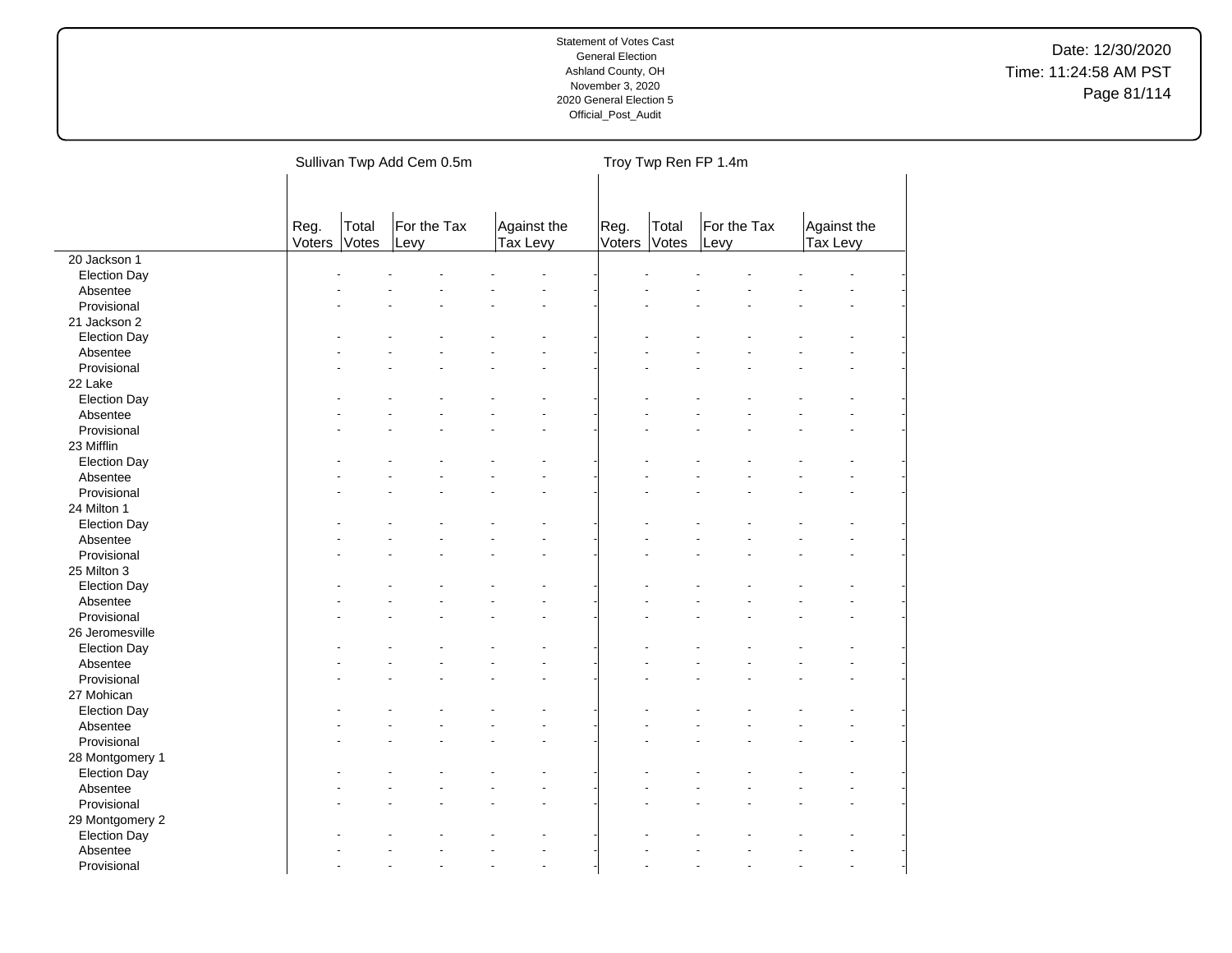|                           | Statement of Votes Cast<br><b>General Election</b><br>Ashland County, OH<br>November 3, 2020<br>2020 General Election 5<br>Official_Post_Audit | Date: 12/30/2020<br>Time: 11:24:58 AM PST<br>Page 82/114 |
|---------------------------|------------------------------------------------------------------------------------------------------------------------------------------------|----------------------------------------------------------|
| Sullivan Twp Add Cem 0.5m | Troy Twp Ren FP 1.4m                                                                                                                           |                                                          |

Reg. Voters Total Votes For the Tax Levy

Against the Tax Levy

Reg. Voters Total Votes For the Tax Levy

Against the Tax Levy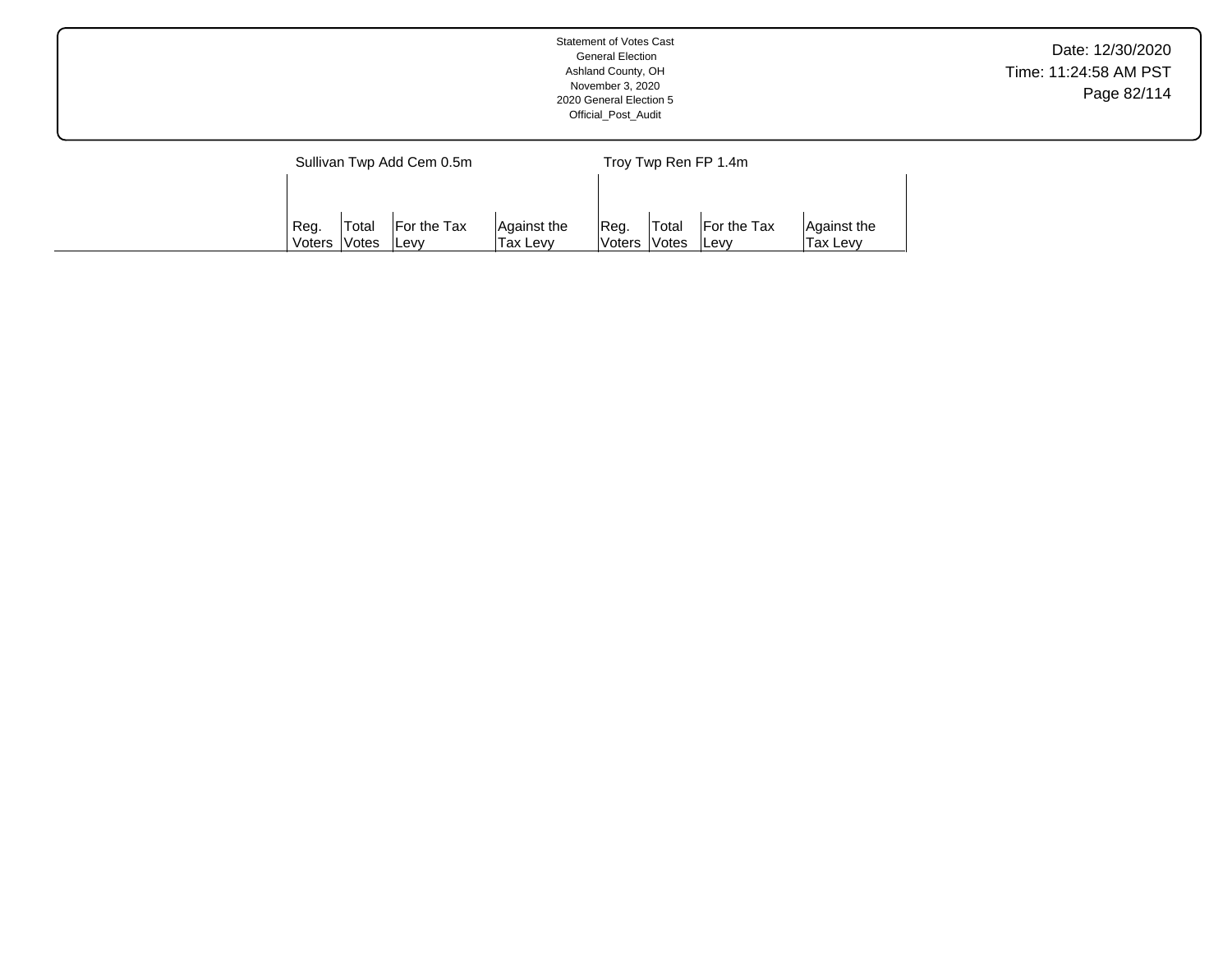Date: 12/30/2020 Time: 11:24:58 AM PST Page 83/114

| 30 Montgomery 3         |      |     |     |        |                |        |     |     |     |        |                |        |
|-------------------------|------|-----|-----|--------|----------------|--------|-----|-----|-----|--------|----------------|--------|
| <b>Election Day</b>     |      |     |     |        |                |        |     |     |     |        |                |        |
| Absentee                |      |     |     |        |                |        |     |     |     |        |                |        |
| Provisional             |      |     |     |        |                |        |     |     |     |        |                |        |
| 31 Orange 1             |      |     |     |        |                |        |     |     |     |        |                |        |
| <b>Election Day</b>     |      |     |     |        |                |        |     |     |     |        |                |        |
| Absentee                |      |     |     |        |                |        |     |     |     |        |                |        |
| Provisional             |      |     |     |        |                |        |     |     |     |        |                |        |
| 32 Orange 2             |      |     |     |        |                |        |     |     |     |        |                |        |
| <b>Election Day</b>     |      |     |     |        |                |        |     |     |     |        |                |        |
| Absentee                |      |     |     |        |                |        |     |     |     |        |                |        |
| Provisional             |      |     |     |        |                |        |     |     |     |        |                |        |
| 33 Perry                |      |     |     |        |                |        |     |     |     |        |                |        |
| <b>Election Day</b>     |      |     |     |        |                |        |     |     |     |        |                |        |
| Absentee                |      |     |     |        |                |        |     |     |     |        |                |        |
| Provisional             |      |     |     |        |                |        |     |     |     |        |                |        |
| 34 Ruggles              |      |     |     |        |                |        |     |     |     |        |                |        |
| <b>Election Day</b>     |      |     |     |        |                |        |     |     |     |        |                |        |
| Absentee                |      |     |     |        |                |        |     |     |     |        |                |        |
| Provisional             |      |     |     |        |                |        |     |     |     |        |                |        |
| 35 Sullivan 1           |      |     |     |        |                |        |     |     |     |        |                |        |
| <b>Election Day</b>     | 903  | 369 | 143 | 38.75% | 226            | 61.25% |     |     |     |        |                |        |
| Absentee                | 903  | 289 | 99  | 34.26% | 190            | 65.74% |     |     |     |        |                |        |
| Provisional             | 903  | 12  | 5   | 41.67% | $\overline{7}$ | 58.33% |     |     |     |        |                |        |
| 36 Sullivan 2           |      |     |     |        |                |        |     |     |     |        |                |        |
| <b>Election Day</b>     | 789  | 286 | 121 | 42.31% | 165            | 57.69% |     |     |     |        |                |        |
| Absentee                | 789  | 273 | 113 | 41.39% | 160            | 58.61% |     |     |     |        |                |        |
| Provisional             | 789  | 6   | 5   | 83.33% | $\mathbf{1}$   | 16.67% |     |     |     |        |                |        |
| 37 Troy                 |      |     |     |        |                |        |     |     |     |        |                |        |
| <b>Election Day</b>     |      |     |     |        |                |        | 769 | 336 | 257 | 76.49% | 79             | 23.51% |
| Absentee                |      |     |     |        |                |        | 769 | 253 | 197 | 77.87% | 56             | 22.13% |
| Provisional             |      |     |     |        |                |        | 769 | 13  | 9   | 69.23% | $\overline{4}$ | 30.77% |
| 38 Vermillion 1         |      |     |     |        |                |        |     |     |     |        |                |        |
| <b>Election Day</b>     |      |     |     |        |                |        |     |     |     |        |                |        |
| Absentee                |      |     |     |        |                |        |     |     |     |        |                |        |
| Provisional             |      |     |     |        |                |        |     |     |     |        |                |        |
| 39 Vermillion 2         |      |     |     |        |                |        |     |     |     |        |                |        |
| <b>Election Day</b>     |      |     |     |        |                |        |     |     |     |        |                |        |
|                         |      |     |     |        |                |        |     |     |     |        |                |        |
| Absentee<br>Provisional |      |     |     |        |                |        |     |     |     |        |                |        |
|                         |      |     |     |        |                |        |     |     |     |        |                |        |
| Total                   | 1692 |     | 264 |        |                |        | 769 |     | 257 |        |                |        |
| <b>Election Day</b>     |      | 655 |     | 40.31% | 391            | 59.69% |     | 336 |     | 76.49% | 79             | 23.51% |
| Absentee                | 1692 | 562 | 212 | 37.72% | 350            | 62.28% | 769 | 253 | 197 | 77.87% | 56             | 22.13% |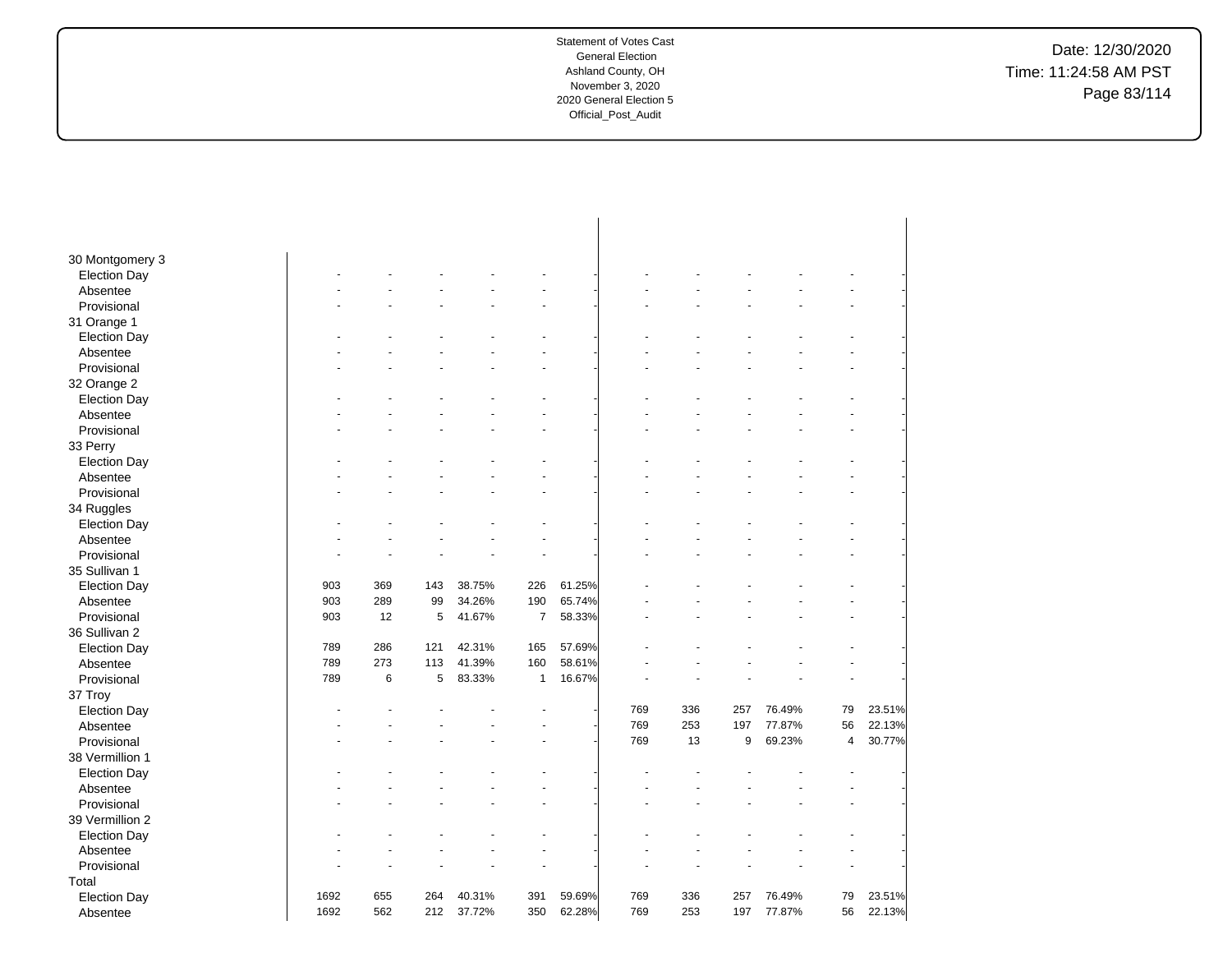Date: 12/30/2020 Time: 11:24:58 AM PST Page 84/114

| Provisional | 1692 | 18   | 10  | 55.56% |     | 44.44% | 769 | 13  |     | 69.23% |     | 30.77% |
|-------------|------|------|-----|--------|-----|--------|-----|-----|-----|--------|-----|--------|
| Totai       | 1692 | 1235 | 486 | 39.35% | 749 | 60.65% | 769 | 602 | 463 | 76.91% | 139 | 23.09% |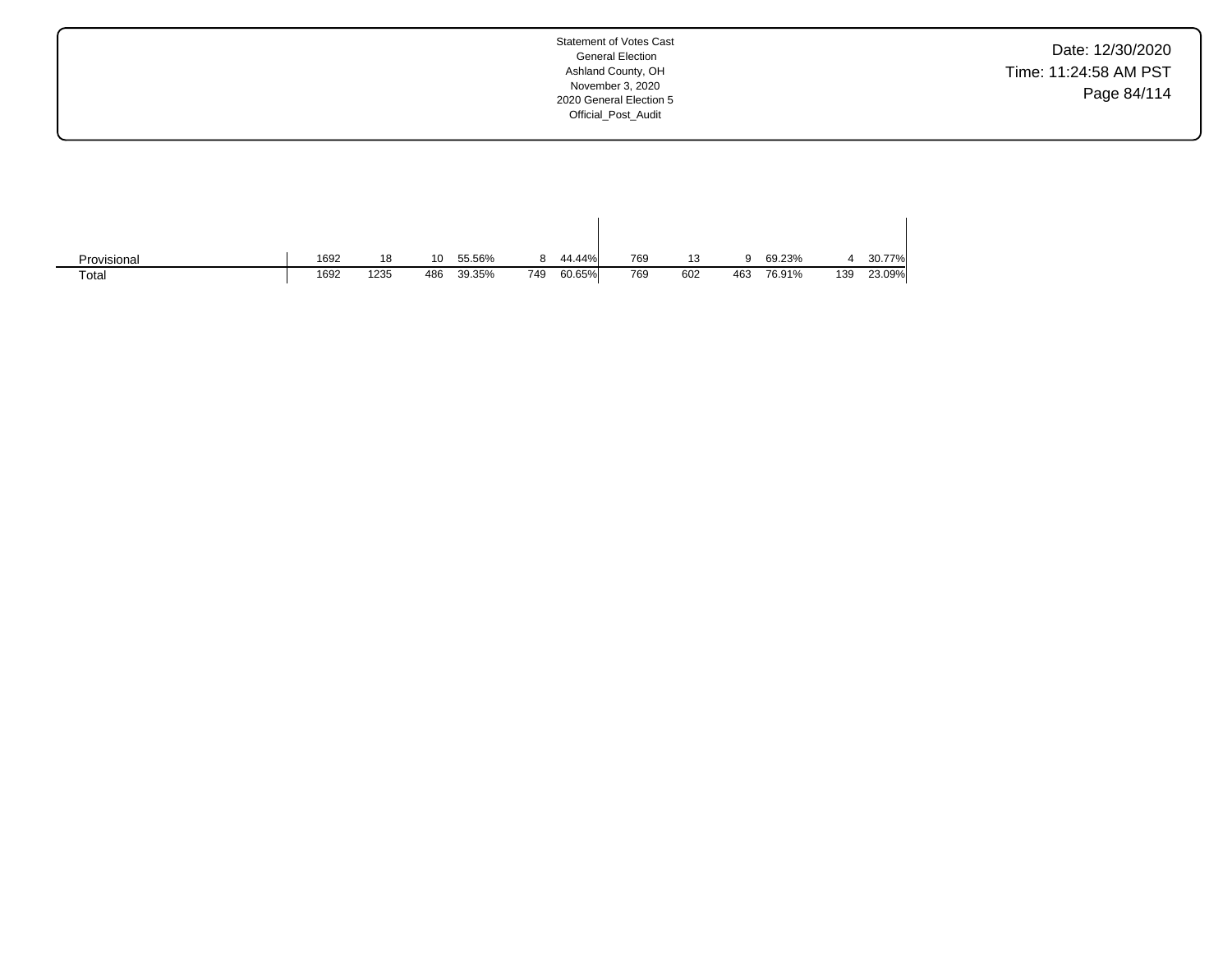|                     |                |                | Troy Twp Ren RB 1.8m |                         |                |                       | Ashland CSD Ren PI 1.25m |        |                         |        |
|---------------------|----------------|----------------|----------------------|-------------------------|----------------|-----------------------|--------------------------|--------|-------------------------|--------|
|                     | Reg.<br>Voters | Total<br>Votes | For the Tax<br>Levy  | Against the<br>Tax Levy | Reg.<br>Voters | Total<br><b>Votes</b> | For the Tax<br>Levy      |        | Against the<br>Tax Levy |        |
| Jurisdiction Wide   |                |                |                      |                         |                |                       |                          |        |                         |        |
| 01 Ashland City 1-A |                |                |                      |                         |                |                       |                          |        |                         |        |
| <b>Election Day</b> |                |                |                      |                         | 905            | 101                   | 76                       | 75.25% | 25                      | 24.75% |
| Absentee            |                |                |                      |                         | 905            | 604                   | 477                      | 78.97% | 127                     | 21.03% |
| Provisional         |                |                |                      |                         | 905            | 10                    | 8                        | 80.00% | $\overline{2}$          | 20.00% |
| 02 Ashland City 1-B |                |                |                      |                         |                |                       |                          |        |                         |        |
| <b>Election Day</b> |                |                |                      |                         | 1112           | 154                   | 116                      | 75.32% | 38                      | 24.68% |
| Absentee            |                |                |                      |                         | 1112           | 600                   | 497                      | 82.83% | 103                     | 17.17% |
| Provisional         |                |                |                      |                         | 1112           | 12                    | 11                       | 91.67% | $\mathbf{1}$            | 8.33%  |
| 03 Ashland City 1-C |                |                |                      |                         |                |                       |                          |        |                         |        |
| <b>Election Day</b> |                |                |                      |                         | 1067           | 194                   | 138                      | 71.13% | 56                      | 28.87% |
| Absentee            |                |                |                      |                         | 1067           | 594                   | 437                      | 73.57% | 157                     | 26.43% |
| Provisional         |                |                |                      |                         | 1067           | 8                     | 6                        | 75.00% | 2                       | 25.00% |
| 04 Ashland City 1-D |                |                |                      |                         |                |                       |                          |        |                         |        |
| <b>Election Day</b> |                |                |                      |                         | 672            | 118                   | 83                       | 70.34% | 35                      | 29.66% |
| Absentee            |                |                |                      |                         | 672            | 457                   | 381                      | 83.37% | 76                      | 16.63% |
| Provisional         |                |                |                      | ÷.                      | 672            | 3                     | $\overline{2}$           | 66.67% | $\mathbf{1}$            | 33.33% |
| 05 Ashland City 2-A |                |                |                      |                         |                |                       |                          |        |                         |        |
| <b>Election Day</b> |                |                |                      |                         | 922            | 161                   | 111                      | 68.94% | 50                      | 31.06% |
| Absentee            |                |                |                      |                         | 922            | 487                   | 326                      | 66.94% | 161                     | 33.06% |
| Provisional         |                |                |                      |                         | 922            | 16                    | 11                       | 68.75% | 5                       | 31.25% |
| 06 Ashland City 2-B |                |                |                      |                         |                |                       |                          |        |                         |        |
| <b>Election Day</b> |                |                |                      |                         | 1158           | 161                   | 94                       | 58.39% | 67                      | 41.61% |
| Absentee            |                |                |                      |                         | 1158           | 572                   | 398                      | 69.58% | 174                     | 30.42% |
| Provisional         |                |                |                      |                         | 1158           | 21                    | 16                       | 76.19% | 5                       | 23.81% |
| 07 Ashland City 2-C |                |                |                      |                         |                |                       |                          |        |                         |        |
| <b>Election Day</b> |                |                |                      |                         | 968            | 126                   | 80                       | 63.49% | 46                      | 36.51% |
| Absentee            |                |                |                      |                         | 968            | 596                   | 429                      | 71.98% | 167                     | 28.02% |
| Provisional         |                |                |                      |                         | 968            | 11                    | 8                        | 72.73% | 3                       | 27.27% |
| 08 Ashland City 3-A |                |                |                      |                         |                |                       |                          |        |                         |        |
| <b>Election Day</b> |                |                |                      |                         | 786            | 136                   | 86                       | 63.24% | 50                      | 36.76% |
| Absentee            |                |                |                      |                         | 786            | 367                   | 268                      | 73.02% | 99                      | 26.98% |
| Provisional         |                |                |                      |                         | 786            | 15                    | 11                       | 73.33% | $\overline{4}$          | 26.67% |
| 09 Ashland City 3-B |                |                |                      |                         |                |                       |                          |        |                         |        |
| <b>Election Day</b> |                |                |                      |                         | 993            | 142                   | 95                       | 66.90% | 47                      | 33.10% |
| Absentee            |                |                |                      |                         | 993            | 538                   | 401                      | 74.54% | 137                     | 25.46% |
| Provisional         |                |                |                      | $\ddot{\phantom{1}}$    | 993            | 9                     | 6                        | 66.67% | 3                       | 33.33% |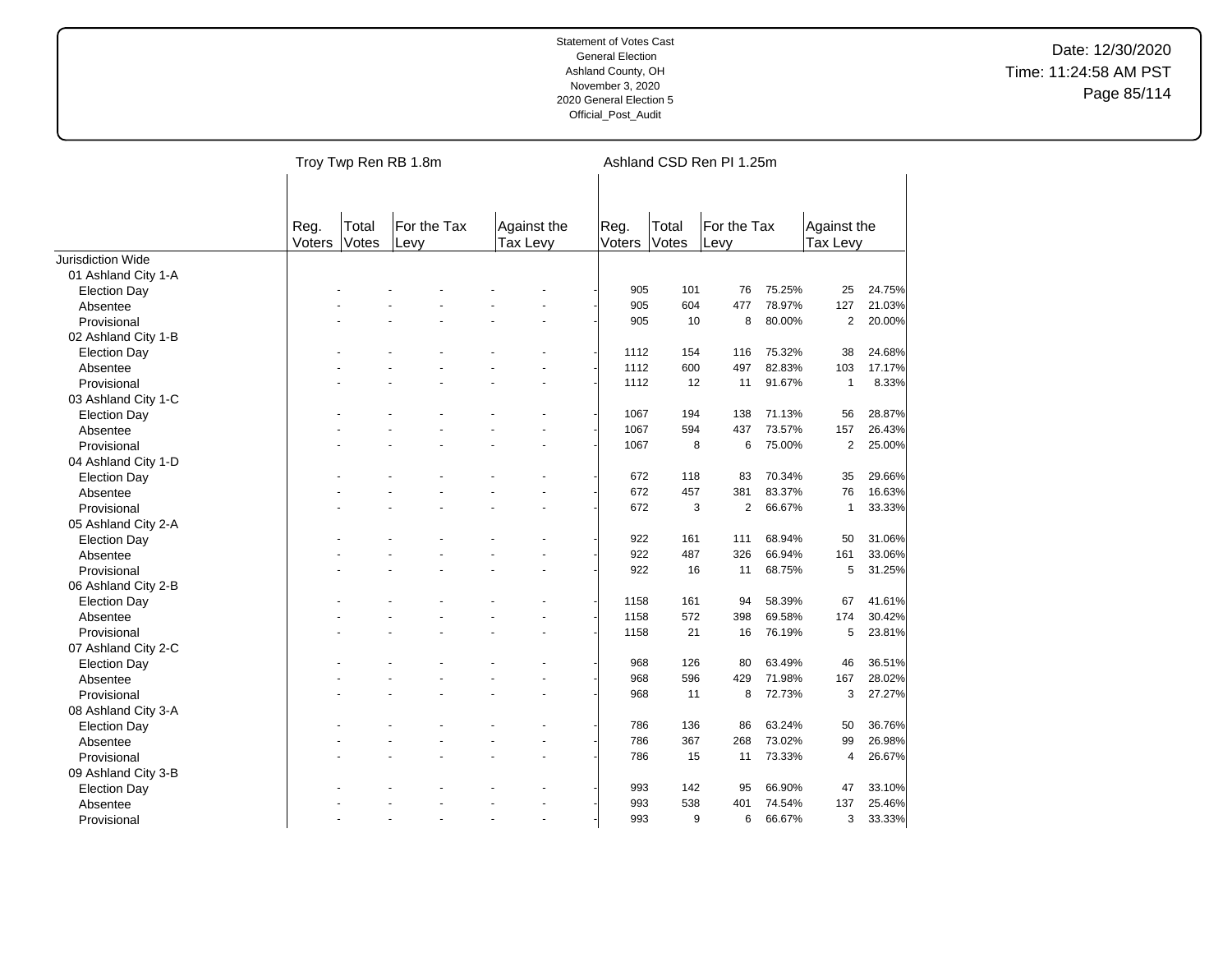|                     |                |                | Troy Twp Ren RB 1.8m |                         |                |                | Ashland CSD Ren PI 1.25m |        |                         |        |
|---------------------|----------------|----------------|----------------------|-------------------------|----------------|----------------|--------------------------|--------|-------------------------|--------|
|                     | Reg.<br>Voters | Total<br>Votes | For the Tax<br>Levy  | Against the<br>Tax Levy | Reg.<br>Voters | Total<br>Votes | For the Tax<br>Levy      |        | Against the<br>Tax Levy |        |
| 10 Ashland City 3-C |                |                |                      |                         |                |                |                          |        |                         |        |
| <b>Election Day</b> |                |                |                      |                         | 917            | 109            | 84                       | 77.06% | 25                      | 22.94% |
| Absentee            |                |                |                      |                         | 917            | 573            | 437                      | 76.27% | 136                     | 23.73% |
| Provisional         |                |                |                      |                         | 917            | 12             | 9                        | 75.00% | 3                       | 25.00% |
| 11 Ashland City 3-D |                |                |                      |                         |                |                |                          |        |                         |        |
| <b>Election Day</b> |                |                |                      |                         | 693            | 123            | 79                       | 64.23% | 44                      | 35.77% |
| Absentee            |                |                |                      |                         | 693            | 239            | 152                      | 63.60% | 87                      | 36.40% |
| Provisional         |                |                |                      |                         | 693            | 12             | $\overline{7}$           | 58.33% | 5                       | 41.67% |
| 12 Ashland City 4-A |                |                |                      |                         |                |                |                          |        |                         |        |
| <b>Election Day</b> |                |                |                      |                         | 857            | 144            | 90                       | 62.50% | 54                      | 37.50% |
| Absentee            |                |                |                      |                         | 857            | 350            | 222                      | 63.43% | 128                     | 36.57% |
| Provisional         |                |                |                      |                         | 857            | 25             | 14                       | 56.00% | 11                      | 44.00% |
| 13 Ashland City 4-B |                |                |                      |                         |                |                |                          |        |                         |        |
| <b>Election Day</b> |                |                |                      |                         | 637            | 111            | 78                       | 70.27% | 33                      | 29.73% |
| Absentee            |                |                |                      |                         | 637            | 216            | 143                      | 66.20% | 73                      | 33.80% |
| Provisional         |                |                |                      |                         | 637            | 14             | 10                       | 71.43% | $\overline{\mathbf{4}}$ | 28.57% |
| 14 Ashland City 4-C |                |                |                      |                         |                |                |                          |        |                         |        |
| <b>Election Day</b> |                |                |                      |                         | 939            | 189            | 115                      | 60.85% | 74                      | 39.15% |
| Absentee            |                |                |                      |                         | 939            | 352            | 213                      | 60.51% | 139                     | 39.49% |
| Provisional         |                |                |                      |                         | 939            | 20             | 11                       | 55.00% | 9                       | 45.00% |
| 15 Clear Creek      |                |                |                      |                         |                |                |                          |        |                         |        |
| <b>Election Day</b> |                |                |                      |                         |                |                |                          |        |                         |        |
| Absentee            |                |                |                      |                         |                |                |                          |        |                         |        |
| Provisional         |                |                |                      |                         |                |                |                          |        |                         |        |
| 16 Loudonville 1    |                |                |                      |                         |                |                |                          |        |                         |        |
|                     |                |                |                      |                         |                |                |                          |        |                         |        |
| <b>Election Day</b> |                |                |                      |                         |                |                |                          |        |                         |        |
| Absentee            |                |                |                      |                         |                |                |                          |        |                         |        |
| Provisional         |                |                |                      |                         |                |                |                          |        |                         |        |
| 17 Green 1          |                |                |                      |                         |                |                |                          |        |                         |        |
| <b>Election Day</b> |                |                |                      |                         |                |                |                          |        |                         |        |
| Absentee            |                |                |                      | ÷.                      |                |                |                          |        |                         |        |
| Provisional         |                |                |                      |                         |                |                |                          |        |                         |        |
| 18 Green 2          |                |                |                      |                         |                |                |                          |        |                         |        |
| <b>Election Day</b> |                |                |                      |                         |                |                |                          |        |                         |        |
| Absentee            |                |                |                      |                         |                |                |                          |        |                         |        |
| Provisional         |                |                |                      |                         |                |                |                          |        |                         |        |
| 19 Loudonville 2    |                |                |                      |                         |                |                |                          |        |                         |        |
| <b>Election Day</b> |                |                |                      |                         |                |                |                          |        |                         |        |
| Absentee            |                |                |                      |                         |                |                |                          |        |                         |        |
| Provisional         |                |                |                      | ÷.                      |                |                |                          |        | $\overline{a}$          |        |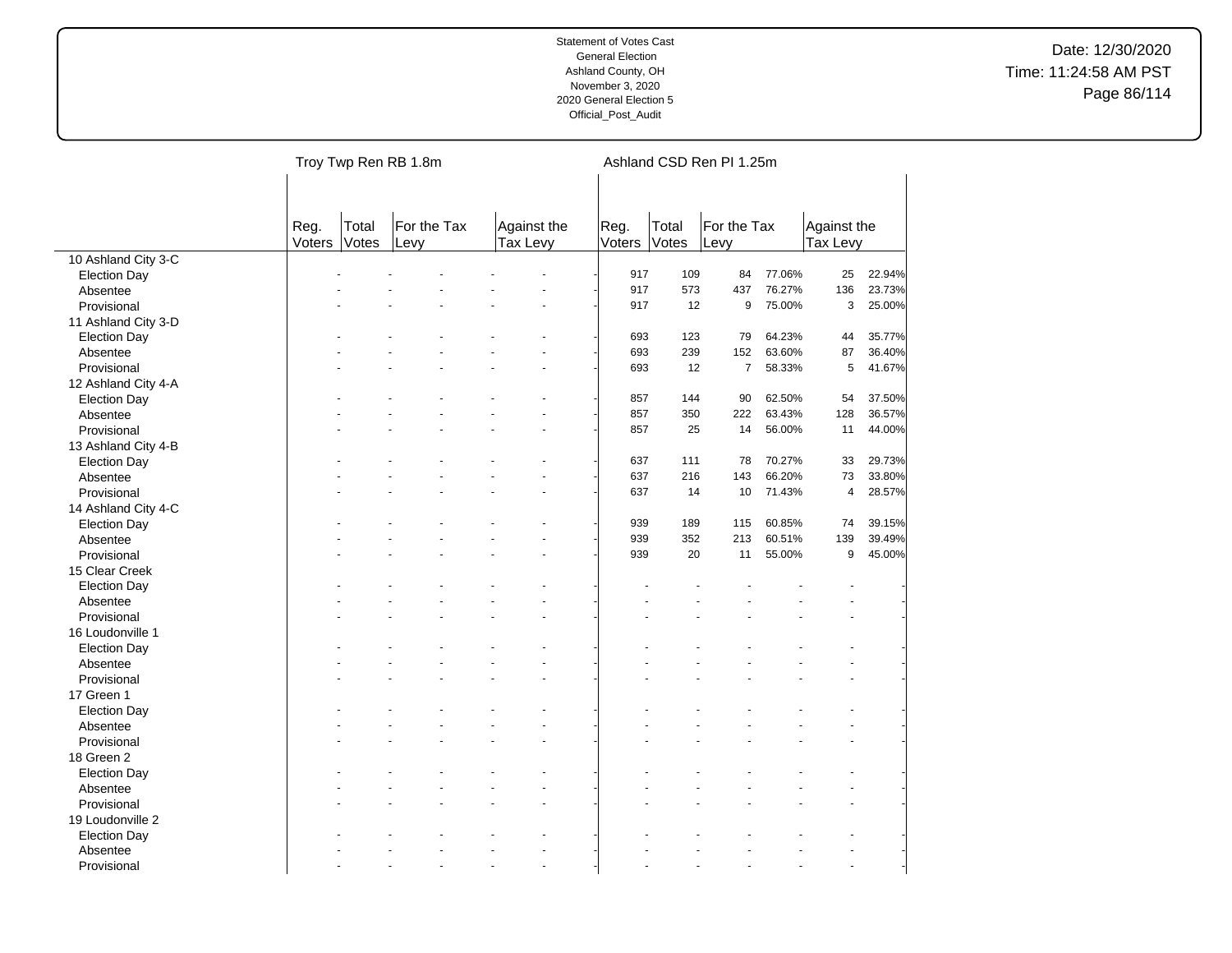|                     |                |                | Troy Twp Ren RB 1.8m |                      |        |                         | Ashland CSD Ren PI 1.25m |        |              |        |
|---------------------|----------------|----------------|----------------------|----------------------|--------|-------------------------|--------------------------|--------|--------------|--------|
|                     |                |                |                      |                      |        |                         |                          |        |              |        |
|                     | Reg.<br>Voters | Total<br>Votes | For the Tax          | Against the          | Reg.   | Total<br><b>Votes</b>   | For the Tax              |        | Against the  |        |
| 20 Jackson 1        |                |                | Levy                 | Tax Levy             | Voters |                         | Levy                     |        | Tax Levy     |        |
| <b>Election Day</b> |                |                |                      |                      |        |                         |                          |        |              |        |
| Absentee            |                |                |                      |                      |        |                         |                          |        |              |        |
| Provisional         |                |                |                      |                      |        |                         |                          |        |              |        |
| 21 Jackson 2        |                |                |                      |                      |        |                         |                          |        |              |        |
| <b>Election Day</b> |                |                |                      |                      |        |                         |                          |        |              |        |
| Absentee            |                |                |                      |                      |        |                         |                          |        |              |        |
|                     |                |                |                      |                      |        |                         |                          |        |              |        |
| Provisional         |                |                |                      |                      |        |                         |                          |        |              |        |
| 22 Lake             |                |                |                      |                      |        |                         |                          |        |              |        |
| <b>Election Day</b> |                |                |                      |                      |        |                         |                          |        |              |        |
| Absentee            |                |                |                      |                      |        |                         |                          |        |              |        |
| Provisional         |                |                |                      |                      |        |                         |                          |        |              |        |
| 23 Mifflin          |                |                |                      |                      |        |                         |                          |        |              |        |
| <b>Election Day</b> |                |                |                      |                      | 50     | 13                      | 8                        | 61.54% | 5            | 38.46% |
| Absentee            |                |                |                      | L.                   | 50     | 26                      | 20                       | 76.92% | 6            | 23.08% |
| Provisional         |                |                |                      |                      | 50     | $\mathbf 0$             | $\pmb{0}$                | ÷.     | $\pmb{0}$    |        |
| 24 Milton 1         |                |                |                      |                      |        |                         |                          |        |              |        |
| <b>Election Day</b> |                |                |                      |                      | 1066   | 282                     | 168                      | 59.57% | 114          | 40.43% |
| Absentee            |                |                |                      |                      | 1066   | 554                     | 340                      | 61.37% | 214          | 38.63% |
| Provisional         |                |                |                      |                      | 1066   | 14                      | 5                        | 35.71% | 9            | 64.29% |
| 25 Milton 3         |                |                |                      |                      |        |                         |                          |        |              |        |
| <b>Election Day</b> |                |                |                      |                      | 509    | 108                     | 76                       | 70.37% | 32           | 29.63% |
| Absentee            |                |                |                      |                      | 509    | 285                     | 151                      | 52.98% | 134          | 47.02% |
| Provisional         |                |                |                      |                      | 509    | $\overline{4}$          | 3                        | 75.00% | $\mathbf{1}$ | 25.00% |
| 26 Jeromesville     |                |                |                      |                      |        |                         |                          |        |              |        |
| <b>Election Day</b> |                |                |                      |                      |        |                         |                          |        |              |        |
| Absentee            |                |                |                      |                      |        |                         |                          |        |              |        |
| Provisional         |                |                |                      |                      |        |                         |                          |        |              |        |
| 27 Mohican          |                |                |                      |                      |        |                         |                          |        |              |        |
| <b>Election Day</b> |                |                |                      |                      |        |                         |                          |        |              |        |
| Absentee            |                |                |                      | ÷.                   |        |                         |                          |        |              |        |
| Provisional         |                |                |                      |                      |        |                         |                          |        |              |        |
|                     |                |                |                      |                      |        |                         |                          |        |              |        |
| 28 Montgomery 1     |                |                |                      |                      |        |                         |                          |        |              |        |
| <b>Election Day</b> |                |                |                      |                      | 608    | 110                     | 70                       | 63.64% | 40           | 36.36% |
| Absentee            |                |                |                      |                      | 608    | 372                     | 261                      | 70.16% | 111          | 29.84% |
| Provisional         |                |                |                      |                      | 608    | 10                      | 5                        | 50.00% | 5            | 50.00% |
| 29 Montgomery 2     |                |                |                      |                      |        |                         |                          |        |              |        |
| <b>Election Day</b> |                |                |                      |                      | 694    | 150                     | 84                       | 56.00% | 66           | 44.00% |
| Absentee            |                |                |                      |                      | 694    | 386                     | 242                      | 62.69% | 144          | 37.31% |
| Provisional         |                |                |                      | $\ddot{\phantom{1}}$ | 694    | $\overline{\mathbf{4}}$ | 3                        | 75.00% | $\mathbf{1}$ | 25.00% |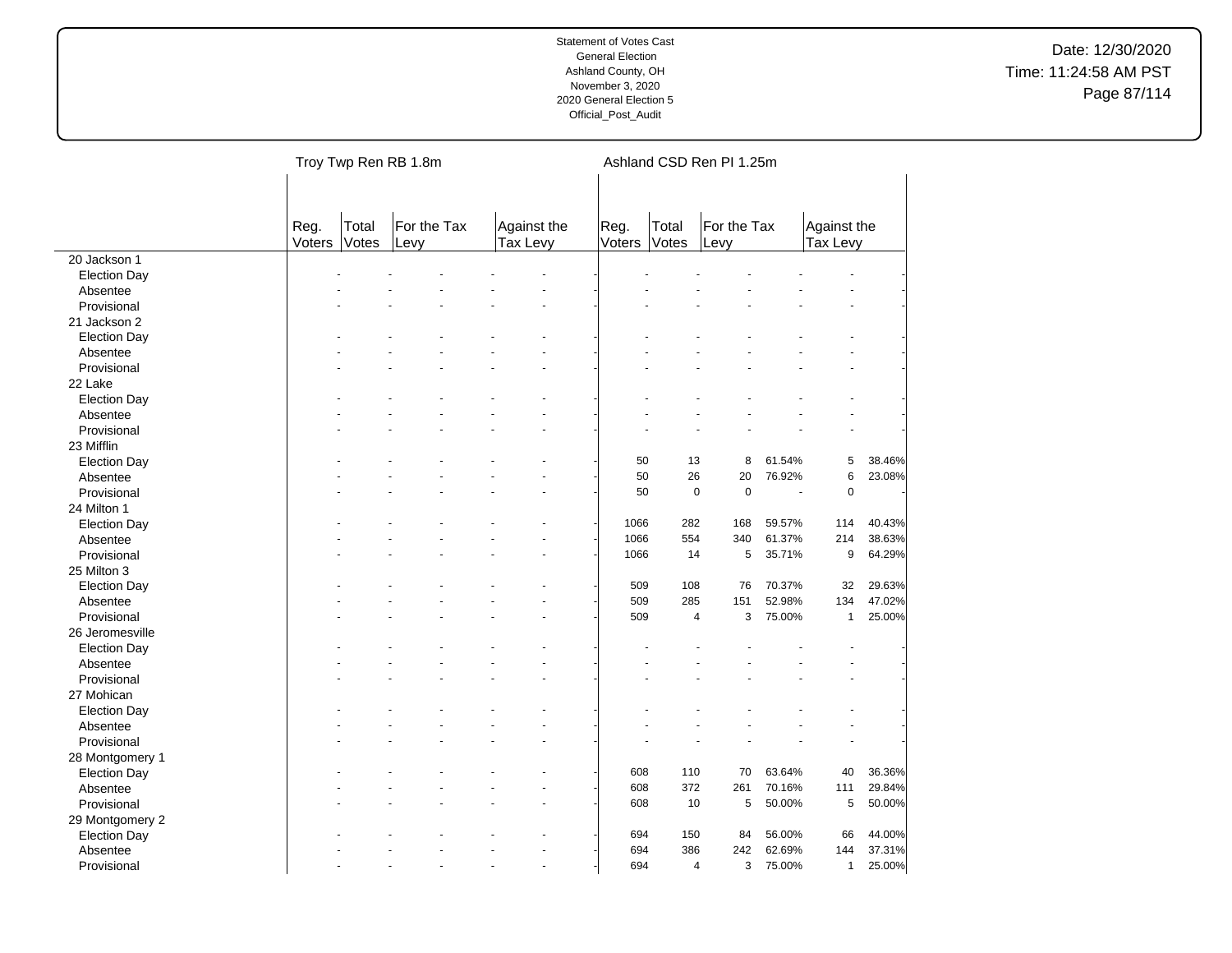|                      | Statement of Votes Cast<br><b>General Election</b><br>Ashland County, OH<br>November 3, 2020<br>2020 General Election 5<br>Official_Post_Audit | Date: 12/30/2020<br>Time: 11:24:58 AM PST<br>Page 88/114 |
|----------------------|------------------------------------------------------------------------------------------------------------------------------------------------|----------------------------------------------------------|
| Troy Twp Ren RB 1.8m | Ashland CSD Ren PI 1.25m                                                                                                                       |                                                          |

Reg. Voters Total Votes For the Tax Levy

Against the Tax Levy

Reg. Voters Total Votes For the Tax Levy

Against the Tax Levy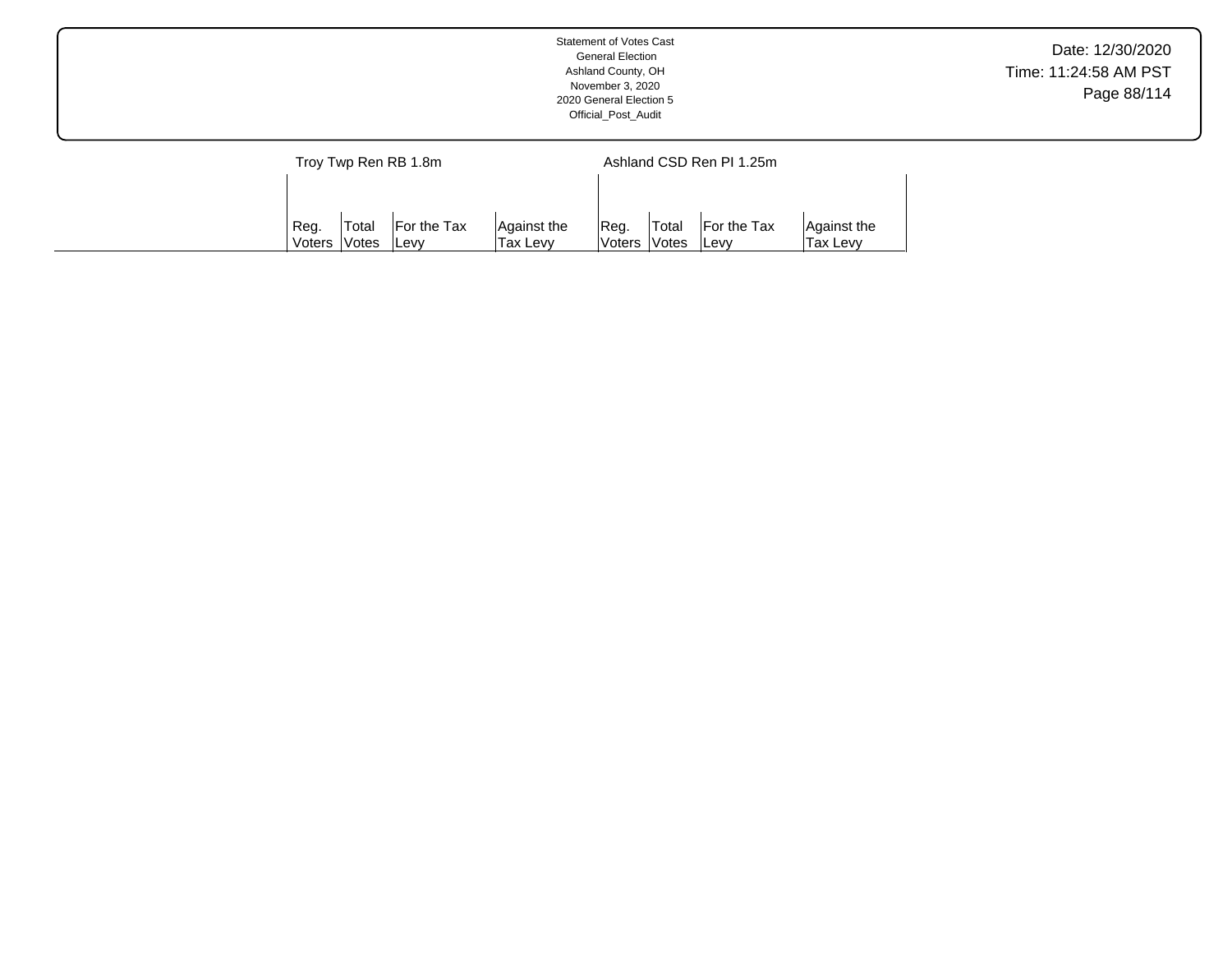Date: 12/30/2020 Time: 11:24:58 AM PST Page 89/114

| 30 Montgomery 3                 |     |     |                |        |    |        |       |           |             |           |                         |        |
|---------------------------------|-----|-----|----------------|--------|----|--------|-------|-----------|-------------|-----------|-------------------------|--------|
| <b>Election Day</b>             |     |     |                |        |    |        | 594   | 120       | 87          | 72.50%    | 33                      | 27.50% |
| Absentee                        |     |     |                |        |    |        | 594   | 345       | 222         | 64.35%    | 123                     | 35.65% |
| Provisional                     |     |     |                |        |    |        | 594   | 6         |             | 6 100.00% | $\mathbf 0$             |        |
| 31 Orange 1                     |     |     |                |        |    |        |       |           |             |           |                         |        |
| <b>Election Day</b>             |     |     |                |        |    |        | 32    | 5         | 3           | 60.00%    | $\overline{\mathbf{c}}$ | 40.00% |
| Absentee                        |     |     |                |        |    |        | 32    | 19        | 16          | 84.21%    | 3                       | 15.79% |
| Provisional                     |     |     |                |        |    |        | 32    | $\pmb{0}$ | $\mathbf 0$ |           | $\mathbf 0$             |        |
| 32 Orange 2                     |     |     |                |        |    |        |       |           |             |           |                         |        |
| <b>Election Day</b>             |     |     |                |        |    |        |       |           |             |           |                         |        |
| Absentee                        |     |     |                |        |    |        |       |           |             |           |                         |        |
| Provisional                     |     |     |                |        |    |        |       |           |             |           |                         |        |
| 33 Perry                        |     |     |                |        |    |        |       |           |             |           |                         |        |
| <b>Election Day</b>             |     |     |                |        |    |        | 679   | 188       | 117         | 62.23%    | 71                      | 37.77% |
| Absentee                        |     |     |                |        |    |        | 679   | 299       | 174         | 58.19%    | 125                     | 41.81% |
| Provisional                     |     |     |                |        |    |        | 679   | 6         | 3           | 50.00%    | 3                       | 50.00% |
| 34 Ruggles                      |     |     |                |        |    |        |       |           |             |           |                         |        |
| <b>Election Day</b>             |     |     |                |        |    |        |       |           |             |           |                         |        |
| Absentee                        |     |     |                |        |    |        |       |           |             |           |                         |        |
| Provisional                     |     |     |                |        |    |        |       |           |             |           |                         |        |
| 35 Sullivan 1                   |     |     |                |        |    |        |       |           |             |           |                         |        |
| <b>Election Day</b>             |     |     |                |        |    |        |       |           |             |           |                         |        |
| Absentee                        |     |     |                |        |    |        |       |           |             |           |                         |        |
| Provisional                     |     |     |                |        | L. |        |       |           |             |           | $\overline{a}$          |        |
| 36 Sullivan 2                   |     |     |                |        |    |        |       |           |             |           |                         |        |
| <b>Election Day</b>             |     |     |                |        |    |        |       |           |             |           |                         |        |
| Absentee                        |     |     |                |        |    |        |       |           |             |           |                         |        |
| Provisional                     |     |     |                |        |    |        |       |           |             |           |                         |        |
| 37 Troy                         |     |     |                |        |    |        |       |           |             |           |                         |        |
| <b>Election Day</b>             | 769 | 330 | 235            | 71.21% | 95 | 28.79% |       |           |             |           |                         |        |
| Absentee                        | 769 | 252 | 183            | 72.62% | 69 | 27.38% |       |           |             |           |                         |        |
| Provisional                     | 769 | 13  | $\overline{7}$ | 53.85% | 6  | 46.15% |       |           |             |           |                         |        |
| 38 Vermillion 1                 |     |     |                |        |    |        |       |           |             |           |                         |        |
| <b>Election Day</b>             |     |     |                |        |    |        |       |           |             |           |                         |        |
| Absentee                        |     |     |                |        |    |        |       |           |             |           |                         |        |
| Provisional                     |     |     |                |        |    |        |       |           |             |           |                         |        |
| 39 Vermillion 2                 |     |     |                |        |    |        |       |           |             |           |                         |        |
|                                 |     |     |                |        |    |        |       |           |             |           |                         |        |
| <b>Election Day</b><br>Absentee |     |     |                |        |    |        |       |           |             |           |                         |        |
|                                 |     |     |                |        |    |        |       |           |             |           |                         |        |
| Provisional                     |     |     |                |        |    |        |       |           |             |           |                         |        |
| Total                           |     |     |                |        |    |        |       |           |             |           |                         |        |
| <b>Election Day</b>             | 769 | 330 | 235            | 71.21% | 95 | 28.79% | 16858 | 2945      | 1938        | 65.81%    | 1007                    | 34.19% |
| Absentee                        | 769 | 252 | 183            | 72.62% | 69 | 27.38% | 16858 | 8831      | 6207        | 70.29%    | 2624                    | 29.71% |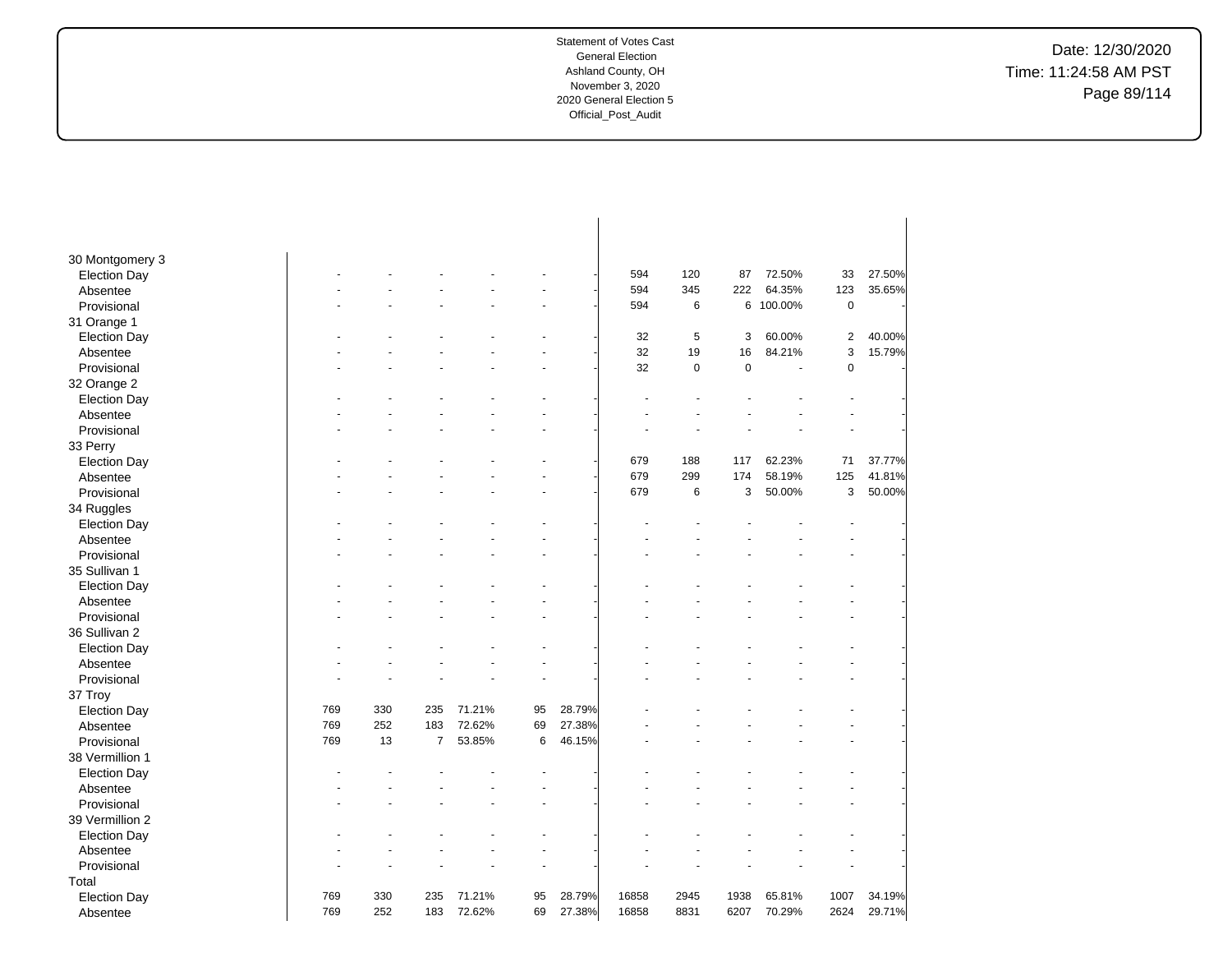Date: 12/30/2020 Time: 11:24:58 AM PST Page 90/114

| Provisional | 769 |     |     | 53.85% |     | 46.15% | 16858 | 232   | 155  | 66.81% | 77   | 33.19% |
|-------------|-----|-----|-----|--------|-----|--------|-------|-------|------|--------|------|--------|
| Total       | 769 | 595 | 425 | 71.43% | 170 | 28.57% | 16858 | 12008 | 8300 | 69.12% | 3708 | 30.88% |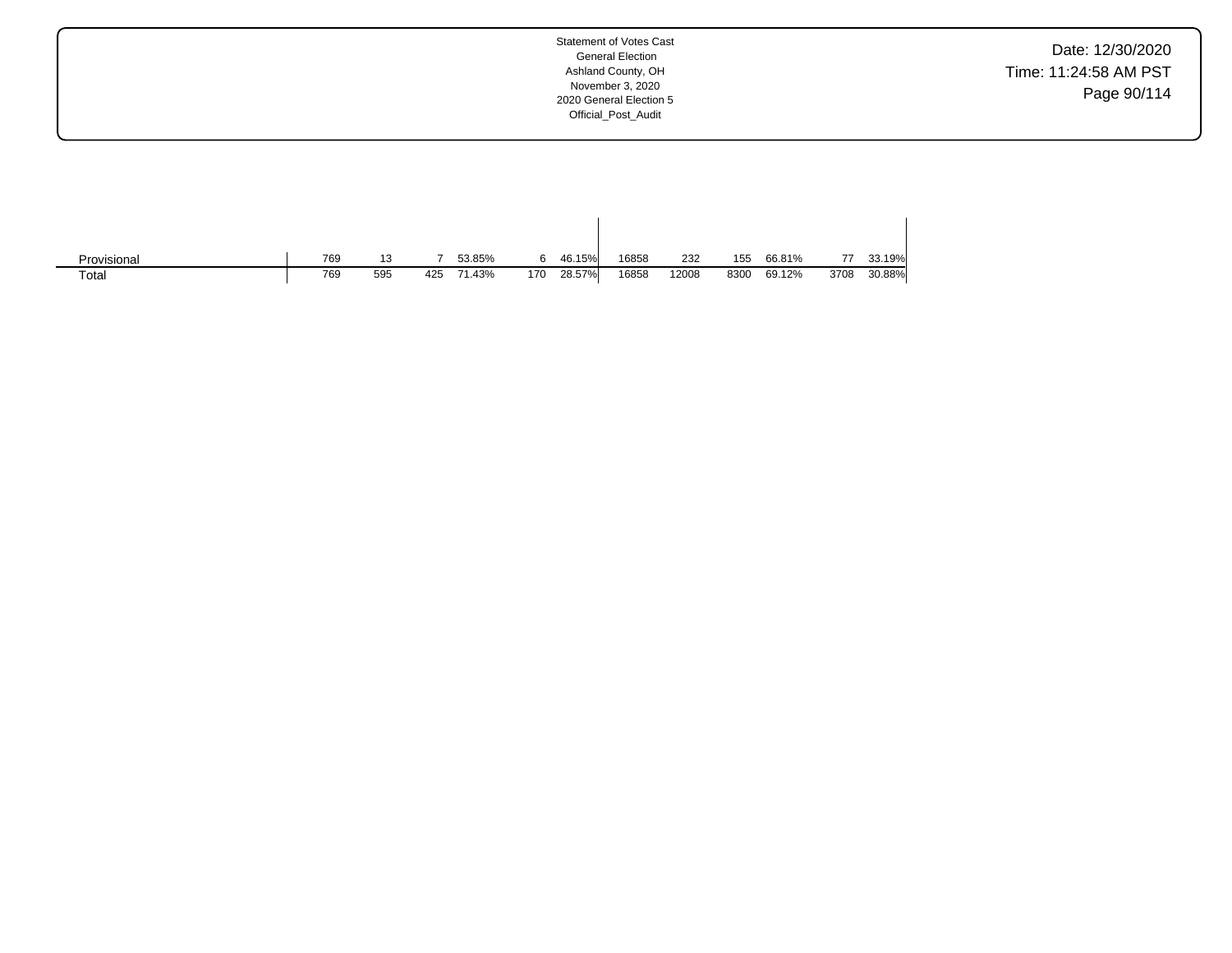|                                 |                |                | Mapleton LSD Ren PI 4m |                                |                |                | Mapleton LSD Ren CE 4m |                         |  |
|---------------------------------|----------------|----------------|------------------------|--------------------------------|----------------|----------------|------------------------|-------------------------|--|
|                                 | Reg.<br>Voters | Total<br>Votes | For the Tax<br>Levy    | Against the<br><b>Tax Levy</b> | Reg.<br>Voters | Total<br>Votes | For the Tax<br>Levy    | Against the<br>Tax Levy |  |
| Jurisdiction Wide               |                |                |                        |                                |                |                |                        |                         |  |
| 01 Ashland City 1-A             |                |                |                        |                                |                |                |                        |                         |  |
| <b>Election Day</b>             |                |                |                        |                                |                |                |                        |                         |  |
| Absentee                        |                |                |                        |                                |                |                |                        |                         |  |
| Provisional                     |                |                |                        |                                |                |                |                        |                         |  |
| 02 Ashland City 1-B             |                |                |                        |                                |                |                |                        |                         |  |
| <b>Election Day</b>             |                |                |                        |                                |                |                |                        |                         |  |
| Absentee                        |                |                |                        |                                |                |                |                        |                         |  |
| Provisional                     |                |                |                        |                                |                |                |                        |                         |  |
| 03 Ashland City 1-C             |                |                |                        |                                |                |                |                        |                         |  |
| <b>Election Day</b>             |                |                |                        |                                |                |                |                        |                         |  |
| Absentee                        |                |                |                        |                                |                |                |                        |                         |  |
| Provisional                     |                |                |                        |                                |                |                |                        |                         |  |
| 04 Ashland City 1-D             |                |                |                        |                                |                |                |                        |                         |  |
| <b>Election Day</b>             |                |                |                        |                                |                |                |                        |                         |  |
| Absentee                        |                |                |                        |                                |                |                |                        |                         |  |
| Provisional                     |                |                |                        |                                |                |                |                        |                         |  |
| 05 Ashland City 2-A             |                |                |                        |                                |                |                |                        |                         |  |
| <b>Election Day</b>             |                |                |                        |                                |                |                |                        |                         |  |
| Absentee                        |                |                |                        |                                |                |                |                        |                         |  |
| Provisional                     |                |                |                        |                                |                |                |                        |                         |  |
| 06 Ashland City 2-B             |                |                |                        |                                |                |                |                        |                         |  |
| <b>Election Day</b>             |                |                |                        |                                |                |                |                        |                         |  |
| Absentee                        |                |                |                        |                                |                |                |                        |                         |  |
| Provisional                     |                |                |                        |                                |                |                |                        |                         |  |
| 07 Ashland City 2-C             |                |                |                        |                                |                |                |                        |                         |  |
| <b>Election Day</b>             |                |                |                        |                                |                |                |                        |                         |  |
| Absentee                        |                |                |                        |                                |                |                |                        |                         |  |
| Provisional                     |                |                |                        |                                |                |                |                        |                         |  |
| 08 Ashland City 3-A             |                |                |                        |                                |                |                |                        |                         |  |
|                                 |                |                |                        |                                |                |                |                        |                         |  |
| <b>Election Day</b><br>Absentee |                |                |                        |                                |                |                |                        |                         |  |
|                                 |                |                |                        |                                |                |                |                        |                         |  |
| Provisional                     |                |                |                        |                                |                |                |                        |                         |  |
| 09 Ashland City 3-B             |                |                |                        |                                |                |                |                        |                         |  |
| <b>Election Day</b>             |                |                |                        |                                |                |                |                        |                         |  |
| Absentee                        |                |                |                        |                                |                |                |                        |                         |  |
| Provisional                     |                |                |                        |                                |                |                |                        |                         |  |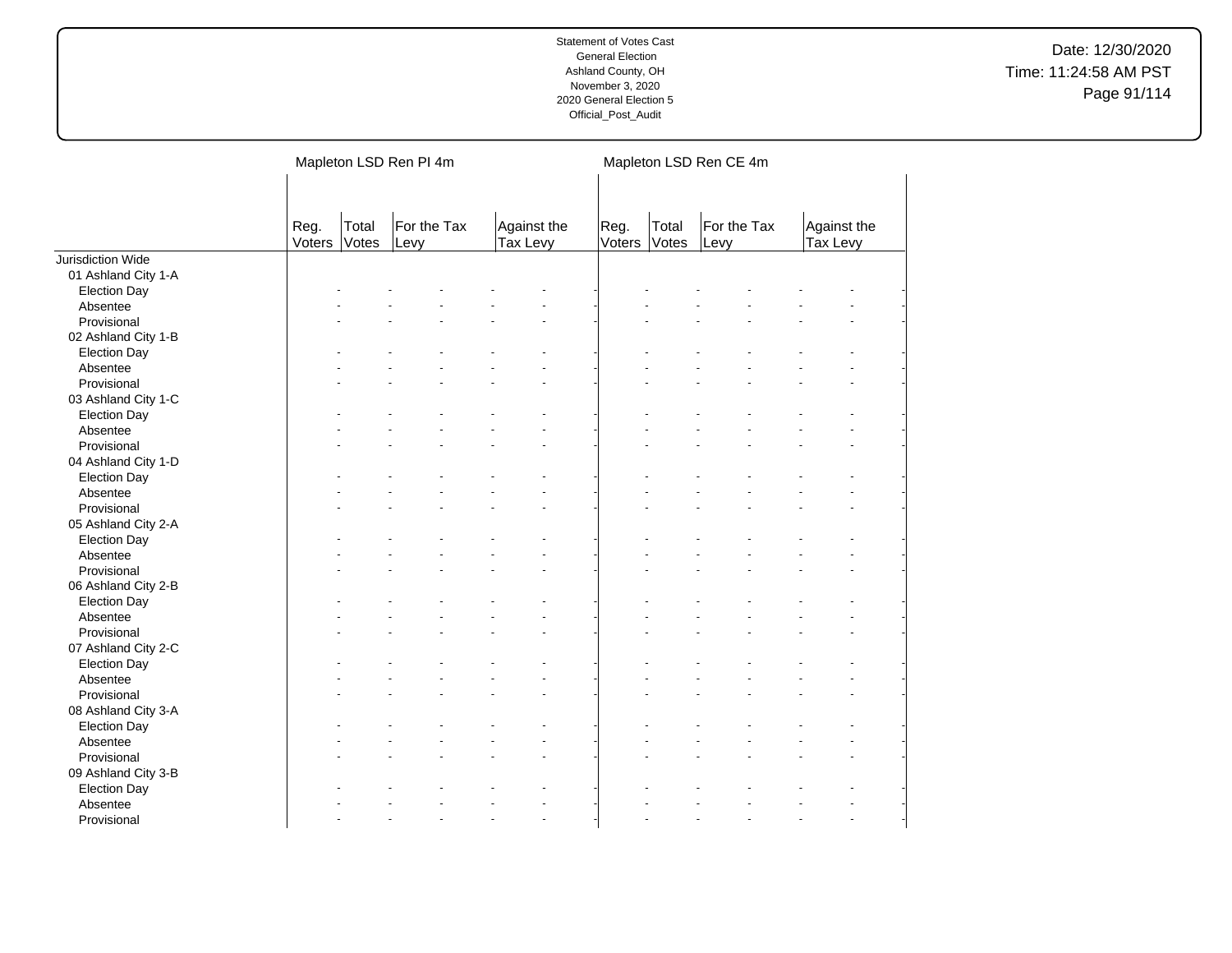|                     |                |                | Mapleton LSD Ren PI 4m           |         |                         |        |                |                | Mapleton LSD Ren CE 4m |           |                         |        |  |
|---------------------|----------------|----------------|----------------------------------|---------|-------------------------|--------|----------------|----------------|------------------------|-----------|-------------------------|--------|--|
|                     | Reg.<br>Voters | Total<br>Votes | For the Tax<br>Levy              |         | Against the<br>Tax Levy |        | Reg.<br>Voters | Total<br>Votes | For the Tax<br>Levy    |           | Against the<br>Tax Levy |        |  |
| 10 Ashland City 3-C |                |                |                                  |         |                         |        |                |                |                        |           |                         |        |  |
| <b>Election Day</b> |                |                |                                  |         |                         |        |                |                |                        |           |                         |        |  |
| Absentee            |                |                |                                  |         |                         |        |                |                |                        |           |                         |        |  |
| Provisional         |                |                |                                  |         |                         |        |                |                |                        |           |                         |        |  |
| 11 Ashland City 3-D |                |                |                                  |         |                         |        |                |                |                        |           |                         |        |  |
| <b>Election Day</b> |                |                |                                  |         |                         |        |                |                |                        |           |                         |        |  |
| Absentee            |                |                |                                  |         |                         |        |                |                |                        |           |                         |        |  |
| Provisional         |                |                |                                  |         |                         |        |                |                |                        |           |                         |        |  |
| 12 Ashland City 4-A |                |                |                                  |         |                         |        |                |                |                        |           |                         |        |  |
| <b>Election Day</b> |                |                |                                  |         |                         |        |                |                |                        |           |                         |        |  |
| Absentee            |                |                |                                  |         |                         |        |                |                |                        |           |                         |        |  |
| Provisional         |                |                |                                  |         |                         |        |                |                |                        |           |                         |        |  |
| 13 Ashland City 4-B |                |                |                                  |         |                         |        |                |                |                        |           |                         |        |  |
| <b>Election Day</b> |                |                |                                  |         |                         |        |                |                |                        |           |                         |        |  |
| Absentee            |                |                |                                  |         |                         |        |                |                |                        |           |                         |        |  |
| Provisional         |                |                |                                  |         |                         |        |                |                |                        |           |                         |        |  |
| 14 Ashland City 4-C |                |                |                                  |         |                         |        |                |                |                        |           |                         |        |  |
| <b>Election Day</b> |                |                |                                  |         |                         |        |                |                |                        |           |                         |        |  |
| Absentee            |                |                |                                  |         |                         |        |                |                |                        |           |                         |        |  |
| Provisional         |                |                |                                  |         |                         |        |                |                |                        |           |                         |        |  |
| 15 Clear Creek      |                |                |                                  |         |                         |        |                |                |                        |           |                         |        |  |
| <b>Election Day</b> | 14             |                | $\overline{2}$<br>$\overline{2}$ | 100.00% | $\pmb{0}$               |        | 14             |                | $\overline{c}$         | 2 100.00% | 0                       |        |  |
| Absentee            | 14             |                | $\overline{7}$<br>$\mathbf{2}$   | 28.57%  | 5                       | 71.43% | 14             |                | 8<br>4                 | 50.00%    | 4                       | 50.00% |  |
| Provisional         | 14             |                | 0<br>$\pmb{0}$                   | Ĭ.      | $\mathbf 0$             |        | 14             |                | $\pmb{0}$<br>$\pmb{0}$ | ÷,        | 0                       |        |  |
| 16 Loudonville 1    |                |                |                                  |         |                         |        |                |                |                        |           |                         |        |  |
| <b>Election Day</b> |                |                |                                  |         |                         |        |                |                |                        |           |                         |        |  |
| Absentee            |                |                |                                  |         |                         |        |                |                |                        |           |                         |        |  |
| Provisional         |                |                |                                  |         |                         |        |                |                |                        |           |                         |        |  |
| 17 Green 1          |                |                |                                  |         |                         |        |                |                |                        |           |                         |        |  |
| <b>Election Day</b> |                |                |                                  |         |                         |        |                |                |                        |           |                         |        |  |
| Absentee            |                |                |                                  |         |                         |        |                |                |                        |           |                         |        |  |
| Provisional         |                |                |                                  |         |                         |        |                |                |                        |           |                         |        |  |
| 18 Green 2          |                |                |                                  |         |                         |        |                |                |                        |           |                         |        |  |
| <b>Election Day</b> |                |                |                                  |         |                         |        |                |                |                        |           |                         |        |  |
| Absentee            |                |                |                                  |         |                         |        |                |                |                        |           |                         |        |  |
| Provisional         |                |                |                                  |         |                         |        |                |                |                        |           |                         |        |  |
| 19 Loudonville 2    |                |                |                                  |         |                         |        |                |                |                        |           |                         |        |  |
| <b>Election Day</b> |                |                |                                  |         |                         |        |                |                |                        |           |                         |        |  |
| Absentee            |                |                |                                  |         |                         |        |                |                |                        |           |                         |        |  |
| Provisional         |                |                |                                  |         |                         |        |                |                |                        |           | L.                      |        |  |
|                     |                |                |                                  |         |                         |        |                |                |                        |           |                         |        |  |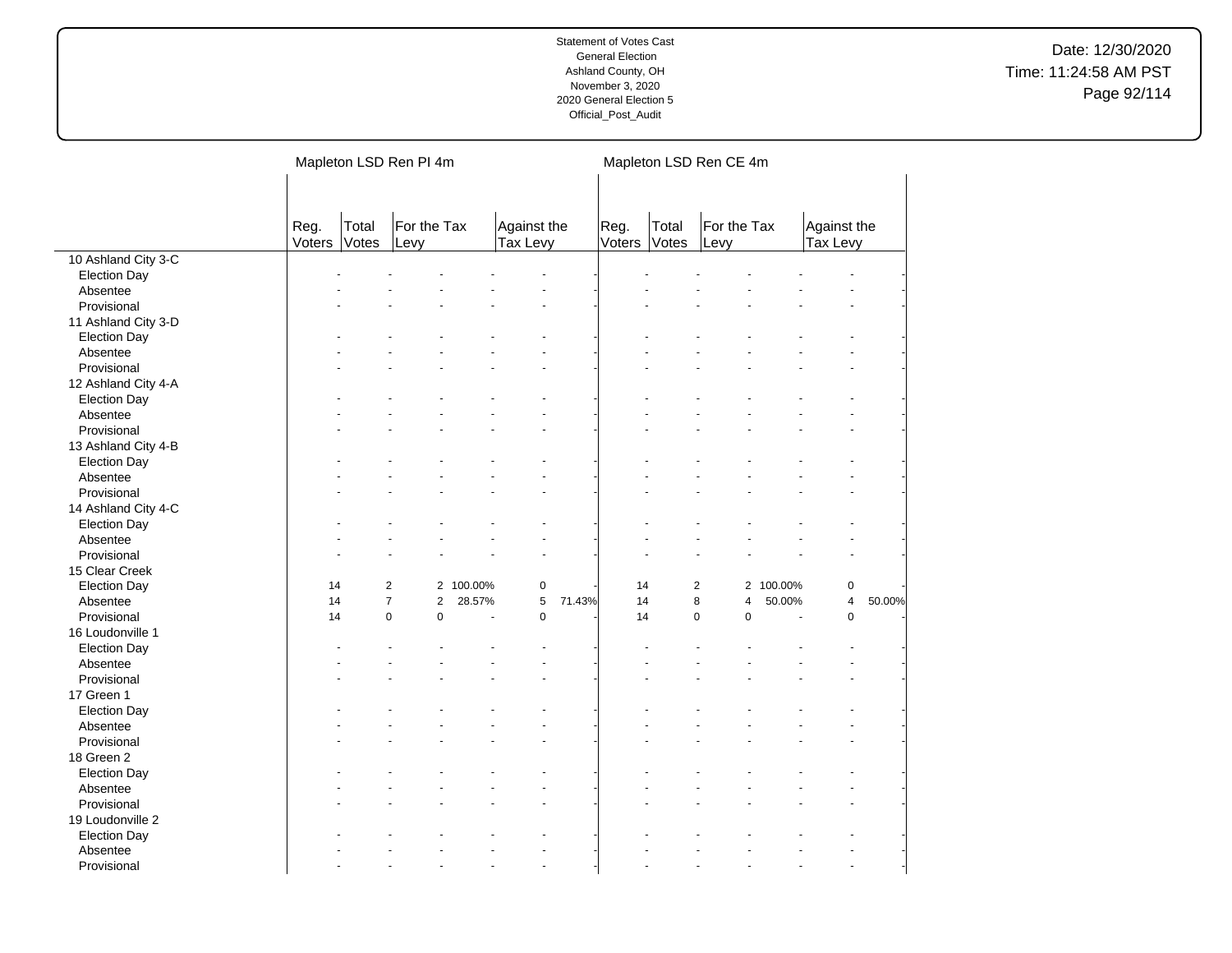|                     |                |                | Mapleton LSD Ren PI 4m |                |                         |           |                |                | Mapleton LSD Ren CE 4m |                |                         |         |
|---------------------|----------------|----------------|------------------------|----------------|-------------------------|-----------|----------------|----------------|------------------------|----------------|-------------------------|---------|
|                     |                |                |                        |                |                         |           |                |                |                        |                |                         |         |
|                     |                |                |                        |                |                         |           |                |                |                        |                |                         |         |
|                     | Reg.<br>Voters | Total<br>Votes | For the Tax<br>Levy    |                | Against the<br>Tax Levy |           | Reg.<br>Voters | Total<br>Votes | For the Tax<br>Levy    |                | Against the<br>Tax Levy |         |
| 20 Jackson 1        |                |                |                        |                |                         |           |                |                |                        |                |                         |         |
| <b>Election Day</b> | 306            | 87             | 43                     | 49.43%         | 44                      | 50.57%    | 306            | 87             | 41                     | 47.13%         | 46                      | 52.87%  |
| Absentee            | 306            | 107            | 61                     | 57.01%         | 46                      | 42.99%    | 306            | 104            | 60                     | 57.69%         | 44                      | 42.31%  |
| Provisional         | 306            | $\mathbf{1}$   | $\mathbf 0$            |                |                         | 1 100.00% | 306            | $\mathbf{1}$   | $\pmb{0}$              |                | $\mathbf{1}$            | 100.00% |
| 21 Jackson 2        |                |                |                        |                |                         |           |                |                |                        |                |                         |         |
| <b>Election Day</b> | 741            | 235            | 122                    | 51.91%         | 113                     | 48.09%    | 741            | 232            | 122                    | 52.59%         | 110                     | 47.41%  |
| Absentee            | 741            | 307            | 180                    | 58.63%         | 127                     | 41.37%    | 741            | 302            | 179                    | 59.27%         | 123                     | 40.73%  |
| Provisional         | 741            | 5              | $\overline{2}$         | 40.00%         | 3                       | 60.00%    | 741            | 5              | $\overline{2}$         | 40.00%         | 3                       | 60.00%  |
| 22 Lake             |                |                |                        |                |                         |           |                |                |                        |                |                         |         |
| <b>Election Day</b> |                |                |                        |                |                         |           |                |                |                        |                |                         |         |
| Absentee            |                |                |                        |                |                         |           |                |                |                        |                |                         |         |
| Provisional         |                |                |                        |                |                         |           |                |                |                        |                |                         |         |
| 23 Mifflin          |                |                |                        |                |                         |           |                |                |                        |                |                         |         |
| <b>Election Day</b> |                |                |                        |                |                         |           |                |                |                        |                |                         |         |
| Absentee            |                |                |                        |                |                         |           |                |                |                        |                |                         |         |
| Provisional         |                |                |                        |                |                         |           |                |                |                        |                |                         |         |
| 24 Milton 1         |                |                |                        |                |                         |           |                |                |                        |                |                         |         |
| <b>Election Day</b> |                |                |                        |                |                         |           |                |                |                        |                |                         |         |
| Absentee            |                |                |                        |                |                         |           |                |                |                        |                |                         |         |
| Provisional         |                |                |                        |                |                         |           |                |                |                        |                |                         |         |
| 25 Milton 3         |                |                |                        |                |                         |           |                |                |                        |                |                         |         |
| <b>Election Day</b> |                |                |                        |                |                         |           |                |                |                        |                |                         |         |
| Absentee            |                |                |                        |                |                         |           |                |                |                        |                |                         |         |
| Provisional         |                |                |                        |                |                         |           |                |                |                        |                |                         |         |
| 26 Jeromesville     |                |                |                        |                |                         |           |                |                |                        |                |                         |         |
| <b>Election Day</b> |                |                |                        |                |                         |           |                |                |                        |                |                         |         |
| Absentee            |                |                |                        |                |                         |           |                |                |                        |                |                         |         |
| Provisional         |                |                |                        |                |                         |           |                |                |                        |                |                         |         |
| 27 Mohican          |                |                |                        |                |                         |           |                |                |                        |                |                         |         |
| <b>Election Day</b> |                |                |                        |                |                         |           |                |                |                        |                |                         |         |
| Absentee            |                |                |                        |                |                         |           |                |                |                        |                |                         |         |
| Provisional         |                |                |                        |                |                         |           |                |                |                        |                |                         |         |
| 28 Montgomery 1     |                |                |                        |                |                         |           |                |                |                        |                |                         |         |
| <b>Election Day</b> |                |                |                        |                |                         |           |                |                |                        |                |                         |         |
| Absentee            |                |                |                        |                |                         |           |                |                |                        |                |                         |         |
| Provisional         |                |                |                        |                |                         |           |                |                |                        |                |                         |         |
| 29 Montgomery 2     |                |                |                        |                |                         |           |                |                |                        |                |                         |         |
| <b>Election Day</b> | 144            | 35             | 17                     | 48.57%         | 18                      | 51.43%    | 144            | 33             | 16                     | 48.48%         | 17                      | 51.52%  |
| Absentee            | 144            | 80             | 50                     | 62.50%         | 30                      | 37.50%    | 144            | 74             | 45                     | 60.81%         | 29                      | 39.19%  |
|                     | 144            | $\mathbf{1}$   | $\mathbf 0$            | $\overline{a}$ |                         | 1 100.00% | 144            | $\mathbf{1}$   | $\mathbf 0$            | $\overline{a}$ | $\mathbf{1}$            | 100.00% |
| Provisional         |                |                |                        |                |                         |           |                |                |                        |                |                         |         |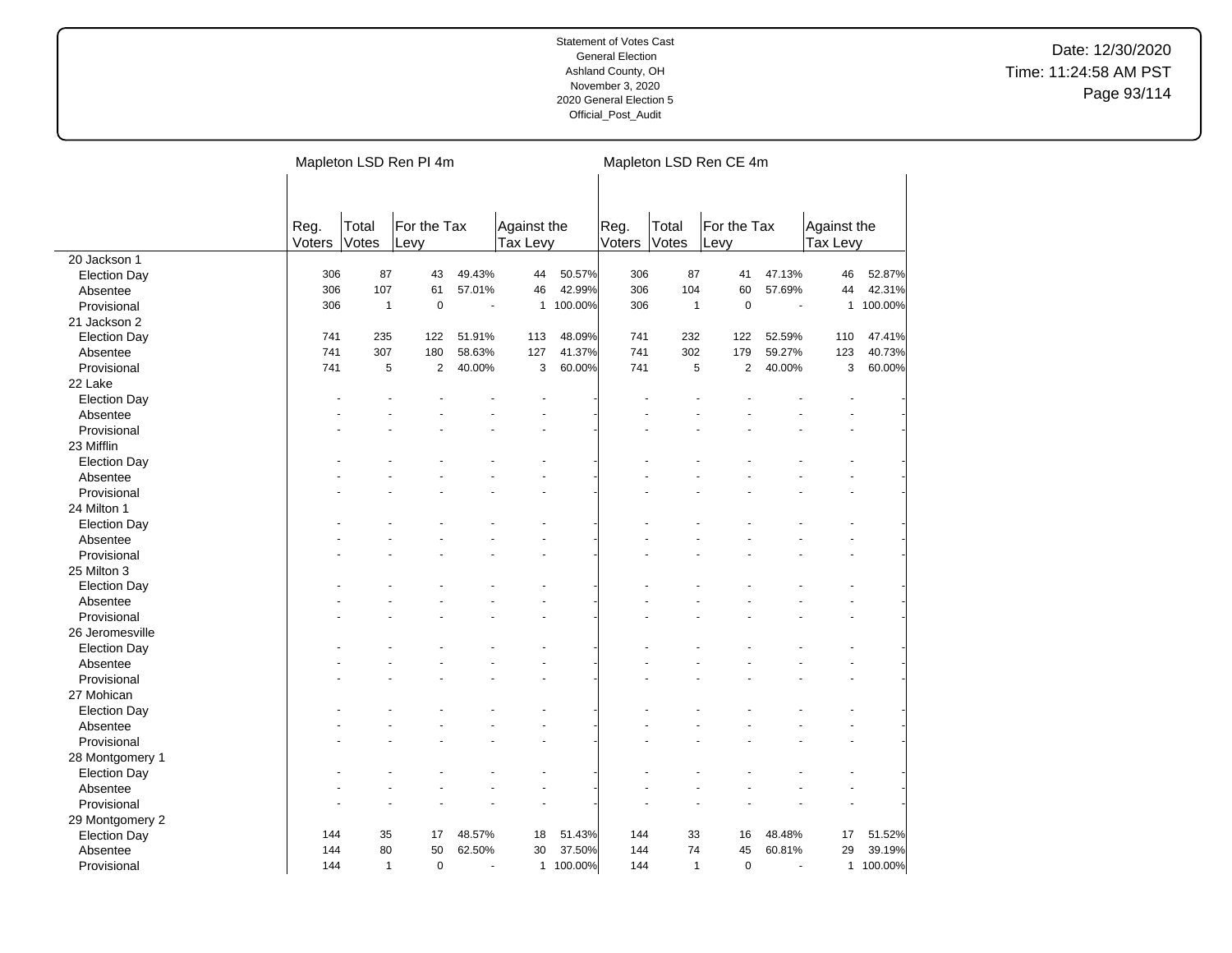|                        | Statement of Votes Cast<br><b>General Election</b><br>Ashland County, OH<br>November 3, 2020<br>2020 General Election 5<br>Official_Post_Audit | Date: 12/30/2020<br>Time: 11:24:58 AM PST<br>Page 94/114 |
|------------------------|------------------------------------------------------------------------------------------------------------------------------------------------|----------------------------------------------------------|
| Mapleton LSD Ren PI 4m | Mapleton LSD Ren CE 4m                                                                                                                         |                                                          |

Reg. Voters Total Votes For the Tax Levy

Against the Tax Levy

Reg. Voters Total Votes For the Tax Levy

Against the Tax Levy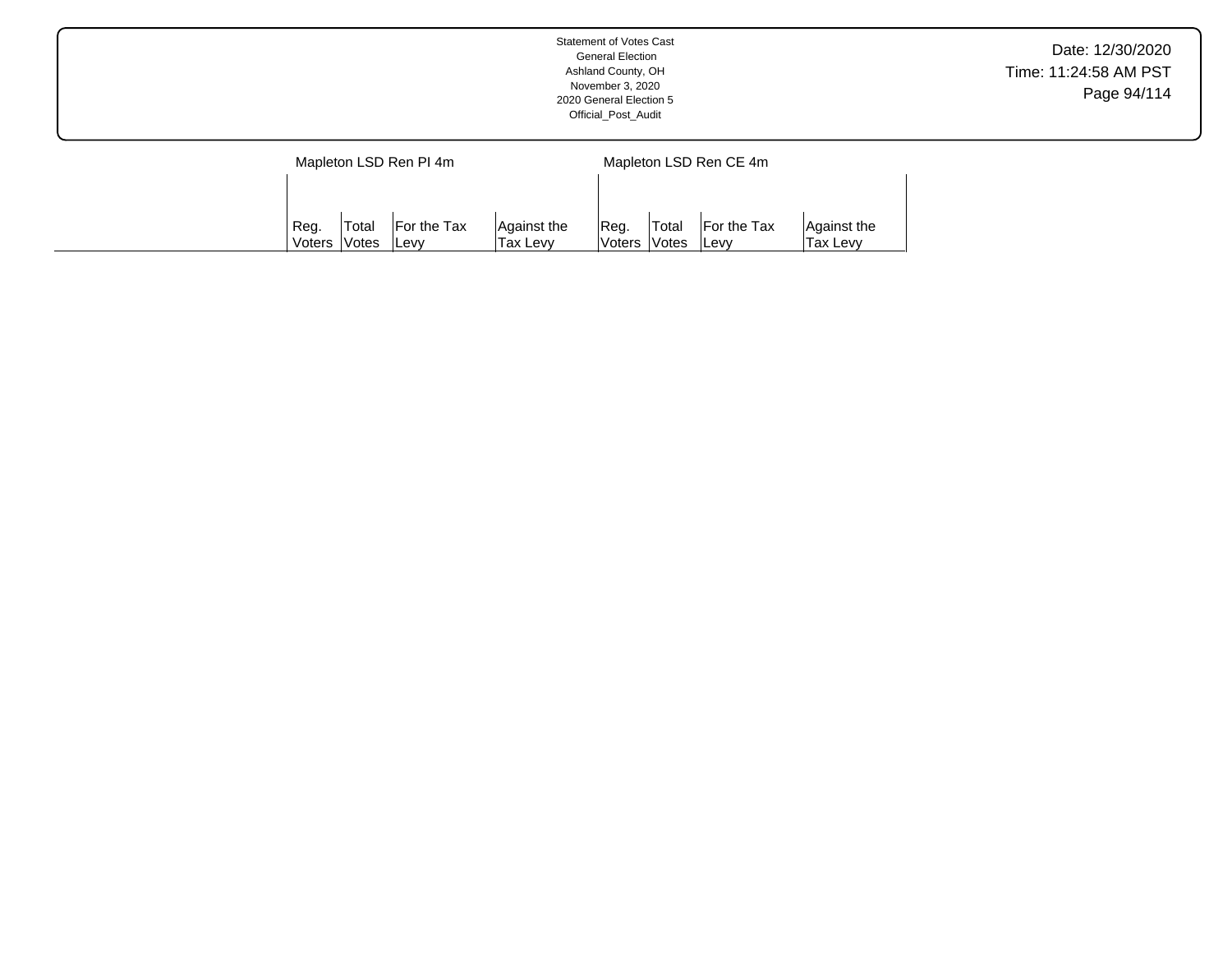Date: 12/30/2020 Time: 11:24:58 AM PST Page 95/114

| 30 Montgomery 3<br><b>Election Day</b><br>Absentee<br>Provisional<br>31 Orange 1<br>61.29%<br>1014<br>314<br>61.15%<br>122<br>38.85%<br>1014<br>310<br>190<br>120<br>38.71%<br><b>Election Day</b><br>192<br>1014<br>442<br>275<br>62.22%<br>37.78%<br>1014<br>439<br>270<br>61.50%<br>169<br>38.50%<br>Absentee<br>167<br>13<br>84.62%<br>2<br>15.38%<br>9<br>81.82%<br>2<br>18.18%<br>Provisional<br>1014<br>11<br>1014<br>11<br>32 Orange 2<br>604<br>200<br>57.00%<br>86<br>43.00%<br>604<br>198<br>57.07%<br>85<br>42.93%<br><b>Election Day</b><br>114<br>113<br>276<br>55.80%<br>44.20%<br>604<br>272<br>43.01%<br>604<br>154<br>122<br>155<br>56.99%<br>117<br>Absentee<br>8<br>50.00%<br>50.00%<br>8<br>37.50%<br>62.50%<br>604<br>604<br>3<br>5<br>Provisional<br>4<br>4<br>33 Perry<br>46.67%<br>110<br>32<br>53.12%<br>15<br>46.88%<br>110<br>30<br>16<br>53.33%<br>14<br><b>Election Day</b><br>17<br>34.55%<br>65.45%<br>40.74%<br>110<br>55<br>19<br>36<br>110<br>54<br>22<br>32<br>59.26%<br>Absentee<br>110<br>$\overline{2}$<br>50.00%<br>50.00%<br>110<br>$\overline{2}$<br>$\mathbf{1}$<br>50.00%<br>50.00%<br>Provisional<br>$\mathbf{1}$<br>1<br>1<br>34 Ruggles<br>243<br>638<br>103<br>42.39%<br>140<br>57.61%<br>638<br>240<br>104<br>43.33%<br>136<br>56.67%<br><b>Election Day</b><br>237<br>40.93%<br>227<br>40.09%<br>638<br>140<br>59.07%<br>97<br>638<br>136<br>59.91%<br>91<br>Absentee<br>638<br>6<br>5<br>83.33%<br>16.67%<br>638<br>6<br>5<br>83.33%<br>16.67%<br>Provisional<br>$\mathbf{1}$<br>1<br>35 Sullivan 1<br><b>Election Day</b><br>Absentee<br>Provisional<br>36 Sullivan 2<br><b>Election Day</b><br>Absentee<br>$\ddot{\phantom{1}}$<br>Provisional<br>37 Troy<br>47.02%<br>769<br>47.11%<br>769<br>336<br>178<br>52.98%<br>158<br>329<br>174<br>52.89%<br>155<br><b>Election Day</b><br>250<br>48.80%<br>769<br>122<br>769<br>128<br>51.20%<br>122<br>249<br>127<br>51.00%<br>Absentee<br>769<br>13<br>5<br>38.46%<br>8<br>61.54%<br>769<br>12<br>5<br>41.67%<br>$\overline{7}$<br>Provisional<br>38 Vermillion 1<br><b>Election Day</b><br>Absentee<br>Provisional<br>39 Vermillion 2<br><b>Election Day</b><br>Absentee<br>Provisional<br>Total<br>4340<br>1484<br>788<br>46.90%<br>4340<br>1461<br>53.25%<br>683<br>46.75%<br>53.10%<br>696<br>778<br><b>Election Day</b> |          |      |      |      |        |     |        |      |      |     |        |     |        |
|-------------------------------------------------------------------------------------------------------------------------------------------------------------------------------------------------------------------------------------------------------------------------------------------------------------------------------------------------------------------------------------------------------------------------------------------------------------------------------------------------------------------------------------------------------------------------------------------------------------------------------------------------------------------------------------------------------------------------------------------------------------------------------------------------------------------------------------------------------------------------------------------------------------------------------------------------------------------------------------------------------------------------------------------------------------------------------------------------------------------------------------------------------------------------------------------------------------------------------------------------------------------------------------------------------------------------------------------------------------------------------------------------------------------------------------------------------------------------------------------------------------------------------------------------------------------------------------------------------------------------------------------------------------------------------------------------------------------------------------------------------------------------------------------------------------------------------------------------------------------------------------------------------------------------------------------------------------------------------------------------------------------------------------------------------------------------------------------------------------------------------------------------------------------------------------------------------------------------------------------------------------------------------------------------------------------------------|----------|------|------|------|--------|-----|--------|------|------|-----|--------|-----|--------|
|                                                                                                                                                                                                                                                                                                                                                                                                                                                                                                                                                                                                                                                                                                                                                                                                                                                                                                                                                                                                                                                                                                                                                                                                                                                                                                                                                                                                                                                                                                                                                                                                                                                                                                                                                                                                                                                                                                                                                                                                                                                                                                                                                                                                                                                                                                                               |          |      |      |      |        |     |        |      |      |     |        |     |        |
| 49.00%<br>58.33%                                                                                                                                                                                                                                                                                                                                                                                                                                                                                                                                                                                                                                                                                                                                                                                                                                                                                                                                                                                                                                                                                                                                                                                                                                                                                                                                                                                                                                                                                                                                                                                                                                                                                                                                                                                                                                                                                                                                                                                                                                                                                                                                                                                                                                                                                                              |          |      |      |      |        |     |        |      |      |     |        |     |        |
|                                                                                                                                                                                                                                                                                                                                                                                                                                                                                                                                                                                                                                                                                                                                                                                                                                                                                                                                                                                                                                                                                                                                                                                                                                                                                                                                                                                                                                                                                                                                                                                                                                                                                                                                                                                                                                                                                                                                                                                                                                                                                                                                                                                                                                                                                                                               |          |      |      |      |        |     |        |      |      |     |        |     |        |
|                                                                                                                                                                                                                                                                                                                                                                                                                                                                                                                                                                                                                                                                                                                                                                                                                                                                                                                                                                                                                                                                                                                                                                                                                                                                                                                                                                                                                                                                                                                                                                                                                                                                                                                                                                                                                                                                                                                                                                                                                                                                                                                                                                                                                                                                                                                               |          |      |      |      |        |     |        |      |      |     |        |     |        |
|                                                                                                                                                                                                                                                                                                                                                                                                                                                                                                                                                                                                                                                                                                                                                                                                                                                                                                                                                                                                                                                                                                                                                                                                                                                                                                                                                                                                                                                                                                                                                                                                                                                                                                                                                                                                                                                                                                                                                                                                                                                                                                                                                                                                                                                                                                                               |          |      |      |      |        |     |        |      |      |     |        |     |        |
|                                                                                                                                                                                                                                                                                                                                                                                                                                                                                                                                                                                                                                                                                                                                                                                                                                                                                                                                                                                                                                                                                                                                                                                                                                                                                                                                                                                                                                                                                                                                                                                                                                                                                                                                                                                                                                                                                                                                                                                                                                                                                                                                                                                                                                                                                                                               |          |      |      |      |        |     |        |      |      |     |        |     |        |
|                                                                                                                                                                                                                                                                                                                                                                                                                                                                                                                                                                                                                                                                                                                                                                                                                                                                                                                                                                                                                                                                                                                                                                                                                                                                                                                                                                                                                                                                                                                                                                                                                                                                                                                                                                                                                                                                                                                                                                                                                                                                                                                                                                                                                                                                                                                               |          |      |      |      |        |     |        |      |      |     |        |     |        |
|                                                                                                                                                                                                                                                                                                                                                                                                                                                                                                                                                                                                                                                                                                                                                                                                                                                                                                                                                                                                                                                                                                                                                                                                                                                                                                                                                                                                                                                                                                                                                                                                                                                                                                                                                                                                                                                                                                                                                                                                                                                                                                                                                                                                                                                                                                                               |          |      |      |      |        |     |        |      |      |     |        |     |        |
|                                                                                                                                                                                                                                                                                                                                                                                                                                                                                                                                                                                                                                                                                                                                                                                                                                                                                                                                                                                                                                                                                                                                                                                                                                                                                                                                                                                                                                                                                                                                                                                                                                                                                                                                                                                                                                                                                                                                                                                                                                                                                                                                                                                                                                                                                                                               |          |      |      |      |        |     |        |      |      |     |        |     |        |
|                                                                                                                                                                                                                                                                                                                                                                                                                                                                                                                                                                                                                                                                                                                                                                                                                                                                                                                                                                                                                                                                                                                                                                                                                                                                                                                                                                                                                                                                                                                                                                                                                                                                                                                                                                                                                                                                                                                                                                                                                                                                                                                                                                                                                                                                                                                               |          |      |      |      |        |     |        |      |      |     |        |     |        |
|                                                                                                                                                                                                                                                                                                                                                                                                                                                                                                                                                                                                                                                                                                                                                                                                                                                                                                                                                                                                                                                                                                                                                                                                                                                                                                                                                                                                                                                                                                                                                                                                                                                                                                                                                                                                                                                                                                                                                                                                                                                                                                                                                                                                                                                                                                                               |          |      |      |      |        |     |        |      |      |     |        |     |        |
|                                                                                                                                                                                                                                                                                                                                                                                                                                                                                                                                                                                                                                                                                                                                                                                                                                                                                                                                                                                                                                                                                                                                                                                                                                                                                                                                                                                                                                                                                                                                                                                                                                                                                                                                                                                                                                                                                                                                                                                                                                                                                                                                                                                                                                                                                                                               |          |      |      |      |        |     |        |      |      |     |        |     |        |
|                                                                                                                                                                                                                                                                                                                                                                                                                                                                                                                                                                                                                                                                                                                                                                                                                                                                                                                                                                                                                                                                                                                                                                                                                                                                                                                                                                                                                                                                                                                                                                                                                                                                                                                                                                                                                                                                                                                                                                                                                                                                                                                                                                                                                                                                                                                               |          |      |      |      |        |     |        |      |      |     |        |     |        |
|                                                                                                                                                                                                                                                                                                                                                                                                                                                                                                                                                                                                                                                                                                                                                                                                                                                                                                                                                                                                                                                                                                                                                                                                                                                                                                                                                                                                                                                                                                                                                                                                                                                                                                                                                                                                                                                                                                                                                                                                                                                                                                                                                                                                                                                                                                                               |          |      |      |      |        |     |        |      |      |     |        |     |        |
|                                                                                                                                                                                                                                                                                                                                                                                                                                                                                                                                                                                                                                                                                                                                                                                                                                                                                                                                                                                                                                                                                                                                                                                                                                                                                                                                                                                                                                                                                                                                                                                                                                                                                                                                                                                                                                                                                                                                                                                                                                                                                                                                                                                                                                                                                                                               |          |      |      |      |        |     |        |      |      |     |        |     |        |
|                                                                                                                                                                                                                                                                                                                                                                                                                                                                                                                                                                                                                                                                                                                                                                                                                                                                                                                                                                                                                                                                                                                                                                                                                                                                                                                                                                                                                                                                                                                                                                                                                                                                                                                                                                                                                                                                                                                                                                                                                                                                                                                                                                                                                                                                                                                               |          |      |      |      |        |     |        |      |      |     |        |     |        |
|                                                                                                                                                                                                                                                                                                                                                                                                                                                                                                                                                                                                                                                                                                                                                                                                                                                                                                                                                                                                                                                                                                                                                                                                                                                                                                                                                                                                                                                                                                                                                                                                                                                                                                                                                                                                                                                                                                                                                                                                                                                                                                                                                                                                                                                                                                                               |          |      |      |      |        |     |        |      |      |     |        |     |        |
|                                                                                                                                                                                                                                                                                                                                                                                                                                                                                                                                                                                                                                                                                                                                                                                                                                                                                                                                                                                                                                                                                                                                                                                                                                                                                                                                                                                                                                                                                                                                                                                                                                                                                                                                                                                                                                                                                                                                                                                                                                                                                                                                                                                                                                                                                                                               |          |      |      |      |        |     |        |      |      |     |        |     |        |
|                                                                                                                                                                                                                                                                                                                                                                                                                                                                                                                                                                                                                                                                                                                                                                                                                                                                                                                                                                                                                                                                                                                                                                                                                                                                                                                                                                                                                                                                                                                                                                                                                                                                                                                                                                                                                                                                                                                                                                                                                                                                                                                                                                                                                                                                                                                               |          |      |      |      |        |     |        |      |      |     |        |     |        |
|                                                                                                                                                                                                                                                                                                                                                                                                                                                                                                                                                                                                                                                                                                                                                                                                                                                                                                                                                                                                                                                                                                                                                                                                                                                                                                                                                                                                                                                                                                                                                                                                                                                                                                                                                                                                                                                                                                                                                                                                                                                                                                                                                                                                                                                                                                                               |          |      |      |      |        |     |        |      |      |     |        |     |        |
|                                                                                                                                                                                                                                                                                                                                                                                                                                                                                                                                                                                                                                                                                                                                                                                                                                                                                                                                                                                                                                                                                                                                                                                                                                                                                                                                                                                                                                                                                                                                                                                                                                                                                                                                                                                                                                                                                                                                                                                                                                                                                                                                                                                                                                                                                                                               |          |      |      |      |        |     |        |      |      |     |        |     |        |
|                                                                                                                                                                                                                                                                                                                                                                                                                                                                                                                                                                                                                                                                                                                                                                                                                                                                                                                                                                                                                                                                                                                                                                                                                                                                                                                                                                                                                                                                                                                                                                                                                                                                                                                                                                                                                                                                                                                                                                                                                                                                                                                                                                                                                                                                                                                               |          |      |      |      |        |     |        |      |      |     |        |     |        |
|                                                                                                                                                                                                                                                                                                                                                                                                                                                                                                                                                                                                                                                                                                                                                                                                                                                                                                                                                                                                                                                                                                                                                                                                                                                                                                                                                                                                                                                                                                                                                                                                                                                                                                                                                                                                                                                                                                                                                                                                                                                                                                                                                                                                                                                                                                                               |          |      |      |      |        |     |        |      |      |     |        |     |        |
|                                                                                                                                                                                                                                                                                                                                                                                                                                                                                                                                                                                                                                                                                                                                                                                                                                                                                                                                                                                                                                                                                                                                                                                                                                                                                                                                                                                                                                                                                                                                                                                                                                                                                                                                                                                                                                                                                                                                                                                                                                                                                                                                                                                                                                                                                                                               |          |      |      |      |        |     |        |      |      |     |        |     |        |
|                                                                                                                                                                                                                                                                                                                                                                                                                                                                                                                                                                                                                                                                                                                                                                                                                                                                                                                                                                                                                                                                                                                                                                                                                                                                                                                                                                                                                                                                                                                                                                                                                                                                                                                                                                                                                                                                                                                                                                                                                                                                                                                                                                                                                                                                                                                               |          |      |      |      |        |     |        |      |      |     |        |     |        |
|                                                                                                                                                                                                                                                                                                                                                                                                                                                                                                                                                                                                                                                                                                                                                                                                                                                                                                                                                                                                                                                                                                                                                                                                                                                                                                                                                                                                                                                                                                                                                                                                                                                                                                                                                                                                                                                                                                                                                                                                                                                                                                                                                                                                                                                                                                                               |          |      |      |      |        |     |        |      |      |     |        |     |        |
|                                                                                                                                                                                                                                                                                                                                                                                                                                                                                                                                                                                                                                                                                                                                                                                                                                                                                                                                                                                                                                                                                                                                                                                                                                                                                                                                                                                                                                                                                                                                                                                                                                                                                                                                                                                                                                                                                                                                                                                                                                                                                                                                                                                                                                                                                                                               |          |      |      |      |        |     |        |      |      |     |        |     |        |
|                                                                                                                                                                                                                                                                                                                                                                                                                                                                                                                                                                                                                                                                                                                                                                                                                                                                                                                                                                                                                                                                                                                                                                                                                                                                                                                                                                                                                                                                                                                                                                                                                                                                                                                                                                                                                                                                                                                                                                                                                                                                                                                                                                                                                                                                                                                               |          |      |      |      |        |     |        |      |      |     |        |     |        |
|                                                                                                                                                                                                                                                                                                                                                                                                                                                                                                                                                                                                                                                                                                                                                                                                                                                                                                                                                                                                                                                                                                                                                                                                                                                                                                                                                                                                                                                                                                                                                                                                                                                                                                                                                                                                                                                                                                                                                                                                                                                                                                                                                                                                                                                                                                                               |          |      |      |      |        |     |        |      |      |     |        |     |        |
|                                                                                                                                                                                                                                                                                                                                                                                                                                                                                                                                                                                                                                                                                                                                                                                                                                                                                                                                                                                                                                                                                                                                                                                                                                                                                                                                                                                                                                                                                                                                                                                                                                                                                                                                                                                                                                                                                                                                                                                                                                                                                                                                                                                                                                                                                                                               |          |      |      |      |        |     |        |      |      |     |        |     |        |
|                                                                                                                                                                                                                                                                                                                                                                                                                                                                                                                                                                                                                                                                                                                                                                                                                                                                                                                                                                                                                                                                                                                                                                                                                                                                                                                                                                                                                                                                                                                                                                                                                                                                                                                                                                                                                                                                                                                                                                                                                                                                                                                                                                                                                                                                                                                               |          |      |      |      |        |     |        |      |      |     |        |     |        |
|                                                                                                                                                                                                                                                                                                                                                                                                                                                                                                                                                                                                                                                                                                                                                                                                                                                                                                                                                                                                                                                                                                                                                                                                                                                                                                                                                                                                                                                                                                                                                                                                                                                                                                                                                                                                                                                                                                                                                                                                                                                                                                                                                                                                                                                                                                                               |          |      |      |      |        |     |        |      |      |     |        |     |        |
|                                                                                                                                                                                                                                                                                                                                                                                                                                                                                                                                                                                                                                                                                                                                                                                                                                                                                                                                                                                                                                                                                                                                                                                                                                                                                                                                                                                                                                                                                                                                                                                                                                                                                                                                                                                                                                                                                                                                                                                                                                                                                                                                                                                                                                                                                                                               |          |      |      |      |        |     |        |      |      |     |        |     |        |
|                                                                                                                                                                                                                                                                                                                                                                                                                                                                                                                                                                                                                                                                                                                                                                                                                                                                                                                                                                                                                                                                                                                                                                                                                                                                                                                                                                                                                                                                                                                                                                                                                                                                                                                                                                                                                                                                                                                                                                                                                                                                                                                                                                                                                                                                                                                               |          |      |      |      |        |     |        |      |      |     |        |     |        |
|                                                                                                                                                                                                                                                                                                                                                                                                                                                                                                                                                                                                                                                                                                                                                                                                                                                                                                                                                                                                                                                                                                                                                                                                                                                                                                                                                                                                                                                                                                                                                                                                                                                                                                                                                                                                                                                                                                                                                                                                                                                                                                                                                                                                                                                                                                                               |          |      |      |      |        |     |        |      |      |     |        |     |        |
|                                                                                                                                                                                                                                                                                                                                                                                                                                                                                                                                                                                                                                                                                                                                                                                                                                                                                                                                                                                                                                                                                                                                                                                                                                                                                                                                                                                                                                                                                                                                                                                                                                                                                                                                                                                                                                                                                                                                                                                                                                                                                                                                                                                                                                                                                                                               |          |      |      |      |        |     |        |      |      |     |        |     |        |
|                                                                                                                                                                                                                                                                                                                                                                                                                                                                                                                                                                                                                                                                                                                                                                                                                                                                                                                                                                                                                                                                                                                                                                                                                                                                                                                                                                                                                                                                                                                                                                                                                                                                                                                                                                                                                                                                                                                                                                                                                                                                                                                                                                                                                                                                                                                               |          |      |      |      |        |     |        |      |      |     |        |     |        |
|                                                                                                                                                                                                                                                                                                                                                                                                                                                                                                                                                                                                                                                                                                                                                                                                                                                                                                                                                                                                                                                                                                                                                                                                                                                                                                                                                                                                                                                                                                                                                                                                                                                                                                                                                                                                                                                                                                                                                                                                                                                                                                                                                                                                                                                                                                                               |          |      |      |      |        |     |        |      |      |     |        |     |        |
|                                                                                                                                                                                                                                                                                                                                                                                                                                                                                                                                                                                                                                                                                                                                                                                                                                                                                                                                                                                                                                                                                                                                                                                                                                                                                                                                                                                                                                                                                                                                                                                                                                                                                                                                                                                                                                                                                                                                                                                                                                                                                                                                                                                                                                                                                                                               |          |      |      |      |        |     |        |      |      |     |        |     |        |
|                                                                                                                                                                                                                                                                                                                                                                                                                                                                                                                                                                                                                                                                                                                                                                                                                                                                                                                                                                                                                                                                                                                                                                                                                                                                                                                                                                                                                                                                                                                                                                                                                                                                                                                                                                                                                                                                                                                                                                                                                                                                                                                                                                                                                                                                                                                               |          |      |      |      |        |     |        |      |      |     |        |     |        |
|                                                                                                                                                                                                                                                                                                                                                                                                                                                                                                                                                                                                                                                                                                                                                                                                                                                                                                                                                                                                                                                                                                                                                                                                                                                                                                                                                                                                                                                                                                                                                                                                                                                                                                                                                                                                                                                                                                                                                                                                                                                                                                                                                                                                                                                                                                                               |          |      |      |      |        |     |        |      |      |     |        |     |        |
|                                                                                                                                                                                                                                                                                                                                                                                                                                                                                                                                                                                                                                                                                                                                                                                                                                                                                                                                                                                                                                                                                                                                                                                                                                                                                                                                                                                                                                                                                                                                                                                                                                                                                                                                                                                                                                                                                                                                                                                                                                                                                                                                                                                                                                                                                                                               |          |      |      |      |        |     |        |      |      |     |        |     |        |
|                                                                                                                                                                                                                                                                                                                                                                                                                                                                                                                                                                                                                                                                                                                                                                                                                                                                                                                                                                                                                                                                                                                                                                                                                                                                                                                                                                                                                                                                                                                                                                                                                                                                                                                                                                                                                                                                                                                                                                                                                                                                                                                                                                                                                                                                                                                               | Absentee | 4340 | 1761 | 1009 | 57.30% | 752 | 42.70% | 4340 | 1729 | 998 | 57.72% | 731 | 42.28% |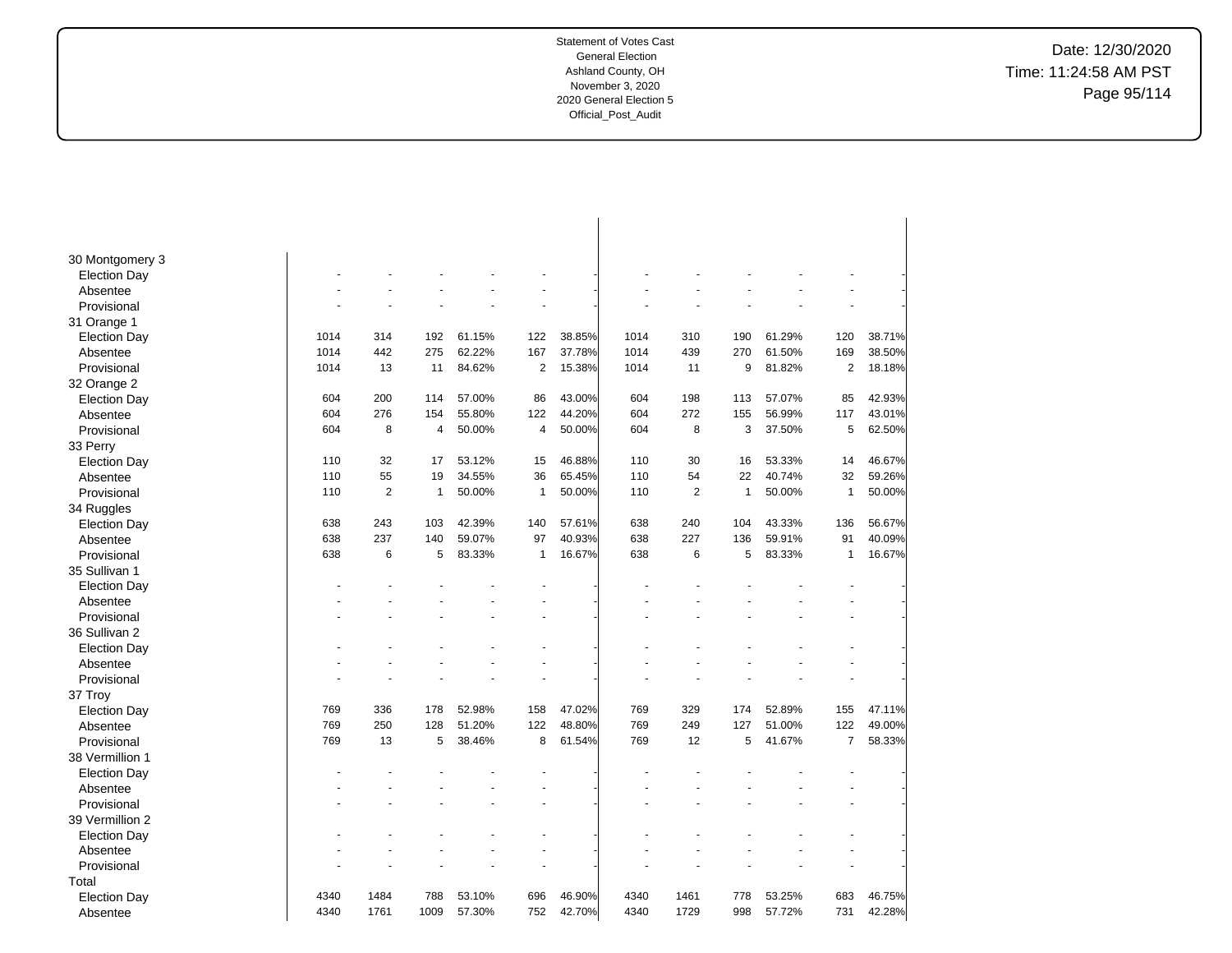Date: 12/30/2020 Time: 11:24:58 AM PST Page 96/114

| Provisional | 4340 | 49   | 28   | 57.14% | 21   | 42.86% | 4340 | 46   | 25   | 54.35% | 21   | 45.65% |
|-------------|------|------|------|--------|------|--------|------|------|------|--------|------|--------|
| Total       | 4340 | 3294 | 1825 | 55.40% | 1469 | 44.60% | 4340 | 3236 | 1801 | 55.66% | 1435 | 44.34% |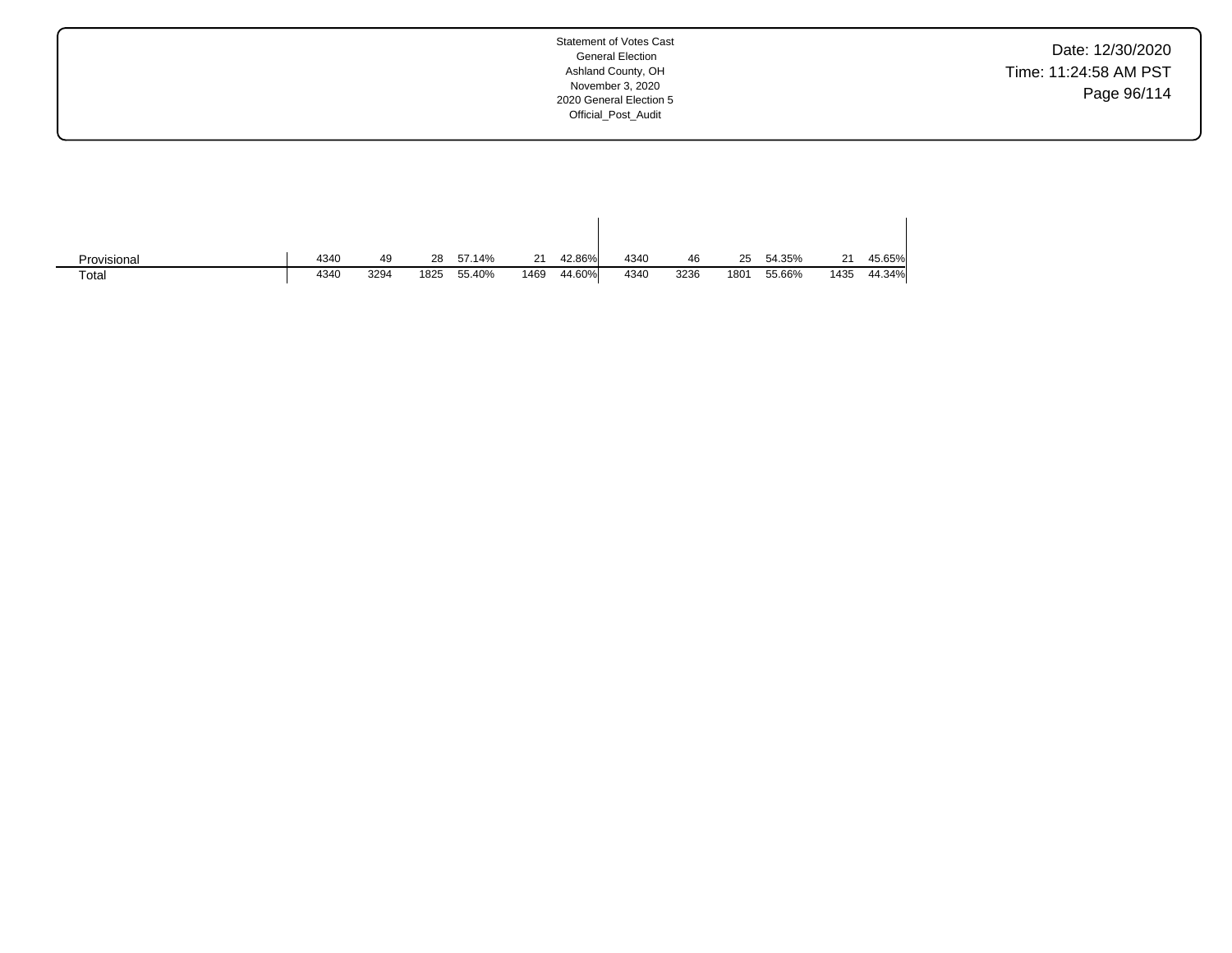|                                 |                |                |                     | Firelands Ambulance Service District Rep 1m | Green-PerryJFD Ren 1.5m |                |                     |                         |  |  |  |  |
|---------------------------------|----------------|----------------|---------------------|---------------------------------------------|-------------------------|----------------|---------------------|-------------------------|--|--|--|--|
|                                 | Reg.<br>Voters | Total<br>Votes | For the Tax<br>Levy | Against the<br>Tax Levy                     | Reg.<br>Voters          | Total<br>Votes | For the Tax<br>Levy | Against the<br>Tax Levy |  |  |  |  |
| Jurisdiction Wide               |                |                |                     |                                             |                         |                |                     |                         |  |  |  |  |
| 01 Ashland City 1-A             |                |                |                     |                                             |                         |                |                     |                         |  |  |  |  |
| <b>Election Day</b>             |                |                |                     |                                             |                         |                |                     |                         |  |  |  |  |
| Absentee                        |                |                |                     |                                             |                         |                |                     |                         |  |  |  |  |
| Provisional                     |                |                |                     |                                             |                         |                |                     |                         |  |  |  |  |
| 02 Ashland City 1-B             |                |                |                     |                                             |                         |                |                     |                         |  |  |  |  |
| <b>Election Day</b>             |                |                |                     |                                             |                         |                |                     |                         |  |  |  |  |
| Absentee                        |                |                |                     |                                             |                         |                |                     |                         |  |  |  |  |
| Provisional                     |                |                |                     |                                             |                         |                |                     |                         |  |  |  |  |
| 03 Ashland City 1-C             |                |                |                     |                                             |                         |                |                     |                         |  |  |  |  |
| <b>Election Day</b>             |                |                |                     |                                             |                         |                |                     |                         |  |  |  |  |
| Absentee                        |                |                |                     |                                             |                         |                |                     |                         |  |  |  |  |
| Provisional                     |                |                |                     |                                             |                         |                |                     |                         |  |  |  |  |
| 04 Ashland City 1-D             |                |                |                     |                                             |                         |                |                     |                         |  |  |  |  |
| <b>Election Day</b>             |                |                |                     |                                             |                         |                |                     |                         |  |  |  |  |
| Absentee                        |                |                |                     |                                             |                         |                |                     |                         |  |  |  |  |
| Provisional                     |                |                |                     |                                             |                         |                |                     |                         |  |  |  |  |
| 05 Ashland City 2-A             |                |                |                     |                                             |                         |                |                     |                         |  |  |  |  |
| <b>Election Day</b>             |                |                |                     |                                             |                         |                |                     |                         |  |  |  |  |
| Absentee                        |                |                |                     |                                             |                         |                |                     |                         |  |  |  |  |
| Provisional                     |                |                |                     |                                             |                         |                |                     |                         |  |  |  |  |
| 06 Ashland City 2-B             |                |                |                     |                                             |                         |                |                     |                         |  |  |  |  |
| <b>Election Day</b>             |                |                |                     |                                             |                         |                |                     |                         |  |  |  |  |
| Absentee                        |                |                |                     |                                             |                         |                |                     |                         |  |  |  |  |
| Provisional                     |                |                |                     |                                             |                         |                |                     |                         |  |  |  |  |
| 07 Ashland City 2-C             |                |                |                     |                                             |                         |                |                     |                         |  |  |  |  |
|                                 |                |                |                     |                                             |                         |                |                     |                         |  |  |  |  |
| <b>Election Day</b><br>Absentee |                |                |                     |                                             |                         |                |                     |                         |  |  |  |  |
|                                 |                |                |                     |                                             |                         |                |                     |                         |  |  |  |  |
| Provisional                     |                |                |                     |                                             |                         |                |                     |                         |  |  |  |  |
| 08 Ashland City 3-A             |                |                |                     |                                             |                         |                |                     |                         |  |  |  |  |
| <b>Election Day</b>             |                |                |                     |                                             |                         |                |                     |                         |  |  |  |  |
| Absentee                        |                |                |                     |                                             |                         |                |                     |                         |  |  |  |  |
| Provisional                     |                |                |                     |                                             |                         |                |                     |                         |  |  |  |  |
| 09 Ashland City 3-B             |                |                |                     |                                             |                         |                |                     |                         |  |  |  |  |
| <b>Election Day</b>             |                |                |                     |                                             |                         |                |                     |                         |  |  |  |  |
| Absentee                        |                |                |                     |                                             |                         |                |                     |                         |  |  |  |  |
| Provisional                     |                |                |                     | $\ddot{\phantom{1}}$                        |                         |                |                     |                         |  |  |  |  |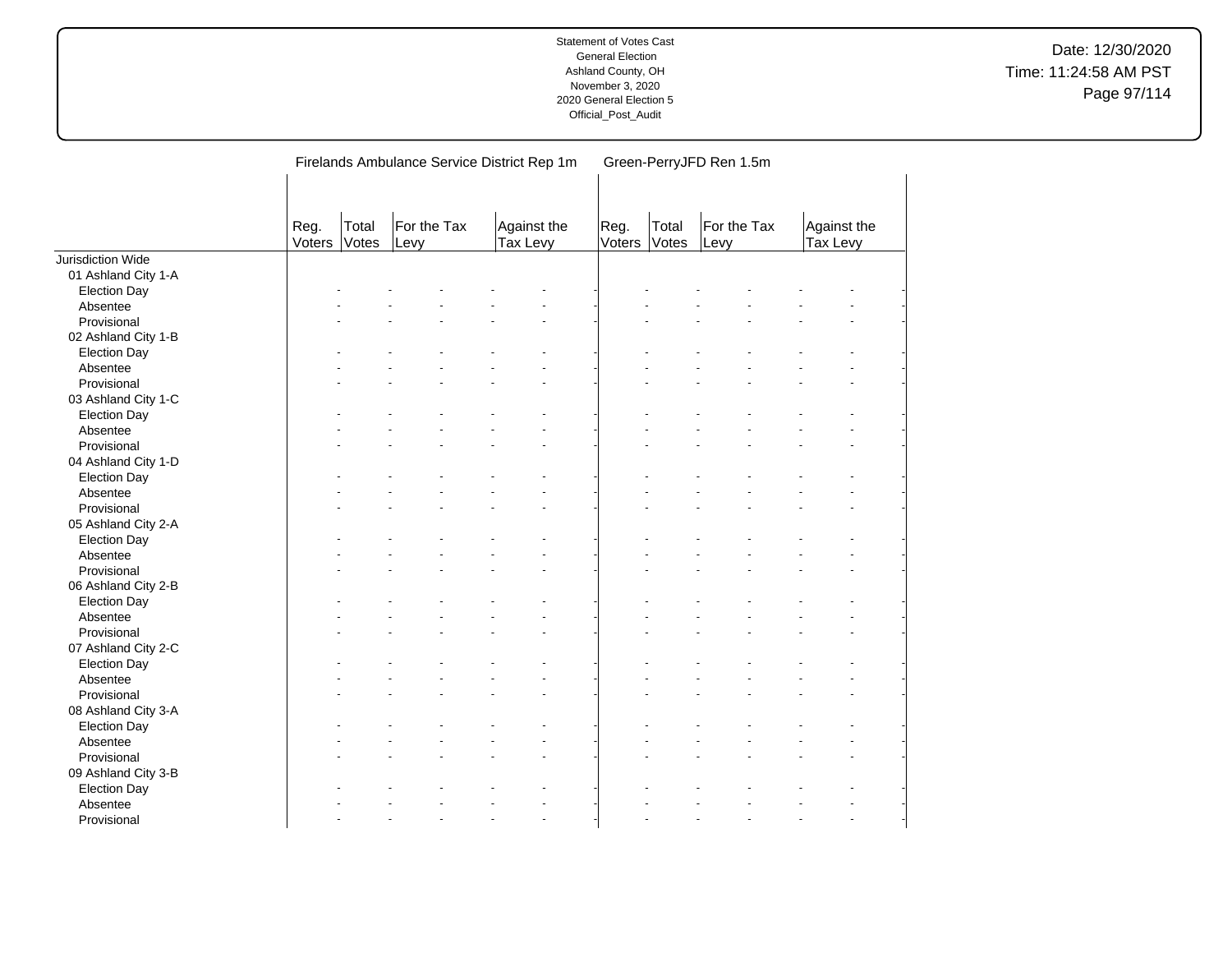|                     |                | Firelands Ambulance Service District Rep 1m |                     | Green-PerryJFD Ren 1.5m |                         |                |                |                     |           |                         |        |  |
|---------------------|----------------|---------------------------------------------|---------------------|-------------------------|-------------------------|----------------|----------------|---------------------|-----------|-------------------------|--------|--|
|                     | Reg.<br>Voters | Total<br>Votes                              | For the Tax<br>Levy |                         | Against the<br>Tax Levy | Reg.<br>Voters | Total<br>Votes | For the Tax<br>Levy |           | Against the<br>Tax Levy |        |  |
| 10 Ashland City 3-C |                |                                             |                     |                         |                         |                |                |                     |           |                         |        |  |
| <b>Election Day</b> |                |                                             |                     |                         |                         |                |                |                     |           |                         |        |  |
| Absentee            |                |                                             |                     |                         |                         |                |                |                     |           |                         |        |  |
| Provisional         |                |                                             |                     |                         |                         |                |                |                     |           |                         |        |  |
| 11 Ashland City 3-D |                |                                             |                     |                         |                         |                |                |                     |           |                         |        |  |
| <b>Election Day</b> |                |                                             |                     |                         |                         |                |                |                     |           |                         |        |  |
| Absentee            |                |                                             |                     |                         |                         |                |                |                     |           |                         |        |  |
| Provisional         |                |                                             |                     |                         |                         |                |                |                     |           |                         |        |  |
| 12 Ashland City 4-A |                |                                             |                     |                         |                         |                |                |                     |           |                         |        |  |
| <b>Election Day</b> |                |                                             |                     |                         |                         |                |                |                     |           |                         |        |  |
| Absentee            |                |                                             |                     |                         |                         |                |                |                     |           |                         |        |  |
| Provisional         |                |                                             |                     |                         |                         |                |                |                     |           |                         |        |  |
| 13 Ashland City 4-B |                |                                             |                     |                         |                         |                |                |                     |           |                         |        |  |
| <b>Election Day</b> |                |                                             |                     |                         |                         |                |                |                     |           |                         |        |  |
| Absentee            |                |                                             |                     |                         |                         |                |                |                     |           |                         |        |  |
| Provisional         |                |                                             |                     |                         |                         |                |                |                     |           |                         |        |  |
| 14 Ashland City 4-C |                |                                             |                     |                         |                         |                |                |                     |           |                         |        |  |
| <b>Election Day</b> |                |                                             |                     |                         |                         |                |                |                     |           |                         |        |  |
| Absentee            |                |                                             |                     |                         |                         |                |                |                     |           |                         |        |  |
| Provisional         |                |                                             |                     |                         |                         |                |                |                     |           |                         |        |  |
| 15 Clear Creek      |                |                                             |                     |                         |                         |                |                |                     |           |                         |        |  |
| <b>Election Day</b> |                |                                             |                     |                         |                         |                |                |                     |           |                         |        |  |
| Absentee            |                |                                             |                     |                         |                         |                |                |                     |           |                         |        |  |
| Provisional         |                |                                             |                     |                         |                         |                |                |                     |           |                         |        |  |
| 16 Loudonville 1    |                |                                             |                     |                         |                         |                |                |                     |           |                         |        |  |
| <b>Election Day</b> |                |                                             |                     |                         |                         |                |                |                     |           |                         |        |  |
| Absentee            |                |                                             |                     |                         |                         |                |                |                     |           |                         |        |  |
| Provisional         |                |                                             |                     |                         |                         |                |                |                     |           |                         |        |  |
| 17 Green 1          |                |                                             |                     |                         |                         |                |                |                     |           |                         |        |  |
| <b>Election Day</b> |                |                                             |                     |                         |                         | 1139           | 403            | 304                 | 75.43%    | 99                      | 24.57% |  |
| Absentee            |                |                                             |                     |                         |                         | 1139           | 400            | 341                 | 85.25%    | 59                      | 14.75% |  |
| Provisional         |                |                                             |                     |                         |                         | 1139           | 15             | 10                  | 66.67%    | 5                       | 33.33% |  |
| 18 Green 2          |                |                                             |                     |                         |                         |                |                |                     |           |                         |        |  |
| <b>Election Day</b> |                |                                             |                     |                         |                         | 589            | 211            | 171                 | 81.04%    | 40                      | 18.96% |  |
| Absentee            |                |                                             |                     |                         |                         | 589            | 261            | 218                 | 83.52%    | 43                      | 16.48% |  |
| Provisional         |                |                                             |                     |                         |                         | 589            |                | 5                   | 5 100.00% | $\mathbf 0$             |        |  |
| 19 Loudonville 2    |                |                                             |                     |                         |                         |                |                |                     |           |                         |        |  |
| <b>Election Day</b> |                |                                             |                     |                         |                         |                |                |                     |           |                         |        |  |
| Absentee            |                |                                             |                     |                         |                         |                |                |                     |           |                         |        |  |
| Provisional         |                |                                             |                     |                         |                         |                |                |                     |           |                         |        |  |
|                     |                |                                             |                     |                         |                         |                |                |                     |           |                         |        |  |

 $\overline{a}$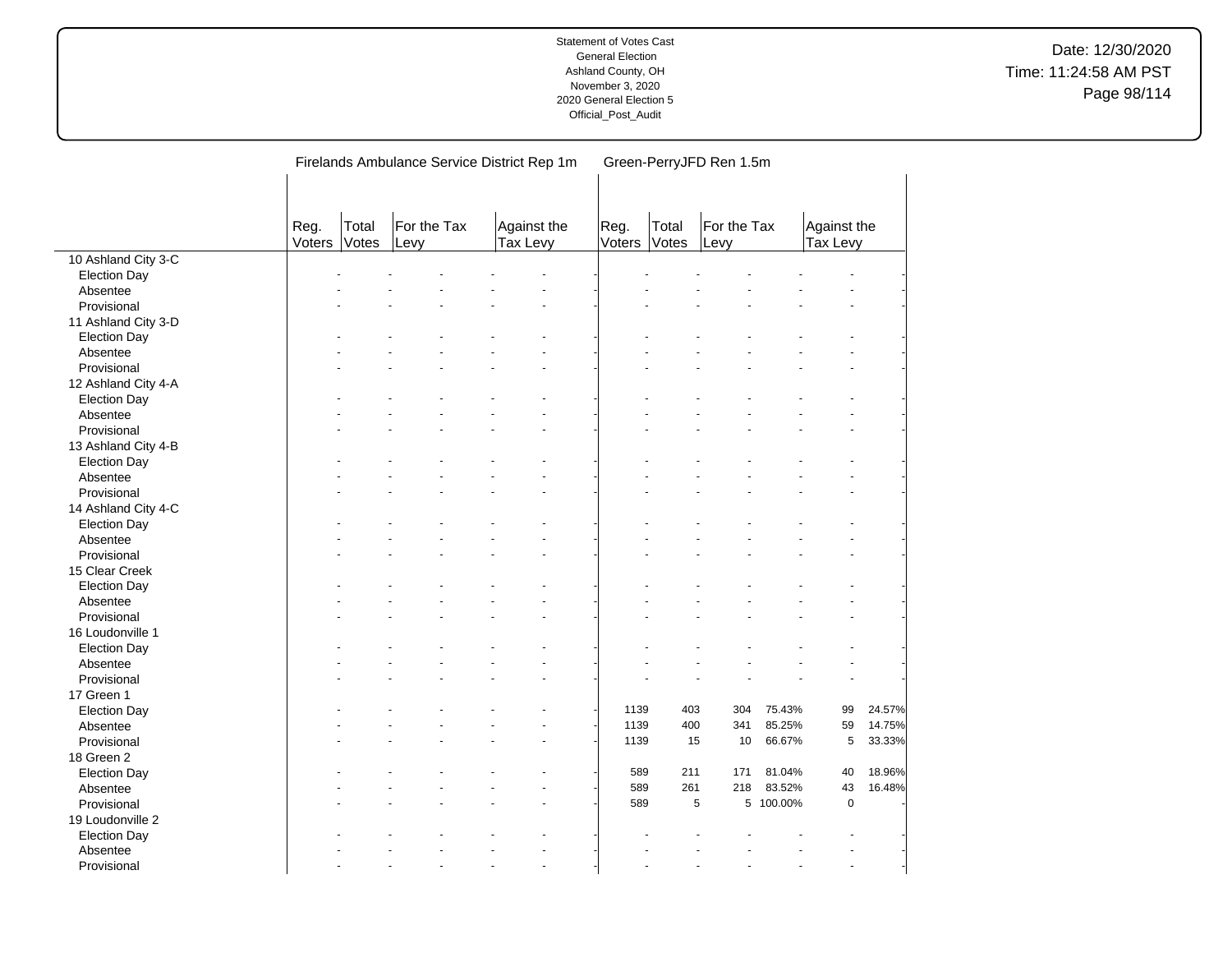|                     |                |                | Firelands Ambulance Service District Rep 1m |                         | Green-PerryJFD Ren 1.5m |                |                     |                         |  |  |  |  |
|---------------------|----------------|----------------|---------------------------------------------|-------------------------|-------------------------|----------------|---------------------|-------------------------|--|--|--|--|
|                     | Reg.<br>Voters | Total<br>Votes | For the Tax<br>Levy                         | Against the<br>Tax Levy | Reg.<br>Voters          | Total<br>Votes | For the Tax<br>Levy | Against the<br>Tax Levy |  |  |  |  |
| 20 Jackson 1        |                |                |                                             |                         |                         |                |                     |                         |  |  |  |  |
| <b>Election Day</b> |                |                |                                             |                         |                         |                |                     |                         |  |  |  |  |
| Absentee            |                |                |                                             |                         |                         |                |                     |                         |  |  |  |  |
| Provisional         |                |                |                                             |                         |                         |                |                     |                         |  |  |  |  |
| 21 Jackson 2        |                |                |                                             |                         |                         |                |                     |                         |  |  |  |  |
| <b>Election Day</b> |                |                |                                             |                         |                         |                |                     |                         |  |  |  |  |
| Absentee            |                |                |                                             |                         |                         |                |                     |                         |  |  |  |  |
| Provisional         |                |                |                                             |                         |                         |                |                     |                         |  |  |  |  |
| 22 Lake             |                |                |                                             |                         |                         |                |                     |                         |  |  |  |  |
| <b>Election Day</b> |                |                |                                             |                         |                         |                |                     |                         |  |  |  |  |
| Absentee            |                |                |                                             |                         |                         |                |                     |                         |  |  |  |  |
| Provisional         |                |                |                                             |                         |                         |                |                     |                         |  |  |  |  |
| 23 Mifflin          |                |                |                                             |                         |                         |                |                     |                         |  |  |  |  |
| <b>Election Day</b> |                |                |                                             |                         |                         |                |                     |                         |  |  |  |  |
| Absentee            |                |                |                                             |                         |                         |                |                     |                         |  |  |  |  |
| Provisional         |                |                |                                             |                         |                         |                |                     |                         |  |  |  |  |
| 24 Milton 1         |                |                |                                             |                         |                         |                |                     |                         |  |  |  |  |
| <b>Election Day</b> |                |                |                                             |                         |                         |                |                     |                         |  |  |  |  |
| Absentee            |                |                |                                             |                         |                         |                |                     |                         |  |  |  |  |
| Provisional         |                |                |                                             |                         |                         |                |                     |                         |  |  |  |  |
| 25 Milton 3         |                |                |                                             |                         |                         |                |                     |                         |  |  |  |  |
| <b>Election Day</b> |                |                |                                             |                         |                         |                |                     |                         |  |  |  |  |
| Absentee            |                |                |                                             |                         |                         |                |                     |                         |  |  |  |  |
| Provisional         |                |                |                                             |                         |                         |                |                     |                         |  |  |  |  |
| 26 Jeromesville     |                |                |                                             |                         |                         |                |                     |                         |  |  |  |  |
| <b>Election Day</b> |                |                |                                             |                         |                         |                |                     |                         |  |  |  |  |
| Absentee            |                |                |                                             |                         |                         |                |                     |                         |  |  |  |  |
| Provisional         |                |                |                                             |                         |                         |                |                     |                         |  |  |  |  |
| 27 Mohican          |                |                |                                             |                         |                         |                |                     |                         |  |  |  |  |
| <b>Election Day</b> |                |                |                                             |                         |                         |                |                     |                         |  |  |  |  |
| Absentee            |                |                |                                             |                         |                         |                |                     |                         |  |  |  |  |
| Provisional         |                |                |                                             |                         |                         |                |                     |                         |  |  |  |  |
| 28 Montgomery 1     |                |                |                                             |                         |                         |                |                     |                         |  |  |  |  |
| <b>Election Day</b> |                |                |                                             |                         |                         |                |                     |                         |  |  |  |  |
| Absentee            |                |                |                                             |                         |                         |                |                     |                         |  |  |  |  |
| Provisional         |                |                |                                             |                         |                         |                |                     |                         |  |  |  |  |
| 29 Montgomery 2     |                |                |                                             |                         |                         |                |                     |                         |  |  |  |  |
| <b>Election Day</b> |                |                |                                             |                         |                         |                |                     |                         |  |  |  |  |
| Absentee            |                |                |                                             |                         |                         |                |                     |                         |  |  |  |  |
| Provisional         |                |                |                                             |                         |                         |                |                     |                         |  |  |  |  |

 $\overline{\phantom{a}}$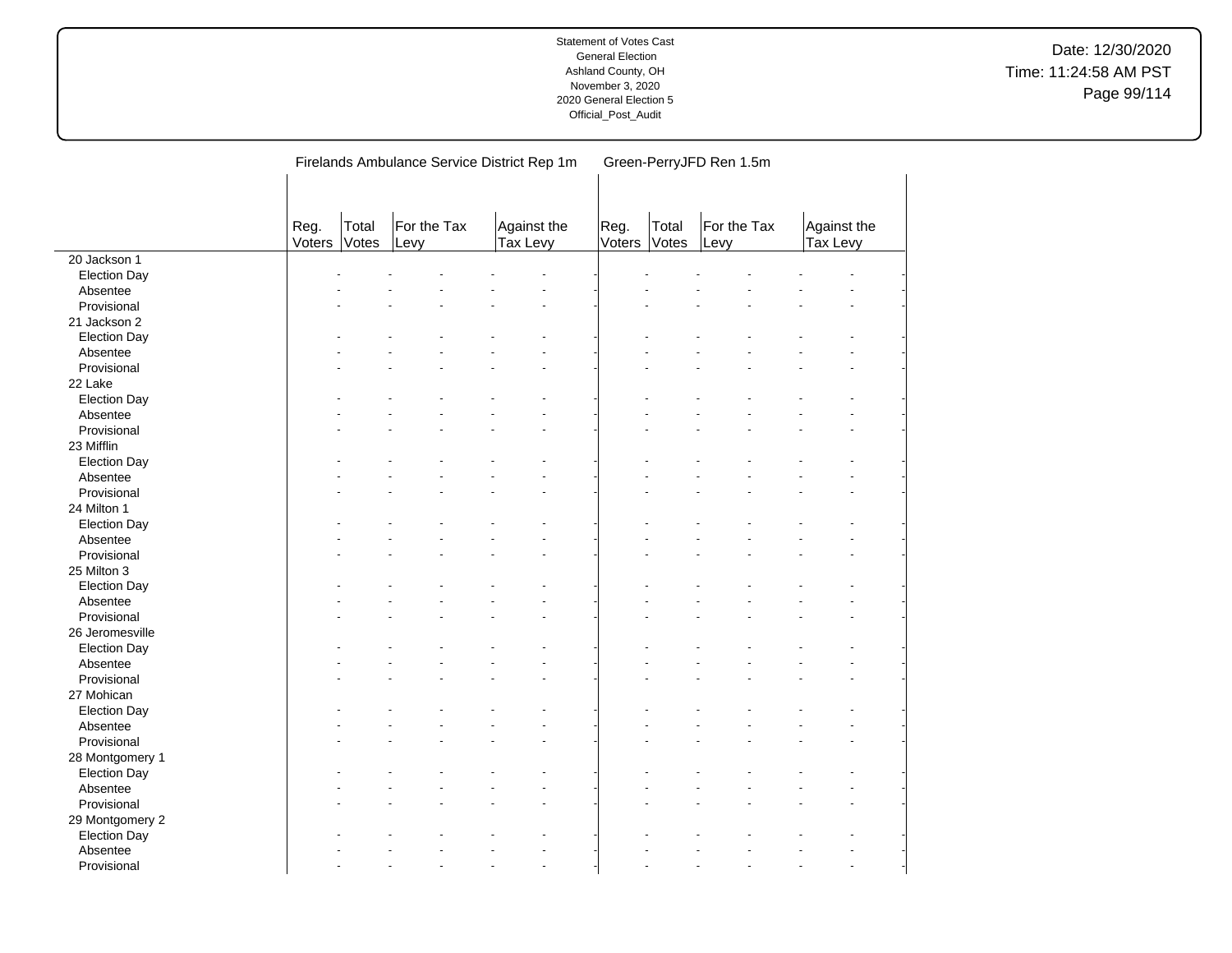|--|

|        |        | Firelands Ambulance Service District Rep 1m |             | Green-PerryJFD Ren 1.5m |              |              |             |  |  |  |
|--------|--------|---------------------------------------------|-------------|-------------------------|--------------|--------------|-------------|--|--|--|
|        |        |                                             |             |                         |              |              |             |  |  |  |
|        |        |                                             |             |                         |              |              |             |  |  |  |
| Reg.   | 'Total | <b>For the Tax</b>                          | Against the | Reg.                    | <b>Total</b> | For the Tax  | Aaainst the |  |  |  |
| Voters | lVotes | lLe∨v                                       | Tax Levv    | Voters Votes            |              | <b>ILevv</b> | Tax Levv    |  |  |  |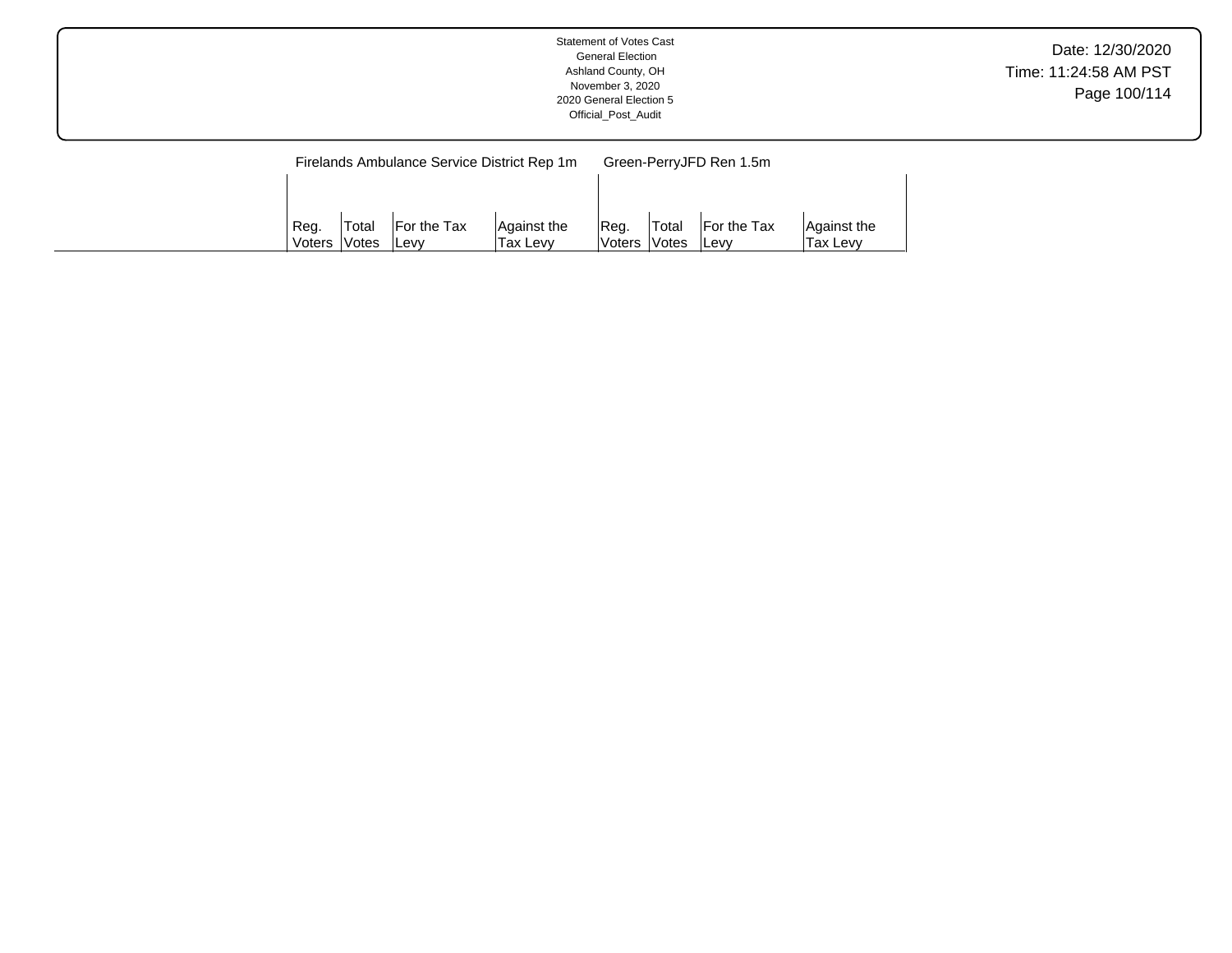Date: 12/30/2020 Time: 11:24:58 AM PST Page 101/114

| 30 Montgomery 3     |      |                |                |        |                |        |      |     |     |        |     |        |
|---------------------|------|----------------|----------------|--------|----------------|--------|------|-----|-----|--------|-----|--------|
| <b>Election Day</b> |      |                |                |        |                |        |      |     |     |        |     |        |
| Absentee            |      |                |                |        |                |        |      |     |     |        |     |        |
| Provisional         |      |                |                |        |                |        |      |     |     |        |     |        |
| 31 Orange 1         |      |                |                |        |                |        |      |     |     |        |     |        |
| <b>Election Day</b> |      |                |                |        |                |        |      |     |     |        |     |        |
| Absentee            |      |                |                |        |                |        |      |     |     |        |     |        |
| Provisional         |      |                |                |        |                |        |      |     |     |        |     |        |
| 32 Orange 2         |      |                |                |        |                |        |      |     |     |        |     |        |
| <b>Election Day</b> |      |                |                |        |                |        |      |     |     |        |     |        |
| Absentee            |      |                |                |        |                |        |      |     |     |        |     |        |
| Provisional         |      |                |                |        |                |        |      |     |     |        |     |        |
| 33 Perry            |      |                |                |        |                |        |      |     |     |        |     |        |
| <b>Election Day</b> |      |                |                |        |                |        |      |     |     |        |     |        |
| Absentee            |      |                |                |        |                |        |      |     |     |        |     |        |
| Provisional         |      |                |                |        |                |        |      |     |     |        |     |        |
| 34 Ruggles          |      |                |                |        |                |        |      |     |     |        |     |        |
| <b>Election Day</b> | 649  | 244            | 179            | 73.36% | 65             | 26.64% |      |     |     |        |     |        |
| Absentee            | 649  | 244            | 181            | 74.18% | 63             | 25.82% |      |     |     |        |     |        |
| Provisional         | 649  | $\overline{7}$ | 5              | 71.43% | $\overline{c}$ | 28.57% |      |     |     |        |     |        |
| 35 Sullivan 1       |      |                |                |        |                |        |      |     |     |        |     |        |
| <b>Election Day</b> |      |                |                |        |                |        |      |     |     |        |     |        |
| Absentee            |      |                |                |        |                |        |      |     |     |        |     |        |
| Provisional         |      |                |                |        |                |        |      |     |     |        |     |        |
| 36 Sullivan 2       |      |                |                |        |                |        |      |     |     |        |     |        |
| <b>Election Day</b> |      |                |                |        |                |        |      |     |     |        |     |        |
| Absentee            |      |                |                |        |                |        |      |     |     |        |     |        |
| Provisional         |      |                |                |        |                |        |      |     |     |        |     |        |
| 37 Troy             |      |                |                |        |                |        |      |     |     |        |     |        |
| <b>Election Day</b> | 769  | 329            | 236            | 71.73% | 93             | 28.27% |      |     |     |        |     |        |
| Absentee            | 769  | 246            | 173            | 70.33% | 73             | 29.67% |      |     |     |        |     |        |
| Provisional         | 769  | 12             | $\overline{7}$ | 58.33% | 5              | 41.67% |      |     |     |        |     |        |
| 38 Vermillion 1     |      |                |                |        |                |        |      |     |     |        |     |        |
| <b>Election Day</b> |      |                |                |        |                |        |      |     |     |        |     |        |
| Absentee            |      |                |                |        |                |        |      |     |     |        |     |        |
| Provisional         |      |                |                |        |                |        |      |     |     |        |     |        |
| 39 Vermillion 2     |      |                |                |        |                |        |      |     |     |        |     |        |
| <b>Election Day</b> |      |                |                |        |                |        |      |     |     |        |     |        |
| Absentee            |      |                |                |        |                |        |      |     |     |        |     |        |
| Provisional         |      |                |                |        |                |        |      |     |     |        |     |        |
| Total               |      |                |                |        |                |        |      |     |     |        |     |        |
| <b>Election Day</b> | 1418 | 573            | 415            | 72.43% | 158            | 27.57% | 1728 | 614 | 475 | 77.36% | 139 | 22.64% |
| Absentee            | 1418 | 490            | 354            | 72.24% | 136            | 27.76% | 1728 | 661 | 559 | 84.57% | 102 | 15.43% |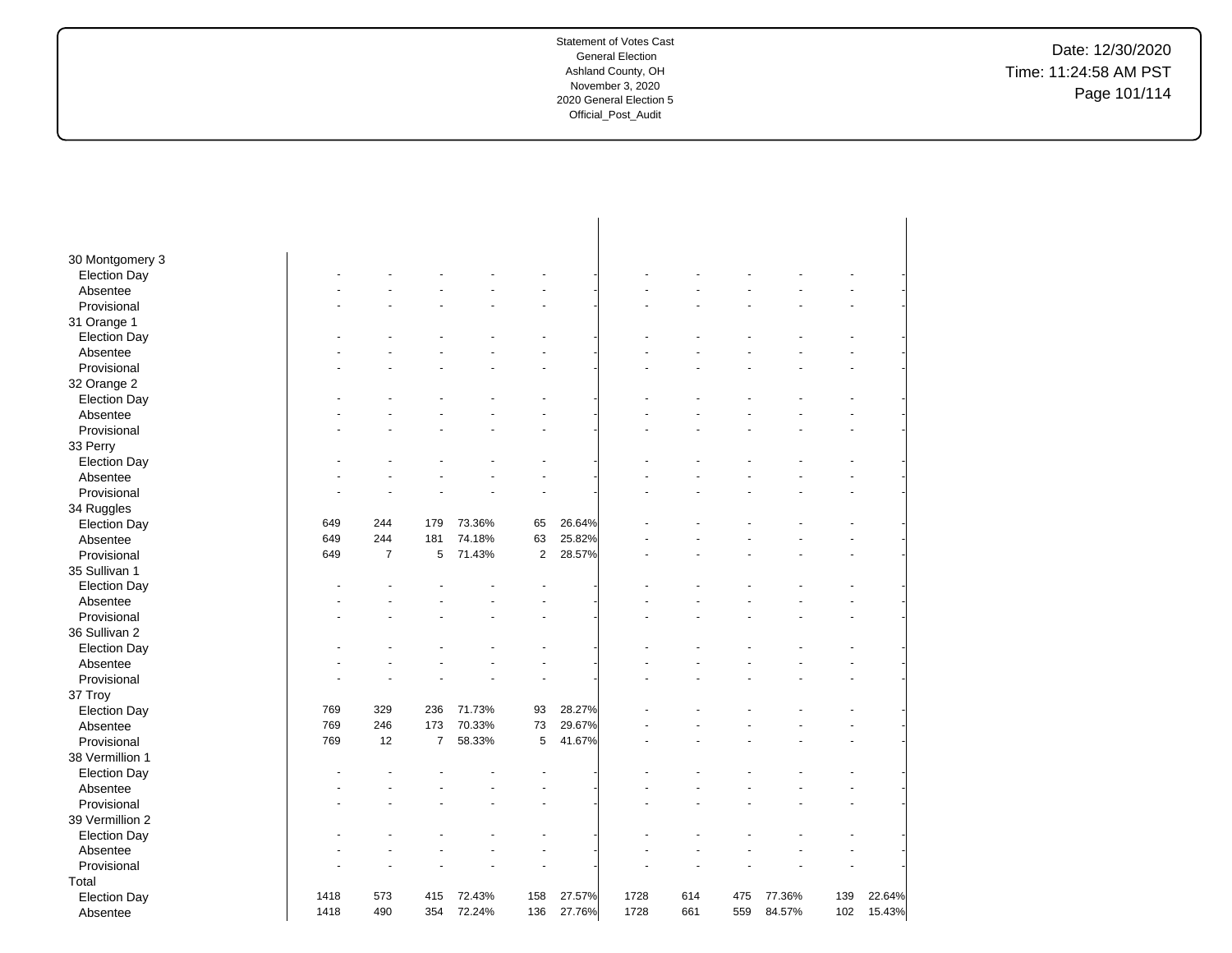Date: 12/30/2020 Time: 11:24:58 AM PST Page 102/114

| Provisional | 1418 | 19   | 12  | 63.16% |     | 36.84% | 1728 | 20   | 15   | 75.00% |     | 25.00% |
|-------------|------|------|-----|--------|-----|--------|------|------|------|--------|-----|--------|
| Total       | 1418 | 1082 | 781 | 72.18% | 301 | 27.82% | 1728 | 1295 | 1049 | 81.00% | 246 | 19.00% |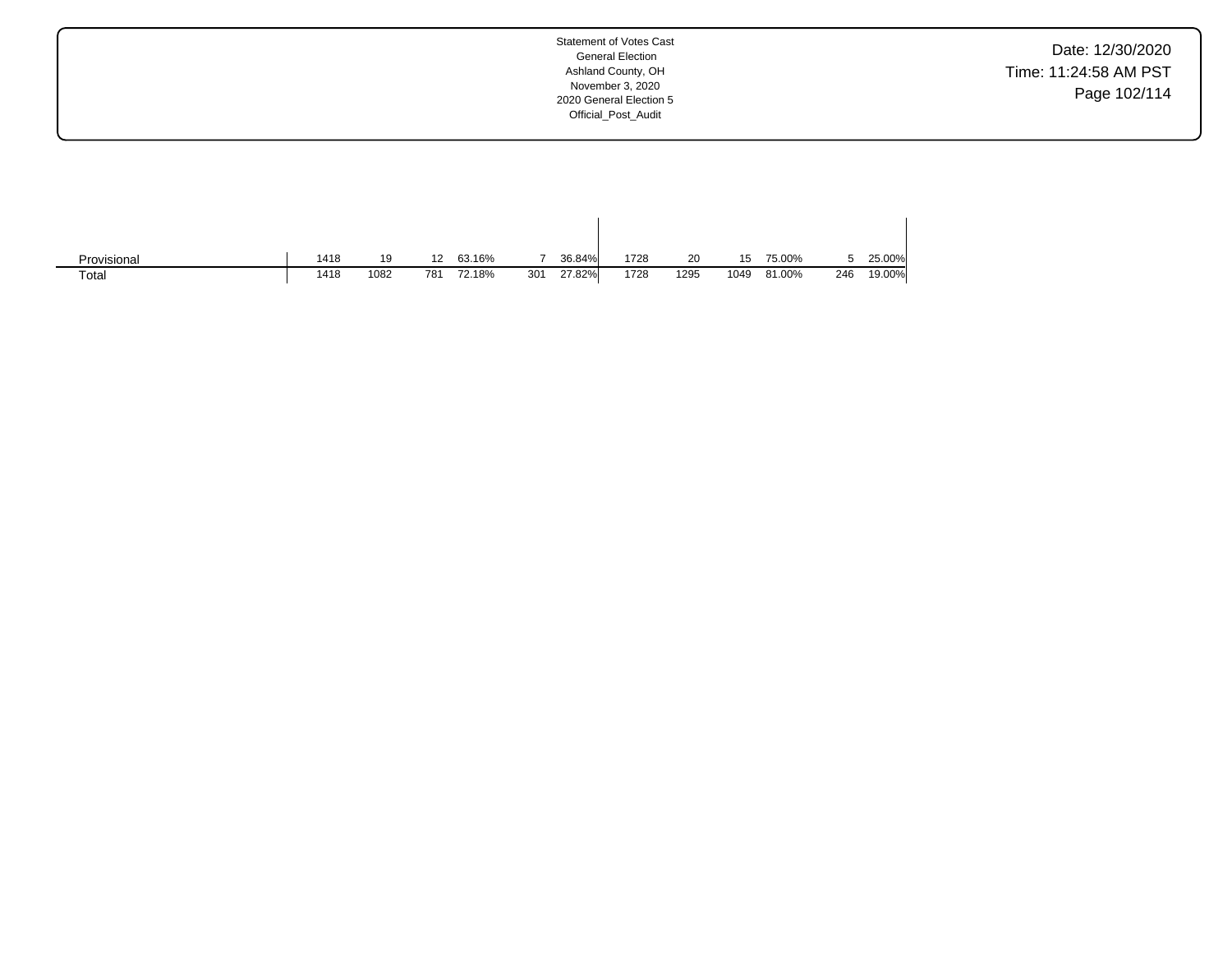|                          |                | Dale Roy Ren 2.1m |                     |            |                         |        | Mental Health Ren 1m |                |                     |           |                         |        |  |  |
|--------------------------|----------------|-------------------|---------------------|------------|-------------------------|--------|----------------------|----------------|---------------------|-----------|-------------------------|--------|--|--|
|                          | Reg.<br>Voters | Total<br>Votes    | For the Tax<br>Levy |            | Against the<br>Tax Levy |        | Reg.<br>Voters       | Total<br>Votes | For the Tax<br>Levy |           | Against the<br>Tax Levy |        |  |  |
| <b>Jurisdiction Wide</b> |                |                   |                     |            |                         |        |                      |                |                     |           |                         |        |  |  |
| 01 Ashland City 1-A      |                |                   |                     |            |                         |        |                      |                |                     |           |                         |        |  |  |
| <b>Election Day</b>      | 905            | 101               | 78                  | 77.23%     | 23                      | 22.77% | 905                  | 101            | 81                  | 80.20%    | 20                      | 19.80% |  |  |
| Absentee                 | 905            | 599               | 517                 | 86.31%     | 82                      | 13.69% | 905                  | 598            | 505                 | 84.45%    | 93                      | 15.55% |  |  |
| Provisional              | 905            | 10                | 9                   | 90.00%     | $\mathbf{1}$            | 10.00% | 905                  | 10             | 9                   | 90.00%    | $\mathbf{1}$            | 10.00% |  |  |
| 02 Ashland City 1-B      |                |                   |                     |            |                         |        |                      |                |                     |           |                         |        |  |  |
| <b>Election Day</b>      | 1112           | 154               | 127                 | 82.47%     | 27                      | 17.53% | 1112                 | 155            | 128                 | 82.58%    | 27                      | 17.42% |  |  |
| Absentee                 | 1112           | 597               | 515                 | 86.26%     | 82                      | 13.74% | 1112                 | 597            | 516                 | 86.43%    | 81                      | 13.57% |  |  |
| Provisional              | 1112           | 13                | 10                  | 76.92%     | 3                       | 23.08% | 1112                 | 14             | 12                  | 85.71%    | $\overline{2}$          | 14.29% |  |  |
| 03 Ashland City 1-C      |                |                   |                     |            |                         |        |                      |                |                     |           |                         |        |  |  |
| <b>Election Day</b>      | 1067           | 194               | 148                 | 76.29%     | 46                      | 23.71% | 1067                 | 195            | 150                 | 76.92%    | 45                      | 23.08% |  |  |
| Absentee                 | 1067           | 594               | 486                 | 81.82%     | 108                     | 18.18% | 1067                 | 601            | 489                 | 81.36%    | 112                     | 18.64% |  |  |
| Provisional              | 1067           | 8                 | 6                   | 75.00%     | $\overline{2}$          | 25.00% | 1067                 | 8              | 5                   | 62.50%    | 3                       | 37.50% |  |  |
| 04 Ashland City 1-D      |                |                   |                     |            |                         |        |                      |                |                     |           |                         |        |  |  |
| <b>Election Day</b>      | 672            | 118               | 87                  | 73.73%     | 31                      | 26.27% | 672                  | 117            | 84                  | 71.79%    | 33                      | 28.21% |  |  |
| Absentee                 | 672            | 457               | 392                 | 85.78%     | 65                      | 14.22% | 672                  | 455            | 382                 | 83.96%    | 73                      | 16.04% |  |  |
| Provisional              | 672            | 3                 | 3                   | 100.00%    | $\pmb{0}$               |        | 672                  | 3              |                     | 3 100.00% | $\mathbf 0$             |        |  |  |
| 05 Ashland City 2-A      |                |                   |                     |            |                         |        |                      |                |                     |           |                         |        |  |  |
| <b>Election Day</b>      | 922            | 162               | 124                 | 76.54%     | 38                      | 23.46% | 922                  | 163            | 120                 | 73.62%    | 43                      | 26.38% |  |  |
| Absentee                 | 922            | 485               | 368                 | 75.88%     | 117                     | 24.12% | 922                  | 487            | 369                 | 75.77%    | 118                     | 24.23% |  |  |
| Provisional              | 922            | 16                | 12                  | 75.00%     | 4                       | 25.00% | 922                  | 16             | 13                  | 81.25%    | 3                       | 18.75% |  |  |
| 06 Ashland City 2-B      |                |                   |                     |            |                         |        |                      |                |                     |           |                         |        |  |  |
| <b>Election Day</b>      | 1158           | 161               | 111                 | 68.94%     | 50                      | 31.06% | 1158                 | 162            | 114                 | 70.37%    | 48                      | 29.63% |  |  |
| Absentee                 | 1158           | 570               | 454                 | 79.65%     | 116                     | 20.35% | 1158                 | 574            | 459                 | 79.97%    | 115                     | 20.03% |  |  |
| Provisional              | 1158           | 20                | 18                  | 90.00%     | $\overline{2}$          | 10.00% | 1158                 | 21             | 16                  | 76.19%    | 5                       | 23.81% |  |  |
| 07 Ashland City 2-C      |                |                   |                     |            |                         |        |                      |                |                     |           |                         |        |  |  |
| <b>Election Day</b>      | 968            | 128               | 97                  | 75.78%     | 31                      | 24.22% | 968                  | 126            | 93                  | 73.81%    | 33                      | 26.19% |  |  |
| Absentee                 | 968            | 594               | 480                 | 80.81%     | 114                     | 19.19% | 968                  | 598            | 479                 | 80.10%    | 119                     | 19.90% |  |  |
| Provisional              | 968            | 12                |                     | 12 100.00% | $\mathbf 0$             |        | 968                  | 12             | 10                  | 83.33%    | $\overline{2}$          | 16.67% |  |  |
| 08 Ashland City 3-A      |                |                   |                     |            |                         |        |                      |                |                     |           |                         |        |  |  |
| <b>Election Day</b>      | 786            | 137               | 106                 | 77.37%     | 31                      | 22.63% | 786                  | 135            | 91                  | 67.41%    | 44                      | 32.59% |  |  |
| Absentee                 | 786            | 368               | 302                 | 82.07%     | 66                      | 17.93% | 786                  | 372            | 309                 | 83.06%    | 63                      | 16.94% |  |  |
| Provisional              | 786            | 15                | 13                  | 86.67%     | $\overline{2}$          | 13.33% | 786                  | 14             | 8                   | 57.14%    | 6                       | 42.86% |  |  |
| 09 Ashland City 3-B      |                |                   |                     |            |                         |        |                      |                |                     |           |                         |        |  |  |
| <b>Election Day</b>      | 993            | 143               | 107                 | 74.83%     | 36                      | 25.17% | 993                  | 140            | 102                 | 72.86%    | 38                      | 27.14% |  |  |
| Absentee                 | 993            | 529               | 428                 | 80.91%     | 101                     | 19.09% | 993                  | 542            | 434                 | 80.07%    | 108                     | 19.93% |  |  |
| Provisional              | 993            | 9                 | 6                   | 66.67%     | 3                       | 33.33% | 993                  | 9              | $\overline{7}$      | 77.78%    | $\overline{2}$          | 22.22% |  |  |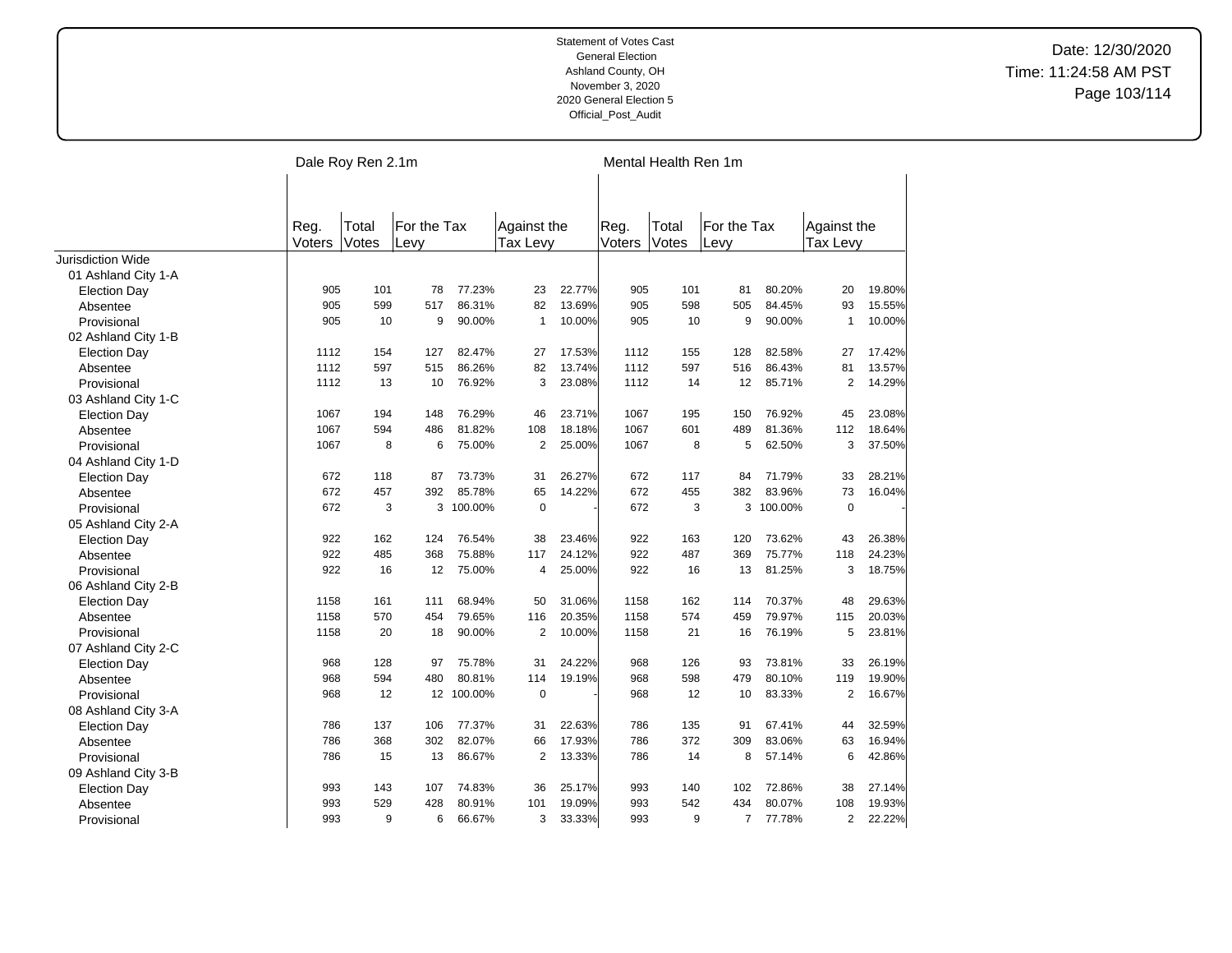|                     | Dale Roy Ren 2.1m |       |             |           |                |        | Mental Health Ren 1m |       |             |           |                |        |  |  |  |
|---------------------|-------------------|-------|-------------|-----------|----------------|--------|----------------------|-------|-------------|-----------|----------------|--------|--|--|--|
|                     |                   |       |             |           |                |        |                      |       |             |           |                |        |  |  |  |
|                     |                   |       |             |           |                |        |                      |       |             |           |                |        |  |  |  |
|                     | Reg.              | Total | For the Tax |           | Against the    |        | Reg.                 | Total | For the Tax |           | Against the    |        |  |  |  |
|                     | Voters            | Votes | Levv        |           | Tax Levy       |        | Voters               | Votes | Levv        |           | Tax Levy       |        |  |  |  |
| 10 Ashland City 3-C |                   |       |             |           |                |        |                      |       |             |           |                |        |  |  |  |
| <b>Election Day</b> | 917               | 109   | 91          | 83.49%    | 18             | 16.51% | 917                  | 109   | 92          | 84.40%    | 17             | 15.60% |  |  |  |
| Absentee            | 917               | 581   | 486         | 83.65%    | 95             | 16.35% | 917                  | 216   | 187         | 86.57%    | 29             | 13.43% |  |  |  |
| Provisional         | 917               | 12    | 10          | 83.33%    | $\overline{2}$ | 16.67% | 917                  | 12    | 11          | 91.67%    | $\mathbf{1}$   | 8.33%  |  |  |  |
| 11 Ashland City 3-D |                   |       |             |           |                |        |                      |       |             |           |                |        |  |  |  |
| <b>Election Day</b> | 693               | 123   | 89          | 72.36%    | 34             | 27.64% | 693                  | 123   | 91          | 73.98%    | 32             | 26.02% |  |  |  |
| Absentee            | 693               | 239   | 178         | 74.48%    | 61             | 25.52% | 693                  | 238   | 174         | 73.11%    | 64             | 26.89% |  |  |  |
| Provisional         | 693               | 11    | 10          | 90.91%    | $\mathbf{1}$   | 9.09%  | 693                  | 12    | 9           | 75.00%    | 3              | 25.00% |  |  |  |
| 12 Ashland City 4-A |                   |       |             |           |                |        |                      |       |             |           |                |        |  |  |  |
| <b>Election Day</b> | 857               | 146   | 109         | 74.66%    | 37             | 25.34% | 857                  | 148   | 110         | 74.32%    | 38             | 25.68% |  |  |  |
| Absentee            | 857               | 348   | 248         | 71.26%    | 100            | 28.74% | 857                  | 347   | 239         | 68.88%    | 108            | 31.12% |  |  |  |
| Provisional         | 857               | 25    | 17          | 68.00%    | 8              | 32.00% | 857                  | 25    | 15          | 60.00%    | 10             | 40.00% |  |  |  |
| 13 Ashland City 4-B |                   |       |             |           |                |        |                      |       |             |           |                |        |  |  |  |
| <b>Election Day</b> | 637               | 111   | 88          | 79.28%    | 23             | 20.72% | 637                  | 111   | 83          | 74.77%    | 28             | 25.23% |  |  |  |
| Absentee            | 637               | 217   | 164         | 75.58%    | 53             | 24.42% | 637                  | 216   | 156         | 72.22%    | 60             | 27.78% |  |  |  |
| Provisional         | 637               | 14    | 10          | 71.43%    | $\overline{4}$ | 28.57% | 637                  | 14    | 10          | 71.43%    | $\overline{4}$ | 28.57% |  |  |  |
| 14 Ashland City 4-C |                   |       |             |           |                |        |                      |       |             |           |                |        |  |  |  |
| <b>Election Day</b> | 939               | 188   | 128         | 68.09%    | 60             | 31.91% | 939                  | 189   | 130         | 68.78%    | 59             | 31.22% |  |  |  |
| Absentee            | 939               | 347   | 248         | 71.47%    | 99             | 28.53% | 939                  | 352   | 258         | 73.30%    | 94             | 26.70% |  |  |  |
| Provisional         | 939               | 20    | 16          | 80.00%    | 4              | 20.00% | 939                  | 20    | 15          | 75.00%    | 5              | 25.00% |  |  |  |
| 15 Clear Creek      |                   |       |             |           |                |        |                      |       |             |           |                |        |  |  |  |
| <b>Election Day</b> | 1294              | 394   | 283         | 71.83%    | 111            | 28.17% | 1294                 | 394   | 276         | 70.05%    | 118            | 29.95% |  |  |  |
| Absentee            | 1294              | 543   | 400         | 73.66%    | 143            | 26.34% | 1294                 | 539   | 392         | 72.73%    | 147            | 27.27% |  |  |  |
| Provisional         | 1294              | 13    | 11          | 84.62%    | $\overline{2}$ | 15.38% | 1294                 | 13    | 10          | 76.92%    | 3              | 23.08% |  |  |  |
| 16 Loudonville 1    |                   |       |             |           |                |        |                      |       |             |           |                |        |  |  |  |
| <b>Election Day</b> | 1349              | 493   | 360         | 73.02%    | 133            | 26.98% | 1349                 | 498   | 373         | 74.90%    | 125            | 25.10% |  |  |  |
| Absentee            | 1349              | 471   | 377         | 80.04%    | 94             | 19.96% | 1349                 | 475   | 384         | 80.84%    | 91             | 19.16% |  |  |  |
| Provisional         | 1349              | 18    | 17          | 94.44%    | $\mathbf{1}$   | 5.56%  | 1349                 | 19    | 15          | 78.95%    | 4              | 21.05% |  |  |  |
| 17 Green 1          |                   |       |             |           |                |        |                      |       |             |           |                |        |  |  |  |
| <b>Election Day</b> | 1139              | 396   | 263         | 66.41%    | 133            | 33.59% | 1139                 | 397   | 267         | 67.25%    | 130            | 32.75% |  |  |  |
| Absentee            | 1139              | 389   | 293         | 75.32%    | 96             | 24.68% | 1139                 | 394   | 300         | 76.14%    | 94             | 23.86% |  |  |  |
| Provisional         | 1139              | 15    | 9           | 60.00%    | 6              | 40.00% | 1139                 | 15    | 8           | 53.33%    | $\overline{7}$ | 46.67% |  |  |  |
| 18 Green 2          |                   |       |             |           |                |        |                      |       |             |           |                |        |  |  |  |
|                     | 589               | 208   | 157         | 75.48%    | 51             | 24.52% | 589                  | 204   | 140         | 68.63%    | 64             | 31.37% |  |  |  |
| <b>Election Day</b> | 589               | 257   | 192         | 74.71%    | 65             | 25.29% | 589                  | 257   | 179         | 69.65%    | 78             | 30.35% |  |  |  |
| Absentee            |                   | 5     |             |           | $\mathbf 0$    |        |                      | 5     |             |           | $\mathbf 0$    |        |  |  |  |
| Provisional         | 589               |       |             | 5 100.00% |                |        | 589                  |       |             | 5 100.00% |                |        |  |  |  |
| 19 Loudonville 2    | 1131              | 414   | 274         | 66.18%    | 140            | 33.82% | 1131                 | 420   | 288         | 68.57%    | 132            |        |  |  |  |
| <b>Election Day</b> |                   |       |             |           |                |        |                      |       |             |           |                | 31.43% |  |  |  |
| Absentee            | 1131              | 412   | 310         | 75.24%    | 102            | 24.76% | 1131                 | 417   | 322         | 77.22%    | 95             | 22.78% |  |  |  |
| Provisional         | 1131              | 17    | 13          | 76.47%    | 4              | 23.53% | 1131                 | 17    | 14          | 82.35%    | 3              | 17.65% |  |  |  |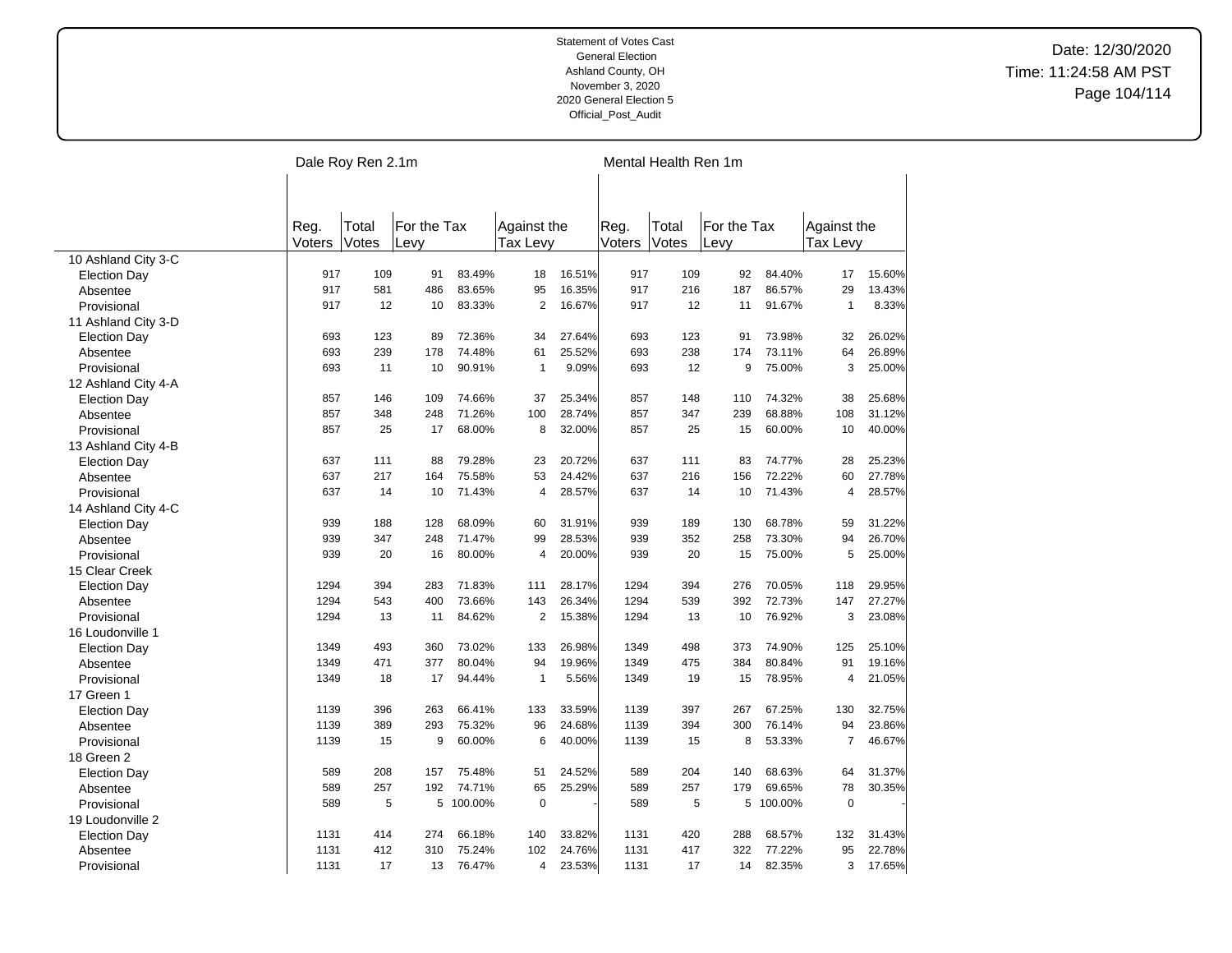|                     |                | Dale Roy Ren 2.1m |                     | Mental Health Ren 1m |                         |        |                |                |                     |            |                                |        |
|---------------------|----------------|-------------------|---------------------|----------------------|-------------------------|--------|----------------|----------------|---------------------|------------|--------------------------------|--------|
|                     |                |                   |                     |                      |                         |        |                |                |                     |            |                                |        |
|                     |                |                   |                     |                      |                         |        |                |                |                     |            |                                |        |
|                     | Reg.<br>Voters | Total<br>Votes    | For the Tax<br>Levy |                      | Against the<br>Tax Levv |        | Reg.<br>Voters | Total<br>Votes | For the Tax<br>Levy |            | Against the<br><b>Tax Levy</b> |        |
| 20 Jackson 1        |                |                   |                     |                      |                         |        |                |                |                     |            |                                |        |
| <b>Election Day</b> | 1066           | 400               | 285                 | 71.25%               | 115                     | 28.75% | 1066           | 401            | 278                 | 69.33%     | 123                            | 30.67% |
| Absentee            | 1066           | 351               | 256                 | 72.93%               | 95                      | 27.07% | 1066           | 348            | 268                 | 77.01%     | 80                             | 22.99% |
| Provisional         | 1066           | 11                | 6                   | 54.55%               | 5                       | 45.45% | 1066           | 11             | 8                   | 72.73%     | 3                              | 27.27% |
| 21 Jackson 2        |                |                   |                     |                      |                         |        |                |                |                     |            |                                |        |
| <b>Election Day</b> | 1286           | 416               | 265                 | 63.70%               | 151                     | 36.30% | 1286           | 416            | 264                 | 63.46%     | 152                            | 36.54% |
| Absentee            | 1286           | 509               | 351                 | 68.96%               | 158                     | 31.04% | 1286           | 508            | 339                 | 66.73%     | 169                            | 33.27% |
| Provisional         | 1286           | 11                | 9                   | 81.82%               | $\overline{2}$          | 18.18% | 1286           | 11             | 10                  | 90.91%     | $\mathbf{1}$                   | 9.09%  |
| 22 Lake             |                |                   |                     |                      |                         |        |                |                |                     |            |                                |        |
| <b>Election Day</b> | 414            | 179               | 125                 | 69.83%               | 54                      | 30.17% | 414            | 180            | 124                 | 68.89%     | 56                             | 31.11% |
| Absentee            | 414            | 150               | 111                 | 74.00%               | 39                      | 26.00% | 414            | 147            | 104                 | 70.75%     | 43                             | 29.25% |
| Provisional         | 414            | 6                 | 2                   | 33.33%               | $\overline{4}$          | 66.67% | 414            | 6              | $\overline{4}$      | 66.67%     | 2                              | 33.33% |
| 23 Mifflin          |                |                   |                     |                      |                         |        |                |                |                     |            |                                |        |
| <b>Election Day</b> | 934            | 338               | 214                 | 63.31%               | 124                     | 36.69% | 934            | 341            | 214                 | 62.76%     | 127                            | 37.24% |
| Absentee            | 934            | 355               | 252                 | 70.99%               | 103                     | 29.01% | 934            | 354            | 242                 | 68.36%     | 112                            | 31.64% |
| Provisional         | 934            | 10                | 5                   | 50.00%               | 5                       | 50.00% | 934            | 10             | 6                   | 60.00%     | $\overline{4}$                 | 40.00% |
| 24 Milton 1         |                |                   |                     |                      |                         |        |                |                |                     |            |                                |        |
| <b>Election Day</b> | 1066           | 284               | 213                 | 75.00%               | 71                      | 25.00% | 1066           | 283            | 192                 | 67.84%     | 91                             | 32.16% |
| Absentee            | 1066           | 550               | 387                 | 70.36%               | 163                     | 29.64% | 1066           | 554            | 380                 | 68.59%     | 174                            | 31.41% |
| Provisional         | 1066           | 14                | 10                  | 71.43%               | $\overline{4}$          | 28.57% | 1066           | 14             | $\overline{7}$      | 50.00%     | $\overline{7}$                 | 50.00% |
| 25 Milton 3         |                |                   |                     |                      |                         |        |                |                |                     |            |                                |        |
|                     | 509            | 106               | 84                  | 79.25%               | 22                      | 20.75% | 509            | 106            | 82                  | 77.36%     | 24                             | 22.64% |
| <b>Election Day</b> | 509            | 286               | 188                 | 65.73%               | 98                      | 34.27% | 509            | 284            | 185                 | 65.14%     | 99                             | 34.86% |
| Absentee            | 509            | $\overline{4}$    | 3                   | 75.00%               | $\mathbf{1}$            | 25.00% | 509            | $\overline{4}$ | 3                   | 75.00%     | $\mathbf{1}$                   | 25.00% |
| Provisional         |                |                   |                     |                      |                         |        |                |                |                     |            |                                |        |
| 26 Jeromesville     |                |                   |                     |                      |                         |        |                |                |                     |            |                                |        |
| <b>Election Day</b> | 331            | 132               | 94                  | 71.21%               | 38                      | 28.79% | 331            | 132            | 94                  | 71.21%     | 38                             | 28.79% |
| Absentee            | 331            | 86                | 60                  | 69.77%               | 26                      | 30.23% | 331            | 82             | 54                  | 65.85%     | 28                             | 34.15% |
| Provisional         | 331            | 6                 | 3                   | 50.00%               | 3                       | 50.00% | 331            | 6              | 3                   | 50.00%     | 3                              | 50.00% |
| 27 Mohican          |                |                   |                     |                      |                         |        |                |                |                     |            |                                |        |
| <b>Election Day</b> | 1043           | 409               | 298                 | 72.86%               | 111                     | 27.14% | 1043           | 406            | 284                 | 69.95%     | 122                            | 30.05% |
| Absentee            | 1043           | 422               | 321                 | 76.07%               | 101                     | 23.93% | 1043           | 417            | 309                 | 74.10%     | 108                            | 25.90% |
| Provisional         | 1043           | 11                | 8                   | 72.73%               | 3                       | 27.27% | 1043           | 11             |                     | 11 100.00% | $\mathbf 0$                    |        |
| 28 Montgomery 1     |                |                   |                     |                      |                         |        |                |                |                     |            |                                |        |
| <b>Election Day</b> | 623            | 114               | 88                  | 77.19%               | 26                      | 22.81% | 623            | 114            | 79                  | 69.30%     | 35                             | 30.70% |
| Absentee            | 623            | 371               | 284                 | 76.55%               | 87                      | 23.45% | 623            | 371            | 276                 | 74.39%     | 95                             | 25.61% |
| Provisional         | 623            | 10                | $\overline{7}$      | 70.00%               | 3                       | 30.00% | 623            | 10             | 5                   | 50.00%     | 5                              | 50.00% |
| 29 Montgomery 2     |                |                   |                     |                      |                         |        |                |                |                     |            |                                |        |
| <b>Election Day</b> | 838            | 185               | 120                 | 64.86%               | 65                      | 35.14% | 838            | 184            | 123                 | 66.85%     | 61                             | 33.15% |
| Absentee            | 838            | 466               | 334                 | 71.67%               | 132                     | 28.33% | 838            | 463            | 335                 | 72.35%     | 128                            | 27.65% |
| Provisional         | 838            | 5                 | 4                   | 80.00%               | $\mathbf{1}$            | 20.00% | 838            | 5              | 3                   | 60.00%     | $\overline{2}$                 | 40.00% |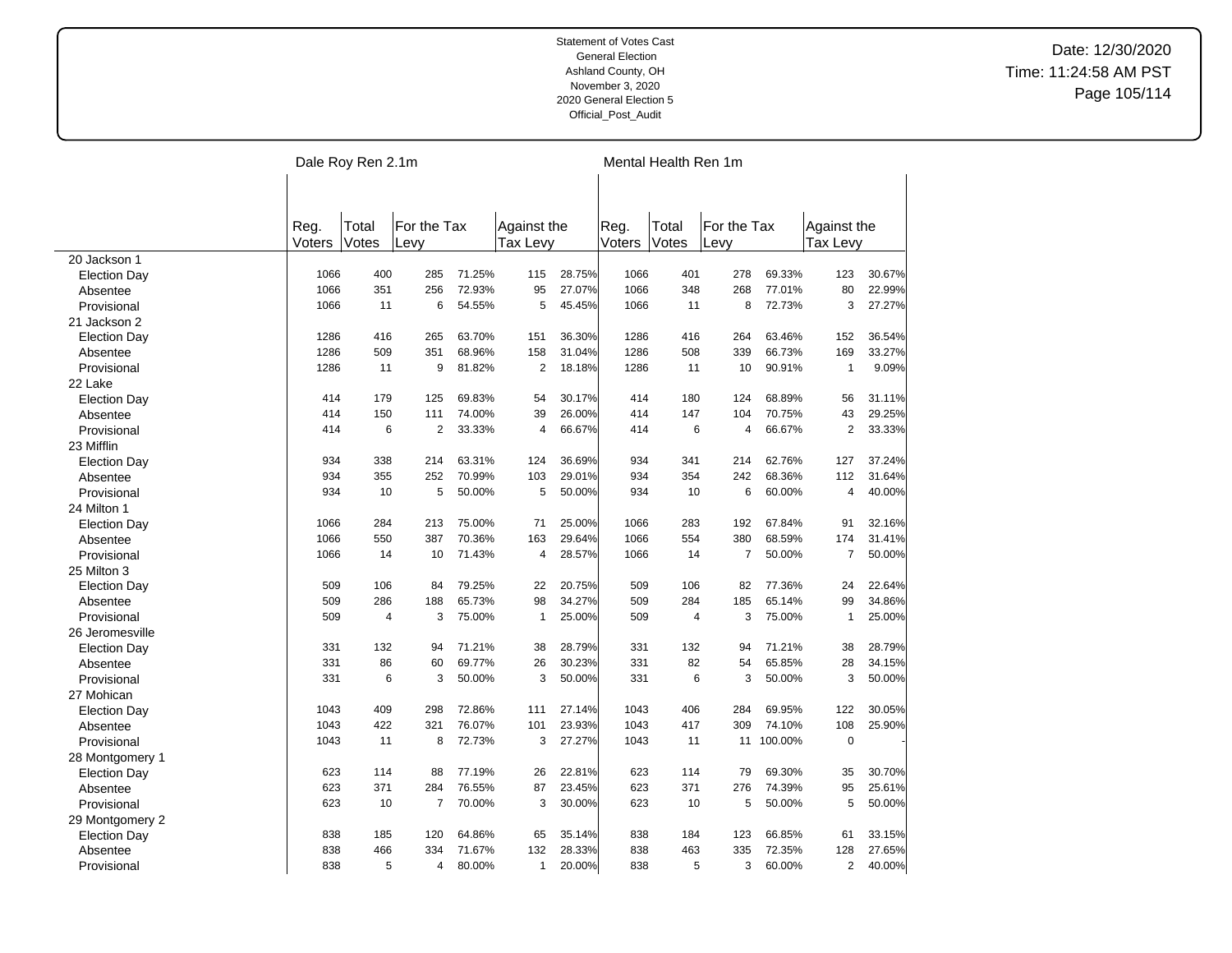|                   | Statement of Votes Cast<br><b>General Election</b><br>Ashland County, OH<br>November 3, 2020<br>2020 General Election 5<br>Official_Post_Audit | Date: 12/30/2020<br>Time: 11:24:58 AM PST<br>Page 106/114 |
|-------------------|------------------------------------------------------------------------------------------------------------------------------------------------|-----------------------------------------------------------|
| Dale Roy Ren 2.1m | Mental Health Ren 1m                                                                                                                           |                                                           |

Reg. Voters Total Votes For the Tax Levy

Against the Tax Levy

Reg. Voters Total Votes For the Tax Levy

Against the Tax Levy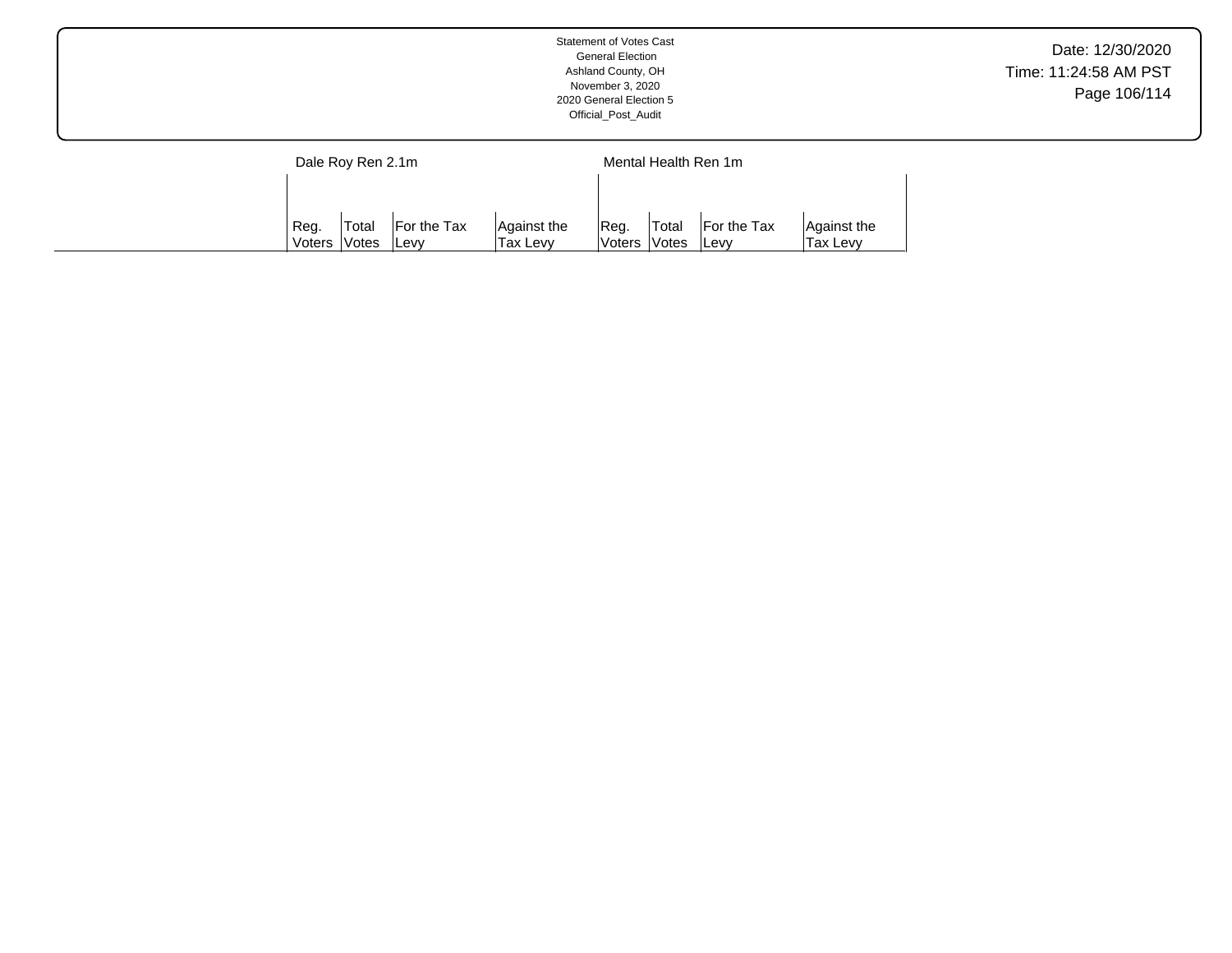Date: 12/30/2020 Time: 11:24:58 AM PST Page 107/114

| 30 Montgomery 3<br>594<br>118<br>82.20%<br>17.80%<br>594<br>120<br>82.50%<br>17.50%<br>97<br>21<br>99<br>21<br><b>Election Day</b><br>25.00%<br>347<br>93<br>594<br>348<br>75.00%<br>87<br>594<br>254<br>73.20%<br>26.80%<br>261<br>Absentee<br>594<br>5<br>100.00%<br>$\pmb{0}$<br>594<br>5<br>5<br>100.00%<br>$\mathbf 0$<br>Provisional<br>5<br>31 Orange 1<br>204<br>35.85%<br>1061<br>316<br>211<br>66.77%<br>105<br>33.23%<br>1061<br>318<br>64.15%<br>114<br><b>Election Day</b><br>71.83%<br>28.17%<br>1061<br>323<br>70.52%<br>1061<br>458<br>329<br>129<br>458<br>135<br>29.48%<br>Absentee<br>1061<br>8<br>72.73%<br>3<br>27.27%<br>8<br>61.54%<br>5<br>38.46%<br>11<br>1061<br>13<br>Provisional<br>32 Orange 2<br>619<br>195<br>130<br>66.67%<br>33.33%<br>619<br>196<br>126<br>64.29%<br>70<br>35.71%<br><b>Election Day</b><br>65<br>285<br>188<br>65.96%<br>97<br>34.04%<br>619<br>285<br>194<br>68.07%<br>91<br>31.93%<br>619<br>Absentee<br>619<br>9<br>4<br>44.44%<br>5<br>55.56%<br>619<br>8<br>3<br>37.50%<br>5<br>62.50%<br>Provisional<br>33 Perry<br>341<br>1285<br>342<br>62.28%<br>129<br>37.72%<br>1285<br>224<br>65.69%<br>117<br>34.31%<br>213<br><b>Election Day</b><br>1285<br>614<br>433<br>70.52%<br>181<br>29.48%<br>1285<br>620<br>415<br>66.94%<br>205<br>33.06%<br>Absentee<br>1285<br>80.00%<br>20.00%<br>53.33%<br>$\overline{7}$<br>46.67%<br>15<br>12<br>3<br>1285<br>15<br>8<br>Provisional<br>34 Ruggles<br>107<br>649<br>243<br>132<br>54.32%<br>45.68%<br>649<br>244<br>137<br>56.15%<br>43.85%<br>111<br><b>Election Day</b><br>649<br>241<br>159<br>65.98%<br>82<br>34.02%<br>649<br>238<br>65.13%<br>83<br>34.87%<br>155<br>Absentee<br>$\overline{2}$<br>649<br>7<br>5<br>71.43%<br>28.57%<br>$\overline{7}$<br>6<br>85.71%<br>14.29%<br>649<br>$\mathbf{1}$<br>Provisional<br>35 Sullivan 1<br>903<br>365<br>204<br>55.89%<br>161<br>44.11%<br>903<br>363<br>201<br>55.37%<br>162<br>44.63%<br><b>Election Day</b><br>903<br>903<br>286<br>189<br>66.08%<br>97<br>33.92%<br>287<br>171<br>59.58%<br>116<br>40.42%<br>Absentee<br>903<br>12<br>$\overline{2}$<br>16.67%<br>83.33%<br>903<br>11<br>$\overline{7}$<br>63.64%<br>$\overline{4}$<br>36.36%<br>10<br>Provisional<br>36 Sullivan 2<br>288<br>43.40%<br>789<br>285<br>133<br>46.67%<br>789<br>163<br>56.60%<br>125<br>152<br>53.33%<br><b>Election Day</b><br>37.36%<br>789<br>273<br>171<br>62.64%<br>102<br>789<br>272<br>173<br>63.60%<br>99<br>36.40%<br>Absentee<br>5<br>80.00%<br>20.00%<br>789<br>$\overline{2}$<br>50.00%<br>$\overline{2}$<br>50.00%<br>Provisional<br>789<br>$\mathbf{1}$<br>$\overline{4}$<br>4<br>37 Troy<br>769<br>322<br>41.93%<br>769<br>321<br>190<br>59.19%<br>131<br>40.81%<br>187<br>58.07%<br>135<br><b>Election Day</b><br>769<br>90<br>769<br>90<br>60<br>66.67%<br>30<br>33.33%<br>55<br>61.11%<br>35<br>38.89%<br>Absentee<br>13<br>5<br>8<br>61.54%<br>769<br>13<br>6<br>46.15%<br>$\overline{7}$<br>53.85%<br>769<br>38.46%<br>Provisional<br>38 Vermillion 1<br>858<br>229<br>167<br>72.93%<br>62<br>27.07%<br>858<br>225<br>165<br>73.33%<br>60<br>26.67%<br><b>Election Day</b><br>858<br>417<br>312<br>74.82%<br>105<br>25.18%<br>858<br>415<br>290<br>69.88%<br>125<br>30.12%<br>Absentee<br>858<br>5<br>45.45%<br>6<br>54.55%<br>858<br>36.36%<br>$\overline{7}$<br>63.64%<br>11<br>11<br>4<br>Provisional<br>39 Vermillion 2<br>265<br>1072<br>34.83%<br>1072<br>183<br>69.06%<br>82<br>30.94%<br>267<br>174<br>65.17%<br>93<br><b>Election Day</b><br>1072<br>588<br>76.70%<br>137<br>23.30%<br>1072<br>592<br>453<br>76.52%<br>139<br>23.48%<br>451<br>Absentee<br>6<br>66.67%<br>2<br>1072<br>2<br>66.67%<br>1072<br>33.33%<br>6<br>33.33%<br>$\overline{4}$<br>Provisional<br>4<br>Total<br>34837<br>69.20%<br>30.80%<br>34837<br>9132<br>6205<br>2927<br>32.05%<br>9124<br>6314<br>2810<br>67.95%<br><b>Election Day</b><br>34837<br>15743<br>11935<br>3808<br>24.19%<br>34837<br>15407<br>11508<br>3899<br>25.31%<br>75.81%<br>74.69%<br>Absentee |  |  |  |  |  |  |  |
|--------------------------------------------------------------------------------------------------------------------------------------------------------------------------------------------------------------------------------------------------------------------------------------------------------------------------------------------------------------------------------------------------------------------------------------------------------------------------------------------------------------------------------------------------------------------------------------------------------------------------------------------------------------------------------------------------------------------------------------------------------------------------------------------------------------------------------------------------------------------------------------------------------------------------------------------------------------------------------------------------------------------------------------------------------------------------------------------------------------------------------------------------------------------------------------------------------------------------------------------------------------------------------------------------------------------------------------------------------------------------------------------------------------------------------------------------------------------------------------------------------------------------------------------------------------------------------------------------------------------------------------------------------------------------------------------------------------------------------------------------------------------------------------------------------------------------------------------------------------------------------------------------------------------------------------------------------------------------------------------------------------------------------------------------------------------------------------------------------------------------------------------------------------------------------------------------------------------------------------------------------------------------------------------------------------------------------------------------------------------------------------------------------------------------------------------------------------------------------------------------------------------------------------------------------------------------------------------------------------------------------------------------------------------------------------------------------------------------------------------------------------------------------------------------------------------------------------------------------------------------------------------------------------------------------------------------------------------------------------------------------------------------------------------------------------------------------------------------------------------------------------------------------------------------------------------------------------------------------------------------------------------------------------------------------------------------------------------------------------------------------------------------------------------------------------------------------------------------------------------------------------------------------------------------------------------------------------------------------------------------------------------------------------------------------------------------------------------------------------------------------------------------------------------------------------------------------------------------------------------------------------------------------------------------------------------------------------------------------------------------------------------|--|--|--|--|--|--|--|
|                                                                                                                                                                                                                                                                                                                                                                                                                                                                                                                                                                                                                                                                                                                                                                                                                                                                                                                                                                                                                                                                                                                                                                                                                                                                                                                                                                                                                                                                                                                                                                                                                                                                                                                                                                                                                                                                                                                                                                                                                                                                                                                                                                                                                                                                                                                                                                                                                                                                                                                                                                                                                                                                                                                                                                                                                                                                                                                                                                                                                                                                                                                                                                                                                                                                                                                                                                                                                                                                                                                                                                                                                                                                                                                                                                                                                                                                                                                                                                                                                    |  |  |  |  |  |  |  |
|                                                                                                                                                                                                                                                                                                                                                                                                                                                                                                                                                                                                                                                                                                                                                                                                                                                                                                                                                                                                                                                                                                                                                                                                                                                                                                                                                                                                                                                                                                                                                                                                                                                                                                                                                                                                                                                                                                                                                                                                                                                                                                                                                                                                                                                                                                                                                                                                                                                                                                                                                                                                                                                                                                                                                                                                                                                                                                                                                                                                                                                                                                                                                                                                                                                                                                                                                                                                                                                                                                                                                                                                                                                                                                                                                                                                                                                                                                                                                                                                                    |  |  |  |  |  |  |  |
|                                                                                                                                                                                                                                                                                                                                                                                                                                                                                                                                                                                                                                                                                                                                                                                                                                                                                                                                                                                                                                                                                                                                                                                                                                                                                                                                                                                                                                                                                                                                                                                                                                                                                                                                                                                                                                                                                                                                                                                                                                                                                                                                                                                                                                                                                                                                                                                                                                                                                                                                                                                                                                                                                                                                                                                                                                                                                                                                                                                                                                                                                                                                                                                                                                                                                                                                                                                                                                                                                                                                                                                                                                                                                                                                                                                                                                                                                                                                                                                                                    |  |  |  |  |  |  |  |
|                                                                                                                                                                                                                                                                                                                                                                                                                                                                                                                                                                                                                                                                                                                                                                                                                                                                                                                                                                                                                                                                                                                                                                                                                                                                                                                                                                                                                                                                                                                                                                                                                                                                                                                                                                                                                                                                                                                                                                                                                                                                                                                                                                                                                                                                                                                                                                                                                                                                                                                                                                                                                                                                                                                                                                                                                                                                                                                                                                                                                                                                                                                                                                                                                                                                                                                                                                                                                                                                                                                                                                                                                                                                                                                                                                                                                                                                                                                                                                                                                    |  |  |  |  |  |  |  |
|                                                                                                                                                                                                                                                                                                                                                                                                                                                                                                                                                                                                                                                                                                                                                                                                                                                                                                                                                                                                                                                                                                                                                                                                                                                                                                                                                                                                                                                                                                                                                                                                                                                                                                                                                                                                                                                                                                                                                                                                                                                                                                                                                                                                                                                                                                                                                                                                                                                                                                                                                                                                                                                                                                                                                                                                                                                                                                                                                                                                                                                                                                                                                                                                                                                                                                                                                                                                                                                                                                                                                                                                                                                                                                                                                                                                                                                                                                                                                                                                                    |  |  |  |  |  |  |  |
|                                                                                                                                                                                                                                                                                                                                                                                                                                                                                                                                                                                                                                                                                                                                                                                                                                                                                                                                                                                                                                                                                                                                                                                                                                                                                                                                                                                                                                                                                                                                                                                                                                                                                                                                                                                                                                                                                                                                                                                                                                                                                                                                                                                                                                                                                                                                                                                                                                                                                                                                                                                                                                                                                                                                                                                                                                                                                                                                                                                                                                                                                                                                                                                                                                                                                                                                                                                                                                                                                                                                                                                                                                                                                                                                                                                                                                                                                                                                                                                                                    |  |  |  |  |  |  |  |
|                                                                                                                                                                                                                                                                                                                                                                                                                                                                                                                                                                                                                                                                                                                                                                                                                                                                                                                                                                                                                                                                                                                                                                                                                                                                                                                                                                                                                                                                                                                                                                                                                                                                                                                                                                                                                                                                                                                                                                                                                                                                                                                                                                                                                                                                                                                                                                                                                                                                                                                                                                                                                                                                                                                                                                                                                                                                                                                                                                                                                                                                                                                                                                                                                                                                                                                                                                                                                                                                                                                                                                                                                                                                                                                                                                                                                                                                                                                                                                                                                    |  |  |  |  |  |  |  |
|                                                                                                                                                                                                                                                                                                                                                                                                                                                                                                                                                                                                                                                                                                                                                                                                                                                                                                                                                                                                                                                                                                                                                                                                                                                                                                                                                                                                                                                                                                                                                                                                                                                                                                                                                                                                                                                                                                                                                                                                                                                                                                                                                                                                                                                                                                                                                                                                                                                                                                                                                                                                                                                                                                                                                                                                                                                                                                                                                                                                                                                                                                                                                                                                                                                                                                                                                                                                                                                                                                                                                                                                                                                                                                                                                                                                                                                                                                                                                                                                                    |  |  |  |  |  |  |  |
|                                                                                                                                                                                                                                                                                                                                                                                                                                                                                                                                                                                                                                                                                                                                                                                                                                                                                                                                                                                                                                                                                                                                                                                                                                                                                                                                                                                                                                                                                                                                                                                                                                                                                                                                                                                                                                                                                                                                                                                                                                                                                                                                                                                                                                                                                                                                                                                                                                                                                                                                                                                                                                                                                                                                                                                                                                                                                                                                                                                                                                                                                                                                                                                                                                                                                                                                                                                                                                                                                                                                                                                                                                                                                                                                                                                                                                                                                                                                                                                                                    |  |  |  |  |  |  |  |
|                                                                                                                                                                                                                                                                                                                                                                                                                                                                                                                                                                                                                                                                                                                                                                                                                                                                                                                                                                                                                                                                                                                                                                                                                                                                                                                                                                                                                                                                                                                                                                                                                                                                                                                                                                                                                                                                                                                                                                                                                                                                                                                                                                                                                                                                                                                                                                                                                                                                                                                                                                                                                                                                                                                                                                                                                                                                                                                                                                                                                                                                                                                                                                                                                                                                                                                                                                                                                                                                                                                                                                                                                                                                                                                                                                                                                                                                                                                                                                                                                    |  |  |  |  |  |  |  |
|                                                                                                                                                                                                                                                                                                                                                                                                                                                                                                                                                                                                                                                                                                                                                                                                                                                                                                                                                                                                                                                                                                                                                                                                                                                                                                                                                                                                                                                                                                                                                                                                                                                                                                                                                                                                                                                                                                                                                                                                                                                                                                                                                                                                                                                                                                                                                                                                                                                                                                                                                                                                                                                                                                                                                                                                                                                                                                                                                                                                                                                                                                                                                                                                                                                                                                                                                                                                                                                                                                                                                                                                                                                                                                                                                                                                                                                                                                                                                                                                                    |  |  |  |  |  |  |  |
|                                                                                                                                                                                                                                                                                                                                                                                                                                                                                                                                                                                                                                                                                                                                                                                                                                                                                                                                                                                                                                                                                                                                                                                                                                                                                                                                                                                                                                                                                                                                                                                                                                                                                                                                                                                                                                                                                                                                                                                                                                                                                                                                                                                                                                                                                                                                                                                                                                                                                                                                                                                                                                                                                                                                                                                                                                                                                                                                                                                                                                                                                                                                                                                                                                                                                                                                                                                                                                                                                                                                                                                                                                                                                                                                                                                                                                                                                                                                                                                                                    |  |  |  |  |  |  |  |
|                                                                                                                                                                                                                                                                                                                                                                                                                                                                                                                                                                                                                                                                                                                                                                                                                                                                                                                                                                                                                                                                                                                                                                                                                                                                                                                                                                                                                                                                                                                                                                                                                                                                                                                                                                                                                                                                                                                                                                                                                                                                                                                                                                                                                                                                                                                                                                                                                                                                                                                                                                                                                                                                                                                                                                                                                                                                                                                                                                                                                                                                                                                                                                                                                                                                                                                                                                                                                                                                                                                                                                                                                                                                                                                                                                                                                                                                                                                                                                                                                    |  |  |  |  |  |  |  |
|                                                                                                                                                                                                                                                                                                                                                                                                                                                                                                                                                                                                                                                                                                                                                                                                                                                                                                                                                                                                                                                                                                                                                                                                                                                                                                                                                                                                                                                                                                                                                                                                                                                                                                                                                                                                                                                                                                                                                                                                                                                                                                                                                                                                                                                                                                                                                                                                                                                                                                                                                                                                                                                                                                                                                                                                                                                                                                                                                                                                                                                                                                                                                                                                                                                                                                                                                                                                                                                                                                                                                                                                                                                                                                                                                                                                                                                                                                                                                                                                                    |  |  |  |  |  |  |  |
|                                                                                                                                                                                                                                                                                                                                                                                                                                                                                                                                                                                                                                                                                                                                                                                                                                                                                                                                                                                                                                                                                                                                                                                                                                                                                                                                                                                                                                                                                                                                                                                                                                                                                                                                                                                                                                                                                                                                                                                                                                                                                                                                                                                                                                                                                                                                                                                                                                                                                                                                                                                                                                                                                                                                                                                                                                                                                                                                                                                                                                                                                                                                                                                                                                                                                                                                                                                                                                                                                                                                                                                                                                                                                                                                                                                                                                                                                                                                                                                                                    |  |  |  |  |  |  |  |
|                                                                                                                                                                                                                                                                                                                                                                                                                                                                                                                                                                                                                                                                                                                                                                                                                                                                                                                                                                                                                                                                                                                                                                                                                                                                                                                                                                                                                                                                                                                                                                                                                                                                                                                                                                                                                                                                                                                                                                                                                                                                                                                                                                                                                                                                                                                                                                                                                                                                                                                                                                                                                                                                                                                                                                                                                                                                                                                                                                                                                                                                                                                                                                                                                                                                                                                                                                                                                                                                                                                                                                                                                                                                                                                                                                                                                                                                                                                                                                                                                    |  |  |  |  |  |  |  |
|                                                                                                                                                                                                                                                                                                                                                                                                                                                                                                                                                                                                                                                                                                                                                                                                                                                                                                                                                                                                                                                                                                                                                                                                                                                                                                                                                                                                                                                                                                                                                                                                                                                                                                                                                                                                                                                                                                                                                                                                                                                                                                                                                                                                                                                                                                                                                                                                                                                                                                                                                                                                                                                                                                                                                                                                                                                                                                                                                                                                                                                                                                                                                                                                                                                                                                                                                                                                                                                                                                                                                                                                                                                                                                                                                                                                                                                                                                                                                                                                                    |  |  |  |  |  |  |  |
|                                                                                                                                                                                                                                                                                                                                                                                                                                                                                                                                                                                                                                                                                                                                                                                                                                                                                                                                                                                                                                                                                                                                                                                                                                                                                                                                                                                                                                                                                                                                                                                                                                                                                                                                                                                                                                                                                                                                                                                                                                                                                                                                                                                                                                                                                                                                                                                                                                                                                                                                                                                                                                                                                                                                                                                                                                                                                                                                                                                                                                                                                                                                                                                                                                                                                                                                                                                                                                                                                                                                                                                                                                                                                                                                                                                                                                                                                                                                                                                                                    |  |  |  |  |  |  |  |
|                                                                                                                                                                                                                                                                                                                                                                                                                                                                                                                                                                                                                                                                                                                                                                                                                                                                                                                                                                                                                                                                                                                                                                                                                                                                                                                                                                                                                                                                                                                                                                                                                                                                                                                                                                                                                                                                                                                                                                                                                                                                                                                                                                                                                                                                                                                                                                                                                                                                                                                                                                                                                                                                                                                                                                                                                                                                                                                                                                                                                                                                                                                                                                                                                                                                                                                                                                                                                                                                                                                                                                                                                                                                                                                                                                                                                                                                                                                                                                                                                    |  |  |  |  |  |  |  |
|                                                                                                                                                                                                                                                                                                                                                                                                                                                                                                                                                                                                                                                                                                                                                                                                                                                                                                                                                                                                                                                                                                                                                                                                                                                                                                                                                                                                                                                                                                                                                                                                                                                                                                                                                                                                                                                                                                                                                                                                                                                                                                                                                                                                                                                                                                                                                                                                                                                                                                                                                                                                                                                                                                                                                                                                                                                                                                                                                                                                                                                                                                                                                                                                                                                                                                                                                                                                                                                                                                                                                                                                                                                                                                                                                                                                                                                                                                                                                                                                                    |  |  |  |  |  |  |  |
|                                                                                                                                                                                                                                                                                                                                                                                                                                                                                                                                                                                                                                                                                                                                                                                                                                                                                                                                                                                                                                                                                                                                                                                                                                                                                                                                                                                                                                                                                                                                                                                                                                                                                                                                                                                                                                                                                                                                                                                                                                                                                                                                                                                                                                                                                                                                                                                                                                                                                                                                                                                                                                                                                                                                                                                                                                                                                                                                                                                                                                                                                                                                                                                                                                                                                                                                                                                                                                                                                                                                                                                                                                                                                                                                                                                                                                                                                                                                                                                                                    |  |  |  |  |  |  |  |
|                                                                                                                                                                                                                                                                                                                                                                                                                                                                                                                                                                                                                                                                                                                                                                                                                                                                                                                                                                                                                                                                                                                                                                                                                                                                                                                                                                                                                                                                                                                                                                                                                                                                                                                                                                                                                                                                                                                                                                                                                                                                                                                                                                                                                                                                                                                                                                                                                                                                                                                                                                                                                                                                                                                                                                                                                                                                                                                                                                                                                                                                                                                                                                                                                                                                                                                                                                                                                                                                                                                                                                                                                                                                                                                                                                                                                                                                                                                                                                                                                    |  |  |  |  |  |  |  |
|                                                                                                                                                                                                                                                                                                                                                                                                                                                                                                                                                                                                                                                                                                                                                                                                                                                                                                                                                                                                                                                                                                                                                                                                                                                                                                                                                                                                                                                                                                                                                                                                                                                                                                                                                                                                                                                                                                                                                                                                                                                                                                                                                                                                                                                                                                                                                                                                                                                                                                                                                                                                                                                                                                                                                                                                                                                                                                                                                                                                                                                                                                                                                                                                                                                                                                                                                                                                                                                                                                                                                                                                                                                                                                                                                                                                                                                                                                                                                                                                                    |  |  |  |  |  |  |  |
|                                                                                                                                                                                                                                                                                                                                                                                                                                                                                                                                                                                                                                                                                                                                                                                                                                                                                                                                                                                                                                                                                                                                                                                                                                                                                                                                                                                                                                                                                                                                                                                                                                                                                                                                                                                                                                                                                                                                                                                                                                                                                                                                                                                                                                                                                                                                                                                                                                                                                                                                                                                                                                                                                                                                                                                                                                                                                                                                                                                                                                                                                                                                                                                                                                                                                                                                                                                                                                                                                                                                                                                                                                                                                                                                                                                                                                                                                                                                                                                                                    |  |  |  |  |  |  |  |
|                                                                                                                                                                                                                                                                                                                                                                                                                                                                                                                                                                                                                                                                                                                                                                                                                                                                                                                                                                                                                                                                                                                                                                                                                                                                                                                                                                                                                                                                                                                                                                                                                                                                                                                                                                                                                                                                                                                                                                                                                                                                                                                                                                                                                                                                                                                                                                                                                                                                                                                                                                                                                                                                                                                                                                                                                                                                                                                                                                                                                                                                                                                                                                                                                                                                                                                                                                                                                                                                                                                                                                                                                                                                                                                                                                                                                                                                                                                                                                                                                    |  |  |  |  |  |  |  |
|                                                                                                                                                                                                                                                                                                                                                                                                                                                                                                                                                                                                                                                                                                                                                                                                                                                                                                                                                                                                                                                                                                                                                                                                                                                                                                                                                                                                                                                                                                                                                                                                                                                                                                                                                                                                                                                                                                                                                                                                                                                                                                                                                                                                                                                                                                                                                                                                                                                                                                                                                                                                                                                                                                                                                                                                                                                                                                                                                                                                                                                                                                                                                                                                                                                                                                                                                                                                                                                                                                                                                                                                                                                                                                                                                                                                                                                                                                                                                                                                                    |  |  |  |  |  |  |  |
|                                                                                                                                                                                                                                                                                                                                                                                                                                                                                                                                                                                                                                                                                                                                                                                                                                                                                                                                                                                                                                                                                                                                                                                                                                                                                                                                                                                                                                                                                                                                                                                                                                                                                                                                                                                                                                                                                                                                                                                                                                                                                                                                                                                                                                                                                                                                                                                                                                                                                                                                                                                                                                                                                                                                                                                                                                                                                                                                                                                                                                                                                                                                                                                                                                                                                                                                                                                                                                                                                                                                                                                                                                                                                                                                                                                                                                                                                                                                                                                                                    |  |  |  |  |  |  |  |
|                                                                                                                                                                                                                                                                                                                                                                                                                                                                                                                                                                                                                                                                                                                                                                                                                                                                                                                                                                                                                                                                                                                                                                                                                                                                                                                                                                                                                                                                                                                                                                                                                                                                                                                                                                                                                                                                                                                                                                                                                                                                                                                                                                                                                                                                                                                                                                                                                                                                                                                                                                                                                                                                                                                                                                                                                                                                                                                                                                                                                                                                                                                                                                                                                                                                                                                                                                                                                                                                                                                                                                                                                                                                                                                                                                                                                                                                                                                                                                                                                    |  |  |  |  |  |  |  |
|                                                                                                                                                                                                                                                                                                                                                                                                                                                                                                                                                                                                                                                                                                                                                                                                                                                                                                                                                                                                                                                                                                                                                                                                                                                                                                                                                                                                                                                                                                                                                                                                                                                                                                                                                                                                                                                                                                                                                                                                                                                                                                                                                                                                                                                                                                                                                                                                                                                                                                                                                                                                                                                                                                                                                                                                                                                                                                                                                                                                                                                                                                                                                                                                                                                                                                                                                                                                                                                                                                                                                                                                                                                                                                                                                                                                                                                                                                                                                                                                                    |  |  |  |  |  |  |  |
|                                                                                                                                                                                                                                                                                                                                                                                                                                                                                                                                                                                                                                                                                                                                                                                                                                                                                                                                                                                                                                                                                                                                                                                                                                                                                                                                                                                                                                                                                                                                                                                                                                                                                                                                                                                                                                                                                                                                                                                                                                                                                                                                                                                                                                                                                                                                                                                                                                                                                                                                                                                                                                                                                                                                                                                                                                                                                                                                                                                                                                                                                                                                                                                                                                                                                                                                                                                                                                                                                                                                                                                                                                                                                                                                                                                                                                                                                                                                                                                                                    |  |  |  |  |  |  |  |
|                                                                                                                                                                                                                                                                                                                                                                                                                                                                                                                                                                                                                                                                                                                                                                                                                                                                                                                                                                                                                                                                                                                                                                                                                                                                                                                                                                                                                                                                                                                                                                                                                                                                                                                                                                                                                                                                                                                                                                                                                                                                                                                                                                                                                                                                                                                                                                                                                                                                                                                                                                                                                                                                                                                                                                                                                                                                                                                                                                                                                                                                                                                                                                                                                                                                                                                                                                                                                                                                                                                                                                                                                                                                                                                                                                                                                                                                                                                                                                                                                    |  |  |  |  |  |  |  |
|                                                                                                                                                                                                                                                                                                                                                                                                                                                                                                                                                                                                                                                                                                                                                                                                                                                                                                                                                                                                                                                                                                                                                                                                                                                                                                                                                                                                                                                                                                                                                                                                                                                                                                                                                                                                                                                                                                                                                                                                                                                                                                                                                                                                                                                                                                                                                                                                                                                                                                                                                                                                                                                                                                                                                                                                                                                                                                                                                                                                                                                                                                                                                                                                                                                                                                                                                                                                                                                                                                                                                                                                                                                                                                                                                                                                                                                                                                                                                                                                                    |  |  |  |  |  |  |  |
|                                                                                                                                                                                                                                                                                                                                                                                                                                                                                                                                                                                                                                                                                                                                                                                                                                                                                                                                                                                                                                                                                                                                                                                                                                                                                                                                                                                                                                                                                                                                                                                                                                                                                                                                                                                                                                                                                                                                                                                                                                                                                                                                                                                                                                                                                                                                                                                                                                                                                                                                                                                                                                                                                                                                                                                                                                                                                                                                                                                                                                                                                                                                                                                                                                                                                                                                                                                                                                                                                                                                                                                                                                                                                                                                                                                                                                                                                                                                                                                                                    |  |  |  |  |  |  |  |
|                                                                                                                                                                                                                                                                                                                                                                                                                                                                                                                                                                                                                                                                                                                                                                                                                                                                                                                                                                                                                                                                                                                                                                                                                                                                                                                                                                                                                                                                                                                                                                                                                                                                                                                                                                                                                                                                                                                                                                                                                                                                                                                                                                                                                                                                                                                                                                                                                                                                                                                                                                                                                                                                                                                                                                                                                                                                                                                                                                                                                                                                                                                                                                                                                                                                                                                                                                                                                                                                                                                                                                                                                                                                                                                                                                                                                                                                                                                                                                                                                    |  |  |  |  |  |  |  |
|                                                                                                                                                                                                                                                                                                                                                                                                                                                                                                                                                                                                                                                                                                                                                                                                                                                                                                                                                                                                                                                                                                                                                                                                                                                                                                                                                                                                                                                                                                                                                                                                                                                                                                                                                                                                                                                                                                                                                                                                                                                                                                                                                                                                                                                                                                                                                                                                                                                                                                                                                                                                                                                                                                                                                                                                                                                                                                                                                                                                                                                                                                                                                                                                                                                                                                                                                                                                                                                                                                                                                                                                                                                                                                                                                                                                                                                                                                                                                                                                                    |  |  |  |  |  |  |  |
|                                                                                                                                                                                                                                                                                                                                                                                                                                                                                                                                                                                                                                                                                                                                                                                                                                                                                                                                                                                                                                                                                                                                                                                                                                                                                                                                                                                                                                                                                                                                                                                                                                                                                                                                                                                                                                                                                                                                                                                                                                                                                                                                                                                                                                                                                                                                                                                                                                                                                                                                                                                                                                                                                                                                                                                                                                                                                                                                                                                                                                                                                                                                                                                                                                                                                                                                                                                                                                                                                                                                                                                                                                                                                                                                                                                                                                                                                                                                                                                                                    |  |  |  |  |  |  |  |
|                                                                                                                                                                                                                                                                                                                                                                                                                                                                                                                                                                                                                                                                                                                                                                                                                                                                                                                                                                                                                                                                                                                                                                                                                                                                                                                                                                                                                                                                                                                                                                                                                                                                                                                                                                                                                                                                                                                                                                                                                                                                                                                                                                                                                                                                                                                                                                                                                                                                                                                                                                                                                                                                                                                                                                                                                                                                                                                                                                                                                                                                                                                                                                                                                                                                                                                                                                                                                                                                                                                                                                                                                                                                                                                                                                                                                                                                                                                                                                                                                    |  |  |  |  |  |  |  |
|                                                                                                                                                                                                                                                                                                                                                                                                                                                                                                                                                                                                                                                                                                                                                                                                                                                                                                                                                                                                                                                                                                                                                                                                                                                                                                                                                                                                                                                                                                                                                                                                                                                                                                                                                                                                                                                                                                                                                                                                                                                                                                                                                                                                                                                                                                                                                                                                                                                                                                                                                                                                                                                                                                                                                                                                                                                                                                                                                                                                                                                                                                                                                                                                                                                                                                                                                                                                                                                                                                                                                                                                                                                                                                                                                                                                                                                                                                                                                                                                                    |  |  |  |  |  |  |  |
|                                                                                                                                                                                                                                                                                                                                                                                                                                                                                                                                                                                                                                                                                                                                                                                                                                                                                                                                                                                                                                                                                                                                                                                                                                                                                                                                                                                                                                                                                                                                                                                                                                                                                                                                                                                                                                                                                                                                                                                                                                                                                                                                                                                                                                                                                                                                                                                                                                                                                                                                                                                                                                                                                                                                                                                                                                                                                                                                                                                                                                                                                                                                                                                                                                                                                                                                                                                                                                                                                                                                                                                                                                                                                                                                                                                                                                                                                                                                                                                                                    |  |  |  |  |  |  |  |
|                                                                                                                                                                                                                                                                                                                                                                                                                                                                                                                                                                                                                                                                                                                                                                                                                                                                                                                                                                                                                                                                                                                                                                                                                                                                                                                                                                                                                                                                                                                                                                                                                                                                                                                                                                                                                                                                                                                                                                                                                                                                                                                                                                                                                                                                                                                                                                                                                                                                                                                                                                                                                                                                                                                                                                                                                                                                                                                                                                                                                                                                                                                                                                                                                                                                                                                                                                                                                                                                                                                                                                                                                                                                                                                                                                                                                                                                                                                                                                                                                    |  |  |  |  |  |  |  |
|                                                                                                                                                                                                                                                                                                                                                                                                                                                                                                                                                                                                                                                                                                                                                                                                                                                                                                                                                                                                                                                                                                                                                                                                                                                                                                                                                                                                                                                                                                                                                                                                                                                                                                                                                                                                                                                                                                                                                                                                                                                                                                                                                                                                                                                                                                                                                                                                                                                                                                                                                                                                                                                                                                                                                                                                                                                                                                                                                                                                                                                                                                                                                                                                                                                                                                                                                                                                                                                                                                                                                                                                                                                                                                                                                                                                                                                                                                                                                                                                                    |  |  |  |  |  |  |  |
|                                                                                                                                                                                                                                                                                                                                                                                                                                                                                                                                                                                                                                                                                                                                                                                                                                                                                                                                                                                                                                                                                                                                                                                                                                                                                                                                                                                                                                                                                                                                                                                                                                                                                                                                                                                                                                                                                                                                                                                                                                                                                                                                                                                                                                                                                                                                                                                                                                                                                                                                                                                                                                                                                                                                                                                                                                                                                                                                                                                                                                                                                                                                                                                                                                                                                                                                                                                                                                                                                                                                                                                                                                                                                                                                                                                                                                                                                                                                                                                                                    |  |  |  |  |  |  |  |
|                                                                                                                                                                                                                                                                                                                                                                                                                                                                                                                                                                                                                                                                                                                                                                                                                                                                                                                                                                                                                                                                                                                                                                                                                                                                                                                                                                                                                                                                                                                                                                                                                                                                                                                                                                                                                                                                                                                                                                                                                                                                                                                                                                                                                                                                                                                                                                                                                                                                                                                                                                                                                                                                                                                                                                                                                                                                                                                                                                                                                                                                                                                                                                                                                                                                                                                                                                                                                                                                                                                                                                                                                                                                                                                                                                                                                                                                                                                                                                                                                    |  |  |  |  |  |  |  |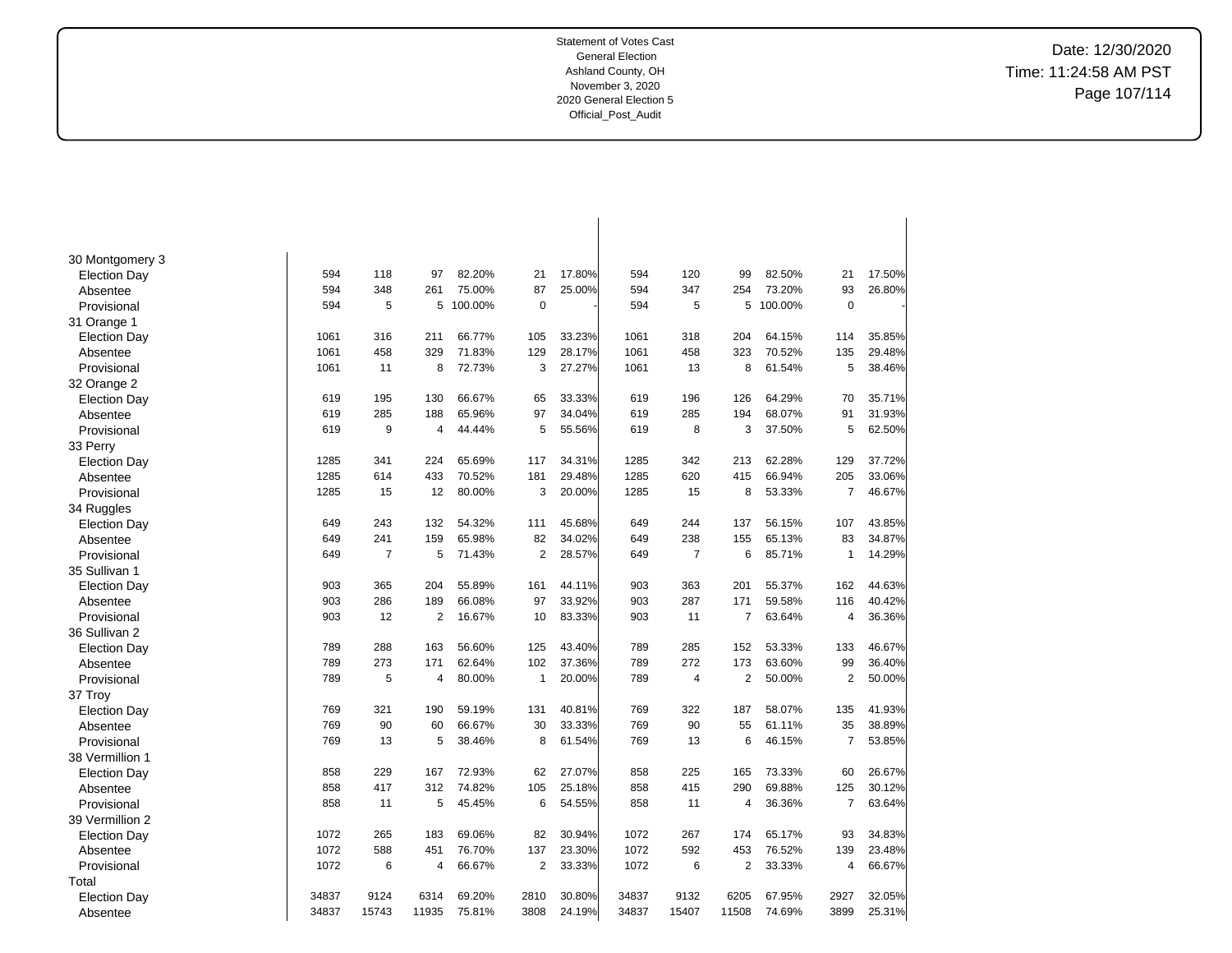Date: 12/30/2020 Time: 11:24:58 AM PST Page 108/114

| Provisional | 34837 | 438   | 318   | 72.60% | 120  | 27.40% | 34837 | 440   | 306   | 69.55% | 134  | 30.45% |
|-------------|-------|-------|-------|--------|------|--------|-------|-------|-------|--------|------|--------|
| Total       | 34837 | 25305 | 18567 | 73.37% | 6738 | 26.63% | 34837 | 24979 | 18019 | 72.14% | 6960 | 27.86% |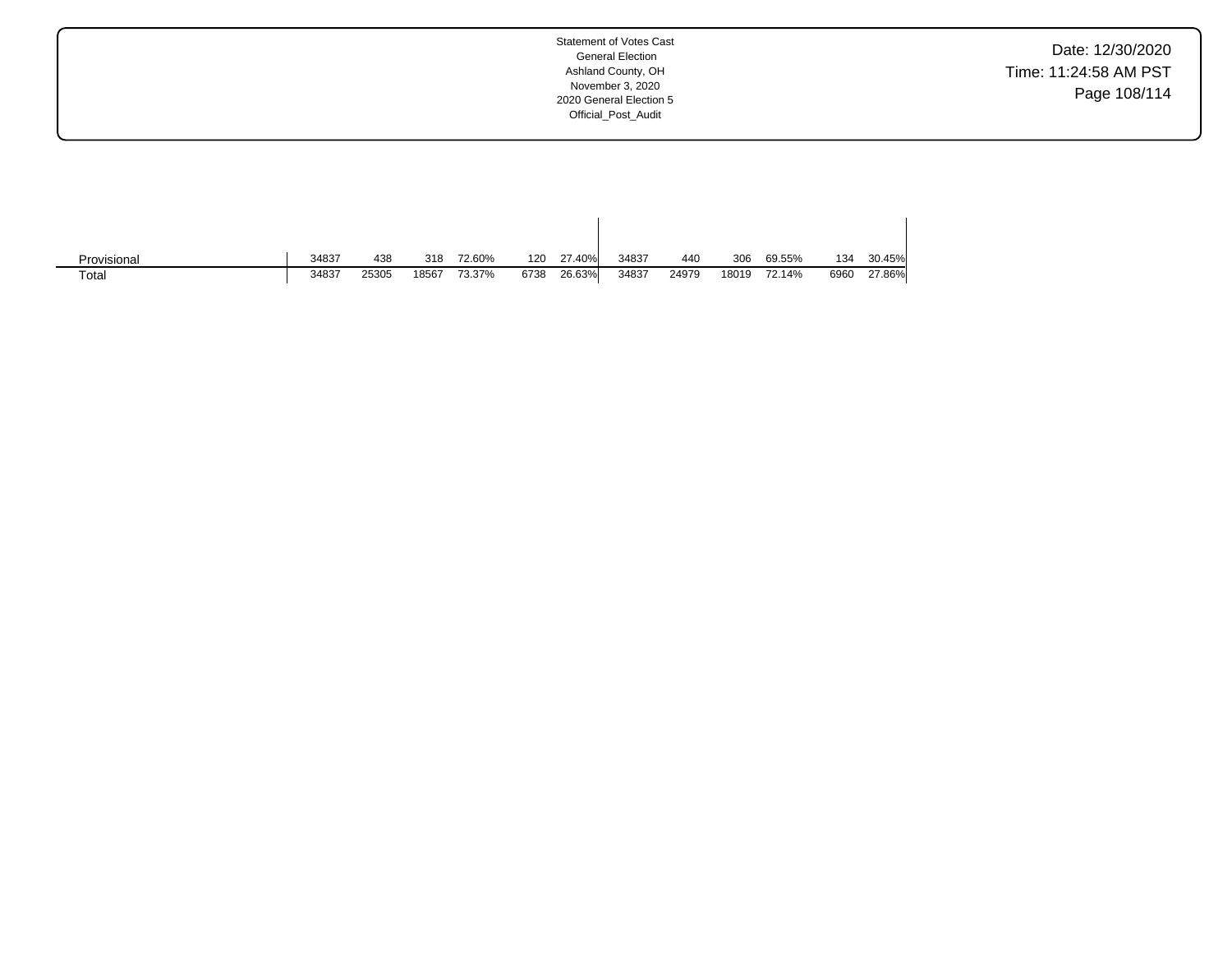$\overline{\phantom{a}}$ 

Date: 12/30/2020 Time: 11:24:58 AM PST Page 109/114

# Park District Ren 0.5m

 $\overline{1}$ 

|                     | Reg.   | Total | For the Tax    |         | Against the    |        |
|---------------------|--------|-------|----------------|---------|----------------|--------|
|                     | Voters | Votes | Levy           |         | Tax Levy       |        |
| Jurisdiction Wide   |        |       |                |         |                |        |
| 01 Ashland City 1-A |        |       |                |         |                |        |
| <b>Election Day</b> | 905    | 100   | 74             | 74.00%  | 26             | 26.00% |
| Absentee            | 905    | 605   | 510            | 84.30%  | 95             | 15.70% |
| Provisional         | 905    | 10    | 9              | 90.00%  | 1              | 10.00% |
| 02 Ashland City 1-B |        |       |                |         |                |        |
| Election Day        | 1112   | 156   | 130            | 83.33%  | 26             | 16.67% |
| Absentee            | 1112   | 603   | 511            | 84.74%  | 92             | 15.26% |
| Provisional         | 1112   | 13    | 11             | 84.62%  | $\overline{2}$ | 15.38% |
| 03 Ashland City 1-C |        |       |                |         |                |        |
| <b>Election Day</b> | 1067   | 195   | 159            | 81.54%  | 36             | 18.46% |
| Absentee            | 1067   | 595   | 472            | 79.33%  | 123            | 20.67% |
| Provisional         | 1067   | 8     | 7              | 87.50%  | 1              | 12.50% |
| 04 Ashland City 1-D |        |       |                |         |                |        |
| <b>Election Day</b> | 672    | 118   | 85             | 72.03%  | 33             | 27.97% |
| Absentee            | 672    | 461   | 377            | 81.78%  | 84             | 18.22% |
| Provisional         | 672    | 3     | 3              | 100.00% | 0              |        |
| 05 Ashland City 2-A |        |       |                |         |                |        |
| <b>Election Day</b> | 922    | 164   | 135            | 82.32%  | 29             | 17.68% |
| Absentee            | 922    | 485   | 364            | 75.05%  | 121            | 24.95% |
| Provisional         | 922    | 16    | 13             | 81.25%  | 3              | 18.75% |
| 06 Ashland City 2-B |        |       |                |         |                |        |
| <b>Election Day</b> | 1158   | 162   | 114            | 70.37%  | 48             | 29.63% |
| Absentee            | 1158   | 578   | 468            | 80.97%  | 110            | 19.03% |
| Provisional         | 1158   | 21    | 17             | 80.95%  | 4              | 19.05% |
| 07 Ashland City 2-C |        |       |                |         |                |        |
| <b>Election Day</b> | 968    | 127   | 99             | 77.95%  | 28             | 22.05% |
| Absentee            | 968    | 596   | 468            | 78.52%  | 128            | 21.48% |
| Provisional         | 968    | 12    | 11             | 91.67%  | 1              | 8.33%  |
| 08 Ashland City 3-A |        |       |                |         |                |        |
| <b>Election Day</b> | 786    | 135   | 97             | 71.85%  | 38             | 28.15% |
| Absentee            | 786    | 371   | 308            | 83.02%  | 63             | 16.98% |
| Provisional         | 786    | 14    | 12             | 85.71%  | $\overline{2}$ | 14.29% |
| 09 Ashland City 3-B |        |       |                |         |                |        |
| <b>Election Day</b> | 993    | 144   | 113            | 78.47%  | 31             | 21.53% |
| Absentee            | 993    | 540   | 439            | 81.30%  | 101            | 18.70% |
| Provisional         | 993    | 9     | $\overline{7}$ | 77.78%  | 2              | 22.22% |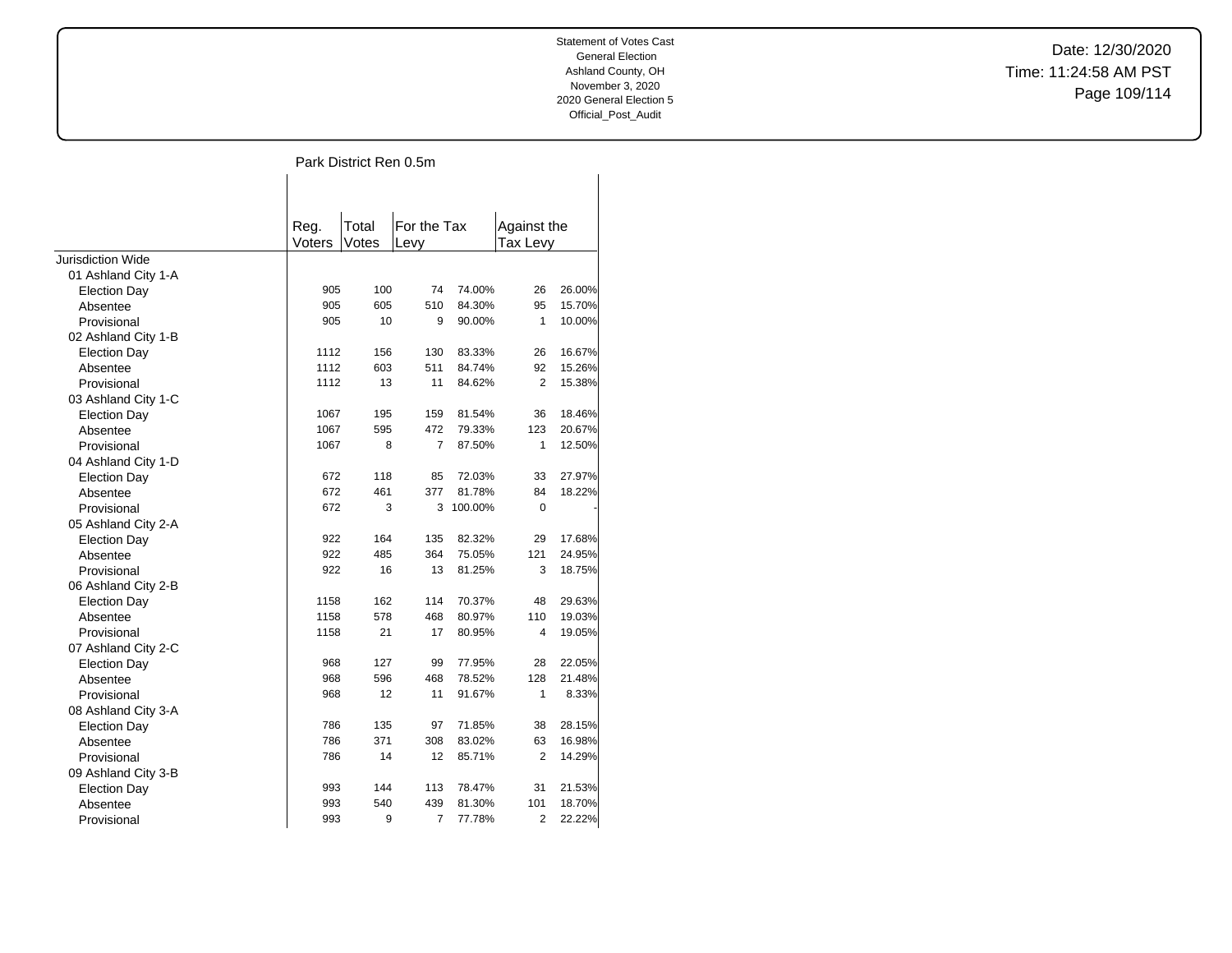$\overline{\phantom{a}}$ 

Date: 12/30/2020 Time: 11:24:58 AM PST Page 110/114

## Park District Ren 0.5m

 $\overline{\phantom{a}}$ 

|                         | Reg.   | Total | For the Tax |         | Against the    |        |
|-------------------------|--------|-------|-------------|---------|----------------|--------|
|                         | Voters | Votes | Levy        |         | Tax Levy       |        |
| 10 Ashland City 3-C     |        |       |             |         |                |        |
| <b>Election Day</b>     | 917    | 112   | 90          | 80.36%  | 22             | 19.64% |
| Absentee                | 917    | 219   | 189         | 86.30%  | 30             | 13.70% |
| Provisional             | 917    | 12    | 9           | 75.00%  | 3              | 25.00% |
| 11 Ashland City 3-D     |        |       |             |         |                |        |
| <b>Election Day</b>     | 693    | 124   | 90          | 72.58%  | 34             | 27.42% |
| Absentee                | 693    | 240   | 173         | 72.08%  | 67             | 27.92% |
| Provisional             | 693    | 12    | 11          | 91.67%  | $\mathbf{1}$   | 8.33%  |
| 12 Ashland City 4-A     |        |       |             |         |                |        |
| <b>Election Day</b>     | 857    | 148   | 113         | 76.35%  | 35             | 23.65% |
| Absentee                | 857    | 351   | 262         | 74.64%  | 89             | 25.36% |
| Provisional             | 857    | 25    | 19          | 76.00%  | 6              | 24.00% |
| 13 Ashland City 4-B     |        |       |             |         |                |        |
| <b>Election Day</b>     | 637    | 110   | 90          | 81.82%  | 20             | 18.18% |
| Absentee                | 637    | 216   | 153         | 70.83%  | 63             | 29.17% |
| Provisional             | 637    | 14    | 11          | 78.57%  | 3              | 21.43% |
| 14 Ashland City 4-C     |        |       |             |         |                |        |
| <b>Election Day</b>     | 939    | 189   | 135         | 71.43%  | 54             | 28.57% |
| Absentee                | 939    | 354   | 244         | 68.93%  | 110            | 31.07% |
| Provisional             | 939    | 20    | 16          | 80.00%  | $\overline{4}$ | 20.00% |
| 15 Clear Creek          |        |       |             |         |                |        |
| <b>Election Day</b>     | 1294   | 395   | 283         | 71.65%  | 112            | 28.35% |
|                         | 1294   | 544   | 381         | 70.04%  | 163            | 29.96% |
| Absentee<br>Provisional | 1294   | 13    | 11          | 84.62%  | $\overline{2}$ | 15.38% |
| 16 Loudonville 1        |        |       |             |         |                |        |
|                         | 1349   | 493   | 368         | 74.65%  | 125            | 25.35% |
| <b>Election Day</b>     | 1349   | 468   | 352         | 75.21%  | 116            | 24.79% |
| Absentee<br>Provisional | 1349   | 16    | 14          | 87.50%  | $\overline{2}$ | 12.50% |
|                         |        |       |             |         |                |        |
| 17 Green 1              | 1139   | 394   | 244         | 61.93%  | 150            | 38.07% |
| <b>Election Day</b>     | 1139   | 392   | 270         | 68.88%  | 122            | 31.12% |
| Absentee                | 1139   | 15    | 7           | 46.67%  | 8              | 53.33% |
| Provisional             |        |       |             |         |                |        |
| 18 Green 2              |        |       |             |         |                |        |
| <b>Election Day</b>     | 589    | 206   | 131         | 63.59%  | 75             | 36.41% |
| Absentee                | 589    | 258   | 166         | 64.34%  | 92             | 35.66% |
| Provisional             | 589    | 5     | 5           | 100.00% | 0              |        |
| 19 Loudonville 2        |        | 419   |             |         |                |        |
| <b>Election Day</b>     | 1131   |       | 300         | 71.60%  | 119            | 28.40% |
| Absentee                | 1131   | 412   | 292         | 70.87%  | 120            | 29.13% |
| Provisional             | 1131   | 17    | 11          | 64.71%  | 6              | 35.29% |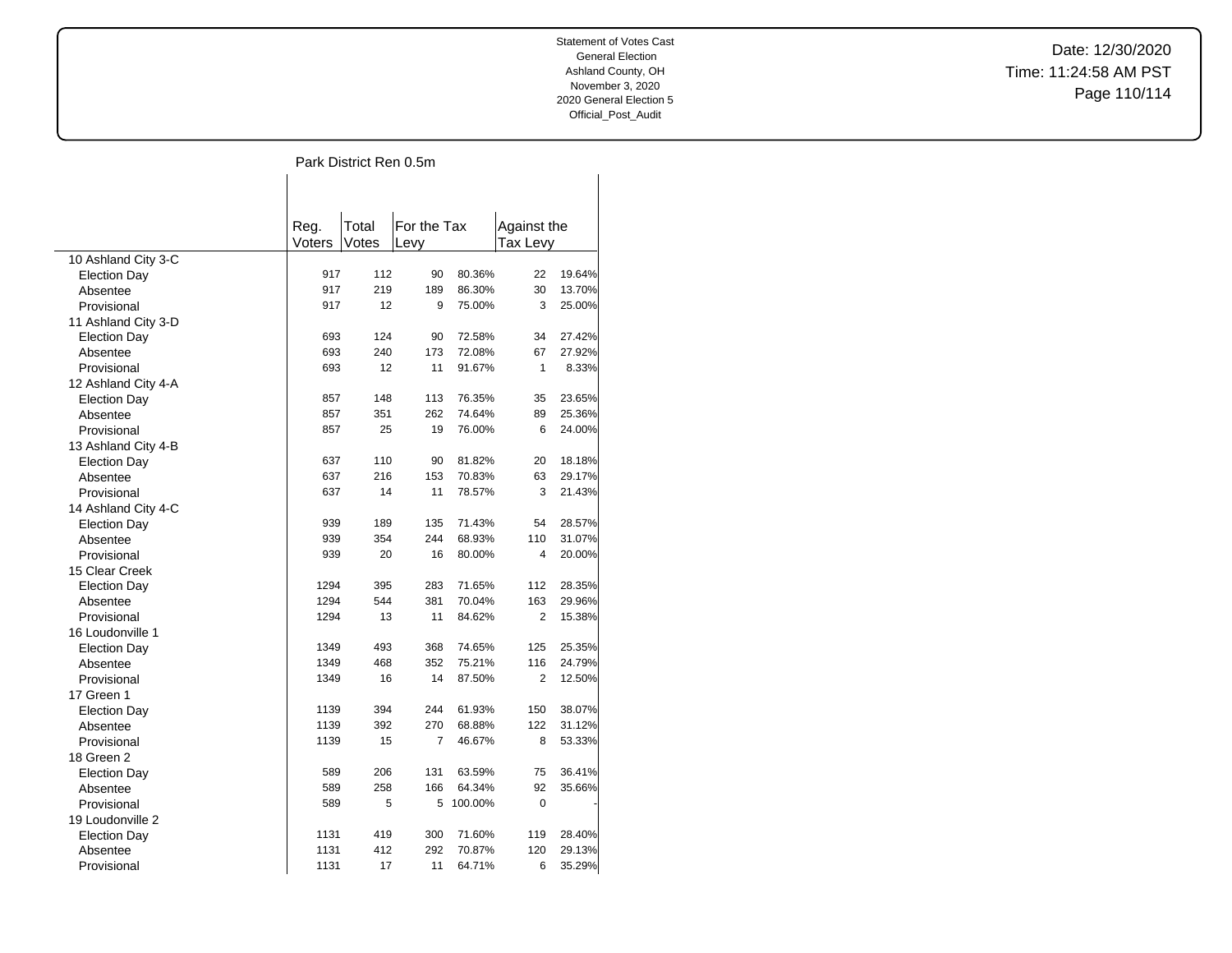$\overline{\phantom{a}}$ 

Date: 12/30/2020 Time: 11:24:58 AM PST Page 111/114

## Park District Ren 0.5m

 $\overline{\phantom{a}}$ 

|                     | Reg.   | Total | For the Tax    |        | Against the    |        |
|---------------------|--------|-------|----------------|--------|----------------|--------|
|                     | Voters | Votes | Levy           |        | Tax Levy       |        |
| 20 Jackson 1        |        |       |                |        |                |        |
| <b>Election Day</b> | 1066   | 400   | 293            | 73.25% | 107            | 26.75% |
| Absentee            | 1066   | 352   | 279            | 79.26% | 73             | 20.74% |
| Provisional         | 1066   | 11    | 8              | 72.73% | 3              | 27.27% |
| 21 Jackson 2        |        |       |                |        |                |        |
| <b>Election Day</b> | 1286   | 421   | 294            | 69.83% | 127            | 30.17% |
| Absentee            | 1286   | 510   | 343            | 67.25% | 167            | 32.75% |
| Provisional         | 1286   | 11    | 8              | 72.73% | 3              | 27.27% |
| 22 Lake             |        |       |                |        |                |        |
| <b>Election Day</b> | 414    | 180   | 120            | 66.67% | 60             | 33.33% |
| Absentee            | 414    | 147   | 102            | 69.39% | 45             | 30.61% |
| Provisional         | 414    | 6     | $\overline{2}$ | 33.33% | $\overline{4}$ | 66.67% |
| 23 Mifflin          |        |       |                |        |                |        |
| <b>Election Day</b> | 934    | 343   | 224            | 65.31% | 119            | 34.69% |
| Absentee            | 934    | 356   | 241            | 67.70% | 115            | 32.30% |
| Provisional         | 934    | 10    | $\overline{7}$ | 70.00% | 3              | 30.00% |
| 24 Milton 1         |        |       |                |        |                |        |
| <b>Election Day</b> | 1066   | 286   | 197            | 68.88% | 89             | 31.12% |
| Absentee            | 1066   | 155   | 100            | 64.52% | 55             | 35.48% |
| Provisional         | 1066   | 14    | 10             | 71.43% | 4              | 28.57% |
| 25 Milton 3         |        |       |                |        |                |        |
| <b>Election Day</b> | 509    | 109   | 84             | 77.06% | 25             | 22.94% |
| Absentee            | 509    | 94    | 60             | 63.83% | 34             | 36.17% |
| Provisional         | 509    | 4     | 3              | 75.00% | 1              | 25.00% |
| 26 Jeromesville     |        |       |                |        |                |        |
| <b>Election Day</b> | 331    | 133   | 106            | 79.70% | 27             | 20.30% |
| Absentee            | 331    | 85    | 55             | 64.71% | 30             | 35.29% |
| Provisional         | 331    | 6     | $\overline{4}$ | 66.67% | $\overline{2}$ | 33.33% |
| 27 Mohican          |        |       |                |        |                |        |
| <b>Election Day</b> | 1043   | 408   | 281            | 68.87% | 127            | 31.13% |
| Absentee            | 1043   | 421   | 302            | 71.73% | 119            | 28.27% |
| Provisional         | 1043   | 11    | 9              | 81.82% | 2              | 18.18% |
| 28 Montgomery 1     |        |       |                |        |                |        |
| <b>Election Day</b> | 623    | 114   | 86             | 75.44% | 28             | 24.56% |
| Absentee            | 623    | 375   | 280            | 74.67% | 95             | 25.33% |
| Provisional         | 623    | 11    | 6              | 54.55% | 5              | 45.45% |
| 29 Montgomery 2     |        |       |                |        |                |        |
| <b>Election Day</b> | 838    | 185   | 124            | 67.03% | 61             | 32.97% |
| Absentee            | 838    | 464   | 339            | 73.06% | 125            | 26.94% |
| Provisional         | 838    | 5     | 4              | 80.00% | 1              | 20.00% |
|                     |        |       |                |        |                |        |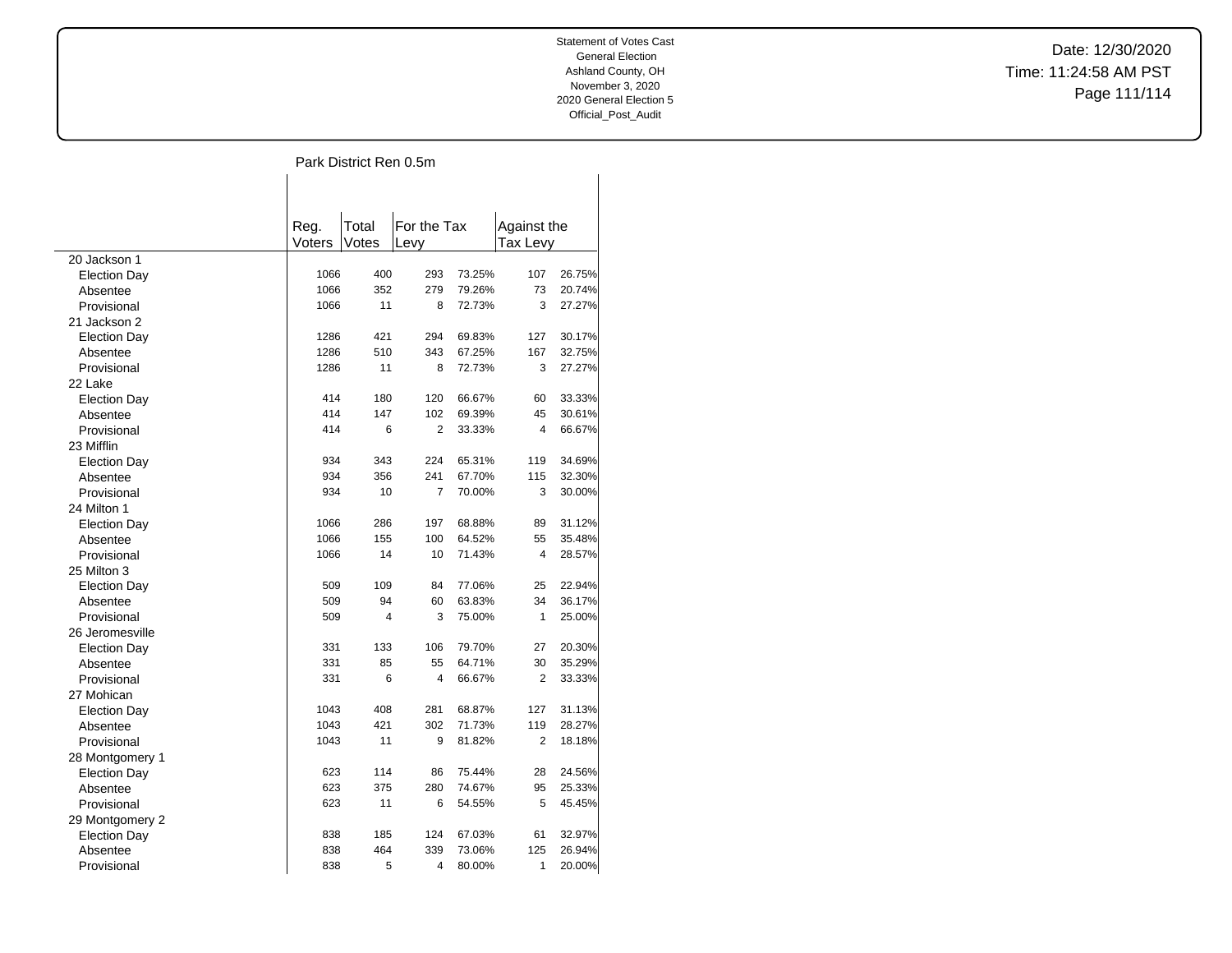Date: 12/30/2020 Time: 11:24:58 AM PST Page 112/114

Park District Ren 0.5m  $\mathbf{I}$ 

| Reg.<br>Voters Votes Levy | $\vert$ Total $\vert$ For the Tax | Against the<br>Tax Levy |
|---------------------------|-----------------------------------|-------------------------|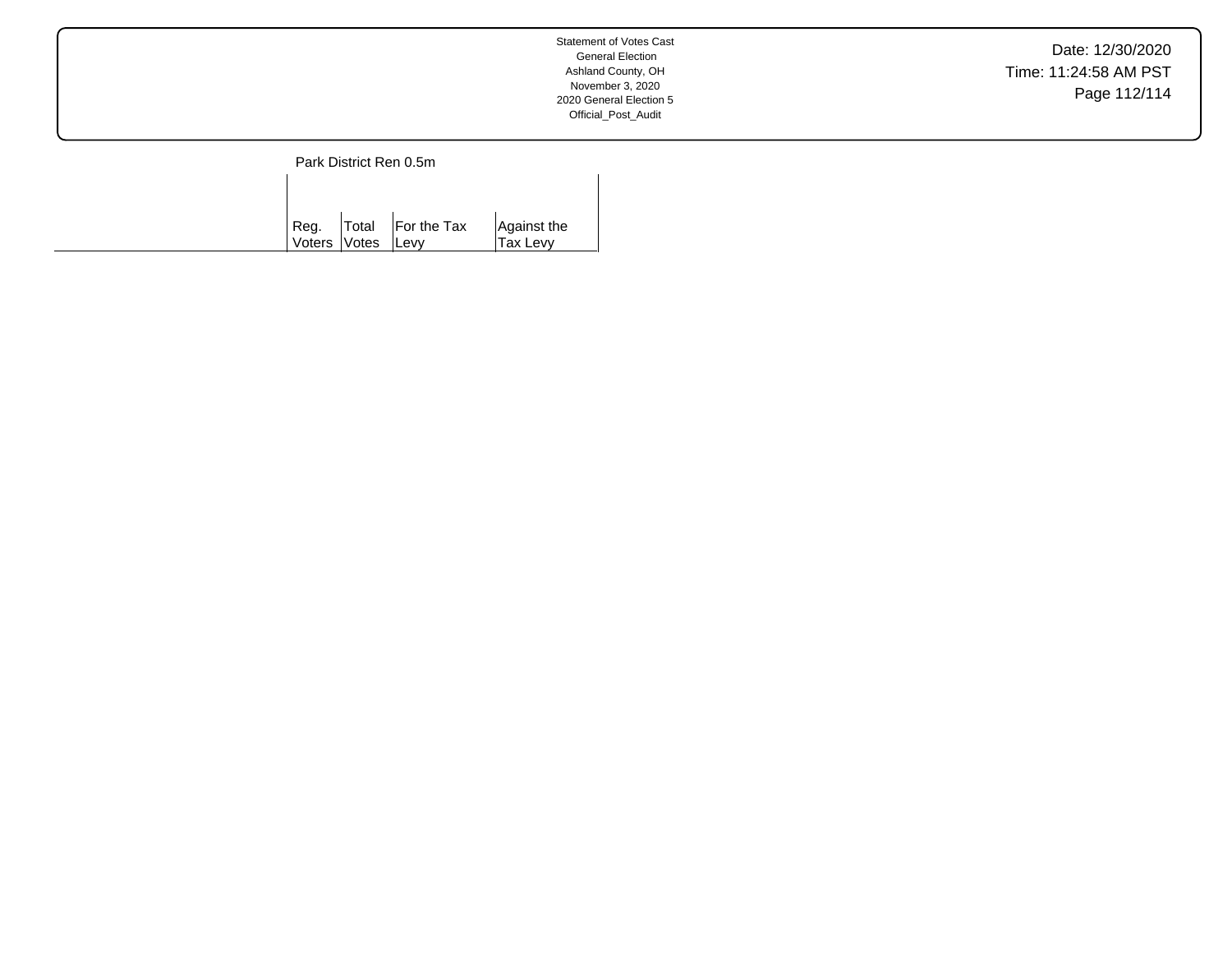Date: 12/30/2020 Time: 11:24:58 AM PST Page 113/114

| 30 Montgomery 3     |       |       |                |         |                |        |
|---------------------|-------|-------|----------------|---------|----------------|--------|
| <b>Election Day</b> | 594   | 120   | 105            | 87.50%  | 15             | 12.50% |
| Absentee            | 594   | 347   | 265            | 76.37%  | 82             | 23.63% |
| Provisional         | 594   | 5     | 5              | 100.00% | $\mathbf 0$    |        |
| 31 Orange 1         |       |       |                |         |                |        |
| <b>Election Day</b> | 1061  | 320   | 210            | 65.62%  | 110            | 34.38% |
| Absentee            | 1061  | 461   | 320            | 69.41%  | 141            | 30.59% |
| Provisional         | 1061  | 13    | 9              | 69.23%  | 4              | 30.77% |
| 32 Orange 2         |       |       |                |         |                |        |
| <b>Election Day</b> | 619   | 198   | 132            | 66.67%  | 66             | 33.33% |
| Absentee            | 619   | 284   | 187            | 65.85%  | 97             | 34.15% |
| Provisional         | 619   | 8     | 3              | 37.50%  | 5              | 62.50% |
| 33 Perry            |       |       |                |         |                |        |
| <b>Election Day</b> | 1285  | 331   | 221            | 66.77%  | 110            | 33.23% |
| Absentee            | 1285  | 583   | 416            | 71.36%  | 167            | 28.64% |
| Provisional         | 1285  | 15    | 11             | 73.33%  | 4              | 26.67% |
| 34 Ruggles          |       |       |                |         |                |        |
| <b>Election Day</b> | 649   | 244   | 142            | 58.20%  | 102            | 41.80% |
| Absentee            | 649   | 122   | 78             | 63.93%  | 44             | 36.07% |
| Provisional         | 649   | 7     | 5              | 71.43%  | $\overline{2}$ | 28.57% |
| 35 Sullivan 1       |       |       |                |         |                |        |
| <b>Election Day</b> | 903   | 362   | 218            | 60.22%  | 144            | 39.78% |
| Absentee            | 903   | 286   | 178            | 62.24%  | 108            | 37.76% |
| Provisional         | 903   | 12    | $\overline{7}$ | 58.33%  | 5              | 41.67% |
| 36 Sullivan 2       |       |       |                |         |                |        |
| <b>Election Day</b> | 789   | 285   | 174            | 61.05%  | 111            | 38.95% |
| Absentee            | 789   | 274   | 181            | 66.06%  | 93             | 33.94% |
| Provisional         | 789   | 6     | 5              | 83.33%  | $\mathbf{1}$   | 16.67% |
| 37 Troy             |       |       |                |         |                |        |
| <b>Election Day</b> | 769   | 325   | 213            | 65.54%  | 112            | 34.46% |
| Absentee            | 769   | 90    | 54             | 60.00%  | 36             | 40.00% |
| Provisional         | 769   | 12    | $\overline{2}$ | 16.67%  | 10             | 83.33% |
| 38 Vermillion 1     |       |       |                |         |                |        |
| <b>Election Day</b> | 858   | 230   | 169            | 73.48%  | 61             | 26.52% |
| Absentee            | 858   | 414   | 289            | 69.81%  | 125            | 30.19% |
| Provisional         | 858   | 11    | 7              | 63.64%  | 4              | 36.36% |
| 39 Vermillion 2     |       |       |                |         |                |        |
| <b>Election Day</b> | 1072  | 267   | 179            | 67.04%  | 88             | 32.96% |
| Absentee            | 1072  | 593   | 438            | 73.86%  | 155            | 26.14% |
| Provisional         | 1072  | 6     | 3              | 50.00%  | 3              | 50.00% |
| Total               |       |       |                |         |                |        |
| <b>Election Day</b> | 34837 | 9152  | 6422           | 70.17%  | 2730           | 29.83% |
| Absentee            | 34837 | 14701 | 10906          | 74.19%  | 3795           | 25.81% |